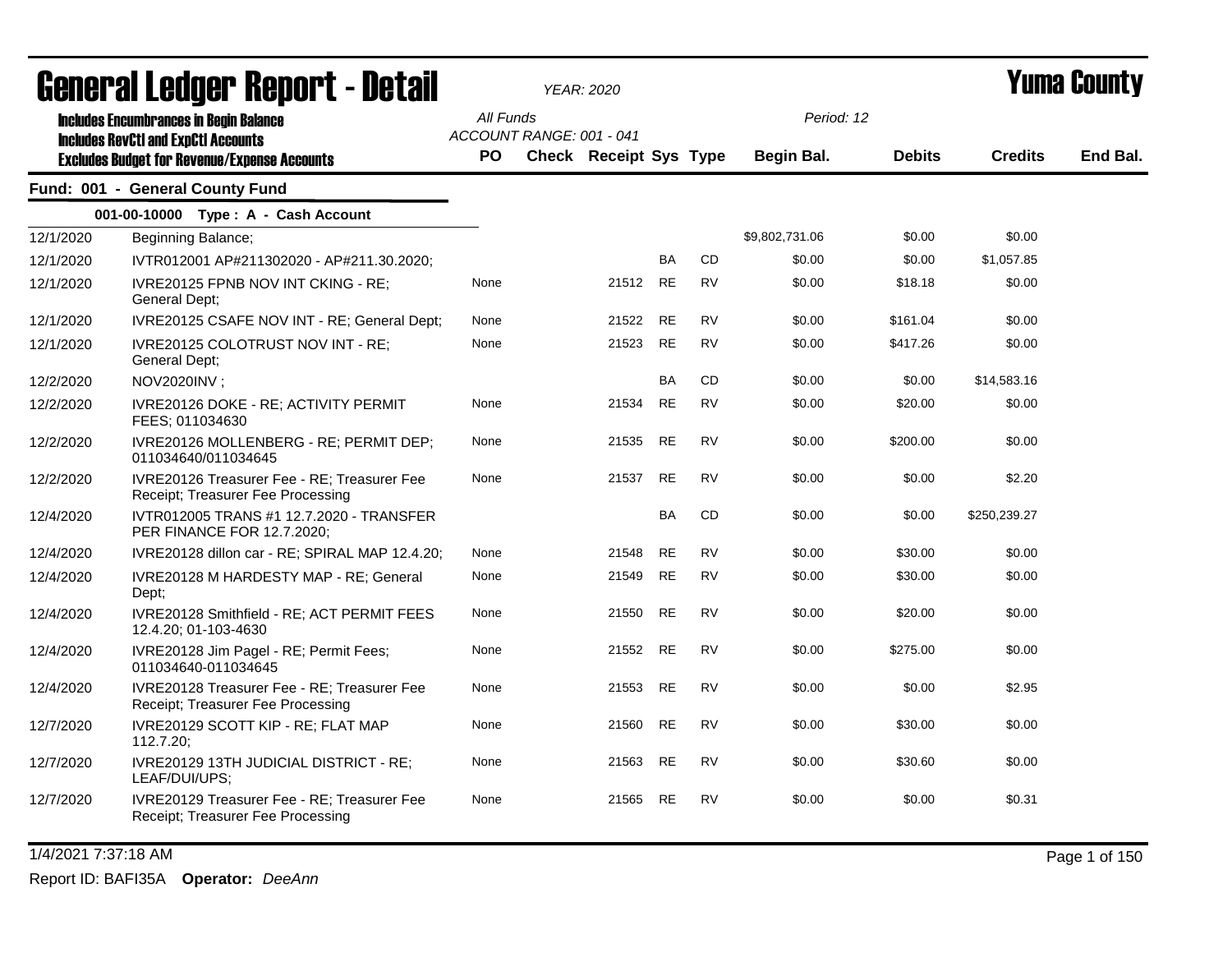|            | acıici ai leuyei" nepol"l - Detail                                                          |           |                          | <i>YEAR: 2020</i>      |           |           |            |               |                | I UIIIQ VUUILL |
|------------|---------------------------------------------------------------------------------------------|-----------|--------------------------|------------------------|-----------|-----------|------------|---------------|----------------|----------------|
|            | <b>Includes Encumbrances in Begin Balance</b><br><b>Includes RevCtI and ExpCtI Accounts</b> | All Funds | ACCOUNT RANGE: 001 - 041 |                        |           |           | Period: 12 |               |                |                |
|            | <b>Excludes Budget for Revenue/Expense Accounts</b>                                         | PO.       |                          | Check Receipt Sys Type |           |           | Begin Bal. | <b>Debits</b> | <b>Credits</b> | End Bal.       |
|            | Fund: 001 - General County Fund                                                             |           |                          |                        |           |           |            |               |                |                |
|            | 001-00-10000 Type: A - Cash Account                                                         |           |                          |                        |           |           |            |               |                |                |
| 12/8/2020  | IVRE201210 AUTO B DISTRIBUTION - RE;<br>NOVEMBER 2020;                                      | None      |                          | 21570 RE               |           | <b>RV</b> | \$0.00     | \$21,735.93   | \$0.00         |                |
| 12/9/2020  | IVRE201211 RDM CATTLE LLC - RE; RODEO<br>HAY 74 @8.50;                                      | None      |                          | 21582 RE               |           | <b>RV</b> | \$0.00     | \$629.00      | \$0.00         |                |
| 12/9/2020  | IVRE201211 MULTIPLE PARTIES - RE; NFR<br><b>TICKET SALES;</b>                               | None      |                          | 21583                  | <b>RE</b> | <b>RV</b> | \$0.00     | \$1,900.00    | \$0.00         |                |
| 12/9/2020  | IVRE201211 RAFAEL ROBLES - RE; FAIR<br>PENS 10@50.00;                                       | None      |                          | 21584 RE               |           | <b>RV</b> | \$0.00     | \$500.00      | \$0.00         |                |
| 12/9/2020  | IVRE201211 VIAERO - RE; LEASE FOR<br>TOWER (ASH ST);                                        | None      |                          | 21585 RE               |           | <b>RV</b> | \$0.00     | \$1,200.00    | \$0.00         |                |
| 12/9/2020  | IVRE201211 FOUNDATION ENERGY LLC - RE;<br>GAS ROYALTIES; 01-000-4619                        | None      |                          | 21587                  | RE        | RV        | \$0.00     | \$72.82       | \$0.00         |                |
| 12/9/2020  | IVRE201211 YUMA COUNTY - RE; OCT RENT;                                                      | None      |                          | 21591                  | <b>RE</b> | <b>RV</b> | \$0.00     | \$350.00      | \$0.00         |                |
| 12/9/2020  | IVRE201211 YC FAIRGROUNDS - RE; RV<br>RENT: 01.507.4940                                     | None      |                          | 21593                  | RE        | RV        | \$0.00     | \$1,000.00    | \$0.00         |                |
| 12/9/2020  | IVRE201211 YC FAIRGROUNDS - RE; RV<br>RENT/VICTOR; 01.507.4930                              | None      |                          | 21594                  | <b>RE</b> | <b>RV</b> | \$0.00     | \$50.00       | \$0.00         |                |
| 12/9/2020  | IVRE201211 STATE OF COLORADO - RE;<br>CIGARETTE TAX-NOV 2020; 01.000.4310                   | None      |                          | 21595                  | RE        | <b>RV</b> | \$0.00     | \$590.76      | \$0.00         |                |
| 12/9/2020  | IVRE201211 Treasurer Fee - RE; Treasurer Fee<br>Receipt; Treasurer Fee Processing           | None      |                          | 21597 RE               |           | <b>RV</b> | \$0.00     | \$0.00        | \$16.41        |                |
| 12/9/2020  | IVRE201211 Treasurer Fee - RE; Treasurer Fee<br>Receipt; Treasurer Fee Processing           | None      |                          | 21598                  | <b>RE</b> | <b>RV</b> | \$0.00     | \$0.00        | \$46.52        |                |
| 12/11/2020 | IVRE201213 COLORADO RURAL HEATH<br>CENTER - RE; NERHCC COVID 19 PPE; 01-406-<br>4290        | None      |                          | 21609                  | RE        | <b>RV</b> | \$0.00     | \$20,884.40   | \$0.00         |                |
| 12/11/2020 | IVRE201213 Treasurer Fee - RE; Treasurer Fee<br>Receipt; Treasurer Fee Processing           | None      |                          | 21612 RE               |           | <b>RV</b> | \$0.00     | \$0.00        | \$208.84       |                |
| 12/11/2020 | IVRE201214 correction to receipt 21609 - RE; co<br>rural health covid ppe; 01-406-4290      | None      |                          | 21614                  | <b>RE</b> | <b>RV</b> | \$0.00     | $(\$40.00)$   | \$0.00         |                |
| 12/11/2020 | IVRE201214 Treasurer Fee - RE; Treasurer Fee<br>Receipt; Treasurer Fee Processing           | None      |                          | 21615 RE               |           | RV        | \$0.00     | \$0.00        | (\$0.40)       |                |

1/4/2021 7:37:18 AM Page 2 of 150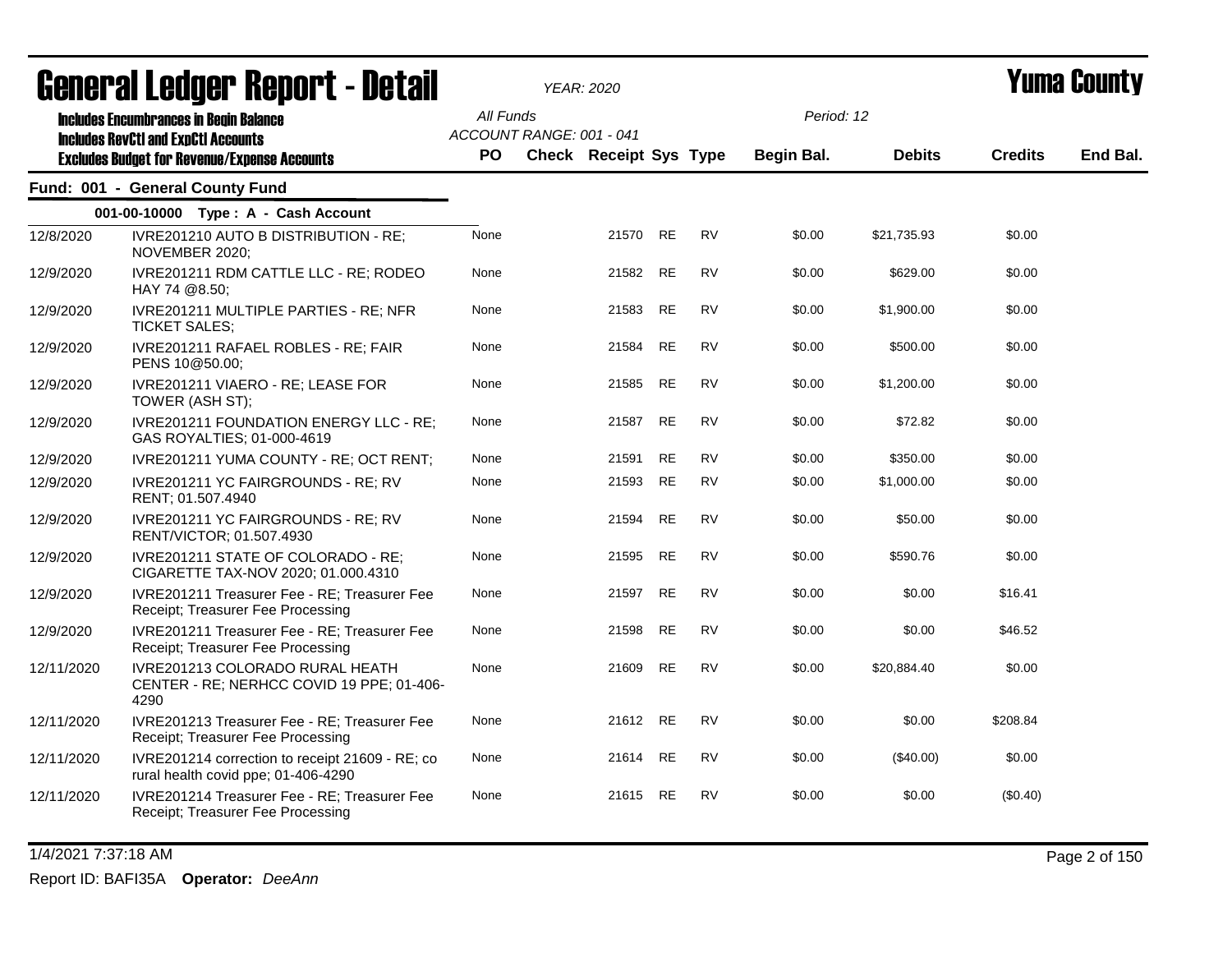| <b>General Ledger Report - Detail</b> |                                                                                                   |                                       | <b>YEAR: 2020</b>      |           |           | <b>Yuma County</b> |               |                |          |
|---------------------------------------|---------------------------------------------------------------------------------------------------|---------------------------------------|------------------------|-----------|-----------|--------------------|---------------|----------------|----------|
|                                       | <b>Includes Encumbrances in Begin Balance</b>                                                     | All Funds<br>ACCOUNT RANGE: 001 - 041 |                        |           |           | Period: 12         |               |                |          |
|                                       | <b>Includes RevCtI and ExpCtI Accounts</b><br><b>Excludes Budget for Revenue/Expense Accounts</b> | <b>PO</b>                             | Check Receipt Sys Type |           |           | Begin Bal.         | <b>Debits</b> | <b>Credits</b> | End Bal. |
|                                       | Fund: 001 - General County Fund                                                                   |                                       |                        |           |           |                    |               |                |          |
|                                       | 001-00-10000 Type: A - Cash Account                                                               |                                       |                        |           |           |                    |               |                |          |
| 12/14/2020                            | IVTR012012 AP TRANS#112.15.20 - AP<br>TRANSFER #1 12.15.2020 FOR BOUNS<br>CHECKS;                 |                                       |                        | BA        | CD        | \$0.00             | \$0.00        | \$32,784.64    |          |
| 12/14/2020                            | IVTR012013 BOCCRES10292020E -<br>TRANSFER PER BOCC RESOLUTION<br>10.29.2020E;                     |                                       |                        | BA        | CD        | \$0.00             | \$29,412.50   | \$0.00         |          |
| 12/14/2020                            | IVRE201215 GODSEY - RE; SPIRAL MAP;                                                               | None                                  | 21613                  | <b>RE</b> | <b>RV</b> | \$0.00             | \$30.00       | \$0.00         |          |
| 12/14/2020                            | IVRE201215 Treasurer Fee - RE: Treasurer Fee<br>Receipt; Treasurer Fee Processing                 | None                                  | 21624                  | <b>RE</b> | <b>RV</b> | \$0.00             | \$0.00        | \$0.30         |          |
| 12/15/2020                            | IVTR012014 AP#212152020 - AP #2 12.15.2020;                                                       |                                       |                        | <b>BA</b> | CD        | \$0.00             | \$0.00        | \$125,829.67   |          |
| 12/15/2020                            | IVRE201216 YW ELECTRIC - RE; PERMIT<br>FEES; 011034640-011034645                                  | None                                  | 21628                  | <b>RE</b> | <b>RV</b> | \$0.00             | \$200.00      | \$0.00         |          |
| 12/15/2020                            | IVRE201216 YC BOCC - RE; A/P ACCT<br><b>INTEREST;</b>                                             | None                                  | 21630                  | <b>RE</b> | <b>RV</b> | \$0.00             | \$15.67       | \$0.00         |          |
| 12/15/2020                            | IVRE201216 Treasurer Fee - RE: Treasurer Fee<br>Receipt; Treasurer Fee Processing                 | None                                  | 21631                  | <b>RE</b> | <b>RV</b> | \$0.00             | \$0.00        | \$2.00         |          |
| 12/16/2020                            | IVTR012017 REDCOPY - REDEMPTION CERT<br>#20190060;                                                |                                       |                        | BA        | CD        | \$0.00             | \$0.25        | \$0.00         |          |
| 12/16/2020                            | IVRE201217 RUBEN - RE; STALL RENT; 01-507-<br>4940                                                | None                                  | 21637                  | <b>RE</b> | <b>RV</b> | \$0.00             | \$50.00       | \$0.00         |          |
| 12/16/2020                            | IVRE201217 YC SHERIFF - RE:<br>REV/BOARD/PRINTS/JBBS;                                             | None                                  | 21640                  | <b>RE</b> | <b>RV</b> | \$0.00             | \$16,152.40   | \$0.00         |          |
| 12/16/2020                            | IVRE201217 Treasurer Fee - RE; Treasurer Fee<br>Receipt; Treasurer Fee Processing                 | None                                  | 21643                  | <b>RE</b> | <b>RV</b> | \$0.00             | \$0.00        | \$25.06        |          |
| 12/16/2020                            | IVRE201217 Treasurer Fee - RE; Treasurer Fee<br>Receipt; Treasurer Fee Processing                 | None                                  | 21644                  | <b>RE</b> | <b>RV</b> | \$0.00             | \$0.00        | \$0.50         |          |
| 12/17/2020                            | IVTR012019 APTRANS#3121520 - AP TRANS<br>#3 12.15.2020;                                           |                                       |                        | BA        | CD        | \$0.00             | \$0.00        | \$2,353.57     |          |
| 12/17/2020                            | IVRE201218 SIGMA INTEREST - RE; General<br>Dept;                                                  | None                                  | 21645                  | RE        | RV        | \$0.00             | \$11,663.09   | \$0.00         |          |
| 12/17/2020                            | IVRE201218 YC HHS - RE; OCT-DEC RENT;<br>01.000.4930                                              | None                                  | 21652                  | <b>RE</b> | RV        | \$0.00             | \$7,500.00    | \$0.00         |          |

1/4/2021 7:37:18 AM Page 3 of 150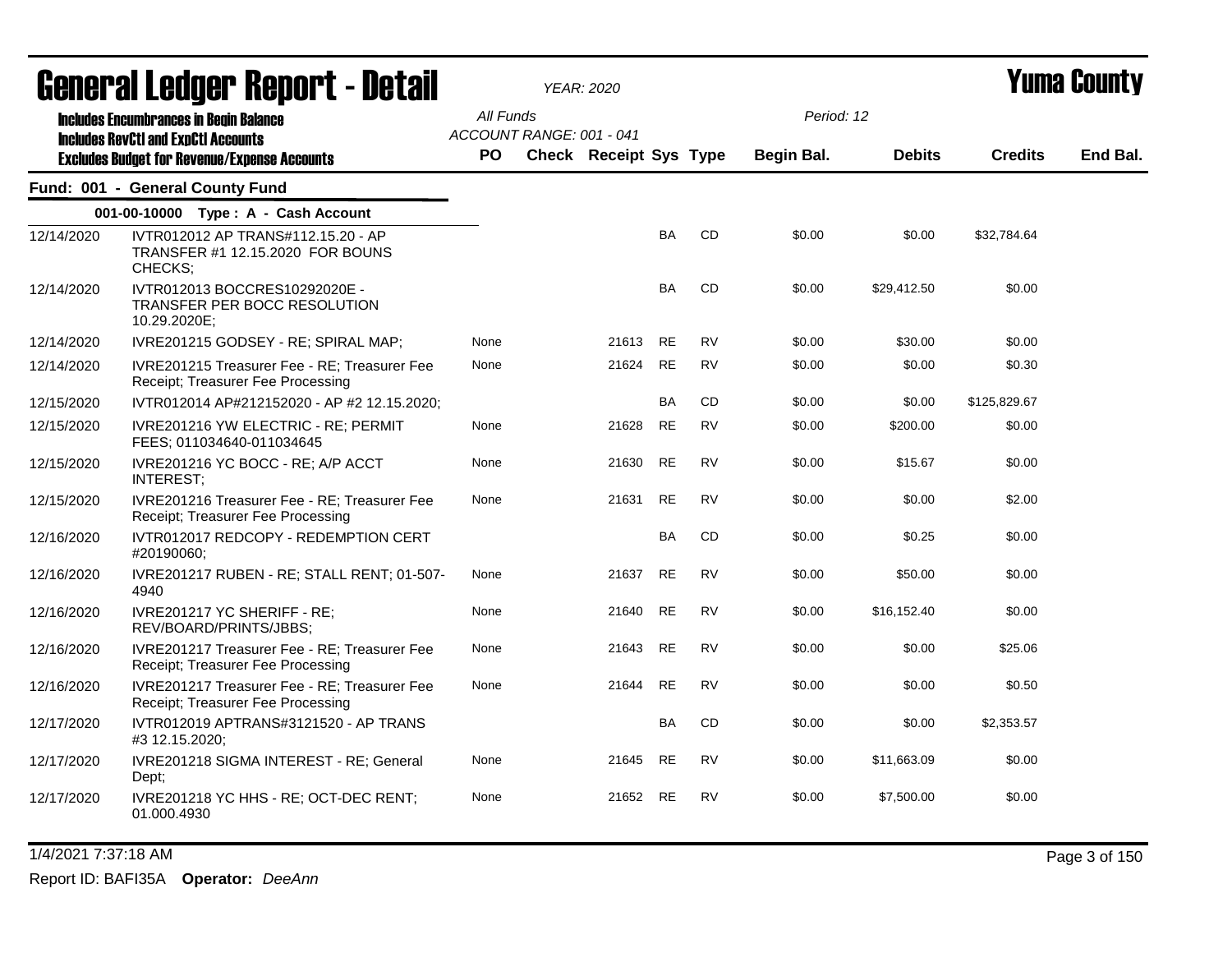|            | agligi qi fanagi. Ughni f - nefqil                                                          |           |                          | YEAR: 2020                    |           |           |            |               |                | I UIIIU VUUIIL J |
|------------|---------------------------------------------------------------------------------------------|-----------|--------------------------|-------------------------------|-----------|-----------|------------|---------------|----------------|------------------|
|            | <b>Includes Encumbrances in Begin Balance</b><br><b>Includes RevCtI and ExpCtI Accounts</b> | All Funds | ACCOUNT RANGE: 001 - 041 |                               |           |           | Period: 12 |               |                |                  |
|            | <b>Excludes Budget for Revenue/Expense Accounts</b>                                         | PO.       |                          | <b>Check Receipt Sys Type</b> |           |           | Begin Bal. | <b>Debits</b> | <b>Credits</b> | End Bal.         |
|            | Fund: 001 - General County Fund                                                             |           |                          |                               |           |           |            |               |                |                  |
|            | 001-00-10000 Type: A - Cash Account                                                         |           |                          |                               |           |           |            |               |                |                  |
| 12/17/2020 | IVRE201218 Treasurer Fee - RE; Treasurer Fee<br>Receipt; Treasurer Fee Processing           | None      |                          | 21655                         | RE        | <b>RV</b> | \$0.00     | \$0.00        | \$75.00        |                  |
| 12/18/2020 | IVTR012021 AP#1 12.18.2020 - AP TRANSFER<br>#1 12.18.2020;                                  |           |                          |                               | BA        | CD        | \$0.00     | \$0.00        | \$6,609.12     |                  |
| 12/21/2020 | IVRE201220 J YENTER COUNTY WALL MAP -<br>RE; General Dept;                                  | None      |                          | 21664                         | <b>RE</b> | <b>RV</b> | \$0.00     | \$30.00       | \$0.00         |                  |
| 12/22/2020 | IVRE201221 STATE OF CO DUI GRANT - RE;<br>General Dept; 01-301-4226                         | None      |                          | 21672 RE                      |           | <b>RV</b> | \$0.00     | \$200.00      | \$0.00         |                  |
| 12/22/2020 | IVRE201221 YUMA COUNTY FAIR - RE; 2020<br>NFR TICKET SALE; 01-506-4702                      | None      |                          | 21683 RE                      |           | <b>RV</b> | \$0.00     | \$2,516.00    | \$0.00         |                  |
| 12/22/2020 | IVRE201221 YW ELECTRIC - RE; CAPITAL<br>CREDITS; 01-000-4990                                | None      |                          | 21684                         | <b>RE</b> | <b>RV</b> | \$0.00     | \$808.21      | \$0.00         |                  |
| 12/22/2020 | IVRE201221 MULTIPLE PARTIES - RE;<br>FINGERPRINTS;                                          | None      |                          | 21685                         | RE        | RV        | \$0.00     | \$230.00      | \$0.00         |                  |
| 12/22/2020 | IVRE201221 Treasurer Fee - RE; Treasurer Fee<br>Receipt; Treasurer Fee Processing           | None      |                          | 21687                         | RE        | RV        | \$0.00     | \$0.00        | \$35.54        |                  |
| 12/22/2020 | IVRE201221 Treasurer Fee - RE; Treasurer Fee<br>Receipt; Treasurer Fee Processing           | None      |                          | 21688                         | RE        | RV        | \$0.00     | \$0.00        | \$2.00         |                  |
| 12/23/2020 | IVRE201222 YC COMMISSIONERS - RE;<br>CLOSE OUT FPNB SEC 125; 01-000-4110                    | None      |                          | 21695 RE                      |           | <b>RV</b> | \$0.00     | \$8,360.57    | \$0.00         |                  |
| 12/28/2020 | IVRE201223 DONN NOLIN - RE; GIS<br>INCOME/BLUEPRINTS; 01.000.4617                           | None      |                          | 21711                         | RE        | <b>RV</b> | \$0.00     | \$35.00       | \$0.00         |                  |
| 12/28/2020 | IVRE201223 DOYLE RILEY - RE; General Dept;<br>01-103-4630                                   | None      |                          | 21720                         | RE        | <b>RV</b> | \$0.00     | \$20.00       | \$0.00         |                  |
| 12/28/2020 | IVRE201223 HOLYOKE RE-1J ELEC REIMB -<br>RE; General Dept;                                  | None      |                          | 21722                         | RE        | <b>RV</b> | \$0.00     | \$135.26      | \$0.00         |                  |
| 12/28/2020 | IVRE201223 Treasurer Fee - RE; Treasurer Fee<br>Receipt; Treasurer Fee Processing           | None      |                          | 21725 RE                      |           | <b>RV</b> | \$0.00     | \$0.00        | \$0.20         |                  |
| 12/28/2020 | IVRE201223 Treasurer Fee - RE; Treasurer Fee<br>Receipt; Treasurer Fee Processing           | None      |                          | 21726                         | <b>RE</b> | <b>RV</b> | \$0.00     | \$0.00        | \$0.35         |                  |
| 12/29/2020 | IVRE201224 STATE OF COLORADO - RE; 20/21<br>HVDE CDOT DUI GRANT; 01.301.4226                | None      |                          | 21727                         | <b>RE</b> | <b>RV</b> | \$0.00     | \$800.00      | \$0.00         |                  |

1/4/2021 7:37:18 AM Page 4 of 150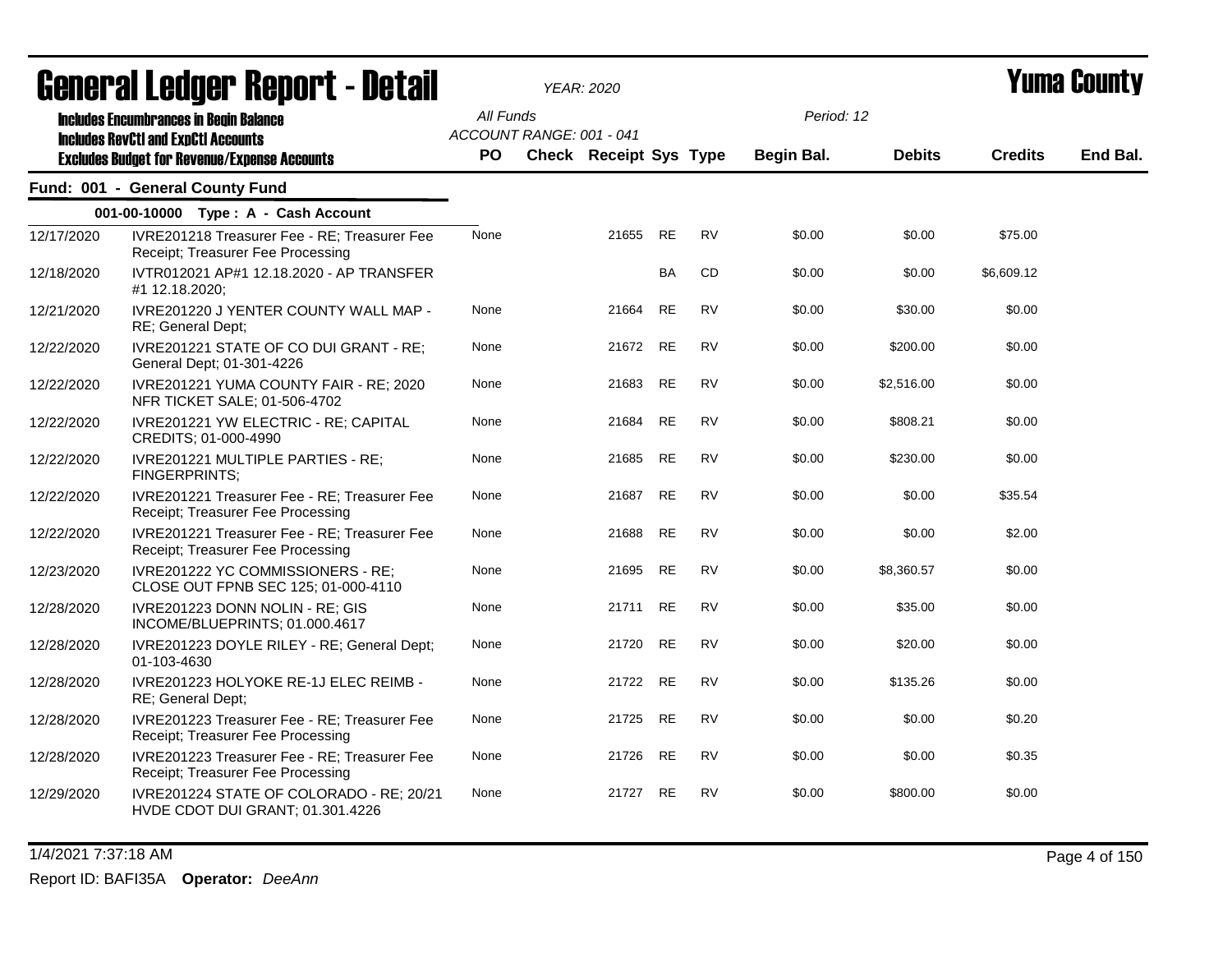|            | ugligi ai lguygi "ligpul l" Dglail                                                          |                        |                          | YEAR: 2020                    |           |           |            |               |                | I UIIIU VVUIILT |
|------------|---------------------------------------------------------------------------------------------|------------------------|--------------------------|-------------------------------|-----------|-----------|------------|---------------|----------------|-----------------|
|            | <b>Includes Encumbrances in Begin Balance</b><br><b>Includes RevCtI and ExpCtI Accounts</b> | All Funds<br><b>PO</b> | ACCOUNT RANGE: 001 - 041 |                               |           |           | Period: 12 | <b>Debits</b> |                | End Bal.        |
|            | <b>Excludes Budget for Revenue/Expense Accounts</b>                                         |                        |                          | <b>Check Receipt Sys Type</b> |           |           | Begin Bal. |               | <b>Credits</b> |                 |
|            | Fund: 001 - General County Fund                                                             |                        |                          |                               |           |           |            |               |                |                 |
|            | 001-00-10000 Type: A - Cash Account                                                         |                        |                          |                               |           |           |            |               |                |                 |
| 12/29/2020 | IVRE201224 WRAY PRINT - RE; GIS DEPT<br>INCOME; 01-000-4617                                 | None                   |                          | 21728 RE                      |           | <b>RV</b> | \$0.00     | \$5.00        | \$0.00         |                 |
| 12/29/2020 | IVRE201224 TRI STATE LIVESTOCK - RE;<br>ROUND ROBIN SPONSOR; 01-506-4740                    | None                   |                          | 21739                         | <b>RE</b> | <b>RV</b> | \$0.00     | \$350.00      | \$0.00         |                 |
| 12/29/2020 | IVRE201224 Treasurer Fee - RE; Treasurer Fee<br>Receipt; Treasurer Fee Processing           | None                   |                          | 21744                         | <b>RE</b> | <b>RV</b> | \$0.00     | \$0.00        | \$8.00         |                 |
| 12/29/2020 | IVRE201224 Treasurer Fee - RE; Treasurer Fee<br>Receipt; Treasurer Fee Processing           | None                   |                          | 21745                         | <b>RE</b> | <b>RV</b> | \$0.00     | \$0.00        | \$3.55         |                 |
| 12/30/2020 | IVTR012031 BOCC 11302020C - TRANSFER<br>PER BOCC RESOLUTION 11-30-2020 C;                   |                        |                          |                               | BA        | CD        | \$0.00     | \$0.00        | \$73,000.00    |                 |
| 12/31/2020 | IVTR012033 APTRANS#1123120 - AP TRANS<br>#1 12.31.2020;                                     |                        |                          |                               | <b>BA</b> | CD        | \$0.00     | \$0.00        | \$62,856.88    |                 |
| 12/31/2020 | IVTR012034 AP#2 TRANS12312020 - AP<br>TRANSFER #2 12.31.2020;                               |                        |                          |                               | <b>BA</b> | CD        | \$0.00     | \$0.00        | \$3,679.18     |                 |
| 12/31/2020 | IVTR012035 BOCC RES12-31-2020G -<br>TRANSFER PER BOCC RESOLUTION 12-31-<br>2020G;           |                        |                          |                               | <b>BA</b> | <b>CD</b> | \$0.00     | \$700,000.00  | \$0.00         |                 |
| 12/31/2020 | IVTR012036 BOCCRES12312020H -<br>TRANSFER PER BOCC RESOLUTION 12-31-<br>2020H;              |                        |                          |                               | <b>BA</b> | <b>CD</b> | \$0.00     | \$17,489.87   | \$0.00         |                 |
| 12/31/2020 | IVTR012037 TCDS/CTAS Interface Processing -<br>Cash Transaction;                            |                        |                          |                               | <b>BA</b> | CD        | \$0.00     | \$1.38        | \$0.00         |                 |
| 12/31/2020 | IVTR012039 TCDS/CTAS Interface Processing -<br>Cash Transaction;                            |                        |                          |                               | <b>BA</b> | <b>CD</b> | \$0.00     | \$19.71       | \$0.00         |                 |
| 12/31/2020 | IVTR012040 TCDS/CTAS Interface Processing -<br>Cash Transaction;                            |                        |                          |                               | <b>BA</b> | CD        | \$0.00     | \$0.00        | \$0.62         |                 |
| 12/31/2020 | IVTR012042 JULY-DEC 2020 TF TO CO GEN -<br>JULY - DECEMBER TF TO COUNTY GENERAL;            |                        |                          |                               | BA        | CD        | \$0.00     | \$53,126.52   | \$0.00         |                 |
| 12/31/2020 | IVTR012043 SHERIFF CIVIL FEES - TRANSFER<br>OF SHERIFF CIVIL FEES 2020;                     |                        |                          |                               | <b>BA</b> | CD        | \$0.00     | \$4,937.00    | \$0.00         |                 |
| 12/31/2020 | IVRE201226 WRAY PRINT - RE; GIS DEPT<br>INCOME; 01.000.4617                                 | None                   |                          | 21767                         | <b>RE</b> | <b>RV</b> | \$0.00     | \$22.50       | \$0.00         |                 |

1/4/2021 7:37:18 AM Page 5 of 150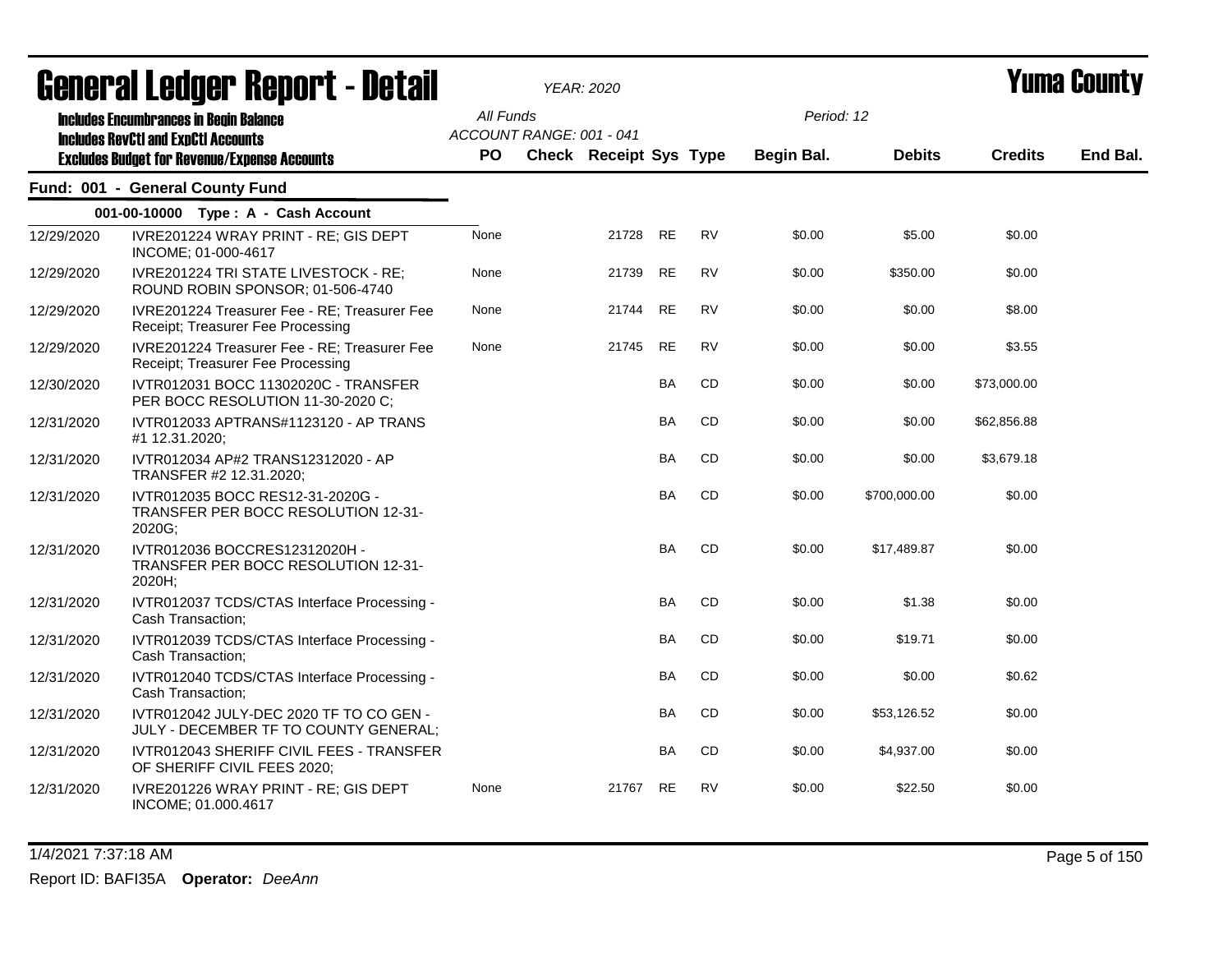| <b>General Ledger Report - Detail</b> |                                                                                             |           | <b>YEAR: 2020</b>                  |                        |           |           |                  |               | <b>Yuma County</b> |          |
|---------------------------------------|---------------------------------------------------------------------------------------------|-----------|------------------------------------|------------------------|-----------|-----------|------------------|---------------|--------------------|----------|
|                                       | <b>Includes Encumbrances in Begin Balance</b><br><b>Includes RevCtI and ExpCtI Accounts</b> | All Funds | ACCOUNT RANGE: 001 - 041           |                        |           |           | Period: 12       |               |                    |          |
|                                       | <b>Excludes Budget for Revenue/Expense Accounts</b>                                         | PO        |                                    | Check Receipt Sys Type |           |           | Begin Bal.       | <b>Debits</b> | <b>Credits</b>     | End Bal. |
|                                       | Fund: 001 - General County Fund                                                             |           |                                    |                        |           |           |                  |               |                    |          |
|                                       | 001-00-10000 Type: A - Cash Account                                                         |           |                                    |                        |           |           |                  |               |                    |          |
| 12/31/2020                            | IVRE201226 FORTY NORTH/DEPOSIT - RE;<br>General Dept;                                       | None      |                                    | 21777                  | <b>RE</b> | <b>RV</b> | \$0.00           | \$60.00       | \$0.00             |          |
| 12/31/2020                            | IVRE201226 YUMA CO 10-12 COURT WAGES -<br>RE; General Dept; 01-301-4655                     | None      |                                    | 21782                  | <b>RE</b> | <b>RV</b> | \$0.00           | \$22,500.00   | \$0.00             |          |
| 12/31/2020                            | IVRE201226 Treasurer Fee - RE; Treasurer Fee<br>Receipt; Treasurer Fee Processing           | None      |                                    | 21783                  | RE        | RV        | \$0.00           | \$0.00        | \$225.60           |          |
| 12/31/2020                            | IVRE201226 Treasurer Fee - RE; Treasurer Fee<br>Receipt; Treasurer Fee Processing           | None      |                                    | 21784                  | <b>RE</b> | <b>RV</b> | \$0.00           | \$0.00        | \$0.23             |          |
|                                       |                                                                                             |           | <b>Total For: Cash Account</b>     |                        |           |           | \$9,802,731.06   | \$926,775.92  |                    |          |
|                                       | 001-00-20000<br>Type : L - Accounts Payable                                                 |           |                                    |                        |           |           |                  |               |                    |          |
| 12/1/2020                             | Beginning Balance;                                                                          |           |                                    |                        |           |           | \$0.00           | \$0.00        | \$0.00             |          |
|                                       |                                                                                             |           | <b>Total For: Accounts Payable</b> |                        |           |           | \$0.00           | \$0.00        | \$0.00             | \$0.00   |
|                                       | 001-00-20010 Type: L - Revenue Control                                                      |           |                                    |                        |           |           |                  |               |                    |          |
| 12/1/2020                             | Beginning Balance;                                                                          |           |                                    |                        |           |           | (\$6,006,190.10) | \$0.00        | \$0.00             |          |
| 12/1/2020                             | IVRE20125 - Auto post transaction;                                                          |           |                                    |                        | BA        | <b>CP</b> | \$0.00           | \$0.00        | \$596.48           |          |
| 12/2/2020                             | IVRE20126 - Auto post transaction;                                                          |           |                                    |                        | BA        | CP        | \$0.00           | \$0.00        | \$220.00           |          |
| 12/2/2020                             | NOV2020INV - Auto post transaction;                                                         |           |                                    |                        | BA        | <b>CP</b> | \$0.00           | \$14,583.16   | \$0.00             |          |
| 12/4/2020                             | IVRE20128 - Auto post transaction;                                                          |           |                                    |                        | <b>BA</b> | CP        | \$0.00           | \$0.00        | \$355.00           |          |
| 12/7/2020                             | IVRE20129 - Auto post transaction;                                                          |           |                                    |                        | BA        | CP        | \$0.00           | \$0.00        | \$60.60            |          |
| 12/8/2020                             | IVRE201210 - Auto post transaction;                                                         |           |                                    |                        | <b>BA</b> | <b>CP</b> | \$0.00           | \$0.00        | \$21,735.93        |          |
| 12/9/2020                             | IVRE201211 - Auto post transaction;                                                         |           |                                    |                        | BA        | <b>CP</b> | \$0.00           | \$0.00        | \$6,292.58         |          |
| 12/11/2020                            | IVRE201213 - Auto post transaction;                                                         |           |                                    |                        | <b>BA</b> | <b>CP</b> | \$0.00           | \$0.00        | \$20,884.40        |          |
| 12/11/2020                            | IVRE201214 - Auto post transaction;                                                         |           |                                    |                        | BA        | CP        | \$0.00           | \$0.00        | $(\$40.00)$        |          |
| 12/14/2020                            | IVRE201215 - Auto post transaction;                                                         |           |                                    |                        | BA        | <b>CP</b> | \$0.00           | \$0.00        | \$30.00            |          |
| 12/14/2020                            | IVTR012013 - Auto post transaction;                                                         |           |                                    |                        | BA        | <b>CP</b> | \$0.00           | \$0.00        | \$29,412.50        |          |
| 12/15/2020                            | IVRE201216 - Auto post transaction;                                                         |           |                                    |                        | ΒA        | <b>CP</b> | \$0.00           | \$0.00        | \$215.67           |          |
| 12/16/2020                            | IVRE201217 - Auto post transaction;                                                         |           |                                    |                        | BA        | <b>CP</b> | \$0.00           | \$0.00        | \$16,202.40        |          |

1/4/2021 7:37:18 AM Page 6 of 150 Report ID: BAFI35A **Operator:** *DeeAnn*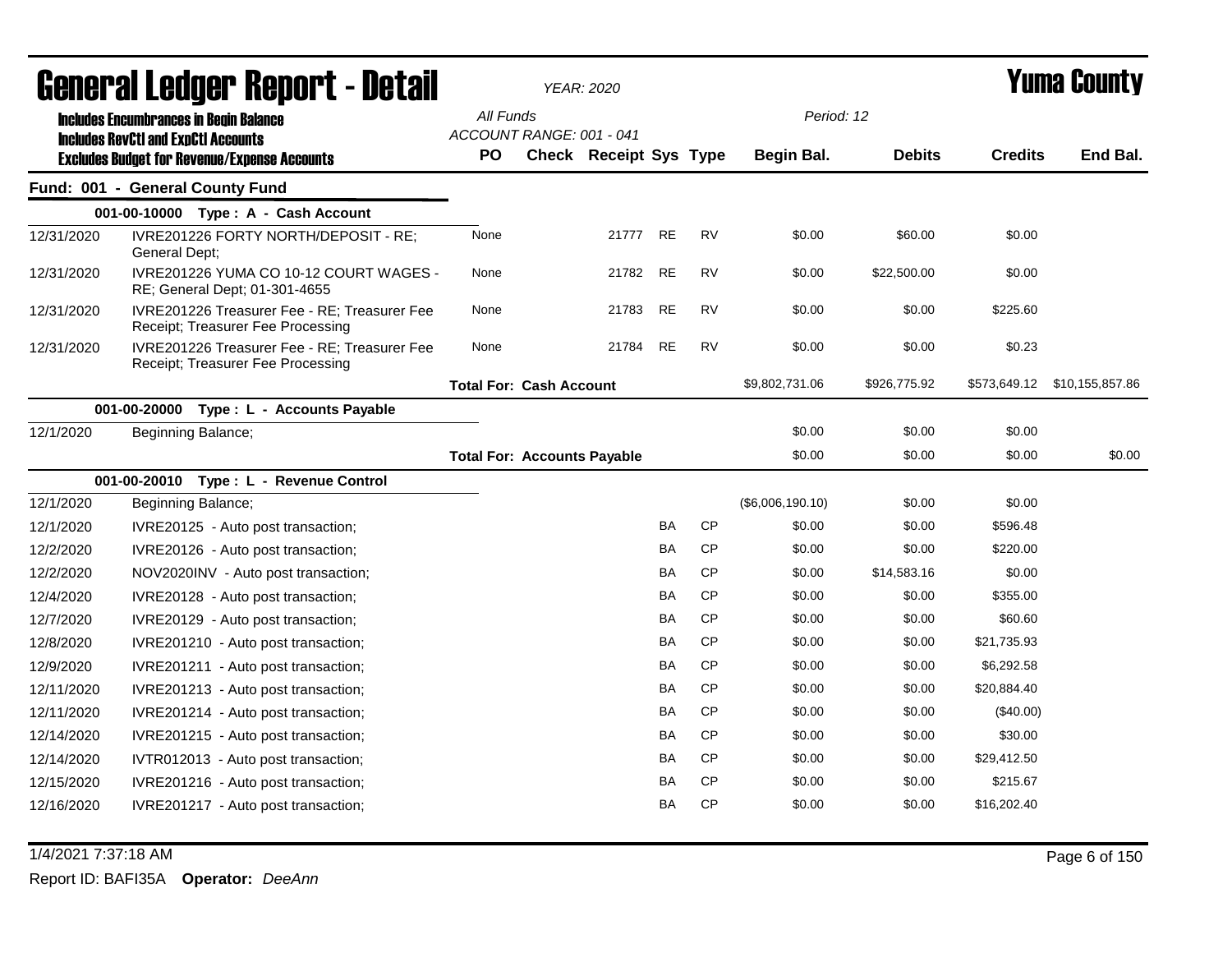|            | <b>General Ledger Report - Detail</b>                                                             |           |                                   | YEAR: 2020                    |           |                  | <b>Yuma County</b> |                |                  |  |
|------------|---------------------------------------------------------------------------------------------------|-----------|-----------------------------------|-------------------------------|-----------|------------------|--------------------|----------------|------------------|--|
|            | <b>Includes Encumbrances in Begin Balance</b>                                                     | All Funds |                                   |                               |           | Period: 12       |                    |                |                  |  |
|            | <b>Includes RevCtI and ExpCtI Accounts</b><br><b>Excludes Budget for Revenue/Expense Accounts</b> | PO        | ACCOUNT RANGE: 001 - 041          | <b>Check Receipt Sys Type</b> |           | Begin Bal.       | <b>Debits</b>      | <b>Credits</b> | End Bal.         |  |
|            | Fund: 001 - General County Fund                                                                   |           |                                   |                               |           |                  |                    |                |                  |  |
|            | 001-00-20010 Type: L - Revenue Control                                                            |           |                                   |                               |           |                  |                    |                |                  |  |
| 12/16/2020 | IVTR012017 - Auto post transaction;                                                               |           |                                   | <b>BA</b>                     | <b>CP</b> | \$0.00           | \$0.00             | \$0.25         |                  |  |
| 12/17/2020 | IVRE201218 - Auto post transaction;                                                               |           |                                   | <b>BA</b>                     | CP        | \$0.00           | \$0.00             | \$19,163.09    |                  |  |
| 12/21/2020 | IVRE201220 - Auto post transaction;                                                               |           |                                   | BA                            | <b>CP</b> | \$0.00           | \$0.00             | \$30.00        |                  |  |
| 12/22/2020 | IVRE201221 - Auto post transaction;                                                               |           |                                   | BA                            | <b>CP</b> | \$0.00           | \$0.00             | \$3,754.21     |                  |  |
| 12/23/2020 | IVRE201222 - Auto post transaction;                                                               |           |                                   | <b>BA</b>                     | CP        | \$0.00           | \$0.00             | \$8,360.57     |                  |  |
| 12/24/2020 | IVRE201223 - Auto post transaction;                                                               |           |                                   | <b>BA</b>                     | <b>CP</b> | \$0.00           | \$0.00             | \$190.26       |                  |  |
| 12/29/2020 | IVRE201224 - Auto post transaction;                                                               |           |                                   | BA                            | <b>CP</b> | \$0.00           | \$0.00             | \$1,155.00     |                  |  |
| 12/31/2020 | IVRE201226 - Auto post transaction;                                                               |           |                                   | <b>BA</b>                     | CP        | \$0.00           | \$0.00             | \$22,582.50    |                  |  |
| 12/31/2020 | IVTR012035 - Auto post transaction;                                                               |           |                                   | <b>BA</b>                     | CP        | \$0.00           | \$0.00             | \$700,000.00   |                  |  |
| 12/31/2020 | IVTR012036 - Auto post transaction;                                                               |           |                                   | <b>BA</b>                     | <b>CP</b> | \$0.00           | \$0.00             | \$17,489.87    |                  |  |
| 12/31/2020 | IVTR012037 - Auto post transaction;                                                               |           |                                   | BA                            | CP        | \$0.00           | \$0.00             | \$1.38         |                  |  |
| 12/31/2020 | IVTR012039 - Auto post transaction;                                                               |           |                                   | <b>BA</b>                     | CP        | \$0.00           | \$0.00             | \$19.71        |                  |  |
| 12/31/2020 | IVTR012042 - Auto post transaction;                                                               |           |                                   | BA                            | CP        | \$0.00           | \$0.00             | \$53,126.52    |                  |  |
| 12/31/2020 | IVTR012043 - Auto post transaction;                                                               |           |                                   | <b>BA</b>                     | <b>CP</b> | \$0.00           | \$0.00             | \$4,937.00     |                  |  |
|            |                                                                                                   |           | <b>Total For: Revenue Control</b> |                               |           | (\$6,006,190.10) | \$14,583.16        | \$926,775.92   | (\$6,918,382.86) |  |
|            | 001-00-20020<br>Type: L - Expense Control                                                         |           |                                   |                               |           |                  |                    |                |                  |  |
| 12/1/2020  | Beginning Balance;                                                                                |           |                                   |                               |           | \$5,956,450.17   | \$0.00             | \$0.00         |                  |  |
| 12/1/2020  | IVTR012001 - Auto post transaction;                                                               |           |                                   | BA                            | <b>CP</b> | \$0.00           | \$1,057.85         | \$0.00         |                  |  |
| 12/2/2020  | IVRE20126 - Auto post transaction;                                                                |           |                                   | BA                            | CP        | \$0.00           | \$2.20             | \$0.00         |                  |  |
| 12/4/2020  | IVRE20128 - Auto post transaction;                                                                |           |                                   | <b>BA</b>                     | CP        | \$0.00           | \$2.95             | \$0.00         |                  |  |
| 12/4/2020  | IVTR012005 - Auto post transaction;                                                               |           |                                   | BA                            | <b>CP</b> | \$0.00           | \$250,239.27       | \$0.00         |                  |  |
| 12/7/2020  | IVRE20129 - Auto post transaction;                                                                |           |                                   | <b>BA</b>                     | CP        | \$0.00           | \$0.31             | \$0.00         |                  |  |
| 12/9/2020  | IVRE201211 - Auto post transaction;                                                               |           |                                   | <b>BA</b>                     | CP        | \$0.00           | \$62.93            | \$0.00         |                  |  |
| 12/11/2020 | IVRE201213 - Auto post transaction;                                                               |           |                                   | <b>BA</b>                     | <b>CP</b> | \$0.00           | \$208.84           | \$0.00         |                  |  |
| 12/11/2020 | IVRE201214 - Auto post transaction;                                                               |           |                                   | BA                            | <b>CP</b> | \$0.00           | (\$0.40)           | \$0.00         |                  |  |
| 12/14/2020 | IVRE201215 - Auto post transaction;                                                               |           |                                   | BA                            | <b>CP</b> | \$0.00           | \$0.30             | \$0.00         |                  |  |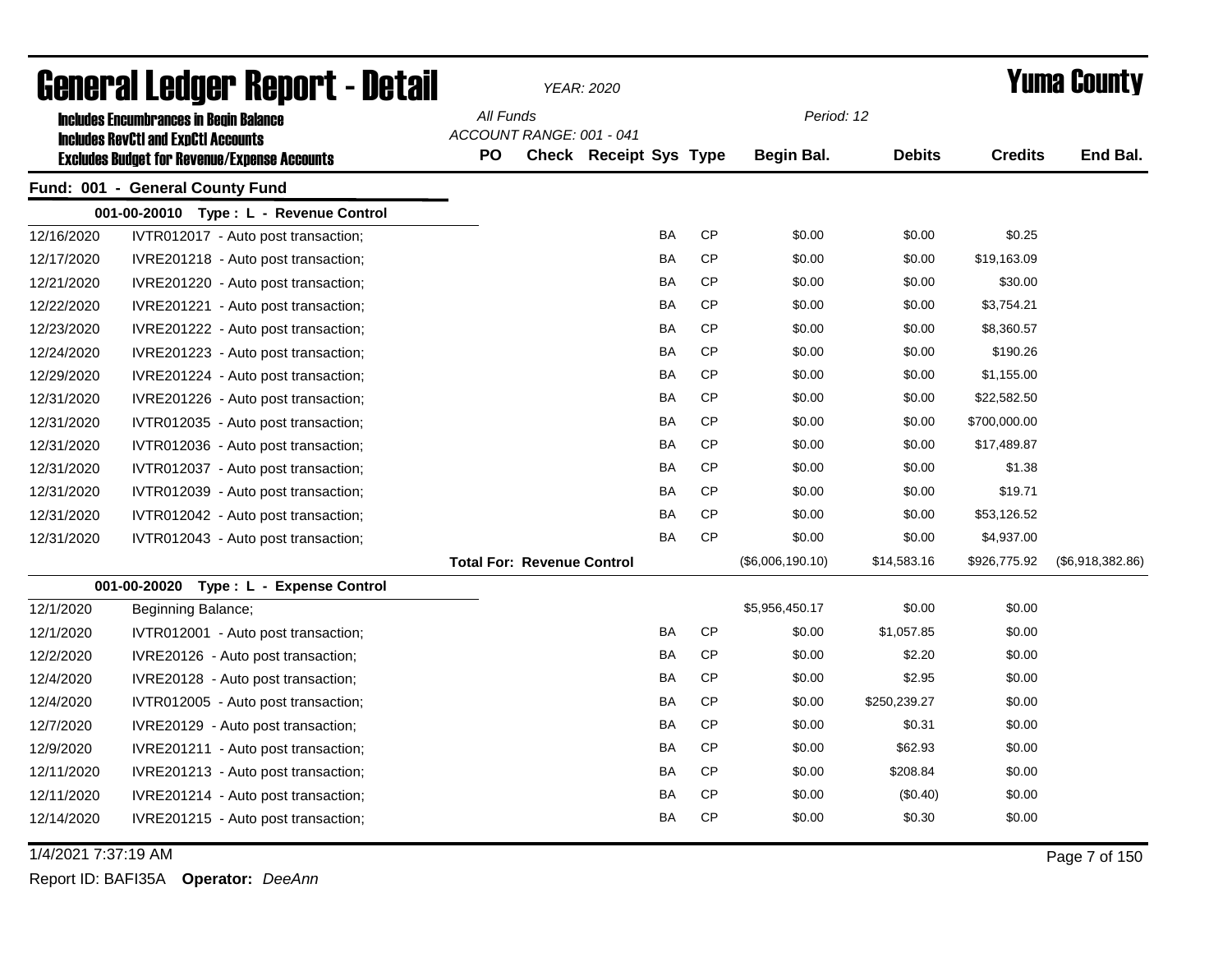| General Ledger Report - Detail |                                                                             |                                   | YEAR: 2020                     |                                          | <b>Yuma County</b> |           |                  |               |                |                  |
|--------------------------------|-----------------------------------------------------------------------------|-----------------------------------|--------------------------------|------------------------------------------|--------------------|-----------|------------------|---------------|----------------|------------------|
|                                | <b>Includes Encumbrances in Begin Balance</b>                               | All Funds                         |                                |                                          |                    |           | Period: 12       |               |                |                  |
|                                | <b>Includes RevCtI and ExpCtI Accounts</b>                                  |                                   | ACCOUNT RANGE: 001 - 041       |                                          |                    |           |                  |               |                |                  |
|                                | <b>Excludes Budget for Revenue/Expense Accounts</b>                         | PO                                |                                | <b>Check Receipt Sys Type</b>            |                    |           | Begin Bal.       | <b>Debits</b> | <b>Credits</b> | End Bal.         |
|                                | Fund: 001 - General County Fund                                             |                                   |                                |                                          |                    |           |                  |               |                |                  |
|                                | 001-00-20020 Type: L - Expense Control                                      |                                   |                                |                                          |                    |           |                  |               |                |                  |
| 12/14/2020                     | IVTR012012 - Auto post transaction;                                         |                                   |                                |                                          | BA                 | <b>CP</b> | \$0.00           | \$32,784.64   | \$0.00         |                  |
| 12/15/2020                     | IVRE201216 - Auto post transaction;                                         |                                   |                                |                                          | ΒA                 | <b>CP</b> | \$0.00           | \$2.00        | \$0.00         |                  |
| 12/15/2020                     | IVTR012014 - Auto post transaction;                                         |                                   |                                |                                          | BA                 | <b>CP</b> | \$0.00           | \$125,829.67  | \$0.00         |                  |
| 12/16/2020                     | IVRE201217 - Auto post transaction;                                         |                                   |                                |                                          | BA                 | <b>CP</b> | \$0.00           | \$25.56       | \$0.00         |                  |
| 12/17/2020                     | IVRE201218 - Auto post transaction;                                         |                                   |                                |                                          | BA                 | <b>CP</b> | \$0.00           | \$75.00       | \$0.00         |                  |
| 12/17/2020                     | IVTR012019 - Auto post transaction;                                         |                                   |                                |                                          | BA                 | <b>CP</b> | \$0.00           | \$2,353.57    | \$0.00         |                  |
| 12/18/2020                     | IVTR012021 - Auto post transaction;                                         |                                   |                                |                                          | BA                 | <b>CP</b> | \$0.00           | \$6,609.12    | \$0.00         |                  |
| 12/22/2020                     | IVRE201221 - Auto post transaction;                                         |                                   |                                |                                          | BA                 | <b>CP</b> | \$0.00           | \$37.54       | \$0.00         |                  |
| 12/24/2020                     | IVRE201223 - Auto post transaction;                                         |                                   |                                |                                          | BA                 | <b>CP</b> | \$0.00           | \$0.55        | \$0.00         |                  |
| 12/29/2020                     | IVRE201224 - Auto post transaction;                                         |                                   |                                |                                          | BA                 | <b>CP</b> | \$0.00           | \$11.55       | \$0.00         |                  |
| 12/30/2020                     | IVTR012031 - Auto post transaction;                                         |                                   |                                |                                          | BA                 | <b>CP</b> | \$0.00           | \$73,000.00   | \$0.00         |                  |
| 12/31/2020                     | IVRE201226 - Auto post transaction;                                         |                                   |                                |                                          | BA                 | <b>CP</b> | \$0.00           | \$225.83      | \$0.00         |                  |
| 12/31/2020                     | IVTR012033 - Auto post transaction;                                         |                                   |                                |                                          | BA                 | <b>CP</b> | \$0.00           | \$62,856.88   | \$0.00         |                  |
| 12/31/2020                     | IVTR012034 - Auto post transaction;                                         |                                   |                                |                                          | ΒA                 | <b>CP</b> | \$0.00           | \$3,679.18    | \$0.00         |                  |
| 12/31/2020                     | IVTR012040 - Auto post transaction;                                         |                                   |                                |                                          | BA                 | <b>CP</b> | \$0.00           | \$0.62        | \$0.00         |                  |
|                                |                                                                             | <b>Total For: Expense Control</b> |                                |                                          |                    |           | \$5,956,450.17   | \$559,065.96  | \$0.00         | \$6,515,516.13   |
|                                | 001-00-20100 Type: L - Fund Balance                                         |                                   |                                |                                          |                    |           |                  |               |                |                  |
| 12/1/2020                      | Beginning Balance;                                                          |                                   |                                |                                          |                    |           | (\$9,752,991.13) | \$0.00        | \$0.00         |                  |
|                                |                                                                             |                                   | <b>Total For: Fund Balance</b> |                                          |                    |           | (\$9,752,991.13) | \$0.00        | \$0.00         | (\$9,752,991.13) |
|                                | 001-00-30100<br>Type: R - Current Tax Collection                            |                                   |                                |                                          |                    |           |                  |               |                |                  |
| 12/1/2020                      | Beginning Balance;                                                          |                                   |                                |                                          |                    |           | \$0.00           | \$0.00        | \$0.00         |                  |
|                                |                                                                             |                                   |                                | <b>Total For: Current Tax Collection</b> |                    |           | \$0.00           | \$0.00        | \$0.00         | \$0.00           |
|                                | 001-00-30105<br>Type: R - Current Tax Real                                  |                                   |                                |                                          |                    |           |                  |               |                |                  |
| 12/1/2020                      | Beginning Balance;                                                          |                                   |                                |                                          |                    |           | (\$2,441,147.53) | \$0.00        | \$0.00         |                  |
| 12/31/2020                     | IVTR012039 TCDS/CTAS Interface Processing -<br>Tax Apportionment Transfers; |                                   |                                |                                          | BA                 | <b>TR</b> | \$0.00           | \$0.00        | \$19.71        |                  |
| 1/4/2021 7:37:19 AM            |                                                                             |                                   |                                |                                          |                    |           |                  |               |                | Page 8 of 150    |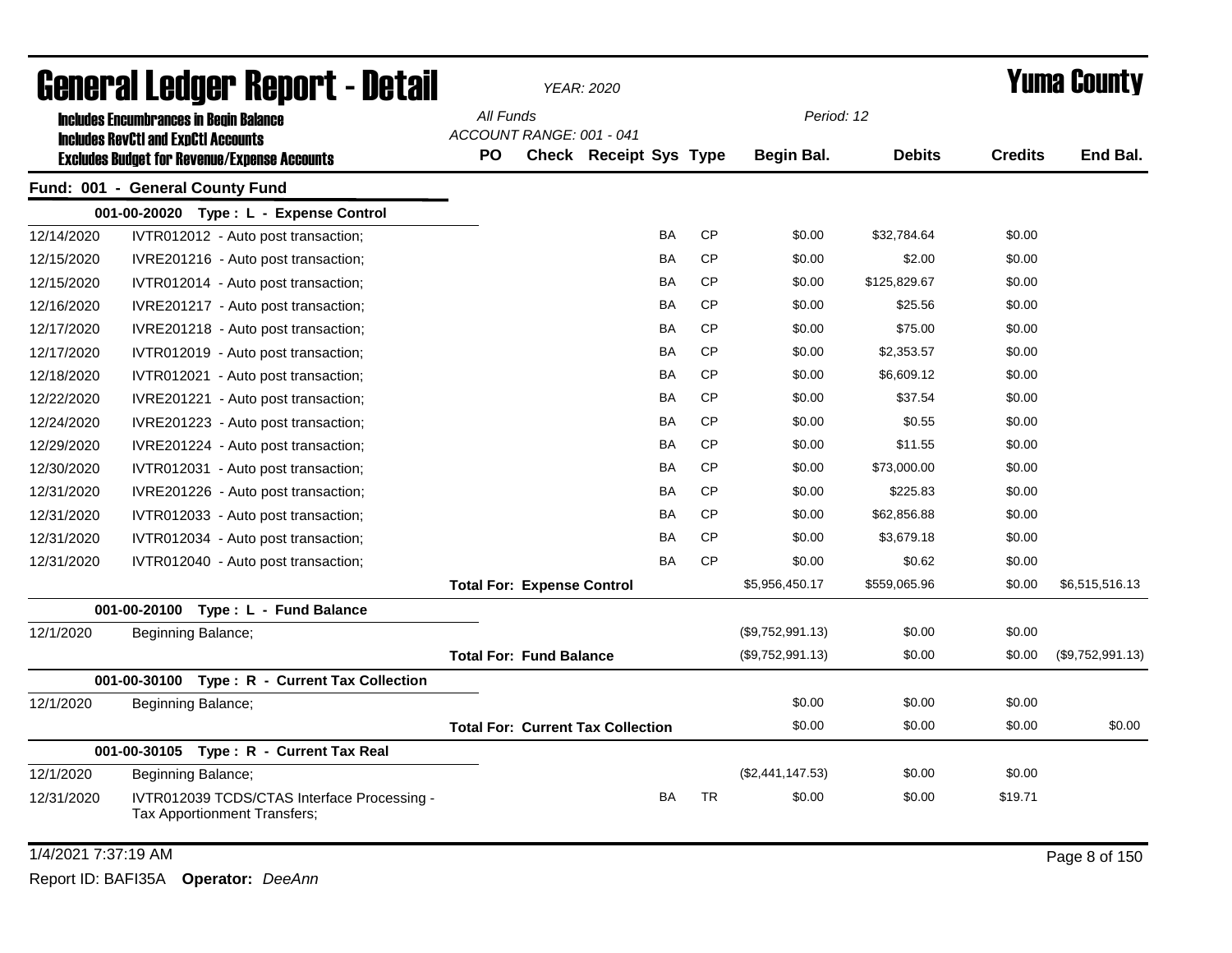| <b>General Ledger Report - Detail</b>                                                             | <b>YEAR: 2020</b>                                         |                  | <b>Yuma County</b> |                |                  |
|---------------------------------------------------------------------------------------------------|-----------------------------------------------------------|------------------|--------------------|----------------|------------------|
| <b>Includes Encumbrances in Begin Balance</b>                                                     | All Funds                                                 | Period: 12       |                    |                |                  |
| <b>Includes RevCtI and ExpCtI Accounts</b><br><b>Excludes Budget for Revenue/Expense Accounts</b> | ACCOUNT RANGE: 001 - 041<br>PO.<br>Check Receipt Sys Type | Begin Bal.       | <b>Debits</b>      | <b>Credits</b> | End Bal.         |
| Fund: 001 - General County Fund                                                                   |                                                           |                  |                    |                |                  |
| 001-00-30105 Type: R - Current Tax Real                                                           |                                                           |                  |                    |                |                  |
|                                                                                                   | <b>Total For: Current Tax Real</b>                        | (\$2,441,147.53) | \$0.00             | \$19.71        | (\$2,441,167.24) |
| 001-00-30110 Type: R - Current Tax Oil and Gas                                                    |                                                           |                  |                    |                |                  |
| 12/1/2020<br>Beginning Balance;                                                                   |                                                           | (\$375,691.15)   | \$0.00             | \$0.00         |                  |
|                                                                                                   | <b>Total For: Current Tax Oil and Gas</b>                 | (\$375,691.15)   | \$0.00             | \$0.00         | (\$375,691.15)   |
| 001-00-30115 Type: R - Current Tax Personal Property                                              |                                                           |                  |                    |                |                  |
| 12/1/2020<br>Beginning Balance;                                                                   |                                                           | (\$352,018.04)   | \$0.00             | \$0.00         |                  |
|                                                                                                   | <b>Total For: Current Tax Personal Property</b>           | (\$352,018.04)   | \$0.00             | \$0.00         | (\$352,018.04)   |
| 001-00-30120 Type: R - Current Tax Mineral                                                        |                                                           |                  |                    |                |                  |
| 12/1/2020<br>Beginning Balance;                                                                   |                                                           | (\$16,467.94)    | \$0.00             | \$0.00         |                  |
|                                                                                                   | <b>Total For: Current Tax Mineral</b>                     | (\$16,467.94)    | \$0.00             | \$0.00         | (\$16,467.94)    |
| 001-00-30125 Type: R - Current Tax Possessory Interes                                             |                                                           |                  |                    |                |                  |
| 12/1/2020<br>Beginning Balance;                                                                   |                                                           | (\$5,056.45)     | \$0.00             | \$0.00         |                  |
|                                                                                                   | <b>Total For: Current Tax Possessory Intere</b>           | (\$5,056.45)     | \$0.00             | \$0.00         | (\$5,056.45)     |
| 001-00-30130 Type: R - Current Tax State Assessed                                                 |                                                           |                  |                    |                |                  |
| 12/1/2020<br>Beginning Balance;                                                                   |                                                           | (\$1,059,456.49) | \$0.00             | \$0.00         |                  |
|                                                                                                   | <b>Total For: Current Tax State Assessed</b>              | (\$1,059,456.49) | \$0.00             | \$0.00         | (\$1,059,456.49) |
| 001-00-30135 Type: R - Current Tax Mobile Home                                                    |                                                           |                  |                    |                |                  |
| 12/1/2020<br>Beginning Balance;                                                                   |                                                           | (\$8,704.44)     | \$0.00             | \$0.00         |                  |
|                                                                                                   | <b>Total For: Current Tax Mobile Home</b>                 | (\$8,704.44)     | \$0.00             | \$0.00         | (\$8,704.44)     |
| 001-00-30140 Type: R - Current Tax Special Assessment                                             |                                                           |                  |                    |                |                  |
| 12/1/2020<br>Beginning Balance;                                                                   |                                                           | \$0.00           | \$0.00             | \$0.00         |                  |
|                                                                                                   | <b>Total For: Current Tax Special Assessm</b>             | \$0.00           | \$0.00             | \$0.00         | \$0.00           |
| 001-00-30200 Type: R - Delinquent Tax Collection                                                  |                                                           |                  |                    |                |                  |
| 12/1/2020<br>Beginning Balance;                                                                   |                                                           | \$0.00           | \$0.00             | \$0.00         |                  |
|                                                                                                   | <b>Total For: Delinquent Tax Collection</b>               | \$0.00           | \$0.00             | \$0.00         | \$0.00           |
| 001-00-30205 Type: R - Delinquent Tax Real                                                        |                                                           |                  |                    |                |                  |
| 1/4/2021 7:37:19 AM                                                                               |                                                           |                  |                    |                | Page 9 of 150    |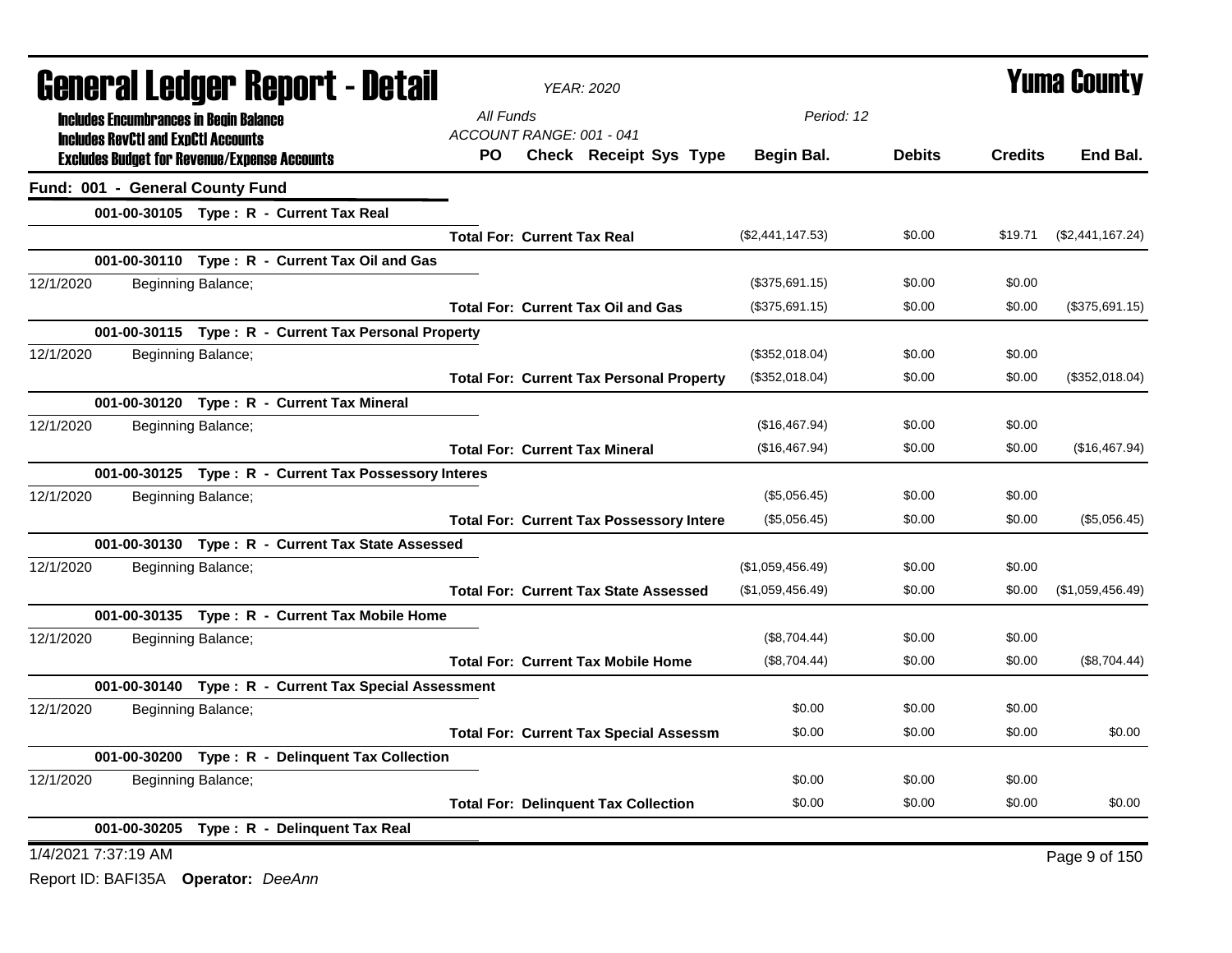|           | General Ledger Report - Detail             |                                                     |                                                       |                                       | <b>YEAR: 2020</b>                              | <b>Yuma County</b> |               |                |              |
|-----------|--------------------------------------------|-----------------------------------------------------|-------------------------------------------------------|---------------------------------------|------------------------------------------------|--------------------|---------------|----------------|--------------|
|           | <b>Includes RevCtI and ExpCtI Accounts</b> | <b>Includes Encumbrances in Begin Balance</b>       |                                                       | All Funds<br>ACCOUNT RANGE: 001 - 041 |                                                | Period: 12         |               |                |              |
|           |                                            | <b>Excludes Budget for Revenue/Expense Accounts</b> |                                                       | PO.                                   | Check Receipt Sys Type                         | Begin Bal.         | <b>Debits</b> | <b>Credits</b> | End Bal.     |
|           |                                            | Fund: 001 - General County Fund                     |                                                       |                                       |                                                |                    |               |                |              |
|           |                                            | 001-00-30205 Type: R - Delinquent Tax Real          |                                                       |                                       |                                                |                    |               |                |              |
| 12/1/2020 |                                            | Beginning Balance;                                  |                                                       |                                       |                                                | (\$3,353.01)       | \$0.00        | \$0.00         |              |
|           |                                            |                                                     |                                                       |                                       | <b>Total For: Delinquent Tax Real</b>          | (\$3,353.01)       | \$0.00        | \$0.00         | (\$3,353.01) |
|           |                                            |                                                     | 001-00-30210 Type: R - Delinquent Tax Oil and Gas     |                                       |                                                |                    |               |                |              |
| 12/1/2020 |                                            | Beginning Balance;                                  |                                                       |                                       |                                                | \$0.00             | \$0.00        | \$0.00         |              |
|           |                                            |                                                     |                                                       |                                       | <b>Total For: Delinquent Tax Oil and Gas</b>   | \$0.00             | \$0.00        | \$0.00         | \$0.00       |
|           |                                            | 001-00-30215 Type: R - Delinquent Tax Mineral       |                                                       |                                       |                                                |                    |               |                |              |
| 12/1/2020 |                                            | Beginning Balance;                                  |                                                       |                                       |                                                | (\$2.86)           | \$0.00        | \$0.00         |              |
|           |                                            |                                                     |                                                       |                                       | <b>Total For: Delinquent Tax Mineral</b>       | (\$2.86)           | \$0.00        | \$0.00         | (\$2.86)     |
|           |                                            |                                                     | 001-00-30220 Type: R - Delinquent Tax Personal Proper |                                       |                                                |                    |               |                |              |
| 12/1/2020 |                                            | Beginning Balance;                                  |                                                       |                                       |                                                | (\$88.34)          | \$0.00        | \$0.00         |              |
|           |                                            |                                                     |                                                       |                                       | <b>Total For: Delinquent Tax Personal Prop</b> | (\$88.34)          | \$0.00        | \$0.00         | (\$88.34)    |
|           |                                            |                                                     | 001-00-30225 Type: R - Delinguent Tax Possessory Rate |                                       |                                                |                    |               |                |              |
| 12/1/2020 |                                            | Beginning Balance;                                  |                                                       |                                       |                                                | \$0.00             | \$0.00        | \$0.00         |              |
|           |                                            |                                                     |                                                       |                                       | <b>Total For: Delinquent Tax Possessory Ra</b> | \$0.00             | \$0.00        | \$0.00         | \$0.00       |
|           |                                            |                                                     | 001-00-30230 Type: R - Delinquent Tax State Assesed   |                                       |                                                |                    |               |                |              |
| 12/1/2020 |                                            | Beginning Balance;                                  |                                                       |                                       |                                                | (\$1.67)           | \$0.00        | \$0.00         |              |
|           |                                            |                                                     |                                                       |                                       | <b>Total For: Delinquent Tax State Assesed</b> | (\$1.67)           | \$0.00        | \$0.00         | (\$1.67)     |
|           |                                            |                                                     | 001-00-30235 Type: R - Delinquent Tax Mobile Home     |                                       |                                                |                    |               |                |              |
| 12/1/2020 |                                            | Beginning Balance;                                  |                                                       |                                       |                                                | (\$83.04)          | \$0.00        | \$0.00         |              |
|           |                                            |                                                     |                                                       |                                       | <b>Total For: Delinquent Tax Mobile Home</b>   | (\$83.04)          | \$0.00        | \$0.00         | (\$83.04)    |
|           |                                            |                                                     | 001-00-30240 Type: R - Deling Tax Special Assessment  |                                       |                                                |                    |               |                |              |
| 12/1/2020 |                                            | Beginning Balance;                                  |                                                       |                                       |                                                | \$0.00             | \$0.00        | \$0.00         |              |
|           |                                            |                                                     |                                                       |                                       | <b>Total For: Deling Tax Special Assessme</b>  | \$0.00             | \$0.00        | \$0.00         | \$0.00       |
|           |                                            | 001-00-30300 Type: R - Current Interest             |                                                       |                                       |                                                |                    |               |                |              |
| 12/1/2020 |                                            | Beginning Balance;                                  |                                                       |                                       |                                                | (\$8,447.21)       | \$0.00        | \$0.00         |              |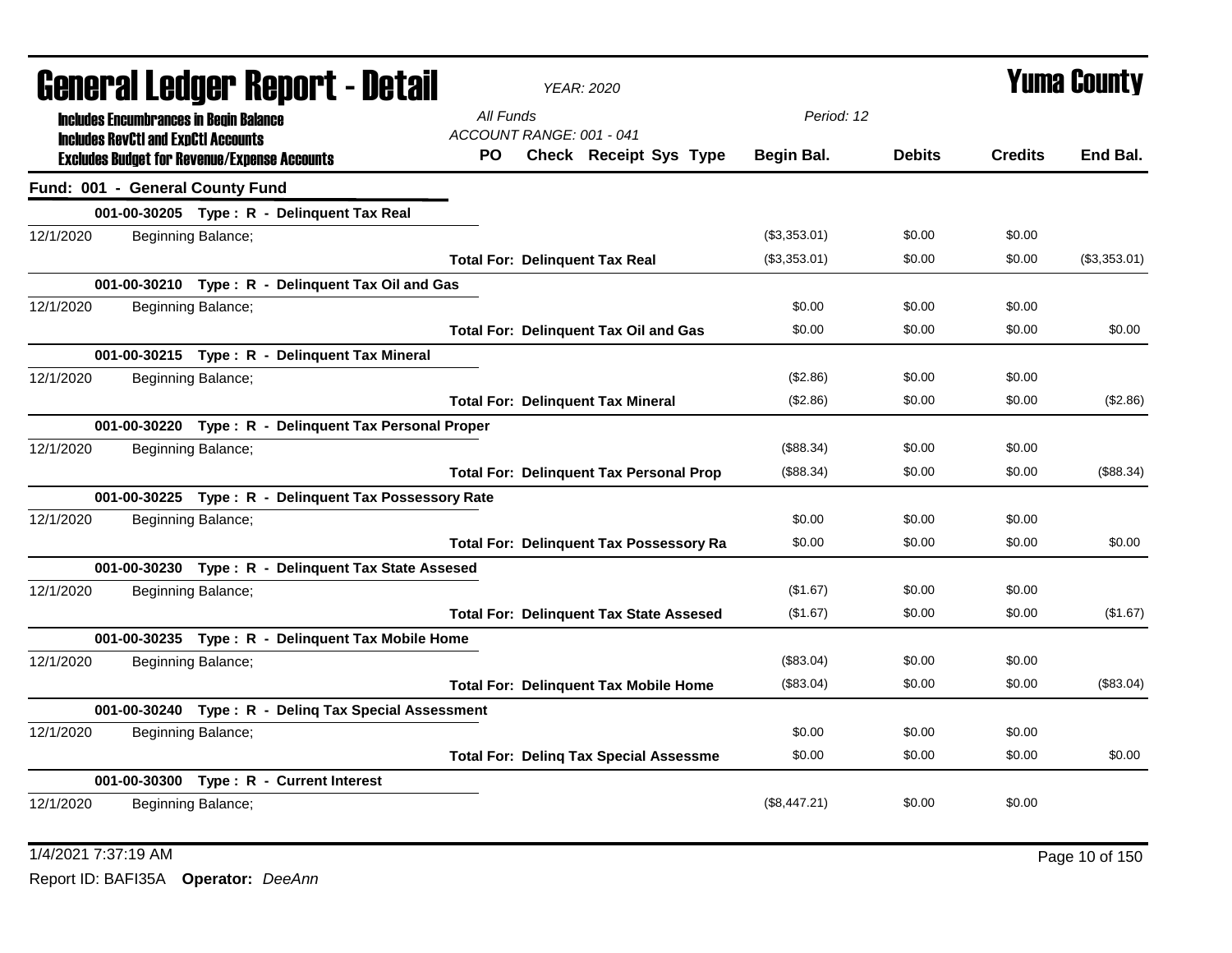| General Ledger Report - Detail |                                            | <b>YEAR: 2020</b>                                                           | <b>Yuma County</b>                               |                                             |           |           |              |               |                |              |
|--------------------------------|--------------------------------------------|-----------------------------------------------------------------------------|--------------------------------------------------|---------------------------------------------|-----------|-----------|--------------|---------------|----------------|--------------|
|                                |                                            | <b>Includes Encumbrances in Begin Balance</b>                               | All Funds                                        |                                             |           |           | Period: 12   |               |                |              |
|                                | <b>Includes RevCtI and ExpCtI Accounts</b> |                                                                             | ACCOUNT RANGE: 001 - 041                         |                                             |           |           |              |               |                |              |
|                                |                                            | <b>Excludes Budget for Revenue/Expense Accounts</b>                         | PO.                                              | <b>Check Receipt Sys Type</b>               |           |           | Begin Bal.   | <b>Debits</b> | <b>Credits</b> | End Bal.     |
|                                |                                            | Fund: 001 - General County Fund                                             |                                                  |                                             |           |           |              |               |                |              |
|                                |                                            | 001-00-30300 Type: R - Current Interest                                     |                                                  |                                             |           |           |              |               |                |              |
| 12/31/2020                     |                                            | IVTR012037 TCDS/CTAS Interface Processing -<br>Tax Apportionment Transfers; |                                                  |                                             | <b>BA</b> | <b>TR</b> | \$0.00       | \$0.00        | \$1.38         |              |
|                                |                                            |                                                                             | <b>Total For: Current Interest</b>               |                                             |           |           | (\$8,447.21) | \$0.00        | \$1.38         | (\$8,448.59) |
|                                |                                            | 001-00-30375 Type: R - Refund Interest                                      |                                                  |                                             |           |           |              |               |                |              |
| 12/1/2020                      |                                            | Beginning Balance;                                                          |                                                  |                                             |           |           | \$1.94       | \$0.00        | \$0.00         |              |
|                                |                                            |                                                                             | <b>Total For: Refund Interest</b>                |                                             |           |           | \$1.94       | \$0.00        | \$0.00         | \$1.94       |
|                                |                                            | 001-00-30400 Type: R - Delinquent Interest Collection                       |                                                  |                                             |           |           |              |               |                |              |
| 12/1/2020                      |                                            | Beginning Balance;                                                          |                                                  |                                             |           |           | $(\$406.34)$ | \$0.00        | \$0.00         |              |
|                                |                                            |                                                                             | <b>Total For: Delinquent Interest Collection</b> |                                             |           |           | (\$406.34)   | \$0.00        | \$0.00         | $(\$406.34)$ |
|                                |                                            | 001-00-30500 Type: R - Miscellaneous Collections                            |                                                  |                                             |           |           |              |               |                |              |
| 12/1/2020                      |                                            | Beginning Balance;                                                          |                                                  |                                             |           |           | (\$9,911.92) | \$0.00        | \$0.00         |              |
| 12/9/2020                      |                                            | <b>IVRE201211 FOUNDATION ENERGY LLC - RE:</b><br>GAS ROYALTIES; 01-000-4619 | None                                             | 21587                                       | <b>RE</b> | <b>RV</b> | \$0.00       | \$0.00        | \$72.82        |              |
| 12/16/2020                     | #20190060;                                 | IVTR012017 REDCOPY - REDEMPTION CERT                                        |                                                  |                                             | <b>BA</b> | <b>TR</b> | \$0.00       | \$0.00        | \$0.25         |              |
|                                |                                            |                                                                             |                                                  | <b>Total For: Miscellaneous Collections</b> |           |           | (\$9,911.92) | \$0.00        | \$73.07        | (\$9,984.99) |
|                                |                                            | 001-00-30501 Type: R - County Map Monies                                    |                                                  |                                             |           |           |              |               |                |              |
| 12/1/2020                      |                                            | Beginning Balance;                                                          |                                                  |                                             |           |           | (\$1,622.00) | \$0.00        | \$0.00         |              |
| 12/4/2020                      |                                            | IVRE20128 dillon car - RE; SPIRAL MAP 12.4.20;                              | None                                             | 21548                                       | <b>RE</b> | <b>RV</b> | \$0.00       | \$0.00        | \$30.00        |              |
| 12/4/2020                      | Dept;                                      | IVRE20128 M HARDESTY MAP - RE; General                                      | None                                             | 21549                                       | <b>RE</b> | <b>RV</b> | \$0.00       | \$0.00        | \$30.00        |              |
| 12/7/2020                      | 112.7.20;                                  | IVRE20129 SCOTT KIP - RE; FLAT MAP                                          | None                                             | 21560                                       | <b>RE</b> | <b>RV</b> | \$0.00       | \$0.00        | \$30.00        |              |
| 12/21/2020                     |                                            | <b>IVRE201220 J YENTER COUNTY WALL MAP -</b><br>RE; General Dept;           | None                                             | 21664                                       | <b>RE</b> | <b>RV</b> | \$0.00       | \$0.00        | \$30.00        |              |
|                                |                                            |                                                                             | <b>Total For: County Map Monies</b>              |                                             |           |           | (\$1,622.00) | \$0.00        | \$120.00       | (\$1,742.00) |
|                                |                                            | 001-00-30502 Type: R - GIS Mapping                                          |                                                  |                                             |           |           |              |               |                |              |
| 12/1/2020                      |                                            | Beginning Balance;                                                          |                                                  |                                             |           |           | (\$1,580.25) | \$0.00        | \$0.00         |              |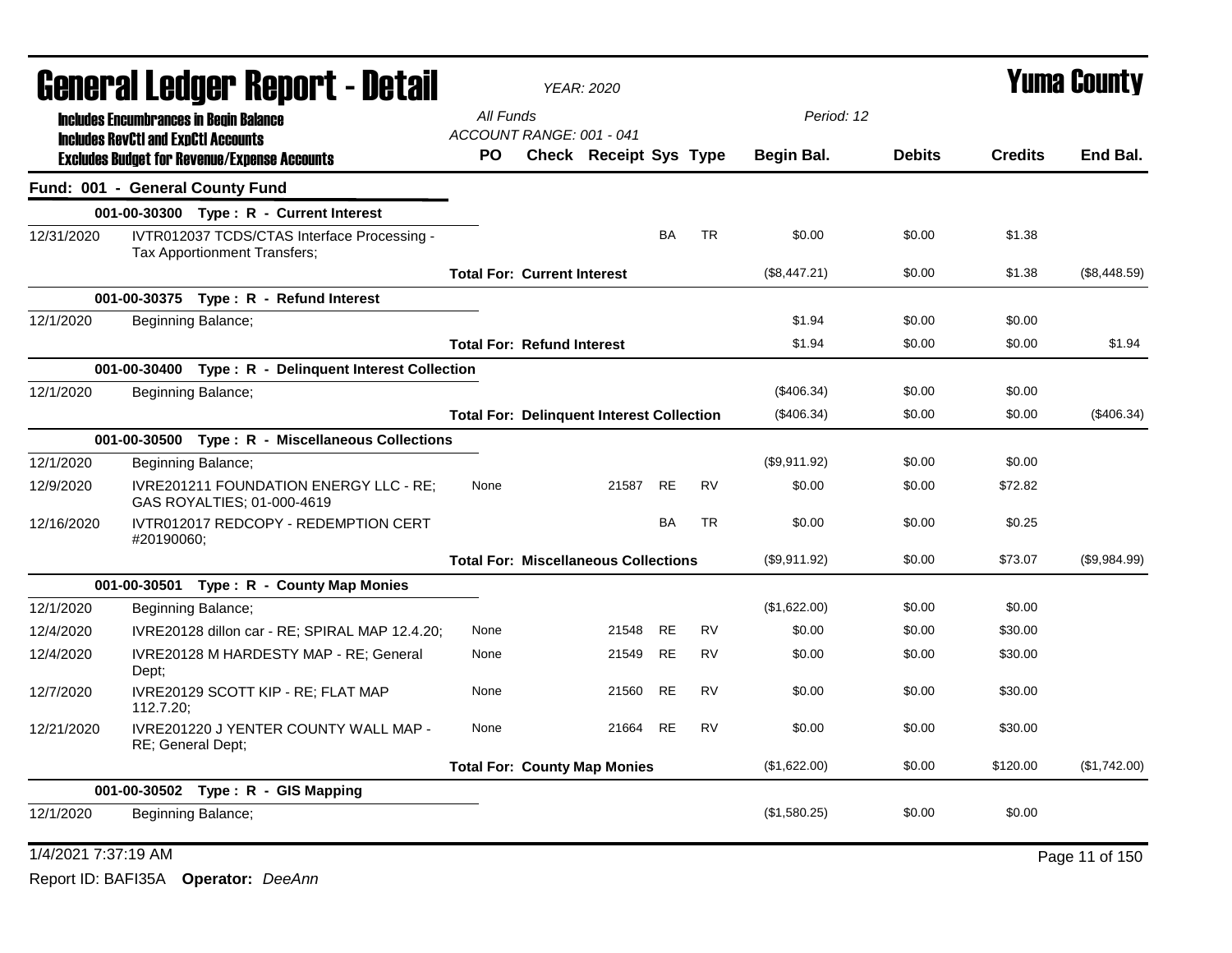| General Ledger Report - Detail |                                                                                                   | <b>YEAR: 2020</b>                        |                               |           | Yuma Countv |                |               |                |                |
|--------------------------------|---------------------------------------------------------------------------------------------------|------------------------------------------|-------------------------------|-----------|-------------|----------------|---------------|----------------|----------------|
|                                | <b>Includes Encumbrances in Begin Balance</b>                                                     | All Funds                                |                               |           |             | Period: 12     |               |                |                |
|                                | <b>Includes RevCtI and ExpCtI Accounts</b><br><b>Excludes Budget for Revenue/Expense Accounts</b> | ACCOUNT RANGE: 001 - 041<br>PO.          | <b>Check Receipt Sys Type</b> |           |             | Begin Bal.     | <b>Debits</b> | <b>Credits</b> | End Bal.       |
|                                | Fund: 001 - General County Fund                                                                   |                                          |                               |           |             |                |               |                |                |
|                                | 001-00-30502 Type: R - GIS Mapping                                                                |                                          |                               |           |             |                |               |                |                |
| 12/28/2020                     | IVRE201223 DONN NOLIN - RE; GIS<br>INCOME/BLUEPRINTS; 01.000.4617                                 | None                                     | 21711                         | RE        | <b>RV</b>   | \$0.00         | \$0.00        | \$35.00        |                |
| 12/29/2020                     | IVRE201224 WRAY PRINT - RE; GIS DEPT<br>INCOME: 01-000-4617                                       | None                                     | 21728                         | RE        | <b>RV</b>   | \$0.00         | \$0.00        | \$5.00         |                |
| 12/31/2020                     | IVRE201226 WRAY PRINT - RE; GIS DEPT<br>INCOME; 01.000.4617                                       | None                                     | 21767                         | RE        | <b>RV</b>   | \$0.00         | \$0.00        | \$22.50        |                |
|                                |                                                                                                   | <b>Total For: GIS Mapping</b>            |                               |           |             | (\$1,580.25)   | \$0.00        | \$62.50        | (\$1,642.75)   |
|                                | 001-00-30503 Type: R - CORA open records request                                                  |                                          |                               |           |             |                |               |                |                |
| 12/1/2020                      | Beginning Balance;                                                                                |                                          |                               |           |             | (\$1,664.00)   | \$0.00        | \$0.00         |                |
|                                |                                                                                                   | Total For: CORA open records request     |                               |           |             | (\$1,664.00)   | \$0.00        | \$0.00         | (\$1,664.00)   |
|                                | 001-00-30504 Type: R - GIS CONSULTING REVENUE                                                     |                                          |                               |           |             |                |               |                |                |
| 12/1/2020                      | Beginning Balance;                                                                                |                                          |                               |           |             | (\$3,468.00)   | \$0.00        | \$0.00         |                |
|                                |                                                                                                   | <b>Total For: GIS CONSULTING REVENUE</b> |                               |           |             | (\$3,468.00)   | \$0.00        | \$0.00         | (\$3,468.00)   |
|                                | 001-00-30600 Type: R - Interest Income                                                            |                                          |                               |           |             |                |               |                |                |
| 12/1/2020                      | Beginning Balance;                                                                                |                                          |                               |           |             | (\$529,829.34) | \$0.00        | \$0.00         |                |
| 12/1/2020                      | IVRE20125 FPNB NOV INT CKING - RE;<br>General Dept;                                               | None                                     | 21512 RE                      |           | <b>RV</b>   | \$0.00         | \$0.00        | \$18.18        |                |
| 12/1/2020                      | IVRE20125 CSAFE NOV INT - RE; General Dept;                                                       | None                                     | 21522                         | <b>RE</b> | <b>RV</b>   | \$0.00         | \$0.00        | \$161.04       |                |
| 12/1/2020                      | IVRE20125 COLOTRUST NOV INT - RE;<br>General Dept;                                                | None                                     | 21523                         | <b>RE</b> | <b>RV</b>   | \$0.00         | \$0.00        | \$417.26       |                |
| 12/2/2020                      | NOV2020INV;                                                                                       |                                          |                               | <b>BA</b> | CD.         | \$0.00         | \$14,583.16   | \$0.00         |                |
| 12/15/2020                     | IVRE201216 YC BOCC - RE; A/P ACCT<br>INTEREST;                                                    | None                                     | 21630                         | <b>RE</b> | <b>RV</b>   | \$0.00         | \$0.00        | \$15.67        |                |
| 12/17/2020                     | IVRE201218 SIGMA INTEREST - RE; General<br>Dept;                                                  | None                                     | 21645                         | RE        | <b>RV</b>   | \$0.00         | \$0.00        | \$11,663.09    |                |
|                                |                                                                                                   | <b>Total For: Interest Income</b>        |                               |           |             | (\$529,829.34) | \$14,583.16   | \$12,275.24    | (\$527,521.42) |
|                                | 001-00-30700 Type: R - Cigarette Tax Apportionment                                                |                                          |                               |           |             |                |               |                |                |
| 12/1/2020                      | Beginning Balance;                                                                                |                                          |                               |           |             | (\$3,546.95)   | \$0.00        | \$0.00         |                |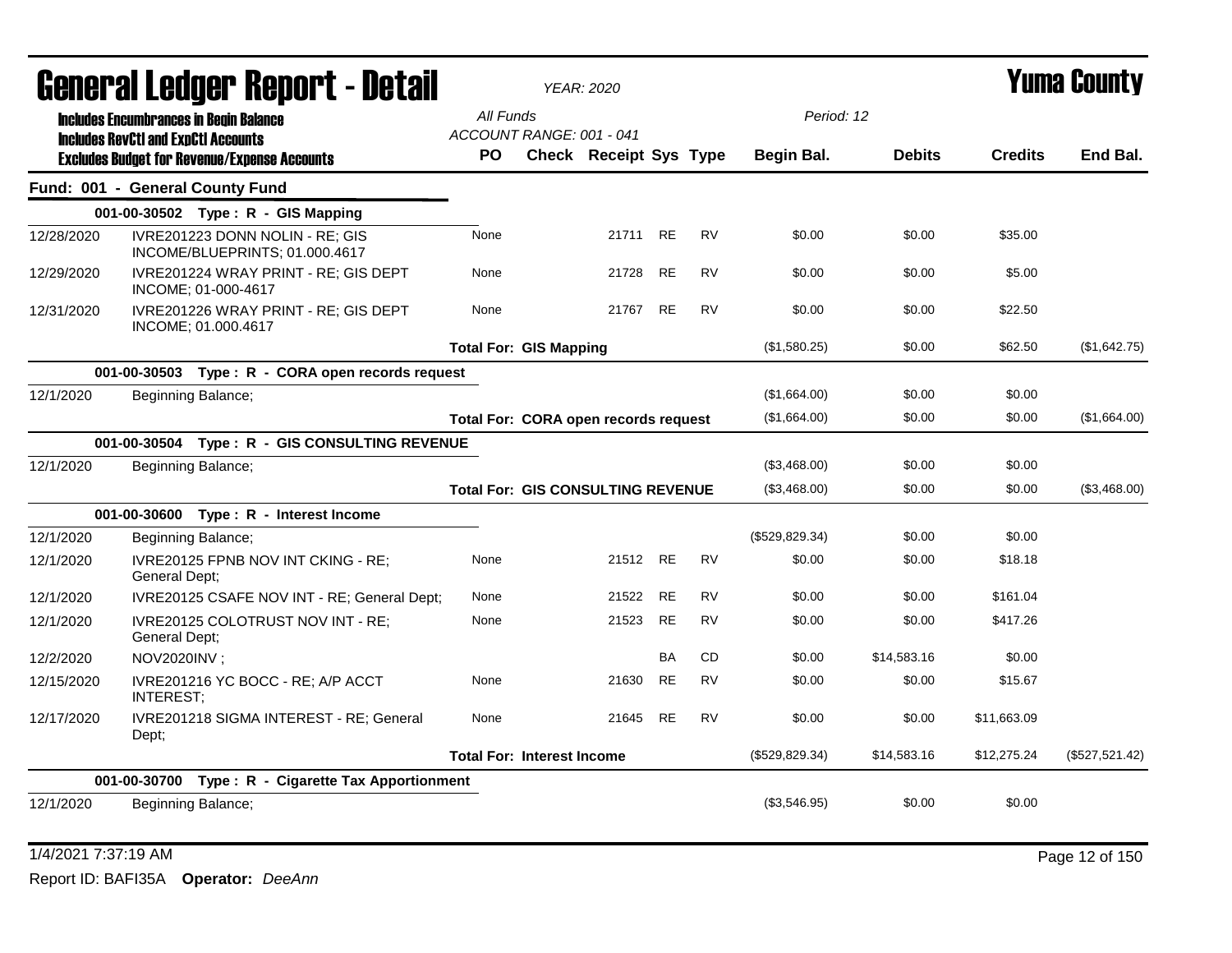| General Ledger Report - Detail                                                                       |                          | <b>YEAR: 2020</b>                             |           |           |                |               |                | <b>Yuma County</b> |  |
|------------------------------------------------------------------------------------------------------|--------------------------|-----------------------------------------------|-----------|-----------|----------------|---------------|----------------|--------------------|--|
| <b>Includes Encumbrances in Begin Balance</b>                                                        | All Funds                |                                               |           |           | Period: 12     |               |                |                    |  |
| <b>Includes RevCtI and ExpCtI Accounts</b>                                                           |                          | ACCOUNT RANGE: 001 - 041                      |           |           |                |               |                |                    |  |
| <b>Excludes Budget for Revenue/Expense Accounts</b>                                                  | PO.                      | Check Receipt Sys Type                        |           |           | Begin Bal.     | <b>Debits</b> | <b>Credits</b> | End Bal.           |  |
| Fund: 001 - General County Fund                                                                      |                          |                                               |           |           |                |               |                |                    |  |
| 001-00-30700 Type: R - Cigarette Tax Apportionment                                                   |                          |                                               |           |           |                |               |                |                    |  |
| 12/9/2020<br>IVRE201211 STATE OF COLORADO - RE;<br>CIGARETTE TAX-NOV 2020; 01.000.4310               | None                     |                                               | 21595 RE  | <b>RV</b> | \$0.00         | \$0.00        | \$590.76       |                    |  |
|                                                                                                      |                          | <b>Total For: Cigarette Tax Apportionment</b> |           |           | (\$3,546.95)   | \$0.00        | \$590.76       | (\$4,137.71)       |  |
| 001-00-30800 Type: R - Advertising Costs                                                             |                          |                                               |           |           |                |               |                |                    |  |
| 12/1/2020<br>Beginning Balance;                                                                      |                          |                                               |           |           | (\$8,555.00)   | \$0.00        | \$0.00         |                    |  |
|                                                                                                      |                          | <b>Total For: Advertising Costs</b>           |           |           | (\$8,555.00)   | \$0.00        | \$0.00         | (\$8,555.00)       |  |
| 001-00-30900 Type: R - Eckley Law Enforcement                                                        |                          |                                               |           |           |                |               |                |                    |  |
| 12/1/2020<br>Beginning Balance;                                                                      |                          |                                               |           |           | (\$2,200.00)   | \$0.00        | \$0.00         |                    |  |
|                                                                                                      |                          | <b>Total For: Eckley Law Enforcement</b>      |           |           | (\$2,200.00)   | \$0.00        | \$0.00         | (\$2,200.00)       |  |
| 001-00-31000 Type: R - County Clerk                                                                  |                          |                                               |           |           |                |               |                |                    |  |
| 12/1/2020<br>Beginning Balance;                                                                      |                          |                                               |           |           | (\$280,495.61) | \$0.00        | \$0.00         |                    |  |
| 12/8/2020<br>IVRE201210 AUTO B DISTRIBUTION - RE;<br>NOVEMBER 2020;                                  | None                     | 21570                                         | <b>RE</b> | <b>RV</b> | \$0.00         | \$0.00        | \$21,076.43    |                    |  |
| IVRE201210 AUTO B DISTRIBUTION - RE:<br>12/8/2020<br>NOVEMBER 2020;                                  | None                     |                                               | 21570 RE  | <b>RV</b> | \$0.00         | \$0.00        | \$659.50       |                    |  |
|                                                                                                      |                          | <b>Total For: County Clerk</b>                |           |           | (\$280,495.61) | \$0.00        | \$21,735.93    | (\$302, 231.54)    |  |
| 001-00-31010 Type: R - Grants                                                                        |                          |                                               |           |           |                |               |                |                    |  |
| 12/1/2020<br>Beginning Balance;                                                                      |                          |                                               |           |           | (\$42,522.41)  | \$0.00        | \$0.00         |                    |  |
| IVRE201213 COLORADO RURAL HEATH<br>12/11/2020<br>CENTER - RE; NERHCC COVID 19 PPE; 01-406-<br>4290   | None                     | 21609                                         | <b>RE</b> | <b>RV</b> | \$0.00         | \$0.00        | \$20,884.40    |                    |  |
| 12/11/2020<br>IVRE201214 correction to receipt 21609 - RE; co<br>rural health covid ppe; 01-406-4290 | None                     | 21614                                         | <b>RE</b> | <b>RV</b> | \$0.00         | \$0.00        | $(\$40.00)$    |                    |  |
| IVRE201221 STATE OF CO DUI GRANT - RE;<br>12/22/2020<br>General Dept; 01-301-4226                    | None                     | 21672                                         | <b>RE</b> | <b>RV</b> | \$0.00         | \$0.00        | \$200.00       |                    |  |
| 12/29/2020<br>IVRE201224 STATE OF COLORADO - RE; 20/21<br>HVDE CDOT DUI GRANT; 01.301.4226           | None                     |                                               | 21727 RE  | <b>RV</b> | \$0.00         | \$0.00        | \$800.00       |                    |  |
|                                                                                                      | <b>Total For: Grants</b> |                                               |           |           | (\$42,522.41)  | \$0.00        | \$21,844.40    | (\$64,366.81)      |  |
| 001-00-31100 Type: R - Planning & Zoning                                                             |                          |                                               |           |           |                |               |                |                    |  |

1/4/2021 7:37:19 AM Page 13 of 150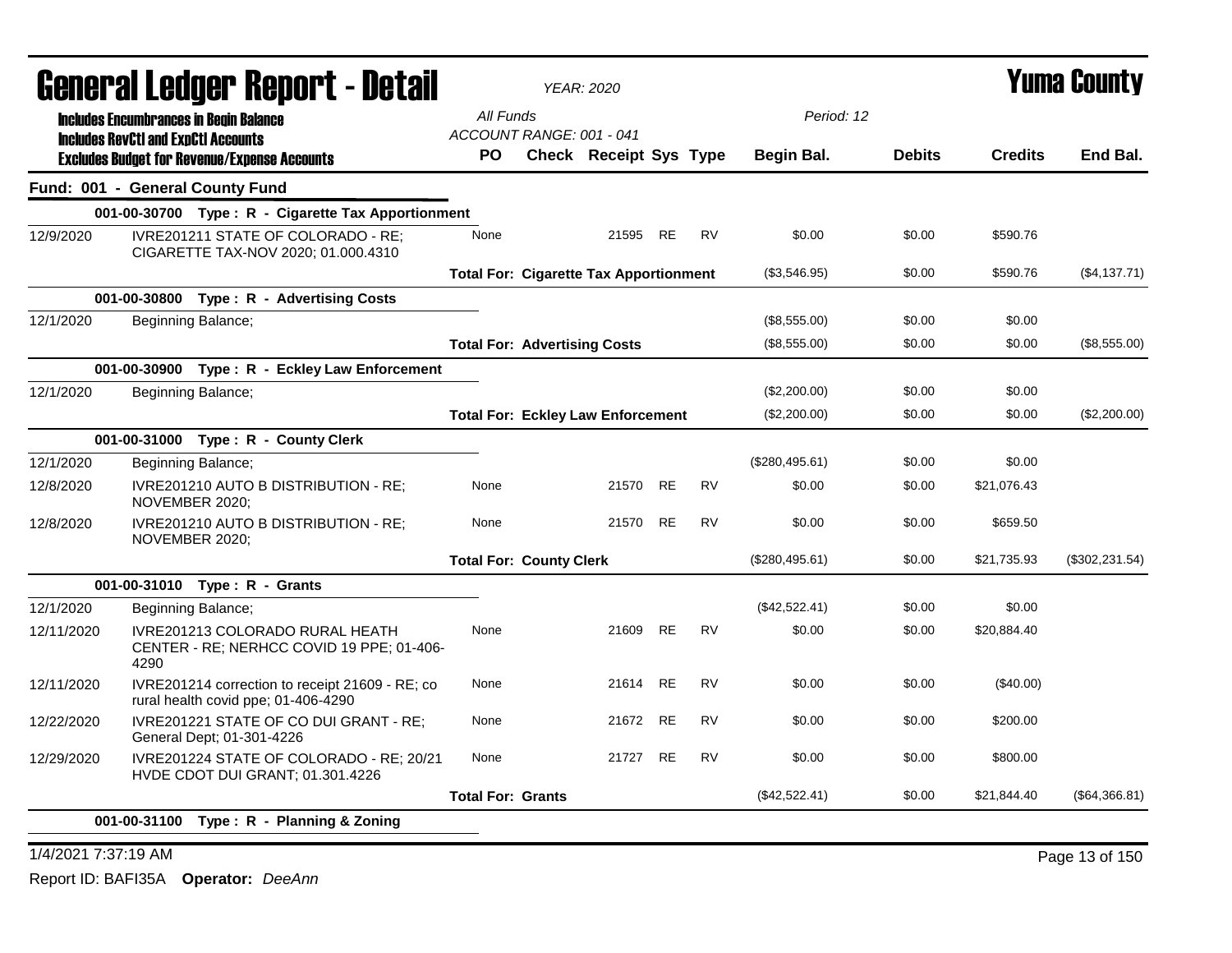|            | General Ledger Report - Detail                                     |           |                          | <b>YEAR: 2020</b>                         |           |           |               | Yuma County   |                |               |  |
|------------|--------------------------------------------------------------------|-----------|--------------------------|-------------------------------------------|-----------|-----------|---------------|---------------|----------------|---------------|--|
|            | <b>Includes Encumbrances in Begin Balance</b>                      | All Funds |                          |                                           |           |           | Period: 12    |               |                |               |  |
|            | <b>Includes RevCtI and ExpCtI Accounts</b>                         |           | ACCOUNT RANGE: 001 - 041 |                                           |           |           |               |               |                |               |  |
|            | <b>Excludes Budget for Revenue/Expense Accounts</b>                | PO.       |                          | <b>Check Receipt Sys Type</b>             |           |           | Begin Bal.    | <b>Debits</b> | <b>Credits</b> | End Bal.      |  |
|            | Fund: 001 - General County Fund                                    |           |                          |                                           |           |           |               |               |                |               |  |
|            | 001-00-31100 Type: R - Planning & Zoning                           |           |                          |                                           |           |           |               |               |                |               |  |
| 12/1/2020  | Beginning Balance;                                                 |           |                          |                                           |           |           | (\$5,325.00)  | \$0.00        | \$0.00         |               |  |
| 12/2/2020  | IVRE20126 DOKE - RE; ACTIVITY PERMIT<br>FEES; 011034630            | None      |                          | 21534                                     | <b>RE</b> | <b>RV</b> | \$0.00        | \$0.00        | \$20.00        |               |  |
| 12/2/2020  | IVRE20126 MOLLENBERG - RE; PERMIT DEP;<br>011034640/011034645      | None      |                          | 21535                                     | <b>RE</b> | <b>RV</b> | \$0.00        | \$0.00        | \$125.00       |               |  |
| 12/2/2020  | IVRE20126 MOLLENBERG - RE; PERMIT DEP;<br>011034640/011034645      | None      |                          | 21535                                     | <b>RE</b> | <b>RV</b> | \$0.00        | \$0.00        | \$75.00        |               |  |
| 12/4/2020  | IVRE20128 Smithfield - RE; ACT PERMIT FEES<br>12.4.20; 01-103-4630 | None      |                          | 21550                                     | <b>RE</b> | <b>RV</b> | \$0.00        | \$0.00        | \$20.00        |               |  |
| 12/4/2020  | IVRE20128 Jim Pagel - RE; Permit Fees;<br>011034640-011034645      | None      |                          | 21552                                     | <b>RE</b> | <b>RV</b> | \$0.00        | \$0.00        | \$275.00       |               |  |
| 12/14/2020 | IVRE201215 GODSEY - RE; SPIRAL MAP;                                | None      |                          | 21613                                     | <b>RE</b> | <b>RV</b> | \$0.00        | \$0.00        | \$30.00        |               |  |
| 12/15/2020 | IVRE201216 YW ELECTRIC - RE: PERMIT<br>FEES; 011034640-011034645   | None      |                          | 21628                                     | <b>RE</b> | <b>RV</b> | \$0.00        | \$0.00        | \$125.00       |               |  |
| 12/15/2020 | IVRE201216 YW ELECTRIC - RE; PERMIT<br>FEES; 011034640-011034645   | None      |                          | 21628                                     | <b>RE</b> | <b>RV</b> | \$0.00        | \$0.00        | \$75.00        |               |  |
| 12/28/2020 | IVRE201223 DOYLE RILEY - RE; General Dept;<br>01-103-4630          | None      |                          | 21720                                     | <b>RE</b> | <b>RV</b> | \$0.00        | \$0.00        | \$20.00        |               |  |
| 12/31/2020 | IVRE201226 FORTY NORTH/DEPOSIT - RE:<br>General Dept;              | None      |                          | 21777                                     | <b>RE</b> | <b>RV</b> | \$0.00        | \$0.00        | \$60.00        |               |  |
|            |                                                                    |           |                          | <b>Total For: Planning &amp; Zoning</b>   |           |           | (\$5,325.00)  | \$0.00        | \$825.00       | (\$6,150.00)  |  |
|            | 001-00-31108 Type: R - YCC ELECTION REIMBURSEMENTS                 |           |                          |                                           |           |           |               |               |                |               |  |
| 12/1/2020  | Beginning Balance;                                                 |           |                          |                                           |           |           | (\$39,700.91) | \$0.00        | \$0.00         |               |  |
| 12/28/2020 | IVRE201223 HOLYOKE RE-1J ELEC REIMB -<br>RE; General Dept;         | None      |                          | 21722 RE                                  |           | <b>RV</b> | \$0.00        | \$0.00        | \$135.26       |               |  |
|            |                                                                    |           |                          | <b>Total For: YCC ELECTION REIMBURSEM</b> |           |           | (\$39,700.91) | \$0.00        | \$135.26       | (\$39,836.17) |  |
|            | 001-00-31200<br>Type: R - Rent                                     |           |                          |                                           |           |           |               |               |                |               |  |
| 12/1/2020  | Beginning Balance;                                                 |           |                          |                                           |           |           | (\$26,350.00) | \$0.00        | \$0.00         |               |  |
| 12/9/2020  | IVRE201211 VIAERO - RE; LEASE FOR<br>TOWER (ASH ST);               | None      |                          | 21585                                     | <b>RE</b> | <b>RV</b> | \$0.00        | \$0.00        | \$1,200.00     |               |  |
|            |                                                                    |           |                          |                                           |           |           |               |               |                |               |  |

1/4/2021 7:37:19 AM Page 14 of 150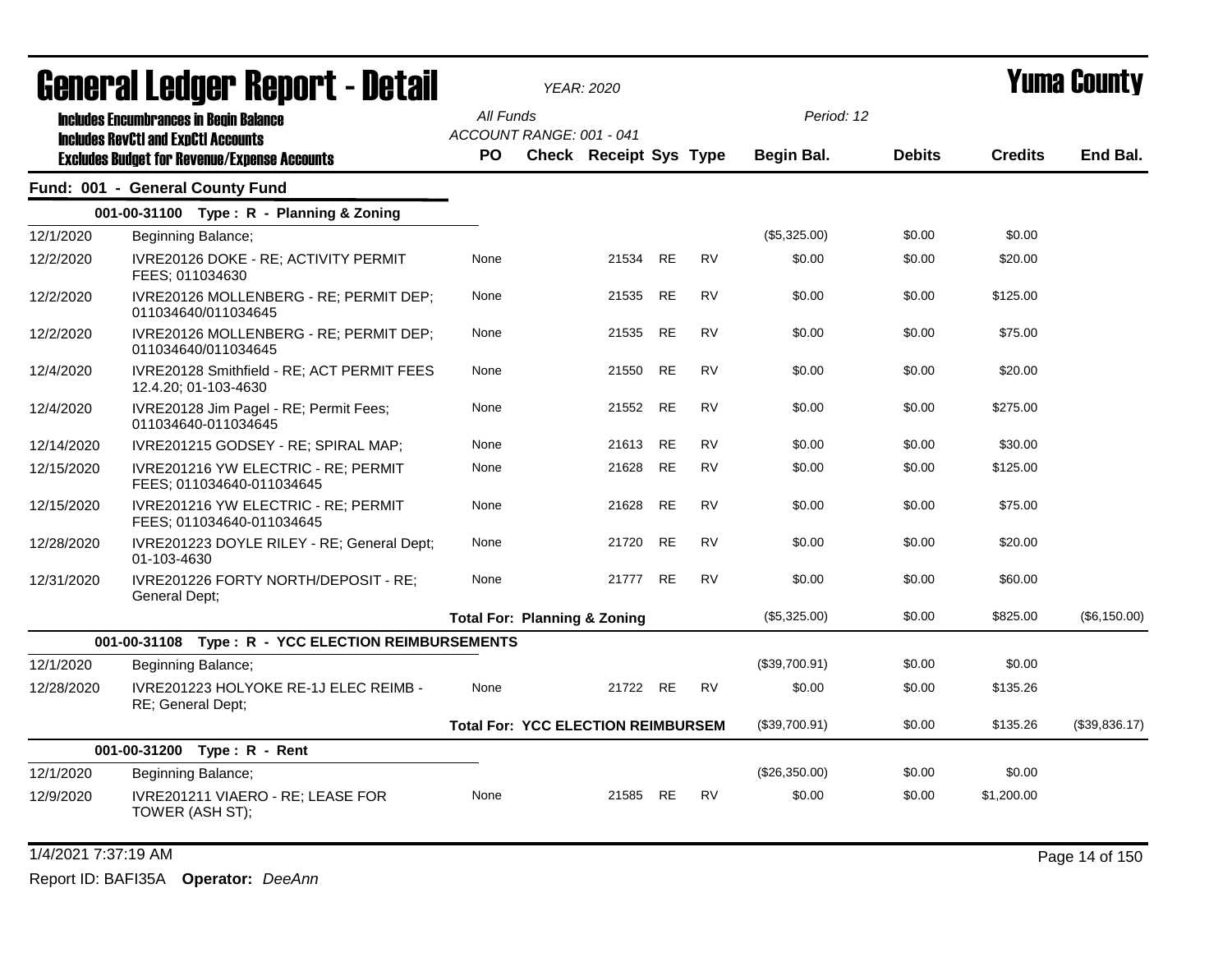| <b>General Ledger Report - Detail</b>                                      |                                   | <b>YEAR: 2020</b>                            |           | <b>Yuma County</b> |                   |               |                |                |
|----------------------------------------------------------------------------|-----------------------------------|----------------------------------------------|-----------|--------------------|-------------------|---------------|----------------|----------------|
| <b>Includes Encumbrances in Begin Balance</b>                              | All Funds                         |                                              |           |                    | Period: 12        |               |                |                |
| <b>Includes RevCtI and ExpCtI Accounts</b>                                 | ACCOUNT RANGE: 001 - 041          |                                              |           |                    |                   |               |                |                |
| <b>Excludes Budget for Revenue/Expense Accounts</b>                        | PO.                               | <b>Check Receipt Sys Type</b>                |           |                    | <b>Begin Bal.</b> | <b>Debits</b> | <b>Credits</b> | End Bal.       |
| Fund: 001 - General County Fund                                            |                                   |                                              |           |                    |                   |               |                |                |
| 001-00-31200 Type: R - Rent                                                |                                   |                                              |           |                    |                   |               |                |                |
| 12/9/2020<br>IVRE201211 YUMA COUNTY - RE; OCT RENT;                        | None                              | 21591                                        | <b>RE</b> | <b>RV</b>          | \$0.00            | \$0.00        | \$350.00       |                |
| 12/17/2020<br>IVRE201218 YC HHS - RE; OCT-DEC RENT;<br>01.000.4930         | None                              | 21652                                        | RE        | RV                 | \$0.00            | \$0.00        | \$7,500.00     |                |
|                                                                            | <b>Total For: Rent</b>            |                                              |           |                    | (\$26,350.00)     | \$0.00        | \$9,050.00     | (\$35,400.00)  |
| 001-00-31201  Type: R - Reimbursement                                      |                                   |                                              |           |                    |                   |               |                |                |
| 12/1/2020<br>Beginning Balance;                                            |                                   |                                              |           |                    | (\$27,420.12)     | \$0.00        | \$0.00         |                |
| 12/22/2020<br>IVRE201221 YW ELECTRIC - RE; CAPITAL<br>CREDITS: 01-000-4990 | None                              | 21684                                        | <b>RE</b> | <b>RV</b>          | \$0.00            | \$0.00        | \$808.21       |                |
|                                                                            | <b>Total For: Reimbursement</b>   |                                              |           |                    | (\$27,420.12)     | \$0.00        | \$808.21       | (\$28,228.33)  |
| 001-00-31300 Type: R - Cost Allocation Plan                                |                                   |                                              |           |                    |                   |               |                |                |
| 12/1/2020<br>Beginning Balance;                                            |                                   |                                              |           |                    | (\$13,437.35)     | \$0.00        | \$0.00         |                |
|                                                                            |                                   | <b>Total For: Cost Allocation Plan</b>       |           |                    | (\$13,437.35)     | \$0.00        | \$0.00         | (\$13,437.35)  |
| 001-00-31305 Type: R - Wildlife Impact Assistance                          |                                   |                                              |           |                    |                   |               |                |                |
| 12/1/2020<br>Beginning Balance;                                            |                                   |                                              |           |                    | (\$1,538.85)      | \$0.00        | \$0.00         |                |
|                                                                            |                                   | <b>Total For: Wildlife Impact Assistance</b> |           |                    | (\$1,538.85)      | \$0.00        | \$0.00         | (\$1,538.85)   |
| 001-00-31310 Type: R - DOI-PILT PAYMENT                                    |                                   |                                              |           |                    |                   |               |                |                |
| 12/1/2020<br>Beginning Balance;                                            |                                   |                                              |           |                    | (\$611.55)        | \$0.00        | \$0.00         |                |
|                                                                            |                                   | <b>Total For: DOI-PILT PAYMENT</b>           |           |                    | $(\$611.55)$      | \$0.00        | \$0.00         | (\$611.55)     |
| 001-00-31500 Type: R - Liquor Licenses                                     |                                   |                                              |           |                    |                   |               |                |                |
| 12/1/2020<br>Beginning Balance;                                            |                                   |                                              |           |                    | (\$1,350.00)      | \$0.00        | \$0.00         |                |
|                                                                            | <b>Total For: Liquor Licenses</b> |                                              |           |                    | (\$1,350.00)      | \$0.00        | \$0.00         | (\$1,350.00)   |
| 001-00-31600 Type: R - D.U.I.                                              |                                   |                                              |           |                    |                   |               |                |                |
| 12/1/2020<br>Beginning Balance;                                            |                                   |                                              |           |                    | (\$3,213.72)      | \$0.00        | \$0.00         |                |
| 12/7/2020<br>IVRE20129 13TH JUDICIAL DISTRICT - RE;<br>LEAF/DUI/UPS;       | None                              | 21563                                        | <b>RE</b> | <b>RV</b>          | \$0.00            | \$0.00        | \$30.60        |                |
|                                                                            | Total For: D.U.I.                 |                                              |           |                    | (\$3,213.72)      | \$0.00        | \$30.60        | (\$3,244.32)   |
| 001-00-31605<br>Type: R - TD 1000 Penalty                                  |                                   |                                              |           |                    |                   |               |                |                |
| 1/4/2021 7:37:19 AM                                                        |                                   |                                              |           |                    |                   |               |                | Page 15 of 150 |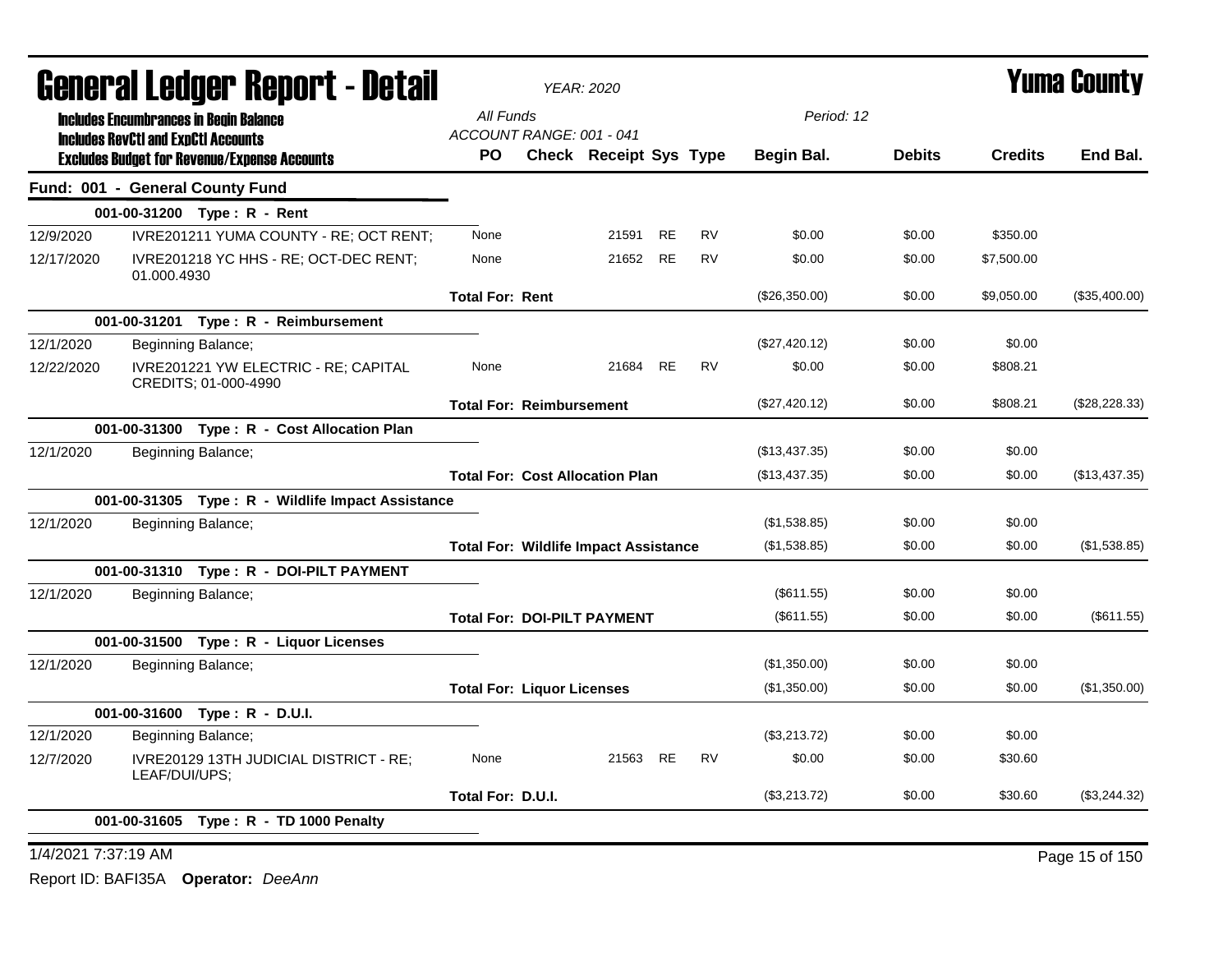| <b>General Ledger Report - Detail</b> |                                                                                                   |                            | YEAR: 2020                                                |          |           |           |                   | Yuma County   |                |                |  |
|---------------------------------------|---------------------------------------------------------------------------------------------------|----------------------------|-----------------------------------------------------------|----------|-----------|-----------|-------------------|---------------|----------------|----------------|--|
|                                       | <b>Includes Encumbrances in Begin Balance</b>                                                     | All Funds                  |                                                           |          |           |           | Period: 12        |               |                |                |  |
|                                       | <b>Includes RevCtI and ExpCtI Accounts</b><br><b>Excludes Budget for Revenue/Expense Accounts</b> | <b>PO</b>                  | ACCOUNT RANGE: 001 - 041<br><b>Check Receipt Sys Type</b> |          |           |           | <b>Begin Bal.</b> | <b>Debits</b> | <b>Credits</b> | End Bal.       |  |
|                                       | Fund: 001 - General County Fund                                                                   |                            |                                                           |          |           |           |                   |               |                |                |  |
|                                       | 001-00-31605 Type: R - TD 1000 Penalty                                                            |                            |                                                           |          |           |           |                   |               |                |                |  |
| 12/1/2020                             | Beginning Balance;                                                                                |                            |                                                           |          |           |           | (\$425.00)        | \$0.00        | \$0.00         |                |  |
|                                       |                                                                                                   |                            | <b>Total For: TD 1000 Penalty</b>                         |          |           |           | $(\$425.00)$      | \$0.00        | \$0.00         | (\$425.00)     |  |
|                                       | 001-00-31800 Type: R - Capital Outlay/Sale Of Assets                                              |                            |                                                           |          |           |           |                   |               |                |                |  |
| 12/1/2020                             | Beginning Balance;                                                                                |                            |                                                           |          |           |           | (\$1,111.11)      | \$0.00        | \$0.00         |                |  |
| 12/9/2020                             | IVRE201211 RAFAEL ROBLES - RE; FAIR<br>PENS 10@50.00;                                             | None                       |                                                           | 21584    | <b>RE</b> | <b>RV</b> | \$0.00            | \$0.00        | \$500.00       |                |  |
|                                       |                                                                                                   |                            | <b>Total For: Capital Outlay/Sale Of Assets</b>           |          |           |           | (\$1,111.11)      | \$0.00        | \$500.00       | (\$1,611.11)   |  |
|                                       | 001-00-31900 Type: R - Fair-507                                                                   |                            |                                                           |          |           |           |                   |               |                |                |  |
| 12/1/2020                             | Beginning Balance;                                                                                |                            |                                                           |          |           |           | (\$33,714.00)     | \$0.00        | \$0.00         |                |  |
| 12/9/2020                             | IVRE201211 YC FAIRGROUNDS - RE; RV<br>RENT: 01.507.4940                                           | None                       |                                                           | 21593    | <b>RE</b> | <b>RV</b> | \$0.00            | \$0.00        | \$1,000.00     |                |  |
| 12/9/2020                             | IVRE201211 YC FAIRGROUNDS - RE; RV<br>RENT/VICTOR; 01.507.4930                                    | None                       |                                                           | 21594    | RE        | RV        | \$0.00            | \$0.00        | \$50.00        |                |  |
| 12/16/2020                            | IVRE201217 RUBEN - RE; STALL RENT; 01-507-<br>4940                                                | None                       |                                                           | 21637    | RE        | RV        | \$0.00            | \$0.00        | \$50.00        |                |  |
|                                       |                                                                                                   | <b>Total For: Fair-507</b> |                                                           |          |           |           | (\$33,714.00)     | \$0.00        | \$1,100.00     | (\$34,814.00)  |  |
|                                       | 001-00-31901 Type: R - Fair Tickets                                                               |                            |                                                           |          |           |           |                   |               |                |                |  |
| 12/1/2020                             | Beginning Balance;                                                                                |                            |                                                           |          |           |           | (\$11,288.75)     | \$0.00        | \$0.00         |                |  |
|                                       |                                                                                                   |                            | <b>Total For: Fair Tickets</b>                            |          |           |           | (\$11,288.75)     | \$0.00        | \$0.00         | (\$11,288.75)  |  |
|                                       | 001-00-31902 Type: R - FAIR-506                                                                   |                            |                                                           |          |           |           |                   |               |                |                |  |
| 12/1/2020                             | Beginning Balance;                                                                                |                            |                                                           |          |           |           | (\$54,413.17)     | \$0.00        | \$0.00         |                |  |
| 12/9/2020                             | IVRE201211 RDM CATTLE LLC - RE; RODEO<br>HAY 74 @8.50;                                            | None                       |                                                           | 21582 RE |           | <b>RV</b> | \$0.00            | \$0.00        | \$629.00       |                |  |
| 12/9/2020                             | IVRE201211 MULTIPLE PARTIES - RE; NFR<br><b>TICKET SALES;</b>                                     | None                       |                                                           | 21583    | RE        | RV        | \$0.00            | \$0.00        | \$1,900.00     |                |  |
| 12/22/2020                            | IVRE201221 YUMA COUNTY FAIR - RE; 2020<br>NFR TICKET SALE; 01-506-4702                            | None                       |                                                           | 21683    | <b>RE</b> | <b>RV</b> | \$0.00            | \$0.00        | \$2,516.00     |                |  |
| 12/29/2020                            | IVRE201224 TRI STATE LIVESTOCK - RE;<br>ROUND ROBIN SPONSOR; 01-506-4740                          | None                       |                                                           | 21739    | <b>RE</b> | <b>RV</b> | \$0.00            | \$0.00        | \$350.00       |                |  |
| 1/4/2021 7:37:19 AM                   |                                                                                                   |                            |                                                           |          |           |           |                   |               |                | Page 16 of 150 |  |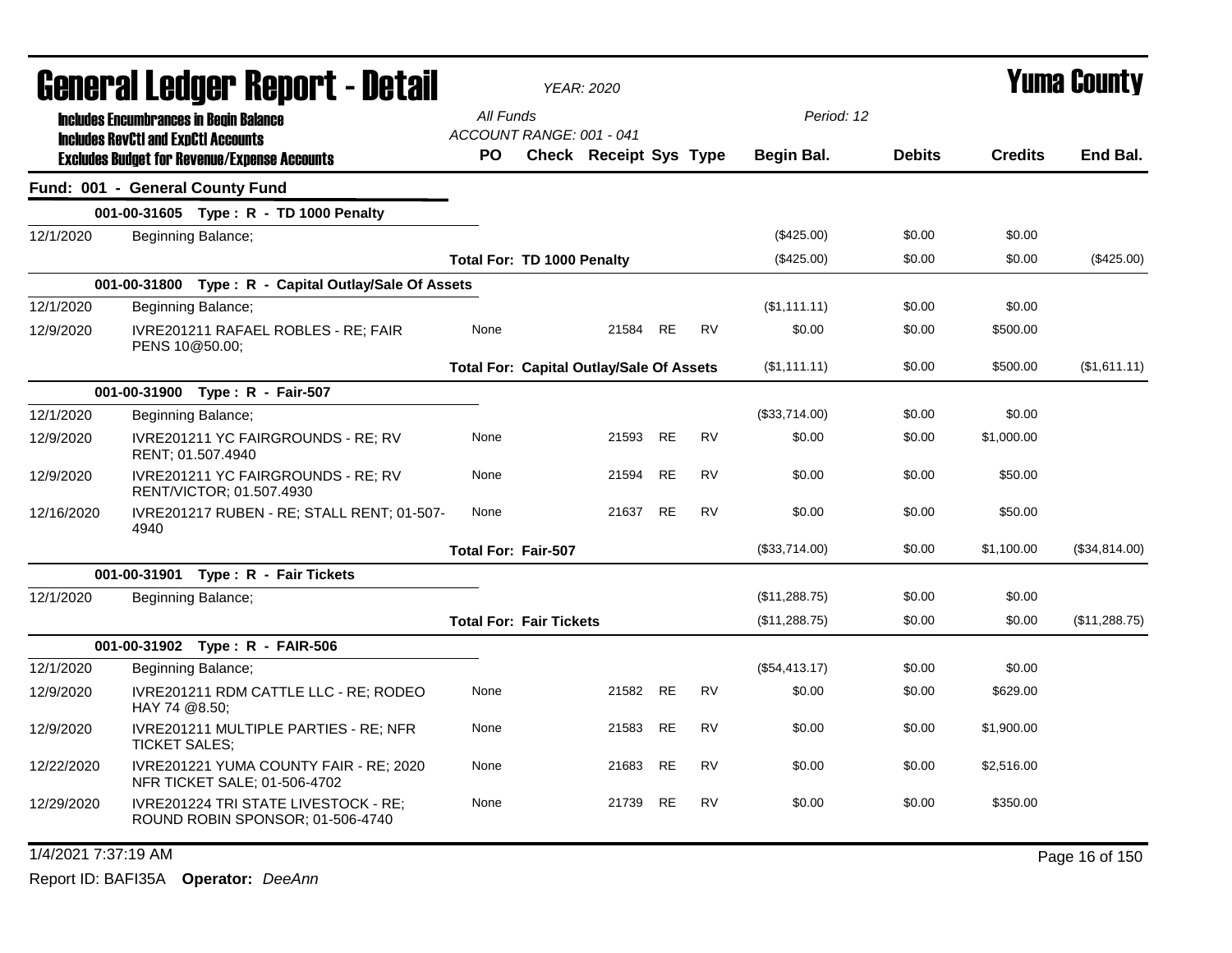| General Ledger Report - Detail |                                            |                                                                                  |           | <b>YEAR: 2020</b>                                         |           |           |                |               |                | <b>Yuma County</b> |
|--------------------------------|--------------------------------------------|----------------------------------------------------------------------------------|-----------|-----------------------------------------------------------|-----------|-----------|----------------|---------------|----------------|--------------------|
|                                |                                            | <b>Includes Encumbrances in Begin Balance</b>                                    | All Funds |                                                           |           |           | Period: 12     |               |                |                    |
|                                | <b>Includes RevCtI and ExpCtI Accounts</b> | <b>Excludes Budget for Revenue/Expense Accounts</b>                              | PO.       | ACCOUNT RANGE: 001 - 041<br><b>Check Receipt Sys Type</b> |           |           | Begin Bal.     | <b>Debits</b> | <b>Credits</b> | End Bal.           |
|                                |                                            | Fund: 001 - General County Fund                                                  |           |                                                           |           |           |                |               |                |                    |
|                                |                                            | 001-00-31902 Type: R - FAIR-506                                                  |           |                                                           |           |           |                |               |                |                    |
|                                |                                            |                                                                                  |           | Total For: FAIR-506                                       |           |           | (\$54,413.17)  | \$0.00        | \$5,395.00     | (\$59,808.17)      |
|                                |                                            | 001-00-31950 Type: R - Premium Bids                                              |           |                                                           |           |           |                |               |                |                    |
| 12/1/2020                      |                                            | Beginning Balance;                                                               |           |                                                           |           |           | (\$2,887.88)   | \$0.00        | \$0.00         |                    |
|                                |                                            |                                                                                  |           | <b>Total For: Premium Bids</b>                            |           |           | (\$2,887.88)   | \$0.00        | \$0.00         | (\$2,887.88)       |
|                                |                                            | 001-00-31955 Type: R - Donations                                                 |           |                                                           |           |           |                |               |                |                    |
| 12/1/2020                      |                                            | Beginning Balance;                                                               |           |                                                           |           |           | \$0.00         | \$0.00        | \$0.00         |                    |
|                                |                                            |                                                                                  |           | <b>Total For: Donations</b>                               |           |           | \$0.00         | \$0.00        | \$0.00         | \$0.00             |
|                                |                                            | 001-00-32100 Type: R - Transfers In                                              |           |                                                           |           |           |                |               |                |                    |
| 12/1/2020                      |                                            | Beginning Balance;                                                               |           |                                                           |           |           | (\$430,704.78) | \$0.00        | \$0.00         |                    |
| 12/14/2020                     | 10.29.2020E;                               | IVTR012013 BOCCRES10292020E -<br>TRANSFER PER BOCC RESOLUTION                    |           |                                                           | BA        | <b>TR</b> | \$0.00         | \$0.00        | \$29,412.50    |                    |
| 12/23/2020                     |                                            | IVRE201222 YC COMMISSIONERS - RE;<br>CLOSE OUT FPNB SEC 125; 01-000-4110         | None      | 21695                                                     | <b>RE</b> | <b>RV</b> | \$0.00         | \$0.00        | \$8,360.57     |                    |
| 12/31/2020                     | 2020G;                                     | IVTR012035 BOCC RES12-31-2020G -<br>TRANSFER PER BOCC RESOLUTION 12-31-          |           |                                                           | <b>BA</b> | <b>TR</b> | \$0.00         | \$0.00        | \$700,000.00   |                    |
| 12/31/2020                     | 2020H;                                     | IVTR012036 BOCCRES12312020H -<br>TRANSFER PER BOCC RESOLUTION 12-31-             |           |                                                           | <b>BA</b> | <b>TR</b> | \$0.00         | \$0.00        | \$17,489.87    |                    |
| 12/31/2020                     |                                            | IVTR012042 JULY-DEC 2020 TF TO CO GEN -<br>JULY - DECEMBER TF TO COUNTY GENERAL; |           |                                                           | BA        | <b>TR</b> | \$0.00         | \$0.00        | \$53,126.52    |                    |
|                                |                                            |                                                                                  |           | <b>Total For: Transfers In</b>                            |           |           | (\$430,704.78) | \$0.00        | \$808,389.46   | (\$1,239,094.24)   |
|                                |                                            | 001-00-32502 Type: R - Sheriff Restitution                                       |           |                                                           |           |           |                |               |                |                    |
| 12/1/2020                      |                                            | Beginning Balance;                                                               |           |                                                           |           |           | (\$1,553.96)   | \$0.00        | \$0.00         |                    |
| 12/16/2020                     |                                            | IVRE201217 YC SHERIFF - RE;<br>REV/BOARD/PRINTS/JBBS;                            | None      | 21640                                                     | <b>RE</b> | <b>RV</b> | \$0.00         | \$0.00        | \$304.27       |                    |
|                                |                                            |                                                                                  |           | <b>Total For: Sheriff Restitution</b>                     |           |           | (\$1,553.96)   | \$0.00        | \$304.27       | (\$1,858.23)       |
|                                |                                            | 001-00-32504 Type: R - Inmate Boarding                                           |           |                                                           |           |           |                |               |                |                    |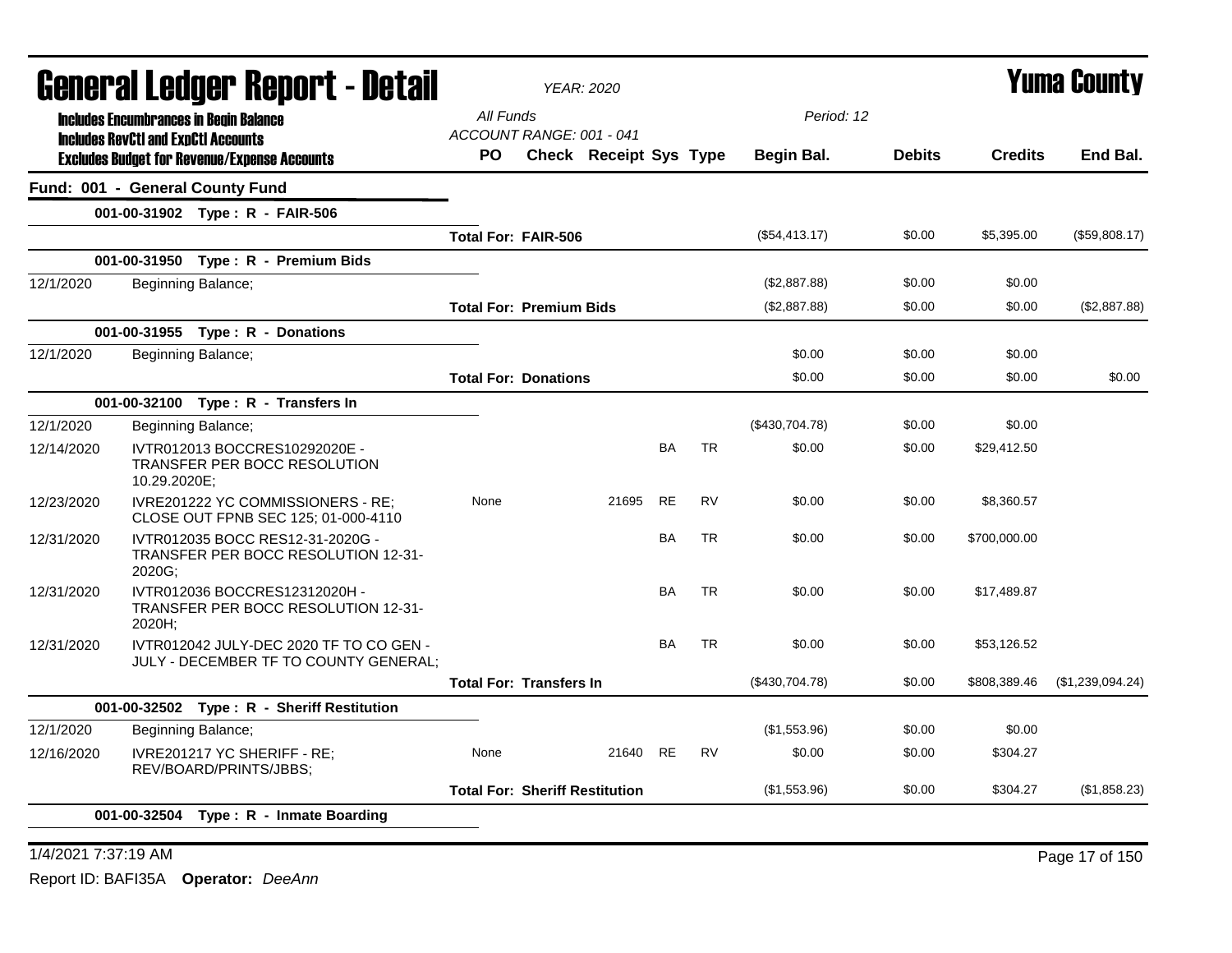| <b>General Ledger Report - Detail</b>                                                             |                                          | <b>YEAR: 2020</b>                       |                        |           |           | <b>Yuma County</b> |               |                |                |
|---------------------------------------------------------------------------------------------------|------------------------------------------|-----------------------------------------|------------------------|-----------|-----------|--------------------|---------------|----------------|----------------|
| <b>Includes Encumbrances in Begin Balance</b>                                                     |                                          | All Funds                               |                        |           |           |                    | Period: 12    |                |                |
| <b>Includes RevCtI and ExpCtI Accounts</b><br><b>Excludes Budget for Revenue/Expense Accounts</b> |                                          | ACCOUNT RANGE: 001 - 041<br>PO.         | Check Receipt Sys Type |           |           | Begin Bal.         | <b>Debits</b> | <b>Credits</b> | End Bal.       |
| Fund: 001 - General County Fund                                                                   |                                          |                                         |                        |           |           |                    |               |                |                |
| 001-00-32504 Type: R - Inmate Boarding                                                            |                                          |                                         |                        |           |           |                    |               |                |                |
| 12/1/2020<br>Beginning Balance;                                                                   |                                          |                                         |                        |           |           | (\$99,898.95)      | \$0.00        | \$0.00         |                |
| 12/16/2020<br>IVRE201217 YC SHERIFF - RE;<br>REV/BOARD/PRINTS/JBBS;                               |                                          | None                                    | 21640                  | RE        | <b>RV</b> | \$0.00             | \$0.00        | \$1,547.49     |                |
|                                                                                                   |                                          | <b>Total For: Inmate Boarding</b>       |                        |           |           | (\$99,898.95)      | \$0.00        | \$1,547.49     | (\$101,446.44) |
| 001-00-32505    Type: R - Home Detention                                                          |                                          |                                         |                        |           |           |                    |               |                |                |
| 12/1/2020<br>Beginning Balance;                                                                   |                                          |                                         |                        |           |           | \$0.00             | \$0.00        | \$0.00         |                |
|                                                                                                   |                                          | <b>Total For: Home Detention</b>        |                        |           |           | \$0.00             | \$0.00        | \$0.00         | \$0.00         |
| 001-00-32506 Type: R - Jail Miscelaneous                                                          |                                          |                                         |                        |           |           |                    |               |                |                |
| 12/1/2020<br>Beginning Balance;                                                                   |                                          |                                         |                        |           |           | (\$4,929.85)       | \$0.00        | \$0.00         |                |
| 12/16/2020<br>IVRE201217 YC SHERIFF - RE;<br>REV/BOARD/PRINTS/JBBS;                               |                                          | None                                    | 21640                  | RE        | <b>RV</b> | \$0.00             | \$0.00        | \$248.75       |                |
| IVRE201221 MULTIPLE PARTIES - RE:<br>12/22/2020<br>FINGERPRINTS;                                  |                                          | None                                    | 21685                  | RE        | <b>RV</b> | \$0.00             | \$0.00        | \$230.00       |                |
|                                                                                                   |                                          | <b>Total For: Jail Miscelaneous</b>     |                        |           |           | (\$4,929.85)       | \$0.00        | \$478.75       | (\$5,408.60)   |
| 001-00-32507 Type: R - Jail Restitution                                                           |                                          |                                         |                        |           |           |                    |               |                |                |
| 12/1/2020<br>Beginning Balance;                                                                   |                                          |                                         |                        |           |           | \$0.00             | \$0.00        | \$0.00         |                |
|                                                                                                   |                                          | <b>Total For: Jail Restitution</b>      |                        |           |           | \$0.00             | \$0.00        | \$0.00         | \$0.00         |
| 001-00-32508 Type: R - Sheriff Miscellaneous                                                      |                                          |                                         |                        |           |           |                    |               |                |                |
| 12/1/2020<br>Beginning Balance;                                                                   |                                          |                                         |                        |           |           | $(\$68,353.41)$    | \$0.00        | \$0.00         |                |
| 12/31/2020<br>RE; General Dept; 01-301-4655                                                       | IVRE201226 YUMA CO 10-12 COURT WAGES -   | None                                    | 21782 RE               |           | <b>RV</b> | \$0.00             | \$0.00        | \$22,500.00    |                |
|                                                                                                   |                                          | <b>Total For: Sheriff Miscellaneous</b> |                        |           |           | (\$68,353.41)      | \$0.00        | \$22,500.00    | (\$90,853.41)  |
| 001-00-32510 Type: R - Sheriff/Civil Fees                                                         |                                          |                                         |                        |           |           |                    |               |                |                |
| 12/1/2020<br>Beginning Balance;                                                                   |                                          |                                         |                        |           |           | \$0.00             | \$0.00        | \$0.00         |                |
| 12/31/2020<br>OF SHERIFF CIVIL FEES 2020;                                                         | IVTR012043 SHERIFF CIVIL FEES - TRANSFER |                                         |                        | <b>BA</b> | <b>TR</b> | \$0.00             | \$0.00        | \$4,937.00     |                |
|                                                                                                   |                                          | <b>Total For: Sheriff/Civil Fees</b>    |                        |           |           | \$0.00             | \$0.00        | \$4,937.00     | (\$4,937.00)   |
| 001-00-32515 Type: R - Work Release                                                               |                                          |                                         |                        |           |           |                    |               |                |                |
| 1/4/2021 7:37:19 AM                                                                               |                                          |                                         |                        |           |           |                    |               |                | Page 18 of 150 |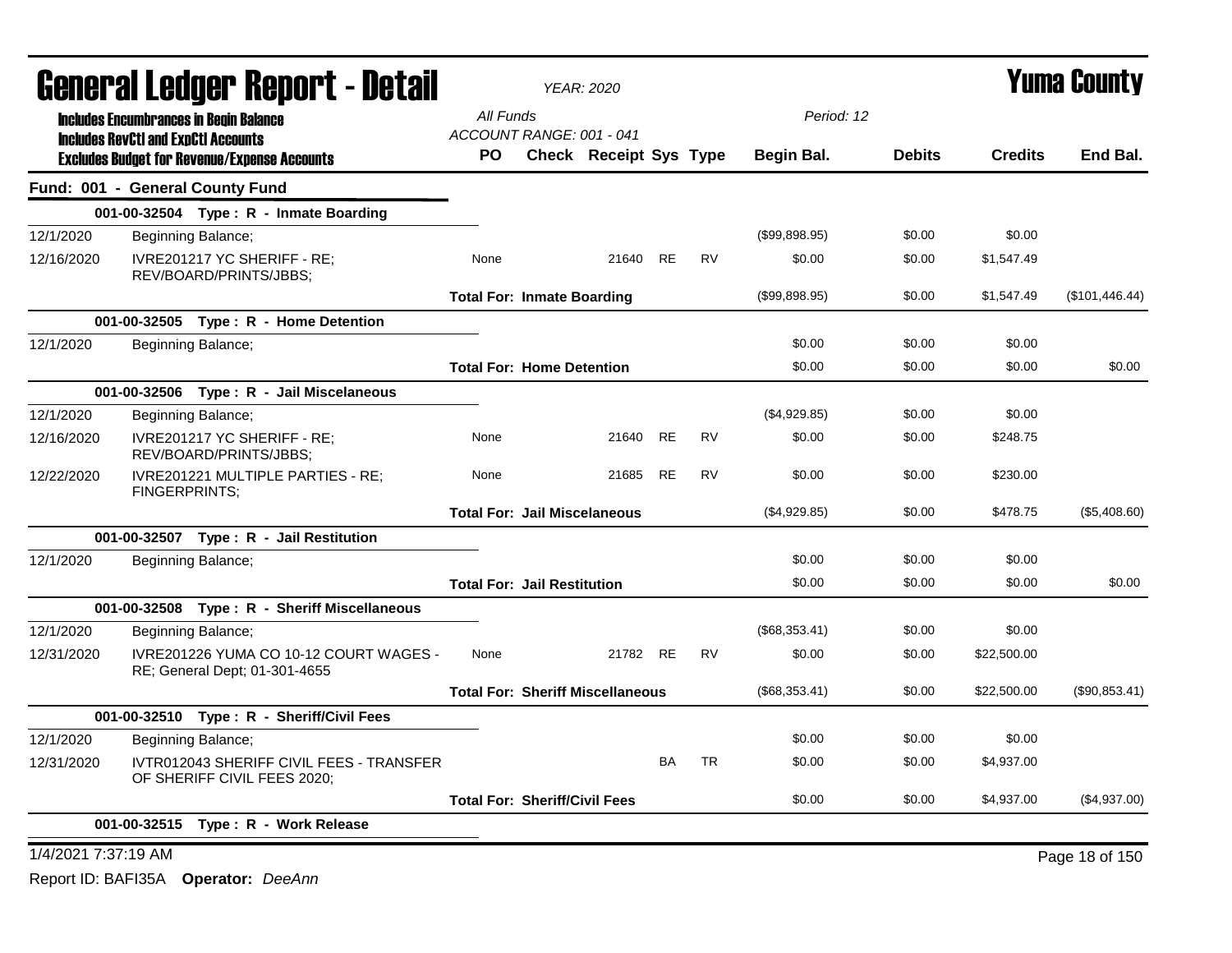| General Ledger Report - Detail |                                            |                                                                        | <b>YEAR: 2020</b>                     |                                                 |           |           |                   | <b>Yuma County</b> |                |               |
|--------------------------------|--------------------------------------------|------------------------------------------------------------------------|---------------------------------------|-------------------------------------------------|-----------|-----------|-------------------|--------------------|----------------|---------------|
|                                | <b>Includes RevCtI and ExpCtI Accounts</b> | <b>Includes Encumbrances in Begin Balance</b>                          | All Funds<br>ACCOUNT RANGE: 001 - 041 |                                                 |           |           | Period: 12        |                    |                |               |
|                                |                                            | <b>Excludes Budget for Revenue/Expense Accounts</b>                    | PO.                                   | <b>Check Receipt Sys Type</b>                   |           |           | <b>Begin Bal.</b> | <b>Debits</b>      | <b>Credits</b> | End Bal.      |
|                                |                                            | Fund: 001 - General County Fund                                        |                                       |                                                 |           |           |                   |                    |                |               |
|                                |                                            | 001-00-32515 Type: R - Work Release                                    |                                       |                                                 |           |           |                   |                    |                |               |
| 12/1/2020                      |                                            | Beginning Balance;                                                     |                                       |                                                 |           |           | (\$6,410.00)      | \$0.00             | \$0.00         |               |
|                                |                                            |                                                                        | <b>Total For: Work Release</b>        |                                                 |           |           | (\$6,410.00)      | \$0.00             | \$0.00         | (\$6,410.00)  |
|                                |                                            | 001-00-32520 Type: R - DOC Log                                         |                                       |                                                 |           |           |                   |                    |                |               |
| 12/1/2020                      |                                            | Beginning Balance;                                                     |                                       |                                                 |           |           | (\$12,068.23)     | \$0.00             | \$0.00         |               |
| 12/16/2020                     |                                            | IVRE201217 YC SHERIFF - RE;<br>REV/BOARD/PRINTS/JBBS;                  | None                                  | 21640                                           | <b>RE</b> | <b>RV</b> | \$0.00            | \$0.00             | \$405.79       |               |
|                                |                                            |                                                                        | <b>Total For: DOC Log</b>             |                                                 |           |           | (\$12,068.23)     | \$0.00             | \$405.79       | (\$12,474.02) |
|                                |                                            | 001-00-33000 Type: R - Auto Tax B Collection                           |                                       |                                                 |           |           |                   |                    |                |               |
| 12/1/2020                      |                                            | Beginning Balance;                                                     |                                       |                                                 |           |           | \$0.00            | \$0.00             | \$0.00         |               |
|                                |                                            |                                                                        |                                       | <b>Total For: Auto Tax B Collection</b>         |           |           | \$0.00            | \$0.00             | \$0.00         | \$0.00        |
|                                |                                            | 001-00-33100 Type: R - Auto Tax A & F Collection                       |                                       |                                                 |           |           |                   |                    |                |               |
| 12/1/2020                      |                                            | Beginning Balance;                                                     |                                       |                                                 |           |           | \$0.00            | \$0.00             | \$0.00         |               |
|                                |                                            |                                                                        |                                       | <b>Total For: Auto Tax A &amp; F Collection</b> |           |           | \$0.00            | \$0.00             | \$0.00         | \$0.00        |
|                                |                                            | 001-00-36825 Type: R - OBH GRANT FUNDING                               |                                       |                                                 |           |           |                   |                    |                |               |
| 12/1/2020                      |                                            | Beginning Balance;                                                     |                                       |                                                 |           |           | (\$3,165.46)      | \$0.00             | \$0.00         |               |
| 12/16/2020                     |                                            | IVRE201217 YC SHERIFF - RE:<br>REV/BOARD/PRINTS/JBBS;                  | None                                  | 21640 RE                                        |           | <b>RV</b> | \$0.00            | \$0.00             | \$13,646.10    |               |
|                                |                                            |                                                                        |                                       | <b>Total For: OBH GRANT FUNDING</b>             |           |           | (\$3,165.46)      | \$0.00             | \$13,646.10    | (\$16,811.56) |
|                                |                                            | 001-00-38401 Type: R - Commissioner Fees                               |                                       |                                                 |           |           |                   |                    |                |               |
| 12/1/2020                      |                                            | Beginning Balance;                                                     |                                       |                                                 |           |           | \$0.00            | \$0.00             | \$0.00         |               |
|                                |                                            |                                                                        |                                       | <b>Total For: Commissioner Fees</b>             |           |           | \$0.00            | \$0.00             | \$0.00         | \$0.00        |
|                                |                                            | 001-00-49000 Type: X - Warrants Paid                                   |                                       |                                                 |           |           |                   |                    |                |               |
| 12/1/2020                      |                                            | Beginning Balance;                                                     |                                       |                                                 |           |           | \$5,009,669.32    | \$0.00             | \$0.00         |               |
| 12/1/2020                      |                                            | IVTR012001 AP#211302020 - AP#211.30.2020;                              |                                       |                                                 | BA        | TR.       | \$0.00            | \$1,057.85         | \$0.00         |               |
| 12/4/2020                      |                                            | IVTR012005 TRANS #1 12.7.2020 - TRANSFER<br>PER FINANCE FOR 12.7.2020; |                                       |                                                 | BA        | <b>TR</b> | \$0.00            | \$250,239.27       | \$0.00         |               |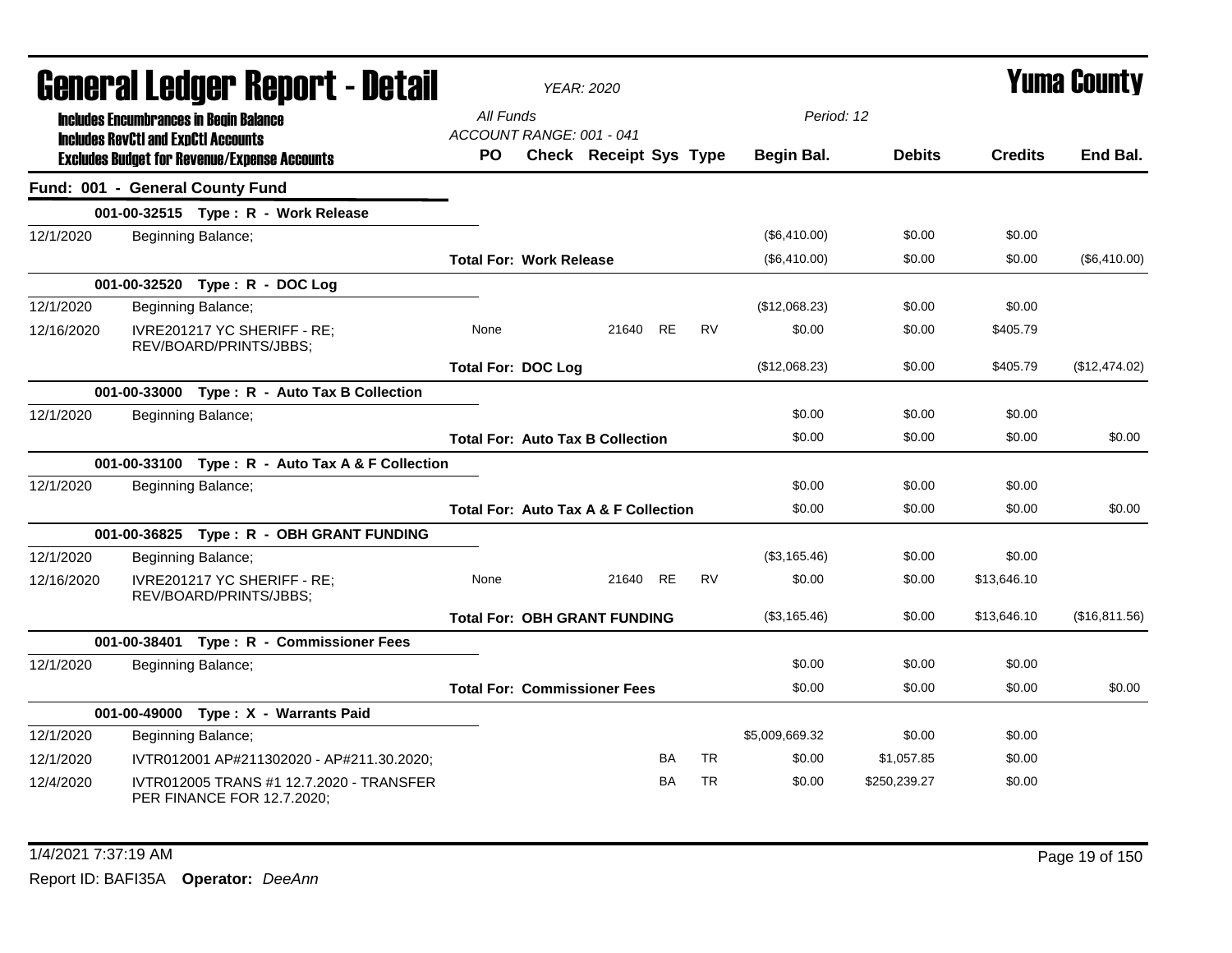| General Ledger Report - Detail |                                                                                                   | YEAR: 2020                            |                               |           |           |                | <b>Yuma County</b> |                |                |
|--------------------------------|---------------------------------------------------------------------------------------------------|---------------------------------------|-------------------------------|-----------|-----------|----------------|--------------------|----------------|----------------|
|                                | <b>Includes Encumbrances in Begin Balance</b>                                                     | All Funds<br>ACCOUNT RANGE: 001 - 041 |                               |           |           | Period: 12     |                    |                |                |
|                                | <b>Includes RevCtI and ExpCtI Accounts</b><br><b>Excludes Budget for Revenue/Expense Accounts</b> | <b>PO</b>                             | <b>Check Receipt Sys Type</b> |           |           | Begin Bal.     | <b>Debits</b>      | <b>Credits</b> | End Bal.       |
|                                | Fund: 001 - General County Fund                                                                   |                                       |                               |           |           |                |                    |                |                |
|                                | 001-00-49000 Type: X - Warrants Paid                                                              |                                       |                               |           |           |                |                    |                |                |
| 12/14/2020                     | IVTR012012 AP TRANS#112.15.20 - AP<br>TRANSFER #1 12.15.2020 FOR BOUNS<br>CHECKS;                 |                                       |                               | <b>BA</b> | <b>TR</b> | \$0.00         | \$32,784.64        | \$0.00         |                |
| 12/15/2020                     | IVTR012014 AP#212152020 - AP #2 12.15.2020;                                                       |                                       |                               | <b>BA</b> | <b>TR</b> | \$0.00         | \$125,829.67       | \$0.00         |                |
| 12/17/2020                     | IVTR012019 APTRANS#3121520 - AP TRANS<br>#3 12.15.2020;                                           |                                       |                               | <b>BA</b> | <b>TR</b> | \$0.00         | \$2,353.57         | \$0.00         |                |
| 12/18/2020                     | IVTR012021 AP#1 12.18.2020 - AP TRANSFER<br>#1 12.18.2020;                                        |                                       |                               | <b>BA</b> | TR        | \$0.00         | \$6,609.12         | \$0.00         |                |
| 12/31/2020                     | IVTR012033 APTRANS#1123120 - AP TRANS<br>#1 12.31.2020;                                           |                                       |                               | <b>BA</b> | <b>TR</b> | \$0.00         | \$62,856.88        | \$0.00         |                |
| 12/31/2020                     | IVTR012034 AP#2 TRANS12312020 - AP<br>TRANSFER #2 12.31.2020;                                     |                                       |                               | <b>BA</b> | <b>TR</b> | \$0.00         | \$3,679.18         | \$0.00         |                |
|                                |                                                                                                   | <b>Total For: Warrants Paid</b>       |                               |           |           | \$5,009,669.32 | \$485,410.18       | \$0.00         | \$5,495,079.50 |
|                                | 001-00-49100 Type: X - Treasurer Fees                                                             |                                       |                               |           |           |                |                    |                |                |
| 12/1/2020                      | Beginning Balance;                                                                                |                                       |                               |           |           | \$132,513.72   | \$0.00             | \$0.00         |                |
| 12/2/2020                      | IVRE20126 Treasurer Fee - RE; Treasurer Fee<br>Receipt; Treasurer Fee Processing                  | None                                  | 21537                         | <b>RE</b> | <b>RV</b> | \$0.00         | \$2.20             | \$0.00         |                |
| 12/4/2020                      | IVRE20128 Treasurer Fee - RE; Treasurer Fee<br>Receipt; Treasurer Fee Processing                  | None                                  | 21553                         | <b>RE</b> | <b>RV</b> | \$0.00         | \$2.95             | \$0.00         |                |
| 12/7/2020                      | IVRE20129 Treasurer Fee - RE; Treasurer Fee<br>Receipt; Treasurer Fee Processing                  | None                                  | 21565 RE                      |           | <b>RV</b> | \$0.00         | \$0.31             | \$0.00         |                |
| 12/9/2020                      | IVRE201211 Treasurer Fee - RE; Treasurer Fee<br>Receipt; Treasurer Fee Processing                 | None                                  | 21597                         | <b>RE</b> | <b>RV</b> | \$0.00         | \$16.41            | \$0.00         |                |
| 12/9/2020                      | IVRE201211 Treasurer Fee - RE; Treasurer Fee<br>Receipt; Treasurer Fee Processing                 | None                                  | 21598                         | <b>RE</b> | <b>RV</b> | \$0.00         | \$46.52            | \$0.00         |                |
| 12/11/2020                     | IVRE201213 Treasurer Fee - RE; Treasurer Fee<br>Receipt; Treasurer Fee Processing                 | None                                  | 21612 RE                      |           | <b>RV</b> | \$0.00         | \$208.84           | \$0.00         |                |
| 12/11/2020                     | IVRE201214 Treasurer Fee - RE: Treasurer Fee<br>Receipt; Treasurer Fee Processing                 | None                                  | 21615                         | <b>RE</b> | <b>RV</b> | \$0.00         | (\$0.40)           | \$0.00         |                |
| 12/14/2020                     | IVRE201215 Treasurer Fee - RE: Treasurer Fee<br>Receipt; Treasurer Fee Processing                 | None                                  | 21624                         | <b>RE</b> | <b>RV</b> | \$0.00         | \$0.30             | \$0.00         |                |

1/4/2021 7:37:19 AM Page 20 of 150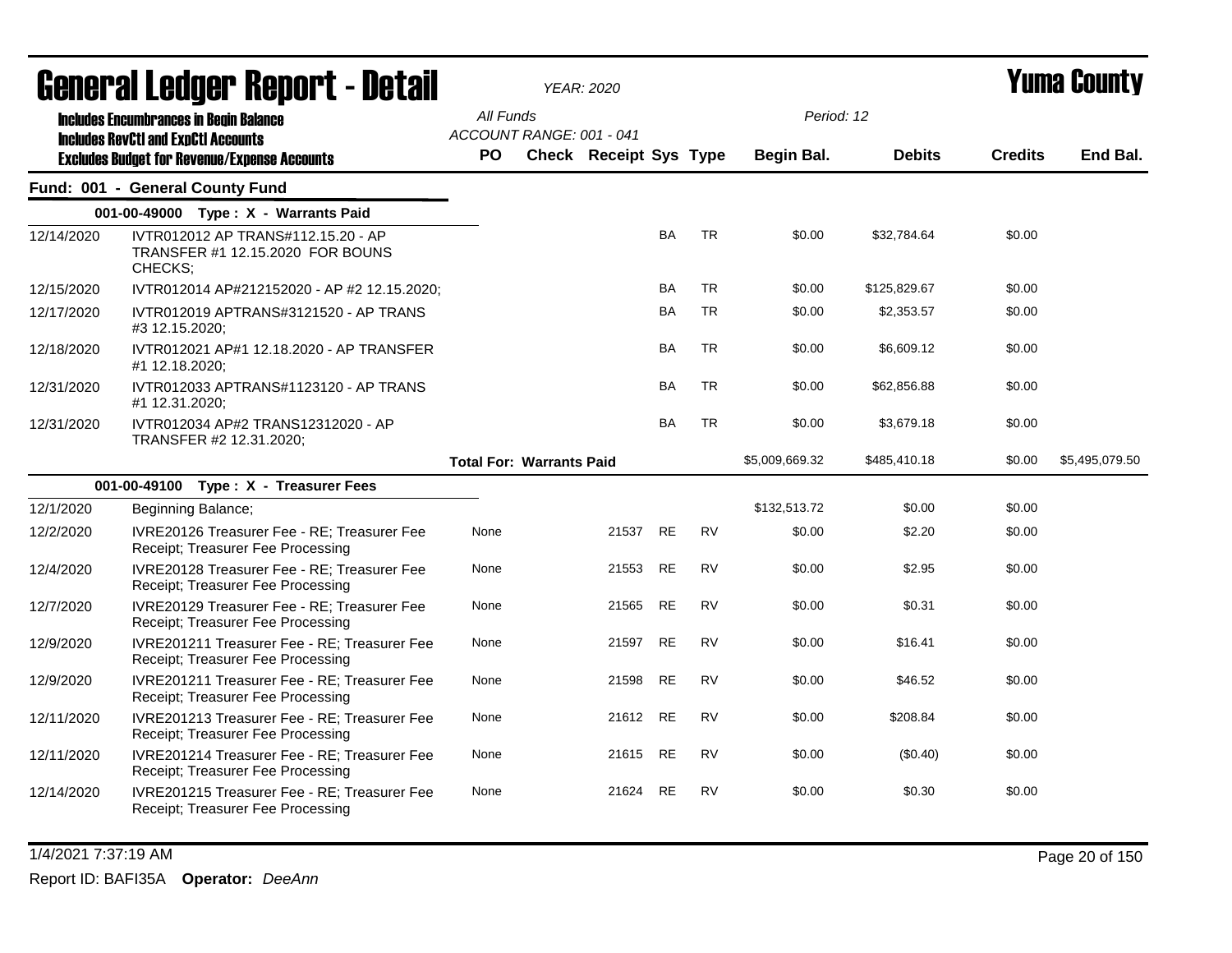| acıici ai leuyei" nepul l - delan |                                                                                             |           | <b>YEAR: 2020</b>                        |           |           |                   |               |                | I UIIIA VUUIILY |
|-----------------------------------|---------------------------------------------------------------------------------------------|-----------|------------------------------------------|-----------|-----------|-------------------|---------------|----------------|-----------------|
|                                   | <b>Includes Encumbrances in Begin Balance</b><br><b>Includes RevCtI and ExpCtI Accounts</b> | All Funds | ACCOUNT RANGE: 001 - 041                 |           |           | Period: 12        |               |                |                 |
|                                   | <b>Excludes Budget for Revenue/Expense Accounts</b>                                         | <b>PO</b> | <b>Check Receipt Sys Type</b>            |           |           | <b>Begin Bal.</b> | <b>Debits</b> | <b>Credits</b> | End Bal.        |
|                                   | Fund: 001 - General County Fund                                                             |           |                                          |           |           |                   |               |                |                 |
|                                   | 001-00-49100 Type: X - Treasurer Fees                                                       |           |                                          |           |           |                   |               |                |                 |
| 12/15/2020                        | IVRE201216 Treasurer Fee - RE; Treasurer Fee<br>Receipt; Treasurer Fee Processing           | None      | 21631                                    | <b>RE</b> | <b>RV</b> | \$0.00            | \$2.00        | \$0.00         |                 |
| 12/16/2020                        | IVRE201217 Treasurer Fee - RE; Treasurer Fee<br>Receipt; Treasurer Fee Processing           | None      | 21643                                    | <b>RE</b> | <b>RV</b> | \$0.00            | \$25.06       | \$0.00         |                 |
| 12/16/2020                        | IVRE201217 Treasurer Fee - RE; Treasurer Fee<br>Receipt; Treasurer Fee Processing           | None      | 21644                                    | <b>RE</b> | <b>RV</b> | \$0.00            | \$0.50        | \$0.00         |                 |
| 12/17/2020                        | IVRE201218 Treasurer Fee - RE; Treasurer Fee<br>Receipt; Treasurer Fee Processing           | None      | 21655                                    | <b>RE</b> | <b>RV</b> | \$0.00            | \$75.00       | \$0.00         |                 |
| 12/22/2020                        | IVRE201221 Treasurer Fee - RE; Treasurer Fee<br>Receipt; Treasurer Fee Processing           | None      | 21687                                    | <b>RE</b> | <b>RV</b> | \$0.00            | \$35.54       | \$0.00         |                 |
| 12/22/2020                        | IVRE201221 Treasurer Fee - RE; Treasurer Fee<br>Receipt; Treasurer Fee Processing           | None      | 21688                                    | <b>RE</b> | <b>RV</b> | \$0.00            | \$2.00        | \$0.00         |                 |
| 12/28/2020                        | IVRE201223 Treasurer Fee - RE; Treasurer Fee<br>Receipt; Treasurer Fee Processing           | None      | 21725                                    | <b>RE</b> | <b>RV</b> | \$0.00            | \$0.20        | \$0.00         |                 |
| 12/28/2020                        | IVRE201223 Treasurer Fee - RE; Treasurer Fee<br>Receipt; Treasurer Fee Processing           | None      | 21726 RE                                 |           | <b>RV</b> | \$0.00            | \$0.35        | \$0.00         |                 |
| 12/29/2020                        | IVRE201224 Treasurer Fee - RE; Treasurer Fee<br>Receipt; Treasurer Fee Processing           | None      | 21744                                    | <b>RE</b> | <b>RV</b> | \$0.00            | \$8.00        | \$0.00         |                 |
| 12/29/2020                        | IVRE201224 Treasurer Fee - RE; Treasurer Fee<br>Receipt; Treasurer Fee Processing           | None      | 21745                                    | <b>RE</b> | <b>RV</b> | \$0.00            | \$3.55        | \$0.00         |                 |
| 12/31/2020                        | IVTR012040 TCDS/CTAS Interface Processing -<br>Tax Apportionment Transfers;                 |           |                                          | <b>BA</b> | <b>TR</b> | \$0.00            | \$0.62        | \$0.00         |                 |
| 12/31/2020                        | IVRE201226 Treasurer Fee - RE; Treasurer Fee<br>Receipt; Treasurer Fee Processing           | None      | 21783                                    | <b>RE</b> | <b>RV</b> | \$0.00            | \$225.60      | \$0.00         |                 |
| 12/31/2020                        | IVRE201226 Treasurer Fee - RE; Treasurer Fee<br>Receipt; Treasurer Fee Processing           | None      | 21784                                    | <b>RE</b> | <b>RV</b> | \$0.00            | \$0.23        | \$0.00         |                 |
|                                   |                                                                                             |           | <b>Total For: Treasurer Fees</b>         |           |           | \$132,513.72      | \$655.78      | \$0.00         | \$133,169.50    |
|                                   | 001-00-49300 Type: X - Bank Fee & Charges                                                   |           |                                          |           |           |                   |               |                |                 |
| 12/1/2020                         | Beginning Balance;                                                                          |           |                                          |           |           | \$350.00          | \$0.00        | \$0.00         |                 |
|                                   |                                                                                             |           | <b>Total For: Bank Fee &amp; Charges</b> |           |           | \$350.00          | \$0.00        | \$0.00         | \$350.00        |
|                                   | 001-00-49401 Type: X - Transfer Out                                                         |           |                                          |           |           |                   |               |                |                 |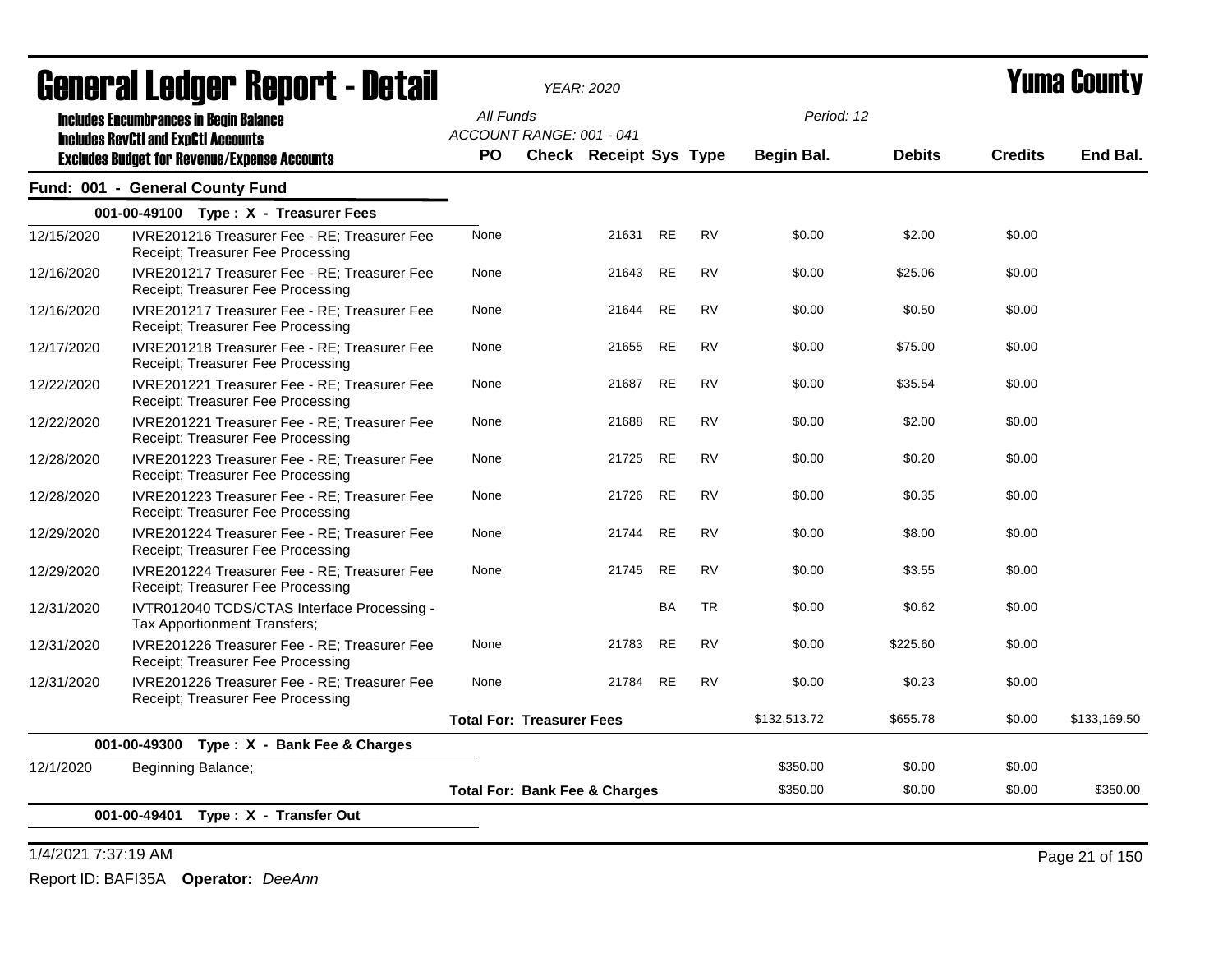|                                               | General Ledger Report - Detail                                                                    |                          |                                | <b>YEAR: 2020</b>           |            |               | <b>Yuma County</b> |                                  |                |  |
|-----------------------------------------------|---------------------------------------------------------------------------------------------------|--------------------------|--------------------------------|-----------------------------|------------|---------------|--------------------|----------------------------------|----------------|--|
| <b>Includes Encumbrances in Begin Balance</b> | All Funds                                                                                         | ACCOUNT RANGE: 001 - 041 |                                |                             | Period: 12 |               |                    |                                  |                |  |
|                                               | <b>Includes RevCtI and ExpCtI Accounts</b><br><b>Excludes Budget for Revenue/Expense Accounts</b> | PO.                      |                                | Check Receipt Sys Type      |            | Begin Bal.    | <b>Debits</b>      | <b>Credits</b>                   | End Bal.       |  |
|                                               | Fund: 001 - General County Fund                                                                   |                          |                                |                             |            |               |                    |                                  |                |  |
|                                               | 001-00-49401<br>Type: X - Transfer Out                                                            |                          |                                |                             |            |               |                    |                                  |                |  |
| 12/1/2020                                     | Beginning Balance;                                                                                |                          |                                |                             |            | \$813,917.13  | \$0.00             | \$0.00                           |                |  |
| 12/30/2020                                    | IVTR012031 BOCC 11302020C - TRANSFER<br>PER BOCC RESOLUTION 11-30-2020 C:                         |                          |                                | <b>BA</b>                   | <b>TR</b>  | \$0.00        | \$73,000.00        | \$0.00                           |                |  |
|                                               |                                                                                                   |                          | <b>Total For: Transfer Out</b> |                             |            | \$813,917.13  | \$73,000.00        | \$0.00                           | \$886,917.13   |  |
|                                               | Fund: 001 - General County Fund                                                                   |                          |                                | Totals:                     |            | (\$49,739.93) | \$2,074,074.16     | \$2,427,200.96                   | (\$402,866.73) |  |
|                                               | <b>Total Fund Revenues:</b>                                                                       |                          | \$912,192.76                   | <b>Total Fund Expenses:</b> |            | \$559,065.96  |                    | <b>Net Revenue Over Expense:</b> | \$353,126.80   |  |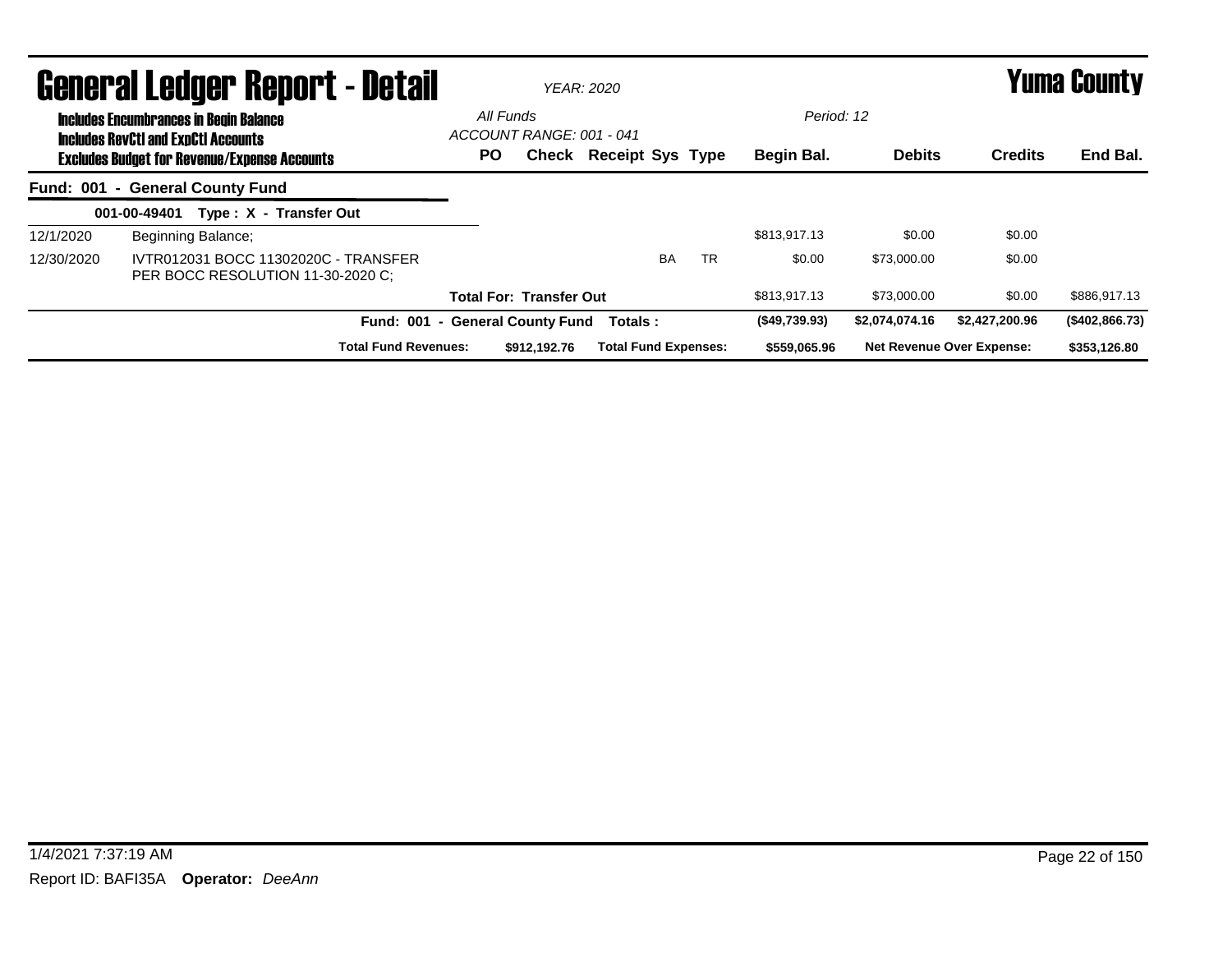| <b>General Ledger Report - Detail</b> |                                                                                             |           | <b>YEAR: 2020</b>        |                               |           |           |                | Yuma Countv   |                |          |
|---------------------------------------|---------------------------------------------------------------------------------------------|-----------|--------------------------|-------------------------------|-----------|-----------|----------------|---------------|----------------|----------|
|                                       | <b>Includes Encumbrances in Begin Balance</b><br><b>Includes RevCtI and ExpCtI Accounts</b> | All Funds | ACCOUNT RANGE: 001 - 041 |                               |           |           | Period: 12     |               |                |          |
|                                       | <b>Excludes Budget for Revenue/Expense Accounts</b>                                         | <b>PO</b> |                          | <b>Check Receipt Sys Type</b> |           |           | Begin Bal.     | <b>Debits</b> | <b>Credits</b> | End Bal. |
|                                       | Fund: 002 - Road & Bridge Fund                                                              |           |                          |                               |           |           |                |               |                |          |
|                                       | 002-00-10000 Type: A - Cash Account                                                         |           |                          |                               |           |           |                |               |                |          |
| 12/1/2020                             | Beginning Balance;                                                                          |           |                          |                               |           |           | \$7,518,191.78 | \$0.00        | \$0.00         |          |
| 12/1/2020                             | IVTR012001 AP#211302020 - AP#211.30.2020;                                                   |           |                          |                               | <b>BA</b> | <b>CD</b> | \$0.00         | \$0.00        | \$7,206.93     |          |
| 12/1/2020                             | IVRE20125 YW ELECTRIC - RE; PERMIT CR C<br>& 48; 11/24/20 & 11/30/20                        | None      |                          | 21521                         | <b>RE</b> | <b>RV</b> | \$0.00         | \$100.00      | \$0.00         |          |
| 12/1/2020                             | IVRE20125 REVERSE YCRB PERMIT - RE;<br><b>WRONG AMOUNT;</b>                                 | None      |                          | 21525                         | <b>RE</b> | <b>RV</b> | \$0.00         | (\$100.00)    | \$0.00         |          |
| 12/2/2020                             | IVRE20126 YW ELECTRIC - RE; YCRB<br>PERMITS; CR 48 & CR C                                   | None      |                          | 21531                         | <b>RE</b> | <b>RV</b> | \$0.00         | \$108.50      | \$0.00         |          |
| 12/2/2020                             | IVRE20126 Treasurer Fee - RE; Treasurer Fee<br>Receipt; Treasurer Fee Processing            | None      |                          | 21536                         | <b>RE</b> | <b>RV</b> | \$0.00         | \$0.00        | \$1.09         |          |
| 12/4/2020                             | IVTR012005 TRANS #1 12.7.2020 - TRANSFER<br>PER FINANCE FOR 12.7.2020;                      |           |                          |                               | <b>BA</b> | <b>CD</b> | \$0.00         | \$0.00        | \$184,485.04   |          |
| 12/8/2020                             | IVTR012006 TCDS/CTAS Interface Processing -<br>Cash Transaction;                            |           |                          |                               | <b>BA</b> | CD        | \$0.00         | \$25,495.48   | \$0.00         |          |
| 12/8/2020                             | IVTR012006 TCDS/CTAS Interface Processing -<br>Cash Transaction:                            |           |                          |                               | <b>BA</b> | <b>CD</b> | \$0.00         | \$3,862.59    | \$0.00         |          |
| 12/8/2020                             | IVTR012006 TCDS/CTAS Interface Processing -<br>Cash Transaction;                            |           |                          |                               | <b>BA</b> | CD        | \$0.00         | \$1,527.32    | \$0.00         |          |
| 12/8/2020                             | IVTR012006 TCDS/CTAS Interface Processing -<br>Cash Transaction;                            |           |                          |                               | <b>BA</b> | <b>CD</b> | \$0.00         | \$763.68      | \$0.00         |          |
| 12/8/2020                             | IVTR012006 TCDS/CTAS Interface Processing -<br>Cash Transaction;                            |           |                          |                               | <b>BA</b> | <b>CD</b> | \$0.00         | \$1,527.32    | \$0.00         |          |
| 12/8/2020                             | IVRE201210 AUTO B DISTRIBUTION - RE;<br>NOVEMBER 2020;                                      | None      |                          | 21570                         | <b>RE</b> | <b>RV</b> | \$0.00         | \$2,672.23    | \$0.00         |          |
| 12/8/2020                             | IVRE201210 Treasurer Fee - RE; Treasurer Fee<br>Receipt; Treasurer Fee Processing           | None      |                          | 21575                         | <b>RE</b> | <b>RV</b> | \$0.00         | \$0.00        | \$26.72        |          |
| 12/9/2020                             | IVRE201211 CAPP INSURANCE - RE; 8-14-20<br><b>TOOL REPLACEMENT;</b>                         | None      |                          | 21581                         | <b>RE</b> | RV        | \$0.00         | \$773.83      | \$0.00         |          |
| 12/9/2020                             | IVRE201211 YUMA COUNTY - RE; OCT RENT;                                                      | None      |                          | 21591                         | <b>RE</b> | <b>RV</b> | \$0.00         | \$74.00       | \$0.00         |          |
| 12/9/2020                             | IVRE201211 BLACK HILLS ENERGY - RE;<br><b>YCRB PERMIT;</b>                                  | None      |                          | 21592                         | <b>RE</b> | <b>RV</b> | \$0.00         | \$50.00       | \$0.00         |          |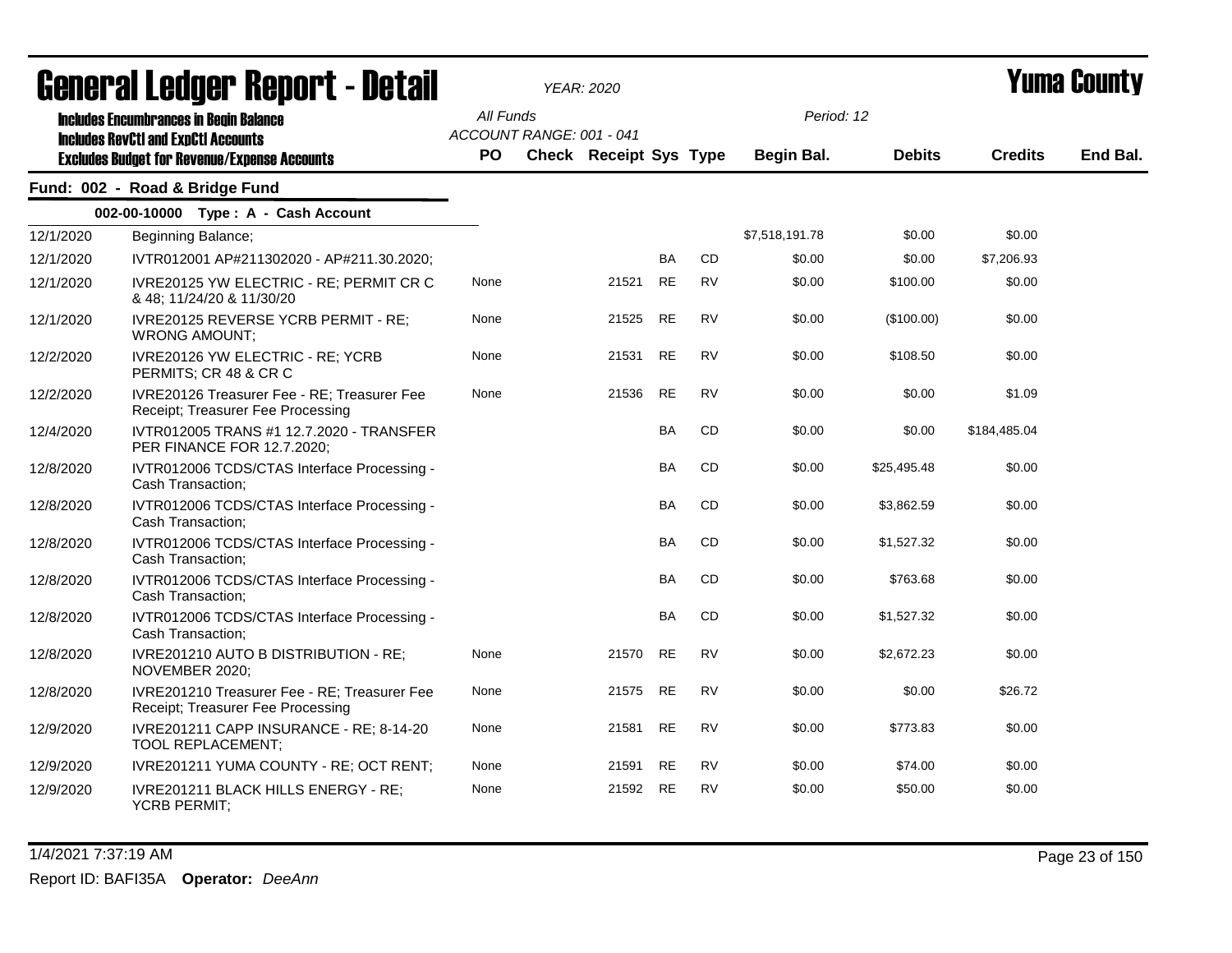| ugligi ai Lguygi ngpulil - Dglaii |                                                                                             |           |                          | YEAR: 2020             |           |           |            |               |                | I UIIIU VVUIILY |
|-----------------------------------|---------------------------------------------------------------------------------------------|-----------|--------------------------|------------------------|-----------|-----------|------------|---------------|----------------|-----------------|
|                                   | <b>Includes Encumbrances in Begin Balance</b><br><b>Includes RevCtI and ExpCtI Accounts</b> | All Funds | ACCOUNT RANGE: 001 - 041 |                        |           |           | Period: 12 |               |                |                 |
|                                   | <b>Excludes Budget for Revenue/Expense Accounts</b>                                         | <b>PO</b> |                          | Check Receipt Sys Type |           |           | Begin Bal. | <b>Debits</b> | <b>Credits</b> | End Bal.        |
|                                   | Fund: 002 - Road & Bridge Fund                                                              |           |                          |                        |           |           |            |               |                |                 |
|                                   | 002-00-10000 Type: A - Cash Account                                                         |           |                          |                        |           |           |            |               |                |                 |
| 12/9/2020                         | IVRE201211 YC ROAD & BRIDGE - RE; SALE<br>OF USED TIRES;                                    | None      |                          | 21596                  | <b>RE</b> | <b>RV</b> | \$0.00     | \$1,485.00    | \$0.00         |                 |
| 12/9/2020                         | IVRE201211 Treasurer Fee - RE; Treasurer Fee<br>Receipt; Treasurer Fee Processing           | None      |                          | 21597                  | <b>RE</b> | <b>RV</b> | \$0.00     | \$0.00        | \$15.35        |                 |
| 12/9/2020                         | IVRE201211 Treasurer Fee - RE; Treasurer Fee<br>Receipt; Treasurer Fee Processing           | None      |                          | 21598                  | <b>RE</b> | <b>RV</b> | \$0.00     | \$0.00        | \$8.48         |                 |
| 12/14/2020                        | IVTR012012 AP TRANS#112.15.20 - AP<br>TRANSFER #1 12.15.2020 FOR BOUNS<br>CHECKS;           |           |                          |                        | <b>BA</b> | <b>CD</b> | \$0.00     | \$0.00        | \$24,187.86    |                 |
| 12/15/2020                        | IVTR012014 AP#212152020 - AP #2 12.15.2020;                                                 |           |                          |                        | <b>BA</b> | CD        | \$0.00     | \$0.00        | \$111,312.77   |                 |
| 12/16/2020                        | IVRE201217 STATE OF COLORADO - RE; NOV<br>2020 HUTF; HIGHWAY USERS                          | None      |                          | 21635                  | <b>RE</b> | <b>RV</b> | \$0.00     | \$48,622.73   | \$0.00         |                 |
| 12/16/2020                        | IVRE201217 Treasurer Fee - RE; Treasurer Fee<br>Receipt; Treasurer Fee Processing           | None      |                          | 21643                  | <b>RE</b> | <b>RV</b> | \$0.00     | \$0.00        | \$486.23       |                 |
| 12/17/2020                        | IVTR012019 APTRANS#3121520 - AP TRANS<br>#3 12.15.2020;                                     |           |                          |                        | <b>BA</b> | CD        | \$0.00     | \$0.00        | \$7,954.82     |                 |
| 12/18/2020                        | IVTR012021 AP#1 12.18.2020 - AP TRANSFER<br>#1 12.18.2020;                                  |           |                          |                        | BA        | CD        | \$0.00     | \$0.00        | \$69.97        |                 |
| 12/23/2020                        | IVTR012026 TCDS/CTAS Interface Processing -<br>Cash Transaction;                            |           |                          |                        | <b>BA</b> | <b>CD</b> | \$0.00     | \$10,403.87   | \$0.00         |                 |
| 12/23/2020                        | IVTR012026 TCDS/CTAS Interface Processing -<br>Cash Transaction;                            |           |                          |                        | BA        | CD        | \$0.00     | \$623.25      | \$0.00         |                 |
| 12/23/2020                        | IVTR012026 TCDS/CTAS Interface Processing -<br>Cash Transaction;                            |           |                          |                        | <b>BA</b> | CD        | \$0.00     | \$1,576.19    | \$0.00         |                 |
| 12/23/2020                        | IVTR012026 TCDS/CTAS Interface Processing -<br>Cash Transaction;                            |           |                          |                        | BA        | CD        | \$0.00     | \$311.63      | \$0.00         |                 |
| 12/23/2020                        | IVTR012026 TCDS/CTAS Interface Processing -<br>Cash Transaction;                            |           |                          |                        | <b>BA</b> | CD        | \$0.00     | \$623.25      | \$0.00         |                 |
| 12/29/2020                        | IVRE201224 CAPP INSURANCE - RE;<br>BUILDING DAMAGE 11-16; 02-000-4970                       | None      |                          | 21742                  | <b>RE</b> | RV        | \$0.00     | \$6,671.60    | \$0.00         |                 |
| 12/29/2020                        | IVRE201224 Treasurer Fee - RE; Treasurer Fee<br>Receipt; Treasurer Fee Processing           | None      |                          | 21745                  | <b>RE</b> | <b>RV</b> | \$0.00     | \$0.00        | \$66.72        |                 |

1/4/2021 7:37:19 AM Page 24 of 150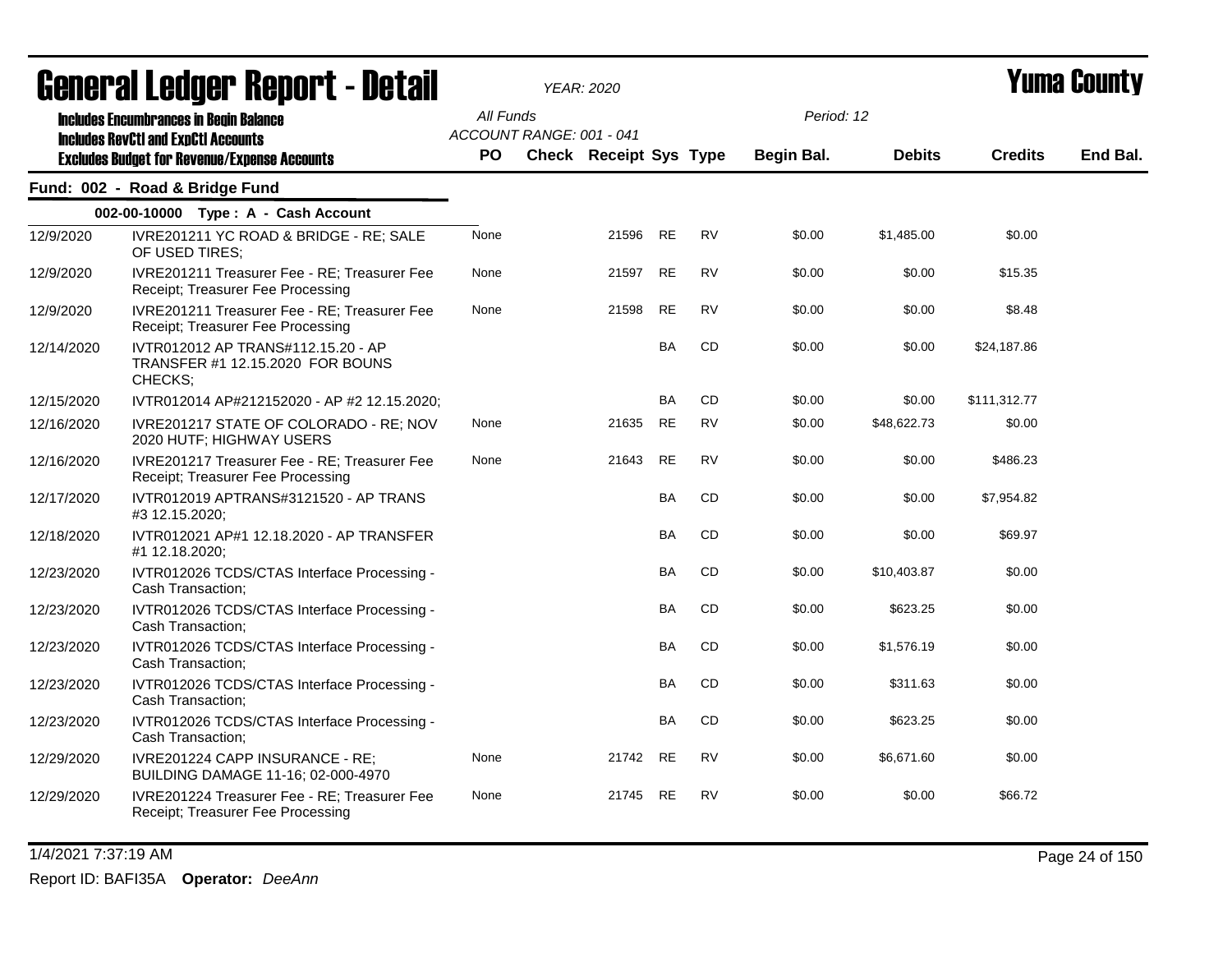|                     | General Ledger Report - Detail                                                                    |                                       | <b>YEAR: 2020</b>             |           |           |                   |               |                | <b>Yuma County</b> |
|---------------------|---------------------------------------------------------------------------------------------------|---------------------------------------|-------------------------------|-----------|-----------|-------------------|---------------|----------------|--------------------|
|                     | <b>Includes Encumbrances in Begin Balance</b>                                                     | All Funds<br>ACCOUNT RANGE: 001 - 041 |                               |           |           | Period: 12        |               |                |                    |
|                     | <b>Includes RevCtI and ExpCtI Accounts</b><br><b>Excludes Budget for Revenue/Expense Accounts</b> | <b>PO</b>                             | <b>Check Receipt Sys Type</b> |           |           | <b>Begin Bal.</b> | <b>Debits</b> | <b>Credits</b> | End Bal.           |
|                     | Fund: 002 - Road & Bridge Fund                                                                    |                                       |                               |           |           |                   |               |                |                    |
|                     | 002-00-10000 Type: A - Cash Account                                                               |                                       |                               |           |           |                   |               |                |                    |
| 12/31/2020          | IVTR012033 APTRANS#1123120 - AP TRANS<br>#1 12.31.2020;                                           |                                       |                               | BA        | CD        | \$0.00            | \$0.00        | \$5,377.56     |                    |
| 12/31/2020          | IVTR012034 AP#2 TRANS12312020 - AP<br>TRANSFER #2 12.31.2020;                                     |                                       |                               | BA        | CD        | \$0.00            | \$0.00        | \$5,534.53     |                    |
| 12/31/2020          | IVTR012037 TCDS/CTAS Interface Processing -<br>Cash Transaction;                                  |                                       |                               | <b>BA</b> | <b>CD</b> | \$0.00            | \$0.21        | \$0.00         |                    |
| 12/31/2020          | IVTR012038 TCDS/CTAS Interface Processing -<br>Cash Transaction;                                  |                                       |                               | <b>BA</b> | <b>CD</b> | \$0.00            | \$0.00        | \$0.29         |                    |
| 12/31/2020          | IVTR012039 TCDS/CTAS Interface Processing -<br>Cash Transaction;                                  |                                       |                               | BA        | CD        | \$0.00            | \$2.98        | \$0.00         |                    |
| 12/31/2020          | IVTR012040 TCDS/CTAS Interface Processing -<br>Cash Transaction;                                  |                                       |                               | BA        | CD        | \$0.00            | \$0.00        | \$0.10         |                    |
| 12/31/2020          | IVTR012045 R&B APPOR.TRANSFERS - R&B<br>APPOR. TRANSFERS:                                         |                                       |                               | BA        | CD        | \$0.00            | \$0.00        | \$32,165.86    |                    |
| 12/31/2020          | IVTR012045 R&B APPOR.TRANSFERS - R&B<br>APPOR. TRANSFERS;                                         |                                       |                               | <b>BA</b> | <b>CD</b> | \$0.00            | \$0.00        | \$1,555.78     |                    |
| 12/31/2020          | IVTR012045 R&B APPOR.TRANSFERS - R&B<br>APPOR. TRANSFERS;                                         |                                       |                               | BA        | CD        | \$0.00            | \$0.00        | \$24,088.63    |                    |
| 12/31/2020          | IVTR012045 R&B APPOR.TRANSFERS - R&B<br>APPOR. TRANSFERS;                                         |                                       |                               | BA        | <b>CD</b> | \$0.00            | \$57,810.27   | \$0.00         |                    |
|                     |                                                                                                   | <b>Total For: Cash Account</b>        |                               |           |           | \$7,518,191.78    | \$164,985.93  | \$404,544.73   | \$7,278,632.98     |
|                     | 002-00-20000 Type : L - Accounts Payable                                                          |                                       |                               |           |           |                   |               |                |                    |
| 12/1/2020           | Beginning Balance;                                                                                |                                       |                               |           |           | \$0.00            | \$0.00        | \$0.00         |                    |
|                     |                                                                                                   | <b>Total For: Accounts Payable</b>    |                               |           |           | \$0.00            | \$0.00        | \$0.00         | \$0.00             |
|                     | 002-00-20010 Type: L - Revenue Control                                                            |                                       |                               |           |           |                   |               |                |                    |
| 12/1/2020           | Beginning Balance;                                                                                |                                       |                               |           |           | (\$4,071,947.86)  | \$0.00        | \$0.00         |                    |
| 12/2/2020           | IVRE20126 - Auto post transaction;                                                                |                                       |                               | <b>BA</b> | <b>CP</b> | \$0.00            | \$0.00        | \$108.50       |                    |
| 12/8/2020           | IVRE201210 - Auto post transaction;                                                               |                                       |                               | BA        | <b>CP</b> | \$0.00            | \$0.00        | \$2,672.23     |                    |
| 12/8/2020           | IVTR012006 - Auto post transaction;                                                               |                                       |                               | BA        | <b>CP</b> | \$0.00            | \$0.00        | \$33,176.39    |                    |
| 12/9/2020           | IVRE201211 - Auto post transaction;                                                               |                                       |                               | BA        | <b>CP</b> | \$0.00            | \$0.00        | \$2,382.83     |                    |
| 1/4/2021 7:37:19 AM |                                                                                                   |                                       |                               |           |           |                   |               |                | Page 25 of 150     |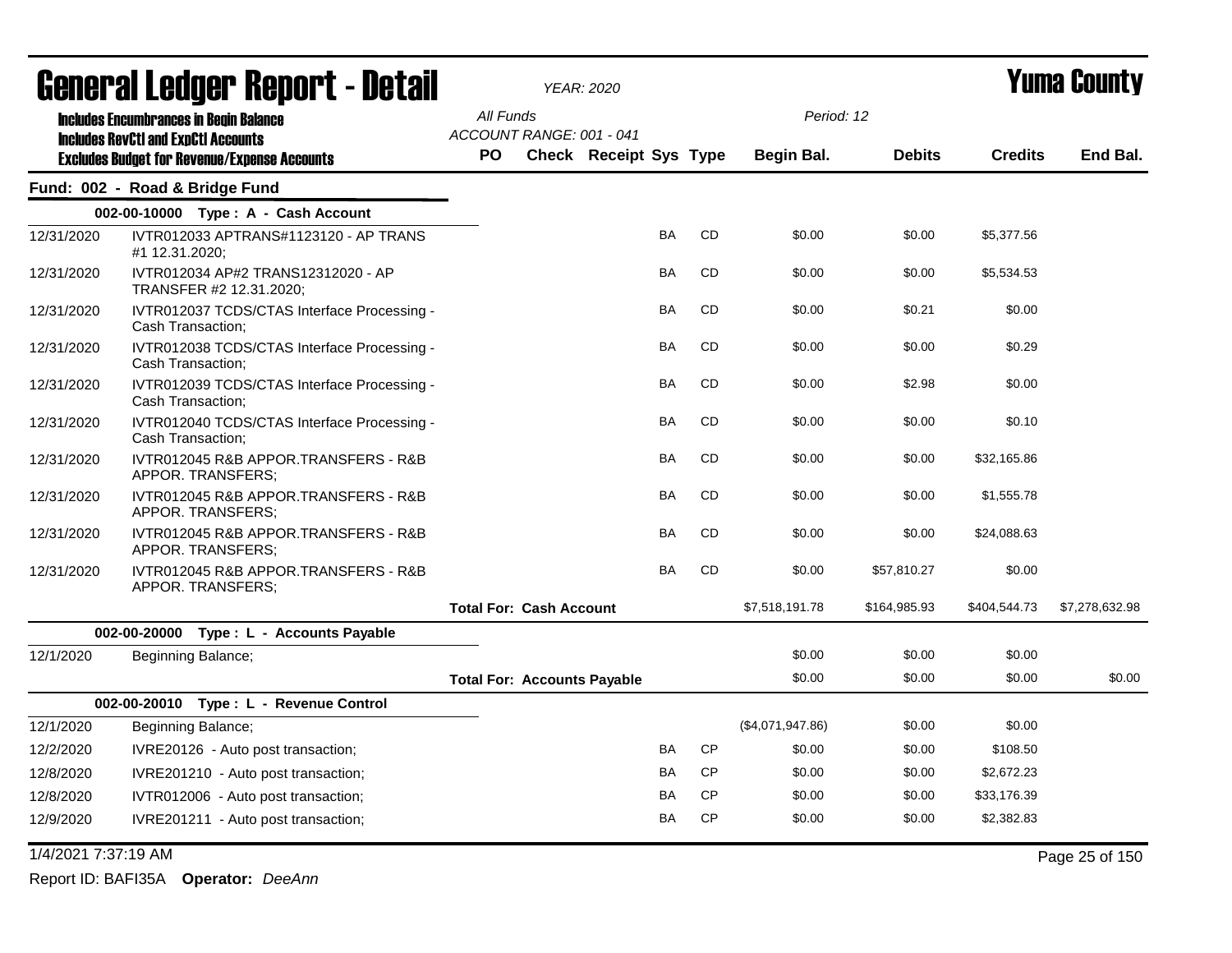|            | General Ledger Report - Detail                                                                    |           |                                   | <b>YEAR: 2020</b>      |           |           |                  |               |                | <b>Yuma County</b> |
|------------|---------------------------------------------------------------------------------------------------|-----------|-----------------------------------|------------------------|-----------|-----------|------------------|---------------|----------------|--------------------|
|            | <b>Includes Encumbrances in Begin Balance</b>                                                     | All Funds |                                   |                        |           |           | Period: 12       |               |                |                    |
|            | <b>Includes RevCtI and ExpCtI Accounts</b><br><b>Excludes Budget for Revenue/Expense Accounts</b> | <b>PO</b> | ACCOUNT RANGE: 001 - 041          | Check Receipt Sys Type |           |           | Begin Bal.       | <b>Debits</b> | <b>Credits</b> | End Bal.           |
|            | Fund: 002 - Road & Bridge Fund                                                                    |           |                                   |                        |           |           |                  |               |                |                    |
|            | 002-00-20010 Type: L - Revenue Control                                                            |           |                                   |                        |           |           |                  |               |                |                    |
| 12/16/2020 | IVRE201217 - Auto post transaction;                                                               |           |                                   |                        | BA        | <b>CP</b> | \$0.00           | \$0.00        | \$48,622.73    |                    |
| 12/23/2020 | IVTR012026 - Auto post transaction;                                                               |           |                                   |                        | BA        | <b>CP</b> | \$0.00           | \$0.00        | \$13,538.19    |                    |
| 12/29/2020 | IVRE201224 - Auto post transaction;                                                               |           |                                   |                        | BA        | <b>CP</b> | \$0.00           | \$0.00        | \$6,671.60     |                    |
| 12/31/2020 | IVTR012037 - Auto post transaction;                                                               |           |                                   |                        | BA        | <b>CP</b> | \$0.00           | \$0.00        | \$0.21         |                    |
| 12/31/2020 | IVTR012038 - Auto post transaction;                                                               |           |                                   |                        | BA        | <b>CP</b> | \$0.00           | \$0.29        | \$0.00         |                    |
| 12/31/2020 | IVTR012039 - Auto post transaction;                                                               |           |                                   |                        | <b>BA</b> | <b>CP</b> | \$0.00           | \$0.00        | \$2.98         |                    |
| 12/31/2020 | IVTR012045 - Auto post transaction;                                                               |           |                                   |                        | BA        | <b>CP</b> | \$0.00           | \$0.00        | \$57,810.27    |                    |
|            |                                                                                                   |           | <b>Total For: Revenue Control</b> |                        |           |           | (\$4,071,947.86) | \$0.29        | \$164,985.93   | $(\$4,236,933.50)$ |
|            | 002-00-20020<br>Type: L - Expense Control                                                         |           |                                   |                        |           |           |                  |               |                |                    |
| 12/1/2020  | Beginning Balance;                                                                                |           |                                   |                        |           |           | \$3,866,118.33   | \$0.00        | \$0.00         |                    |
| 12/1/2020  | IVTR012001 - Auto post transaction;                                                               |           |                                   |                        | BA        | <b>CP</b> | \$0.00           | \$7,206.93    | \$0.00         |                    |
| 12/2/2020  | IVRE20126 - Auto post transaction;                                                                |           |                                   |                        | BA        | <b>CP</b> | \$0.00           | \$1.09        | \$0.00         |                    |
| 12/4/2020  | IVTR012005 - Auto post transaction;                                                               |           |                                   |                        | BA        | <b>CP</b> | \$0.00           | \$184,485.04  | \$0.00         |                    |
| 12/8/2020  | IVRE201210 - Auto post transaction;                                                               |           |                                   |                        | BA        | <b>CP</b> | \$0.00           | \$26.72       | \$0.00         |                    |
| 12/9/2020  | IVRE201211 - Auto post transaction;                                                               |           |                                   |                        | BA        | <b>CP</b> | \$0.00           | \$23.83       | \$0.00         |                    |
| 12/14/2020 | IVTR012012 - Auto post transaction;                                                               |           |                                   |                        | BA        | <b>CP</b> | \$0.00           | \$24,187.86   | \$0.00         |                    |
| 12/15/2020 | IVTR012014 - Auto post transaction;                                                               |           |                                   |                        | BA        | <b>CP</b> | \$0.00           | \$111,312.77  | \$0.00         |                    |
| 12/16/2020 | IVRE201217 - Auto post transaction;                                                               |           |                                   |                        | BA        | <b>CP</b> | \$0.00           | \$486.23      | \$0.00         |                    |
| 12/17/2020 | IVTR012019 - Auto post transaction;                                                               |           |                                   |                        | BA        | <b>CP</b> | \$0.00           | \$7,954.82    | \$0.00         |                    |
| 12/18/2020 | IVTR012021 - Auto post transaction;                                                               |           |                                   |                        | BA        | <b>CP</b> | \$0.00           | \$69.97       | \$0.00         |                    |
| 12/29/2020 | IVRE201224 - Auto post transaction;                                                               |           |                                   |                        | BA        | <b>CP</b> | \$0.00           | \$66.72       | \$0.00         |                    |
| 12/31/2020 | IVTR012033 - Auto post transaction;                                                               |           |                                   |                        | BA        | <b>CP</b> | \$0.00           | \$5,377.56    | \$0.00         |                    |
| 12/31/2020 | IVTR012034 - Auto post transaction;                                                               |           |                                   |                        | BA        | CP        | \$0.00           | \$5,534.53    | \$0.00         |                    |
| 12/31/2020 | IVTR012040 - Auto post transaction;                                                               |           |                                   |                        | BA        | CP        | \$0.00           | \$0.10        | \$0.00         |                    |
| 12/31/2020 | IVTR012045 - Auto post transaction;                                                               |           |                                   |                        | BA        | <b>CP</b> | \$0.00           | \$57,810.27   | \$0.00         |                    |
|            |                                                                                                   |           | <b>Total For: Expense Control</b> |                        |           |           | \$3,866,118.33   | \$404,544.44  | \$0.00         | \$4,270,662.77     |

1/4/2021 7:37:19 AM Page 26 of 150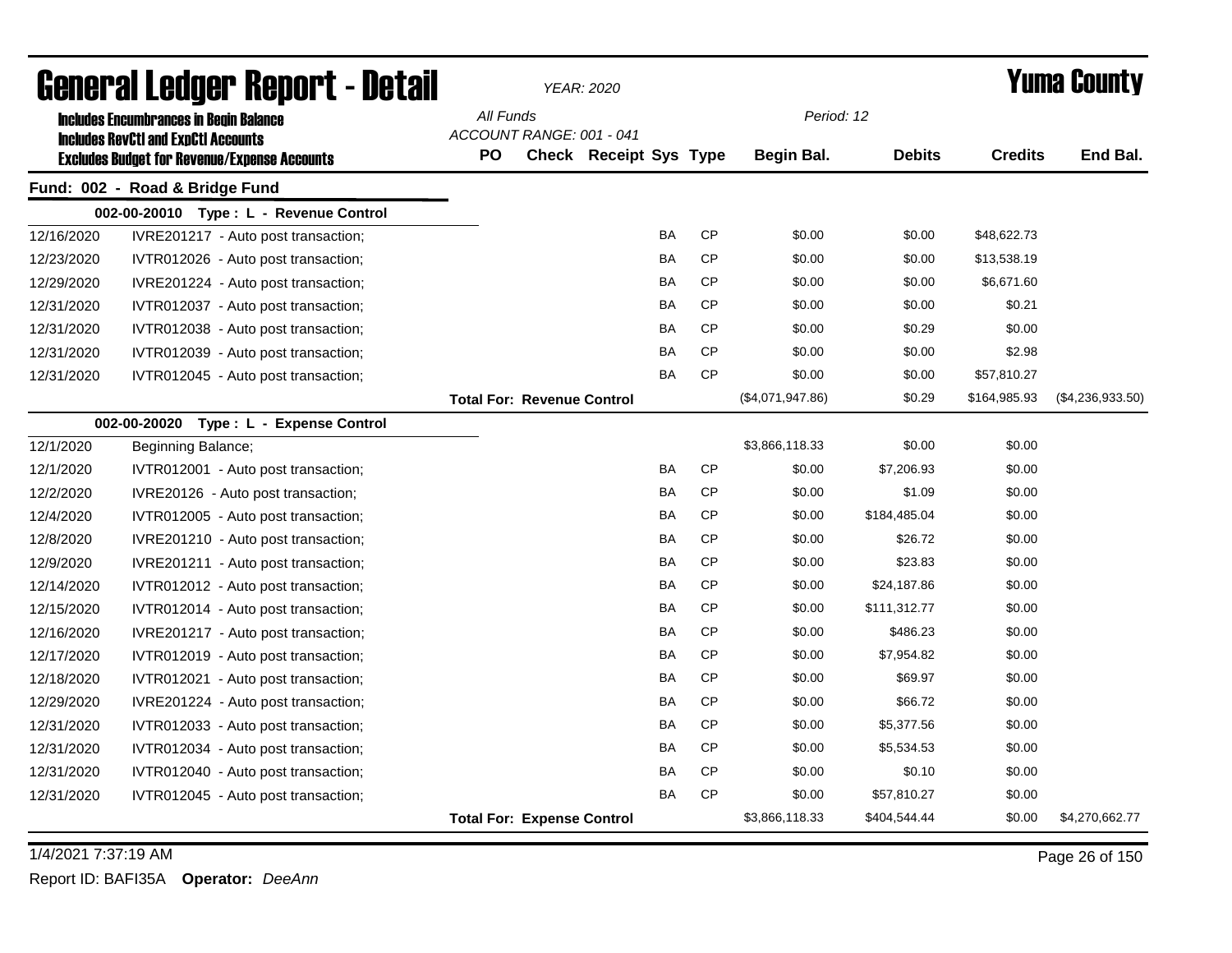|            | General Ledger Report - Detail                                                                    |                                    | <b>YEAR: 2020</b>                               |     |                  |               |                | <b>Yuma County</b> |
|------------|---------------------------------------------------------------------------------------------------|------------------------------------|-------------------------------------------------|-----|------------------|---------------|----------------|--------------------|
|            | <b>Includes Encumbrances in Begin Balance</b>                                                     | All Funds                          |                                                 |     | Period: 12       |               |                |                    |
|            | <b>Includes RevCtI and ExpCtI Accounts</b><br><b>Excludes Budget for Revenue/Expense Accounts</b> | ACCOUNT RANGE: 001 - 041<br>PO.    | Check Receipt Sys Type                          |     | Begin Bal.       | <b>Debits</b> | <b>Credits</b> | End Bal.           |
|            | Fund: 002 - Road & Bridge Fund                                                                    |                                    |                                                 |     |                  |               |                |                    |
|            | 002-00-20100 Type: L - Fund Balance                                                               |                                    |                                                 |     |                  |               |                |                    |
| 12/1/2020  | Beginning Balance;                                                                                |                                    |                                                 |     | (\$7,312,362.25) | \$0.00        | \$0.00         |                    |
|            |                                                                                                   | <b>Total For: Fund Balance</b>     |                                                 |     | (\$7,312,362.25) | \$0.00        | \$0.00         | (\$7,312,362.25)   |
|            | 002-00-30100 Type: R - Current Tax Collection                                                     |                                    |                                                 |     |                  |               |                |                    |
| 12/1/2020  | Beginning Balance;                                                                                |                                    |                                                 |     | \$0.00           | \$0.00        | \$0.00         |                    |
|            |                                                                                                   |                                    | <b>Total For: Current Tax Collection</b>        |     | \$0.00           | \$0.00        | \$0.00         | \$0.00             |
|            | 002-00-30105 Type: R - Current Tax Real                                                           |                                    |                                                 |     |                  |               |                |                    |
| 12/1/2020  | Beginning Balance;                                                                                |                                    |                                                 |     | (\$369,835.51)   | \$0.00        | \$0.00         |                    |
| 12/31/2020 | IVTR012039 TCDS/CTAS Interface Processing -<br>Tax Apportionment Transfers;                       |                                    | BA                                              | TR. | \$0.00           | \$0.00        | \$2.98         |                    |
|            |                                                                                                   | <b>Total For: Current Tax Real</b> |                                                 |     | (\$369,835.51)   | \$0.00        | \$2.98         | (\$369,838.49)     |
|            | 002-00-30110 Type: R - Current Tax Oil and Gas                                                    |                                    |                                                 |     |                  |               |                |                    |
| 12/1/2020  | Beginning Balance;                                                                                |                                    |                                                 |     | (\$56,917.43)    | \$0.00        | \$0.00         |                    |
|            |                                                                                                   |                                    | <b>Total For: Current Tax Oil and Gas</b>       |     | (\$56,917.43)    | \$0.00        | \$0.00         | (\$56,917.43)      |
|            | 002-00-30115 Type: R - Current Tax Personal Property                                              |                                    |                                                 |     |                  |               |                |                    |
| 12/1/2020  | Beginning Balance;                                                                                |                                    |                                                 |     | (\$53,331.01)    | \$0.00        | \$0.00         |                    |
|            |                                                                                                   |                                    | <b>Total For: Current Tax Personal Property</b> |     | (\$53,331.01)    | \$0.00        | \$0.00         | (\$53,331.01)      |
|            | 002-00-30120 Type: R - Current Tax Mineral                                                        |                                    |                                                 |     |                  |               |                |                    |
| 12/1/2020  | Beginning Balance;                                                                                |                                    |                                                 |     | (\$2,495.00)     | \$0.00        | \$0.00         |                    |
|            |                                                                                                   |                                    | <b>Total For: Current Tax Mineral</b>           |     | (\$2,495.00)     | \$0.00        | \$0.00         | (\$2,495.00)       |
|            | 002-00-30125 Type: R - Current Tax Possessory Interes                                             |                                    |                                                 |     |                  |               |                |                    |
| 12/1/2020  | Beginning Balance;                                                                                |                                    |                                                 |     | (\$766.04)       | \$0.00        | \$0.00         |                    |
|            |                                                                                                   |                                    | <b>Total For: Current Tax Possessory Intere</b> |     | (\$766.04)       | \$0.00        | \$0.00         | (\$766.04)         |
|            | 002-00-30130 Type: R - Current Tax State Assessed                                                 |                                    |                                                 |     |                  |               |                |                    |
| 12/1/2020  | Beginning Balance;                                                                                |                                    |                                                 |     | (\$160,509.02)   | \$0.00        | \$0.00         |                    |
|            |                                                                                                   |                                    | <b>Total For: Current Tax State Assessed</b>    |     | (\$160,509.02)   | \$0.00        | \$0.00         | (\$160,509.02)     |
|            | 002-00-30135 Type: R - Current Tax Mobile Home                                                    |                                    |                                                 |     |                  |               |                |                    |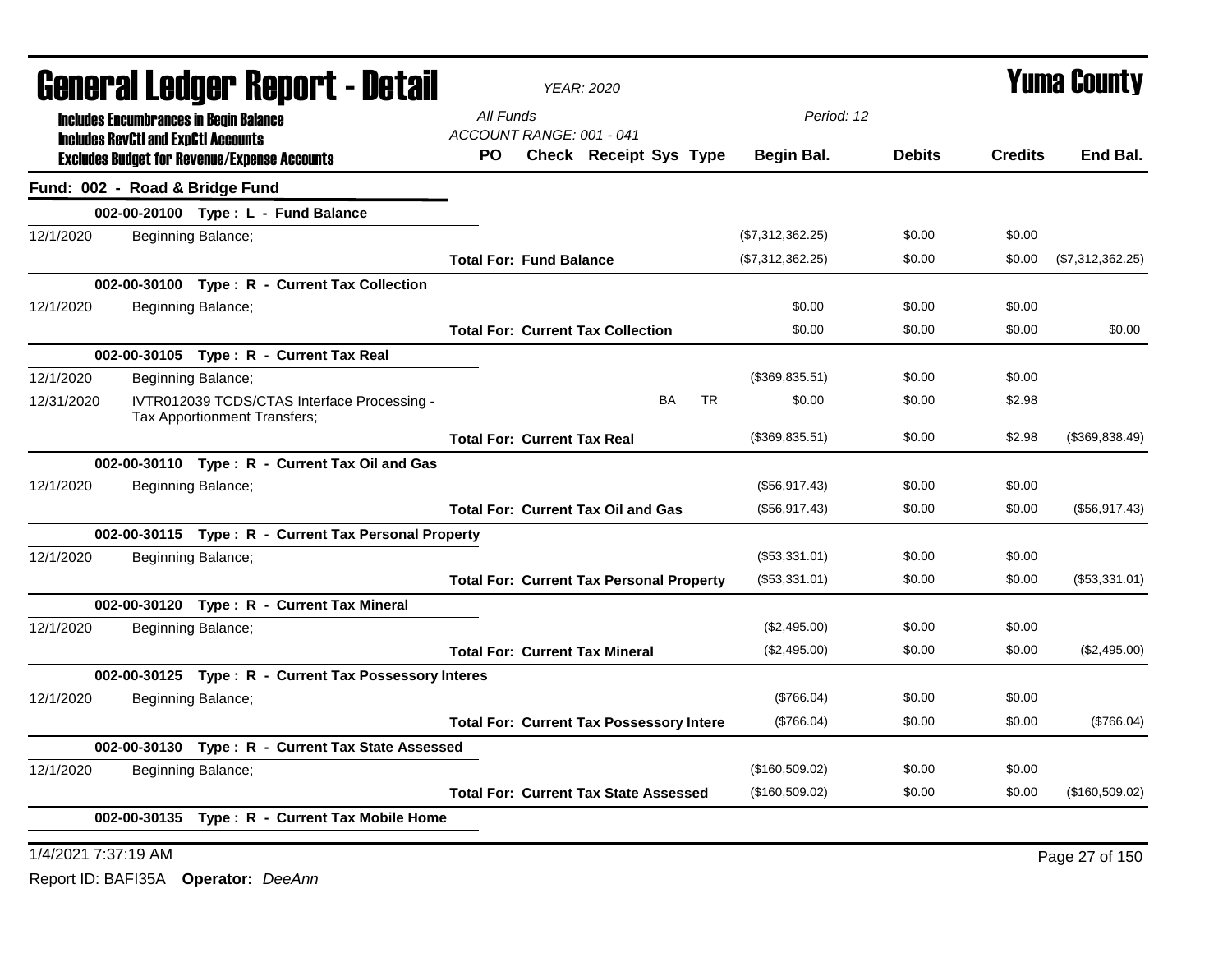|                                | <b>General Ledger Report - Detail</b>                                                             |                                 | <b>YEAR: 2020</b>                              |              |               |                | <b>Yuma County</b> |
|--------------------------------|---------------------------------------------------------------------------------------------------|---------------------------------|------------------------------------------------|--------------|---------------|----------------|--------------------|
|                                | <b>Includes Encumbrances in Begin Balance</b>                                                     | All Funds                       |                                                | Period: 12   |               |                |                    |
|                                | <b>Includes RevCtI and ExpCtI Accounts</b><br><b>Excludes Budget for Revenue/Expense Accounts</b> | ACCOUNT RANGE: 001 - 041<br>PO. | Check Receipt Sys Type                         | Begin Bal.   | <b>Debits</b> | <b>Credits</b> | End Bal.           |
| Fund: 002 - Road & Bridge Fund |                                                                                                   |                                 |                                                |              |               |                |                    |
|                                | 002-00-30135 Type: R - Current Tax Mobile Home                                                    |                                 |                                                |              |               |                |                    |
| 12/1/2020                      | Beginning Balance;                                                                                |                                 |                                                | (\$1,318.85) | \$0.00        | \$0.00         |                    |
|                                |                                                                                                   |                                 | <b>Total For: Current Tax Mobile Home</b>      | (\$1,318.85) | \$0.00        | \$0.00         | (\$1,318.85)       |
|                                | 002-00-30200 Type: R - Delinquent Tax Collection                                                  |                                 |                                                |              |               |                |                    |
| 12/1/2020                      | Beginning Balance;                                                                                |                                 |                                                | \$0.00       | \$0.00        | \$0.00         |                    |
|                                |                                                                                                   |                                 | <b>Total For: Delinquent Tax Collection</b>    | \$0.00       | \$0.00        | \$0.00         | \$0.00             |
|                                | 002-00-30205 Type: R - Delinquent Tax Real                                                        |                                 |                                                |              |               |                |                    |
| 12/1/2020                      | Beginning Balance;                                                                                |                                 |                                                | (\$507.80)   | \$0.00        | \$0.00         |                    |
|                                |                                                                                                   |                                 | <b>Total For: Delinquent Tax Real</b>          | (\$507.80)   | \$0.00        | \$0.00         | (\$507.80)         |
|                                | 002-00-30210 Type: R - Delinquent Tax Oil and Gas                                                 |                                 |                                                |              |               |                |                    |
| 12/1/2020                      | Beginning Balance;                                                                                |                                 |                                                | \$0.00       | \$0.00        | \$0.00         |                    |
|                                |                                                                                                   |                                 | <b>Total For: Delinquent Tax Oil and Gas</b>   | \$0.00       | \$0.00        | \$0.00         | \$0.00             |
|                                | 002-00-30215 Type: R - Delinquent Tax Mineral                                                     |                                 |                                                |              |               |                |                    |
| 12/1/2020                      | Beginning Balance;                                                                                |                                 |                                                | (\$0.43)     | \$0.00        | \$0.00         |                    |
|                                |                                                                                                   |                                 | <b>Total For: Delinguent Tax Mineral</b>       | (\$0.43)     | \$0.00        | \$0.00         | (\$0.43)           |
|                                | 002-00-30220 Type: R - Delinquent Tax Personal Proper                                             |                                 |                                                |              |               |                |                    |
| 12/1/2020                      | Beginning Balance;                                                                                |                                 |                                                | (\$13.38)    | \$0.00        | \$0.00         |                    |
|                                |                                                                                                   |                                 | <b>Total For: Delinguent Tax Personal Prop</b> | (\$13.38)    | \$0.00        | \$0.00         | (\$13.38)          |
|                                | 002-00-30225 Type: R - Delinquent Tax Possessory Rate                                             |                                 |                                                |              |               |                |                    |
| 12/1/2020                      | Beginning Balance;                                                                                |                                 |                                                | \$0.00       | \$0.00        | \$0.00         |                    |
|                                |                                                                                                   |                                 | <b>Total For: Delinquent Tax Possessory Ra</b> | \$0.00       | \$0.00        | \$0.00         | \$0.00             |
|                                | 002-00-30230 Type: R - Delinquent Tax State Assesed                                               |                                 |                                                |              |               |                |                    |
| 12/1/2020                      | Beginning Balance;                                                                                |                                 |                                                | (\$0.25)     | \$0.00        | \$0.00         |                    |
|                                |                                                                                                   |                                 | <b>Total For: Delinquent Tax State Assesed</b> | (\$0.25)     | \$0.00        | \$0.00         | (\$0.25)           |
|                                | 002-00-30235 Type: R - Delinquent Tax Mobile Home                                                 |                                 |                                                |              |               |                |                    |
| 12/1/2020                      | Beginning Balance;                                                                                |                                 |                                                | (\$12.59)    | \$0.00        | \$0.00         |                    |
|                                |                                                                                                   |                                 | <b>Total For: Delinquent Tax Mobile Home</b>   | (\$12.59)    | \$0.00        | \$0.00         | (\$12.59)          |
| 1/4/2021 7:37:19 AM            |                                                                                                   |                                 |                                                |              |               |                | Page 28 of 150     |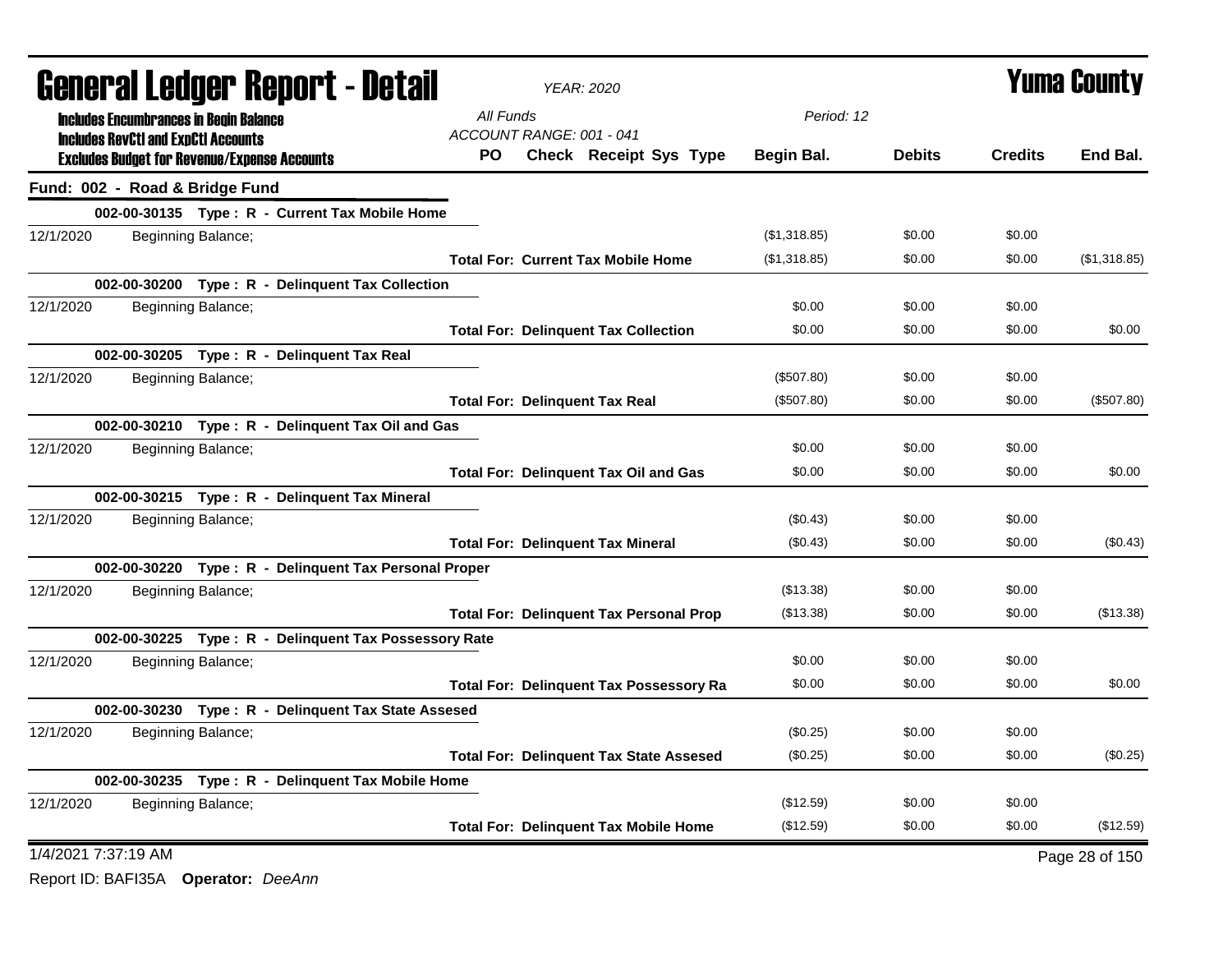|            | General Ledger Report - Detail                                                                    |                                    | <b>YEAR: 2020</b>                                |                        |                 |               |                | <b>Yuma County</b> |
|------------|---------------------------------------------------------------------------------------------------|------------------------------------|--------------------------------------------------|------------------------|-----------------|---------------|----------------|--------------------|
|            | <b>Includes Encumbrances in Begin Balance</b>                                                     | All Funds                          |                                                  |                        | Period: 12      |               |                |                    |
|            | <b>Includes RevCtI and ExpCtI Accounts</b><br><b>Excludes Budget for Revenue/Expense Accounts</b> | ACCOUNT RANGE: 001 - 041<br>PO.    | <b>Check Receipt Sys Type</b>                    |                        | Begin Bal.      | <b>Debits</b> | <b>Credits</b> | End Bal.           |
|            | Fund: 002 - Road & Bridge Fund                                                                    |                                    |                                                  |                        |                 |               |                |                    |
|            | 002-00-30240 Type: R - Deling Tax Special Assessment                                              |                                    |                                                  |                        |                 |               |                |                    |
| 12/1/2020  | Beginning Balance;                                                                                |                                    |                                                  |                        | \$0.00          | \$0.00        | \$0.00         |                    |
|            |                                                                                                   |                                    | <b>Total For: Deling Tax Special Assessme</b>    |                        | \$0.00          | \$0.00        | \$0.00         | \$0.00             |
|            | 002-00-30300 Type: R - Current Interest                                                           |                                    |                                                  |                        |                 |               |                |                    |
| 12/1/2020  | Beginning Balance;                                                                                |                                    |                                                  |                        | (\$1,279.79)    | \$0.00        | \$0.00         |                    |
| 12/31/2020 | IVTR012037 TCDS/CTAS Interface Processing -<br>Tax Apportionment Transfers;                       |                                    |                                                  | <b>BA</b><br><b>TR</b> | \$0.00          | \$0.00        | \$0.21         |                    |
|            |                                                                                                   | <b>Total For: Current Interest</b> |                                                  |                        | (S1, 279.79)    | \$0.00        | \$0.21         | (\$1,280.00)       |
|            | 002-00-30375 Type: R - Refund Interest                                                            |                                    |                                                  |                        |                 |               |                |                    |
| 12/1/2020  | Beginning Balance;                                                                                |                                    |                                                  |                        | \$0.29          | \$0.00        | \$0.00         |                    |
|            |                                                                                                   | <b>Total For: Refund Interest</b>  |                                                  |                        | \$0.29          | \$0.00        | \$0.00         | \$0.29             |
|            | 002-00-30400 Type: R - Delinquent Interest Collection                                             |                                    |                                                  |                        |                 |               |                |                    |
| 12/1/2020  | Beginning Balance;                                                                                |                                    |                                                  |                        | (\$61.51)       | \$0.00        | \$0.00         |                    |
|            |                                                                                                   |                                    | <b>Total For: Delinquent Interest Collection</b> |                        | $(\$61.51)$     | \$0.00        | \$0.00         | (\$61.51)          |
|            | 002-00-30500 Type: R - Miscellaneous Collections                                                  |                                    |                                                  |                        |                 |               |                |                    |
| 12/1/2020  | Beginning Balance;                                                                                |                                    |                                                  |                        | (\$11,171.76)   | \$0.00        | \$0.00         |                    |
|            |                                                                                                   |                                    | <b>Total For: Miscellaneous Collections</b>      |                        | (\$11,171.76)   | \$0.00        | \$0.00         | (\$11, 171.76)     |
|            | 002-00-30505 Type: R - Severance Tax                                                              |                                    |                                                  |                        |                 |               |                |                    |
| 12/1/2020  | Beginning Balance;                                                                                |                                    |                                                  |                        | $(\$45,339.33)$ | \$0.00        | \$0.00         |                    |
|            |                                                                                                   | <b>Total For: Severance Tax</b>    |                                                  |                        | (\$45,339.33)   | \$0.00        | \$0.00         | $(\$45,339.33)$    |
|            | 002-00-31201 Type: R - Reimbursement                                                              |                                    |                                                  |                        |                 |               |                |                    |
| 12/1/2020  | Beginning Balance;                                                                                |                                    |                                                  |                        | (\$6,208.40)    | \$0.00        | \$0.00         |                    |
|            |                                                                                                   | <b>Total For: Reimbursement</b>    |                                                  |                        | (\$6,208.40)    | \$0.00        | \$0.00         | (\$6,208.40)       |
|            | 002-00-31305 Type: R - Wildlife Impact Assistance                                                 |                                    |                                                  |                        |                 |               |                |                    |
| 12/1/2020  | Beginning Balance;                                                                                |                                    |                                                  |                        | $(\$233.14)$    | \$0.00        | \$0.00         |                    |
|            |                                                                                                   |                                    | <b>Total For: Wildlife Impact Assistance</b>     |                        | $(\$233.14)$    | \$0.00        | \$0.00         | (\$233.14)         |
|            | 002-00-31310 Type: R - DOI-PILT PAYMENT                                                           |                                    |                                                  |                        |                 |               |                |                    |
|            |                                                                                                   |                                    |                                                  |                        |                 |               |                |                    |

1/4/2021 7:37:20 AM Page 29 of 150 Report ID: BAFI35A **Operator:** *DeeAnn*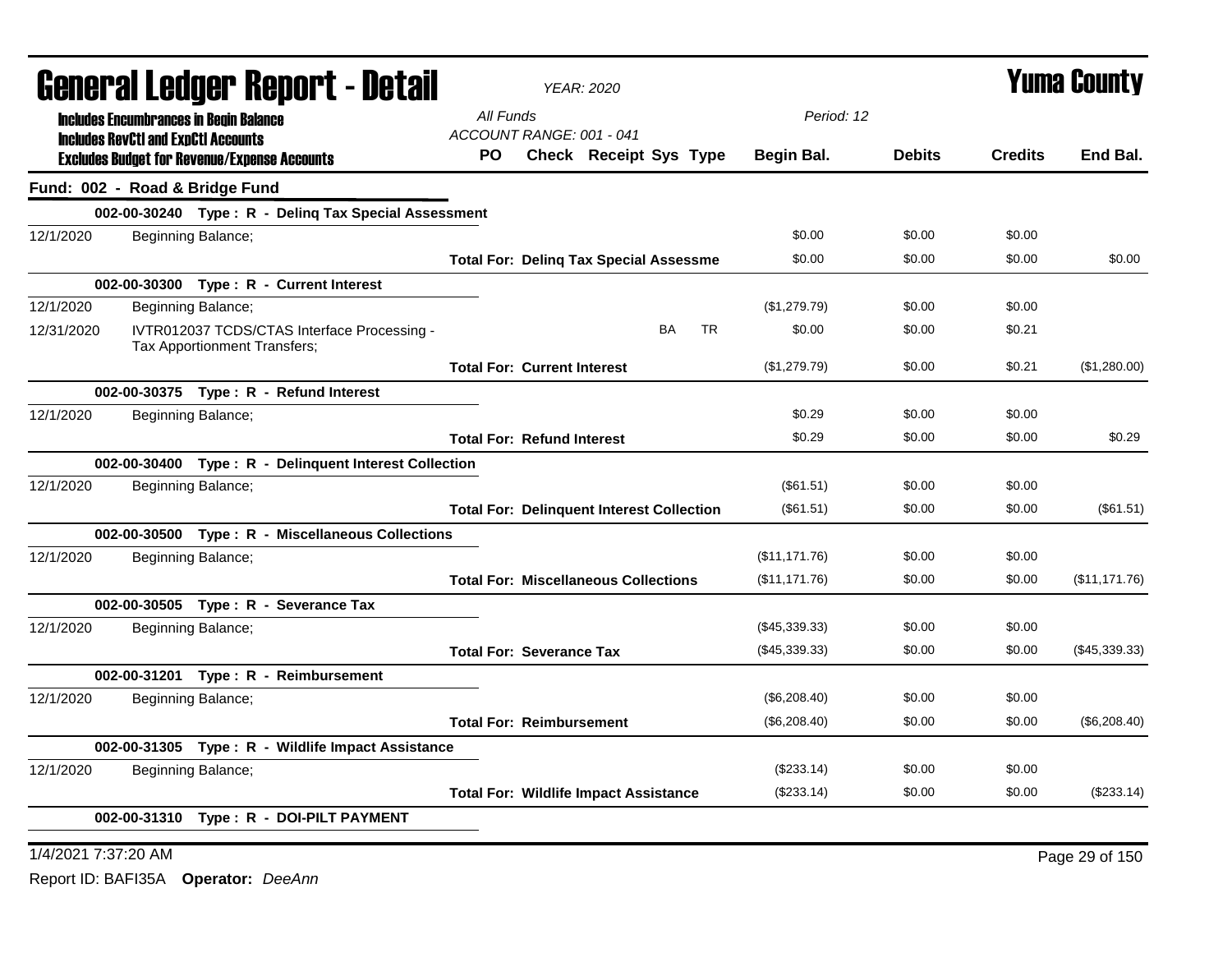|                     | <b>General Ledger Report - Detail</b>                                                       |           |                                         | <b>YEAR: 2020</b>             |           |           |                |               |                | Yuma County    |
|---------------------|---------------------------------------------------------------------------------------------|-----------|-----------------------------------------|-------------------------------|-----------|-----------|----------------|---------------|----------------|----------------|
|                     | <b>Includes Encumbrances in Begin Balance</b><br><b>Includes RevCtI and ExpCtI Accounts</b> |           | All Funds<br>ACCOUNT RANGE: 001 - 041   |                               |           |           | Period: 12     |               |                |                |
|                     | <b>Excludes Budget for Revenue/Expense Accounts</b>                                         | <b>PO</b> |                                         | <b>Check Receipt Sys Type</b> |           |           | Begin Bal.     | <b>Debits</b> | <b>Credits</b> | End Bal.       |
|                     | Fund: 002 - Road & Bridge Fund                                                              |           |                                         |                               |           |           |                |               |                |                |
|                     | 002-00-31310 Type: R - DOI-PILT PAYMENT                                                     |           |                                         |                               |           |           |                |               |                |                |
| 12/1/2020           | Beginning Balance;                                                                          |           |                                         |                               |           |           | (\$92.65)      | \$0.00        | \$0.00         |                |
|                     |                                                                                             |           | <b>Total For: DOI-PILT PAYMENT</b>      |                               |           |           | (\$92.65)      | \$0.00        | \$0.00         | (\$92.65)      |
|                     | 002-00-32100 Type: R - Transfers In                                                         |           |                                         |                               |           |           |                |               |                |                |
| 12/1/2020           | Beginning Balance;                                                                          |           |                                         |                               |           |           | \$57,809.98    | \$0.00        | \$0.00         |                |
| 12/31/2020          | IVTR012038 TCDS/CTAS Interface Processing -<br><b>Tax Apportionment Transfers:</b>          |           |                                         |                               | BA        | <b>TR</b> | \$0.00         | \$0.29        | \$0.00         |                |
| 12/31/2020          | IVTR012045 R&B APPOR.TRANSFERS - R&B<br>APPOR. TRANSFERS;                                   |           |                                         |                               | BA        | <b>TR</b> | \$0.00         | \$0.00        | \$57,810.27    |                |
|                     |                                                                                             |           | <b>Total For: Transfers In</b>          |                               |           |           | \$57,809.98    | \$0.29        | \$57,810.27    | \$0.00         |
|                     | 002-00-33000 Type: R - Auto Tax B Collection                                                |           |                                         |                               |           |           |                |               |                |                |
| 12/1/2020           | Beginning Balance;                                                                          |           |                                         |                               |           |           | (\$408,706.70) | \$0.00        | \$0.00         |                |
| 12/8/2020           | IVTR012006 TCDS/CTAS Interface Processing -<br>Tax Apportionment Transfers;                 |           |                                         |                               | BA        | <b>TR</b> | \$0.00         | \$0.00        | \$25,495.48    |                |
| 12/8/2020           | IVTR012006 TCDS/CTAS Interface Processing -<br>Tax Apportionment Transfers;                 |           |                                         |                               | BA        | TR        | \$0.00         | \$0.00        | \$3,862.59     |                |
| 12/8/2020           | IVTR012006 TCDS/CTAS Interface Processing -<br>Tax Apportionment Transfers;                 |           |                                         |                               | <b>BA</b> | <b>TR</b> | \$0.00         | \$0.00        | \$1,527.32     |                |
| 12/8/2020           | IVTR012006 TCDS/CTAS Interface Processing -<br><b>Tax Apportionment Transfers:</b>          |           |                                         |                               | <b>BA</b> | TR        | \$0.00         | \$0.00        | \$763.68       |                |
| 12/8/2020           | IVTR012006 TCDS/CTAS Interface Processing -<br>Tax Apportionment Transfers;                 |           |                                         |                               | BA        | <b>TR</b> | \$0.00         | \$0.00        | \$1,527.32     |                |
|                     |                                                                                             |           | <b>Total For: Auto Tax B Collection</b> |                               |           |           | (\$408,706.70) | \$0.00        | \$33,176.39    | (\$441,883.09) |
|                     | 002-00-33100 Type: R - Auto Tax A & F Collection                                            |           |                                         |                               |           |           |                |               |                |                |
| 12/1/2020           | Beginning Balance;                                                                          |           |                                         |                               |           |           | (\$141,541.22) | \$0.00        | \$0.00         |                |
| 12/23/2020          | IVTR012026 TCDS/CTAS Interface Processing -<br>Tax Apportionment Transfers;                 |           |                                         |                               | BA        | <b>TR</b> | \$0.00         | \$0.00        | \$623.25       |                |
| 12/23/2020          | IVTR012026 TCDS/CTAS Interface Processing -<br>Tax Apportionment Transfers;                 |           |                                         |                               | BA        | TR        | \$0.00         | \$0.00        | \$311.63       |                |
| 12/23/2020          | IVTR012026 TCDS/CTAS Interface Processing -<br>Tax Apportionment Transfers;                 |           |                                         |                               | BA        | <b>TR</b> | \$0.00         | \$0.00        | \$623.25       |                |
| 1/4/2021 7:37:20 AM |                                                                                             |           |                                         |                               |           |           |                |               |                | Page 30 of 150 |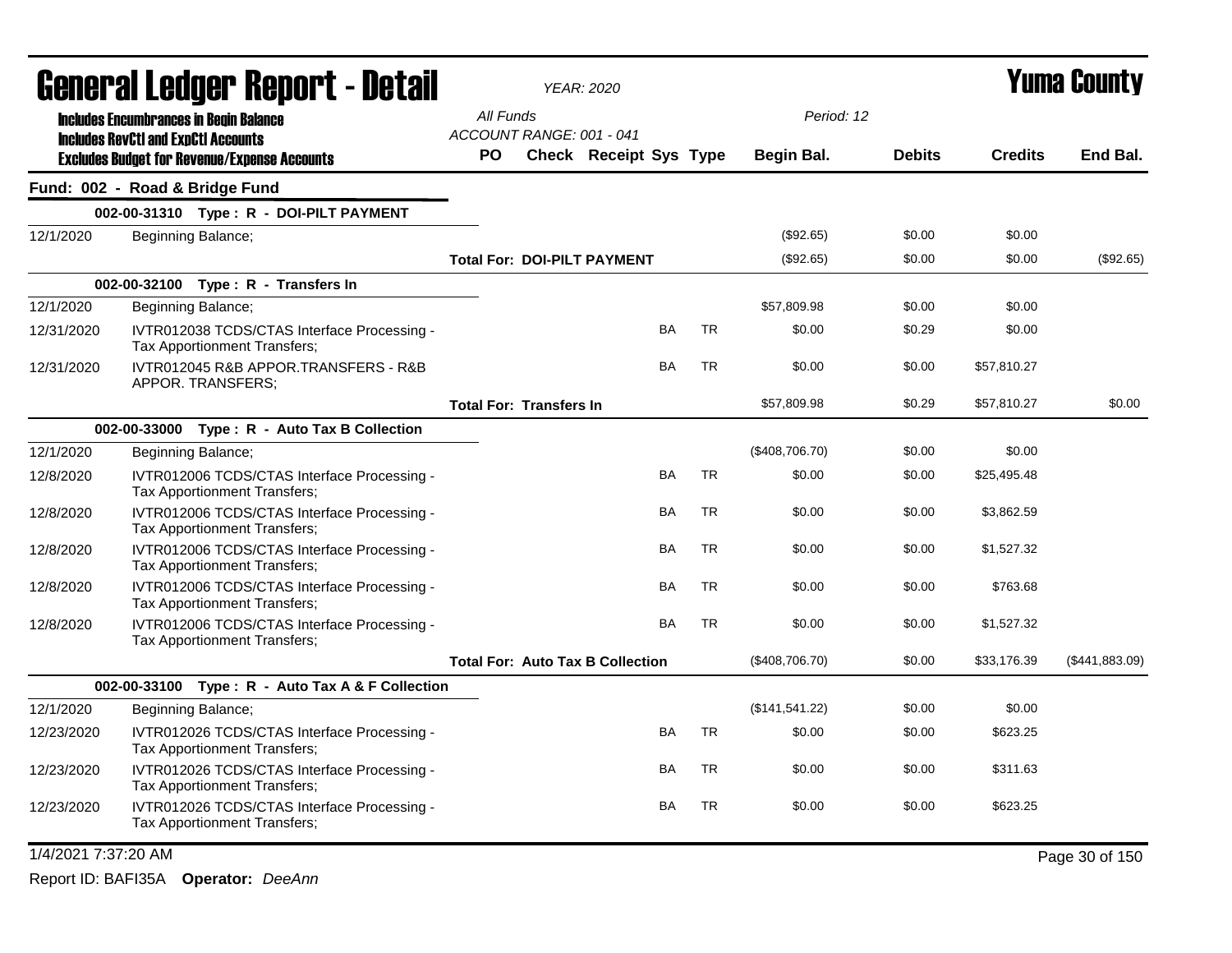|            |                                            | General Ledger Report - Detail                                              |                                                 | <b>YEAR: 2020</b>      |           |           |                  |               |                | Yuma County      |
|------------|--------------------------------------------|-----------------------------------------------------------------------------|-------------------------------------------------|------------------------|-----------|-----------|------------------|---------------|----------------|------------------|
|            |                                            | <b>Includes Encumbrances in Begin Balance</b>                               | All Funds<br>ACCOUNT RANGE: 001 - 041           |                        |           |           | Period: 12       |               |                |                  |
|            | <b>Includes RevCtI and ExpCtI Accounts</b> | <b>Excludes Budget for Revenue/Expense Accounts</b>                         | PO.                                             | Check Receipt Sys Type |           |           | Begin Bal.       | <b>Debits</b> | <b>Credits</b> | End Bal.         |
|            |                                            | Fund: 002 - Road & Bridge Fund                                              |                                                 |                        |           |           |                  |               |                |                  |
|            |                                            | 002-00-33100 Type: R - Auto Tax A & F Collection                            |                                                 |                        |           |           |                  |               |                |                  |
| 12/23/2020 |                                            | IVTR012026 TCDS/CTAS Interface Processing -<br>Tax Apportionment Transfers; |                                                 |                        | <b>BA</b> | <b>TR</b> | \$0.00           | \$0.00        | \$1,576.19     |                  |
| 12/23/2020 |                                            | IVTR012026 TCDS/CTAS Interface Processing -<br>Tax Apportionment Transfers; |                                                 |                        | <b>BA</b> | <b>TR</b> | \$0.00           | \$0.00        | \$10,403.87    |                  |
|            |                                            |                                                                             | <b>Total For: Auto Tax A &amp; F Collection</b> |                        |           |           | (\$141,541.22)   | \$0.00        | \$13,538.19    | (\$155,079.41)   |
|            |                                            | 002-00-33200 Type: R - Gas                                                  |                                                 |                        |           |           |                  |               |                |                  |
| 12/1/2020  |                                            | Beginning Balance;                                                          |                                                 |                        |           |           | \$0.00           | \$0.00        | \$0.00         |                  |
|            |                                            |                                                                             | <b>Total For: Gas</b>                           |                        |           |           | \$0.00           | \$0.00        | \$0.00         | \$0.00           |
|            |                                            | 002-00-33300 Type: R - Hiway Use Tax                                        |                                                 |                        |           |           |                  |               |                |                  |
| 12/1/2020  |                                            | Beginning Balance;                                                          |                                                 |                        |           |           | (\$2,798,148.37) | \$0.00        | \$0.00         |                  |
| 12/16/2020 |                                            | IVRE201217 STATE OF COLORADO - RE; NOV<br>2020 HUTF; HIGHWAY USERS          | None                                            | 21635 RE               |           | <b>RV</b> | \$0.00           | \$0.00        | \$48,622.73    |                  |
|            |                                            |                                                                             | <b>Total For: Hiway Use Tax</b>                 |                        |           |           | (\$2,798,148.37) | \$0.00        | \$48,622.73    | (\$2,846,771.10) |
|            |                                            | 002-00-33400 Type: R - M.V. Additional                                      |                                                 |                        |           |           |                  |               |                |                  |
| 12/1/2020  |                                            | Beginning Balance;                                                          |                                                 |                        |           |           | (\$39,526.39)    | \$0.00        | \$0.00         |                  |
| 12/8/2020  |                                            | IVRE201210 AUTO B DISTRIBUTION - RE;<br>NOVEMBER 2020;                      | None                                            | 21570                  | <b>RE</b> | <b>RV</b> | \$0.00           | \$0.00        | \$2,672.23     |                  |
|            |                                            |                                                                             | <b>Total For: M.V. Additional</b>               |                        |           |           | (\$39,526.39)    | \$0.00        | \$2,672.23     | (\$42,198.62)    |
|            |                                            | 002-00-33500 Type: R - Gravel                                               |                                                 |                        |           |           |                  |               |                |                  |
| 12/1/2020  |                                            | Beginning Balance;                                                          |                                                 |                        |           |           | \$0.00           | \$0.00        | \$0.00         |                  |
|            |                                            |                                                                             | <b>Total For: Gravel</b>                        |                        |           |           | \$0.00           | \$0.00        | \$0.00         | \$0.00           |
|            |                                            | 002-00-33600 Type: R - Rental                                               |                                                 |                        |           |           |                  |               |                |                  |
| 12/1/2020  |                                            | Beginning Balance;                                                          |                                                 |                        |           |           | (\$1,363.00)     | \$0.00        | \$0.00         |                  |
| 12/9/2020  |                                            | IVRE201211 YUMA COUNTY - RE; OCT RENT;                                      | None                                            | 21591 RE               |           | <b>RV</b> | \$0.00           | \$0.00        | \$74.00        |                  |
|            |                                            |                                                                             | <b>Total For: Rental</b>                        |                        |           |           | (\$1,363.00)     | \$0.00        | \$74.00        | (\$1,437.00)     |
|            |                                            | 002-00-33605 Type: R - Insurance Refund                                     |                                                 |                        |           |           |                  |               |                |                  |
| 12/1/2020  |                                            | Beginning Balance;                                                          |                                                 |                        |           |           | (\$3,379.07)     | \$0.00        | \$0.00         |                  |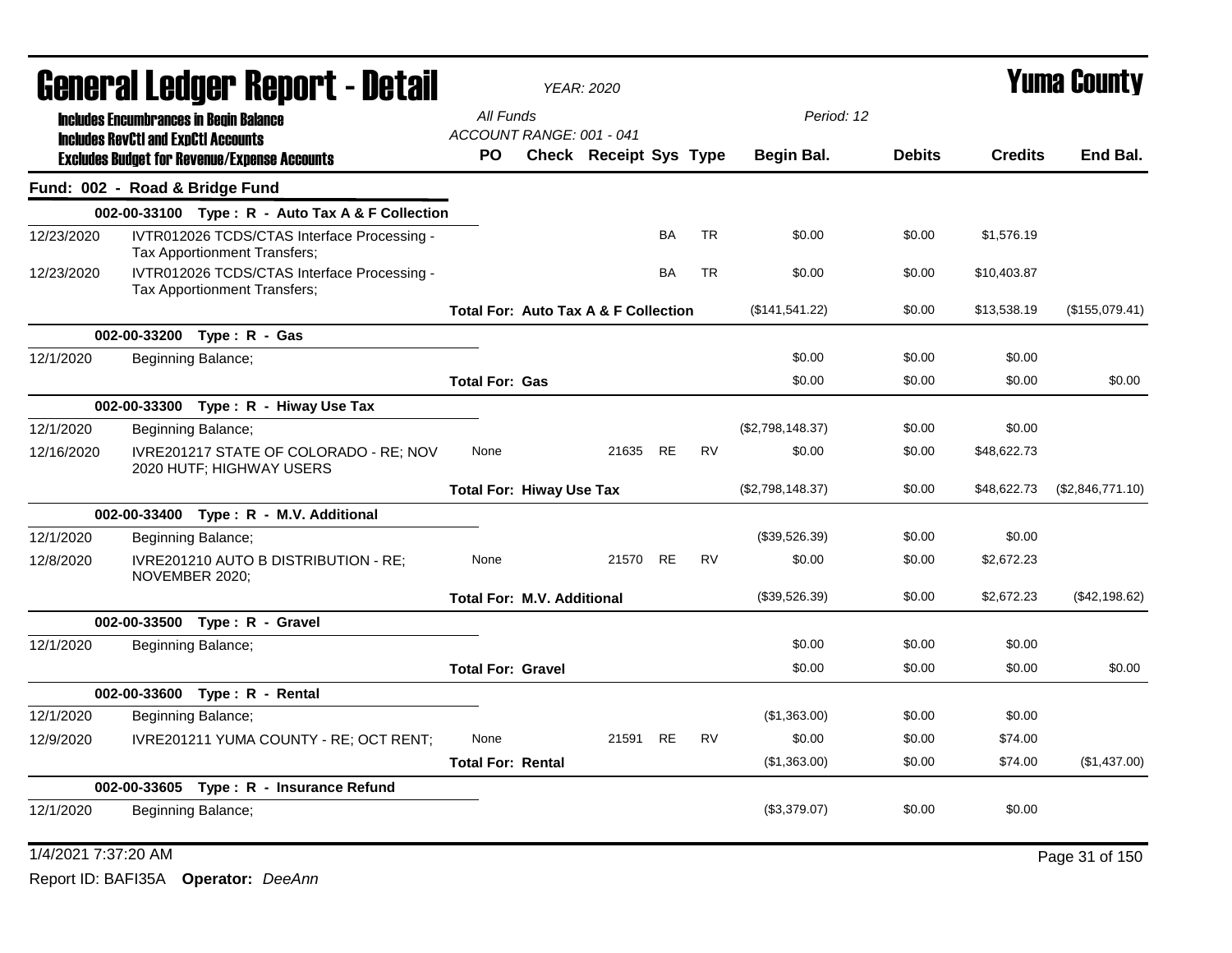|                     |                                            | <b>General Ledger Report - Detail</b>                                        |                                         | <b>YEAR: 2020</b>             |    |           |               |               |                | <b>Yuma County</b> |
|---------------------|--------------------------------------------|------------------------------------------------------------------------------|-----------------------------------------|-------------------------------|----|-----------|---------------|---------------|----------------|--------------------|
|                     |                                            | <b>Includes Encumbrances in Begin Balance</b>                                | All Funds                               |                               |    |           | Period: 12    |               |                |                    |
|                     | <b>Includes RevCtI and ExpCtI Accounts</b> | <b>Excludes Budget for Revenue/Expense Accounts</b>                          | ACCOUNT RANGE: 001 - 041<br>PO.         | <b>Check Receipt Sys Type</b> |    |           | Begin Bal.    | <b>Debits</b> | <b>Credits</b> | End Bal.           |
|                     |                                            | Fund: 002 - Road & Bridge Fund                                               |                                         |                               |    |           |               |               |                |                    |
|                     |                                            | 002-00-33605 Type: $R -$ Insurance Refund                                    |                                         |                               |    |           |               |               |                |                    |
| 12/9/2020           |                                            | IVRE201211 CAPP INSURANCE - RE; 8-14-20<br>TOOL REPLACEMENT;                 | None                                    | 21581                         | RE | <b>RV</b> | \$0.00        | \$0.00        | \$773.83       |                    |
| 12/29/2020          |                                            | IVRE201224 CAPP INSURANCE - RE:<br><b>BUILDING DAMAGE 11-16; 02-000-4970</b> | None                                    | 21742 RE                      |    | <b>RV</b> | \$0.00        | \$0.00        | \$6,671.60     |                    |
|                     |                                            |                                                                              | <b>Total For: Insurance Refund</b>      |                               |    |           | (\$3,379.07)  | \$0.00        | \$7,445.43     | (\$10,824.50)      |
|                     |                                            | 002-00-33610 Type: R - Machine Hire                                          |                                         |                               |    |           |               |               |                |                    |
| 12/1/2020           |                                            | Beginning Balance;                                                           |                                         |                               |    |           | \$0.00        | \$0.00        | \$0.00         |                    |
|                     |                                            |                                                                              | <b>Total For: Machine Hire</b>          |                               |    |           | \$0.00        | \$0.00        | \$0.00         | \$0.00             |
|                     |                                            | 002-00-33615 Type: R - Sale of Surplus Items                                 |                                         |                               |    |           |               |               |                |                    |
| 12/1/2020           |                                            | Beginning Balance;                                                           |                                         |                               |    |           | (\$7,879.42)  | \$0.00        | \$0.00         |                    |
| 12/9/2020           | OF USED TIRES;                             | IVRE201211 YC ROAD & BRIDGE - RE; SALE                                       | None                                    | 21596                         | RE | <b>RV</b> | \$0.00        | \$0.00        | \$1,485.00     |                    |
|                     |                                            |                                                                              | <b>Total For: Sale of Surplus Items</b> |                               |    |           | (\$7,879.42)  | \$0.00        | \$1,485.00     | (\$9,364.42)       |
|                     |                                            | 002-00-33620 Type: R - Sale of Fixed Assets                                  |                                         |                               |    |           |               |               |                |                    |
| 12/1/2020           |                                            | Beginning Balance;                                                           |                                         |                               |    |           | \$0.00        | \$0.00        | \$0.00         |                    |
|                     |                                            |                                                                              | <b>Total For: Sale of Fixed Assets</b>  |                               |    |           | \$0.00        | \$0.00        | \$0.00         | \$0.00             |
|                     |                                            | 002-00-33625 Type: R - EIAF Grant                                            |                                         |                               |    |           |               |               |                |                    |
| 12/1/2020           |                                            | Beginning Balance;                                                           |                                         |                               |    |           | \$0.00        | \$0.00        | \$0.00         |                    |
|                     |                                            |                                                                              | <b>Total For: EIAF Grant</b>            |                               |    |           | \$0.00        | \$0.00        | \$0.00         | \$0.00             |
|                     |                                            | 002-00-33630 Type: R - Mineral Leasing                                       |                                         |                               |    |           |               |               |                |                    |
| 12/1/2020           |                                            | Beginning Balance;                                                           |                                         |                               |    |           | (\$17,153.57) | \$0.00        | \$0.00         |                    |
|                     |                                            |                                                                              | <b>Total For: Mineral Leasing</b>       |                               |    |           | (\$17,153.57) | \$0.00        | \$0.00         | (\$17, 153.57)     |
|                     |                                            | 002-00-33650 Type: R - Road Impact Fees                                      |                                         |                               |    |           |               |               |                |                    |
| 12/1/2020           |                                            | Beginning Balance;                                                           |                                         |                               |    |           | \$0.00        | \$0.00        | \$0.00         |                    |
|                     |                                            |                                                                              | <b>Total For: Road Impact Fees</b>      |                               |    |           | \$0.00        | \$0.00        | \$0.00         | \$0.00             |
|                     |                                            | 002-00-38400 Type: R - Permits                                               |                                         |                               |    |           |               |               |                |                    |
| 12/1/2020           |                                            | Beginning Balance;                                                           |                                         |                               |    |           | (\$1,966.50)  | \$0.00        | \$0.00         |                    |
| 1/4/2021 7:37:20 AM |                                            |                                                                              |                                         |                               |    |           |               |               |                | Page 32 of 150     |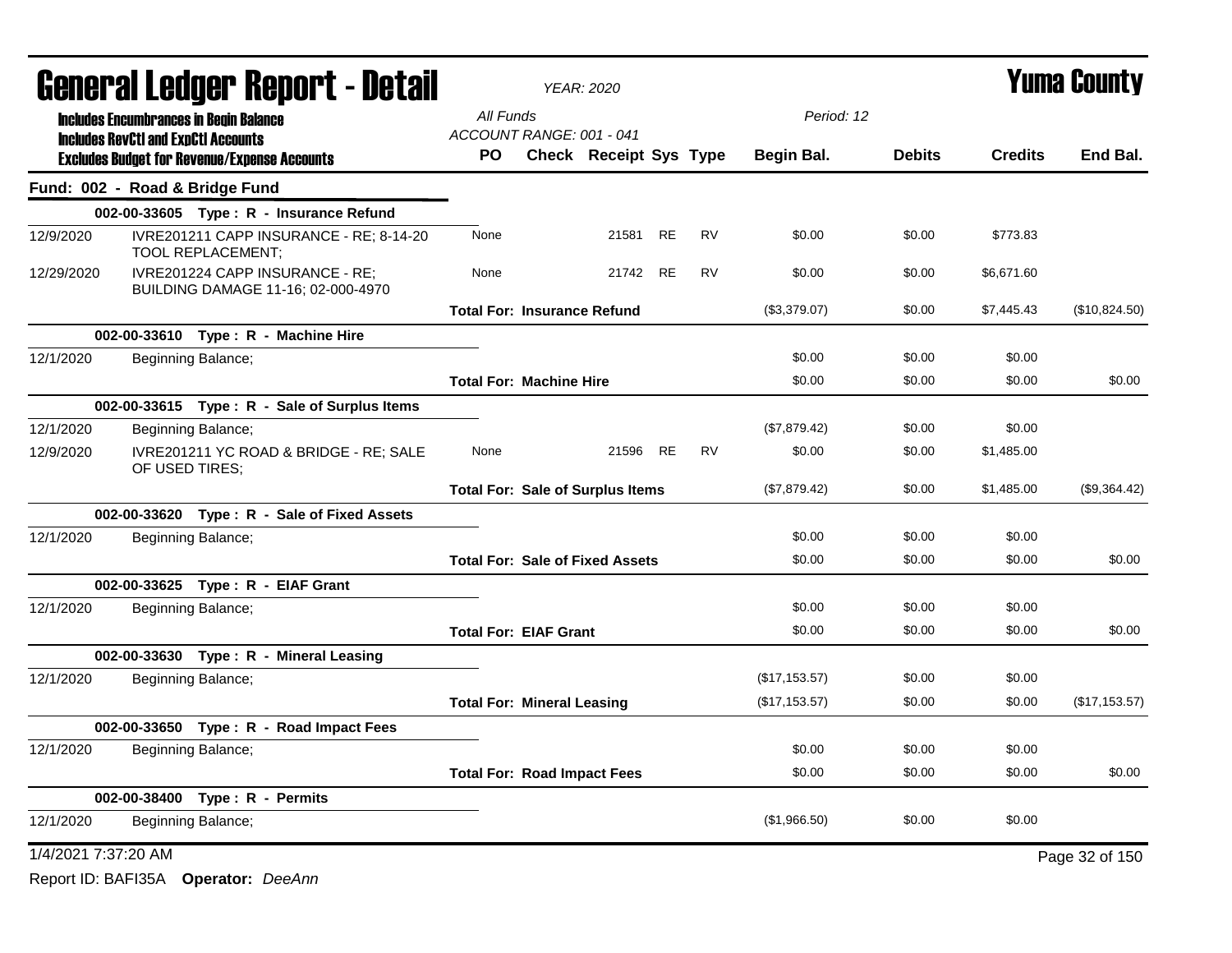|                     | <b>General Ledger Report - Detail</b>                                                       |                                       | <b>YEAR: 2020</b>             |           |           |                |               |                | <b>Yuma County</b> |
|---------------------|---------------------------------------------------------------------------------------------|---------------------------------------|-------------------------------|-----------|-----------|----------------|---------------|----------------|--------------------|
|                     | <b>Includes Encumbrances in Begin Balance</b><br><b>Includes RevCtI and ExpCtI Accounts</b> | All Funds<br>ACCOUNT RANGE: 001 - 041 |                               |           |           | Period: 12     |               |                |                    |
|                     | <b>Excludes Budget for Revenue/Expense Accounts</b>                                         | <b>PO</b>                             | <b>Check Receipt Sys Type</b> |           |           | Begin Bal.     | <b>Debits</b> | <b>Credits</b> | End Bal.           |
|                     | Fund: 002 - Road & Bridge Fund                                                              |                                       |                               |           |           |                |               |                |                    |
|                     | 002-00-38400 Type: R - Permits                                                              |                                       |                               |           |           |                |               |                |                    |
| 12/1/2020           | IVRE20125 YW ELECTRIC - RE; PERMIT CR C<br>& 48; 11/24/20 & 11/30/20                        | None                                  | 21521                         | <b>RE</b> | <b>RV</b> | \$0.00         | \$0.00        | \$100.00       |                    |
| 12/1/2020           | IVRE20125 REVERSE YCRB PERMIT - RE;<br><b>WRONG AMOUNT;</b>                                 | None                                  | 21525                         | <b>RE</b> | <b>RV</b> | \$0.00         | \$0.00        | (\$100.00)     |                    |
| 12/2/2020           | IVRE20126 YW ELECTRIC - RE; YCRB<br>PERMITS; CR 48 & CR C                                   | None                                  | 21531                         | <b>RE</b> | <b>RV</b> | \$0.00         | \$0.00        | \$108.50       |                    |
| 12/9/2020           | IVRE201211 BLACK HILLS ENERGY - RE;<br><b>YCRB PERMIT:</b>                                  | None                                  | 21592 RE                      |           | <b>RV</b> | \$0.00         | \$0.00        | \$50.00        |                    |
|                     |                                                                                             | <b>Total For: Permits</b>             |                               |           |           | (\$1,966.50)   | \$0.00        | \$158.50       | (\$2,125.00)       |
|                     | 002-00-49000 Type: X - Warrants Paid                                                        |                                       |                               |           |           |                |               |                |                    |
| 12/1/2020           | Beginning Balance;                                                                          |                                       |                               |           |           | \$3,817,840.08 | \$0.00        | \$0.00         |                    |
| 12/1/2020           | IVTR012001 AP#211302020 - AP#211.30.2020;                                                   |                                       |                               | <b>BA</b> | <b>TR</b> | \$0.00         | \$7,206.93    | \$0.00         |                    |
| 12/4/2020           | IVTR012005 TRANS #1 12.7.2020 - TRANSFER<br>PER FINANCE FOR 12.7.2020;                      |                                       |                               | BA        | <b>TR</b> | \$0.00         | \$184,485.04  | \$0.00         |                    |
| 12/14/2020          | IVTR012012 AP TRANS#112.15.20 - AP<br>TRANSFER #1 12.15.2020 FOR BOUNS<br>CHECKS;           |                                       |                               | BA        | <b>TR</b> | \$0.00         | \$24,187.86   | \$0.00         |                    |
| 12/15/2020          | IVTR012014 AP#212152020 - AP #2 12.15.2020;                                                 |                                       |                               | BA        | <b>TR</b> | \$0.00         | \$111,312.77  | \$0.00         |                    |
| 12/17/2020          | IVTR012019 APTRANS#3121520 - AP TRANS<br>#3 12.15.2020;                                     |                                       |                               | <b>BA</b> | <b>TR</b> | \$0.00         | \$7,954.82    | \$0.00         |                    |
| 12/18/2020          | IVTR012021 AP#1 12.18.2020 - AP TRANSFER<br>#1 12.18.2020;                                  |                                       |                               | <b>BA</b> | <b>TR</b> | \$0.00         | \$69.97       | \$0.00         |                    |
| 12/31/2020          | IVTR012033 APTRANS#1123120 - AP TRANS<br>#1 12.31.2020;                                     |                                       |                               | BA        | <b>TR</b> | \$0.00         | \$5,377.56    | \$0.00         |                    |
| 12/31/2020          | IVTR012034 AP#2 TRANS12312020 - AP<br>TRANSFER #2 12.31.2020;                               |                                       |                               | <b>BA</b> | <b>TR</b> | \$0.00         | \$5,534.53    | \$0.00         |                    |
|                     |                                                                                             | <b>Total For: Warrants Paid</b>       |                               |           |           | \$3,817,840.08 | \$346,129.48  | \$0.00         | \$4,163,969.56     |
|                     | 002-00-49100 Type: X - Treasurer Fees                                                       |                                       |                               |           |           |                |               |                |                    |
| 12/1/2020           | Beginning Balance;                                                                          |                                       |                               |           |           | \$48,278.25    | \$0.00        | \$0.00         |                    |
| 12/2/2020           | IVRE20126 Treasurer Fee - RE; Treasurer Fee<br>Receipt; Treasurer Fee Processing            | None                                  | 21536                         | RE.       | <b>RV</b> | \$0.00         | \$1.09        | \$0.00         |                    |
| 1/4/2021 7:37:20 AM |                                                                                             |                                       |                               |           |           |                |               |                | Page 33 of 150     |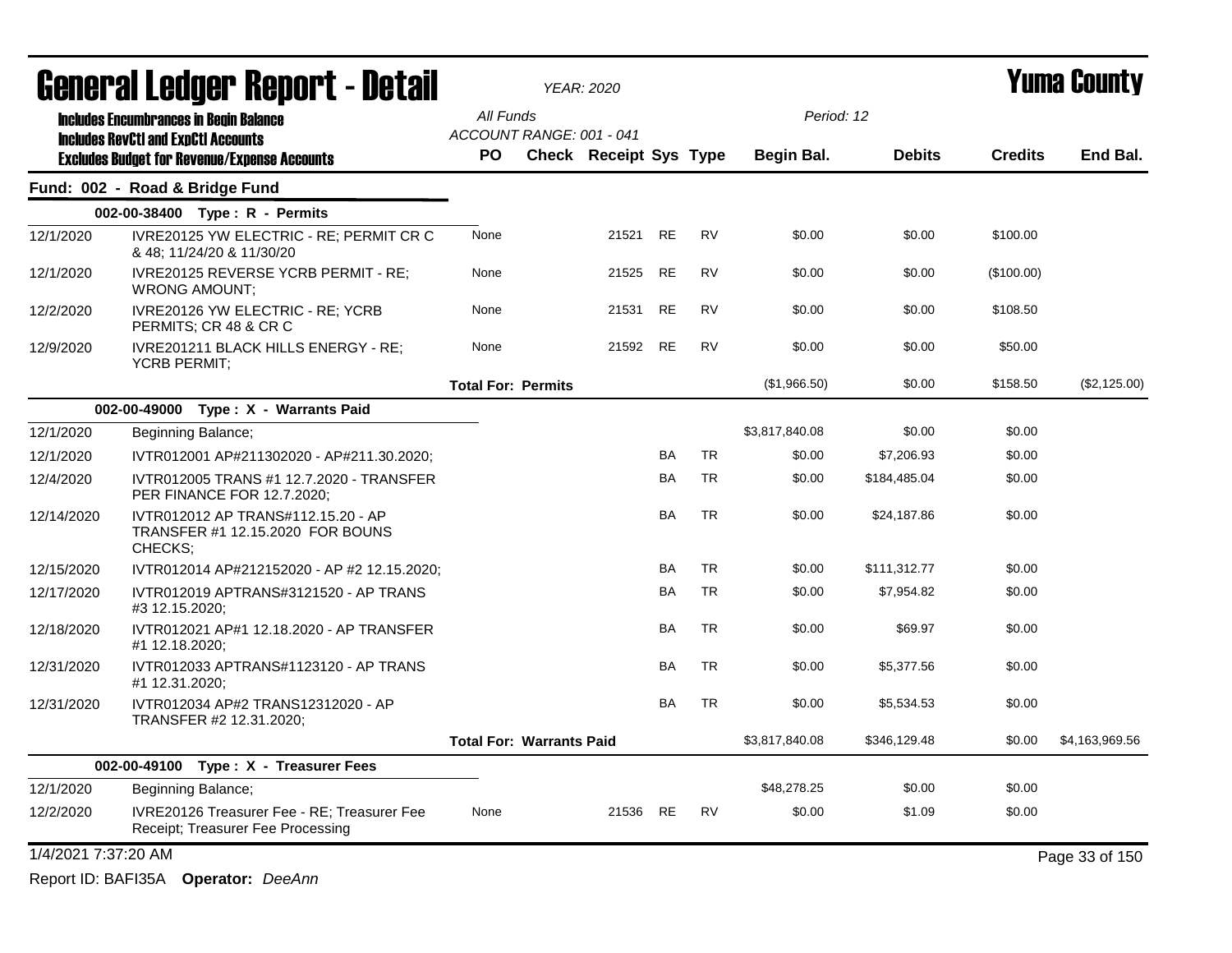| All Funds<br>Period: 12<br><b>Includes Encumbrances in Begin Balance</b><br>ACCOUNT RANGE: 001 - 041<br><b>Includes RevCtI and ExpCtI Accounts</b><br><b>Debits</b><br><b>Credits</b><br><b>PO</b><br>Check Receipt Sys Type<br><b>Begin Bal.</b><br><b>Excludes Budget for Revenue/Expense Accounts</b><br>Fund: 002 - Road & Bridge Fund<br>002-00-49100 Type: X - Treasurer Fees<br>RE<br><b>RV</b><br>\$0.00<br>12/8/2020<br>IVRE201210 Treasurer Fee - RE; Treasurer Fee<br>None<br>21575<br>\$26.72<br>\$0.00<br>Receipt; Treasurer Fee Processing<br>IVRE201211 Treasurer Fee - RE: Treasurer Fee<br>21597 RE<br><b>RV</b><br>\$0.00<br>\$15.35<br>\$0.00<br>12/9/2020<br>None<br>Receipt; Treasurer Fee Processing<br>IVRE201211 Treasurer Fee - RE; Treasurer Fee<br>21598<br>RE<br><b>RV</b><br>\$0.00<br>\$0.00<br>12/9/2020<br>None<br>\$8.48<br>Receipt; Treasurer Fee Processing<br>21643 RE<br><b>RV</b><br>\$0.00<br>\$486.23<br>\$0.00<br>IVRE201217 Treasurer Fee - RE: Treasurer Fee<br>None<br>12/16/2020<br>Receipt; Treasurer Fee Processing<br><b>RE</b><br><b>RV</b><br>\$0.00<br>\$66.72<br>IVRE201224 Treasurer Fee - RE; Treasurer Fee<br>None<br>21745<br>\$0.00<br>12/29/2020<br>Receipt; Treasurer Fee Processing<br>BA<br><b>TR</b><br>IVTR012040 TCDS/CTAS Interface Processing -<br>\$0.00<br>\$0.10<br>\$0.00<br>12/31/2020<br>Tax Apportionment Transfers;<br>\$48,278.25<br><b>Total For: Treasurer Fees</b><br>\$604.69<br>\$0.00<br>002-00-49300 Type: X - Bank Fee & Charges<br>\$0.00<br>\$0.00<br>12/1/2020<br>\$0.00<br>Beginning Balance;<br>\$0.00<br>\$0.00<br>\$0.00<br><b>Total For: Bank Fee &amp; Charges</b><br>002-00-49400 Type: X - City of Yuma - Transfer Out<br>12/1/2020<br>\$0.00<br>\$0.00<br>\$0.00<br>Beginning Balance;<br>IVTR012045 R&B APPOR.TRANSFERS - R&B<br>BA<br><b>TR</b><br>\$0.00<br>\$0.00<br>12/31/2020<br>\$32,165.86<br>APPOR. TRANSFERS;<br>\$0.00<br>\$32,165.86<br>\$0.00<br>\$32,165.86<br>Total For: City of Yuma - Transfer Out<br>002-00-49401 Type: X - Transfer Out<br>\$0.00<br>\$0.00<br>\$0.00<br>12/1/2020<br>Beginning Balance;<br>\$0.00<br>\$0.00<br>\$0.00<br><b>Total For: Transfer Out</b><br>002-00-49405 Type: X - City of Wray-Transfer Out<br>12/1/2020<br>\$0.00<br>\$0.00<br>\$0.00<br>Beginning Balance;<br>IVTR012045 R&B APPOR.TRANSFERS - R&B<br>BA<br><b>TR</b><br>12/31/2020<br>\$0.00<br>\$24,088.63<br>\$0.00<br>APPOR. TRANSFERS;<br>\$0.00<br>\$0.00<br>\$24,088.63<br><b>Total For: City of Wray-Transfer Out</b><br>1/4/2021 7:37:20 AM<br>Page 34 of 150 | Generai Leuger Keport - Detail |  | <b>YEAR: 2020</b> |  |  | Y UIIII GUUIILY |
|-----------------------------------------------------------------------------------------------------------------------------------------------------------------------------------------------------------------------------------------------------------------------------------------------------------------------------------------------------------------------------------------------------------------------------------------------------------------------------------------------------------------------------------------------------------------------------------------------------------------------------------------------------------------------------------------------------------------------------------------------------------------------------------------------------------------------------------------------------------------------------------------------------------------------------------------------------------------------------------------------------------------------------------------------------------------------------------------------------------------------------------------------------------------------------------------------------------------------------------------------------------------------------------------------------------------------------------------------------------------------------------------------------------------------------------------------------------------------------------------------------------------------------------------------------------------------------------------------------------------------------------------------------------------------------------------------------------------------------------------------------------------------------------------------------------------------------------------------------------------------------------------------------------------------------------------------------------------------------------------------------------------------------------------------------------------------------------------------------------------------------------------------------------------------------------------------------------------------------------------------------------------------------------------------------------------------------------------------------------------------------------------------------------------------------------------------------------------------------------------------------------------------------------------------------------------------------|--------------------------------|--|-------------------|--|--|-----------------|
|                                                                                                                                                                                                                                                                                                                                                                                                                                                                                                                                                                                                                                                                                                                                                                                                                                                                                                                                                                                                                                                                                                                                                                                                                                                                                                                                                                                                                                                                                                                                                                                                                                                                                                                                                                                                                                                                                                                                                                                                                                                                                                                                                                                                                                                                                                                                                                                                                                                                                                                                                                             |                                |  |                   |  |  |                 |
|                                                                                                                                                                                                                                                                                                                                                                                                                                                                                                                                                                                                                                                                                                                                                                                                                                                                                                                                                                                                                                                                                                                                                                                                                                                                                                                                                                                                                                                                                                                                                                                                                                                                                                                                                                                                                                                                                                                                                                                                                                                                                                                                                                                                                                                                                                                                                                                                                                                                                                                                                                             |                                |  |                   |  |  | End Bal.        |
|                                                                                                                                                                                                                                                                                                                                                                                                                                                                                                                                                                                                                                                                                                                                                                                                                                                                                                                                                                                                                                                                                                                                                                                                                                                                                                                                                                                                                                                                                                                                                                                                                                                                                                                                                                                                                                                                                                                                                                                                                                                                                                                                                                                                                                                                                                                                                                                                                                                                                                                                                                             |                                |  |                   |  |  |                 |
|                                                                                                                                                                                                                                                                                                                                                                                                                                                                                                                                                                                                                                                                                                                                                                                                                                                                                                                                                                                                                                                                                                                                                                                                                                                                                                                                                                                                                                                                                                                                                                                                                                                                                                                                                                                                                                                                                                                                                                                                                                                                                                                                                                                                                                                                                                                                                                                                                                                                                                                                                                             |                                |  |                   |  |  |                 |
|                                                                                                                                                                                                                                                                                                                                                                                                                                                                                                                                                                                                                                                                                                                                                                                                                                                                                                                                                                                                                                                                                                                                                                                                                                                                                                                                                                                                                                                                                                                                                                                                                                                                                                                                                                                                                                                                                                                                                                                                                                                                                                                                                                                                                                                                                                                                                                                                                                                                                                                                                                             |                                |  |                   |  |  |                 |
|                                                                                                                                                                                                                                                                                                                                                                                                                                                                                                                                                                                                                                                                                                                                                                                                                                                                                                                                                                                                                                                                                                                                                                                                                                                                                                                                                                                                                                                                                                                                                                                                                                                                                                                                                                                                                                                                                                                                                                                                                                                                                                                                                                                                                                                                                                                                                                                                                                                                                                                                                                             |                                |  |                   |  |  |                 |
|                                                                                                                                                                                                                                                                                                                                                                                                                                                                                                                                                                                                                                                                                                                                                                                                                                                                                                                                                                                                                                                                                                                                                                                                                                                                                                                                                                                                                                                                                                                                                                                                                                                                                                                                                                                                                                                                                                                                                                                                                                                                                                                                                                                                                                                                                                                                                                                                                                                                                                                                                                             |                                |  |                   |  |  |                 |
|                                                                                                                                                                                                                                                                                                                                                                                                                                                                                                                                                                                                                                                                                                                                                                                                                                                                                                                                                                                                                                                                                                                                                                                                                                                                                                                                                                                                                                                                                                                                                                                                                                                                                                                                                                                                                                                                                                                                                                                                                                                                                                                                                                                                                                                                                                                                                                                                                                                                                                                                                                             |                                |  |                   |  |  |                 |
|                                                                                                                                                                                                                                                                                                                                                                                                                                                                                                                                                                                                                                                                                                                                                                                                                                                                                                                                                                                                                                                                                                                                                                                                                                                                                                                                                                                                                                                                                                                                                                                                                                                                                                                                                                                                                                                                                                                                                                                                                                                                                                                                                                                                                                                                                                                                                                                                                                                                                                                                                                             |                                |  |                   |  |  |                 |
|                                                                                                                                                                                                                                                                                                                                                                                                                                                                                                                                                                                                                                                                                                                                                                                                                                                                                                                                                                                                                                                                                                                                                                                                                                                                                                                                                                                                                                                                                                                                                                                                                                                                                                                                                                                                                                                                                                                                                                                                                                                                                                                                                                                                                                                                                                                                                                                                                                                                                                                                                                             |                                |  |                   |  |  |                 |
|                                                                                                                                                                                                                                                                                                                                                                                                                                                                                                                                                                                                                                                                                                                                                                                                                                                                                                                                                                                                                                                                                                                                                                                                                                                                                                                                                                                                                                                                                                                                                                                                                                                                                                                                                                                                                                                                                                                                                                                                                                                                                                                                                                                                                                                                                                                                                                                                                                                                                                                                                                             |                                |  |                   |  |  | \$48,882.94     |
|                                                                                                                                                                                                                                                                                                                                                                                                                                                                                                                                                                                                                                                                                                                                                                                                                                                                                                                                                                                                                                                                                                                                                                                                                                                                                                                                                                                                                                                                                                                                                                                                                                                                                                                                                                                                                                                                                                                                                                                                                                                                                                                                                                                                                                                                                                                                                                                                                                                                                                                                                                             |                                |  |                   |  |  |                 |
|                                                                                                                                                                                                                                                                                                                                                                                                                                                                                                                                                                                                                                                                                                                                                                                                                                                                                                                                                                                                                                                                                                                                                                                                                                                                                                                                                                                                                                                                                                                                                                                                                                                                                                                                                                                                                                                                                                                                                                                                                                                                                                                                                                                                                                                                                                                                                                                                                                                                                                                                                                             |                                |  |                   |  |  |                 |
|                                                                                                                                                                                                                                                                                                                                                                                                                                                                                                                                                                                                                                                                                                                                                                                                                                                                                                                                                                                                                                                                                                                                                                                                                                                                                                                                                                                                                                                                                                                                                                                                                                                                                                                                                                                                                                                                                                                                                                                                                                                                                                                                                                                                                                                                                                                                                                                                                                                                                                                                                                             |                                |  |                   |  |  | \$0.00          |
|                                                                                                                                                                                                                                                                                                                                                                                                                                                                                                                                                                                                                                                                                                                                                                                                                                                                                                                                                                                                                                                                                                                                                                                                                                                                                                                                                                                                                                                                                                                                                                                                                                                                                                                                                                                                                                                                                                                                                                                                                                                                                                                                                                                                                                                                                                                                                                                                                                                                                                                                                                             |                                |  |                   |  |  |                 |
|                                                                                                                                                                                                                                                                                                                                                                                                                                                                                                                                                                                                                                                                                                                                                                                                                                                                                                                                                                                                                                                                                                                                                                                                                                                                                                                                                                                                                                                                                                                                                                                                                                                                                                                                                                                                                                                                                                                                                                                                                                                                                                                                                                                                                                                                                                                                                                                                                                                                                                                                                                             |                                |  |                   |  |  |                 |
|                                                                                                                                                                                                                                                                                                                                                                                                                                                                                                                                                                                                                                                                                                                                                                                                                                                                                                                                                                                                                                                                                                                                                                                                                                                                                                                                                                                                                                                                                                                                                                                                                                                                                                                                                                                                                                                                                                                                                                                                                                                                                                                                                                                                                                                                                                                                                                                                                                                                                                                                                                             |                                |  |                   |  |  |                 |
|                                                                                                                                                                                                                                                                                                                                                                                                                                                                                                                                                                                                                                                                                                                                                                                                                                                                                                                                                                                                                                                                                                                                                                                                                                                                                                                                                                                                                                                                                                                                                                                                                                                                                                                                                                                                                                                                                                                                                                                                                                                                                                                                                                                                                                                                                                                                                                                                                                                                                                                                                                             |                                |  |                   |  |  |                 |
|                                                                                                                                                                                                                                                                                                                                                                                                                                                                                                                                                                                                                                                                                                                                                                                                                                                                                                                                                                                                                                                                                                                                                                                                                                                                                                                                                                                                                                                                                                                                                                                                                                                                                                                                                                                                                                                                                                                                                                                                                                                                                                                                                                                                                                                                                                                                                                                                                                                                                                                                                                             |                                |  |                   |  |  |                 |
|                                                                                                                                                                                                                                                                                                                                                                                                                                                                                                                                                                                                                                                                                                                                                                                                                                                                                                                                                                                                                                                                                                                                                                                                                                                                                                                                                                                                                                                                                                                                                                                                                                                                                                                                                                                                                                                                                                                                                                                                                                                                                                                                                                                                                                                                                                                                                                                                                                                                                                                                                                             |                                |  |                   |  |  |                 |
|                                                                                                                                                                                                                                                                                                                                                                                                                                                                                                                                                                                                                                                                                                                                                                                                                                                                                                                                                                                                                                                                                                                                                                                                                                                                                                                                                                                                                                                                                                                                                                                                                                                                                                                                                                                                                                                                                                                                                                                                                                                                                                                                                                                                                                                                                                                                                                                                                                                                                                                                                                             |                                |  |                   |  |  | \$0.00          |
|                                                                                                                                                                                                                                                                                                                                                                                                                                                                                                                                                                                                                                                                                                                                                                                                                                                                                                                                                                                                                                                                                                                                                                                                                                                                                                                                                                                                                                                                                                                                                                                                                                                                                                                                                                                                                                                                                                                                                                                                                                                                                                                                                                                                                                                                                                                                                                                                                                                                                                                                                                             |                                |  |                   |  |  |                 |
|                                                                                                                                                                                                                                                                                                                                                                                                                                                                                                                                                                                                                                                                                                                                                                                                                                                                                                                                                                                                                                                                                                                                                                                                                                                                                                                                                                                                                                                                                                                                                                                                                                                                                                                                                                                                                                                                                                                                                                                                                                                                                                                                                                                                                                                                                                                                                                                                                                                                                                                                                                             |                                |  |                   |  |  |                 |
|                                                                                                                                                                                                                                                                                                                                                                                                                                                                                                                                                                                                                                                                                                                                                                                                                                                                                                                                                                                                                                                                                                                                                                                                                                                                                                                                                                                                                                                                                                                                                                                                                                                                                                                                                                                                                                                                                                                                                                                                                                                                                                                                                                                                                                                                                                                                                                                                                                                                                                                                                                             |                                |  |                   |  |  |                 |
|                                                                                                                                                                                                                                                                                                                                                                                                                                                                                                                                                                                                                                                                                                                                                                                                                                                                                                                                                                                                                                                                                                                                                                                                                                                                                                                                                                                                                                                                                                                                                                                                                                                                                                                                                                                                                                                                                                                                                                                                                                                                                                                                                                                                                                                                                                                                                                                                                                                                                                                                                                             |                                |  |                   |  |  | \$24,088.63     |
|                                                                                                                                                                                                                                                                                                                                                                                                                                                                                                                                                                                                                                                                                                                                                                                                                                                                                                                                                                                                                                                                                                                                                                                                                                                                                                                                                                                                                                                                                                                                                                                                                                                                                                                                                                                                                                                                                                                                                                                                                                                                                                                                                                                                                                                                                                                                                                                                                                                                                                                                                                             |                                |  |                   |  |  |                 |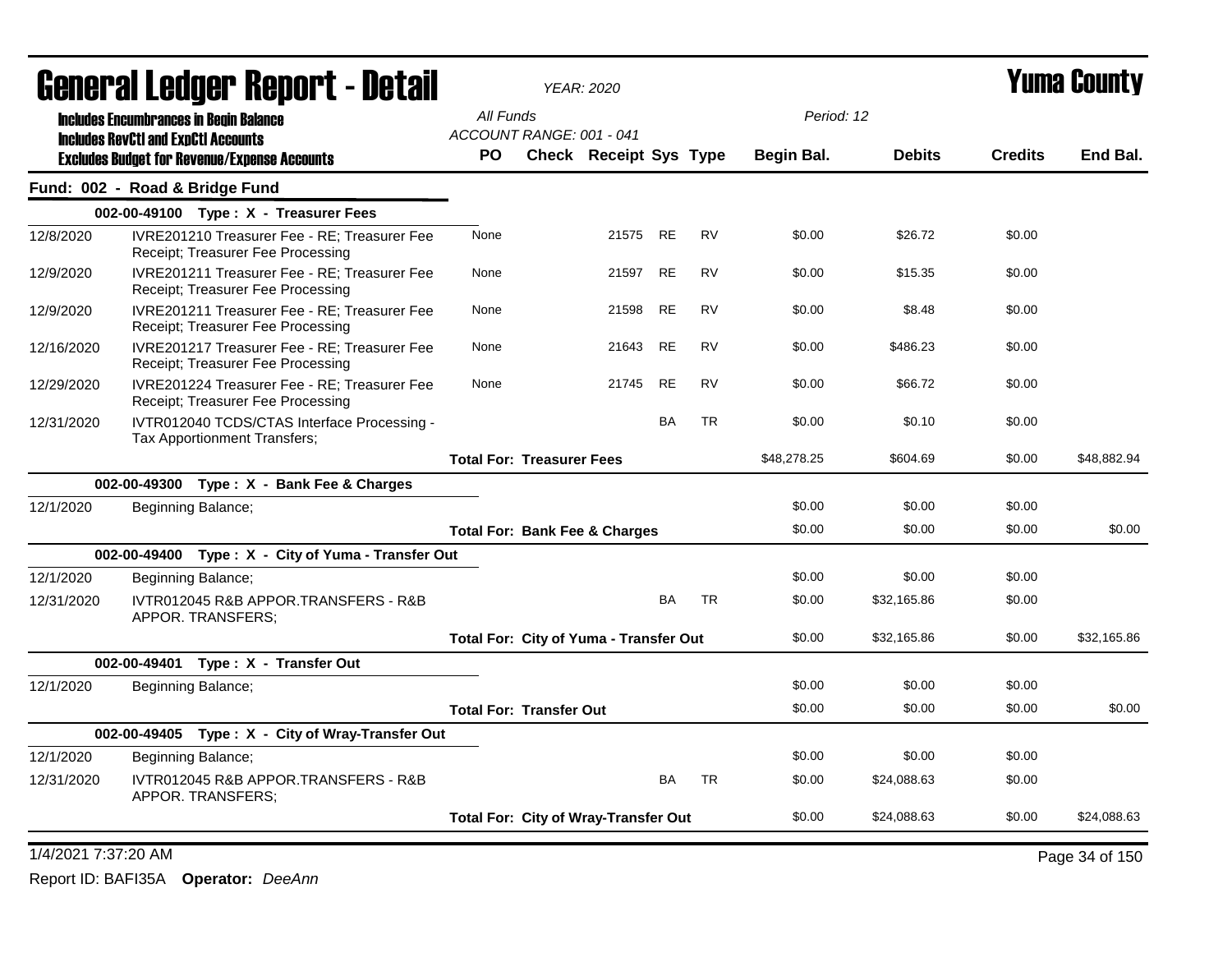|            | <b>General Ledger Report - Detail</b>                                                             |           |                          | <b>YEAR: 2020</b>                             |           |                | <b>Yuma County</b>               |                |                |  |  |
|------------|---------------------------------------------------------------------------------------------------|-----------|--------------------------|-----------------------------------------------|-----------|----------------|----------------------------------|----------------|----------------|--|--|
|            | <b>Includes Encumbrances in Begin Balance</b>                                                     | All Funds |                          |                                               |           |                | Period: 12                       |                |                |  |  |
|            | <b>Includes RevCtI and ExpCtI Accounts</b><br><b>Excludes Budget for Revenue/Expense Accounts</b> | <b>PO</b> | ACCOUNT RANGE: 001 - 041 | <b>Check Receipt Sys Type</b>                 |           | Begin Bal.     | <b>Debits</b>                    | <b>Credits</b> | End Bal.       |  |  |
|            | Fund: 002 - Road & Bridge Fund                                                                    |           |                          |                                               |           |                |                                  |                |                |  |  |
|            | Type: X - City of Eckley-Transfer Out<br>002-00-49410                                             |           |                          |                                               |           |                |                                  |                |                |  |  |
| 12/1/2020  | Beginning Balance;                                                                                |           |                          |                                               |           | \$0.00         | \$0.00                           | \$0.00         |                |  |  |
| 12/31/2020 | IVTR012045 R&B APPOR TRANSFERS - R&B<br>APPOR. TRANSFERS:                                         |           |                          | <b>BA</b>                                     | <b>TR</b> | \$0.00         | \$1.555.78                       | \$0.00         |                |  |  |
|            |                                                                                                   |           |                          | <b>Total For: City of Eckley-Transfer Out</b> |           | \$0.00         | \$1,555.78                       | \$0.00         | \$1,555.78     |  |  |
|            | Fund: 002 - Road & Bridge Fund                                                                    |           |                          | Totals:                                       |           | (\$205,829.53) | \$974,075.39                     | \$734,516,59   | \$33,729.27    |  |  |
|            | <b>Total Fund Revenues:</b>                                                                       |           | \$164,985.64             | <b>Total Fund Expenses:</b>                   |           | \$404,544.44   | <b>Net Revenue Over Expense:</b> |                | (\$239,558.80) |  |  |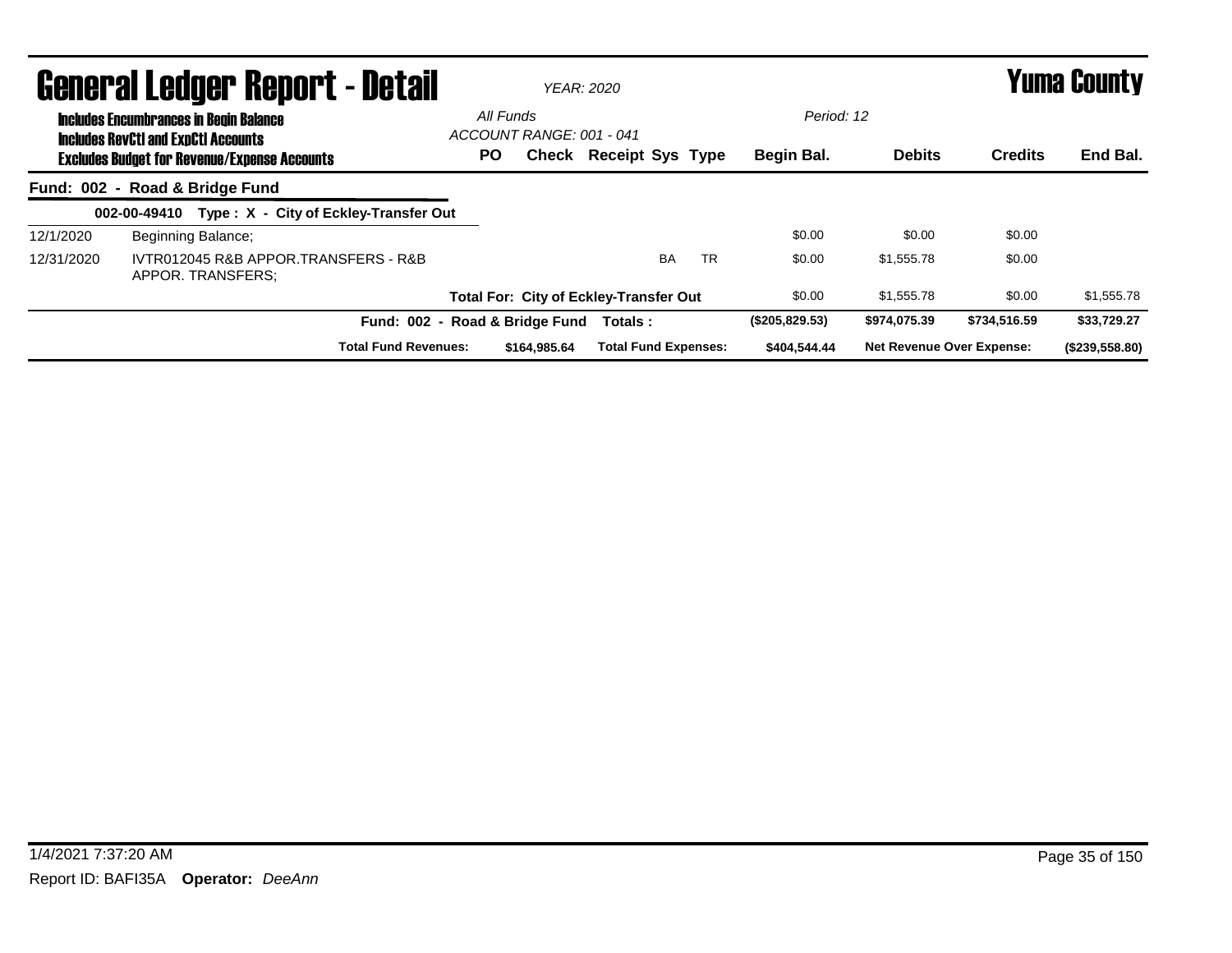|            | General Ledger Report - Detail                                                                    |           | YEAR: 2020                     |           |           |              |               | Yuma County    |              |  |
|------------|---------------------------------------------------------------------------------------------------|-----------|--------------------------------|-----------|-----------|--------------|---------------|----------------|--------------|--|
|            | <b>Includes Encumbrances in Begin Balance</b>                                                     | All Funds | ACCOUNT RANGE: 001 - 041       |           |           | Period: 12   |               |                |              |  |
|            | <b>Includes RevCtI and ExpCtI Accounts</b><br><b>Excludes Budget for Revenue/Expense Accounts</b> | <b>PO</b> | Check Receipt Sys Type         |           |           | Begin Bal.   | <b>Debits</b> | <b>Credits</b> | End Bal.     |  |
|            | Fund: 003 - Human Services Fund                                                                   |           |                                |           |           |              |               |                |              |  |
|            | 003-00-10000 Type: A - Cash Account                                                               |           |                                |           |           |              |               |                |              |  |
| 12/1/2020  | Beginning Balance;                                                                                |           |                                |           |           | \$643,010.46 | \$0.00        | \$0.00         |              |  |
| 12/1/2020  | IVRE20125 DHS OCT SETTLEMENT ST CO -<br>RE; DHS Dept;                                             | None      | 21513                          | <b>RE</b> | <b>RV</b> | \$0.00       | \$43.703.56   | \$0.00         |              |  |
| 12/3/2020  | IVMD012002 Cash Transaction - MD:PAYROLL<br>NOV 2020;                                             |           |                                | BA        | CD        | \$0.00       | \$0.00        | \$36,802.25    |              |  |
| 12/4/2020  | IVMD012003 Cash Transaction - MD:DHS NOV<br>PAYROLL CHARGE;                                       |           |                                | <b>BA</b> | <b>CD</b> | \$0.00       | \$0.00        | \$26.70        |              |  |
| 12/4/2020  | IVMD012010 Cash Transaction - MD:12.7.2020<br>$AP#1$ ;                                            |           |                                | <b>BA</b> | <b>CD</b> | \$0.00       | \$0.00        | \$33,999.44    |              |  |
| 12/8/2020  | IVMD012013 Cash Transaction - MD:AP<br>TRANSFER 12.8.2020;                                        |           |                                | <b>BA</b> | CD        | \$0.00       | \$0.00        | \$20.00        |              |  |
| 12/10/2020 | IVRE201212 US TREASURY - RE; OOH<br><b>REIMBURSEMENT;</b>                                         | None      | 21602                          | <b>RE</b> | <b>RV</b> | \$0.00       | \$505.00      | \$0.00         |              |  |
| 12/14/2020 | IVMD012015 Cash Transaction - MD:Ap#1<br>12.15.2020 CO GEN & DH;                                  |           |                                | BA        | CD        | \$0.00       | \$0.00        | \$6,500.00     |              |  |
| 12/14/2020 | IVMD012015 Cash Transaction - MD:Ap#1<br>12.15.2020 CO GEN & DH;                                  |           |                                | <b>BA</b> | <b>CD</b> | \$0.00       | \$0.00        | \$25.50        |              |  |
| 12/14/2020 | IVMD012015 Cash Transaction -<br>MD:AP#112152020;                                                 |           |                                | <b>BA</b> | <b>CD</b> | \$0.00       | \$0.00        | \$1,076.92     |              |  |
| 12/15/2020 | IVMD012017 Cash Transaction - MD:AP#2<br>12.15.2020;                                              |           |                                | <b>BA</b> | <b>CD</b> | \$0.00       | \$0.00        | \$15,237.06    |              |  |
| 12/22/2020 | IVRE201221 HHS SETTLEMENT - RE; NOV<br>2020:                                                      | None      | 21680                          | <b>RE</b> | <b>RV</b> | \$0.00       | \$52,198.43   | \$0.00         |              |  |
| 12/29/2020 | IVRE201224 HCPF MON PAYMENT - RE; HCPF;                                                           | None      | 21735                          | <b>RE</b> | <b>RV</b> | \$0.00       | \$9,670.59    | \$0.00         |              |  |
| 12/31/2020 | IVMD012028 Cash Transaction - MD:AP<br>TRANSFER #1 12.31.2020;                                    |           |                                | <b>BA</b> | <b>CD</b> | \$0.00       | \$0.00        | \$665.52       |              |  |
| 12/31/2020 | IVTR012037 TCDS/CTAS Interface Processing -<br>Cash Transaction;                                  |           |                                | <b>BA</b> | <b>CD</b> | \$0.00       | \$0.08        | \$0.00         |              |  |
| 12/31/2020 | IVTR012039 TCDS/CTAS Interface Processing -<br>Cash Transaction:                                  |           |                                | BA        | CD        | \$0.00       | \$1.18        | \$0.00         |              |  |
|            |                                                                                                   |           | <b>Total For: Cash Account</b> |           |           | \$643,010.46 | \$106,078.84  | \$94,353.39    | \$654,735.91 |  |
|            | 003-00-20000 Type: L - Accounts Payable                                                           |           |                                |           |           |              |               |                |              |  |

1/4/2021 7:37:20 AM Page 36 of 150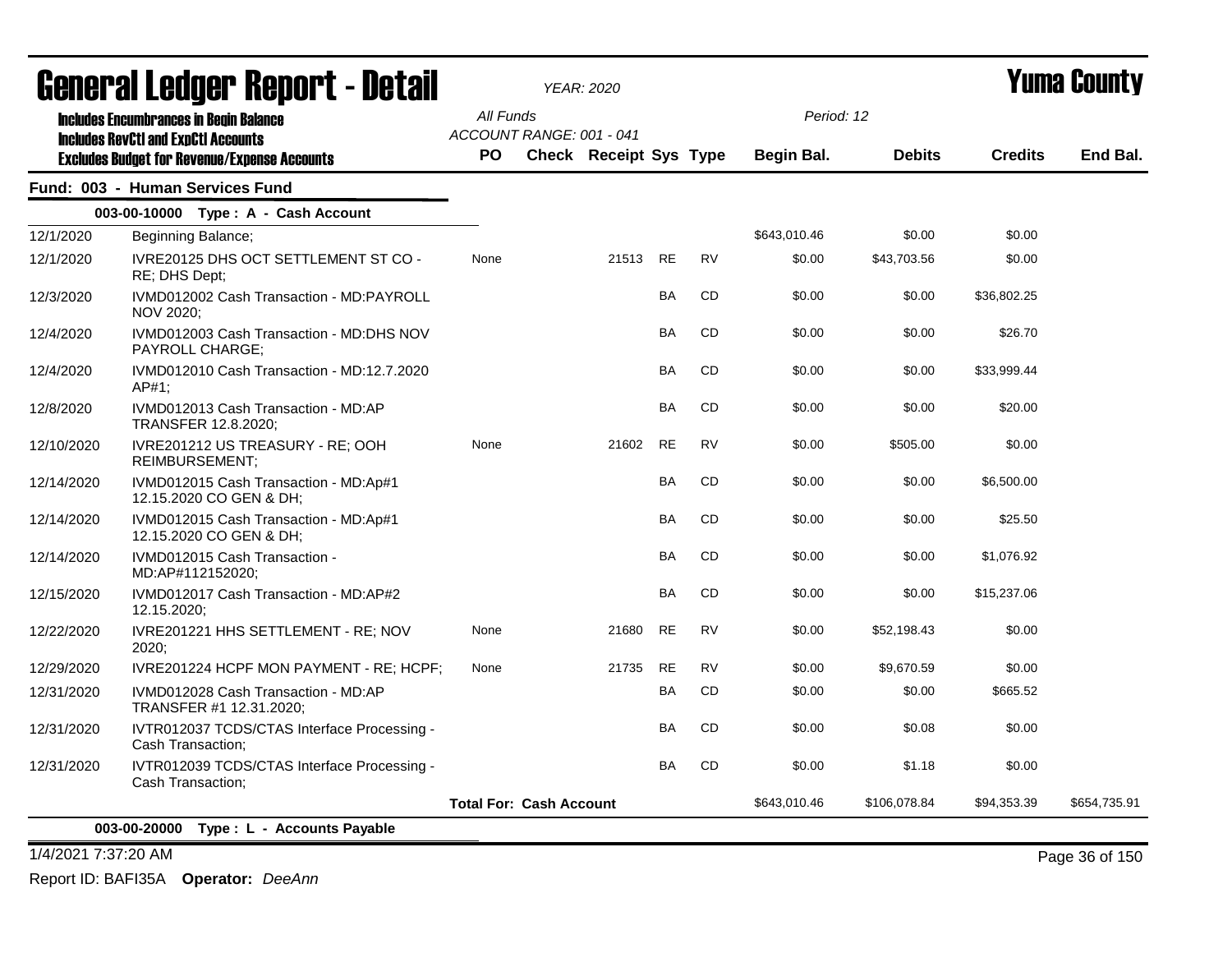|                     | General Ledger Report - Detail                                                              |           |                                    | <b>YEAR: 2020</b>             |           |           | <b>Yuma County</b> |               |                |                   |
|---------------------|---------------------------------------------------------------------------------------------|-----------|------------------------------------|-------------------------------|-----------|-----------|--------------------|---------------|----------------|-------------------|
|                     | <b>Includes Encumbrances in Begin Balance</b><br><b>Includes RevCtI and ExpCtI Accounts</b> | All Funds | ACCOUNT RANGE: 001 - 041           |                               |           |           | Period: 12         |               |                |                   |
|                     | <b>Excludes Budget for Revenue/Expense Accounts</b>                                         | <b>PO</b> |                                    | <b>Check Receipt Sys Type</b> |           |           | Begin Bal.         | <b>Debits</b> | <b>Credits</b> | End Bal.          |
|                     | Fund: 003 - Human Services Fund                                                             |           |                                    |                               |           |           |                    |               |                |                   |
|                     | 003-00-20000 Type : L - Accounts Payable                                                    |           |                                    |                               |           |           |                    |               |                |                   |
| 12/1/2020           | Beginning Balance;                                                                          |           |                                    |                               |           |           | \$0.00             | \$0.00        | \$0.00         |                   |
|                     |                                                                                             |           | <b>Total For: Accounts Payable</b> |                               |           |           | \$0.00             | \$0.00        | \$0.00         | \$0.00            |
|                     | 003-00-20010 Type: L - Revenue Control                                                      |           |                                    |                               |           |           |                    |               |                |                   |
| 12/1/2020           | Beginning Balance;                                                                          |           |                                    |                               |           |           | (\$994,756.93)     | \$0.00        | \$0.00         |                   |
| 12/1/2020           | IVRE20125 - Auto post transaction;                                                          |           |                                    |                               | BA        | <b>CP</b> | \$0.00             | \$0.00        | \$43,703.56    |                   |
| 12/10/2020          | IVRE201212 - Auto post transaction;                                                         |           |                                    |                               | BA        | <b>CP</b> | \$0.00             | \$0.00        | \$505.00       |                   |
| 12/22/2020          | IVRE201221 - Auto post transaction;                                                         |           |                                    |                               | <b>BA</b> | <b>CP</b> | \$0.00             | \$0.00        | \$52,198.43    |                   |
| 12/29/2020          | IVRE201224 - Auto post transaction;                                                         |           |                                    |                               | <b>BA</b> | <b>CP</b> | \$0.00             | \$0.00        | \$9,670.59     |                   |
| 12/31/2020          | IVTR012037 - Auto post transaction;                                                         |           |                                    |                               | <b>BA</b> | <b>CP</b> | \$0.00             | \$0.00        | \$0.08         |                   |
| 12/31/2020          | IVTR012039 - Auto post transaction;                                                         |           |                                    |                               | <b>BA</b> | <b>CP</b> | \$0.00             | \$0.00        | \$1.18         |                   |
|                     |                                                                                             |           | <b>Total For: Revenue Control</b>  |                               |           |           | (\$994,756.93)     | \$0.00        | \$106,078.84   | (\$1,100,835.77)  |
|                     | 003-00-20020 Type: L - Expense Control                                                      |           |                                    |                               |           |           |                    |               |                |                   |
| 12/1/2020           | Beginning Balance;                                                                          |           |                                    |                               |           |           | \$1,040,653.07     | \$0.00        | \$0.00         |                   |
| 12/3/2020           | IVMD012002 - Auto post transaction;                                                         |           |                                    |                               | <b>BA</b> | <b>CP</b> | \$0.00             | \$36,802.25   | \$0.00         |                   |
| 12/4/2020           | IVMD012003 - Auto post transaction;                                                         |           |                                    |                               | <b>BA</b> | <b>CP</b> | \$0.00             | \$26.70       | \$0.00         |                   |
| 12/4/2020           | IVMD012010 - Auto post transaction;                                                         |           |                                    |                               | BA        | <b>CP</b> | \$0.00             | \$33,999.44   | \$0.00         |                   |
| 12/8/2020           | IVMD012013 - Auto post transaction;                                                         |           |                                    |                               | <b>BA</b> | <b>CP</b> | \$0.00             | \$20.00       | \$0.00         |                   |
| 12/14/2020          | IVMD012015 - Auto post transaction;                                                         |           |                                    |                               | <b>BA</b> | <b>CP</b> | \$0.00             | \$7,602.42    | \$0.00         |                   |
| 12/15/2020          | IVMD012017 - Auto post transaction;                                                         |           |                                    |                               | <b>BA</b> | <b>CP</b> | \$0.00             | \$15,237.06   | \$0.00         |                   |
| 12/31/2020          | IVMD012028 - Auto post transaction;                                                         |           |                                    |                               | <b>BA</b> | <b>CP</b> | \$0.00             | \$665.52      | \$0.00         |                   |
|                     |                                                                                             |           | <b>Total For: Expense Control</b>  |                               |           |           | \$1,040,653.07     | \$94,353.39   | \$0.00         | \$1,135,006.46    |
|                     | 003-00-20100<br>Type: L - Fund Balance                                                      |           |                                    |                               |           |           |                    |               |                |                   |
| 12/1/2020           | Beginning Balance;                                                                          |           |                                    |                               |           |           | (\$688,906.60)     | \$0.00        | \$0.00         |                   |
|                     |                                                                                             |           | <b>Total For: Fund Balance</b>     |                               |           |           | (\$688,906.60)     | \$0.00        | \$0.00         | $($ \$688,906.60) |
|                     | 003-00-30100 Type: R - Current Tax Collection                                               |           |                                    |                               |           |           |                    |               |                |                   |
| 12/1/2020           | Beginning Balance;                                                                          |           |                                    |                               |           |           | \$0.00             | \$0.00        | \$0.00         |                   |
| 1/4/2021 7:37:20 AM |                                                                                             |           |                                    |                               |           |           |                    |               |                | Page 37 of 150    |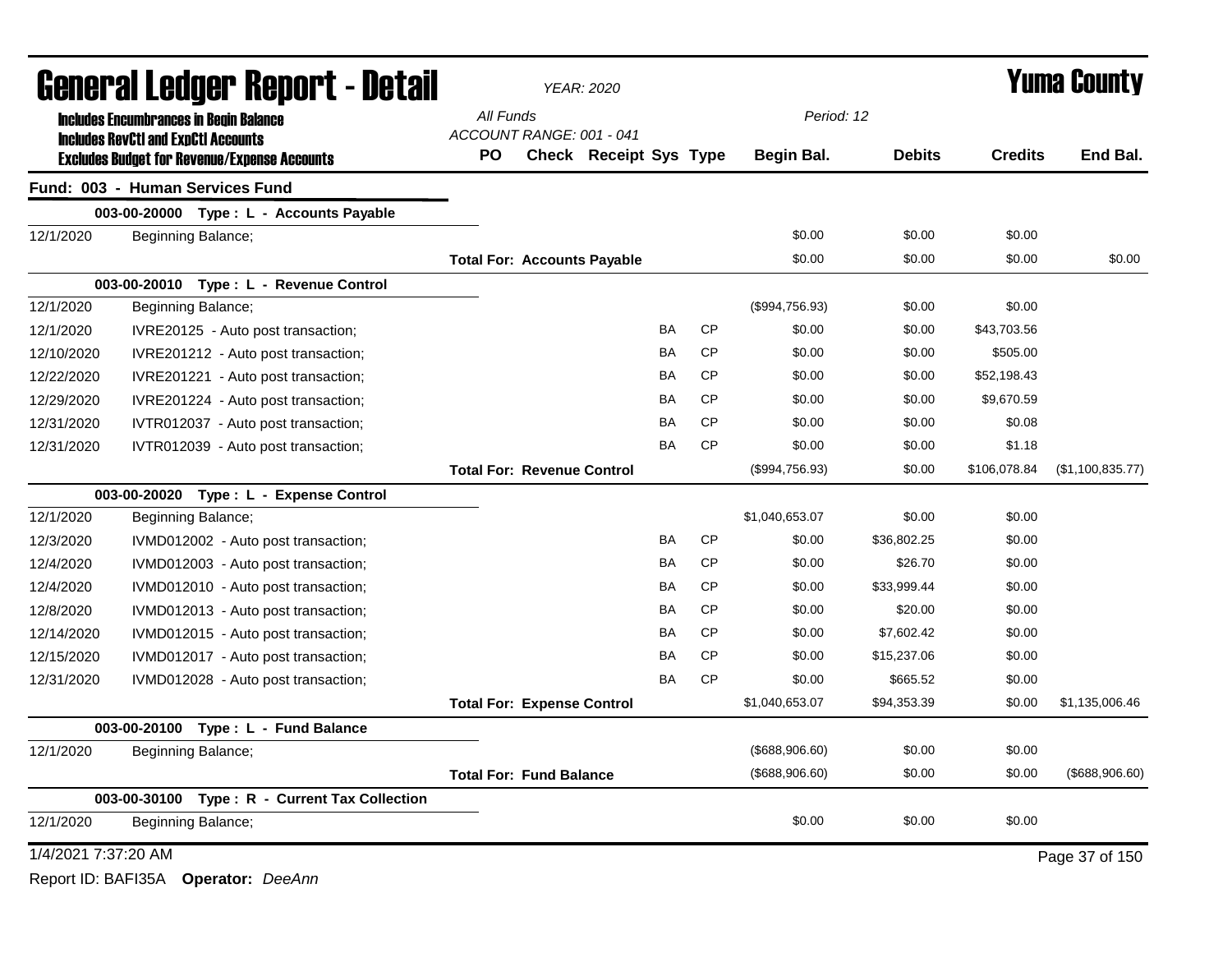| <b>General Ledger Report - Detail</b>                                                     |                                    | <b>YEAR: 2020</b>                               |                        | <b>Yuma County</b> |               |                |                |
|-------------------------------------------------------------------------------------------|------------------------------------|-------------------------------------------------|------------------------|--------------------|---------------|----------------|----------------|
| <b>Includes Encumbrances in Begin Balance</b>                                             | All Funds                          |                                                 |                        |                    | Period: 12    |                |                |
| <b>Includes RevCtI and ExpCtI Accounts</b>                                                | ACCOUNT RANGE: 001 - 041           |                                                 |                        |                    |               |                |                |
| <b>Excludes Budget for Revenue/Expense Accounts</b>                                       | PO.                                | <b>Check Receipt Sys Type</b>                   |                        | <b>Begin Bal.</b>  | <b>Debits</b> | <b>Credits</b> | End Bal.       |
| Fund: 003 - Human Services Fund                                                           |                                    |                                                 |                        |                    |               |                |                |
| 003-00-30100 Type: R - Current Tax Collection                                             |                                    |                                                 |                        |                    |               |                |                |
|                                                                                           |                                    | <b>Total For: Current Tax Collection</b>        |                        | \$0.00             | \$0.00        | \$0.00         | \$0.00         |
| 003-00-30105 Type: R - Current Tax Real                                                   |                                    |                                                 |                        |                    |               |                |                |
| 12/1/2020<br>Beginning Balance;                                                           |                                    |                                                 |                        | (\$146, 237.83)    | \$0.00        | \$0.00         |                |
| 12/31/2020<br>IVTR012039 TCDS/CTAS Interface Processing -<br>Tax Apportionment Transfers; |                                    |                                                 | <b>BA</b><br><b>TR</b> | \$0.00             | \$0.00        | \$1.18         |                |
|                                                                                           | <b>Total For: Current Tax Real</b> |                                                 |                        | (\$146, 237.83)    | \$0.00        | \$1.18         | (\$146,239.01) |
| 003-00-30110 Type: R - Current Tax Oil and Gas                                            |                                    |                                                 |                        |                    |               |                |                |
| 12/1/2020<br>Beginning Balance;                                                           |                                    |                                                 |                        | (\$22,505.90)      | \$0.00        | \$0.00         |                |
|                                                                                           |                                    | <b>Total For: Current Tax Oil and Gas</b>       |                        | (\$22,505.90)      | \$0.00        | \$0.00         | (\$22,505.90)  |
| 003-00-30115 Type: R - Current Tax Personal Property                                      |                                    |                                                 |                        |                    |               |                |                |
| 12/1/2020<br>Beginning Balance;                                                           |                                    |                                                 |                        | (\$21,087.83)      | \$0.00        | \$0.00         |                |
|                                                                                           |                                    | <b>Total For: Current Tax Personal Property</b> |                        | (\$21,087.83)      | \$0.00        | \$0.00         | (\$21,087.83)  |
| 003-00-30120 Type: R - Current Tax Mineral                                                |                                    |                                                 |                        |                    |               |                |                |
| 12/1/2020<br>Beginning Balance;                                                           |                                    |                                                 |                        | (\$986.45)         | \$0.00        | \$0.00         |                |
|                                                                                           |                                    | <b>Total For: Current Tax Mineral</b>           |                        | (\$986.45)         | \$0.00        | \$0.00         | (\$986.45)     |
| 003-00-30125 Type: R - Current Tax Possessory Interes                                     |                                    |                                                 |                        |                    |               |                |                |
| 12/1/2020<br>Beginning Balance;                                                           |                                    |                                                 |                        | (\$302.91)         | \$0.00        | \$0.00         |                |
|                                                                                           |                                    | <b>Total For: Current Tax Possessory Intere</b> |                        | (\$302.91)         | \$0.00        | \$0.00         | (\$302.91)     |
| 003-00-30130 Type: R - Current Tax State Assessed                                         |                                    |                                                 |                        |                    |               |                |                |
| 12/1/2020<br>Beginning Balance;                                                           |                                    |                                                 |                        | (\$63,467.10)      | \$0.00        | \$0.00         |                |
|                                                                                           |                                    | <b>Total For: Current Tax State Assessed</b>    |                        | (\$63,467.10)      | \$0.00        | \$0.00         | (\$63,467.10)  |
| 003-00-30135 Type: R - Current Tax Mobile Home                                            |                                    |                                                 |                        |                    |               |                |                |
| 12/1/2020<br>Beginning Balance;                                                           |                                    |                                                 |                        | (\$521.56)         | \$0.00        | \$0.00         |                |
|                                                                                           |                                    | <b>Total For: Current Tax Mobile Home</b>       |                        | (\$521.56)         | \$0.00        | \$0.00         | (\$521.56)     |
| 003-00-30200 Type: R - Delinquent Tax Collection                                          |                                    |                                                 |                        |                    |               |                |                |
| 12/1/2020<br>Beginning Balance;                                                           |                                    |                                                 |                        | \$0.00             | \$0.00        | \$0.00         |                |
| 1/4/2021 7:37:20 AM                                                                       |                                    |                                                 |                        |                    |               |                | Page 38 of 150 |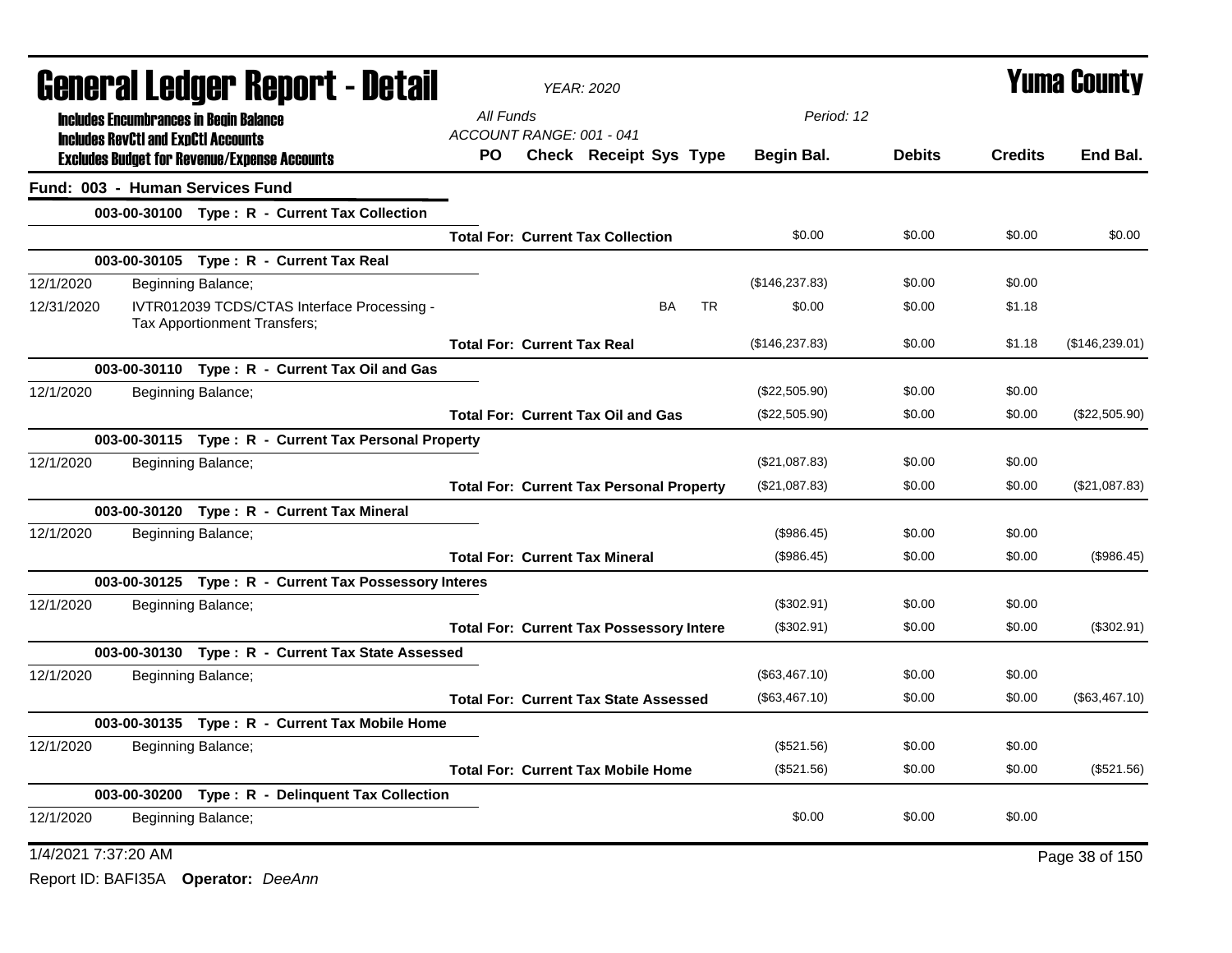| <b>General Ledger Report - Detail</b>                 | <b>YEAR: 2020</b>                              |            |               | <b>Yuma County</b> |                |
|-------------------------------------------------------|------------------------------------------------|------------|---------------|--------------------|----------------|
| <b>Includes Encumbrances in Begin Balance</b>         | All Funds                                      | Period: 12 |               |                    |                |
| <b>Includes RevCtI and ExpCtI Accounts</b>            | ACCOUNT RANGE: 001 - 041                       |            |               |                    |                |
| <b>Excludes Budget for Revenue/Expense Accounts</b>   | PO.<br>Check Receipt Sys Type                  | Begin Bal. | <b>Debits</b> | <b>Credits</b>     | End Bal.       |
| Fund: 003 - Human Services Fund                       |                                                |            |               |                    |                |
| 003-00-30200 Type: R - Delinquent Tax Collection      |                                                |            |               |                    |                |
|                                                       | <b>Total For: Delinquent Tax Collection</b>    | \$0.00     | \$0.00        | \$0.00             | \$0.00         |
| 003-00-30205 Type: R - Delinquent Tax Real            |                                                |            |               |                    |                |
| 12/1/2020<br>Beginning Balance;                       |                                                | (\$200.79) | \$0.00        | \$0.00             |                |
|                                                       | <b>Total For: Delinquent Tax Real</b>          | (\$200.79) | \$0.00        | \$0.00             | (\$200.79)     |
| 003-00-30210 Type: R - Delinquent Tax Oil and Gas     |                                                |            |               |                    |                |
| 12/1/2020<br>Beginning Balance;                       |                                                | \$0.00     | \$0.00        | \$0.00             |                |
|                                                       | <b>Total For: Delinquent Tax Oil and Gas</b>   | \$0.00     | \$0.00        | \$0.00             | \$0.00         |
| 003-00-30215 Type: R - Delinquent Tax Mineral         |                                                |            |               |                    |                |
| 12/1/2020<br>Beginning Balance;                       |                                                | (\$0.17)   | \$0.00        | \$0.00             |                |
|                                                       | <b>Total For: Delinquent Tax Mineral</b>       | (\$0.17)   | \$0.00        | \$0.00             | (\$0.17)       |
| 003-00-30220 Type: R - Delinquent Tax Personal Proper |                                                |            |               |                    |                |
| 12/1/2020<br>Beginning Balance;                       |                                                | (\$5.29)   | \$0.00        | \$0.00             |                |
|                                                       | <b>Total For: Delinquent Tax Personal Prop</b> | (\$5.29)   | \$0.00        | \$0.00             | (\$5.29)       |
| 003-00-30225 Type: R - Delinquent Tax Possessory Rate |                                                |            |               |                    |                |
| 12/1/2020<br>Beginning Balance;                       |                                                | \$0.00     | \$0.00        | \$0.00             |                |
|                                                       | <b>Total For: Delinquent Tax Possessory Ra</b> | \$0.00     | \$0.00        | \$0.00             | \$0.00         |
| 003-00-30230 Type: R - Delinquent Tax State Assesed   |                                                |            |               |                    |                |
| 12/1/2020<br>Beginning Balance;                       |                                                | (\$0.10)   | \$0.00        | \$0.00             |                |
|                                                       | <b>Total For: Delinquent Tax State Assesed</b> | (\$0.10)   | \$0.00        | \$0.00             | (\$0.10)       |
| 003-00-30235 Type: R - Delinquent Tax Mobile Home     |                                                |            |               |                    |                |
| 12/1/2020<br>Beginning Balance;                       |                                                | (\$4.97)   | \$0.00        | \$0.00             |                |
|                                                       | <b>Total For: Delinquent Tax Mobile Home</b>   | $(\$4.97)$ | \$0.00        | \$0.00             | (\$4.97)       |
| 003-00-30240 Type: R - Deling Tax Special Assessment  |                                                |            |               |                    |                |
| 12/1/2020<br>Beginning Balance;                       |                                                | \$0.00     | \$0.00        | \$0.00             |                |
|                                                       | <b>Total For: Deling Tax Special Assessme</b>  | \$0.00     | \$0.00        | \$0.00             | \$0.00         |
| 003-00-30300 Type: R - Current Interest               |                                                |            |               |                    |                |
| 1/4/2021 7:37:20 AM                                   |                                                |            |               |                    | Page 39 of 150 |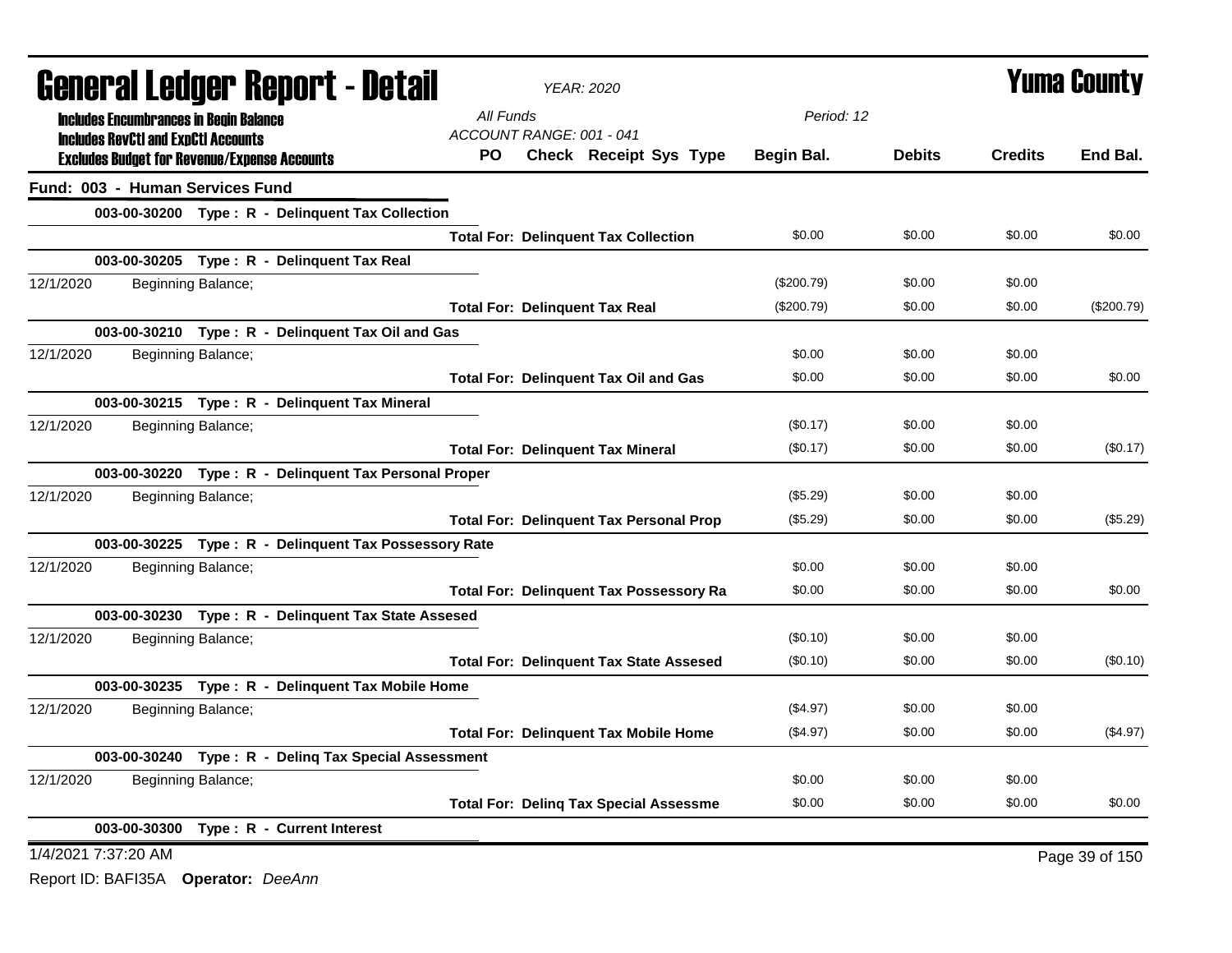| General Ledger Report - Detail |                                                                             | <b>YEAR: 2020</b>                            |                                             | <b>Yuma County</b>                               |              |               |                |              |
|--------------------------------|-----------------------------------------------------------------------------|----------------------------------------------|---------------------------------------------|--------------------------------------------------|--------------|---------------|----------------|--------------|
|                                | <b>Includes Encumbrances in Begin Balance</b>                               | All Funds                                    |                                             |                                                  | Period: 12   |               |                |              |
|                                | <b>Includes RevCtI and ExpCtI Accounts</b>                                  | ACCOUNT RANGE: 001 - 041                     |                                             |                                                  |              | <b>Debits</b> | <b>Credits</b> | End Bal.     |
|                                | <b>Excludes Budget for Revenue/Expense Accounts</b>                         | PO.                                          |                                             | Check Receipt Sys Type                           | Begin Bal.   |               |                |              |
|                                | Fund: 003 - Human Services Fund                                             |                                              |                                             |                                                  |              |               |                |              |
|                                | 003-00-30300 Type: R - Current Interest                                     |                                              |                                             |                                                  |              |               |                |              |
| 12/1/2020                      | Beginning Balance;                                                          |                                              |                                             |                                                  | (\$506.05)   | \$0.00        | \$0.00         |              |
| 12/31/2020                     | IVTR012037 TCDS/CTAS Interface Processing -<br>Tax Apportionment Transfers; |                                              |                                             | BA<br><b>TR</b>                                  | \$0.00       | \$0.00        | \$0.08         |              |
|                                |                                                                             | <b>Total For: Current Interest</b>           |                                             |                                                  | (\$506.05)   | \$0.00        | \$0.08         | (\$506.13)   |
|                                | 003-00-30375 Type: R - Refund Interest                                      |                                              |                                             |                                                  |              |               |                |              |
| 12/1/2020                      | Beginning Balance;                                                          |                                              |                                             |                                                  | \$0.12       | \$0.00        | \$0.00         |              |
|                                |                                                                             | <b>Total For: Refund Interest</b>            |                                             |                                                  | \$0.12       | \$0.00        | \$0.00         | \$0.12       |
|                                | 003-00-30400 Type: R - Delinquent Interest Collection                       |                                              |                                             |                                                  |              |               |                |              |
| 12/1/2020                      | Beginning Balance;                                                          |                                              |                                             |                                                  | (\$24.33)    | \$0.00        | \$0.00         |              |
|                                |                                                                             |                                              |                                             | <b>Total For: Delinquent Interest Collection</b> | (\$24.33)    | \$0.00        | \$0.00         | (\$24.33)    |
|                                | 003-00-30500 Type: R - Miscellaneous Collections                            |                                              |                                             |                                                  |              |               |                |              |
| 12/1/2020                      | Beginning Balance;                                                          |                                              |                                             |                                                  | (\$1,373.01) | \$0.00        | \$0.00         |              |
|                                |                                                                             |                                              | <b>Total For: Miscellaneous Collections</b> |                                                  | (\$1,373.01) | \$0.00        | \$0.00         | (\$1,373.01) |
|                                | 003-00-31305 Type: R - Wildlife Impact Assistance                           |                                              |                                             |                                                  |              |               |                |              |
| 12/1/2020                      | Beginning Balance;                                                          |                                              |                                             |                                                  | (\$92.18)    | \$0.00        | \$0.00         |              |
|                                |                                                                             | <b>Total For: Wildlife Impact Assistance</b> |                                             |                                                  | (\$92.18)    | \$0.00        | \$0.00         | (\$92.18)    |
|                                | 003-00-31310 Type: R - DOI-PILT PAYMENT                                     |                                              |                                             |                                                  |              |               |                |              |
| 12/1/2020                      | Beginning Balance;                                                          |                                              |                                             |                                                  | (\$36.64)    | \$0.00        | \$0.00         |              |
|                                |                                                                             | <b>Total For: DOI-PILT PAYMENT</b>           |                                             |                                                  | (\$36.64)    | \$0.00        | \$0.00         | (\$36.64)    |
|                                | 003-00-32100 Type: R - Transfers In                                         |                                              |                                             |                                                  |              |               |                |              |
| 12/1/2020                      | Beginning Balance;                                                          |                                              |                                             |                                                  | \$0.00       | \$0.00        | \$0.00         |              |
|                                |                                                                             | <b>Total For: Transfers In</b>               |                                             |                                                  | \$0.00       | \$0.00        | \$0.00         | \$0.00       |
|                                | 003-00-33000 Type: R - Auto Tax B Collection                                |                                              |                                             |                                                  |              |               |                |              |
| 12/1/2020                      | Beginning Balance;                                                          |                                              |                                             |                                                  | \$0.00       | \$0.00        | \$0.00         |              |
|                                |                                                                             |                                              | <b>Total For: Auto Tax B Collection</b>     |                                                  | \$0.00       | \$0.00        | \$0.00         | \$0.00       |
|                                | 003-00-33100 Type: R - Auto Tax A & F Collection                            |                                              |                                             |                                                  |              |               |                |              |
|                                |                                                                             |                                              |                                             |                                                  |              |               |                |              |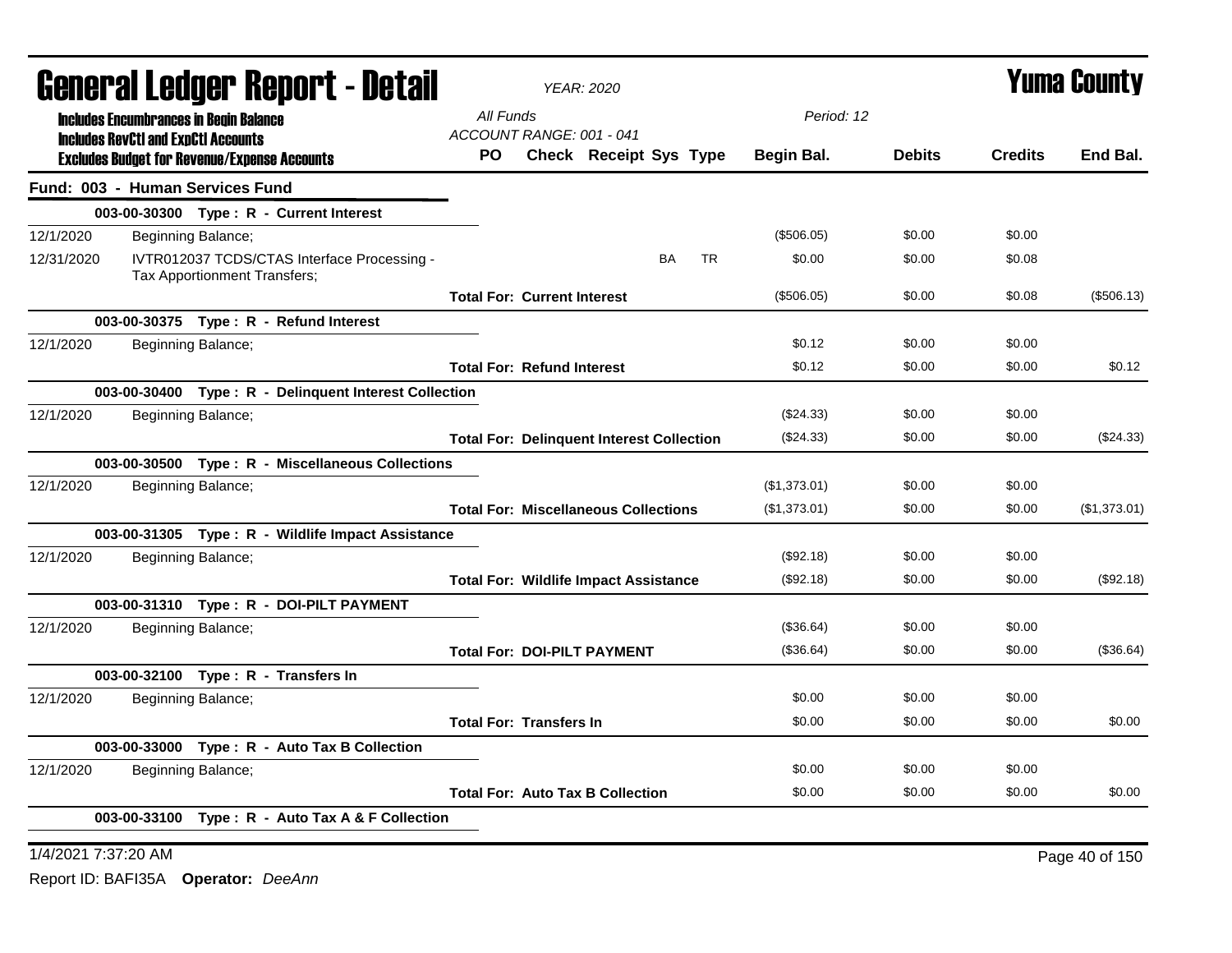|            | General Ledger Report - Detail                                                              |                                                 | <b>YEAR: 2020</b>      |           |           |                   |               | <b>Yuma County</b> |                |
|------------|---------------------------------------------------------------------------------------------|-------------------------------------------------|------------------------|-----------|-----------|-------------------|---------------|--------------------|----------------|
|            | <b>Includes Encumbrances in Begin Balance</b><br><b>Includes RevCtI and ExpCtI Accounts</b> | All Funds<br>ACCOUNT RANGE: 001 - 041           |                        |           |           | Period: 12        |               |                    |                |
|            | <b>Excludes Budget for Revenue/Expense Accounts</b>                                         | <b>PO</b>                                       | Check Receipt Sys Type |           |           | <b>Begin Bal.</b> | <b>Debits</b> | <b>Credits</b>     | End Bal.       |
|            | Fund: 003 - Human Services Fund                                                             |                                                 |                        |           |           |                   |               |                    |                |
|            | 003-00-33100 Type: R - Auto Tax A & F Collection                                            |                                                 |                        |           |           |                   |               |                    |                |
| 12/1/2020  | Beginning Balance;                                                                          |                                                 |                        |           |           | \$0.00            | \$0.00        | \$0.00             |                |
|            |                                                                                             | <b>Total For: Auto Tax A &amp; F Collection</b> |                        |           |           | \$0.00            | \$0.00        | \$0.00             | \$0.00         |
|            | 003-00-34300 Type: R - State Remitted                                                       |                                                 |                        |           |           |                   |               |                    |                |
| 12/1/2020  | Beginning Balance;                                                                          |                                                 |                        |           |           | (\$729, 220.07)   | \$0.00        | \$0.00             |                |
| 12/1/2020  | IVRE20125 DHS OCT SETTLEMENT ST CO -<br>RE; DHS Dept;                                       | None                                            | 21513                  | <b>RE</b> | <b>RV</b> | \$0.00            | \$0.00        | \$43,703.56        |                |
| 12/22/2020 | IVRE201221 HHS SETTLEMENT - RE; NOV<br>2020;                                                | None                                            | 21680                  | <b>RE</b> | <b>RV</b> | \$0.00            | \$0.00        | \$52,198.43        |                |
| 12/29/2020 | IVRE201224 HCPF MON PAYMENT - RE; HCPF;                                                     | None                                            | 21735                  | RE        | <b>RV</b> | \$0.00            | \$0.00        | \$9,670.59         |                |
|            |                                                                                             | <b>Total For: State Remitted</b>                |                        |           |           | $(\$729,220.07)$  | \$0.00        | \$105,572.58       | (\$834,792.65) |
|            | 003-00-34400 Type: R - Refunds                                                              |                                                 |                        |           |           |                   |               |                    |                |
| 12/1/2020  | Beginning Balance;                                                                          |                                                 |                        |           |           | (\$8,183.87)      | \$0.00        | \$0.00             |                |
| 12/10/2020 | IVRE201212 US TREASURY - RE; OOH<br><b>REIMBURSEMENT:</b>                                   | None                                            | 21602                  | RE        | <b>RV</b> | \$0.00            | \$0.00        | \$505.00           |                |
|            |                                                                                             | <b>Total For: Refunds</b>                       |                        |           |           | (\$8,183.87)      | \$0.00        | \$505.00           | (\$8,688.87)   |
|            | Type: X - Warrants Paid<br>003-00-49000                                                     |                                                 |                        |           |           |                   |               |                    |                |
| 12/1/2020  | Beginning Balance;                                                                          |                                                 |                        |           |           | \$1,040,350.47    | \$0.00        | \$0.00             |                |
| 12/3/2020  | IVMD012002 - MD:PAYROLL NOV 2020:                                                           |                                                 |                        | <b>BA</b> | <b>MD</b> | \$0.00            | \$36,802.25   | \$0.00             |                |
| 12/4/2020  | IVMD012010 - MD:12.7.2020 AP#1;                                                             |                                                 |                        | <b>BA</b> | MD        | \$0.00            | \$33.999.44   | \$0.00             |                |
| 12/8/2020  | IVMD012013 - MD:AP TRANSFER 12.8.2020;                                                      |                                                 |                        | <b>BA</b> | MD        | \$0.00            | \$20.00       | \$0.00             |                |
| 12/14/2020 | IVMD012015 - MD:AP#112152020;                                                               |                                                 |                        | <b>BA</b> | MD        | \$0.00            | \$1,076.92    | \$0.00             |                |
| 12/14/2020 | IVMD012015 S BOUNS CKS - MD:Ap#1<br>12.15.2020 CO GEN & DH;                                 |                                                 |                        | <b>BA</b> | <b>MD</b> | \$0.00            | \$6,500.00    | \$0.00             |                |
| 12/15/2020 | IVMD012017 - MD:AP#2 12.15.2020;                                                            |                                                 |                        | BA        | <b>MD</b> | \$0.00            | \$15,237.06   | \$0.00             |                |
| 12/31/2020 | IVMD012028 - MD:AP TRANSFER #1<br>12.31.2020;                                               |                                                 |                        | BA        | <b>MD</b> | \$0.00            | \$665.52      | \$0.00             |                |
|            |                                                                                             | <b>Total For: Warrants Paid</b>                 |                        |           |           | \$1,040,350.47    | \$94,301.19   | \$0.00             | \$1,134,651.66 |
|            | 003-00-49300 Type: X - Bank Fee & Charges                                                   |                                                 |                        |           |           |                   |               |                    |                |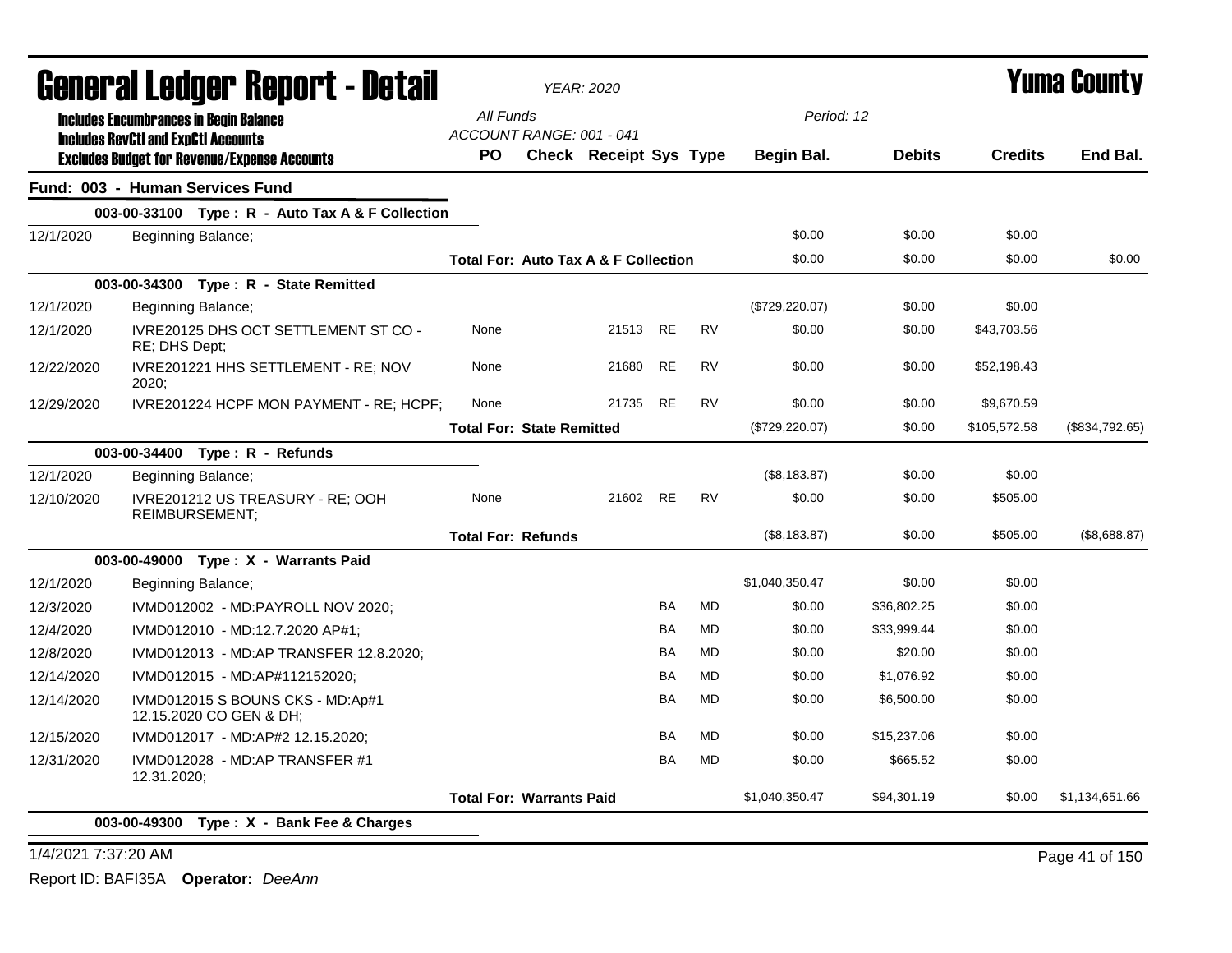|            | General Ledger Report - Detail<br><b>Includes Encumbrances in Begin Balance</b>                   | All Funds                       |                                | <b>YEAR: 2020</b>                        |           |           | Period: 12  |                                  |                | <b>Yuma County</b> |  |
|------------|---------------------------------------------------------------------------------------------------|---------------------------------|--------------------------------|------------------------------------------|-----------|-----------|-------------|----------------------------------|----------------|--------------------|--|
|            | <b>Includes RevCtI and ExpCtI Accounts</b><br><b>Excludes Budget for Revenue/Expense Accounts</b> | ACCOUNT RANGE: 001 - 041<br>PO. |                                | Check Receipt Sys Type                   |           |           | Begin Bal.  | <b>Debits</b>                    | <b>Credits</b> | End Bal.           |  |
|            | Fund: 003 - Human Services Fund                                                                   |                                 |                                |                                          |           |           |             |                                  |                |                    |  |
|            | Type: X - Bank Fee & Charges<br>003-00-49300                                                      |                                 |                                |                                          |           |           |             |                                  |                |                    |  |
| 12/1/2020  | Beginning Balance;                                                                                |                                 |                                |                                          |           |           | \$302.60    | \$0.00                           | \$0.00         |                    |  |
| 12/4/2020  | IVMD012003 - MD:DHS NOV PAYROLL<br>CHARGE;                                                        |                                 |                                |                                          | <b>BA</b> | <b>MD</b> | \$0.00      | \$26.70                          | \$0.00         |                    |  |
| 12/14/2020 | IVMD012015 S BOUNS CKS - MD:Ap#1<br>12.15.2020 CO GEN & DH;                                       |                                 |                                |                                          | <b>BA</b> | <b>MD</b> | \$0.00      | \$25.50                          | \$0.00         |                    |  |
|            |                                                                                                   |                                 |                                | <b>Total For: Bank Fee &amp; Charges</b> |           |           | \$302.60    | \$52.20                          | \$0.00         | \$354.80           |  |
|            | 003-00-49401<br>Type: X - Transfer Out                                                            |                                 |                                |                                          |           |           |             |                                  |                |                    |  |
| 12/1/2020  | Beginning Balance;                                                                                |                                 |                                |                                          |           |           | \$0.00      | \$0.00                           | \$0.00         |                    |  |
|            |                                                                                                   |                                 | <b>Total For: Transfer Out</b> |                                          |           |           | \$0.00      | \$0.00                           | \$0.00         | \$0.00             |  |
|            |                                                                                                   | Fund: 003 - Human Services Fund |                                | Totals :                                 |           |           | \$45,896.14 | \$294,785.62                     | \$306,511.07   | \$34,170.69        |  |
|            | <b>Total Fund Revenues:</b>                                                                       |                                 | \$106,078.84                   | <b>Total Fund Expenses:</b>              |           |           | \$94,353.39 | <b>Net Revenue Over Expense:</b> |                | \$11,725.45        |  |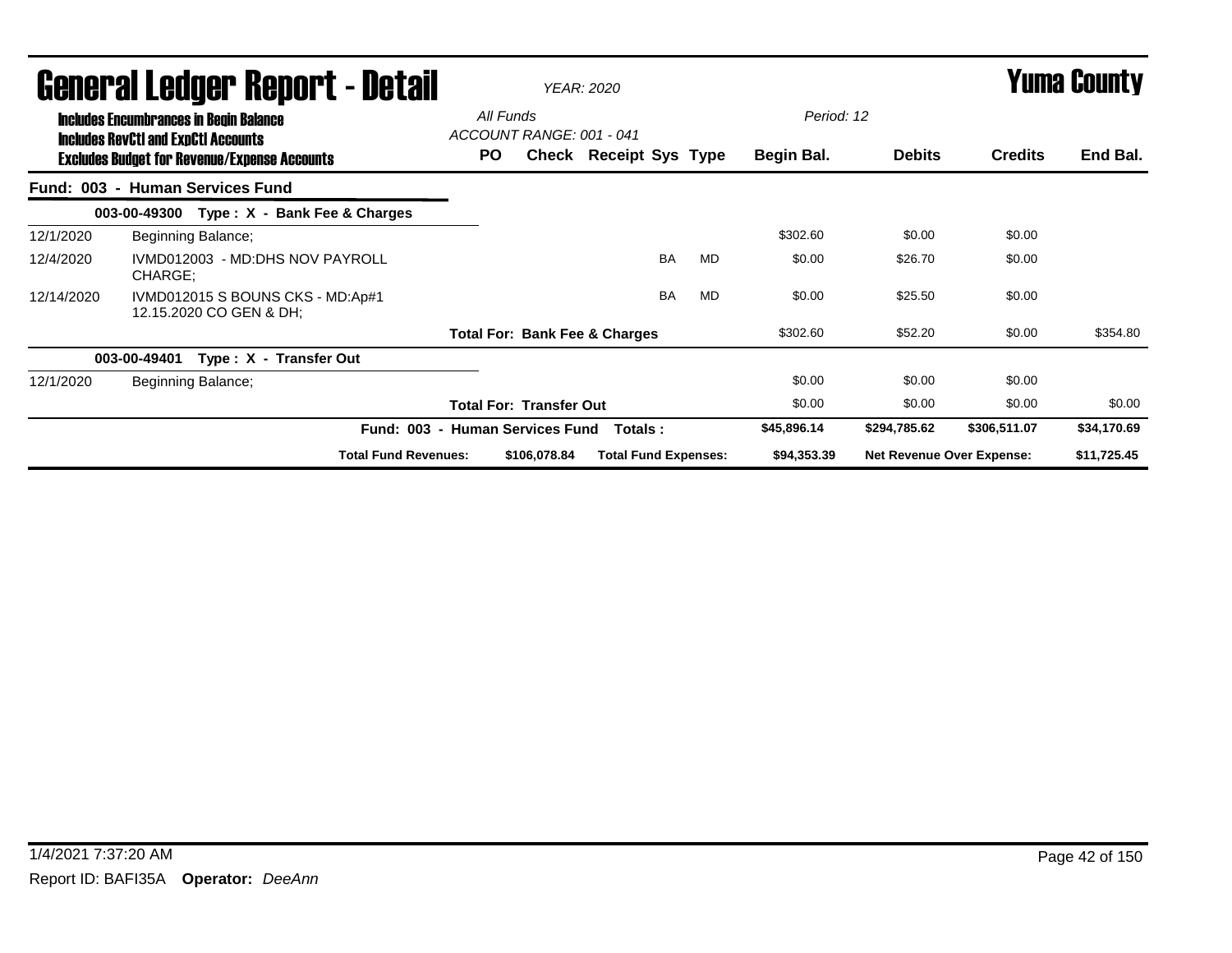|                                            | <b>General Ledger Report - Detail</b>      |                                                                  |           | <b>YEAR: 2020</b>                        |                        |           | <b>Yuma County</b> |                 |               |                |                 |
|--------------------------------------------|--------------------------------------------|------------------------------------------------------------------|-----------|------------------------------------------|------------------------|-----------|--------------------|-----------------|---------------|----------------|-----------------|
|                                            |                                            | <b>Includes Encumbrances in Begin Balance</b>                    | All Funds |                                          |                        |           |                    | Period: 12      |               |                |                 |
|                                            | <b>Includes RevCtI and ExpCtI Accounts</b> |                                                                  | PO.       | ACCOUNT RANGE: 001 - 041                 | Check Receipt Sys Type |           |                    | Begin Bal.      | <b>Debits</b> | <b>Credits</b> | End Bal.        |
|                                            |                                            | <b>Excludes Budget for Revenue/Expense Accounts</b>              |           |                                          |                        |           |                    |                 |               |                |                 |
|                                            | Fund: 004 - Self-Insurance Fund            |                                                                  |           |                                          |                        |           |                    |                 |               |                |                 |
|                                            |                                            | 004-00-10000 Type: A - Cash Account                              |           |                                          |                        |           |                    |                 |               |                |                 |
| 12/1/2020                                  |                                            | Beginning Balance;                                               |           |                                          |                        |           |                    | \$883,540.56    | \$0.00        | \$0.00         |                 |
| 12/31/2020                                 | Cash Transaction;                          | IVTR012037 TCDS/CTAS Interface Processing -                      |           |                                          |                        | BA        | <b>CD</b>          | \$0.00          | \$0.04        | \$0.00         |                 |
| 12/31/2020                                 | Cash Transaction;                          | IVTR012039 TCDS/CTAS Interface Processing -                      |           |                                          |                        | <b>BA</b> | <b>CD</b>          | \$0.00          | \$0.59        | \$0.00         |                 |
| 12/31/2020                                 |                                            | IVTR012040 TCDS/CTAS Interface Processing -<br>Cash Transaction; |           |                                          |                        | <b>BA</b> | <b>CD</b>          | \$0.00          | \$0.00        | \$0.02         |                 |
|                                            |                                            |                                                                  |           | <b>Total For: Cash Account</b>           |                        |           |                    | \$883,540.56    | \$0.63        | \$0.02         | \$883,541.17    |
|                                            |                                            | 004-00-20000 Type : L - Accounts Payable                         |           |                                          |                        |           |                    |                 |               |                |                 |
| 12/1/2020                                  |                                            | Beginning Balance;                                               |           |                                          |                        |           |                    | \$0.00          | \$0.00        | \$0.00         |                 |
|                                            |                                            |                                                                  |           | <b>Total For: Accounts Payable</b>       |                        |           |                    | \$0.00          | \$0.00        | \$0.00         | \$0.00          |
|                                            |                                            | 004-00-20010 Type: L - Revenue Control                           |           |                                          |                        |           |                    |                 |               |                |                 |
| 12/1/2020                                  |                                            | Beginning Balance;                                               |           |                                          |                        |           |                    | (\$154, 286.63) | \$0.00        | \$0.00         |                 |
| 12/31/2020                                 |                                            | IVTR012037 - Auto post transaction;                              |           |                                          |                        | BA        | CP                 | \$0.00          | \$0.00        | \$0.04         |                 |
| 12/31/2020                                 |                                            | IVTR012039 - Auto post transaction;                              |           |                                          |                        | <b>BA</b> | <b>CP</b>          | \$0.00          | \$0.00        | \$0.59         |                 |
|                                            |                                            |                                                                  |           | <b>Total For: Revenue Control</b>        |                        |           |                    | (\$154, 286.63) | \$0.00        | \$0.63         | (\$154, 287.26) |
|                                            |                                            | 004-00-20020 Type: L - Expense Control                           |           |                                          |                        |           |                    |                 |               |                |                 |
| 12/1/2020                                  |                                            | Beginning Balance;                                               |           |                                          |                        |           |                    | \$212,538.13    | \$0.00        | \$0.00         |                 |
| 12/31/2020                                 |                                            | IVTR012040 - Auto post transaction;                              |           |                                          |                        | <b>BA</b> | <b>CP</b>          | \$0.00          | \$0.02        | \$0.00         |                 |
|                                            |                                            |                                                                  |           | <b>Total For: Expense Control</b>        |                        |           |                    | \$212,538.13    | \$0.02        | \$0.00         | \$212,538.15    |
|                                            |                                            | 004-00-20100 Type: L - Fund Balance                              |           |                                          |                        |           |                    |                 |               |                |                 |
| 12/1/2020                                  |                                            | Beginning Balance;                                               |           |                                          |                        |           |                    | (\$941,792.06)  | \$0.00        | \$0.00         |                 |
|                                            |                                            |                                                                  |           | <b>Total For: Fund Balance</b>           |                        |           |                    | (\$941,792.06)  | \$0.00        | \$0.00         | (\$941,792.06)  |
|                                            |                                            | 004-00-30100 Type: R - Current Tax Collection                    |           |                                          |                        |           |                    |                 |               |                |                 |
| 12/1/2020                                  |                                            | Beginning Balance;                                               |           |                                          |                        |           |                    | \$0.00          | \$0.00        | \$0.00         |                 |
|                                            |                                            |                                                                  |           | <b>Total For: Current Tax Collection</b> |                        |           |                    | \$0.00          | \$0.00        | \$0.00         | \$0.00          |
| Type: R - Current Tax Real<br>004-00-30105 |                                            |                                                                  |           |                                          |                        |           |                    |                 |               |                |                 |
|                                            | 1/4/2021 7:37:20 AM                        |                                                                  |           |                                          |                        |           |                    |                 |               | Page 43 of 150 |                 |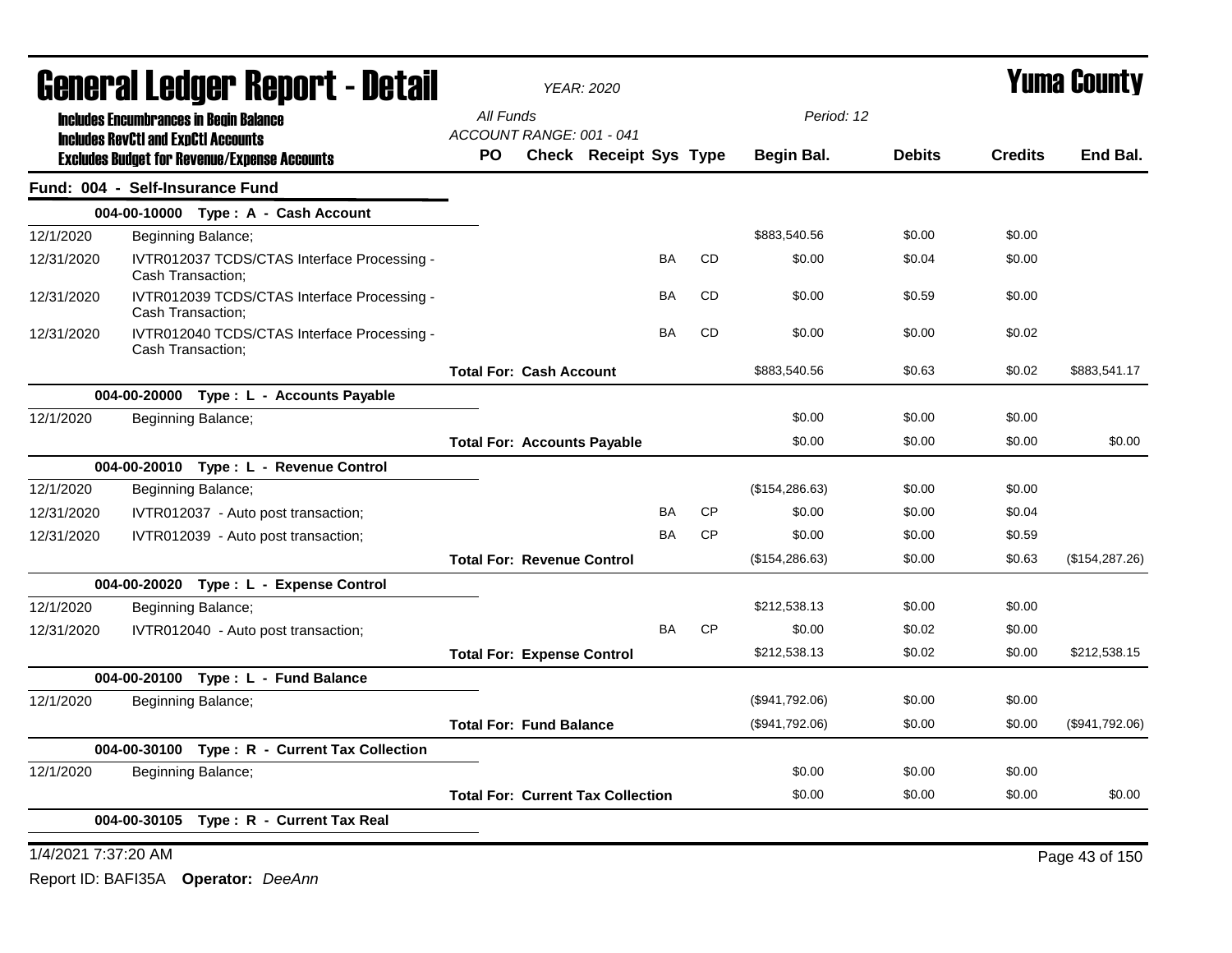| General Ledger Report - Detail |                                                                                                   | <b>YEAR: 2020</b>                  | <b>Yuma County</b> |                                              |                                                 |               |               |                |               |
|--------------------------------|---------------------------------------------------------------------------------------------------|------------------------------------|--------------------|----------------------------------------------|-------------------------------------------------|---------------|---------------|----------------|---------------|
|                                | <b>Includes Encumbrances in Begin Balance</b>                                                     | All Funds                          |                    |                                              |                                                 | Period: 12    |               |                |               |
|                                | <b>Includes RevCtI and ExpCtI Accounts</b><br><b>Excludes Budget for Revenue/Expense Accounts</b> | ACCOUNT RANGE: 001 - 041<br>PO.    |                    |                                              | <b>Check Receipt Sys Type</b>                   | Begin Bal.    | <b>Debits</b> | <b>Credits</b> | End Bal.      |
|                                | Fund: 004 - Self-Insurance Fund                                                                   |                                    |                    |                                              |                                                 |               |               |                |               |
|                                | 004-00-30105 Type: R - Current Tax Real                                                           |                                    |                    |                                              |                                                 |               |               |                |               |
| 12/1/2020                      | Beginning Balance;                                                                                |                                    |                    |                                              |                                                 | (\$73,119.09) | \$0.00        | \$0.00         |               |
| 12/31/2020                     | IVTR012039 TCDS/CTAS Interface Processing -<br>Tax Apportionment Transfers;                       |                                    |                    |                                              | <b>BA</b><br><b>TR</b>                          | \$0.00        | \$0.00        | \$0.59         |               |
|                                |                                                                                                   | <b>Total For: Current Tax Real</b> |                    |                                              |                                                 | (\$73,119.09) | \$0.00        | \$0.59         | (\$73,119.68) |
|                                | 004-00-30110 Type: R - Current Tax Oil and Gas                                                    |                                    |                    |                                              |                                                 |               |               |                |               |
| 12/1/2020                      | Beginning Balance;                                                                                |                                    |                    |                                              |                                                 | (\$11,252.96) | \$0.00        | \$0.00         |               |
|                                |                                                                                                   |                                    |                    | <b>Total For: Current Tax Oil and Gas</b>    |                                                 | (\$11,252.96) | \$0.00        | \$0.00         | (\$11,252.96) |
|                                | 004-00-30115 Type: R - Current Tax Personal Property                                              |                                    |                    |                                              |                                                 |               |               |                |               |
| 12/1/2020                      | Beginning Balance;                                                                                |                                    |                    |                                              |                                                 | (\$10,544.02) | \$0.00        | \$0.00         |               |
|                                |                                                                                                   |                                    |                    |                                              | <b>Total For: Current Tax Personal Property</b> | (\$10,544.02) | \$0.00        | \$0.00         | (\$10,544.02) |
|                                | 004-00-30120 Type: R - Current Tax Mineral                                                        |                                    |                    |                                              |                                                 |               |               |                |               |
| 12/1/2020                      | Beginning Balance;                                                                                |                                    |                    |                                              |                                                 | (\$493.54)    | \$0.00        | \$0.00         |               |
|                                |                                                                                                   |                                    |                    | <b>Total For: Current Tax Mineral</b>        |                                                 | (\$493.54)    | \$0.00        | \$0.00         | $(\$493.54)$  |
|                                | 004-00-30125 Type: R - Current Tax Possessory Interes                                             |                                    |                    |                                              |                                                 |               |               |                |               |
| 12/1/2020                      | Beginning Balance;                                                                                |                                    |                    |                                              |                                                 | (\$151.46)    | \$0.00        | \$0.00         |               |
|                                |                                                                                                   |                                    |                    |                                              | <b>Total For: Current Tax Possessory Intere</b> | (\$151.46)    | \$0.00        | \$0.00         | (\$151.46)    |
|                                | 004-00-30130 Type: R - Current Tax State Assessed                                                 |                                    |                    |                                              |                                                 |               |               |                |               |
| 12/1/2020                      | Beginning Balance;                                                                                |                                    |                    |                                              |                                                 | (\$31,736.28) | \$0.00        | \$0.00         |               |
|                                |                                                                                                   |                                    |                    | <b>Total For: Current Tax State Assessed</b> |                                                 | (\$31,736.28) | \$0.00        | \$0.00         | (\$31,736.28) |
|                                | 004-00-30135 Type: R - Current Tax Mobile Home                                                    |                                    |                    |                                              |                                                 |               |               |                |               |
| 12/1/2020                      | Beginning Balance;                                                                                |                                    |                    |                                              |                                                 | (\$260.96)    | \$0.00        | \$0.00         |               |
|                                |                                                                                                   |                                    |                    | <b>Total For: Current Tax Mobile Home</b>    |                                                 | (\$260.96)    | \$0.00        | \$0.00         | $(\$260.96)$  |
|                                | 004-00-30200 Type: R - Delinquent Tax Collection                                                  |                                    |                    |                                              |                                                 |               |               |                |               |
| 12/1/2020                      | Beginning Balance;                                                                                |                                    |                    |                                              |                                                 | \$0.00        | \$0.00        | \$0.00         |               |
|                                |                                                                                                   |                                    |                    | <b>Total For: Delinquent Tax Collection</b>  |                                                 | \$0.00        | \$0.00        | \$0.00         | \$0.00        |
|                                | 004-00-30205 Type: R - Delinquent Tax Real                                                        |                                    |                    |                                              |                                                 |               |               |                |               |
|                                |                                                                                                   |                                    |                    |                                              |                                                 |               |               |                |               |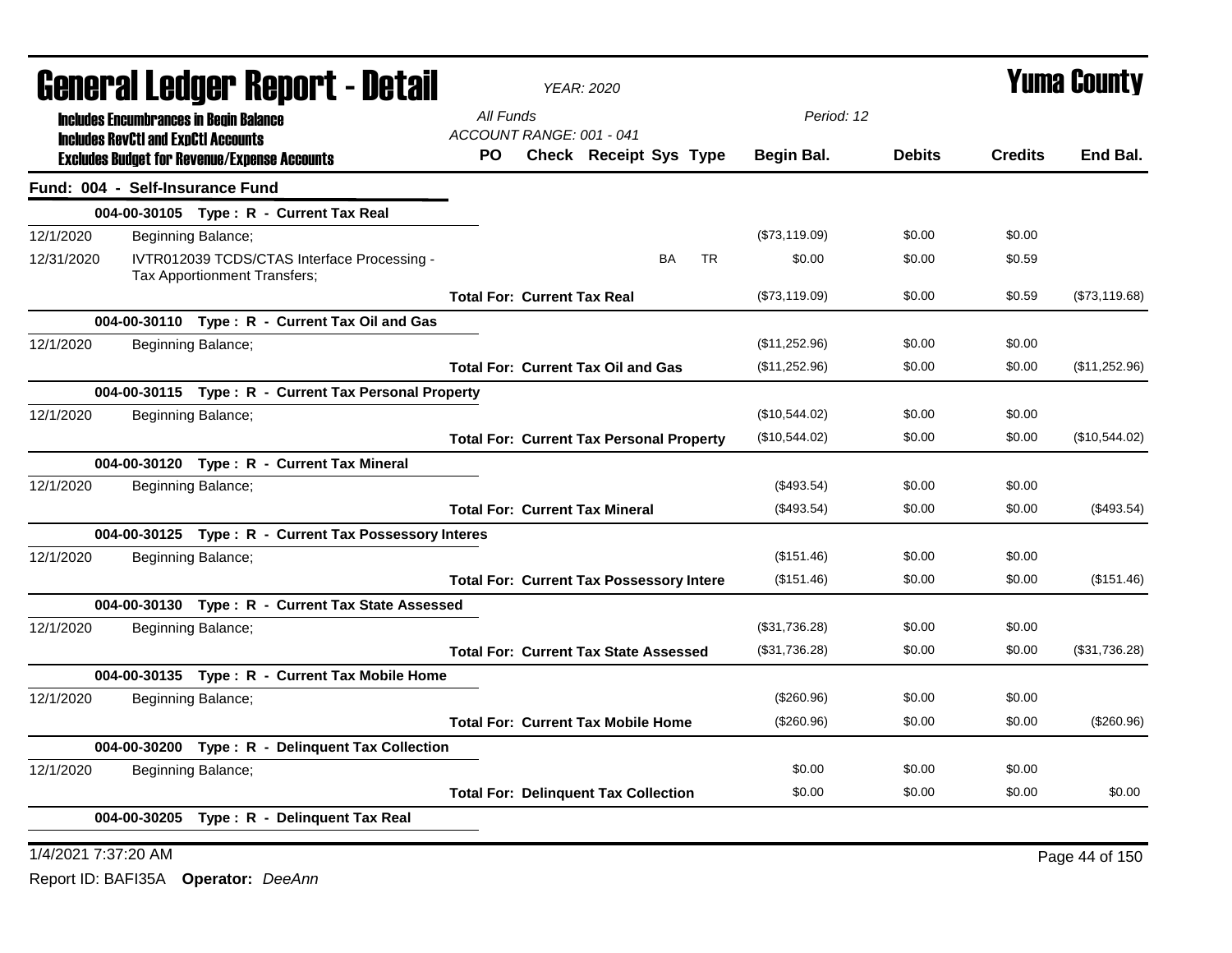|           | General Ledger Report - Detail<br><b>Includes Encumbrances in Begin Balance</b> |                    |                                                       |                                       | <b>YEAR: 2020</b>                              |              |               | <b>Yuma County</b> |            |
|-----------|---------------------------------------------------------------------------------|--------------------|-------------------------------------------------------|---------------------------------------|------------------------------------------------|--------------|---------------|--------------------|------------|
|           | <b>Includes RevCtI and ExpCtI Accounts</b>                                      |                    |                                                       | All Funds<br>ACCOUNT RANGE: 001 - 041 |                                                | Period: 12   |               |                    |            |
|           | <b>Excludes Budget for Revenue/Expense Accounts</b>                             |                    |                                                       | PO.                                   | Check Receipt Sys Type                         | Begin Bal.   | <b>Debits</b> | <b>Credits</b>     | End Bal.   |
|           | Fund: 004 - Self-Insurance Fund                                                 |                    |                                                       |                                       |                                                |              |               |                    |            |
|           |                                                                                 |                    | 004-00-30205 Type: R - Delinquent Tax Real            |                                       |                                                |              |               |                    |            |
| 12/1/2020 |                                                                                 | Beginning Balance; |                                                       |                                       |                                                | (\$100.40)   | \$0.00        | \$0.00             |            |
|           |                                                                                 |                    |                                                       |                                       | <b>Total For: Delinquent Tax Real</b>          | (\$100.40)   | \$0.00        | \$0.00             | (\$100.40) |
|           |                                                                                 |                    | 004-00-30210 Type: R - Delinquent Tax Oil and Gas     |                                       |                                                |              |               |                    |            |
| 12/1/2020 |                                                                                 | Beginning Balance; |                                                       |                                       |                                                | \$0.00       | \$0.00        | \$0.00             |            |
|           |                                                                                 |                    |                                                       |                                       | <b>Total For: Delinquent Tax Oil and Gas</b>   | \$0.00       | \$0.00        | \$0.00             | \$0.00     |
|           |                                                                                 |                    | 004-00-30215 Type: R - Delinquent Tax Mineral         |                                       |                                                |              |               |                    |            |
| 12/1/2020 |                                                                                 | Beginning Balance; |                                                       |                                       |                                                | (\$0.09)     | \$0.00        | \$0.00             |            |
|           |                                                                                 |                    |                                                       |                                       | <b>Total For: Delinquent Tax Mineral</b>       | (\$0.09)     | \$0.00        | \$0.00             | (\$0.09)   |
|           |                                                                                 |                    | 004-00-30220 Type: R - Delinquent Tax Personal Proper |                                       |                                                |              |               |                    |            |
| 12/1/2020 |                                                                                 | Beginning Balance; |                                                       |                                       |                                                | (\$2.64)     | \$0.00        | \$0.00             |            |
|           |                                                                                 |                    |                                                       |                                       | <b>Total For: Delinquent Tax Personal Prop</b> | (\$2.64)     | \$0.00        | \$0.00             | (\$2.64)   |
|           |                                                                                 |                    | 004-00-30225 Type: R - Delinguent Tax Possessory Rate |                                       |                                                |              |               |                    |            |
| 12/1/2020 |                                                                                 | Beginning Balance; |                                                       |                                       |                                                | \$0.00       | \$0.00        | \$0.00             |            |
|           |                                                                                 |                    |                                                       |                                       | <b>Total For: Delinquent Tax Possessory Ra</b> | \$0.00       | \$0.00        | \$0.00             | \$0.00     |
|           |                                                                                 |                    | 004-00-30230 Type: R - Delinquent Tax State Assesed   |                                       |                                                |              |               |                    |            |
| 12/1/2020 |                                                                                 | Beginning Balance; |                                                       |                                       |                                                | (\$0.05)     | \$0.00        | \$0.00             |            |
|           |                                                                                 |                    |                                                       |                                       | <b>Total For: Delinquent Tax State Assesed</b> | (\$0.05)     | \$0.00        | \$0.00             | (\$0.05)   |
|           |                                                                                 |                    | 004-00-30235 Type: R - Delinquent Tax Mobile Home     |                                       |                                                |              |               |                    |            |
| 12/1/2020 |                                                                                 | Beginning Balance; |                                                       |                                       |                                                | (\$2.50)     | \$0.00        | \$0.00             |            |
|           |                                                                                 |                    |                                                       |                                       | <b>Total For: Delinquent Tax Mobile Home</b>   | (\$2.50)     | \$0.00        | \$0.00             | (\$2.50)   |
|           |                                                                                 |                    | 004-00-30240 Type: R - Deling Tax Special Assessment  |                                       |                                                |              |               |                    |            |
| 12/1/2020 |                                                                                 | Beginning Balance; |                                                       |                                       |                                                | \$0.00       | \$0.00        | \$0.00             |            |
|           |                                                                                 |                    |                                                       |                                       | <b>Total For: Deling Tax Special Assessme</b>  | \$0.00       | \$0.00        | \$0.00             | \$0.00     |
|           |                                                                                 |                    | 004-00-30300 Type: R - Current Interest               |                                       |                                                |              |               |                    |            |
| 12/1/2020 |                                                                                 | Beginning Balance; |                                                       |                                       |                                                | $(\$253.05)$ | \$0.00        | \$0.00             |            |
|           |                                                                                 |                    |                                                       |                                       |                                                |              |               |                    |            |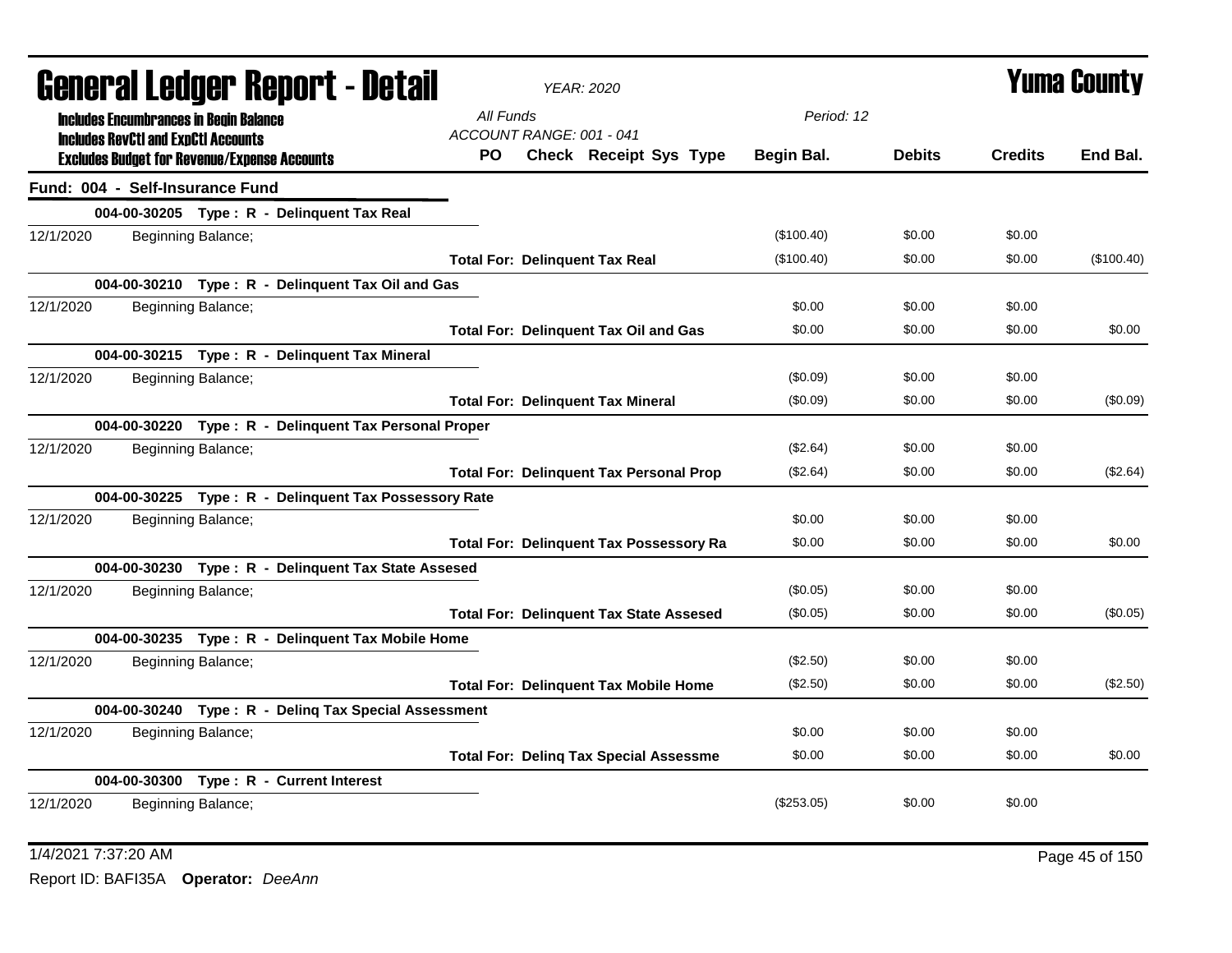|                     | <b>General Ledger Report - Detail</b>      |                                                                             | <b>YEAR: 2020</b>                                | <b>Yuma County</b> |                        |           |           |            |               |                |                |
|---------------------|--------------------------------------------|-----------------------------------------------------------------------------|--------------------------------------------------|--------------------|------------------------|-----------|-----------|------------|---------------|----------------|----------------|
|                     |                                            | <b>Includes Encumbrances in Begin Balance</b>                               | All Funds                                        |                    |                        |           |           | Period: 12 |               |                |                |
|                     | <b>Includes RevCtI and ExpCtI Accounts</b> | <b>Excludes Budget for Revenue/Expense Accounts</b>                         | ACCOUNT RANGE: 001 - 041<br>PO.                  |                    | Check Receipt Sys Type |           |           | Begin Bal. | <b>Debits</b> | <b>Credits</b> | End Bal.       |
|                     |                                            | Fund: 004 - Self-Insurance Fund                                             |                                                  |                    |                        |           |           |            |               |                |                |
|                     |                                            | 004-00-30300 Type: R - Current Interest                                     |                                                  |                    |                        |           |           |            |               |                |                |
| 12/31/2020          |                                            | IVTR012037 TCDS/CTAS Interface Processing -<br>Tax Apportionment Transfers; |                                                  |                    |                        | <b>BA</b> | <b>TR</b> | \$0.00     | \$0.00        | \$0.04         |                |
|                     |                                            |                                                                             | <b>Total For: Current Interest</b>               |                    |                        |           |           | (\$253.05) | \$0.00        | \$0.04         | $(\$253.09)$   |
|                     |                                            | 004-00-30375 Type: R - Refund Interest                                      |                                                  |                    |                        |           |           |            |               |                |                |
| 12/1/2020           |                                            | Beginning Balance;                                                          |                                                  |                    |                        |           |           | \$0.06     | \$0.00        | \$0.00         |                |
|                     |                                            |                                                                             | <b>Total For: Refund Interest</b>                |                    |                        |           |           | \$0.06     | \$0.00        | \$0.00         | \$0.06         |
|                     |                                            | 004-00-30400 Type: R - Delinquent Interest Collection                       |                                                  |                    |                        |           |           |            |               |                |                |
| 12/1/2020           |                                            | Beginning Balance;                                                          |                                                  |                    |                        |           |           | (\$12.16)  | \$0.00        | \$0.00         |                |
|                     |                                            |                                                                             | <b>Total For: Delinquent Interest Collection</b> |                    |                        |           |           | (\$12.16)  | \$0.00        | \$0.00         | (\$12.16)      |
|                     |                                            | 004-00-30500 Type: R - Miscellaneous Collections                            |                                                  |                    |                        |           |           |            |               |                |                |
| 12/1/2020           |                                            | Beginning Balance;                                                          |                                                  |                    |                        |           |           | (\$47.08)  | \$0.00        | \$0.00         |                |
|                     |                                            |                                                                             | <b>Total For: Miscellaneous Collections</b>      |                    |                        |           |           | (\$47.08)  | \$0.00        | \$0.00         | (\$47.08)      |
|                     |                                            | 004-00-31305 Type: R - Wildlife Impact Assistance                           |                                                  |                    |                        |           |           |            |               |                |                |
| 12/1/2020           |                                            | Beginning Balance;                                                          |                                                  |                    |                        |           |           | (\$46.09)  | \$0.00        | \$0.00         |                |
|                     |                                            |                                                                             | <b>Total For: Wildlife Impact Assistance</b>     |                    |                        |           |           | (\$46.09)  | \$0.00        | \$0.00         | (\$46.09)      |
|                     |                                            | 004-00-31310 Type: R - DOI-PILT PAYMENT                                     |                                                  |                    |                        |           |           |            |               |                |                |
| 12/1/2020           |                                            | Beginning Balance;                                                          |                                                  |                    |                        |           |           | (\$18.32)  | \$0.00        | \$0.00         |                |
|                     |                                            |                                                                             | <b>Total For: DOI-PILT PAYMENT</b>               |                    |                        |           |           | (\$18.32)  | \$0.00        | \$0.00         | (\$18.32)      |
|                     |                                            | 004-00-32100 Type: R - Transfers In                                         |                                                  |                    |                        |           |           |            |               |                |                |
| 12/1/2020           |                                            | Beginning Balance;                                                          |                                                  |                    |                        |           |           | \$0.00     | \$0.00        | \$0.00         |                |
|                     |                                            |                                                                             | <b>Total For: Transfers In</b>                   |                    |                        |           |           | \$0.00     | \$0.00        | \$0.00         | \$0.00         |
|                     |                                            | 004-00-33000 Type: R - Auto Tax B Collection                                |                                                  |                    |                        |           |           |            |               |                |                |
| 12/1/2020           |                                            | Beginning Balance;                                                          |                                                  |                    |                        |           |           | \$0.00     | \$0.00        | \$0.00         |                |
|                     |                                            |                                                                             | <b>Total For: Auto Tax B Collection</b>          |                    |                        |           |           | \$0.00     | \$0.00        | \$0.00         | \$0.00         |
|                     |                                            | 004-00-33100 Type: R - Auto Tax A & F Collection                            |                                                  |                    |                        |           |           |            |               |                |                |
| 12/1/2020           |                                            | Beginning Balance;                                                          |                                                  |                    |                        |           |           | \$0.00     | \$0.00        | \$0.00         |                |
| 1/4/2021 7:37:20 AM |                                            |                                                                             |                                                  |                    |                        |           |           |            |               |                | Page 46 of 150 |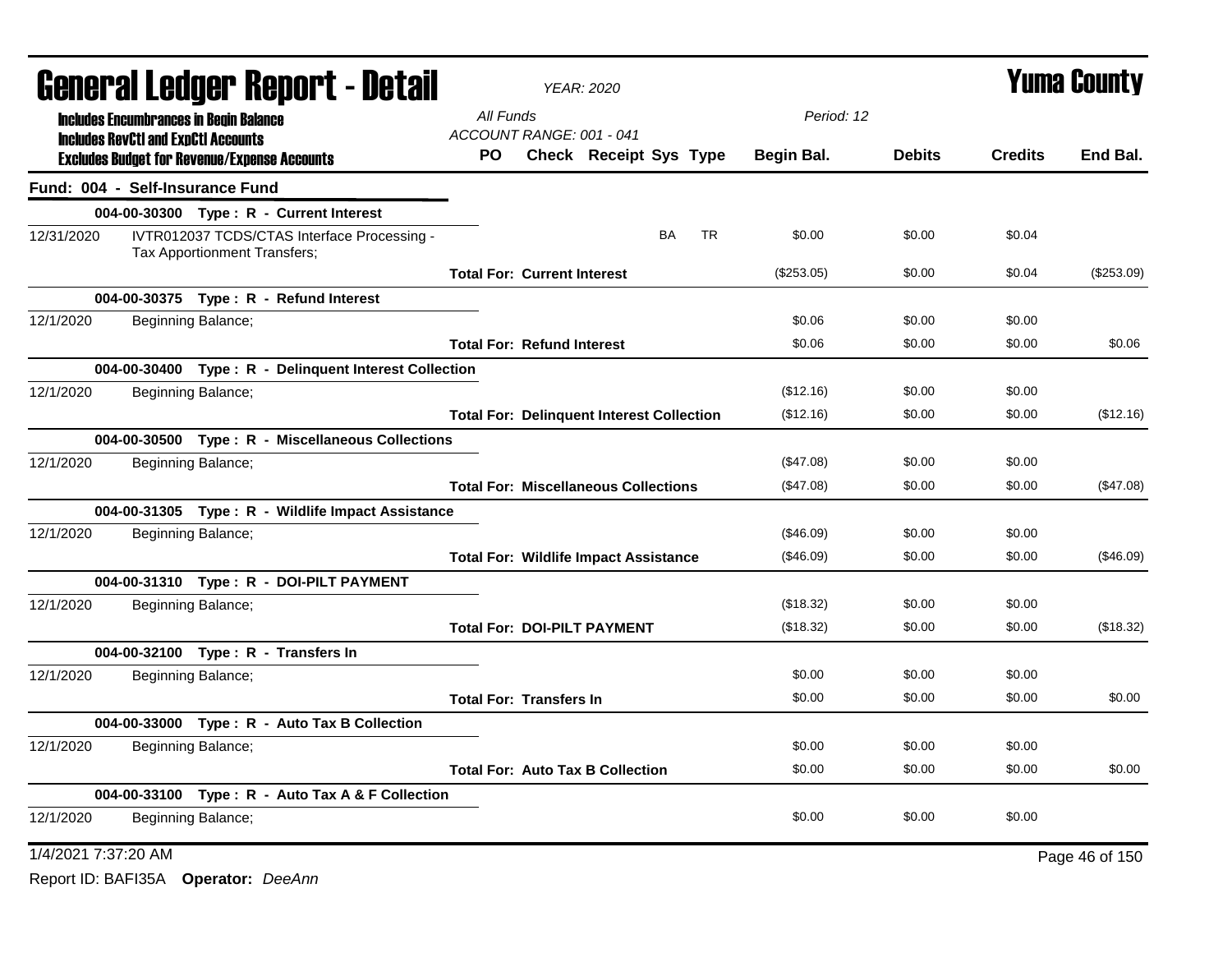|                                 | General Ledger Report - Detail                                                              |                                                                             |                                       |        | <b>YEAR: 2020</b>                               |           |                |                           | Yuma County    |                |
|---------------------------------|---------------------------------------------------------------------------------------------|-----------------------------------------------------------------------------|---------------------------------------|--------|-------------------------------------------------|-----------|----------------|---------------------------|----------------|----------------|
|                                 | <b>Includes Encumbrances in Begin Balance</b><br><b>Includes RevCtI and ExpCtI Accounts</b> |                                                                             | All Funds<br>ACCOUNT RANGE: 001 - 041 |        |                                                 |           | Period: 12     |                           |                |                |
|                                 |                                                                                             | <b>Excludes Budget for Revenue/Expense Accounts</b>                         | <b>PO</b>                             |        | <b>Check Receipt Sys Type</b>                   |           | Begin Bal.     | <b>Debits</b>             | <b>Credits</b> | End Bal.       |
| Fund: 004 - Self-Insurance Fund |                                                                                             |                                                                             |                                       |        |                                                 |           |                |                           |                |                |
|                                 |                                                                                             | 004-00-33100 Type: R - Auto Tax A & F Collection                            |                                       |        |                                                 |           |                |                           |                |                |
|                                 |                                                                                             |                                                                             |                                       |        | <b>Total For: Auto Tax A &amp; F Collection</b> |           | \$0.00         | \$0.00                    | \$0.00         | \$0.00         |
|                                 | 004-00-34600                                                                                | Type: R - Insurance Reimbursment                                            |                                       |        |                                                 |           |                |                           |                |                |
| 12/1/2020                       | Beginning Balance;                                                                          |                                                                             |                                       |        |                                                 |           | (\$26,246.00)  | \$0.00                    | \$0.00         |                |
|                                 |                                                                                             |                                                                             |                                       |        | <b>Total For: Insurance Reimbursment</b>        |           | (\$26, 246.00) | \$0.00                    | \$0.00         | (\$26, 246.00) |
|                                 |                                                                                             | 004-00-49000 Type: X - Warrants Paid                                        |                                       |        |                                                 |           |                |                           |                |                |
| 12/1/2020                       | Beginning Balance;                                                                          |                                                                             |                                       |        |                                                 |           | \$208,437.40   | \$0.00                    | \$0.00         |                |
|                                 |                                                                                             |                                                                             | <b>Total For: Warrants Paid</b>       |        |                                                 |           | \$208,437.40   | \$0.00                    | \$0.00         | \$208,437.40   |
|                                 | 004-00-49100                                                                                | Type: X - Treasurer Fees                                                    |                                       |        |                                                 |           |                |                           |                |                |
| 12/1/2020                       | Beginning Balance;                                                                          |                                                                             |                                       |        |                                                 |           | \$4.100.73     | \$0.00                    | \$0.00         |                |
| 12/31/2020                      |                                                                                             | IVTR012040 TCDS/CTAS Interface Processing -<br>Tax Apportionment Transfers; |                                       |        | <b>BA</b>                                       | <b>TR</b> | \$0.00         | \$0.02                    | \$0.00         |                |
|                                 |                                                                                             |                                                                             | <b>Total For: Treasurer Fees</b>      |        |                                                 |           | \$4,100.73     | \$0.02                    | \$0.00         | \$4,100.75     |
|                                 | 004-00-49401                                                                                | Type: X - Transfer Out                                                      |                                       |        |                                                 |           |                |                           |                |                |
| 12/1/2020                       | Beginning Balance;                                                                          |                                                                             |                                       |        |                                                 |           | \$0.00         | \$0.00                    | \$0.00         |                |
|                                 |                                                                                             |                                                                             | <b>Total For: Transfer Out</b>        |        |                                                 |           | \$0.00         | \$0.00                    | \$0.00         | \$0.00         |
|                                 |                                                                                             |                                                                             | Fund: 004 - Self-Insurance Fund       |        | Totals:                                         |           | \$58,251.50    | \$0.67                    | \$1.28         | \$58,250.89    |
|                                 |                                                                                             | <b>Total Fund Revenues:</b>                                                 |                                       | \$0.63 | <b>Total Fund Expenses:</b>                     |           | \$0.02         | Net Revenue Over Expense: |                | \$0.61         |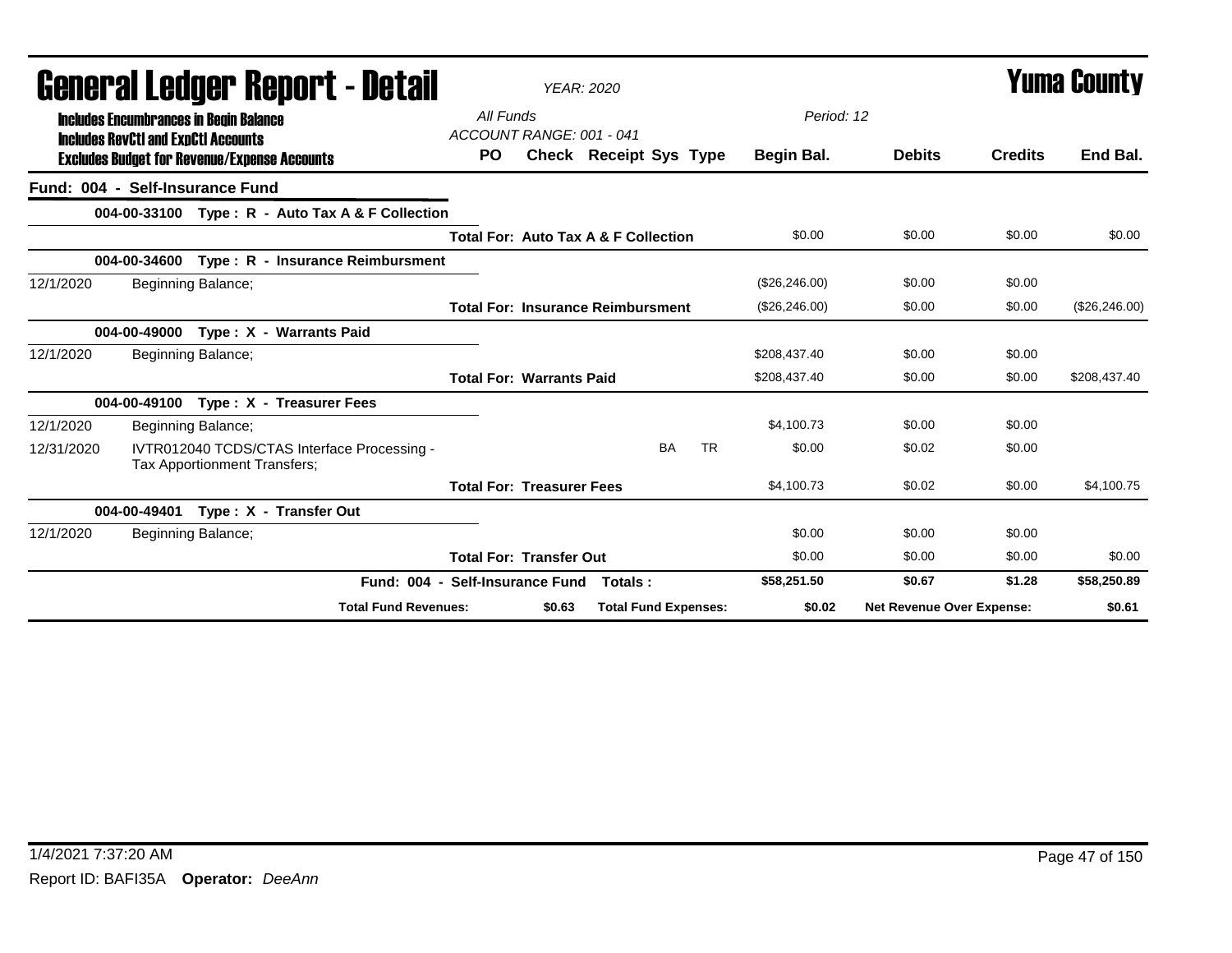|                     | General Ledger Report - Detail                                                                    |                                       | <b>YEAR: 2020</b>             |           |           |                   | <b>Yuma County</b> |                |                |  |
|---------------------|---------------------------------------------------------------------------------------------------|---------------------------------------|-------------------------------|-----------|-----------|-------------------|--------------------|----------------|----------------|--|
|                     | <b>Includes Encumbrances in Begin Balance</b>                                                     | All Funds                             |                               |           |           | Period: 12        |                    |                |                |  |
|                     | <b>Includes RevCtI and ExpCtI Accounts</b><br><b>Excludes Budget for Revenue/Expense Accounts</b> | ACCOUNT RANGE: 001 - 041<br><b>PO</b> | <b>Check Receipt Sys Type</b> |           |           | <b>Begin Bal.</b> | <b>Debits</b>      | <b>Credits</b> | End Bal.       |  |
|                     | Fund: 005 - Recreation Fund                                                                       |                                       |                               |           |           |                   |                    |                |                |  |
|                     | 005-00-10000 Type: A - Cash Account                                                               |                                       |                               |           |           |                   |                    |                |                |  |
| 12/1/2020           | Beginning Balance;                                                                                |                                       |                               |           |           | \$953,222.93      | \$0.00             | \$0.00         |                |  |
| 12/15/2020          | IVTR012014 AP#212152020 - AP #2 12.15.2020;                                                       |                                       |                               | BA        | <b>CD</b> | \$0.00            | \$0.00             | \$8,864.67     |                |  |
| 12/31/2020          | IVTR012037 TCDS/CTAS Interface Processing -<br>Cash Transaction;                                  |                                       |                               | BA        | <b>CD</b> | \$0.00            | \$0.08             | \$0.00         |                |  |
| 12/31/2020          | IVTR012039 TCDS/CTAS Interface Processing -<br>Cash Transaction;                                  |                                       |                               | <b>BA</b> | <b>CD</b> | \$0.00            | \$1.18             | \$0.00         |                |  |
| 12/31/2020          | IVTR012040 TCDS/CTAS Interface Processing -<br>Cash Transaction;                                  |                                       |                               | <b>BA</b> | <b>CD</b> | \$0.00            | \$0.00             | \$0.04         |                |  |
|                     |                                                                                                   | <b>Total For: Cash Account</b>        |                               |           |           | \$953,222.93      | \$1.26             | \$8,864.71     | \$944,359.48   |  |
|                     | 005-00-20000 Type: L - Accounts Payable                                                           |                                       |                               |           |           |                   |                    |                |                |  |
| 12/1/2020           | Beginning Balance;                                                                                |                                       |                               |           |           | \$0.00            | \$0.00             | \$0.00         |                |  |
|                     |                                                                                                   | <b>Total For: Accounts Payable</b>    |                               |           |           | \$0.00            | \$0.00             | \$0.00         | \$0.00         |  |
|                     | 005-00-20010 Type: L - Revenue Control                                                            |                                       |                               |           |           |                   |                    |                |                |  |
| 12/1/2020           | Beginning Balance;                                                                                |                                       |                               |           |           | (\$256,074.14)    | \$0.00             | \$0.00         |                |  |
| 12/31/2020          | IVTR012037 - Auto post transaction;                                                               |                                       |                               | BA        | <b>CP</b> | \$0.00            | \$0.00             | \$0.08         |                |  |
| 12/31/2020          | IVTR012039 - Auto post transaction;                                                               |                                       |                               | BA        | <b>CP</b> | \$0.00            | \$0.00             | \$1.18         |                |  |
|                     |                                                                                                   | <b>Total For: Revenue Control</b>     |                               |           |           | (\$256,074.14)    | \$0.00             | \$1.26         | (\$256,075.40) |  |
|                     | 005-00-20020 Type: L - Expense Control                                                            |                                       |                               |           |           |                   |                    |                |                |  |
| 12/1/2020           | Beginning Balance;                                                                                |                                       |                               |           |           | \$72.794.50       | \$0.00             | \$0.00         |                |  |
| 12/15/2020          | IVTR012014 - Auto post transaction;                                                               |                                       |                               | BA        | <b>CP</b> | \$0.00            | \$8,864.67         | \$0.00         |                |  |
| 12/31/2020          | IVTR012040 - Auto post transaction;                                                               |                                       |                               | BA        | <b>CP</b> | \$0.00            | \$0.04             | \$0.00         |                |  |
|                     |                                                                                                   | <b>Total For: Expense Control</b>     |                               |           |           | \$72,794.50       | \$8,864.71         | \$0.00         | \$81,659.21    |  |
|                     | 005-00-20100<br>Type: L - Fund Balance                                                            |                                       |                               |           |           |                   |                    |                |                |  |
| 12/1/2020           | Beginning Balance;                                                                                |                                       |                               |           |           | (\$769,943.29)    | \$0.00             | \$0.00         |                |  |
|                     |                                                                                                   | <b>Total For: Fund Balance</b>        |                               |           |           | (\$769,943.29)    | \$0.00             | \$0.00         | (\$769,943.29) |  |
|                     | Type: R - Current Tax Collection<br>005-00-30100                                                  |                                       |                               |           |           |                   |                    |                |                |  |
| 12/1/2020           | Beginning Balance;                                                                                |                                       |                               |           |           | \$0.00            | \$0.00             | \$0.00         |                |  |
| 1/4/2021 7:37:20 AM |                                                                                                   |                                       |                               |           |           |                   |                    |                | Page 48 of 150 |  |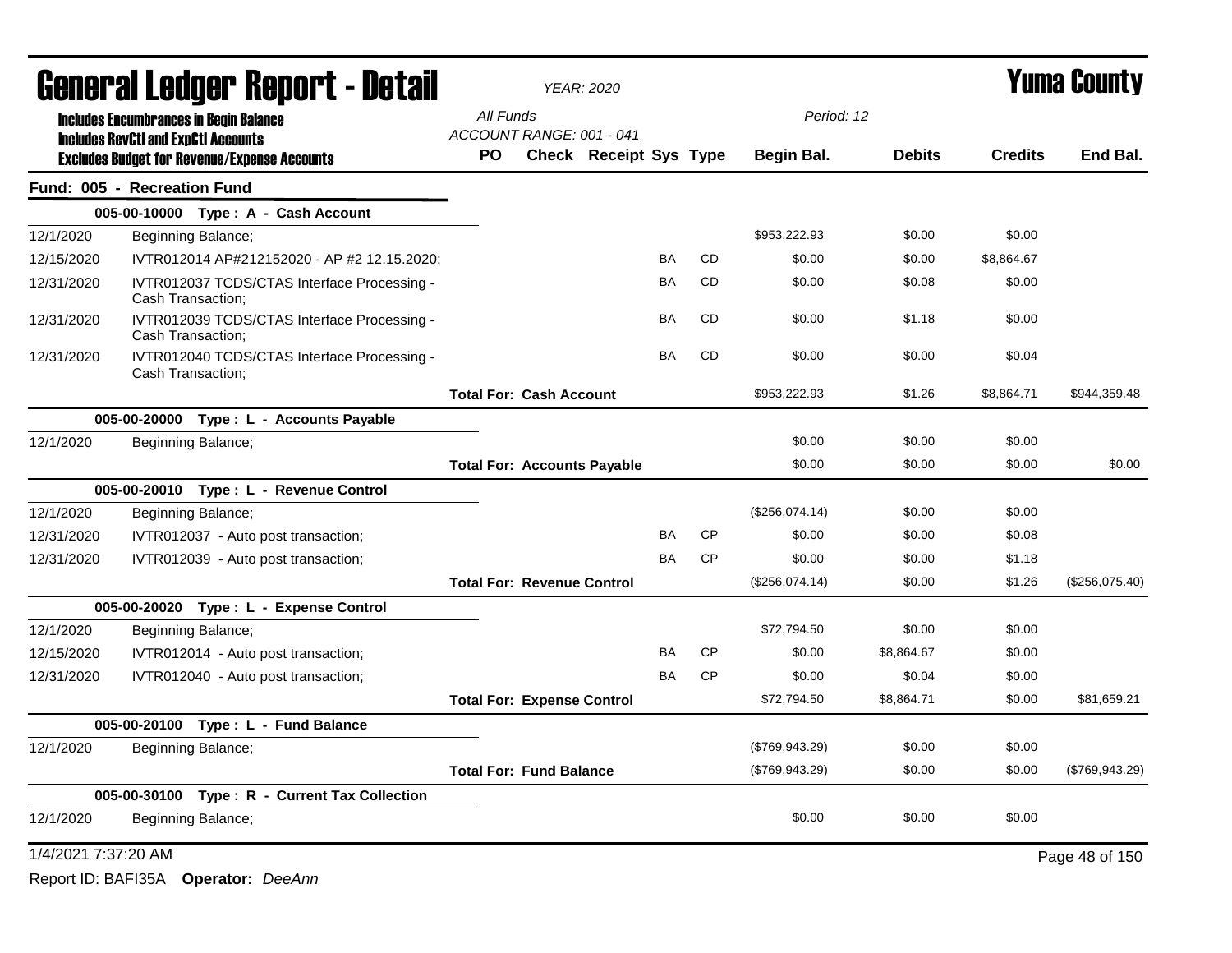| <b>General Ledger Report - Detail</b>                                                     |                                    | <b>YEAR: 2020</b>                               |           |           | <b>Yuma County</b> |               |                |                 |
|-------------------------------------------------------------------------------------------|------------------------------------|-------------------------------------------------|-----------|-----------|--------------------|---------------|----------------|-----------------|
| <b>Includes Encumbrances in Begin Balance</b>                                             | All Funds                          |                                                 |           |           | Period: 12         |               |                |                 |
| <b>Includes RevCtI and ExpCtI Accounts</b>                                                | ACCOUNT RANGE: 001 - 041           |                                                 |           |           |                    |               |                |                 |
| <b>Excludes Budget for Revenue/Expense Accounts</b>                                       | PO.                                | <b>Check Receipt Sys Type</b>                   |           |           | <b>Begin Bal.</b>  | <b>Debits</b> | <b>Credits</b> | End Bal.        |
| Fund: 005 - Recreation Fund                                                               |                                    |                                                 |           |           |                    |               |                |                 |
| 005-00-30100 Type: R - Current Tax Collection                                             |                                    |                                                 |           |           |                    |               |                |                 |
|                                                                                           |                                    | <b>Total For: Current Tax Collection</b>        |           |           | \$0.00             | \$0.00        | \$0.00         | \$0.00          |
| 005-00-30105 Type: R - Current Tax Real                                                   |                                    |                                                 |           |           |                    |               |                |                 |
| 12/1/2020<br>Beginning Balance;                                                           |                                    |                                                 |           |           | (\$146, 237.83)    | \$0.00        | \$0.00         |                 |
| 12/31/2020<br>IVTR012039 TCDS/CTAS Interface Processing -<br>Tax Apportionment Transfers; |                                    |                                                 | <b>BA</b> | <b>TR</b> | \$0.00             | \$0.00        | \$1.18         |                 |
|                                                                                           | <b>Total For: Current Tax Real</b> |                                                 |           |           | (\$146, 237.83)    | \$0.00        | \$1.18         | (\$146, 239.01) |
| 005-00-30110 Type: R - Current Tax Oil and Gas                                            |                                    |                                                 |           |           |                    |               |                |                 |
| 12/1/2020<br>Beginning Balance;                                                           |                                    |                                                 |           |           | (\$22,505.90)      | \$0.00        | \$0.00         |                 |
|                                                                                           |                                    | <b>Total For: Current Tax Oil and Gas</b>       |           |           | (\$22,505.90)      | \$0.00        | \$0.00         | (\$22,505.90)   |
| 005-00-30115 Type: R - Current Tax Personal Property                                      |                                    |                                                 |           |           |                    |               |                |                 |
| 12/1/2020<br>Beginning Balance;                                                           |                                    |                                                 |           |           | (\$21,087.83)      | \$0.00        | \$0.00         |                 |
|                                                                                           |                                    | <b>Total For: Current Tax Personal Property</b> |           |           | (\$21,087.83)      | \$0.00        | \$0.00         | (\$21,087.83)   |
| 005-00-30120 Type: R - Current Tax Mineral                                                |                                    |                                                 |           |           |                    |               |                |                 |
| 12/1/2020<br>Beginning Balance;                                                           |                                    |                                                 |           |           | (\$986.45)         | \$0.00        | \$0.00         |                 |
|                                                                                           |                                    | <b>Total For: Current Tax Mineral</b>           |           |           | (\$986.45)         | \$0.00        | \$0.00         | (\$986.45)      |
| 005-00-30125 Type: R - Current Tax Possessory Interes                                     |                                    |                                                 |           |           |                    |               |                |                 |
| 12/1/2020<br>Beginning Balance;                                                           |                                    |                                                 |           |           | (\$302.91)         | \$0.00        | \$0.00         |                 |
|                                                                                           |                                    | <b>Total For: Current Tax Possessory Intere</b> |           |           | (\$302.91)         | \$0.00        | \$0.00         | (\$302.91)      |
| 005-00-30130 Type: R - Current Tax State Assessed                                         |                                    |                                                 |           |           |                    |               |                |                 |
| 12/1/2020<br>Beginning Balance;                                                           |                                    |                                                 |           |           | (\$63,467.10)      | \$0.00        | \$0.00         |                 |
|                                                                                           |                                    | <b>Total For: Current Tax State Assessed</b>    |           |           | (\$63,467.10)      | \$0.00        | \$0.00         | (\$63,467.10)   |
| 005-00-30135 Type: R - Current Tax Mobile Home                                            |                                    |                                                 |           |           |                    |               |                |                 |
| 12/1/2020<br>Beginning Balance;                                                           |                                    |                                                 |           |           | (\$521.56)         | \$0.00        | \$0.00         |                 |
|                                                                                           |                                    | <b>Total For: Current Tax Mobile Home</b>       |           |           | (\$521.56)         | \$0.00        | \$0.00         | (\$521.56)      |
| 005-00-30200 Type: R - Delinquent Tax Collection                                          |                                    |                                                 |           |           |                    |               |                |                 |
| 12/1/2020<br>Beginning Balance;                                                           |                                    |                                                 |           |           | \$0.00             | \$0.00        | \$0.00         |                 |
| 1/4/2021 7:37:20 AM                                                                       |                                    |                                                 |           |           |                    |               |                | Page 49 of 150  |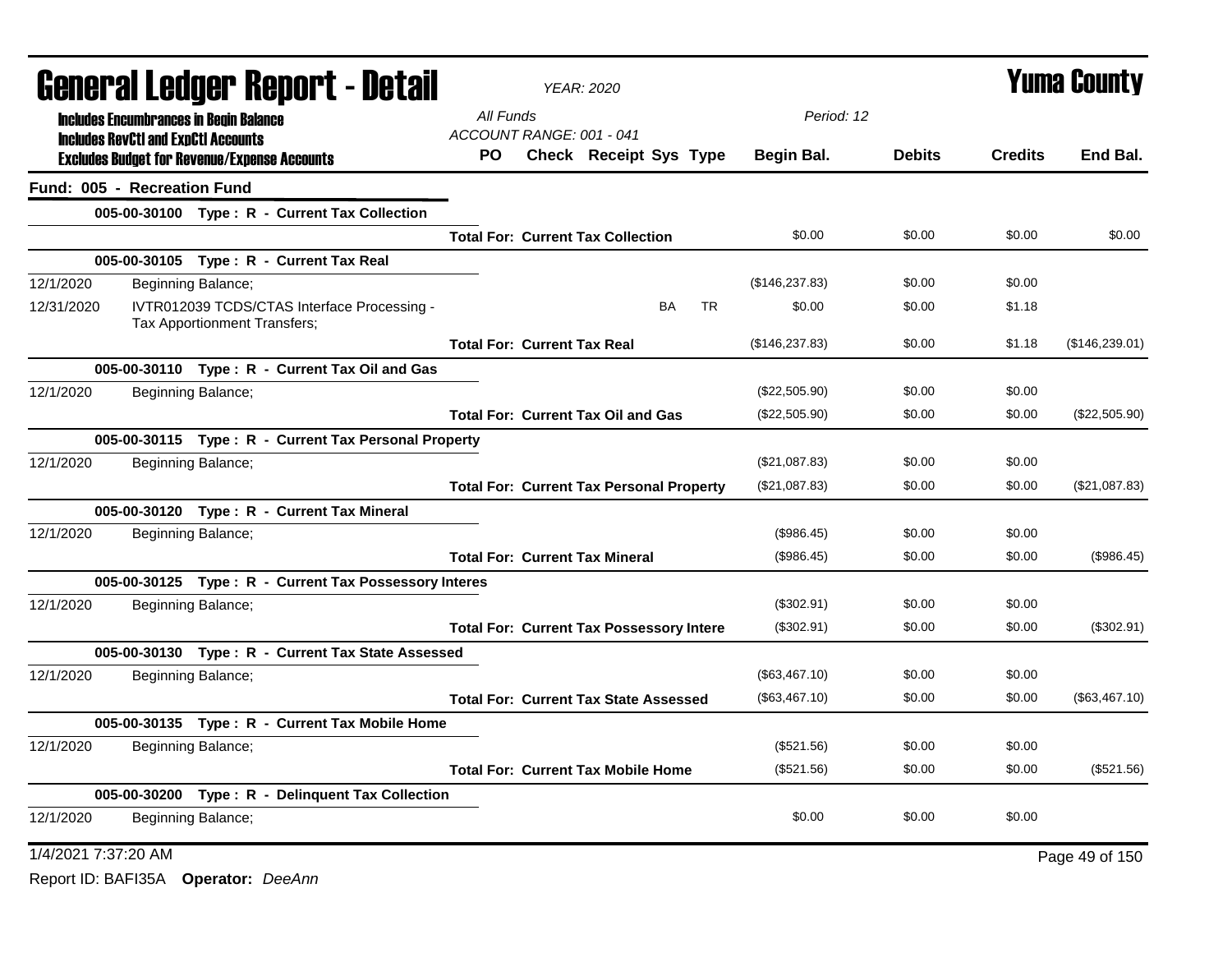| <b>General Ledger Report - Detail</b>                 | <b>YEAR: 2020</b>                              |              |               | <b>Yuma County</b> |                |
|-------------------------------------------------------|------------------------------------------------|--------------|---------------|--------------------|----------------|
| <b>Includes Encumbrances in Begin Balance</b>         | All Funds                                      | Period: 12   |               |                    |                |
| <b>Includes RevCtI and ExpCtI Accounts</b>            | ACCOUNT RANGE: 001 - 041                       |              |               |                    |                |
| <b>Excludes Budget for Revenue/Expense Accounts</b>   | PO.<br><b>Check Receipt Sys Type</b>           | Begin Bal.   | <b>Debits</b> | <b>Credits</b>     | End Bal.       |
| Fund: 005 - Recreation Fund                           |                                                |              |               |                    |                |
| 005-00-30200 Type: R - Delinquent Tax Collection      |                                                |              |               |                    |                |
|                                                       | <b>Total For: Delinquent Tax Collection</b>    | \$0.00       | \$0.00        | \$0.00             | \$0.00         |
| 005-00-30205 Type: R - Delinquent Tax Real            |                                                |              |               |                    |                |
| 12/1/2020<br>Beginning Balance;                       |                                                | (\$200.79)   | \$0.00        | \$0.00             |                |
|                                                       | <b>Total For: Delinquent Tax Real</b>          | $(\$200.79)$ | \$0.00        | \$0.00             | (\$200.79)     |
| 005-00-30210 Type: R - Delinguent Tax Oil and Gas     |                                                |              |               |                    |                |
| 12/1/2020<br>Beginning Balance;                       |                                                | \$0.00       | \$0.00        | \$0.00             |                |
|                                                       | <b>Total For: Delinquent Tax Oil and Gas</b>   | \$0.00       | \$0.00        | \$0.00             | \$0.00         |
| 005-00-30215 Type: R - Delinquent Tax Mineral         |                                                |              |               |                    |                |
| 12/1/2020<br>Beginning Balance;                       |                                                | (\$0.17)     | \$0.00        | \$0.00             |                |
|                                                       | <b>Total For: Delinquent Tax Mineral</b>       | (\$0.17)     | \$0.00        | \$0.00             | (\$0.17)       |
| 005-00-30220 Type: R - Delinquent Tax Personal Proper |                                                |              |               |                    |                |
| 12/1/2020<br>Beginning Balance;                       |                                                | (\$5.29)     | \$0.00        | \$0.00             |                |
|                                                       | <b>Total For: Delinquent Tax Personal Prop</b> | (\$5.29)     | \$0.00        | \$0.00             | (\$5.29)       |
| 005-00-30225 Type: R - Delinquent Tax Possessory Rate |                                                |              |               |                    |                |
| 12/1/2020<br>Beginning Balance;                       |                                                | \$0.00       | \$0.00        | \$0.00             |                |
|                                                       | <b>Total For: Delinquent Tax Possessory Ra</b> | \$0.00       | \$0.00        | \$0.00             | \$0.00         |
| 005-00-30230 Type: R - Delinquent Tax State Assesed   |                                                |              |               |                    |                |
| 12/1/2020<br>Beginning Balance;                       |                                                | (\$0.10)     | \$0.00        | \$0.00             |                |
|                                                       | <b>Total For: Delinquent Tax State Assesed</b> | (\$0.10)     | \$0.00        | \$0.00             | (\$0.10)       |
| 005-00-30235 Type: R - Delinquent Tax Mobile Home     |                                                |              |               |                    |                |
| 12/1/2020<br>Beginning Balance;                       |                                                | (\$4.97)     | \$0.00        | \$0.00             |                |
|                                                       | <b>Total For: Delinquent Tax Mobile Home</b>   | (\$4.97)     | \$0.00        | \$0.00             | (\$4.97)       |
| 005-00-30240 Type: R - Deling Tax Special Assessment  |                                                |              |               |                    |                |
| Beginning Balance;<br>12/1/2020                       |                                                | \$0.00       | \$0.00        | \$0.00             |                |
|                                                       | <b>Total For: Deling Tax Special Assessme</b>  | \$0.00       | \$0.00        | \$0.00             | \$0.00         |
| 005-00-30300 Type: R - Current Interest               |                                                |              |               |                    |                |
| 1/4/2021 7:37:20 AM                                   |                                                |              |               |                    | Page 50 of 150 |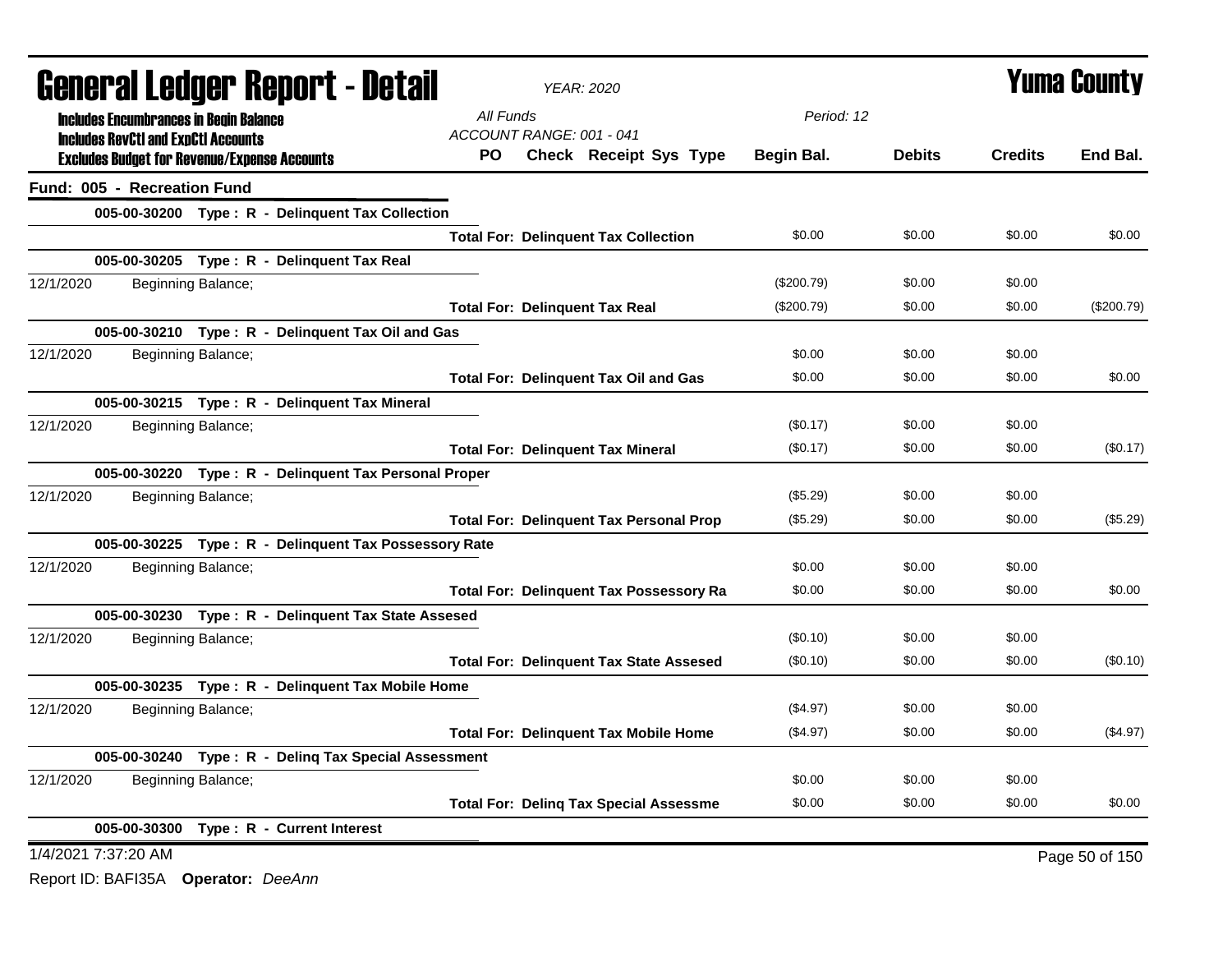| General Ledger Report - Detail |  |                                                                                                   |                                    | <b>YEAR: 2020</b>                            |                                                  | <b>Yuma County</b> |               |                |            |
|--------------------------------|--|---------------------------------------------------------------------------------------------------|------------------------------------|----------------------------------------------|--------------------------------------------------|--------------------|---------------|----------------|------------|
|                                |  | <b>Includes Encumbrances in Begin Balance</b>                                                     | All Funds                          |                                              |                                                  | Period: 12         |               |                |            |
|                                |  | <b>Includes RevCtI and ExpCtI Accounts</b><br><b>Excludes Budget for Revenue/Expense Accounts</b> | ACCOUNT RANGE: 001 - 041<br>PO.    |                                              | Check Receipt Sys Type                           | Begin Bal.         | <b>Debits</b> | <b>Credits</b> | End Bal.   |
| Fund: 005 - Recreation Fund    |  |                                                                                                   |                                    |                                              |                                                  |                    |               |                |            |
|                                |  | 005-00-30300 Type: R - Current Interest                                                           |                                    |                                              |                                                  |                    |               |                |            |
| 12/1/2020                      |  | Beginning Balance;                                                                                |                                    |                                              |                                                  | (\$506.05)         | \$0.00        | \$0.00         |            |
| 12/31/2020                     |  | IVTR012037 TCDS/CTAS Interface Processing -<br>Tax Apportionment Transfers;                       |                                    |                                              | <b>BA</b><br><b>TR</b>                           | \$0.00             | \$0.00        | \$0.08         |            |
|                                |  |                                                                                                   | <b>Total For: Current Interest</b> |                                              |                                                  | (\$506.05)         | \$0.00        | \$0.08         | (\$506.13) |
|                                |  | 005-00-30375 Type: R - Refund Interest                                                            |                                    |                                              |                                                  |                    |               |                |            |
| 12/1/2020                      |  | Beginning Balance;                                                                                |                                    |                                              |                                                  | \$0.12             | \$0.00        | \$0.00         |            |
|                                |  |                                                                                                   | <b>Total For: Refund Interest</b>  |                                              |                                                  | \$0.12             | \$0.00        | \$0.00         | \$0.12     |
|                                |  | 005-00-30400 Type: R - Delinquent Interest Collection                                             |                                    |                                              |                                                  |                    |               |                |            |
| 12/1/2020                      |  | Beginning Balance;                                                                                |                                    |                                              |                                                  | (\$24.33)          | \$0.00        | \$0.00         |            |
|                                |  |                                                                                                   |                                    |                                              | <b>Total For: Delinquent Interest Collection</b> | $(\$24.33)$        | \$0.00        | \$0.00         | (\$24.33)  |
|                                |  | 005-00-30500 Type: R - Miscellaneous Collections                                                  |                                    |                                              |                                                  |                    |               |                |            |
| 12/1/2020                      |  | Beginning Balance;                                                                                |                                    |                                              |                                                  | (\$94.16)          | \$0.00        | \$0.00         |            |
|                                |  |                                                                                                   |                                    | <b>Total For: Miscellaneous Collections</b>  |                                                  | (\$94.16)          | \$0.00        | \$0.00         | (\$94.16)  |
|                                |  | 005-00-31305 Type: R - Wildlife Impact Assistance                                                 |                                    |                                              |                                                  |                    |               |                |            |
| 12/1/2020                      |  | Beginning Balance;                                                                                |                                    |                                              |                                                  | (\$92.18)          | \$0.00        | \$0.00         |            |
|                                |  |                                                                                                   |                                    | <b>Total For: Wildlife Impact Assistance</b> |                                                  | (\$92.18)          | \$0.00        | \$0.00         | (\$92.18)  |
|                                |  | 005-00-31310 Type: R - DOI-PILT PAYMENT                                                           |                                    |                                              |                                                  |                    |               |                |            |
| 12/1/2020                      |  | Beginning Balance;                                                                                |                                    |                                              |                                                  | (\$36.64)          | \$0.00        | \$0.00         |            |
|                                |  |                                                                                                   |                                    | <b>Total For: DOI-PILT PAYMENT</b>           |                                                  | (\$36.64)          | \$0.00        | \$0.00         | (\$36.64)  |
|                                |  | 005-00-32100 Type: R - Transfers In                                                               |                                    |                                              |                                                  |                    |               |                |            |
| 12/1/2020                      |  | Beginning Balance;                                                                                |                                    |                                              |                                                  | \$0.00             | \$0.00        | \$0.00         |            |
|                                |  |                                                                                                   | <b>Total For: Transfers In</b>     |                                              |                                                  | \$0.00             | \$0.00        | \$0.00         | \$0.00     |
|                                |  | 005-00-33000 Type: R - Auto Tax B Collection                                                      |                                    |                                              |                                                  |                    |               |                |            |
| 12/1/2020                      |  | Beginning Balance;                                                                                |                                    |                                              |                                                  | \$0.00             | \$0.00        | \$0.00         |            |
|                                |  |                                                                                                   |                                    | <b>Total For: Auto Tax B Collection</b>      |                                                  | \$0.00             | \$0.00        | \$0.00         | \$0.00     |
|                                |  | 005-00-33100 Type: R - Auto Tax A & F Collection                                                  |                                    |                                              |                                                  |                    |               |                |            |
|                                |  |                                                                                                   |                                    |                                              |                                                  |                    |               |                |            |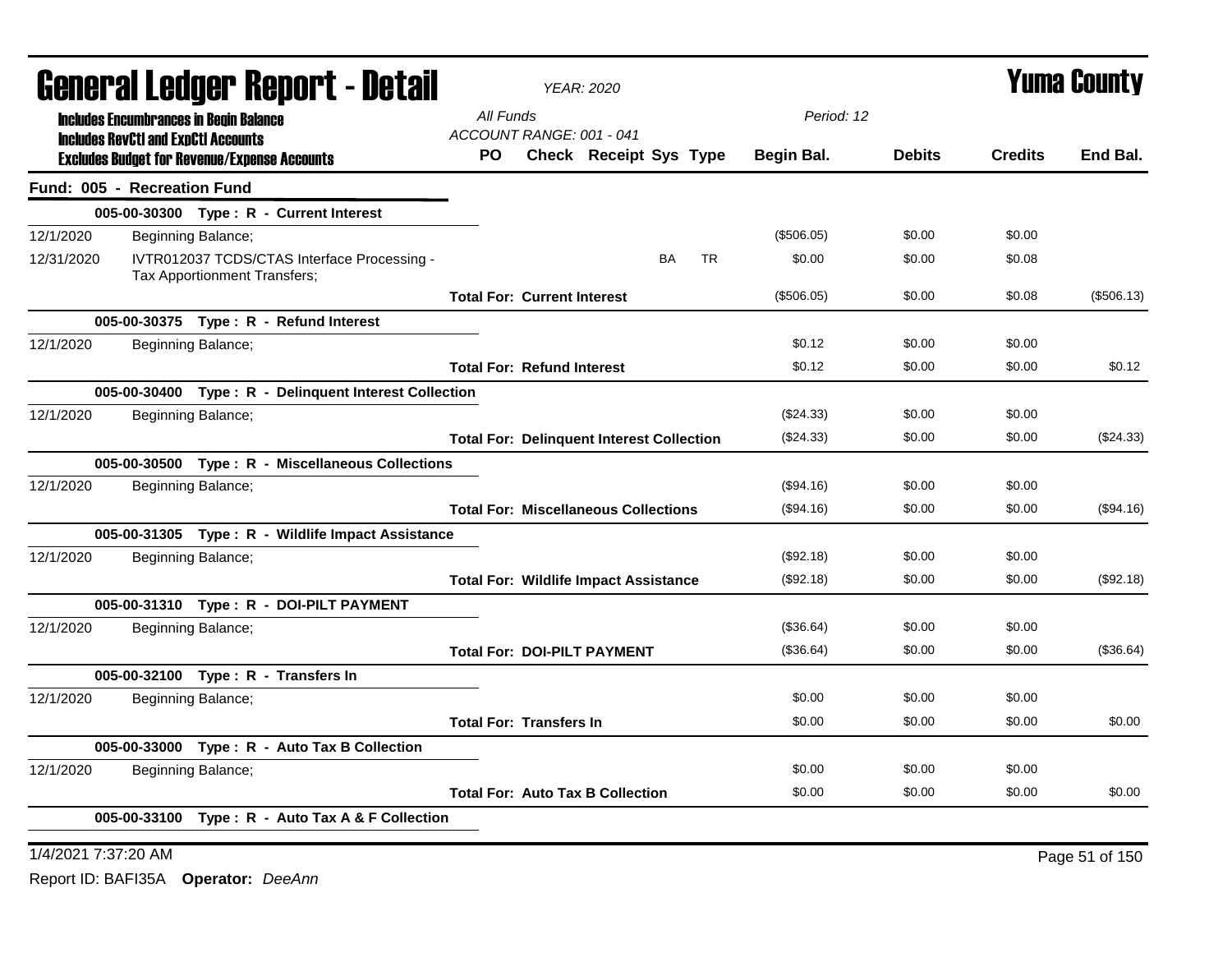| <b>General Ledger Report - Detail</b> |                                                                                             |           | <b>YEAR: 2020</b>                |                                                 |           |           |                |                                  | <b>Yuma County</b> |                |
|---------------------------------------|---------------------------------------------------------------------------------------------|-----------|----------------------------------|-------------------------------------------------|-----------|-----------|----------------|----------------------------------|--------------------|----------------|
|                                       | <b>Includes Encumbrances in Begin Balance</b><br><b>Includes RevCtI and ExpCtI Accounts</b> | All Funds | ACCOUNT RANGE: 001 - 041         |                                                 |           |           | Period: 12     |                                  |                    |                |
|                                       | <b>Excludes Budget for Revenue/Expense Accounts</b>                                         | <b>PO</b> |                                  | <b>Check Receipt Sys Type</b>                   |           |           | Begin Bal.     | <b>Debits</b>                    | <b>Credits</b>     | End Bal.       |
|                                       | Fund: 005 - Recreation Fund                                                                 |           |                                  |                                                 |           |           |                |                                  |                    |                |
|                                       | 005-00-33100 Type: R - Auto Tax A & F Collection                                            |           |                                  |                                                 |           |           |                |                                  |                    |                |
| 12/1/2020                             | Beginning Balance;                                                                          |           |                                  |                                                 |           |           | \$0.00         | \$0.00                           | \$0.00             |                |
|                                       |                                                                                             |           |                                  | <b>Total For: Auto Tax A &amp; F Collection</b> |           |           | \$0.00         | \$0.00                           | \$0.00             | \$0.00         |
|                                       | Type: X - Warrants Paid<br>005-00-49000                                                     |           |                                  |                                                 |           |           |                |                                  |                    |                |
| 12/1/2020                             | Beginning Balance;                                                                          |           |                                  |                                                 |           |           | \$65,118,08    | \$0.00                           | \$0.00             |                |
| 12/15/2020                            | IVTR012014 AP#212152020 - AP #2 12.15.2020:                                                 |           |                                  |                                                 | <b>BA</b> | <b>TR</b> | \$0.00         | \$8,864.67                       | \$0.00             |                |
|                                       |                                                                                             |           | <b>Total For: Warrants Paid</b>  |                                                 |           |           | \$65,118.08    | \$8.864.67                       | \$0.00             | \$73.982.75    |
|                                       | Type: X - Treasurer Fees<br>005-00-49100                                                    |           |                                  |                                                 |           |           |                |                                  |                    |                |
| 12/1/2020                             | Beginning Balance;                                                                          |           |                                  |                                                 |           |           | \$7,676.42     | \$0.00                           | \$0.00             |                |
| 12/31/2020                            | IVTR012040 TCDS/CTAS Interface Processing -<br>Tax Apportionment Transfers;                 |           |                                  |                                                 | <b>BA</b> | <b>TR</b> | \$0.00         | \$0.04                           | \$0.00             |                |
|                                       |                                                                                             |           | <b>Total For: Treasurer Fees</b> |                                                 |           |           | \$7,676.42     | \$0.04                           | \$0.00             | \$7,676.46     |
|                                       | Type: X - Transfer Out<br>005-00-49401                                                      |           |                                  |                                                 |           |           |                |                                  |                    |                |
| 12/1/2020                             | Beginning Balance;                                                                          |           |                                  |                                                 |           |           | \$0.00         | \$0.00                           | \$0.00             |                |
|                                       |                                                                                             |           | <b>Total For: Transfer Out</b>   |                                                 |           |           | \$0.00         | \$0.00                           | \$0.00             | \$0.00         |
|                                       | Fund: 005 - Recreation Fund                                                                 |           |                                  | Totals:                                         |           |           | (\$183,279.64) | \$17,730.68                      | \$8,867.23         | (\$174,416.19) |
|                                       | <b>Total Fund Revenues:</b>                                                                 |           | \$1.26                           | <b>Total Fund Expenses:</b>                     |           |           | \$8,864.71     | <b>Net Revenue Over Expense:</b> |                    | (\$8,863.45)   |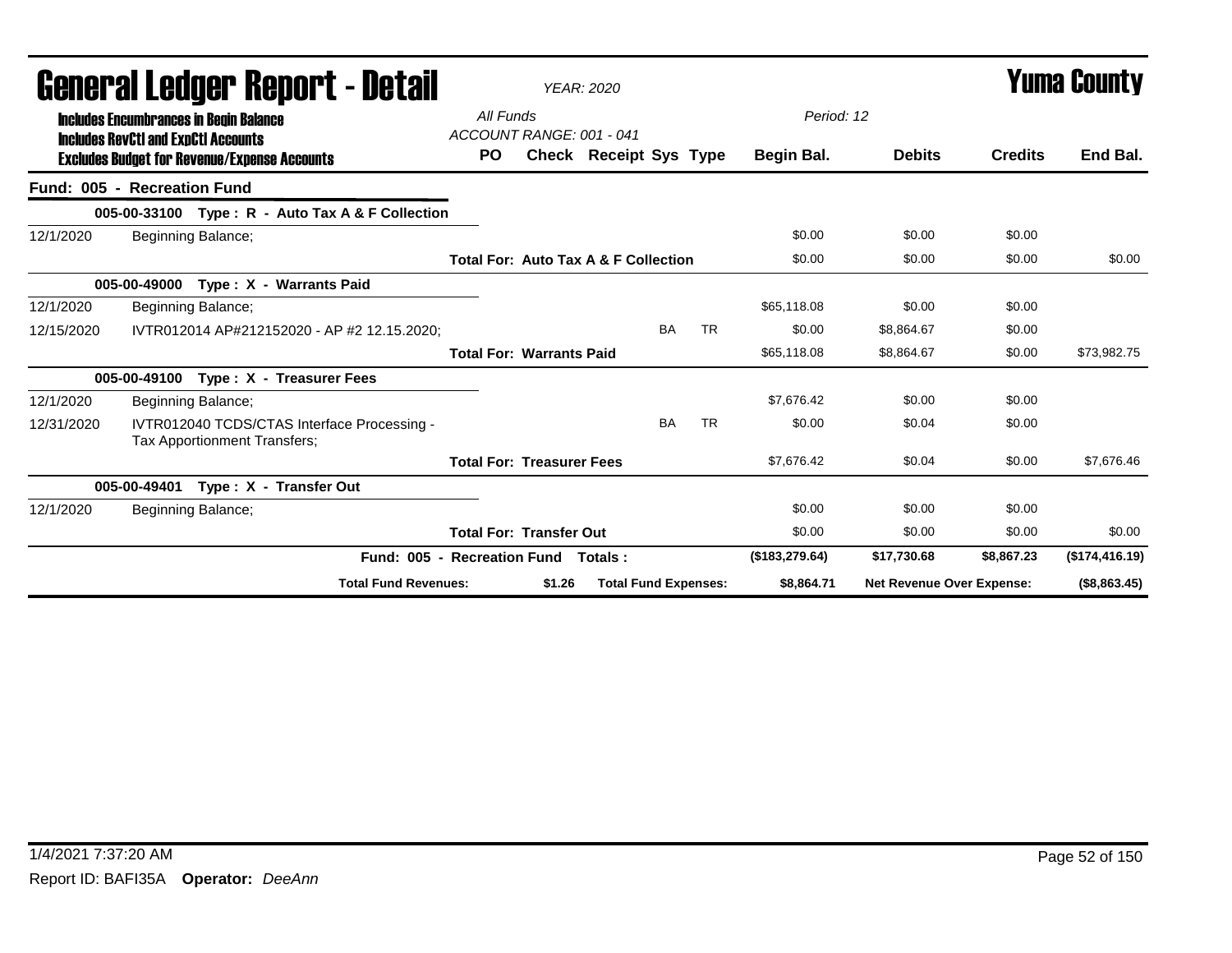| General Ledger Report - Detail |                                            |                                                                            |                                       | <b>YEAR: 2020</b>             |           |           |                |               |                | <b>Yuma County</b> |
|--------------------------------|--------------------------------------------|----------------------------------------------------------------------------|---------------------------------------|-------------------------------|-----------|-----------|----------------|---------------|----------------|--------------------|
|                                |                                            | <b>Includes Encumbrances in Begin Balance</b>                              | All Funds                             |                               |           |           | Period: 12     |               |                |                    |
|                                | <b>Includes RevCtI and ExpCtI Accounts</b> | <b>Excludes Budget for Revenue/Expense Accounts</b>                        | ACCOUNT RANGE: 001 - 041<br><b>PO</b> | <b>Check Receipt Sys Type</b> |           |           | Begin Bal.     | <b>Debits</b> | <b>Credits</b> | End Bal.           |
|                                |                                            | Fund: 006 - Conservation Trust Fund                                        |                                       |                               |           |           |                |               |                |                    |
|                                |                                            | 006-00-10000 Type: A - Cash Account                                        |                                       |                               |           |           |                |               |                |                    |
| 12/1/2020                      |                                            | Beginning Balance;                                                         |                                       |                               |           |           | \$183,328.82   | \$0.00        | \$0.00         |                    |
| 12/11/2020                     |                                            | IVRE201213 STATE OF COLORADO - RE;<br>LOTTERY FUNDS DECEMEBER; 06-000-4340 | None                                  | 21610 RE                      |           | <b>RV</b> | \$0.00         | \$10,526.22   | \$0.00         |                    |
|                                |                                            |                                                                            | <b>Total For: Cash Account</b>        |                               |           |           | \$183,328.82   | \$10,526.22   | \$0.00         | \$193.855.04       |
|                                |                                            | 006-00-20000 Type : L - Accounts Payable                                   |                                       |                               |           |           |                |               |                |                    |
| 12/1/2020                      |                                            | Beginning Balance;                                                         |                                       |                               |           |           | \$0.00         | \$0.00        | \$0.00         |                    |
|                                |                                            |                                                                            | <b>Total For: Accounts Payable</b>    |                               |           |           | \$0.00         | \$0.00        | \$0.00         | \$0.00             |
|                                |                                            | 006-00-20010 Type: L - Revenue Control                                     |                                       |                               |           |           |                |               |                |                    |
| 12/1/2020                      |                                            | Beginning Balance;                                                         |                                       |                               |           |           | (\$30,279.55)  | \$0.00        | \$0.00         |                    |
| 12/11/2020                     |                                            | IVRE201213 - Auto post transaction;                                        |                                       |                               | <b>BA</b> | CP        | \$0.00         | \$0.00        | \$10,526.22    |                    |
|                                |                                            |                                                                            | <b>Total For: Revenue Control</b>     |                               |           |           | (\$30,279.55)  | \$0.00        | \$10,526.22    | (\$40,805.77)      |
|                                |                                            | 006-00-20020 Type: L - Expense Control                                     |                                       |                               |           |           |                |               |                |                    |
| 12/1/2020                      |                                            | Beginning Balance;                                                         |                                       |                               |           |           | \$10,320.90    | \$0.00        | \$0.00         |                    |
|                                |                                            |                                                                            | <b>Total For: Expense Control</b>     |                               |           |           | \$10,320.90    | \$0.00        | \$0.00         | \$10,320.90        |
|                                |                                            | 006-00-20100 Type: L - Fund Balance                                        |                                       |                               |           |           |                |               |                |                    |
| 12/1/2020                      |                                            | Beginning Balance;                                                         |                                       |                               |           |           | (\$163,370.17) | \$0.00        | \$0.00         |                    |
|                                |                                            |                                                                            | <b>Total For: Fund Balance</b>        |                               |           |           | (\$163,370.17) | \$0.00        | \$0.00         | (\$163,370.17)     |
|                                |                                            | 006-00-32100 Type: R - Transfers In                                        |                                       |                               |           |           |                |               |                |                    |
| 12/1/2020                      |                                            | Beginning Balance;                                                         |                                       |                               |           |           | (\$302.81)     | \$0.00        | \$0.00         |                    |
|                                |                                            |                                                                            | <b>Total For: Transfers In</b>        |                               |           |           | (\$302.81)     | \$0.00        | \$0.00         | (\$302.81)         |
|                                |                                            | 006-00-34800 Type: R - Lottery Funds                                       |                                       |                               |           |           |                |               |                |                    |
| 12/1/2020                      |                                            | Beginning Balance;                                                         |                                       |                               |           |           | (\$29,976.74)  | \$0.00        | \$0.00         |                    |
| 12/11/2020                     |                                            | IVRE201213 STATE OF COLORADO - RE;<br>LOTTERY FUNDS DECEMEBER; 06-000-4340 | None                                  | 21610 RE                      |           | <b>RV</b> | \$0.00         | \$0.00        | \$10,526.22    |                    |
|                                |                                            |                                                                            | <b>Total For: Lottery Funds</b>       |                               |           |           | (\$29,976.74)  | \$0.00        | \$10,526.22    | $(\$40,502.96)$    |
|                                |                                            | 006-00-49000 Type: X - Warrants Paid                                       |                                       |                               |           |           |                |               |                |                    |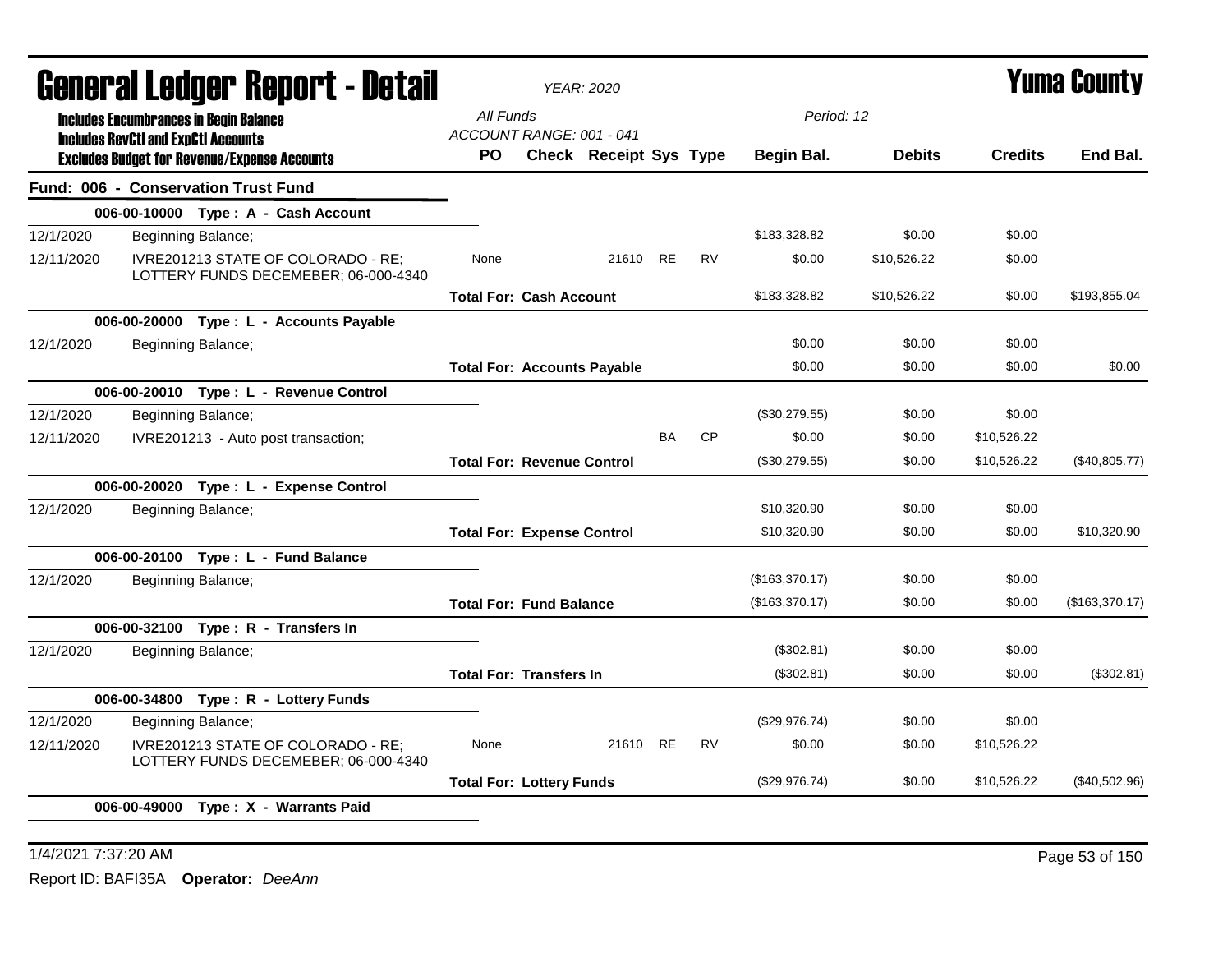| <b>General Ledger Report - Detail</b><br><b>Includes Encumbrances in Begin Balance</b> |                                            |                                                     |                             |                                              | <b>YEAR: 2020</b> | <b>Yuma County</b>            |                          |                                  |                |               |
|----------------------------------------------------------------------------------------|--------------------------------------------|-----------------------------------------------------|-----------------------------|----------------------------------------------|-------------------|-------------------------------|--------------------------|----------------------------------|----------------|---------------|
|                                                                                        | <b>Includes RevCtI and ExpCtI Accounts</b> | <b>Excludes Budget for Revenue/Expense Accounts</b> |                             | All Funds<br>ACCOUNT RANGE: 001 - 041<br>PO. |                   | <b>Check Receipt Sys Type</b> | Period: 12<br>Begin Bal. | <b>Debits</b>                    | <b>Credits</b> | End Bal.      |
|                                                                                        |                                            | Fund: 006 - Conservation Trust Fund                 |                             |                                              |                   |                               |                          |                                  |                |               |
|                                                                                        | 006-00-49000                               |                                                     | Type: X - Warrants Paid     |                                              |                   |                               |                          |                                  |                |               |
| 12/1/2020                                                                              |                                            | Beginning Balance;                                  |                             |                                              |                   |                               | \$10,320.90              | \$0.00                           | \$0.00         |               |
|                                                                                        |                                            |                                                     |                             | <b>Total For: Warrants Paid</b>              |                   |                               | \$10,320.90              | \$0.00                           | \$0.00         | \$10,320.90   |
|                                                                                        | 006-00-49401                               | Type: X - Transfer Out                              |                             |                                              |                   |                               |                          |                                  |                |               |
| 12/1/2020                                                                              |                                            | Beginning Balance;                                  |                             |                                              |                   |                               | \$0.00                   | \$0.00                           | \$0.00         |               |
|                                                                                        |                                            |                                                     |                             | <b>Total For: Transfer Out</b>               |                   |                               | \$0.00                   | \$0.00                           | \$0.00         | \$0.00        |
|                                                                                        |                                            |                                                     | <b>Fund: 006</b><br>$\sim$  | <b>Conservation Trust Fund</b>               |                   | Totals:                       | (\$19,958.65)            | \$10,526.22                      | \$21,052.44    | (\$30,484.87) |
|                                                                                        |                                            |                                                     | <b>Total Fund Revenues:</b> |                                              | \$10,526.22       | <b>Total Fund Expenses:</b>   | \$0.00                   | <b>Net Revenue Over Expense:</b> |                | \$10,526.22   |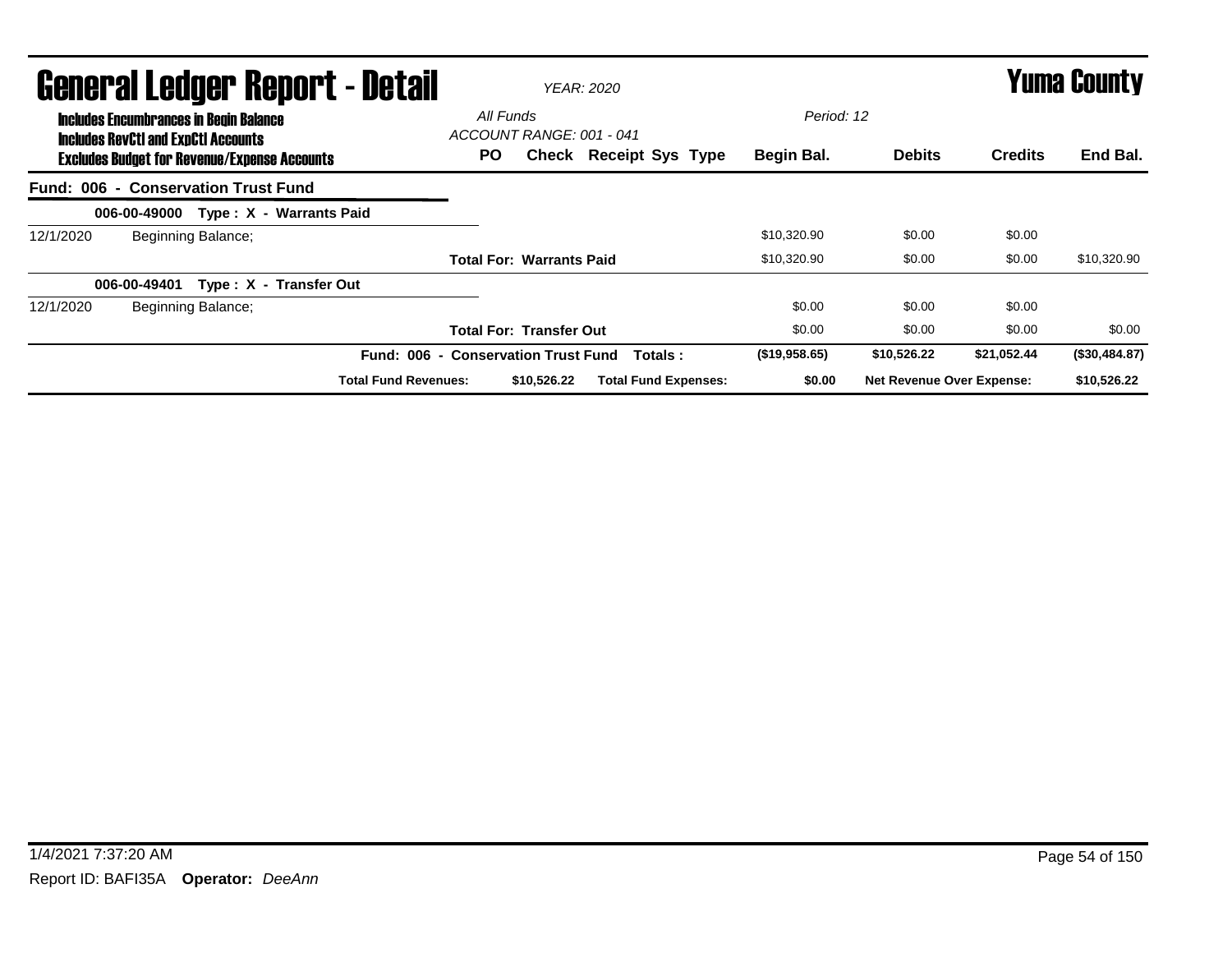|            | General Ledger Report - Detail                                                         |                                    | <b>YEAR: 2020</b>             |           |           | Yuma County    |               |                |             |
|------------|----------------------------------------------------------------------------------------|------------------------------------|-------------------------------|-----------|-----------|----------------|---------------|----------------|-------------|
|            | <b>Includes Encumbrances in Begin Balance</b>                                          | All Funds                          |                               |           |           | Period: 12     |               |                |             |
|            | <b>Includes RevCtI and ExpCtI Accounts</b>                                             | ACCOUNT RANGE: 001 - 041           |                               |           |           |                |               |                |             |
|            | <b>Excludes Budget for Revenue/Expense Accounts</b>                                    | <b>PO</b>                          | <b>Check Receipt Sys Type</b> |           |           | Begin Bal.     | <b>Debits</b> | <b>Credits</b> | End Bal.    |
|            | Fund: 007 - Payroll Clearing #7                                                        |                                    |                               |           |           |                |               |                |             |
|            | 007-00-10000 Type: A - Cash Account                                                    |                                    |                               |           |           |                |               |                |             |
| 12/1/2020  | Beginning Balance;                                                                     |                                    |                               |           |           | \$41.867.60    | \$0.00        | \$0.00         |             |
| 12/4/2020  | IVTR012005 TRANS #1 12.7.2020 - TRANSFER<br>PER FINANCE FOR 12.7.2020;                 |                                    |                               | <b>BA</b> | CD        | \$0.00         | \$0.00        | \$46,360.76    |             |
| 12/9/2020  | IVRE201211 EAST YUMA CO CEMETARY - RE:<br>NOV PAYROLL REIMBURSEMENT; 07-230-4110       | None                               | 21590                         | <b>RE</b> | <b>RV</b> | \$0.00         | \$3,547.98    | \$0.00         |             |
| 12/10/2020 | IVRE201212 ECONOMIC DEVELOPMENT - RE;<br>OCT/NOV PAYROLL REIM; 07-280-4110             | None                               | 21603                         | <b>RE</b> | <b>RV</b> | \$0.00         | \$9,205.50    | \$0.00         |             |
| 12/11/2020 | IVRE201213 YC WEED AND PEST - RE; NOV<br>PAYROLL REIMBURSEMENT; 07-270-4110            | None                               | 21611                         | RE        | <b>RV</b> | \$0.00         | \$22,070.51   | \$0.00         |             |
| 12/14/2020 | <b>IVRE201215 WEST YUMA COUNTY</b><br>CEMETARY - RE; NOV PAYROLL REIM; 07-240-<br>4110 | None                               | 21623                         | <b>RE</b> | <b>RV</b> | \$0.00         | \$3,887.99    | \$0.00         |             |
| 12/22/2020 | IVRE201221 NE COLO REVOLVING - RE; NOV<br>PAYROLL 12-7-20; 07-260-4110                 | None                               | 21676                         | RE        | <b>RV</b> | \$0.00         | \$12,251.53   | \$0.00         |             |
| 12/28/2020 | IVRE201223 YC ECON.DEV. CRA FORFE.6-12 -<br>RE; PR Reimb Dept; 07-280-4110             | None                               | 21712                         | <b>RE</b> | <b>RV</b> | \$0.00         | \$637.50      | \$0.00         |             |
| 12/29/2020 | IVMD012026 Cash Transaction - MD:REFUND<br>OF UNNEEDED DEPOSIT;                        |                                    |                               | <b>BA</b> | CD        | \$0.00         | \$0.00        | \$637.50       |             |
|            |                                                                                        | <b>Total For: Cash Account</b>     |                               |           |           | \$41,867.60    | \$51,601.01   | \$46,998.26    | \$46,470.35 |
|            | 007-00-20000 Type : L - Accounts Payable                                               |                                    |                               |           |           |                |               |                |             |
| 12/1/2020  | Beginning Balance;                                                                     |                                    |                               |           |           | \$0.00         | \$0.00        | \$0.00         |             |
|            |                                                                                        | <b>Total For: Accounts Payable</b> |                               |           |           | \$0.00         | \$0.00        | \$0.00         | \$0.00      |
|            | 007-00-20010 Type: L - Revenue Control                                                 |                                    |                               |           |           |                |               |                |             |
| 12/1/2020  | Beginning Balance;                                                                     |                                    |                               |           |           | (\$459,017.21) | \$0.00        | \$0.00         |             |
| 12/9/2020  | IVRE201211 - Auto post transaction;                                                    |                                    |                               | <b>BA</b> | <b>CP</b> | \$0.00         | \$0.00        | \$3,547.98     |             |
| 12/10/2020 | IVRE201212 - Auto post transaction;                                                    |                                    |                               | <b>BA</b> | <b>CP</b> | \$0.00         | \$0.00        | \$9,205.50     |             |
| 12/11/2020 | IVRE201213 - Auto post transaction;                                                    |                                    |                               | <b>BA</b> | CP        | \$0.00         | \$0.00        | \$22,070.51    |             |
| 12/14/2020 | IVRE201215 - Auto post transaction;                                                    |                                    |                               | <b>BA</b> | <b>CP</b> | \$0.00         | \$0.00        | \$3,887.99     |             |
| 12/22/2020 | IVRE201221 - Auto post transaction;                                                    |                                    |                               | <b>BA</b> | <b>CP</b> | \$0.00         | \$0.00        | \$12,251.53    |             |

## 1/4/2021 7:37:20 AM Page 55 of 150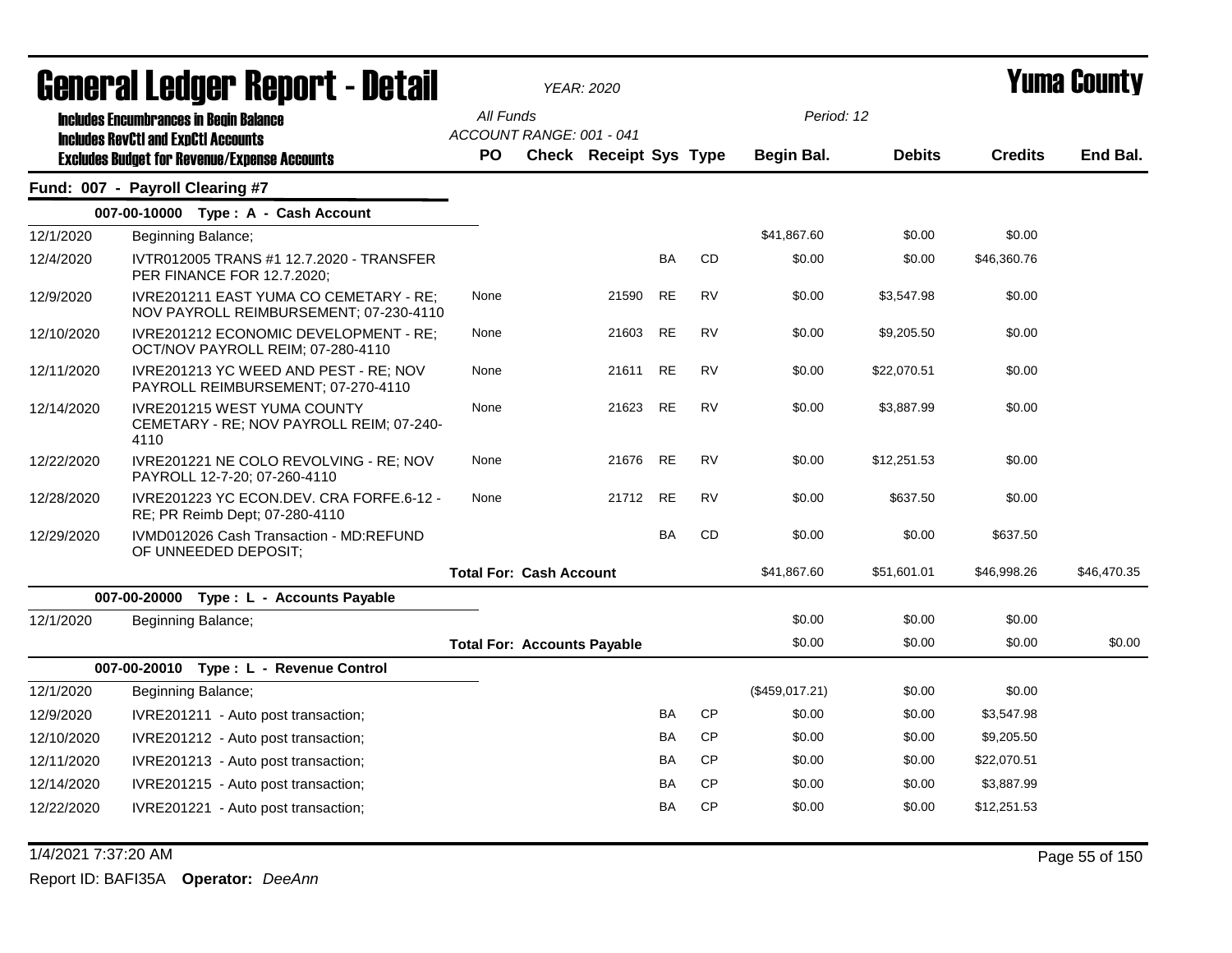| <u>arımı, qı fanyal. urbnı. f - dafan</u> |                                            |                                                                             | <b>YEAR: 2020</b>                     |                                           | T UIIIA GUUIILY |           |                |               |                |                 |
|-------------------------------------------|--------------------------------------------|-----------------------------------------------------------------------------|---------------------------------------|-------------------------------------------|-----------------|-----------|----------------|---------------|----------------|-----------------|
|                                           |                                            | <b>Includes Encumbrances in Begin Balance</b>                               | All Funds                             |                                           |                 |           | Period: 12     |               |                |                 |
|                                           | <b>Includes RevCtI and ExpCtI Accounts</b> | <b>Excludes Budget for Revenue/Expense Accounts</b>                         | ACCOUNT RANGE: 001 - 041<br><b>PO</b> | Check Receipt Sys Type                    |                 |           | Begin Bal.     | <b>Debits</b> | <b>Credits</b> | End Bal.        |
| Fund: 007 - Payroll Clearing #7           |                                            |                                                                             |                                       |                                           |                 |           |                |               |                |                 |
|                                           |                                            | 007-00-20010 Type: L - Revenue Control                                      |                                       |                                           |                 |           |                |               |                |                 |
| 12/24/2020                                |                                            | IVRE201223 - Auto post transaction;                                         |                                       |                                           | <b>BA</b>       | <b>CP</b> | \$0.00         | \$0.00        | \$637.50       |                 |
| 12/29/2020                                |                                            | IVMD012026 - Auto post transaction;                                         |                                       |                                           | BA              | <b>CP</b> | \$0.00         | \$637.50      | \$0.00         |                 |
|                                           |                                            |                                                                             | <b>Total For: Revenue Control</b>     |                                           |                 |           | (\$459,017.21) | \$637.50      | \$51,601.01    | (\$509,980.72)  |
|                                           |                                            | 007-00-20020 Type: L - Expense Control                                      |                                       |                                           |                 |           |                |               |                |                 |
| 12/1/2020                                 |                                            | Beginning Balance;                                                          |                                       |                                           |                 |           | \$467,346.59   | \$0.00        | \$0.00         |                 |
| 12/4/2020                                 |                                            | IVTR012005 - Auto post transaction;                                         |                                       |                                           | BA              | <b>CP</b> | \$0.00         | \$46,360.76   | \$0.00         |                 |
|                                           |                                            |                                                                             | <b>Total For: Expense Control</b>     |                                           |                 |           | \$467,346.59   | \$46,360.76   | \$0.00         | \$513,707.35    |
|                                           |                                            | 007-00-20100 Type: L - Fund Balance                                         |                                       |                                           |                 |           |                |               |                |                 |
| 12/1/2020                                 |                                            | Beginning Balance;                                                          |                                       |                                           |                 |           | (\$50,196.98)  | \$0.00        | \$0.00         |                 |
|                                           |                                            |                                                                             | <b>Total For: Fund Balance</b>        |                                           |                 |           | (\$50,196.98)  | \$0.00        | \$0.00         | (\$50,196.98)   |
|                                           |                                            | 007-00-35100 Type: R - NE Colorado RLF                                      |                                       |                                           |                 |           |                |               |                |                 |
| 12/1/2020                                 |                                            | Beginning Balance;                                                          |                                       |                                           |                 |           | (\$134,725.03) | \$0.00        | \$0.00         |                 |
| 12/22/2020                                |                                            | IVRE201221 NE COLO REVOLVING - RE; NOV<br>PAYROLL 12-7-20; 07-260-4110      | None                                  | 21676 RE                                  |                 | <b>RV</b> | \$0.00         | \$0.00        | \$12,251.53    |                 |
|                                           |                                            |                                                                             | <b>Total For: NE Colorado RLF</b>     |                                           |                 |           | (\$134,725.03) | \$0.00        | \$12,251.53    | (\$146,976.56)  |
|                                           |                                            | 007-00-35200 Type: R - Public Trustee                                       |                                       |                                           |                 |           |                |               |                |                 |
| 12/1/2020                                 |                                            | Beginning Balance;                                                          |                                       |                                           |                 |           | (\$8,538.49)   | \$0.00        | \$0.00         |                 |
|                                           |                                            |                                                                             | <b>Total For: Public Trustee</b>      |                                           |                 |           | (\$8,538.49)   | \$0.00        | \$0.00         | (\$8,538.49)    |
|                                           |                                            | 007-00-35300 Type: R - Weed & Pest Control                                  |                                       |                                           |                 |           |                |               |                |                 |
| 12/1/2020                                 |                                            | Beginning Balance;                                                          |                                       |                                           |                 |           | (\$172,056.56) | \$0.00        | \$0.00         |                 |
| 12/11/2020                                |                                            | IVRE201213 YC WEED AND PEST - RE; NOV<br>PAYROLL REIMBURSEMENT; 07-270-4110 | None                                  | 21611 RE                                  |                 | <b>RV</b> | \$0.00         | \$0.00        | \$22,070.51    |                 |
|                                           |                                            |                                                                             |                                       | <b>Total For: Weed &amp; Pest Control</b> |                 |           | (\$172,056.56) | \$0.00        | \$22,070.51    | (\$194, 127.07) |
|                                           |                                            | 007-00-35400 Type: R - W. Yuma Co. Cemetery                                 |                                       |                                           |                 |           |                |               |                |                 |
| 12/1/2020                                 |                                            | Beginning Balance;                                                          |                                       |                                           |                 |           | (\$44,077.60)  | \$0.00        | \$0.00         |                 |

# General Ledger Report - Detail *YEAR: 2020* Yuma County

1/4/2021 7:37:20 AM Page 56 of 150 Report ID: BAFI35A **Operator:** *DeeAnn*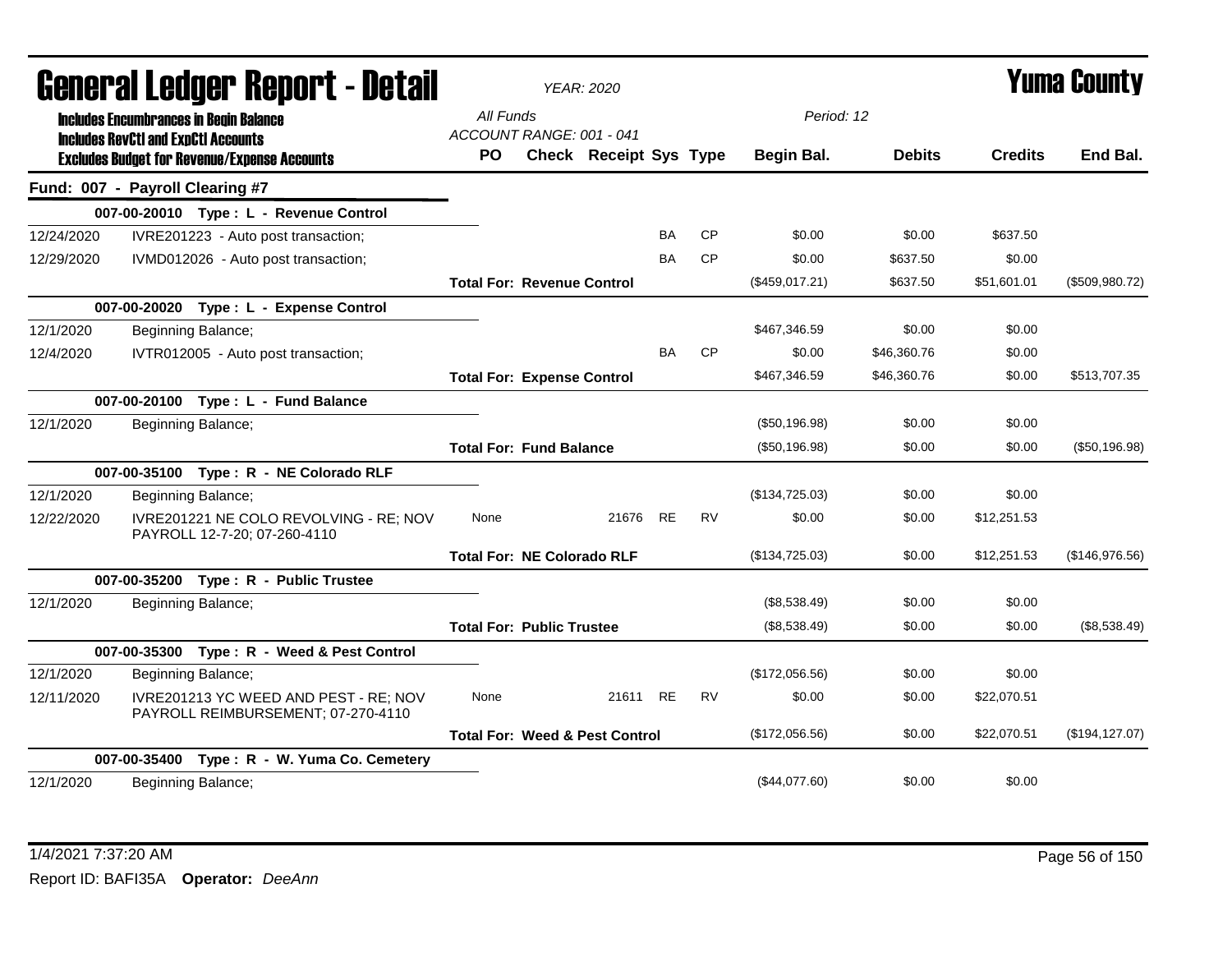|            |                                                                                                                               |                                       | <b>YEAR: 2020</b>           |                                        |           |             |                           | Yuma County   |                |               |
|------------|-------------------------------------------------------------------------------------------------------------------------------|---------------------------------------|-----------------------------|----------------------------------------|-----------|-------------|---------------------------|---------------|----------------|---------------|
|            | General Ledger Report - Detail<br><b>Includes Encumbrances in Begin Balance</b><br><b>Includes RevCtI and ExpCtI Accounts</b> | All Funds<br>ACCOUNT RANGE: 001 - 041 |                             |                                        |           |             | Period: 12                |               |                |               |
|            | <b>Excludes Budget for Revenue/Expense Accounts</b>                                                                           | <b>PO</b>                             |                             | Check Receipt Sys Type                 |           |             | Begin Bal.                | <b>Debits</b> | <b>Credits</b> | End Bal.      |
|            | Fund: 007 - Payroll Clearing #7                                                                                               |                                       |                             |                                        |           |             |                           |               |                |               |
|            | 007-00-35400 Type: R - W. Yuma Co. Cemetery                                                                                   |                                       |                             |                                        |           |             |                           |               |                |               |
| 12/14/2020 | IVRE201215 WEST YUMA COUNTY<br>CEMETARY - RE; NOV PAYROLL REIM; 07-240-<br>4110                                               | None                                  |                             | 21623 RE                               |           | <b>RV</b>   | \$0.00                    | \$0.00        | \$3.887.99     |               |
|            |                                                                                                                               |                                       |                             | Total For: W. Yuma Co. Cemetery        |           |             | (\$44,077.60)             | \$0.00        | \$3,887.99     | (\$47,965.59) |
|            | 007-00-35500 Type: R - E. Yuma CO Cemetery                                                                                    |                                       |                             |                                        |           |             |                           |               |                |               |
| 12/1/2020  | Beginning Balance;                                                                                                            |                                       |                             |                                        |           |             | (\$55,452.19)             | \$0.00        | \$0.00         |               |
| 12/9/2020  | IVRE201211 EAST YUMA CO CEMETARY - RE;<br>NOV PAYROLL REIMBURSEMENT; 07-230-4110                                              | None                                  |                             | 21590                                  | <b>RE</b> | <b>RV</b>   | \$0.00                    | \$0.00        | \$3,547.98     |               |
|            |                                                                                                                               |                                       |                             | <b>Total For: E. Yuma CO Cemetery</b>  |           |             | (\$55,452.19)             | \$0.00        | \$3,547.98     | (\$59,000.17) |
|            | Type: R - Economic Development<br>007-00-35600                                                                                |                                       |                             |                                        |           |             |                           |               |                |               |
| 12/1/2020  | Beginning Balance;                                                                                                            |                                       |                             |                                        |           |             | (\$44,167.34)             | \$0.00        | \$0.00         |               |
| 12/10/2020 | IVRE201212 ECONOMIC DEVELOPMENT - RE:<br>OCT/NOV PAYROLL REIM; 07-280-4110                                                    | None                                  |                             | 21603                                  | <b>RE</b> | <b>RV</b>   | \$0.00                    | \$0.00        | \$9.205.50     |               |
| 12/28/2020 | IVRE201223 YC ECON.DEV. CRA FORFE.6-12 -<br>RE; PR Reimb Dept; 07-280-4110                                                    | None                                  |                             | 21712                                  | <b>RE</b> | <b>RV</b>   | \$0.00                    | \$0.00        | \$637.50       |               |
| 12/29/2020 | IVMD012026 OF CRA FORFEITURE FROM<br>12.28. - MD:REFUND OF UNNEEDED DEPOSIT;                                                  |                                       |                             |                                        | BA        | MD          | \$0.00                    | \$637.50      | \$0.00         |               |
|            |                                                                                                                               |                                       |                             | <b>Total For: Economic Development</b> |           |             | (\$44,167.34)             | \$637.50      | \$9,843.00     | (\$53,372.84) |
|            | 007-00-49000<br>Type: X - Warrants Paid                                                                                       |                                       |                             |                                        |           |             |                           |               |                |               |
| 12/1/2020  | Beginning Balance;                                                                                                            |                                       |                             |                                        |           |             | \$467,346.59              | \$0.00        | \$0.00         |               |
| 12/4/2020  | IVTR012005 TRANS #1 12.7.2020 - TRANSFER<br>PER FINANCE FOR 12.7.2020;                                                        |                                       |                             |                                        | <b>BA</b> | <b>TR</b>   | \$0.00                    | \$46,360.76   | \$0.00         |               |
|            |                                                                                                                               | <b>Total For: Warrants Paid</b>       |                             |                                        |           |             | \$467,346.59              | \$46,360.76   | \$0.00         | \$513,707.35  |
|            | Fund: 007 - Payroll Clearing #7                                                                                               |                                       |                             | Totals:                                |           |             | \$8,329.38                | \$145,597.53  | \$150,200.28   | \$3,726.63    |
|            | <b>Total Fund Revenues:</b>                                                                                                   | \$50,963.51                           | <b>Total Fund Expenses:</b> |                                        |           | \$46,360.76 | Net Revenue Over Expense: |               | \$4,602.75     |               |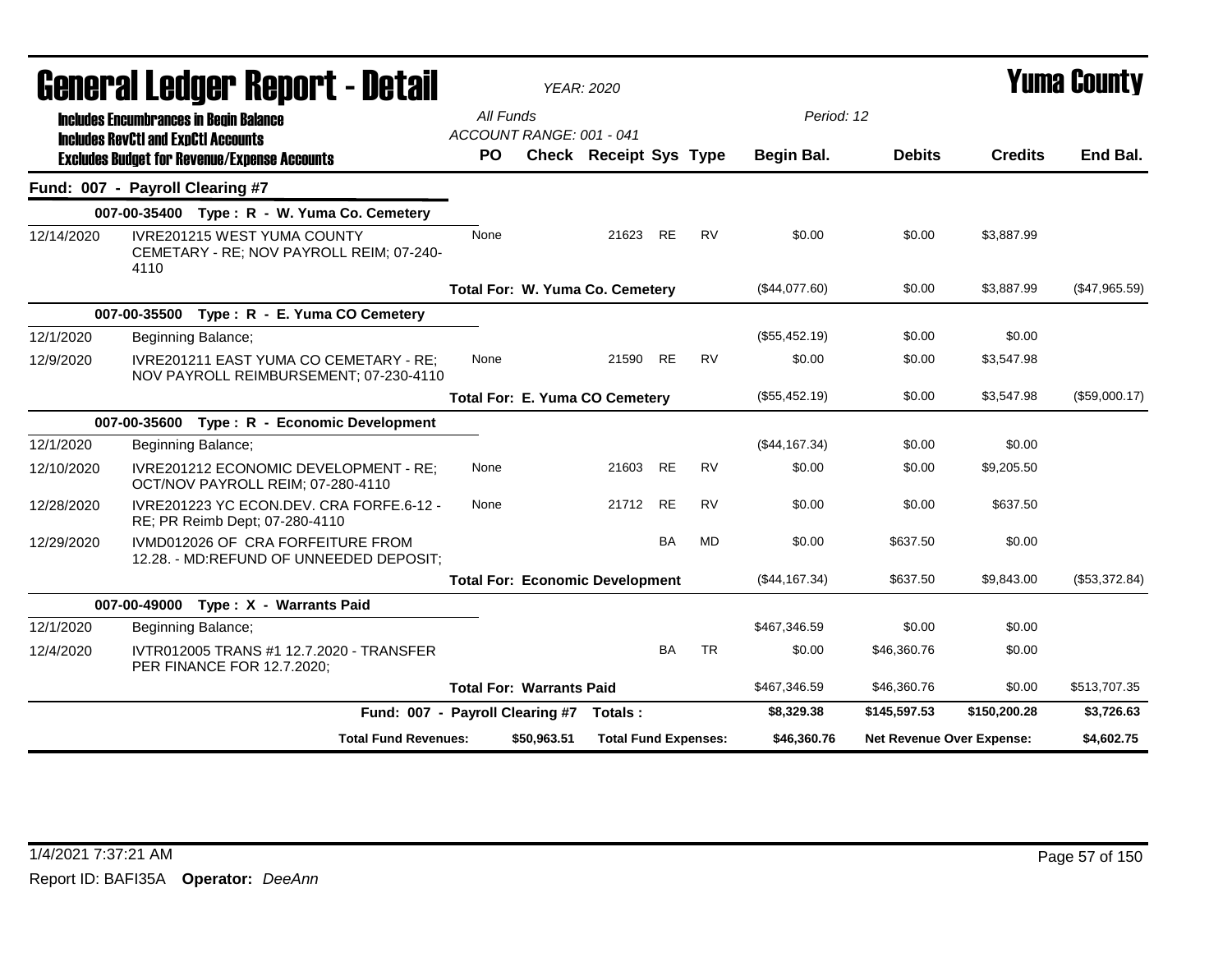|                     | General Ledger Report - Detail                                         |                                    | <b>YEAR: 2020</b> |                               | <b>Yuma County</b> |           |              |               |                |                |
|---------------------|------------------------------------------------------------------------|------------------------------------|-------------------|-------------------------------|--------------------|-----------|--------------|---------------|----------------|----------------|
|                     | <b>Includes Encumbrances in Begin Balance</b>                          | All Funds                          |                   |                               |                    |           | Period: 12   |               |                |                |
|                     | <b>Includes RevCtI and ExpCtI Accounts</b>                             | ACCOUNT RANGE: 001 - 041           |                   |                               |                    |           |              |               |                |                |
|                     | <b>Excludes Budget for Revenue/Expense Accounts</b>                    | PO                                 |                   | <b>Check Receipt Sys Type</b> |                    |           | Begin Bal.   | <b>Debits</b> | <b>Credits</b> | End Bal.       |
|                     | Fund: 008 - Useful Public Service Fund #8                              |                                    |                   |                               |                    |           |              |               |                |                |
|                     | 008-00-10000 Type: A - Cash Account                                    |                                    |                   |                               |                    |           |              |               |                |                |
| 12/1/2020           | Beginning Balance;                                                     |                                    |                   |                               |                    |           | \$4,067.98   | \$0.00        | \$0.00         |                |
| 12/4/2020           | IVTR012005 TRANS #1 12.7.2020 - TRANSFER<br>PER FINANCE FOR 12.7.2020; |                                    |                   |                               | BA                 | <b>CD</b> | \$0.00       | \$0.00        | \$563.25       |                |
| 12/7/2020           | IVRE20129 13TH JUDICIAL DISTRICT - RE;<br>LEAF/DUI/UPS;                | None                               |                   | 21563                         | <b>RE</b>          | <b>RV</b> | \$0.00       | \$440.00      | \$0.00         |                |
| 12/15/2020          | IVTR012014 AP#212152020 - AP #2 12.15.2020;                            |                                    |                   |                               | <b>BA</b>          | <b>CD</b> | \$0.00       | \$0.00        | \$5.62         |                |
| 12/31/2020          | IVTR012033 APTRANS#1123120 - AP TRANS<br>#1 12.31.2020;                |                                    |                   |                               | BA                 | <b>CD</b> | \$0.00       | \$0.00        | \$6.64         |                |
|                     |                                                                        | <b>Total For: Cash Account</b>     |                   |                               |                    |           | \$4,067.98   | \$440.00      | \$575.51       | \$3,932.47     |
|                     | 008-00-20000 Type: L - Accounts Payable                                |                                    |                   |                               |                    |           |              |               |                |                |
| 12/1/2020           | Beginning Balance;                                                     |                                    |                   |                               |                    |           | \$0.00       | \$0.00        | \$0.00         |                |
|                     |                                                                        | <b>Total For: Accounts Payable</b> |                   |                               |                    |           | \$0.00       | \$0.00        | \$0.00         | \$0.00         |
|                     | 008-00-20010 Type: L - Revenue Control                                 |                                    |                   |                               |                    |           |              |               |                |                |
| 12/1/2020           | Beginning Balance;                                                     |                                    |                   |                               |                    |           | (\$3,823.17) | \$0.00        | \$0.00         |                |
| 12/7/2020           | IVRE20129 - Auto post transaction;                                     |                                    |                   |                               | <b>BA</b>          | <b>CP</b> | \$0.00       | \$0.00        | \$440.00       |                |
|                     |                                                                        | <b>Total For: Revenue Control</b>  |                   |                               |                    |           | (\$3,823.17) | \$0.00        | \$440.00       | (\$4,263.17)   |
|                     | 008-00-20020 Type: L - Expense Control                                 |                                    |                   |                               |                    |           |              |               |                |                |
| 12/1/2020           | Beginning Balance;                                                     |                                    |                   |                               |                    |           | \$7,980.94   | \$0.00        | \$0.00         |                |
| 12/4/2020           | IVTR012005 - Auto post transaction;                                    |                                    |                   |                               | <b>BA</b>          | <b>CP</b> | \$0.00       | \$563.25      | \$0.00         |                |
| 12/15/2020          | IVTR012014 - Auto post transaction;                                    |                                    |                   |                               | BA                 | <b>CP</b> | \$0.00       | \$5.62        | \$0.00         |                |
| 12/31/2020          | IVTR012033 - Auto post transaction;                                    |                                    |                   |                               | BA                 | CP        | \$0.00       | \$6.64        | \$0.00         |                |
|                     |                                                                        | <b>Total For: Expense Control</b>  |                   |                               |                    |           | \$7,980.94   | \$575.51      | \$0.00         | \$8,556.45     |
|                     | 008-00-20100<br>Type: L - Fund Balance                                 |                                    |                   |                               |                    |           |              |               |                |                |
| 12/1/2020           | Beginning Balance;                                                     |                                    |                   |                               |                    |           | (\$8,225.75) | \$0.00        | \$0.00         |                |
|                     |                                                                        | <b>Total For: Fund Balance</b>     |                   |                               |                    |           | (\$8,225.75) | \$0.00        | \$0.00         | (\$8,225.75)   |
|                     | 008-00-32100 Type: R - Transfers In                                    |                                    |                   |                               |                    |           |              |               |                |                |
| 12/1/2020           | Beginning Balance;                                                     |                                    |                   |                               |                    |           | \$0.00       | \$0.00        | \$0.00         |                |
| 1/4/2021 7:37:21 AM |                                                                        |                                    |                   |                               |                    |           |              |               |                | Page 58 of 150 |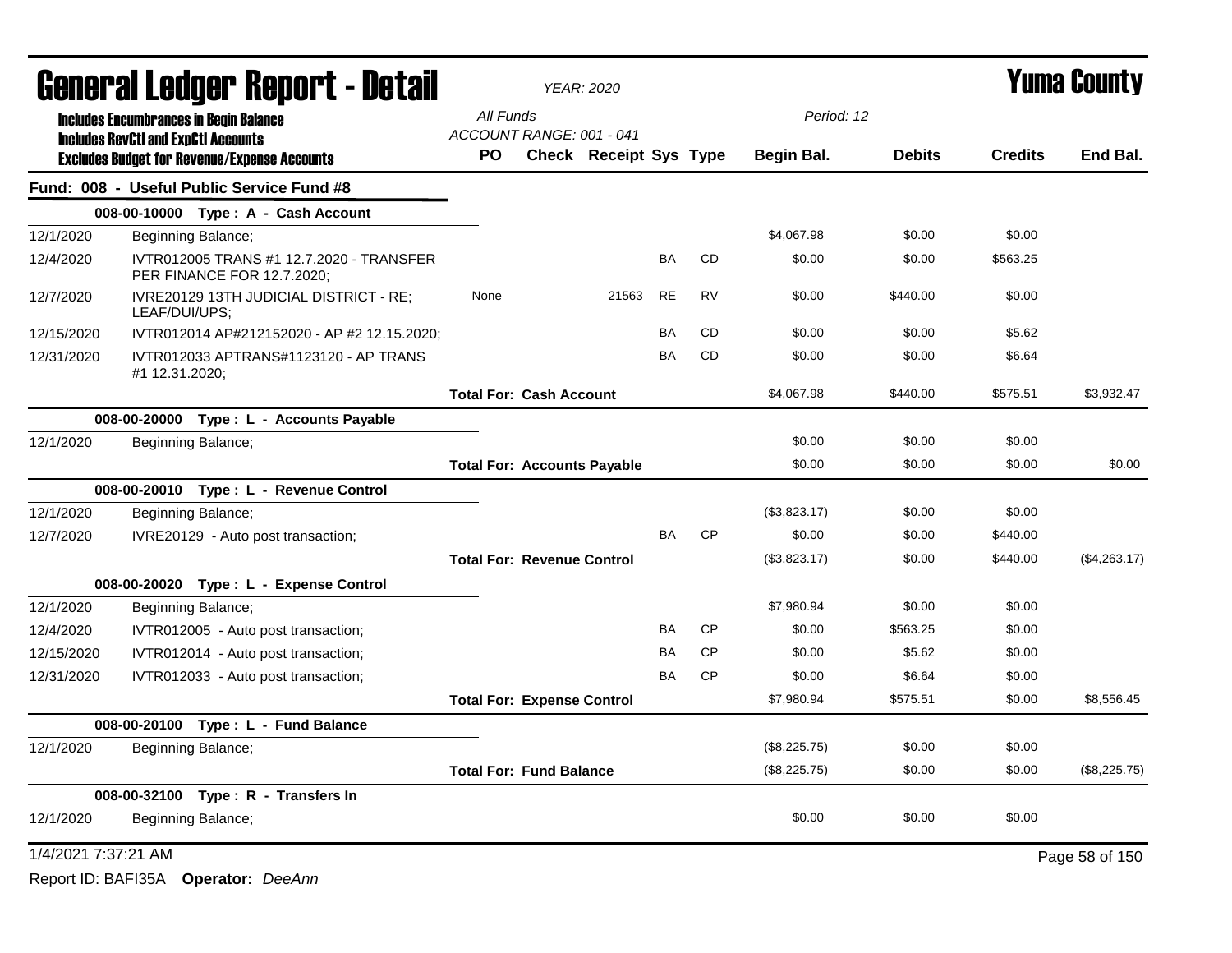| General Ledger Report - Detail |                |                                                                                             |                                           |          | <b>YEAR: 2020</b>             |           |           |              |                                  | Yuma County    |              |
|--------------------------------|----------------|---------------------------------------------------------------------------------------------|-------------------------------------------|----------|-------------------------------|-----------|-----------|--------------|----------------------------------|----------------|--------------|
|                                |                | <b>Includes Encumbrances in Begin Balance</b><br><b>Includes RevCtI and ExpCtI Accounts</b> | All Funds<br>ACCOUNT RANGE: 001 - 041     |          |                               |           |           | Period: 12   |                                  |                |              |
|                                |                | <b>Excludes Budget for Revenue/Expense Accounts</b>                                         | <b>PO</b>                                 |          | <b>Check Receipt Sys Type</b> |           |           | Begin Bal.   | <b>Debits</b>                    | <b>Credits</b> | End Bal.     |
|                                |                | Fund: 008 - Useful Public Service Fund #8                                                   |                                           |          |                               |           |           |              |                                  |                |              |
|                                |                | 008-00-32100 Type: R - Transfers In                                                         |                                           |          |                               |           |           |              |                                  |                |              |
|                                |                |                                                                                             | <b>Total For: Transfers In</b>            |          |                               |           |           | \$0.00       | \$0.00                           | \$0.00         | \$0.00       |
|                                |                | 008-00-32550 Type: R - Court Fees                                                           |                                           |          |                               |           |           |              |                                  |                |              |
| 12/1/2020                      |                | Beginning Balance;                                                                          |                                           |          |                               |           |           | (\$3,823.17) | \$0.00                           | \$0.00         |              |
| 12/7/2020                      | LEAF/DUI/UPS;  | IVRE20129 13TH JUDICIAL DISTRICT - RE;                                                      | None                                      |          | 21563                         | <b>RE</b> | <b>RV</b> | \$0.00       | \$0.00                           | \$440.00       |              |
|                                |                |                                                                                             | <b>Total For: Court Fees</b>              |          |                               |           |           | (\$3,823.17) | \$0.00                           | \$440.00       | (\$4,263.17) |
|                                |                | 008-00-32555 Type: R - UPS Buyout                                                           |                                           |          |                               |           |           |              |                                  |                |              |
| 12/1/2020                      |                | Beginning Balance;                                                                          |                                           |          |                               |           |           | \$0.00       | \$0.00                           | \$0.00         |              |
|                                |                |                                                                                             | <b>Total For: UPS Buyout</b>              |          |                               |           |           | \$0.00       | \$0.00                           | \$0.00         | \$0.00       |
|                                |                | 008-00-35000 Type: R - Fees Collected                                                       |                                           |          |                               |           |           |              |                                  |                |              |
| 12/1/2020                      |                | Beginning Balance;                                                                          |                                           |          |                               |           |           | \$0.00       | \$0.00                           | \$0.00         |              |
|                                |                |                                                                                             | <b>Total For: Fees Collected</b>          |          |                               |           |           | \$0.00       | \$0.00                           | \$0.00         | \$0.00       |
|                                |                | 008-00-49000 Type: X - Warrants Paid                                                        |                                           |          |                               |           |           |              |                                  |                |              |
| 12/1/2020                      |                | Beginning Balance;                                                                          |                                           |          |                               |           |           | \$7,980.94   | \$0.00                           | \$0.00         |              |
| 12/4/2020                      |                | IVTR012005 TRANS #1 12.7.2020 - TRANSFER<br>PER FINANCE FOR 12.7.2020;                      |                                           |          |                               | <b>BA</b> | <b>TR</b> | \$0.00       | \$563.25                         | \$0.00         |              |
| 12/15/2020                     |                | IVTR012014 AP#212152020 - AP #2 12.15.2020;                                                 |                                           |          |                               | <b>BA</b> | <b>TR</b> | \$0.00       | \$5.62                           | \$0.00         |              |
| 12/31/2020                     | #1 12.31.2020; | IVTR012033 APTRANS#1123120 - AP TRANS                                                       |                                           |          |                               | BA        | TR        | \$0.00       | \$6.64                           | \$0.00         |              |
|                                |                |                                                                                             | <b>Total For: Warrants Paid</b>           |          |                               |           |           | \$7.980.94   | \$575.51                         | \$0.00         | \$8,556.45   |
|                                |                | 008-00-49401 Type: X - Transfer Out                                                         |                                           |          |                               |           |           |              |                                  |                |              |
| 12/1/2020                      |                | Beginning Balance;                                                                          |                                           |          |                               |           |           | \$0.00       | \$0.00                           | \$0.00         |              |
|                                |                |                                                                                             | <b>Total For: Transfer Out</b>            |          |                               |           |           | \$0.00       | \$0.00                           | \$0.00         | \$0.00       |
|                                |                |                                                                                             | Fund: 008 - Useful Public Service Fund #8 |          |                               |           | Totals:   | \$4,157.77   | \$1,591.02                       | \$1,455.51     | \$4,293.28   |
|                                |                | <b>Total Fund Revenues:</b>                                                                 |                                           | \$440.00 | <b>Total Fund Expenses:</b>   |           |           | \$575.51     | <b>Net Revenue Over Expense:</b> |                | (\$135.51)   |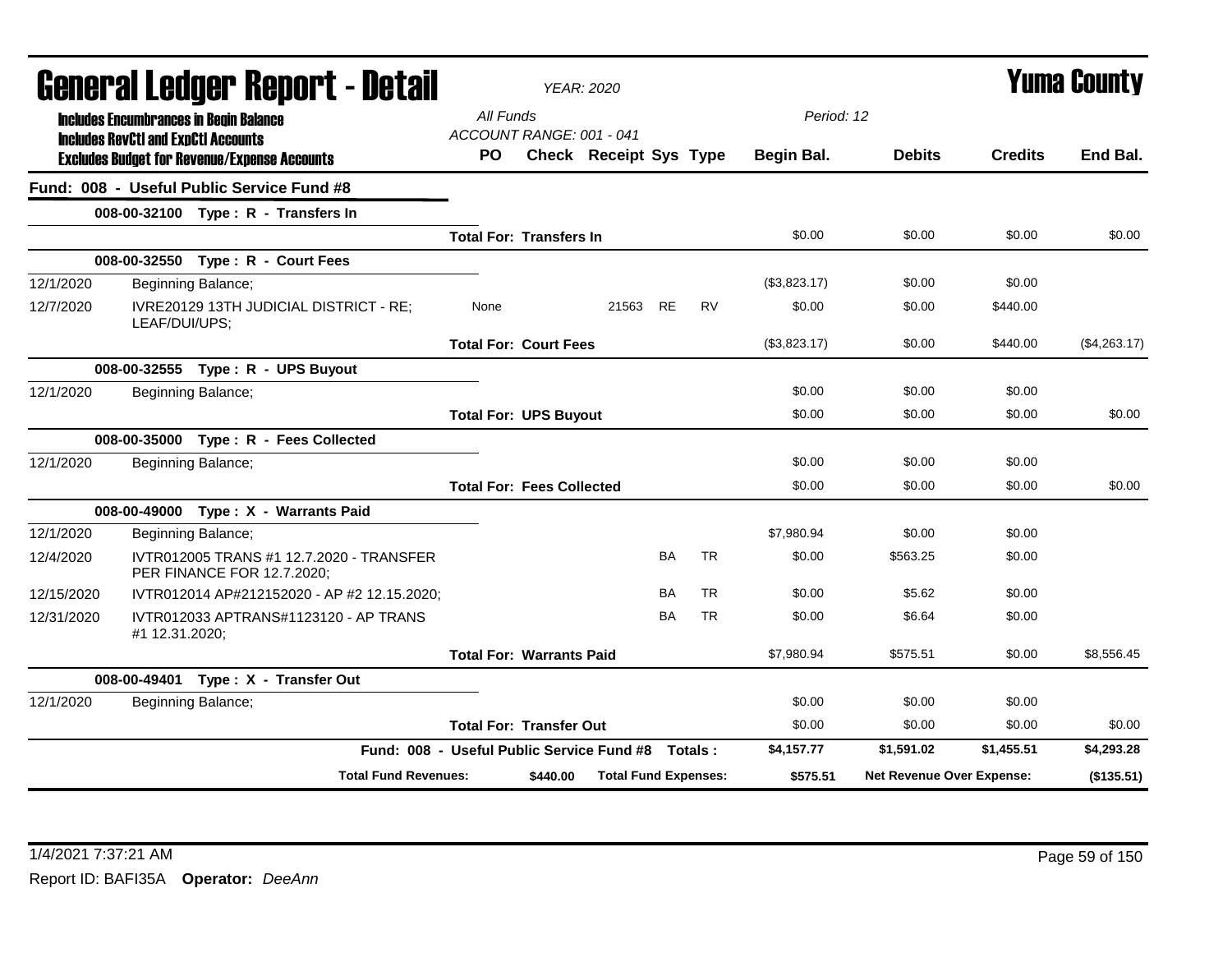| General Ledger Report - Detail |                                                                                   |           | <b>YEAR: 2020</b>                  |       |           |           |              |               |                | <b>Yuma County</b> |
|--------------------------------|-----------------------------------------------------------------------------------|-----------|------------------------------------|-------|-----------|-----------|--------------|---------------|----------------|--------------------|
|                                | <b>Includes Encumbrances in Begin Balance</b>                                     | All Funds |                                    |       |           |           | Period: 12   |               |                |                    |
|                                | <b>Includes RevCtI and ExpCtI Accounts</b>                                        |           | ACCOUNT RANGE: 001 - 041           |       |           |           |              |               |                |                    |
|                                | <b>Excludes Budget for Revenue/Expense Accounts</b>                               | PO        | Check Receipt Sys Type             |       |           |           | Begin Bal.   | <b>Debits</b> | <b>Credits</b> | End Bal.           |
|                                | Fund: 009 - Grant Fund #9                                                         |           |                                    |       |           |           |              |               |                |                    |
|                                | 009-00-10000 Type: A - Cash Account                                               |           |                                    |       |           |           |              |               |                |                    |
| 12/1/2020                      | Beginning Balance;                                                                |           |                                    |       |           |           | \$372,360.53 | \$0.00        | \$0.00         |                    |
| 12/2/2020                      | IVRE20126 STATE OF COLO-DOLA CVRF - RE;<br><b>COVID RELIEF FUND REIMB:</b>        | None      |                                    | 21533 | <b>RE</b> | <b>RV</b> | \$0.00       | \$360,903.00  | \$0.00         |                    |
| 12/7/2020                      | IVRE20129 TYLER TECH - RE; Grant Dept;                                            | None      |                                    | 21558 | RE        | <b>RV</b> | \$0.00       | \$324.45      | \$0.00         |                    |
| 12/7/2020                      | IVRE20129 STATE OF COLORADO - RE:<br>CARES ACT 12.7.20;                           | None      |                                    | 21564 | <b>RE</b> | <b>RV</b> | \$0.00       | \$5,619.99    | \$0.00         |                    |
| 12/8/2020                      | IVTR012007 AP TRANSFER 12820 - AP<br>TRANSFER 12.8.2020;                          |           |                                    |       | BA        | CD        | \$0.00       | \$0.00        | \$214,500.00   |                    |
| 12/8/2020                      | IVRE201210 AUTO B DISTRIBUTION - RE;<br>NOVEMBER 2020;                            | None      |                                    | 21570 | <b>RE</b> | <b>RV</b> | \$0.00       | \$189.00      | \$0.00         |                    |
| 12/15/2020                     | IVTR012014 AP#212152020 - AP #2 12.15.2020;                                       |           |                                    |       | <b>BA</b> | <b>CD</b> | \$0.00       | \$0.00        | \$41,026.90    |                    |
| 12/23/2020                     | IVRE201222 STATE OFCO COVID RELIEF<br>GRANT - RE; Grant Dept;                     | None      |                                    | 21693 | <b>RE</b> | <b>RV</b> | \$0.00       | \$294,958.95  | \$0.00         |                    |
| 12/28/2020                     | IVRE201223 STATE OF CO YCC CARES<br>GRANT - RE; Grant Dept;                       | None      |                                    | 21724 | <b>RE</b> | <b>RV</b> | \$0.00       | \$4,375.58    | \$0.00         |                    |
| 12/29/2020                     | IVRE201224 DOLA CVRF - RE; COVID RELIEF<br>REIM;                                  | None      |                                    | 21736 | <b>RE</b> | <b>RV</b> | \$0.00       | \$47,463.34   | \$0.00         |                    |
| 12/31/2020                     | IVTR012033 APTRANS#1123120 - AP TRANS<br>#1 12.31.2020;                           |           |                                    |       | BA        | CD        | \$0.00       | \$0.00        | \$52,233.48    |                    |
| 12/31/2020                     | IVTR012034 AP#2 TRANS12312020 - AP<br>TRANSFER #2 12.31.2020;                     |           |                                    |       | <b>BA</b> | <b>CD</b> | \$0.00       | \$0.00        | \$4,375.58     |                    |
| 12/31/2020                     | IVTR012035 BOCC RES12-31-2020G -<br>TRANSFER PER BOCC RESOLUTION 12-31-<br>2020G: |           |                                    |       | <b>BA</b> | <b>CD</b> | \$0.00       | \$0.00        | \$700,000.00   |                    |
| 12/31/2020                     | IVTR012036 BOCCRES12312020H -<br>TRANSFER PER BOCC RESOLUTION 12-31-<br>2020H;    |           |                                    |       | <b>BA</b> | CD        | \$0.00       | \$0.00        | \$17,489.87    |                    |
|                                |                                                                                   |           | <b>Total For: Cash Account</b>     |       |           |           | \$372,360.53 | \$713,834.31  | \$1,029,625.83 | \$56,569.01        |
|                                | 009-00-20000<br>Type: L - Accounts Payable                                        |           |                                    |       |           |           |              |               |                |                    |
| 12/1/2020                      | Beginning Balance;                                                                |           |                                    |       |           |           | \$0.00       | \$0.00        | \$0.00         |                    |
|                                |                                                                                   |           | <b>Total For: Accounts Payable</b> |       |           |           | \$0.00       | \$0.00        | \$0.00         | \$0.00             |
|                                |                                                                                   |           |                                    |       |           |           |              |               |                |                    |

### 1/4/2021 7:37:21 AM Page 60 of 150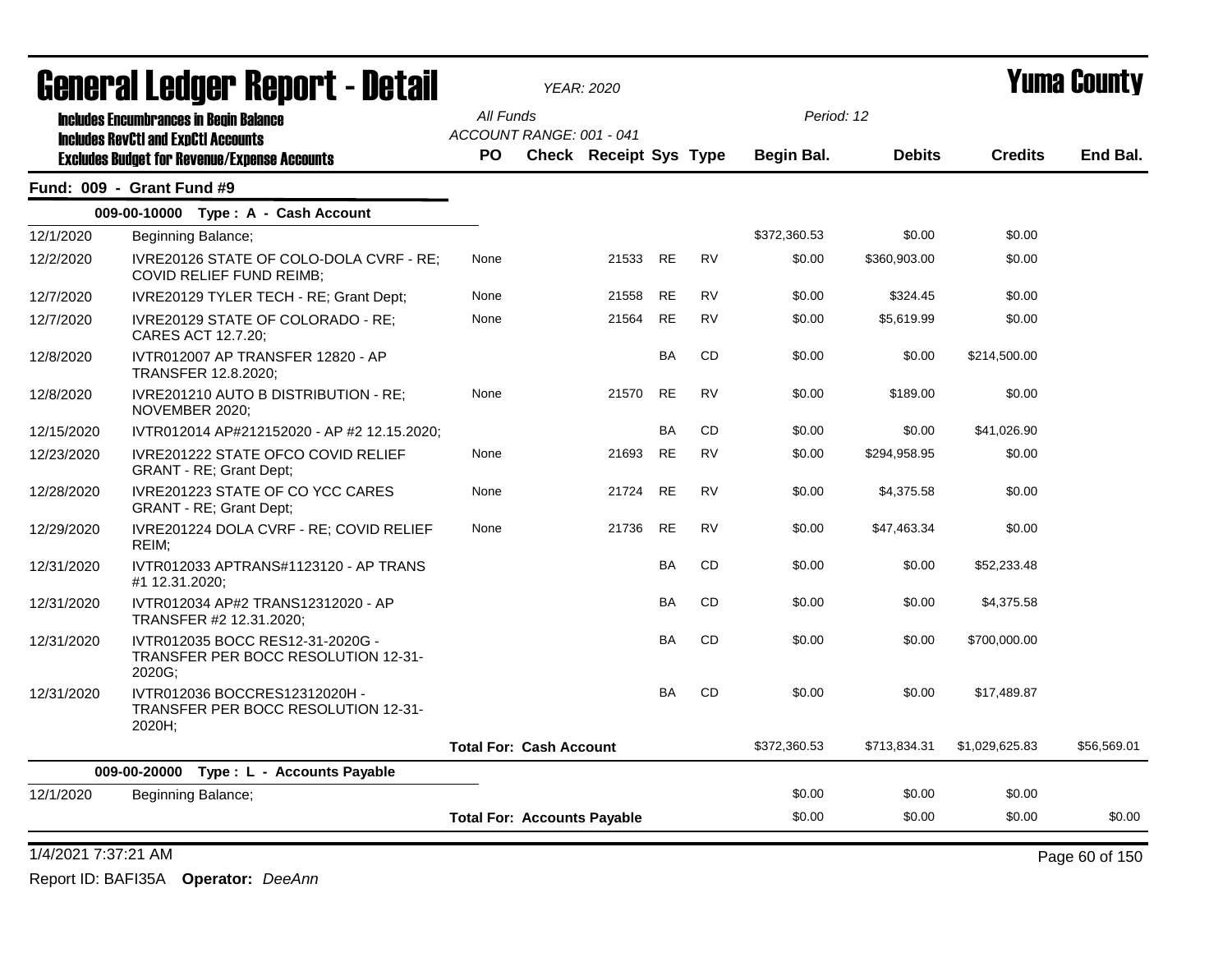|            | General Ledger Report - Detail                               |           |                                   | <b>YEAR: 2020</b>                         |           |           |                |                |                | Yuma Countv      |
|------------|--------------------------------------------------------------|-----------|-----------------------------------|-------------------------------------------|-----------|-----------|----------------|----------------|----------------|------------------|
|            | <b>Includes Encumbrances in Begin Balance</b>                | All Funds |                                   |                                           |           |           | Period: 12     |                |                |                  |
|            | <b>Includes RevCtI and ExpCtI Accounts</b>                   | <b>PO</b> | ACCOUNT RANGE: 001 - 041          | <b>Check Receipt Sys Type</b>             |           |           | Begin Bal.     | <b>Debits</b>  | <b>Credits</b> | End Bal.         |
|            | <b>Excludes Budget for Revenue/Expense Accounts</b>          |           |                                   |                                           |           |           |                |                |                |                  |
|            | Fund: 009 - Grant Fund #9                                    |           |                                   |                                           |           |           |                |                |                |                  |
| 12/1/2020  | 009-00-20010 Type: L - Revenue Control<br>Beginning Balance; |           |                                   |                                           |           |           | (\$874,199.70) | \$0.00         | \$0.00         |                  |
| 12/2/2020  | IVRE20126 - Auto post transaction;                           |           |                                   |                                           | BA        | CP        | \$0.00         | \$0.00         | \$360,903.00   |                  |
| 12/7/2020  | IVRE20129 - Auto post transaction;                           |           |                                   |                                           | BA        | <b>CP</b> | \$0.00         | \$0.00         | \$5,944.44     |                  |
| 12/8/2020  | IVRE201210 - Auto post transaction;                          |           |                                   |                                           | BA        | CP        | \$0.00         | \$0.00         | \$189.00       |                  |
| 12/23/2020 | IVRE201222 - Auto post transaction;                          |           |                                   |                                           | <b>BA</b> | <b>CP</b> | \$0.00         | \$0.00         | \$294,958.95   |                  |
| 12/24/2020 | IVRE201223 - Auto post transaction;                          |           |                                   |                                           | BA        | <b>CP</b> | \$0.00         | \$0.00         | \$4,375.58     |                  |
| 12/29/2020 | IVRE201224 - Auto post transaction;                          |           |                                   |                                           | BA        | <b>CP</b> | \$0.00         | \$0.00         | \$47,463.34    |                  |
|            |                                                              |           | <b>Total For: Revenue Control</b> |                                           |           |           | (\$874,199.70) | \$0.00         | \$713,834.31   | (\$1,588,034.01) |
|            | 009-00-20020 Type: L - Expense Control                       |           |                                   |                                           |           |           |                |                |                |                  |
| 12/1/2020  | Beginning Balance;                                           |           |                                   |                                           |           |           | \$560,567.56   | \$0.00         | \$0.00         |                  |
| 12/8/2020  | IVTR012007 - Auto post transaction;                          |           |                                   |                                           | BA        | <b>CP</b> | \$0.00         | \$214,500.00   | \$0.00         |                  |
| 12/15/2020 | IVTR012014 - Auto post transaction;                          |           |                                   |                                           | BA        | <b>CP</b> | \$0.00         | \$41,026.90    | \$0.00         |                  |
| 12/31/2020 | IVTR012033 - Auto post transaction;                          |           |                                   |                                           | BA        | <b>CP</b> | \$0.00         | \$52,233.48    | \$0.00         |                  |
| 12/31/2020 | IVTR012034 - Auto post transaction;                          |           |                                   |                                           | BA        | <b>CP</b> | \$0.00         | \$4,375.58     | \$0.00         |                  |
| 12/31/2020 | IVTR012035 - Auto post transaction;                          |           |                                   |                                           | BA        | CP        | \$0.00         | \$700,000.00   | \$0.00         |                  |
| 12/31/2020 | IVTR012036 - Auto post transaction;                          |           |                                   |                                           | BA        | <b>CP</b> | \$0.00         | \$17,489.87    | \$0.00         |                  |
|            |                                                              |           | <b>Total For: Expense Control</b> |                                           |           |           | \$560,567.56   | \$1,029,625.83 | \$0.00         | \$1,590,193.39   |
|            | 009-00-20100 Type: L - Fund Balance                          |           |                                   |                                           |           |           |                |                |                |                  |
| 12/1/2020  | Beginning Balance;                                           |           |                                   |                                           |           |           | (\$58,728.39)  | \$0.00         | \$0.00         |                  |
|            |                                                              |           | <b>Total For: Fund Balance</b>    |                                           |           |           | (\$58,728.39)  | \$0.00         | \$0.00         | (\$58,728.39)    |
|            | 009-00-31001<br>Type: R - County Clerk Tech Grant            |           |                                   |                                           |           |           |                |                |                |                  |
| 12/1/2020  | Beginning Balance;                                           |           |                                   |                                           |           |           | (\$13,447.35)  | \$0.00         | \$0.00         |                  |
| 12/7/2020  | IVRE20129 TYLER TECH - RE; Grant Dept;                       | None      |                                   | 21558                                     | <b>RE</b> | <b>RV</b> | \$0.00         | \$0.00         | \$324.45       |                  |
| 12/8/2020  | IVRE201210 AUTO B DISTRIBUTION - RE;<br>NOVEMBER 2020;       | None      |                                   | 21570                                     | <b>RE</b> | <b>RV</b> | \$0.00         | \$0.00         | \$189.00       |                  |
|            |                                                              |           |                                   | <b>Total For: County Clerk Tech Grant</b> |           |           | (\$13,447.35)  | \$0.00         | \$513.45       | (\$13,960.80)    |

1/4/2021 7:37:21 AM Page 61 of 150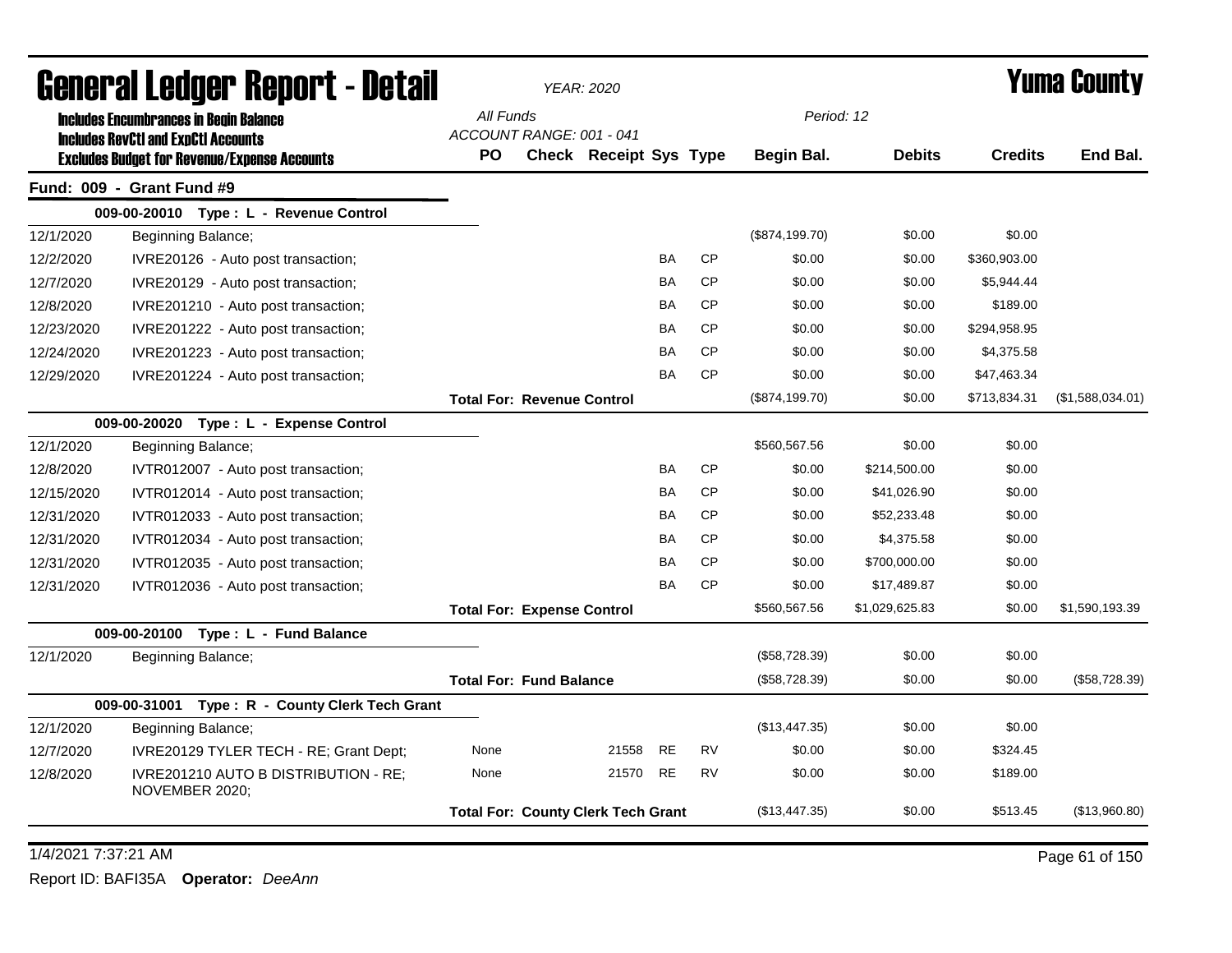|                     |                                            | <b>General Ledger Report - Detail</b>                               |                                         | <b>YEAR: 2020</b>      |           |           |                 |               |                | <b>Yuma County</b> |
|---------------------|--------------------------------------------|---------------------------------------------------------------------|-----------------------------------------|------------------------|-----------|-----------|-----------------|---------------|----------------|--------------------|
|                     |                                            | <b>Includes Encumbrances in Begin Balance</b>                       | All Funds                               |                        |           |           | Period: 12      |               |                |                    |
|                     | <b>Includes RevCtI and ExpCtI Accounts</b> | <b>Excludes Budget for Revenue/Expense Accounts</b>                 | ACCOUNT RANGE: 001 - 041<br>PO.         | Check Receipt Sys Type |           |           | Begin Bal.      | <b>Debits</b> | <b>Credits</b> | End Bal.           |
|                     | Fund: 009 - Grant Fund #9                  |                                                                     |                                         |                        |           |           |                 |               |                |                    |
|                     |                                            | 009-00-31002 Type: R - YCC ERBT\CARES GRANT                         |                                         |                        |           |           |                 |               |                |                    |
| 12/1/2020           |                                            | Beginning Balance;                                                  |                                         |                        |           |           | (\$5,955.75)    | \$0.00        | \$0.00         |                    |
| 12/7/2020           |                                            | IVRE20129 STATE OF COLORADO - RE:<br>CARES ACT 12.7.20;             | None                                    | 21564 RE               |           | <b>RV</b> | \$0.00          | \$0.00        | \$5,619.99     |                    |
| 12/28/2020          |                                            | IVRE201223 STATE OF CO YCC CARES<br>GRANT - RE; Grant Dept;         | None                                    | 21724                  | <b>RE</b> | <b>RV</b> | \$0.00          | \$0.00        | \$4,375.58     |                    |
|                     |                                            |                                                                     | <b>Total For: YCC ERBT\CARES GRANT</b>  |                        |           |           | (\$5,955.75)    | \$0.00        | \$9,995.57     | (\$15,951.32)      |
|                     |                                            | 009-00-32100 Type: R - Transfers In                                 |                                         |                        |           |           |                 |               |                |                    |
| 12/1/2020           |                                            | Beginning Balance;                                                  |                                         |                        |           |           | (\$705,262.74)  | \$0.00        | \$0.00         |                    |
|                     |                                            |                                                                     | <b>Total For: Transfers In</b>          |                        |           |           | (\$705, 262.74) | \$0.00        | \$0.00         | (\$705, 262.74)    |
|                     |                                            | 009-00-38500 Type: R - CDBG Grants                                  |                                         |                        |           |           |                 |               |                |                    |
| 12/1/2020           |                                            | Beginning Balance;                                                  |                                         |                        |           |           | \$0.00          | \$0.00        | \$0.00         |                    |
|                     |                                            |                                                                     | <b>Total For: CDBG Grants</b>           |                        |           |           | \$0.00          | \$0.00        | \$0.00         | \$0.00             |
|                     |                                            | 009-00-38501 Type: R - COVID 19 RELIEF FUNDS                        |                                         |                        |           |           |                 |               |                |                    |
| 12/1/2020           |                                            | Beginning Balance;                                                  |                                         |                        |           |           | (\$21,489.87)   | \$0.00        | \$0.00         |                    |
| 12/2/2020           |                                            | IVRE20126 STATE OF COLO-DOLA CVRF - RE;<br>COVID RELIEF FUND REIMB; | None                                    | 21533                  | <b>RE</b> | <b>RV</b> | \$0.00          | \$0.00        | \$360,903.00   |                    |
| 12/23/2020          |                                            | IVRE201222 STATE OFCO COVID RELIEF<br>GRANT - RE; Grant Dept;       | None                                    | 21693                  | <b>RE</b> | <b>RV</b> | \$0.00          | \$0.00        | \$294,958.95   |                    |
| 12/29/2020          | REIM;                                      | IVRE201224 DOLA CVRF - RE; COVID RELIEF                             | None                                    | 21736                  | <b>RE</b> | <b>RV</b> | \$0.00          | \$0.00        | \$47,463.34    |                    |
|                     |                                            |                                                                     | <b>Total For: COVID 19 RELIEF FUNDS</b> |                        |           |           | (\$21,489.87)   | \$0.00        | \$703,325.29   | (\$724, 815.16)    |
|                     |                                            | 009-00-38900 Type: R - Federal Grant Monies                         |                                         |                        |           |           |                 |               |                |                    |
| 12/1/2020           |                                            | Beginning Balance;                                                  |                                         |                        |           |           | (\$96,470.00)   | \$0.00        | \$0.00         |                    |
|                     |                                            |                                                                     | <b>Total For: Federal Grant Monies</b>  |                        |           |           | (\$96,470.00)   | \$0.00        | \$0.00         | (\$96,470.00)      |
|                     |                                            | 009-00-38905 Type: R - OTHER GRANT FUNDS                            |                                         |                        |           |           |                 |               |                |                    |
| 12/1/2020           |                                            | Beginning Balance;                                                  |                                         |                        |           |           | (\$31,573.99)   | \$0.00        | \$0.00         |                    |
|                     |                                            |                                                                     | <b>Total For: OTHER GRANT FUNDS</b>     |                        |           |           | (\$31,573.99)   | \$0.00        | \$0.00         | (\$31,573.99)      |
|                     |                                            | 009-00-38910 Type: R - GO CO Grant                                  |                                         |                        |           |           |                 |               |                |                    |
| 1/4/2021 7:37:21 AM |                                            |                                                                     |                                         |                        |           |           |                 |               |                | Page 62 of 150     |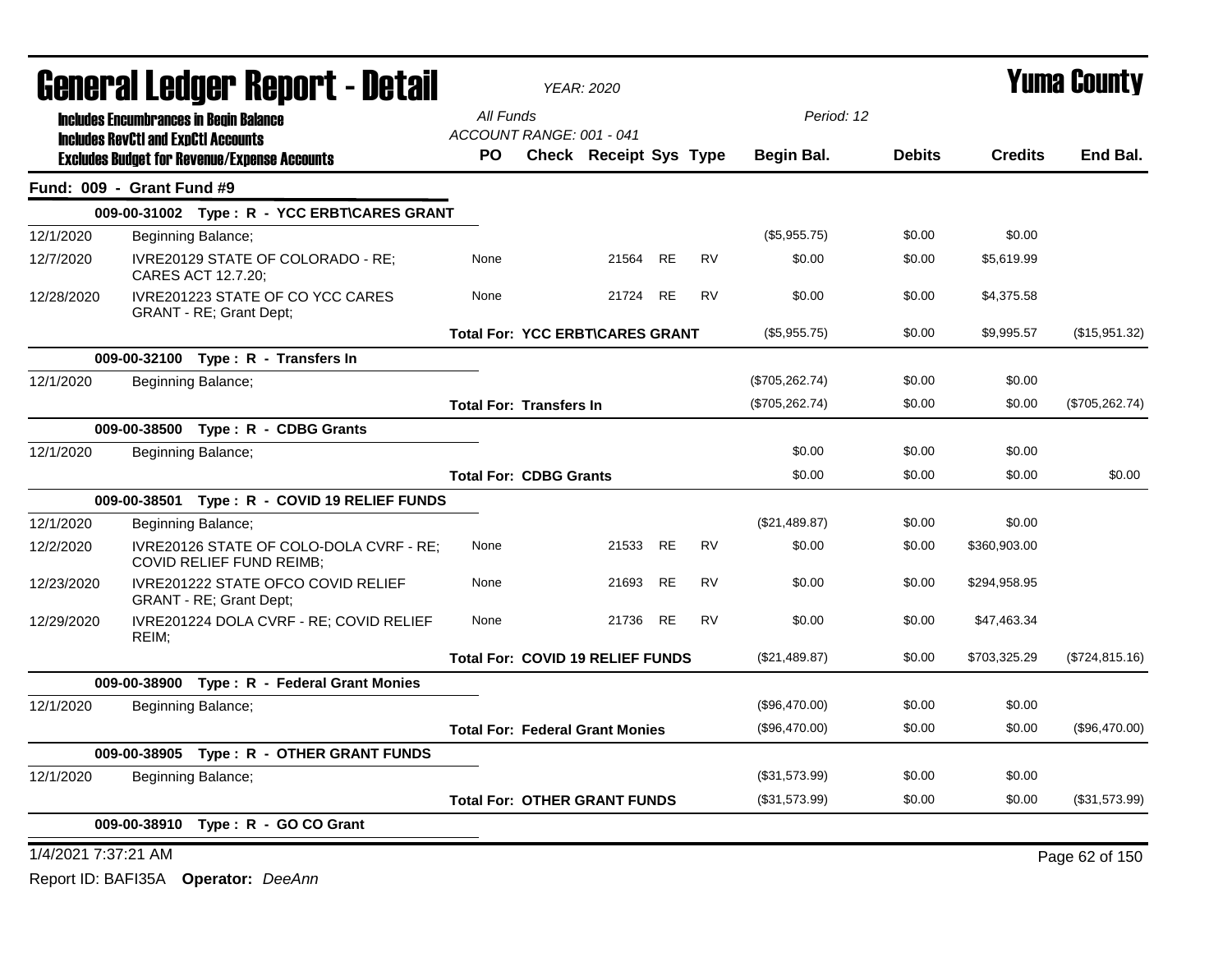|            | General Ledger Report - Detail                                                                    |                                       | <b>YEAR: 2020</b>                         |           |           |              |               |                | <b>Yuma County</b> |
|------------|---------------------------------------------------------------------------------------------------|---------------------------------------|-------------------------------------------|-----------|-----------|--------------|---------------|----------------|--------------------|
|            | <b>Includes Encumbrances in Begin Balance</b>                                                     | All Funds<br>ACCOUNT RANGE: 001 - 041 |                                           |           |           | Period: 12   |               |                |                    |
|            | <b>Includes RevCtI and ExpCtI Accounts</b><br><b>Excludes Budget for Revenue/Expense Accounts</b> | PO.                                   | <b>Check Receipt Sys Type</b>             |           |           | Begin Bal.   | <b>Debits</b> | <b>Credits</b> | End Bal.           |
|            | Fund: 009 - Grant Fund #9                                                                         |                                       |                                           |           |           |              |               |                |                    |
|            | 009-00-38910 Type: R - GO CO Grant                                                                |                                       |                                           |           |           |              |               |                |                    |
| 12/1/2020  | Beginning Balance;                                                                                |                                       |                                           |           |           | \$0.00       | \$0.00        | \$0.00         |                    |
|            |                                                                                                   | <b>Total For: GO CO Grant</b>         |                                           |           |           | \$0.00       | \$0.00        | \$0.00         | \$0.00             |
|            | 009-00-38915 Type: R - HAVA Fed Grant/Co Clerk                                                    |                                       |                                           |           |           |              |               |                |                    |
| 12/1/2020  | Beginning Balance;                                                                                |                                       |                                           |           |           | \$0.00       | \$0.00        | \$0.00         |                    |
|            |                                                                                                   |                                       | <b>Total For: HAVA Fed Grant/Co Clerk</b> |           |           | \$0.00       | \$0.00        | \$0.00         | \$0.00             |
|            | 009-00-49000 Type: X - Warrants Paid                                                              |                                       |                                           |           |           |              |               |                |                    |
| 12/1/2020  | Beginning Balance;                                                                                |                                       |                                           |           |           | \$560,567.56 | \$0.00        | \$0.00         |                    |
| 12/8/2020  | IVTR012007 AP TRANSFER 12820 - AP<br>TRANSFER 12.8.2020;                                          |                                       |                                           | BA        | <b>TR</b> | \$0.00       | \$214,500.00  | \$0.00         |                    |
| 12/15/2020 | IVTR012014 AP#212152020 - AP #2 12.15.2020;                                                       |                                       |                                           | <b>BA</b> | <b>TR</b> | \$0.00       | \$41,026.90   | \$0.00         |                    |
| 12/31/2020 | IVTR012033 APTRANS#1123120 - AP TRANS<br>#1 12.31.2020;                                           |                                       |                                           | BA        | <b>TR</b> | \$0.00       | \$52,233.48   | \$0.00         |                    |
| 12/31/2020 | IVTR012034 AP#2 TRANS12312020 - AP<br>TRANSFER #2 12.31.2020;                                     |                                       |                                           | <b>BA</b> | <b>TR</b> | \$0.00       | \$4,375.58    | \$0.00         |                    |
|            |                                                                                                   | <b>Total For: Warrants Paid</b>       |                                           |           |           | \$560,567.56 | \$312,135.96  | \$0.00         | \$872,703.52       |
|            | 009-00-49100 Type: X - Treasurer Fees                                                             |                                       |                                           |           |           |              |               |                |                    |
| 12/1/2020  | Beginning Balance;                                                                                |                                       |                                           |           |           | \$0.00       | \$0.00        | \$0.00         |                    |
|            |                                                                                                   | <b>Total For: Treasurer Fees</b>      |                                           |           |           | \$0.00       | \$0.00        | \$0.00         | \$0.00             |
|            | 009-00-49401 Type: X - Transfer Out                                                               |                                       |                                           |           |           |              |               |                |                    |
| 12/1/2020  | Beginning Balance;                                                                                |                                       |                                           |           |           | \$0.00       | \$0.00        | \$0.00         |                    |
| 12/31/2020 | IVTR012035 BOCC RES12-31-2020G -<br>TRANSFER PER BOCC RESOLUTION 12-31-<br>2020G;                 |                                       |                                           | <b>BA</b> | <b>TR</b> | \$0.00       | \$700,000.00  | \$0.00         |                    |
| 12/31/2020 | IVTR012036 BOCCRES12312020H -<br><b>TRANSFER PER BOCC RESOLUTION 12-31-</b><br>2020H;             |                                       |                                           | BA        | <b>TR</b> | \$0.00       | \$17,489.87   | \$0.00         |                    |
|            |                                                                                                   | <b>Total For: Transfer Out</b>        |                                           |           |           | \$0.00       | \$717,489.87  | \$0.00         | \$717,489.87       |
|            | 009-00-49500 Type: X - Checks Written / ACH Transfer                                              |                                       |                                           |           |           |              |               |                |                    |
|            |                                                                                                   |                                       |                                           |           |           |              |               |                |                    |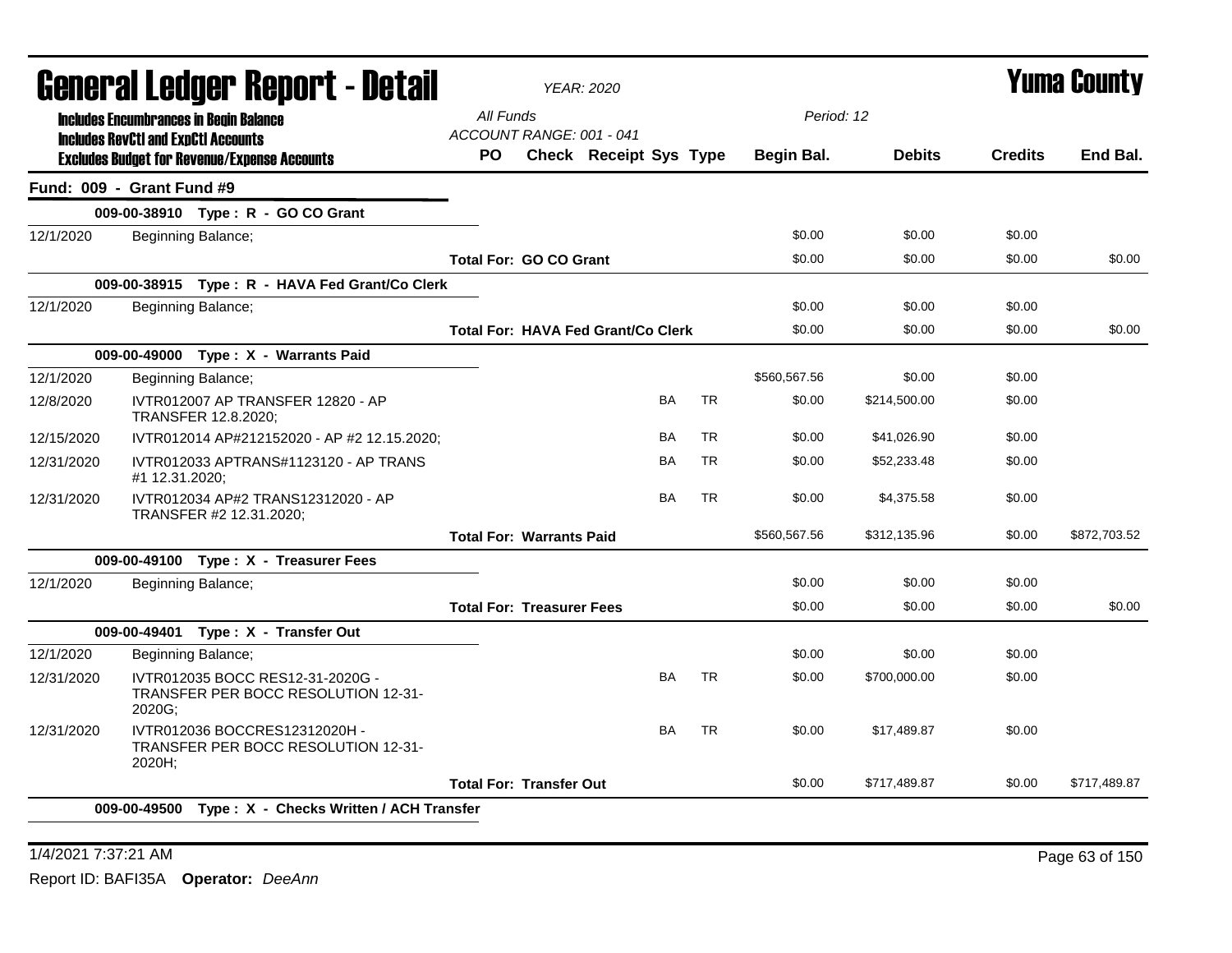|           | <b>General Ledger Report - Detail</b>                                                       |                                         |                                       | <b>YEAR: 2020</b>                               |                |                |                                  | <b>Yuma County</b> |
|-----------|---------------------------------------------------------------------------------------------|-----------------------------------------|---------------------------------------|-------------------------------------------------|----------------|----------------|----------------------------------|--------------------|
|           | <b>Includes Encumbrances in Begin Balance</b><br><b>Includes RevCtI and ExpCtI Accounts</b> |                                         | All Funds<br>ACCOUNT RANGE: 001 - 041 |                                                 | Period: 12     |                |                                  |                    |
|           | <b>Excludes Budget for Revenue/Expense Accounts</b>                                         | PO.                                     |                                       | <b>Check Receipt Sys Type</b>                   | Begin Bal.     | <b>Debits</b>  | <b>Credits</b>                   | End Bal.           |
|           | Fund: 009 - Grant Fund #9                                                                   |                                         |                                       |                                                 |                |                |                                  |                    |
|           | 009-00-49500                                                                                | Type: X - Checks Written / ACH Transfer |                                       |                                                 |                |                |                                  |                    |
| 12/1/2020 | Beginning Balance;                                                                          |                                         |                                       |                                                 | \$0.00         | \$0.00         | \$0.00                           |                    |
|           |                                                                                             |                                         |                                       | <b>Total For: Checks Written / ACH Transfer</b> | \$0.00         | \$0.00         | \$0.00                           | \$0.00             |
|           |                                                                                             | <b>Fund: 009</b><br>$\sim$              | <b>Grant Fund #9</b>                  | Totals:                                         | (\$313,632.14) | \$2,773,085,97 | \$2,457,294,45                   | \$2,159.38         |
|           |                                                                                             | <b>Total Fund Revenues:</b>             | \$713,834,31                          | <b>Total Fund Expenses:</b>                     | \$1,029,625.83 |                | <b>Net Revenue Over Expense:</b> | (\$315,791.52)     |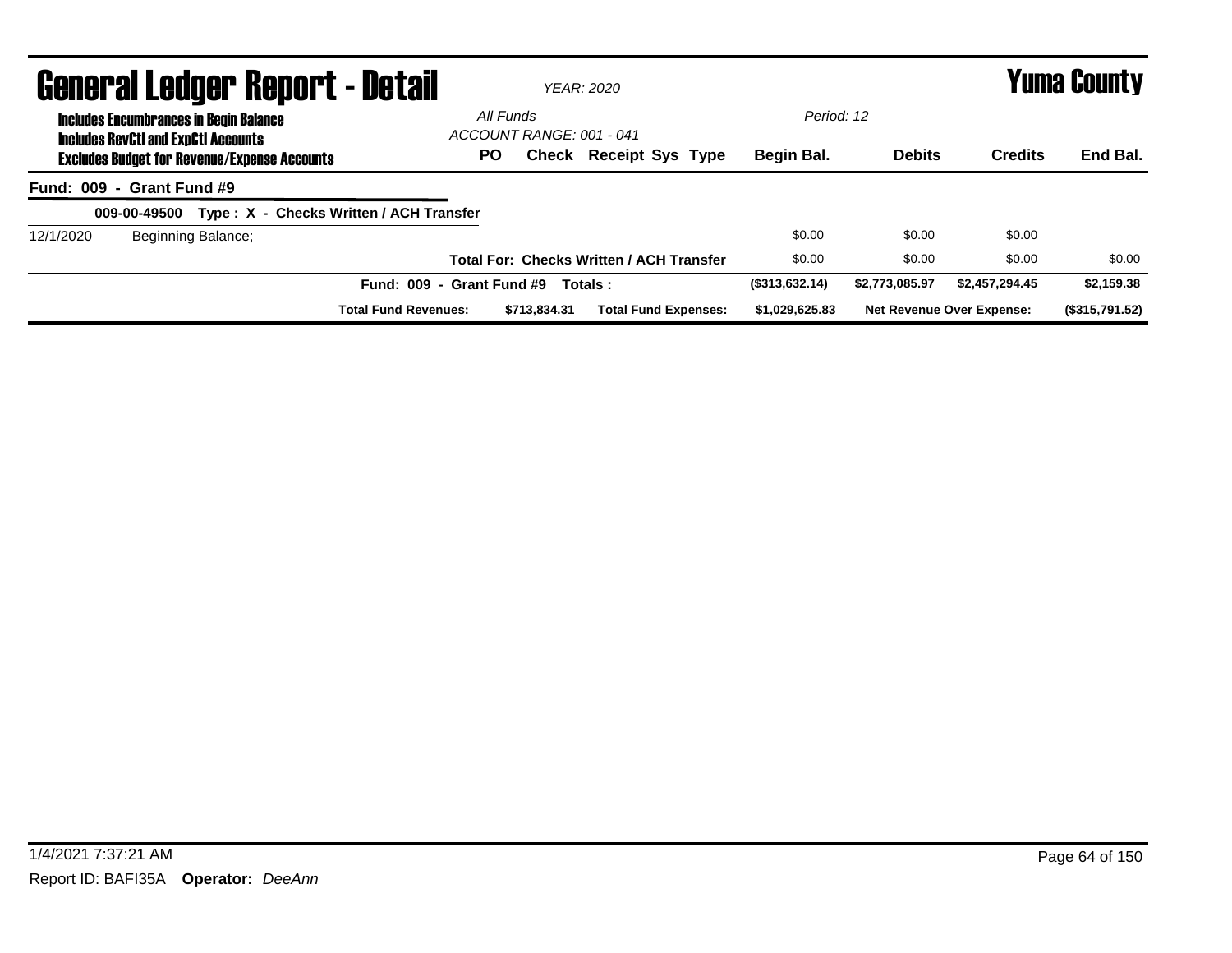|                     | General Ledger Report - Detail                                                                 |                                       | YEAR: 2020                    |           |           |                |               |                | Yuma County    |
|---------------------|------------------------------------------------------------------------------------------------|---------------------------------------|-------------------------------|-----------|-----------|----------------|---------------|----------------|----------------|
|                     | <b>Includes Encumbrances in Begin Balance</b>                                                  | All Funds                             |                               |           |           | Period: 12     |               |                |                |
|                     | <b>Includes RevCtI and ExpCtI Accounts</b>                                                     | ACCOUNT RANGE: 001 - 041<br><b>PO</b> | <b>Check Receipt Sys Type</b> |           |           | Begin Bal.     | <b>Debits</b> | <b>Credits</b> | End Bal.       |
|                     | <b>Excludes Budget for Revenue/Expense Accounts</b><br>Fund: 010 - Yuma County Water Authority |                                       |                               |           |           |                |               |                |                |
|                     | 010-00-10000 Type: A - Cash Account                                                            |                                       |                               |           |           |                |               |                |                |
| 12/1/2020           | Beginning Balance;                                                                             |                                       |                               |           |           | \$363,932.62   | \$0.00        | \$0.00         |                |
| 12/14/2020          | IVTR012013 BOCCRES10292020E -                                                                  |                                       |                               | BA        | CD        | \$0.00         | \$0.00        | \$29,412.50    |                |
|                     | TRANSFER PER BOCC RESOLUTION<br>10.29.2020E;                                                   |                                       |                               |           |           |                |               |                |                |
| 12/17/2020          | IVRE201218 YC WATER AUTHORITY - RE;<br>WATER AUTH TRAN OF FUNDS; 10-000-4119                   | None                                  | 21653                         | <b>RE</b> | <b>RV</b> | \$0.00         | \$50,215.00   | \$0.00         |                |
| 12/28/2020          | IVRE201223 CITY OF YUMA - RE; TAX SPEC<br>ASSES: 10-000-4655                                   | None                                  | 21700                         | <b>RE</b> | <b>RV</b> | \$0.00         | \$17,620.00   | \$0.00         |                |
| 12/31/2020          | IVTR012033 APTRANS#1123120 - AP TRANS<br>#1 12.31.2020;                                        |                                       |                               | <b>BA</b> | CD        | \$0.00         | \$0.00        | \$60.38        |                |
|                     |                                                                                                | <b>Total For: Cash Account</b>        |                               |           |           | \$363,932.62   | \$67,835.00   | \$29,472.88    | \$402,294.74   |
|                     | 010-00-20000 Type: L - Accounts Payable                                                        |                                       |                               |           |           |                |               |                |                |
| 12/1/2020           | Beginning Balance;                                                                             |                                       |                               |           |           | \$0.00         | \$0.00        | \$0.00         |                |
|                     |                                                                                                | <b>Total For: Accounts Payable</b>    |                               |           |           | \$0.00         | \$0.00        | \$0.00         | \$0.00         |
|                     | 010-00-20010 Type: L - Revenue Control                                                         |                                       |                               |           |           |                |               |                |                |
| 12/1/2020           | Beginning Balance;                                                                             |                                       |                               |           |           | (\$29,412.50)  | \$0.00        | \$0.00         |                |
| 12/17/2020          | IVRE201218 - Auto post transaction;                                                            |                                       |                               | <b>BA</b> | <b>CP</b> | \$0.00         | \$0.00        | \$50,215.00    |                |
| 12/24/2020          | IVRE201223 - Auto post transaction;                                                            |                                       |                               | <b>BA</b> | <b>CP</b> | \$0.00         | \$0.00        | \$17,620.00    |                |
| 12/28/2020          | IVTR012027 - Auto post transaction;                                                            |                                       |                               | BA        | <b>CP</b> | \$0.00         | \$0.00        | \$50,215.00    |                |
| 12/28/2020          | IVTR012027 - Auto post transaction;                                                            |                                       |                               | BA        | CP        | \$0.00         | \$50,215.00   | \$0.00         |                |
|                     |                                                                                                | <b>Total For: Revenue Control</b>     |                               |           |           | (\$29,412.50)  | \$50,215.00   | \$118,050.00   | (\$97,247.50)  |
|                     | 010-00-20020 Type: L - Expense Control                                                         |                                       |                               |           |           |                |               |                |                |
| 12/1/2020           | Beginning Balance;                                                                             |                                       |                               |           |           | \$38,447.25    | \$0.00        | \$0.00         |                |
| 12/14/2020          | IVTR012013 - Auto post transaction;                                                            |                                       |                               | BA        | <b>CP</b> | \$0.00         | \$29,412.50   | \$0.00         |                |
| 12/31/2020          | IVTR012033 - Auto post transaction;                                                            |                                       |                               | <b>BA</b> | <b>CP</b> | \$0.00         | \$60.38       | \$0.00         |                |
|                     |                                                                                                | <b>Total For: Expense Control</b>     |                               |           |           | \$38,447.25    | \$29,472.88   | \$0.00         | \$67,920.13    |
|                     | 010-00-20100 Type: L - Fund Balance                                                            |                                       |                               |           |           |                |               |                |                |
| 12/1/2020           | Beginning Balance;                                                                             |                                       |                               |           |           | (\$372,967.37) | \$0.00        | \$0.00         |                |
| 1/4/2021 7:37:21 AM |                                                                                                |                                       |                               |           |           |                |               |                | Page 65 of 150 |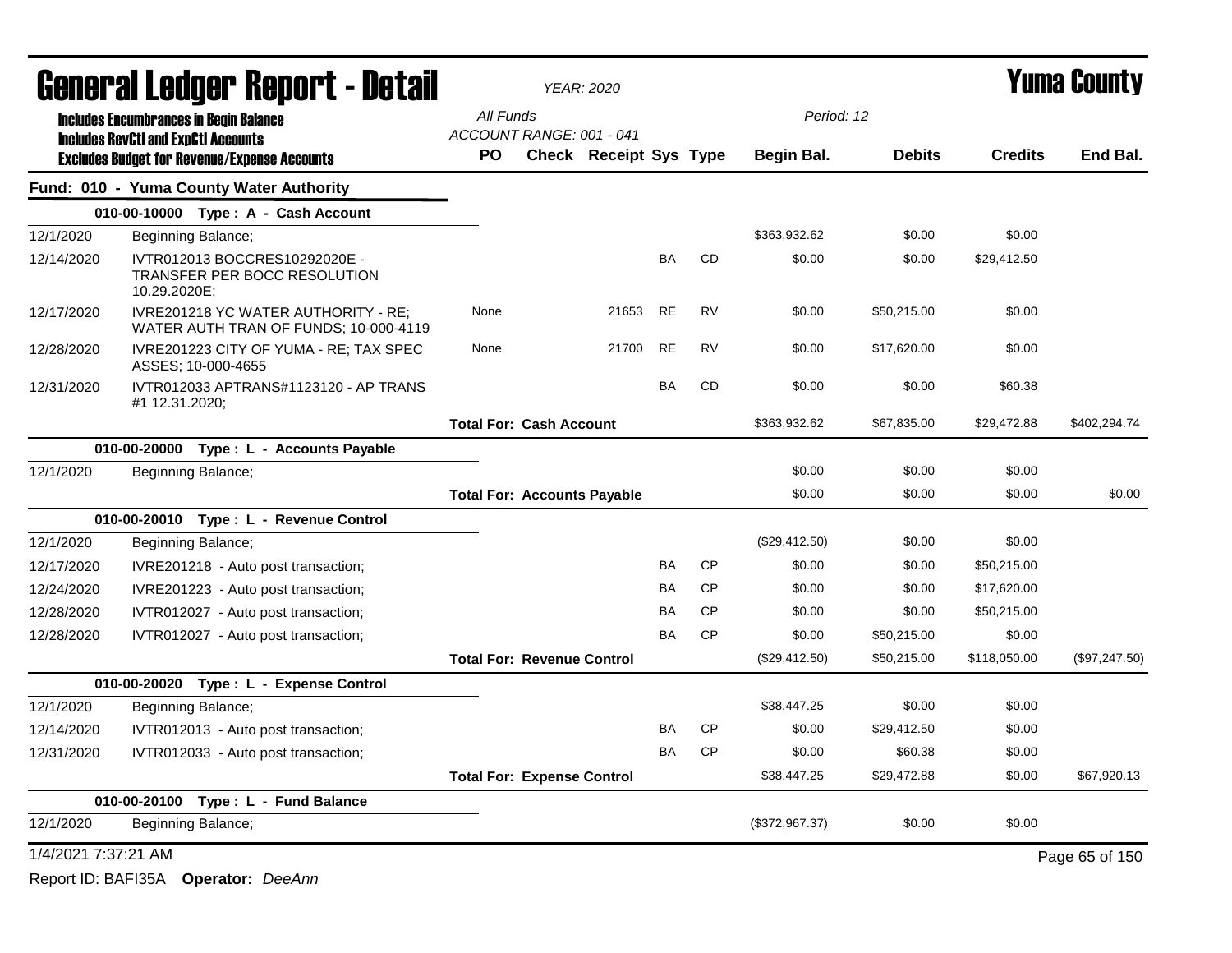|            |                                            | General Ledger Report - Detail                                               |                                               | <b>YEAR: 2020</b>      |           |           |                |               |                | <b>Yuma County</b> |
|------------|--------------------------------------------|------------------------------------------------------------------------------|-----------------------------------------------|------------------------|-----------|-----------|----------------|---------------|----------------|--------------------|
|            |                                            | <b>Includes Encumbrances in Begin Balance</b>                                | All Funds                                     |                        |           |           | Period: 12     |               |                |                    |
|            | <b>Includes RevCtI and ExpCtI Accounts</b> | <b>Excludes Budget for Revenue/Expense Accounts</b>                          | ACCOUNT RANGE: 001 - 041<br>PO.               | Check Receipt Sys Type |           |           | Begin Bal.     | <b>Debits</b> | <b>Credits</b> | End Bal.           |
|            |                                            | Fund: 010 - Yuma County Water Authority                                      |                                               |                        |           |           |                |               |                |                    |
|            |                                            | 010-00-20100 Type: L - Fund Balance                                          |                                               |                        |           |           |                |               |                |                    |
|            |                                            |                                                                              | <b>Total For: Fund Balance</b>                |                        |           |           | (\$372,967.37) | \$0.00        | \$0.00         | (\$372,967.37)     |
|            |                                            | 010-00-30140 Type: R - Current Tax Special Assessment                        |                                               |                        |           |           |                |               |                |                    |
| 12/1/2020  |                                            | Beginning Balance;                                                           |                                               |                        |           |           | \$0.00         | \$0.00        | \$0.00         |                    |
|            |                                            |                                                                              | <b>Total For: Current Tax Special Assessm</b> |                        |           |           | \$0.00         | \$0.00        | \$0.00         | \$0.00             |
|            |                                            | 010-00-31200 Type: R - Rent                                                  |                                               |                        |           |           |                |               |                |                    |
| 12/1/2020  |                                            | Beginning Balance;                                                           |                                               |                        |           |           | (\$29,412.50)  | \$0.00        | \$0.00         |                    |
|            |                                            |                                                                              | <b>Total For: Rent</b>                        |                        |           |           | (\$29,412.50)  | \$0.00        | \$0.00         | (\$29,412.50)      |
|            |                                            | 010-00-32100 Type: R - Transfers In                                          |                                               |                        |           |           |                |               |                |                    |
| 12/1/2020  |                                            | Beginning Balance;                                                           |                                               |                        |           |           | \$0.00         | \$0.00        | \$0.00         |                    |
| 12/17/2020 |                                            | IVRE201218 YC WATER AUTHORITY - RE;<br>WATER AUTH TRAN OF FUNDS; 10-000-4119 | None                                          | 21653                  | <b>RE</b> | <b>RV</b> | \$0.00         | \$0.00        | \$50,215.00    |                    |
| 12/28/2020 | 12.28:                                     | IVTR012027 TRANS PER FINANCE - CORRECT<br>FUND 10 DEPOSIT FROM 12.15.2020 ON |                                               |                        | <b>BA</b> | <b>TR</b> | \$0.00         | \$50,215.00   | \$0.00         |                    |
|            |                                            |                                                                              | <b>Total For: Transfers In</b>                |                        |           |           | \$0.00         | \$50,215.00   | \$50,215.00    | \$0.00             |
|            |                                            | 010-00-35000 Type: R - Fees Collected                                        |                                               |                        |           |           |                |               |                |                    |
| 12/1/2020  |                                            | Beginning Balance;                                                           |                                               |                        |           |           | \$0.00         | \$0.00        | \$0.00         |                    |
| 12/28/2020 | 12.28:                                     | IVTR012027 TRANS PER FINANCE - CORRECT<br>FUND 10 DEPOSIT FROM 12.15.2020 ON |                                               |                        | <b>BA</b> | <b>TR</b> | \$0.00         | \$0.00        | \$50,215.00    |                    |
| 12/28/2020 |                                            | IVRE201223 CITY OF YUMA - RE; TAX SPEC<br>ASSES; 10-000-4655                 | None                                          | 21700                  | <b>RE</b> | <b>RV</b> | \$0.00         | \$0.00        | \$17,620.00    |                    |
|            |                                            |                                                                              | <b>Total For: Fees Collected</b>              |                        |           |           | \$0.00         | \$0.00        | \$67,835.00    | (\$67,835.00)      |
|            |                                            | 010-00-49000 Type: X - Warrants Paid                                         |                                               |                        |           |           |                |               |                |                    |
| 12/1/2020  |                                            | Beginning Balance;                                                           |                                               |                        |           |           | \$38,447.25    | \$0.00        | \$0.00         |                    |
| 12/31/2020 | #1 12.31.2020;                             | IVTR012033 APTRANS#1123120 - AP TRANS                                        |                                               |                        | <b>BA</b> | <b>TR</b> | \$0.00         | \$60.38       | \$0.00         |                    |
|            |                                            |                                                                              | <b>Total For: Warrants Paid</b>               |                        |           |           | \$38,447.25    | \$60.38       | \$0.00         | \$38,507.63        |
|            |                                            |                                                                              |                                               |                        |           |           |                |               |                |                    |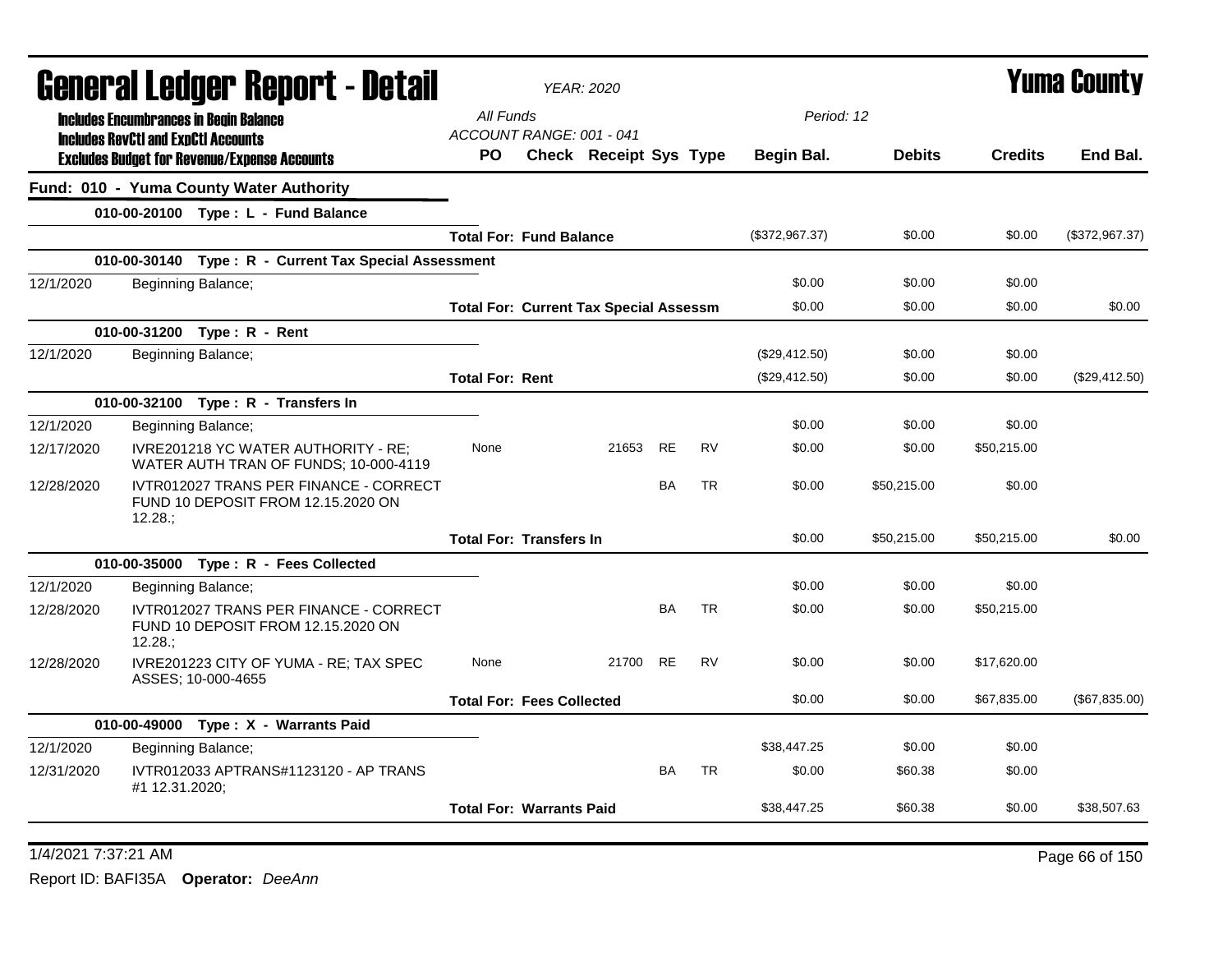|            | <b>General Ledger Report - Detail</b>                                                                                                              |                                              | <b>YEAR: 2020</b>             |           | <b>Yuma County</b>       |                                  |                |               |  |
|------------|----------------------------------------------------------------------------------------------------------------------------------------------------|----------------------------------------------|-------------------------------|-----------|--------------------------|----------------------------------|----------------|---------------|--|
|            | <b>Includes Encumbrances in Begin Balance</b><br><b>Includes RevCtI and ExpCtI Accounts</b><br><b>Excludes Budget for Revenue/Expense Accounts</b> | All Funds<br>ACCOUNT RANGE: 001 - 041<br>PO. | <b>Check Receipt Sys Type</b> |           | Period: 12<br>Begin Bal. | <b>Debits</b>                    | <b>Credits</b> | End Bal.      |  |
|            | Fund: 010 - Yuma County Water Authority                                                                                                            |                                              |                               |           |                          |                                  |                |               |  |
|            | Type: X - Transfer Out<br>010-00-49401                                                                                                             |                                              |                               |           |                          |                                  |                |               |  |
| 12/1/2020  | Beginning Balance;                                                                                                                                 |                                              |                               |           | \$0.00                   | \$0.00                           | \$0.00         |               |  |
| 12/14/2020 | IVTR012013 BOCCRES10292020E -<br>TRANSFER PER BOCC RESOLUTION<br>10.29.2020E;                                                                      |                                              | <b>BA</b>                     | <b>TR</b> | \$0.00                   | \$29.412.50                      | \$0.00         |               |  |
|            |                                                                                                                                                    | <b>Total For: Transfer Out</b>               |                               |           | \$0.00                   | \$29,412.50                      | \$0.00         | \$29,412.50   |  |
|            | <b>Fund: 010 -</b>                                                                                                                                 | <b>Yuma County Water Authority</b>           | Totals:                       |           | \$9,034.75               | \$227,210.76                     | \$265,572.88   | (\$29,327.37) |  |
|            | <b>Total Fund Revenues:</b>                                                                                                                        | \$67.835.00                                  | <b>Total Fund Expenses:</b>   |           | \$29,472.88              | <b>Net Revenue Over Expense:</b> |                | \$38,362.12   |  |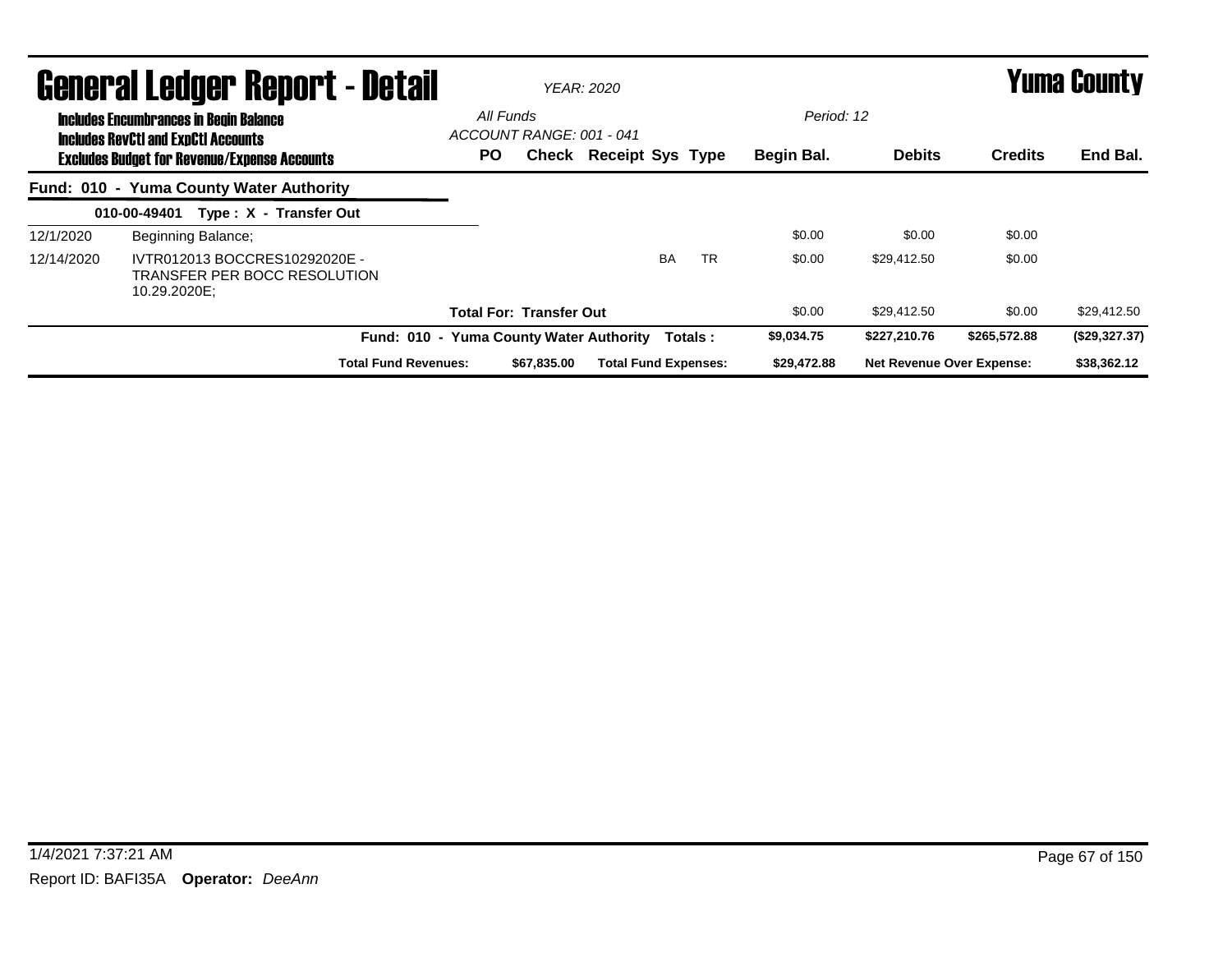|            | agiigi.gi fanñai. Ughni. ( - nafsii                                                                                                                |                  |                          | YEAR: 2020                    |           |           |                                 |               |                | I UIIIA VUUIILY |
|------------|----------------------------------------------------------------------------------------------------------------------------------------------------|------------------|--------------------------|-------------------------------|-----------|-----------|---------------------------------|---------------|----------------|-----------------|
|            | <b>Includes Encumbrances in Begin Balance</b><br><b>Includes RevCtI and ExpCtI Accounts</b><br><b>Excludes Budget for Revenue/Expense Accounts</b> | All Funds<br>PO. | ACCOUNT RANGE: 001 - 041 | <b>Check Receipt Sys Type</b> |           |           | Period: 12<br><b>Begin Bal.</b> | <b>Debits</b> | <b>Credits</b> | End Bal.        |
|            | Fund: 011 - Yuma County Sanitary Landfill                                                                                                          |                  |                          |                               |           |           |                                 |               |                |                 |
|            | 011-00-10000 Type: A - Cash Account                                                                                                                |                  |                          |                               |           |           |                                 |               |                |                 |
| 12/1/2020  | Beginning Balance;                                                                                                                                 |                  |                          |                               |           |           | \$359,506.89                    | \$0.00        | \$0.00         |                 |
| 12/1/2020  | IVTR012001 AP#211302020 - AP#211.30.2020;                                                                                                          |                  |                          |                               | <b>BA</b> | <b>CD</b> | \$0.00                          | \$0.00        | \$1,249.28     |                 |
| 12/2/2020  | IVRE20126 YCLANDFILL - RE; Landfill Dept;                                                                                                          | None             |                          | 21527                         | <b>RE</b> | <b>RV</b> | \$0.00                          | \$8,390.80    | \$0.00         |                 |
| 12/2/2020  | IVRE20126 Treasurer Fee - RE; Treasurer Fee<br>Receipt; Treasurer Fee Processing                                                                   | None             |                          | 21538                         | <b>RE</b> | <b>RV</b> | \$0.00                          | \$0.00        | \$83.91        |                 |
| 12/4/2020  | IVTR012005 TRANS #1 12.7.2020 - TRANSFER<br>PER FINANCE FOR 12.7.2020;                                                                             |                  |                          |                               | BA        | CD        | \$0.00                          | \$0.00        | \$18,553.93    |                 |
| 12/7/2020  | IVMD012012 Cash Transaction - MD:HIGH<br>PLAINS PLUMBING & HEAT;                                                                                   |                  |                          |                               | <b>BA</b> | CD        | \$0.00                          | \$0.00        | \$115.00       |                 |
| 12/9/2020  | IVRE201211 CITY OF WRAY - RE; DEC<br>LANDFILL PYMT; 11-000-4662                                                                                    | None             |                          | 21588                         | <b>RE</b> | <b>RV</b> | \$0.00                          | \$4,804.17    | \$0.00         |                 |
| 12/9/2020  | IVRE201211 Treasurer Fee - RE; Treasurer Fee<br>Receipt; Treasurer Fee Processing                                                                  | None             |                          | 21598                         | <b>RE</b> | <b>RV</b> | \$0.00                          | \$0.00        | \$48.04        |                 |
| 12/14/2020 | IVTR012012 AP TRANS#112.15.20 - AP<br>TRANSFER #1 12.15.2020 FOR BOUNS<br>CHECKS;                                                                  |                  |                          |                               | <b>BA</b> | CD        | \$0.00                          | \$0.00        | \$2,331.36     |                 |
| 12/15/2020 | IVTR012014 AP#212152020 - AP #2 12.15.2020;                                                                                                        |                  |                          |                               | <b>BA</b> | CD        | \$0.00                          | \$0.00        | \$7,728.80     |                 |
| 12/16/2020 | IVRE201217 YC LANDFILL - RE; GATE<br>RCTS/CARDBD/TIRES;                                                                                            | None             |                          | 21641                         | <b>RE</b> | <b>RV</b> | \$0.00                          | \$14,204.60   | \$0.00         |                 |
| 12/16/2020 | IVRE201217 Treasurer Fee - RE; Treasurer Fee<br>Receipt; Treasurer Fee Processing                                                                  | None             |                          | 21643                         | <b>RE</b> | <b>RV</b> | \$0.00                          | \$0.00        | \$142.05       |                 |
| 12/17/2020 | IVTR012019 APTRANS#3121520 - AP TRANS<br>#3 12.15.2020;                                                                                            |                  |                          |                               | BA        | CD        | \$0.00                          | \$0.00        | \$1,130.81     |                 |
| 12/22/2020 | IVRE201221 TOWN OF ECKLEY DEC<br>PAYMENT - RE; Landfill Dept;                                                                                      | None             |                          | 21671                         | <b>RE</b> | <b>RV</b> | \$0.00                          | \$293.33      | \$0.00         |                 |
| 12/22/2020 | IVRE201221 CITY OF YUMA DEC PAYMENT -<br>RE; Landfill Dept; 11-000-4660                                                                            | None             |                          | 21673                         | <b>RE</b> | <b>RV</b> | \$0.00                          | \$6,527.33    | \$0.00         |                 |
| 12/22/2020 | IVRE201221 Treasurer Fee - RE; Treasurer Fee<br>Receipt; Treasurer Fee Processing                                                                  | None             |                          | 21688                         | <b>RE</b> | <b>RV</b> | \$0.00                          | \$0.00        | \$68.21        |                 |
| 12/30/2020 | IVTR012030 BOCC 11302020A - TRANSFER<br>PER BOCC RESOLUTION 11-30-2020 A;                                                                          |                  |                          |                               | BA        | <b>CD</b> | \$0.00                          | \$0.00        | \$5,000.00     |                 |

# General Ledger Report - Detail *YEAR: 2020* Yuma County

1/4/2021 7:37:21 AM Page 68 of 150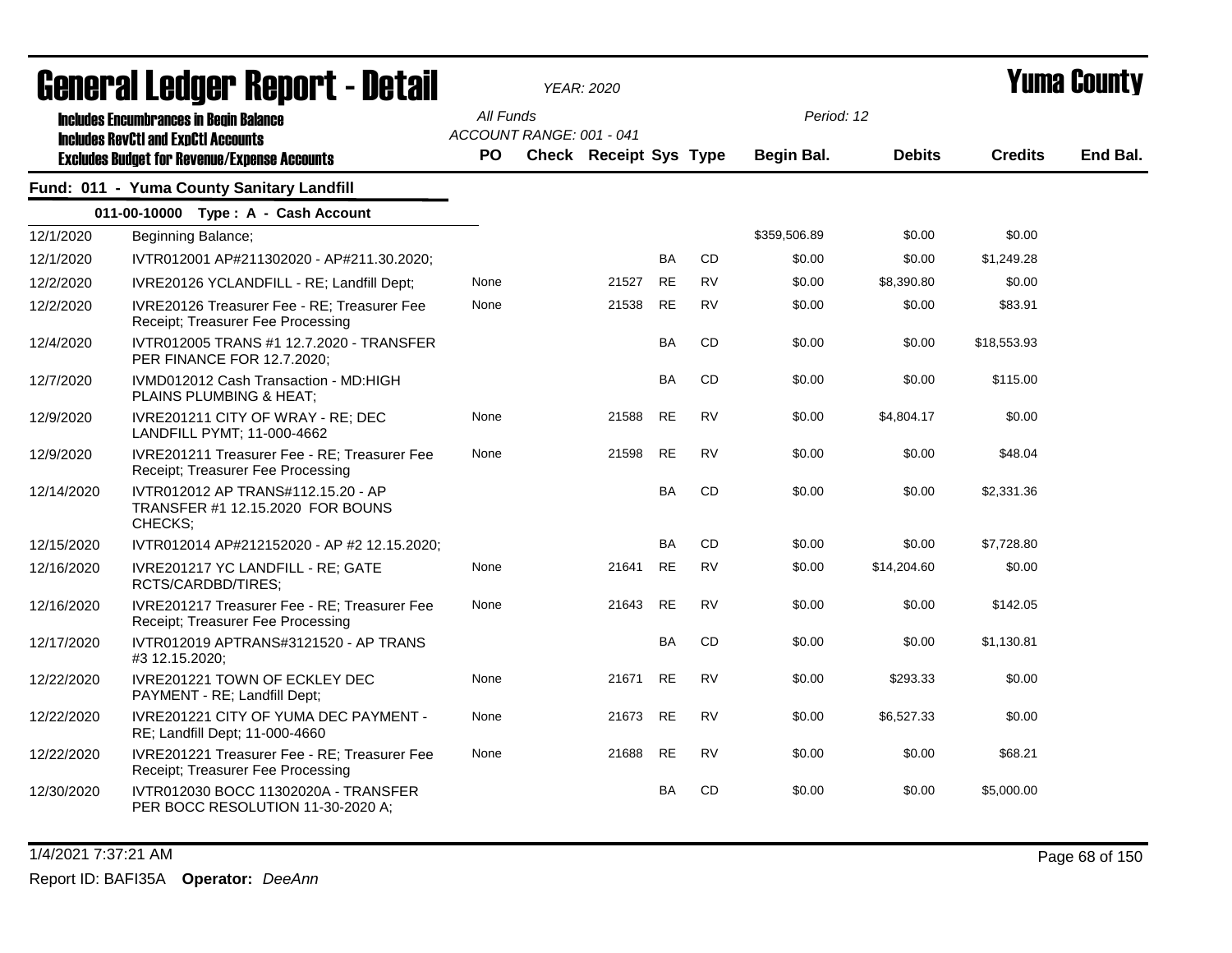|            | General Ledger Report - Detail                                                                    |                                    | <b>YEAR: 2020</b>      |           |           |                |               |                | Yuma Countv    |
|------------|---------------------------------------------------------------------------------------------------|------------------------------------|------------------------|-----------|-----------|----------------|---------------|----------------|----------------|
|            | <b>Includes Encumbrances in Begin Balance</b>                                                     | All Funds                          |                        |           |           | Period: 12     |               |                |                |
|            | <b>Includes RevCtI and ExpCtI Accounts</b><br><b>Excludes Budget for Revenue/Expense Accounts</b> | ACCOUNT RANGE: 001 - 041<br>PO     | Check Receipt Sys Type |           |           | Begin Bal.     | <b>Debits</b> | <b>Credits</b> | End Bal.       |
|            | Fund: 011 - Yuma County Sanitary Landfill                                                         |                                    |                        |           |           |                |               |                |                |
|            | 011-00-10000 Type: A - Cash Account                                                               |                                    |                        |           |           |                |               |                |                |
| 12/30/2020 | IVRE201225 CENTENNIAL RECYCLING - RE:<br>2224T@ 55;                                               | None                               | 21757                  | <b>RE</b> | <b>RV</b> | \$0.00         | \$1,223.20    | \$0.00         |                |
| 12/30/2020 | IVRE201225 YC LANDFILL - RE; GATE<br>RCTS/CRDBRD/TVS;                                             | None                               | 21758                  | RE        | <b>RV</b> | \$0.00         | \$690.00      | \$0.00         |                |
| 12/30/2020 | IVRE201225 Treasurer Fee - RE: Treasurer Fee<br>Receipt; Treasurer Fee Processing                 | None                               | 21761                  | <b>RE</b> | <b>RV</b> | \$0.00         | \$0.00        | \$6.90         |                |
| 12/30/2020 | IVRE201225 Treasurer Fee - RE: Treasurer Fee<br>Receipt; Treasurer Fee Processing                 | None                               | 21762                  | <b>RE</b> | <b>RV</b> | \$0.00         | \$0.00        | \$12.23        |                |
| 12/31/2020 | IVTR012033 APTRANS#1123120 - AP TRANS<br>#1 12.31.2020;                                           |                                    |                        | BA        | <b>CD</b> | \$0.00         | \$0.00        | \$7,623.99     |                |
| 12/31/2020 | IVTR012034 AP#2 TRANS12312020 - AP<br>TRANSFER #2 12.31.2020;                                     |                                    |                        | <b>BA</b> | <b>CD</b> | \$0.00         | \$0.00        | \$122.26       |                |
|            |                                                                                                   | <b>Total For: Cash Account</b>     |                        |           |           | \$359,506.89   | \$36,133.43   | \$44,216.77    | \$351,423.55   |
|            | 011-00-20000 Type: L - Accounts Payable                                                           |                                    |                        |           |           |                |               |                |                |
| 12/1/2020  | Beginning Balance;                                                                                |                                    |                        |           |           | \$0.00         | \$0.00        | \$0.00         |                |
|            |                                                                                                   | <b>Total For: Accounts Payable</b> |                        |           |           | \$0.00         | \$0.00        | \$0.00         | \$0.00         |
|            | 011-00-20010 Type: L - Revenue Control                                                            |                                    |                        |           |           |                |               |                |                |
| 12/1/2020  | Beginning Balance;                                                                                |                                    |                        |           |           | (\$481,677.86) | \$0.00        | \$0.00         |                |
| 12/2/2020  | IVRE20126 - Auto post transaction;                                                                |                                    |                        | BA        | <b>CP</b> | \$0.00         | \$0.00        | \$8,390.80     |                |
| 12/7/2020  | IVMD012012 - Auto post transaction;                                                               |                                    |                        | BA        | <b>CP</b> | \$0.00         | \$115.00      | \$0.00         |                |
| 12/9/2020  | IVRE201211 - Auto post transaction;                                                               |                                    |                        | BA        | <b>CP</b> | \$0.00         | \$0.00        | \$4,804.17     |                |
| 12/16/2020 | IVRE201217 - Auto post transaction;                                                               |                                    |                        | BA        | <b>CP</b> | \$0.00         | \$0.00        | \$14,204.60    |                |
| 12/22/2020 | IVRE201221 - Auto post transaction;                                                               |                                    |                        | ΒA        | <b>CP</b> | \$0.00         | \$0.00        | \$6,820.66     |                |
| 12/30/2020 | IVRE201225 - Auto post transaction;                                                               |                                    |                        | BA        | <b>CP</b> | \$0.00         | \$0.00        | \$1,913.20     |                |
|            |                                                                                                   | <b>Total For: Revenue Control</b>  |                        |           |           | (\$481,677.86) | \$115.00      | \$36,133.43    | (\$517,696.29) |
|            | 011-00-20020<br>Type: L - Expense Control                                                         |                                    |                        |           |           |                |               |                |                |
| 12/1/2020  | Beginning Balance;                                                                                |                                    |                        |           |           | \$445,345.61   | \$0.00        | \$0.00         |                |
| 12/1/2020  | IVTR012001 - Auto post transaction;                                                               |                                    |                        | BA        | <b>CP</b> | \$0.00         | \$1,249.28    | \$0.00         |                |

## 1/4/2021 7:37:21 AM Page 69 of 150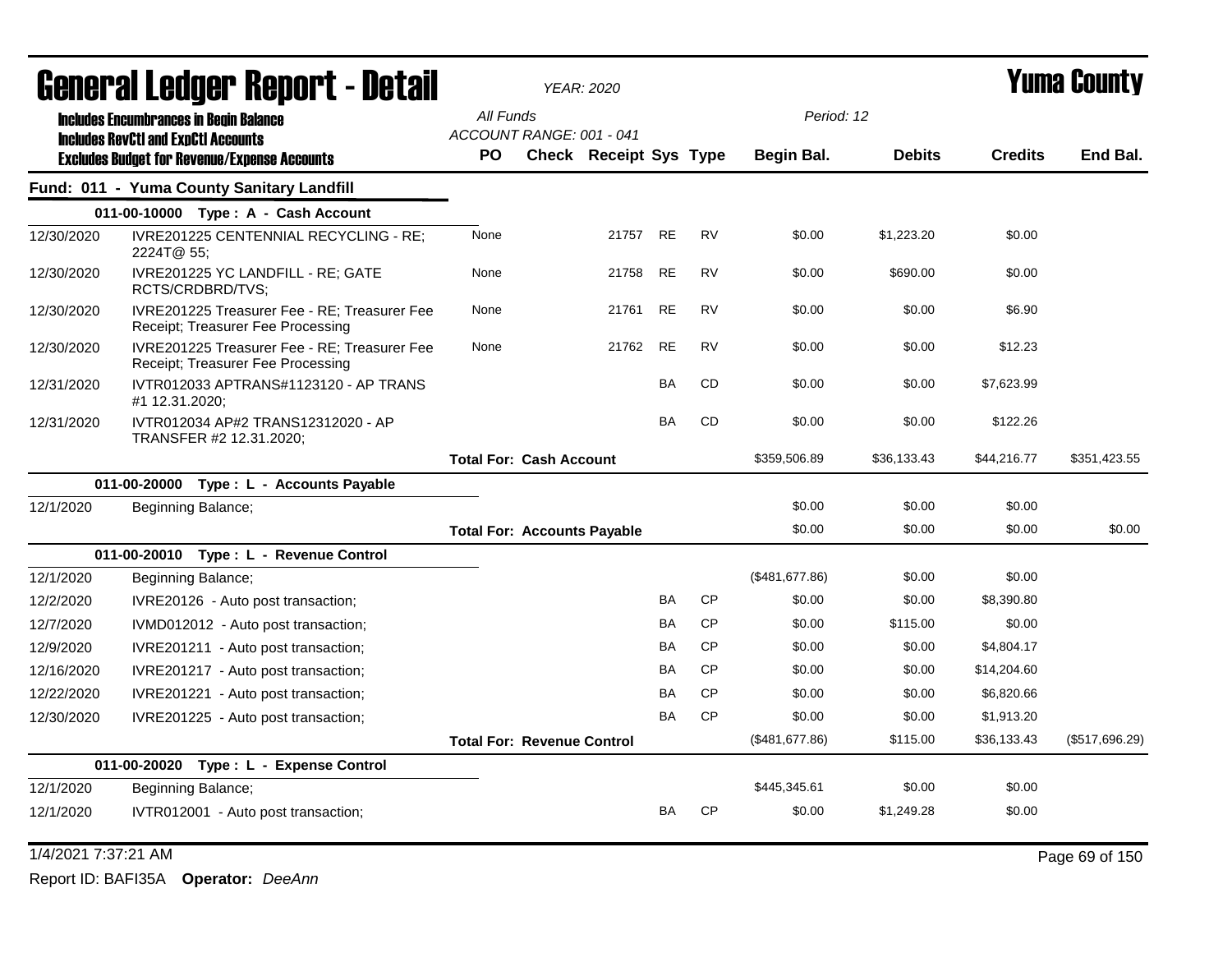|                     | <b>General Ledger Report - Detail</b>                           | YEAR: 2020<br>All Funds<br>Period: 12 |  |                                             |           |           |                |               | Yuma County    |                 |
|---------------------|-----------------------------------------------------------------|---------------------------------------|--|---------------------------------------------|-----------|-----------|----------------|---------------|----------------|-----------------|
|                     | <b>Includes Encumbrances in Begin Balance</b>                   |                                       |  |                                             |           |           |                |               |                |                 |
|                     | <b>Includes RevCtI and ExpCtI Accounts</b>                      | ACCOUNT RANGE: 001 - 041              |  |                                             |           |           |                |               |                |                 |
|                     | <b>Excludes Budget for Revenue/Expense Accounts</b>             | <b>PO</b>                             |  | Check Receipt Sys Type                      |           |           | Begin Bal.     | <b>Debits</b> | <b>Credits</b> | End Bal.        |
|                     | Fund: 011 - Yuma County Sanitary Landfill                       |                                       |  |                                             |           |           |                |               |                |                 |
|                     | 011-00-20020 Type: L - Expense Control                          |                                       |  |                                             |           |           |                |               |                |                 |
| 12/2/2020           | IVRE20126 - Auto post transaction;                              |                                       |  |                                             | <b>BA</b> | <b>CP</b> | \$0.00         | \$83.91       | \$0.00         |                 |
| 12/4/2020           | IVTR012005 - Auto post transaction;                             |                                       |  |                                             | BA        | <b>CP</b> | \$0.00         | \$18,553.93   | \$0.00         |                 |
| 12/9/2020           | IVRE201211 - Auto post transaction;                             |                                       |  |                                             | <b>BA</b> | <b>CP</b> | \$0.00         | \$48.04       | \$0.00         |                 |
| 12/14/2020          | IVTR012012 - Auto post transaction;                             |                                       |  |                                             | <b>BA</b> | <b>CP</b> | \$0.00         | \$2,331.36    | \$0.00         |                 |
| 12/15/2020          | IVTR012014 - Auto post transaction;                             |                                       |  |                                             | <b>BA</b> | <b>CP</b> | \$0.00         | \$7,728.80    | \$0.00         |                 |
| 12/16/2020          | IVRE201217 - Auto post transaction;                             |                                       |  |                                             | BA        | <b>CP</b> | \$0.00         | \$142.05      | \$0.00         |                 |
| 12/17/2020          | IVTR012019 - Auto post transaction;                             |                                       |  |                                             | BA        | <b>CP</b> | \$0.00         | \$1,130.81    | \$0.00         |                 |
| 12/22/2020          | IVRE201221 - Auto post transaction;                             |                                       |  |                                             | <b>BA</b> | <b>CP</b> | \$0.00         | \$68.21       | \$0.00         |                 |
| 12/30/2020          | IVRE201225 - Auto post transaction;                             |                                       |  |                                             | BA        | <b>CP</b> | \$0.00         | \$19.13       | \$0.00         |                 |
| 12/30/2020          | IVTR012030 - Auto post transaction;                             |                                       |  |                                             | BA        | <b>CP</b> | \$0.00         | \$5,000.00    | \$0.00         |                 |
| 12/31/2020          | IVTR012033 - Auto post transaction;                             |                                       |  |                                             | <b>BA</b> | <b>CP</b> | \$0.00         | \$7,623.99    | \$0.00         |                 |
| 12/31/2020          | IVTR012034 - Auto post transaction;                             |                                       |  |                                             | <b>BA</b> | <b>CP</b> | \$0.00         | \$122.26      | \$0.00         |                 |
|                     |                                                                 | <b>Total For: Expense Control</b>     |  |                                             |           |           | \$445,345.61   | \$44,101.77   | \$0.00         | \$489,447.38    |
|                     | 011-00-20100 Type: L - Fund Balance                             |                                       |  |                                             |           |           |                |               |                |                 |
| 12/1/2020           | Beginning Balance;                                              |                                       |  |                                             |           |           | (\$323,174.64) | \$0.00        | \$0.00         |                 |
|                     |                                                                 | <b>Total For: Fund Balance</b>        |  |                                             |           |           | (\$323,174.64) | \$0.00        | \$0.00         | (\$323, 174.64) |
|                     | 011-00-30500 Type: R - Miscellaneous Collections                |                                       |  |                                             |           |           |                |               |                |                 |
| 12/1/2020           | Beginning Balance;                                              |                                       |  |                                             |           |           | (\$3,588.56)   | \$0.00        | \$0.00         |                 |
|                     |                                                                 |                                       |  | <b>Total For: Miscellaneous Collections</b> |           |           | (\$3,588.56)   | \$0.00        | \$0.00         | (\$3,588.56)    |
|                     | 011-00-32100 Type: R - Transfers In                             |                                       |  |                                             |           |           |                |               |                |                 |
| 12/1/2020           | Beginning Balance;                                              |                                       |  |                                             |           |           | \$0.00         | \$0.00        | \$0.00         |                 |
|                     |                                                                 | <b>Total For: Transfers In</b>        |  |                                             |           |           | \$0.00         | \$0.00        | \$0.00         | \$0.00          |
|                     | 011-00-36100 Type: R - City of Wray - Landfill Fee              |                                       |  |                                             |           |           |                |               |                |                 |
| 12/1/2020           | Beginning Balance;                                              |                                       |  |                                             |           |           | (\$52,845.87)  | \$0.00        | \$0.00         |                 |
| 12/9/2020           | IVRE201211 CITY OF WRAY - RE; DEC<br>LANDFILL PYMT; 11-000-4662 | None                                  |  | 21588                                       | <b>RE</b> | <b>RV</b> | \$0.00         | \$0.00        | \$4,804.17     |                 |
| 1/4/2021 7:37:21 AM |                                                                 |                                       |  |                                             |           |           |                |               |                | Page 70 of 150  |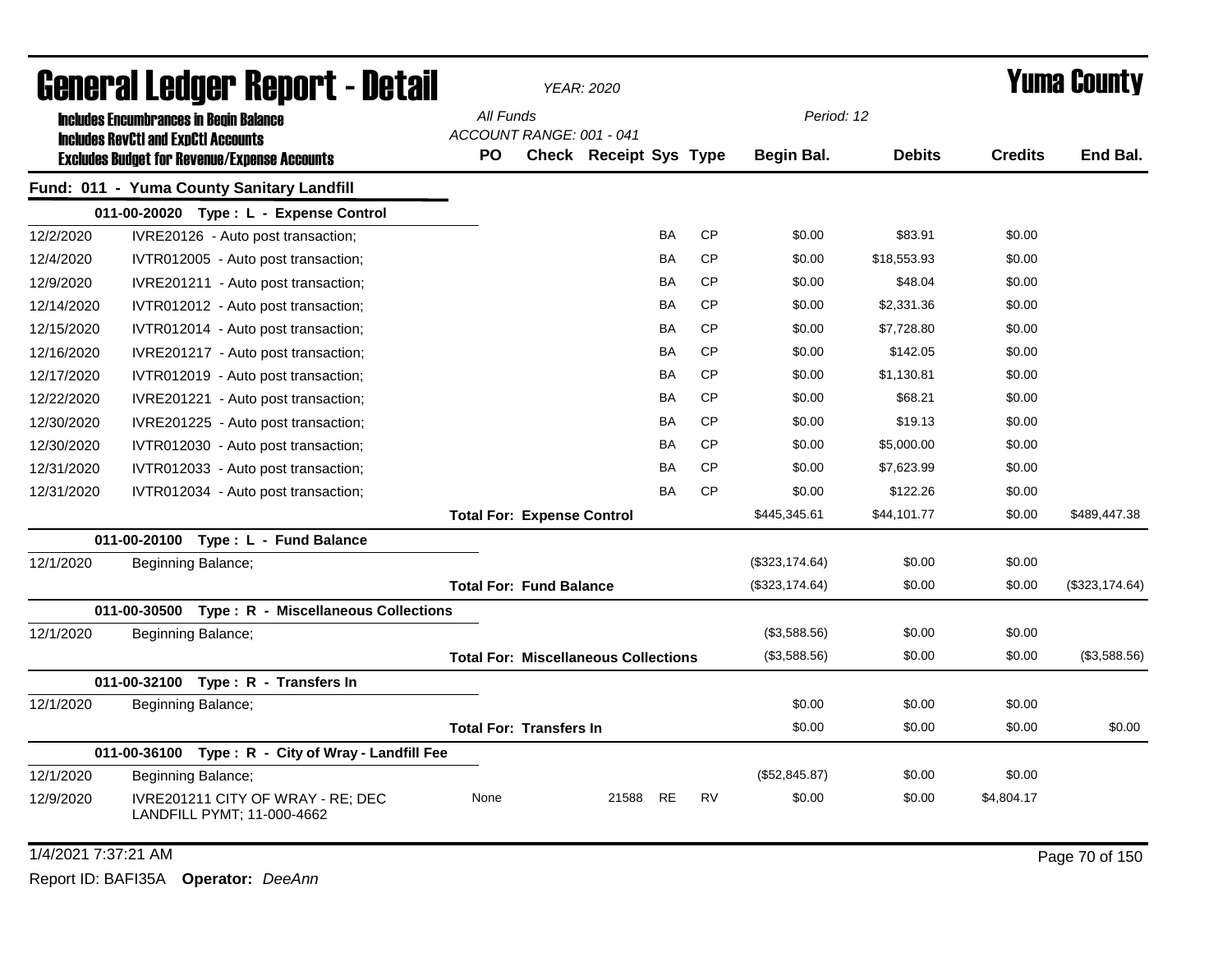|            |                                            | General Ledger Report - Detail                                          |                                        | <b>YEAR: 2020</b>                             |           |           |                 |               |                | <b>Yuma County</b> |
|------------|--------------------------------------------|-------------------------------------------------------------------------|----------------------------------------|-----------------------------------------------|-----------|-----------|-----------------|---------------|----------------|--------------------|
|            |                                            | <b>Includes Encumbrances in Begin Balance</b>                           | All Funds                              |                                               |           |           | Period: 12      |               |                |                    |
|            | <b>Includes RevCtI and ExpCtI Accounts</b> | <b>Excludes Budget for Revenue/Expense Accounts</b>                     | ACCOUNT RANGE: 001 - 041<br><b>PO</b>  | <b>Check Receipt Sys Type</b>                 |           |           | Begin Bal.      | <b>Debits</b> | <b>Credits</b> | End Bal.           |
|            |                                            | Fund: 011 - Yuma County Sanitary Landfill                               |                                        |                                               |           |           |                 |               |                |                    |
|            |                                            | 011-00-36100 Type: R - City of Wray - Landfill Fee                      |                                        |                                               |           |           |                 |               |                |                    |
|            |                                            |                                                                         |                                        | Total For: City of Wray - Landfill Fee        |           |           | (\$52,845.87)   | \$0.00        | \$4,804.17     | (\$57,650.04)      |
|            |                                            | 011-00-36200 Type: R - City of Yuma - Landfill Fee                      |                                        |                                               |           |           |                 |               |                |                    |
| 12/1/2020  |                                            | Beginning Balance;                                                      |                                        |                                               |           |           | (\$71,800.63)   | \$0.00        | \$0.00         |                    |
| 12/22/2020 |                                            | IVRE201221 CITY OF YUMA DEC PAYMENT -<br>RE; Landfill Dept; 11-000-4660 | None                                   | 21673 RE                                      |           | <b>RV</b> | \$0.00          | \$0.00        | \$6,527.33     |                    |
|            |                                            |                                                                         |                                        | <b>Total For: City of Yuma - Landfill Fee</b> |           |           | (\$71,800.63)   | \$0.00        | \$6,527.33     | (\$78,327.96)      |
|            |                                            | 011-00-36300 Type: R - Town of Eckley - Landfill Fee                    |                                        |                                               |           |           |                 |               |                |                    |
| 12/1/2020  |                                            | Beginning Balance;                                                      |                                        |                                               |           |           | (\$3,177.13)    | \$0.00        | \$0.00         |                    |
| 12/22/2020 |                                            | IVRE201221 TOWN OF ECKLEY DEC<br>PAYMENT - RE; Landfill Dept;           | None                                   | 21671                                         | RE        | <b>RV</b> | \$0.00          | \$0.00        | \$288.83       |                    |
|            |                                            |                                                                         |                                        | Total For: Town of Eckley - Landfill Fee      |           |           | (\$3,177.13)    | \$0.00        | \$288.83       | (\$3,465.96)       |
|            |                                            | 011-00-36400 Type: R - Yuma County - Landfill Fee                       |                                        |                                               |           |           |                 |               |                |                    |
| 12/1/2020  |                                            | Beginning Balance;                                                      |                                        |                                               |           |           | (\$108, 258.33) | \$0.00        | \$0.00         |                    |
|            |                                            |                                                                         |                                        | <b>Total For: Yuma County - Landfill Fee</b>  |           |           | (\$108, 258.33) | \$0.00        | \$0.00         | (\$108, 258.33)    |
|            |                                            | 011-00-36450 Type: R - Hazardous Response Fees Reimb.                   |                                        |                                               |           |           |                 |               |                |                    |
| 12/1/2020  |                                            | Beginning Balance;                                                      |                                        |                                               |           |           | (\$5,180.25)    | \$0.00        | \$0.00         |                    |
|            |                                            |                                                                         |                                        | Total For: Hazardous Response Fees Rei        |           |           | (\$5,180.25)    | \$0.00        | \$0.00         | (\$5,180.25)       |
|            |                                            | 011-00-36500 Type: R - Gate & Dump Fees                                 |                                        |                                               |           |           |                 |               |                |                    |
| 12/1/2020  |                                            | Beginning Balance;                                                      |                                        |                                               |           |           | (\$204,364.39)  | \$0.00        | \$0.00         |                    |
| 12/2/2020  |                                            | IVRE20126 YCLANDFILL - RE; Landfill Dept;                               | None                                   | 21527                                         | <b>RE</b> | <b>RV</b> | \$0.00          | \$0.00        | \$8,200.80     |                    |
| 12/7/2020  |                                            | IVMD012012 ING LANDFILL NSF - MD:HIGH<br>PLAINS PLUMBING & HEAT;        |                                        |                                               | <b>BA</b> | <b>MD</b> | \$0.00          | \$115.00      | \$0.00         |                    |
| 12/16/2020 |                                            | IVRE201217 YC LANDFILL - RE; GATE<br>RCTS/CARDBD/TIRES:                 | None                                   | 21641                                         | RE        | <b>RV</b> | \$0.00          | \$0.00        | \$14,090.10    |                    |
| 12/30/2020 |                                            | IVRE201225 YC LANDFILL - RE; GATE<br>RCTS/CRDBRD/TVS;                   | None                                   | 21758                                         | <b>RE</b> | <b>RV</b> | \$0.00          | \$0.00        | \$590.00       |                    |
|            |                                            |                                                                         | <b>Total For: Gate &amp; Dump Fees</b> |                                               |           |           | (\$204,364.39)  | \$115.00      | \$22,880.90    | (\$227,130.29)     |
|            |                                            | 011-00-36600 Type: R - Waste Tire Fees                                  |                                        |                                               |           |           |                 |               |                |                    |

1/4/2021 7:37:21 AM Page 71 of 150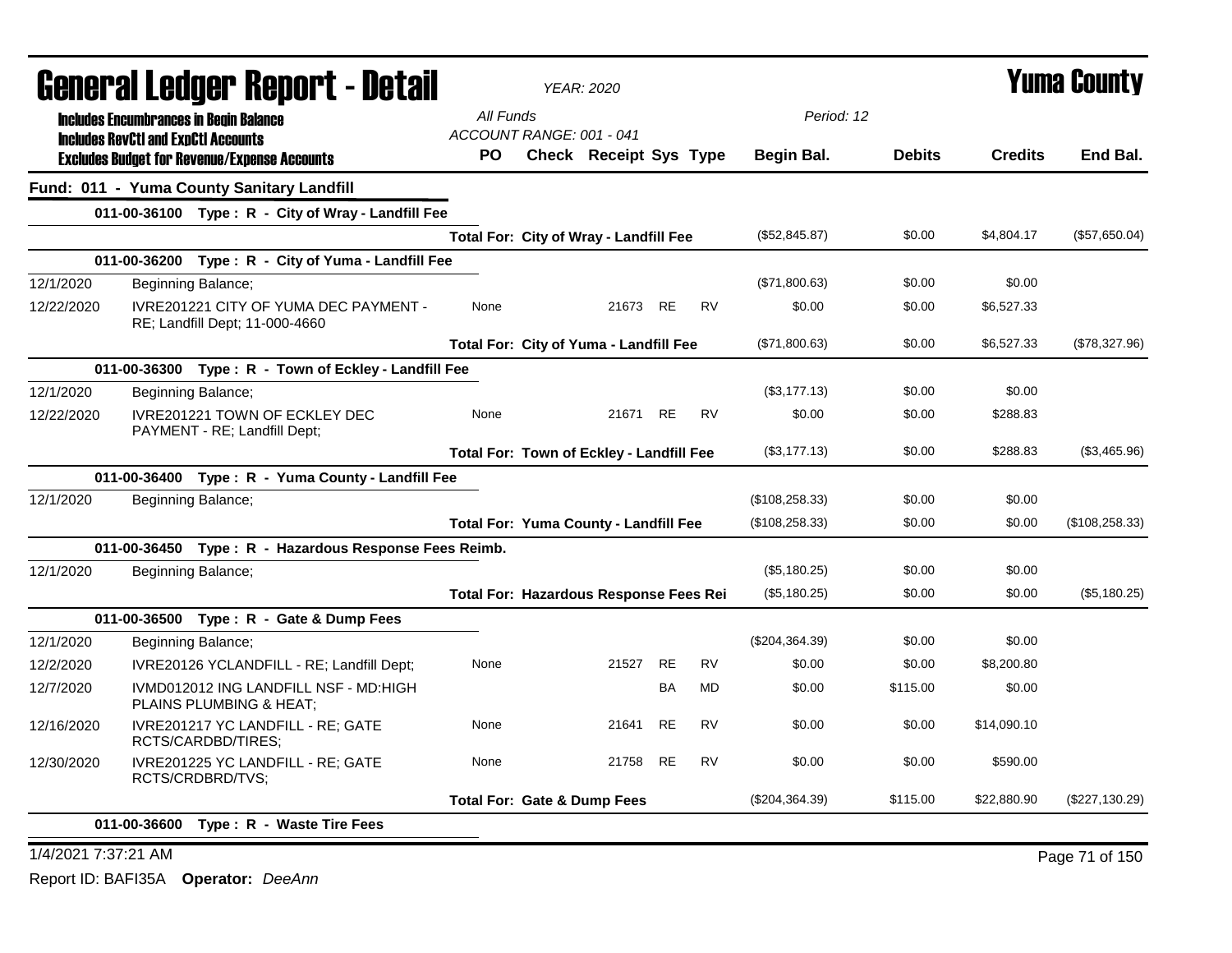| All Funds<br>Period: 12<br><b>Includes Encumbrances in Begin Balance</b><br>ACCOUNT RANGE: 001 - 041<br><b>Includes RevCtI and ExpCtI Accounts</b><br>End Bal.<br><b>Check Receipt Sys Type</b><br>Begin Bal.<br><b>Debits</b><br><b>Credits</b><br>PO.<br><b>Excludes Budget for Revenue/Expense Accounts</b><br>Fund: 011 - Yuma County Sanitary Landfill<br>011-00-36600 Type: R - Waste Tire Fees<br>12/1/2020<br>(\$1,291.00)<br>\$0.00<br>\$0.00<br>Beginning Balance;<br><b>RE</b><br><b>RV</b><br>21527<br>\$0.00<br>\$0.00<br>\$45.00<br>12/2/2020<br>IVRE20126 YCLANDFILL - RE; Landfill Dept;<br>None<br><b>RE</b><br><b>RV</b><br>\$0.00<br>\$0.00<br>\$4.50<br>12/16/2020<br>IVRE201217 YC LANDFILL - RE; GATE<br>21641<br>None<br>RCTS/CARDBD/TIRES:<br>IVRE201221 TOWN OF ECKLEY DEC<br>21671<br><b>RE</b><br><b>RV</b><br>\$0.00<br>\$0.00<br>\$4.50<br>12/22/2020<br>None<br>PAYMENT - RE; Landfill Dept;<br>(\$1,291.00)<br>\$0.00<br>\$54.00<br><b>Total For: Waste Tire Fees</b><br>011-00-36700 Type: R - Recycle Monies<br>(\$28,736.70)<br>\$0.00<br>\$0.00<br>12/1/2020<br>Beginning Balance;<br>21757<br><b>RE</b><br><b>RV</b><br>\$0.00<br>\$0.00<br>\$1,223.20<br>12/30/2020<br>IVRE201225 CENTENNIAL RECYCLING - RE;<br>None<br>2224T@ 55;<br>(\$28,736.70)<br>\$0.00<br>\$1,223.20<br><b>Total For: Recycle Monies</b><br>011-00-36701 Type: R - ELECTRONIC RECYCLING<br>\$0.00<br>12/1/2020<br>(\$1,035.00)<br>\$0.00<br>Beginning Balance;<br><b>RE</b><br><b>RV</b><br>\$0.00<br>12/2/2020<br>None<br>21527<br>\$0.00<br>\$45.00<br>IVRE20126 YCLANDFILL - RE; Landfill Dept;<br><b>RE</b><br><b>RV</b><br>\$0.00<br>\$0.00<br>\$30.00<br>12/16/2020<br>IVRE201217 YC LANDFILL - RE; GATE<br>None<br>21641<br>RCTS/CARDBD/TIRES;<br>IVRE201225 YC LANDFILL - RE; GATE<br>21758<br><b>RE</b><br><b>RV</b><br>\$0.00<br>\$0.00<br>\$60.00<br>12/30/2020<br>None<br>RCTS/CRDBRD/TVS;<br>\$0.00<br>\$135.00<br><b>Total For: ELECTRONIC RECYCLING</b><br>(\$1,035.00)<br>011-00-36702 Type: R - CARDBOARD TRAILER FEE<br>(\$1,400.00)<br>\$0.00<br>\$0.00<br>12/1/2020<br>Beginning Balance;<br><b>RE</b><br><b>RV</b><br>21527<br>\$0.00<br>\$0.00<br>\$100.00<br>12/2/2020<br>IVRE20126 YCLANDFILL - RE; Landfill Dept;<br>None<br><b>RE</b><br>\$0.00<br>\$80.00<br>IVRE201217 YC LANDFILL - RE; GATE<br><b>RV</b><br>\$0.00<br>12/16/2020<br>None<br>21641<br>RCTS/CARDBD/TIRES:<br>RE<br><b>RV</b><br>\$0.00<br>\$0.00<br>\$40.00<br>IVRE201225 YC LANDFILL - RE; GATE<br>None<br>21758<br>12/30/2020<br>RCTS/CRDBRD/TVS;<br>(\$1,400.00)<br>\$0.00<br>\$220.00<br><b>Total For: CARDBOARD TRAILER FEE</b><br>011-00-49000<br>Type: X - Warrants Paid |                     | <b>General Ledger Report - Detail</b> |  | <b>YEAR: 2020</b> |  |  | Yuma Countv    |
|-----------------------------------------------------------------------------------------------------------------------------------------------------------------------------------------------------------------------------------------------------------------------------------------------------------------------------------------------------------------------------------------------------------------------------------------------------------------------------------------------------------------------------------------------------------------------------------------------------------------------------------------------------------------------------------------------------------------------------------------------------------------------------------------------------------------------------------------------------------------------------------------------------------------------------------------------------------------------------------------------------------------------------------------------------------------------------------------------------------------------------------------------------------------------------------------------------------------------------------------------------------------------------------------------------------------------------------------------------------------------------------------------------------------------------------------------------------------------------------------------------------------------------------------------------------------------------------------------------------------------------------------------------------------------------------------------------------------------------------------------------------------------------------------------------------------------------------------------------------------------------------------------------------------------------------------------------------------------------------------------------------------------------------------------------------------------------------------------------------------------------------------------------------------------------------------------------------------------------------------------------------------------------------------------------------------------------------------------------------------------------------------------------------------------------------------------------------------------------------------------------------------------------------------------------------------------------------------------------------------------------------------------------------------------------------------|---------------------|---------------------------------------|--|-------------------|--|--|----------------|
|                                                                                                                                                                                                                                                                                                                                                                                                                                                                                                                                                                                                                                                                                                                                                                                                                                                                                                                                                                                                                                                                                                                                                                                                                                                                                                                                                                                                                                                                                                                                                                                                                                                                                                                                                                                                                                                                                                                                                                                                                                                                                                                                                                                                                                                                                                                                                                                                                                                                                                                                                                                                                                                                                         |                     |                                       |  |                   |  |  |                |
|                                                                                                                                                                                                                                                                                                                                                                                                                                                                                                                                                                                                                                                                                                                                                                                                                                                                                                                                                                                                                                                                                                                                                                                                                                                                                                                                                                                                                                                                                                                                                                                                                                                                                                                                                                                                                                                                                                                                                                                                                                                                                                                                                                                                                                                                                                                                                                                                                                                                                                                                                                                                                                                                                         |                     |                                       |  |                   |  |  |                |
|                                                                                                                                                                                                                                                                                                                                                                                                                                                                                                                                                                                                                                                                                                                                                                                                                                                                                                                                                                                                                                                                                                                                                                                                                                                                                                                                                                                                                                                                                                                                                                                                                                                                                                                                                                                                                                                                                                                                                                                                                                                                                                                                                                                                                                                                                                                                                                                                                                                                                                                                                                                                                                                                                         |                     |                                       |  |                   |  |  |                |
|                                                                                                                                                                                                                                                                                                                                                                                                                                                                                                                                                                                                                                                                                                                                                                                                                                                                                                                                                                                                                                                                                                                                                                                                                                                                                                                                                                                                                                                                                                                                                                                                                                                                                                                                                                                                                                                                                                                                                                                                                                                                                                                                                                                                                                                                                                                                                                                                                                                                                                                                                                                                                                                                                         |                     |                                       |  |                   |  |  |                |
|                                                                                                                                                                                                                                                                                                                                                                                                                                                                                                                                                                                                                                                                                                                                                                                                                                                                                                                                                                                                                                                                                                                                                                                                                                                                                                                                                                                                                                                                                                                                                                                                                                                                                                                                                                                                                                                                                                                                                                                                                                                                                                                                                                                                                                                                                                                                                                                                                                                                                                                                                                                                                                                                                         |                     |                                       |  |                   |  |  |                |
|                                                                                                                                                                                                                                                                                                                                                                                                                                                                                                                                                                                                                                                                                                                                                                                                                                                                                                                                                                                                                                                                                                                                                                                                                                                                                                                                                                                                                                                                                                                                                                                                                                                                                                                                                                                                                                                                                                                                                                                                                                                                                                                                                                                                                                                                                                                                                                                                                                                                                                                                                                                                                                                                                         |                     |                                       |  |                   |  |  |                |
|                                                                                                                                                                                                                                                                                                                                                                                                                                                                                                                                                                                                                                                                                                                                                                                                                                                                                                                                                                                                                                                                                                                                                                                                                                                                                                                                                                                                                                                                                                                                                                                                                                                                                                                                                                                                                                                                                                                                                                                                                                                                                                                                                                                                                                                                                                                                                                                                                                                                                                                                                                                                                                                                                         |                     |                                       |  |                   |  |  |                |
|                                                                                                                                                                                                                                                                                                                                                                                                                                                                                                                                                                                                                                                                                                                                                                                                                                                                                                                                                                                                                                                                                                                                                                                                                                                                                                                                                                                                                                                                                                                                                                                                                                                                                                                                                                                                                                                                                                                                                                                                                                                                                                                                                                                                                                                                                                                                                                                                                                                                                                                                                                                                                                                                                         |                     |                                       |  |                   |  |  |                |
|                                                                                                                                                                                                                                                                                                                                                                                                                                                                                                                                                                                                                                                                                                                                                                                                                                                                                                                                                                                                                                                                                                                                                                                                                                                                                                                                                                                                                                                                                                                                                                                                                                                                                                                                                                                                                                                                                                                                                                                                                                                                                                                                                                                                                                                                                                                                                                                                                                                                                                                                                                                                                                                                                         |                     |                                       |  |                   |  |  |                |
|                                                                                                                                                                                                                                                                                                                                                                                                                                                                                                                                                                                                                                                                                                                                                                                                                                                                                                                                                                                                                                                                                                                                                                                                                                                                                                                                                                                                                                                                                                                                                                                                                                                                                                                                                                                                                                                                                                                                                                                                                                                                                                                                                                                                                                                                                                                                                                                                                                                                                                                                                                                                                                                                                         |                     |                                       |  |                   |  |  | (\$1,345.00)   |
|                                                                                                                                                                                                                                                                                                                                                                                                                                                                                                                                                                                                                                                                                                                                                                                                                                                                                                                                                                                                                                                                                                                                                                                                                                                                                                                                                                                                                                                                                                                                                                                                                                                                                                                                                                                                                                                                                                                                                                                                                                                                                                                                                                                                                                                                                                                                                                                                                                                                                                                                                                                                                                                                                         |                     |                                       |  |                   |  |  |                |
|                                                                                                                                                                                                                                                                                                                                                                                                                                                                                                                                                                                                                                                                                                                                                                                                                                                                                                                                                                                                                                                                                                                                                                                                                                                                                                                                                                                                                                                                                                                                                                                                                                                                                                                                                                                                                                                                                                                                                                                                                                                                                                                                                                                                                                                                                                                                                                                                                                                                                                                                                                                                                                                                                         |                     |                                       |  |                   |  |  |                |
|                                                                                                                                                                                                                                                                                                                                                                                                                                                                                                                                                                                                                                                                                                                                                                                                                                                                                                                                                                                                                                                                                                                                                                                                                                                                                                                                                                                                                                                                                                                                                                                                                                                                                                                                                                                                                                                                                                                                                                                                                                                                                                                                                                                                                                                                                                                                                                                                                                                                                                                                                                                                                                                                                         |                     |                                       |  |                   |  |  |                |
|                                                                                                                                                                                                                                                                                                                                                                                                                                                                                                                                                                                                                                                                                                                                                                                                                                                                                                                                                                                                                                                                                                                                                                                                                                                                                                                                                                                                                                                                                                                                                                                                                                                                                                                                                                                                                                                                                                                                                                                                                                                                                                                                                                                                                                                                                                                                                                                                                                                                                                                                                                                                                                                                                         |                     |                                       |  |                   |  |  | (\$29,959.90)  |
|                                                                                                                                                                                                                                                                                                                                                                                                                                                                                                                                                                                                                                                                                                                                                                                                                                                                                                                                                                                                                                                                                                                                                                                                                                                                                                                                                                                                                                                                                                                                                                                                                                                                                                                                                                                                                                                                                                                                                                                                                                                                                                                                                                                                                                                                                                                                                                                                                                                                                                                                                                                                                                                                                         |                     |                                       |  |                   |  |  |                |
|                                                                                                                                                                                                                                                                                                                                                                                                                                                                                                                                                                                                                                                                                                                                                                                                                                                                                                                                                                                                                                                                                                                                                                                                                                                                                                                                                                                                                                                                                                                                                                                                                                                                                                                                                                                                                                                                                                                                                                                                                                                                                                                                                                                                                                                                                                                                                                                                                                                                                                                                                                                                                                                                                         |                     |                                       |  |                   |  |  |                |
|                                                                                                                                                                                                                                                                                                                                                                                                                                                                                                                                                                                                                                                                                                                                                                                                                                                                                                                                                                                                                                                                                                                                                                                                                                                                                                                                                                                                                                                                                                                                                                                                                                                                                                                                                                                                                                                                                                                                                                                                                                                                                                                                                                                                                                                                                                                                                                                                                                                                                                                                                                                                                                                                                         |                     |                                       |  |                   |  |  |                |
|                                                                                                                                                                                                                                                                                                                                                                                                                                                                                                                                                                                                                                                                                                                                                                                                                                                                                                                                                                                                                                                                                                                                                                                                                                                                                                                                                                                                                                                                                                                                                                                                                                                                                                                                                                                                                                                                                                                                                                                                                                                                                                                                                                                                                                                                                                                                                                                                                                                                                                                                                                                                                                                                                         |                     |                                       |  |                   |  |  |                |
|                                                                                                                                                                                                                                                                                                                                                                                                                                                                                                                                                                                                                                                                                                                                                                                                                                                                                                                                                                                                                                                                                                                                                                                                                                                                                                                                                                                                                                                                                                                                                                                                                                                                                                                                                                                                                                                                                                                                                                                                                                                                                                                                                                                                                                                                                                                                                                                                                                                                                                                                                                                                                                                                                         |                     |                                       |  |                   |  |  |                |
|                                                                                                                                                                                                                                                                                                                                                                                                                                                                                                                                                                                                                                                                                                                                                                                                                                                                                                                                                                                                                                                                                                                                                                                                                                                                                                                                                                                                                                                                                                                                                                                                                                                                                                                                                                                                                                                                                                                                                                                                                                                                                                                                                                                                                                                                                                                                                                                                                                                                                                                                                                                                                                                                                         |                     |                                       |  |                   |  |  | (\$1,170.00)   |
|                                                                                                                                                                                                                                                                                                                                                                                                                                                                                                                                                                                                                                                                                                                                                                                                                                                                                                                                                                                                                                                                                                                                                                                                                                                                                                                                                                                                                                                                                                                                                                                                                                                                                                                                                                                                                                                                                                                                                                                                                                                                                                                                                                                                                                                                                                                                                                                                                                                                                                                                                                                                                                                                                         |                     |                                       |  |                   |  |  |                |
|                                                                                                                                                                                                                                                                                                                                                                                                                                                                                                                                                                                                                                                                                                                                                                                                                                                                                                                                                                                                                                                                                                                                                                                                                                                                                                                                                                                                                                                                                                                                                                                                                                                                                                                                                                                                                                                                                                                                                                                                                                                                                                                                                                                                                                                                                                                                                                                                                                                                                                                                                                                                                                                                                         |                     |                                       |  |                   |  |  |                |
|                                                                                                                                                                                                                                                                                                                                                                                                                                                                                                                                                                                                                                                                                                                                                                                                                                                                                                                                                                                                                                                                                                                                                                                                                                                                                                                                                                                                                                                                                                                                                                                                                                                                                                                                                                                                                                                                                                                                                                                                                                                                                                                                                                                                                                                                                                                                                                                                                                                                                                                                                                                                                                                                                         |                     |                                       |  |                   |  |  |                |
|                                                                                                                                                                                                                                                                                                                                                                                                                                                                                                                                                                                                                                                                                                                                                                                                                                                                                                                                                                                                                                                                                                                                                                                                                                                                                                                                                                                                                                                                                                                                                                                                                                                                                                                                                                                                                                                                                                                                                                                                                                                                                                                                                                                                                                                                                                                                                                                                                                                                                                                                                                                                                                                                                         |                     |                                       |  |                   |  |  |                |
|                                                                                                                                                                                                                                                                                                                                                                                                                                                                                                                                                                                                                                                                                                                                                                                                                                                                                                                                                                                                                                                                                                                                                                                                                                                                                                                                                                                                                                                                                                                                                                                                                                                                                                                                                                                                                                                                                                                                                                                                                                                                                                                                                                                                                                                                                                                                                                                                                                                                                                                                                                                                                                                                                         |                     |                                       |  |                   |  |  |                |
|                                                                                                                                                                                                                                                                                                                                                                                                                                                                                                                                                                                                                                                                                                                                                                                                                                                                                                                                                                                                                                                                                                                                                                                                                                                                                                                                                                                                                                                                                                                                                                                                                                                                                                                                                                                                                                                                                                                                                                                                                                                                                                                                                                                                                                                                                                                                                                                                                                                                                                                                                                                                                                                                                         |                     |                                       |  |                   |  |  | (\$1,620.00)   |
|                                                                                                                                                                                                                                                                                                                                                                                                                                                                                                                                                                                                                                                                                                                                                                                                                                                                                                                                                                                                                                                                                                                                                                                                                                                                                                                                                                                                                                                                                                                                                                                                                                                                                                                                                                                                                                                                                                                                                                                                                                                                                                                                                                                                                                                                                                                                                                                                                                                                                                                                                                                                                                                                                         |                     |                                       |  |                   |  |  |                |
|                                                                                                                                                                                                                                                                                                                                                                                                                                                                                                                                                                                                                                                                                                                                                                                                                                                                                                                                                                                                                                                                                                                                                                                                                                                                                                                                                                                                                                                                                                                                                                                                                                                                                                                                                                                                                                                                                                                                                                                                                                                                                                                                                                                                                                                                                                                                                                                                                                                                                                                                                                                                                                                                                         | 1/4/2021 7:37:21 AM |                                       |  |                   |  |  | Page 72 of 150 |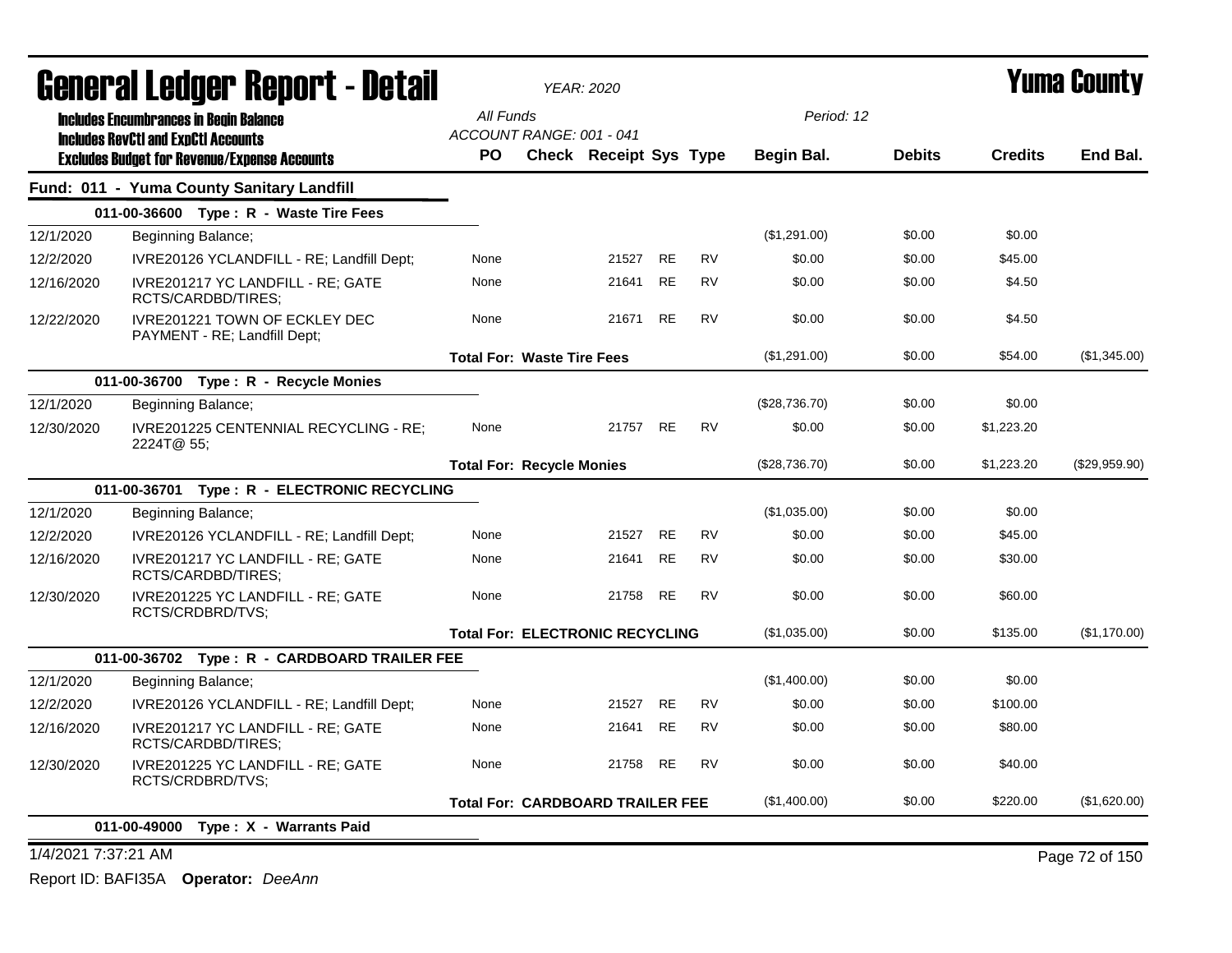| General Ledger Report - Detail<br><b>Includes Encumbrances in Begin Balance</b><br><b>Includes RevCtI and ExpCtI Accounts</b> |                                       |  |                        |                                                                     |                                        |              |               |                |              |
|-------------------------------------------------------------------------------------------------------------------------------|---------------------------------------|--|------------------------|---------------------------------------------------------------------|----------------------------------------|--------------|---------------|----------------|--------------|
|                                                                                                                               | All Funds<br>ACCOUNT RANGE: 001 - 041 |  |                        |                                                                     |                                        | Period: 12   |               |                |              |
| <b>Excludes Budget for Revenue/Expense Accounts</b>                                                                           |                                       |  |                        |                                                                     |                                        |              |               |                |              |
|                                                                                                                               | <b>PO</b>                             |  | Check Receipt Sys Type |                                                                     |                                        | Begin Bal.   | <b>Debits</b> | <b>Credits</b> | End Bal.     |
| Fund: 011 - Yuma County Sanitary Landfill                                                                                     |                                       |  |                        |                                                                     |                                        |              |               |                |              |
| 011-00-49000 Type: X - Warrants Paid                                                                                          |                                       |  |                        |                                                                     |                                        |              |               |                |              |
| Beginning Balance;                                                                                                            |                                       |  |                        |                                                                     |                                        | \$440,528.82 | \$0.00        | \$0.00         |              |
| IVTR012001 AP#211302020 - AP#211.30.2020;                                                                                     |                                       |  |                        | BA                                                                  | <b>TR</b>                              | \$0.00       | \$1,249.28    | \$0.00         |              |
| IVTR012005 TRANS #1 12.7.2020 - TRANSFER<br>PER FINANCE FOR 12.7.2020;                                                        |                                       |  |                        | BA                                                                  | <b>TR</b>                              | \$0.00       | \$18,553.93   | \$0.00         |              |
| IVTR012012 AP TRANS#112.15.20 - AP<br>TRANSFER #1 12.15.2020 FOR BOUNS<br>CHECKS;                                             |                                       |  |                        | <b>BA</b>                                                           | <b>TR</b>                              | \$0.00       | \$2,331.36    | \$0.00         |              |
| IVTR012014 AP#212152020 - AP #2 12.15.2020;                                                                                   |                                       |  |                        | <b>BA</b>                                                           | <b>TR</b>                              | \$0.00       | \$7,728.80    | \$0.00         |              |
| IVTR012019 APTRANS#3121520 - AP TRANS<br>#3 12.15.2020;                                                                       |                                       |  |                        | BA                                                                  | <b>TR</b>                              | \$0.00       | \$1,130.81    | \$0.00         |              |
| IVTR012033 APTRANS#1123120 - AP TRANS<br>#1 12.31.2020;                                                                       |                                       |  |                        | <b>BA</b>                                                           | <b>TR</b>                              | \$0.00       | \$7,623.99    | \$0.00         |              |
| IVTR012034 AP#2 TRANS12312020 - AP<br>TRANSFER #2 12.31.2020;                                                                 |                                       |  |                        | <b>BA</b>                                                           | <b>TR</b>                              | \$0.00       | \$122.26      | \$0.00         |              |
|                                                                                                                               |                                       |  |                        |                                                                     |                                        | \$440,528.82 | \$38,740.43   | \$0.00         | \$479,269.25 |
| 011-00-49100 Type: X - Treasurer Fees                                                                                         |                                       |  |                        |                                                                     |                                        |              |               |                |              |
| Beginning Balance;                                                                                                            |                                       |  |                        |                                                                     |                                        | \$4,816.79   | \$0.00        | \$0.00         |              |
| IVRE20126 Treasurer Fee - RE; Treasurer Fee<br>Receipt; Treasurer Fee Processing                                              | None                                  |  |                        | <b>RE</b>                                                           | <b>RV</b>                              | \$0.00       | \$83.91       | \$0.00         |              |
| IVRE201211 Treasurer Fee - RE: Treasurer Fee<br>Receipt; Treasurer Fee Processing                                             | None                                  |  |                        |                                                                     | <b>RV</b>                              | \$0.00       | \$48.04       | \$0.00         |              |
| IVRE201217 Treasurer Fee - RE; Treasurer Fee<br>Receipt; Treasurer Fee Processing                                             | None                                  |  |                        | <b>RE</b>                                                           | <b>RV</b>                              | \$0.00       | \$142.05      | \$0.00         |              |
| IVRE201221 Treasurer Fee - RE; Treasurer Fee<br>Receipt; Treasurer Fee Processing                                             | None                                  |  | 21688                  | <b>RE</b>                                                           | <b>RV</b>                              | \$0.00       | \$68.21       | \$0.00         |              |
| IVRE201225 Treasurer Fee - RE; Treasurer Fee<br>Receipt; Treasurer Fee Processing                                             | None                                  |  | 21761                  | <b>RE</b>                                                           | <b>RV</b>                              | \$0.00       | \$6.90        | \$0.00         |              |
| IVRE201225 Treasurer Fee - RE; Treasurer Fee<br>Receipt; Treasurer Fee Processing                                             | None                                  |  |                        |                                                                     | <b>RV</b>                              | \$0.00       | \$12.23       | \$0.00         |              |
|                                                                                                                               |                                       |  |                        |                                                                     |                                        | \$4,816.79   | \$361.34      | \$0.00         | \$5,178.13   |
|                                                                                                                               | 011-00-49401 Type: X - Transfer Out   |  |                        | <b>Total For: Warrants Paid</b><br><b>Total For: Treasurer Fees</b> | 21538<br>21598 RE<br>21643<br>21762 RE |              |               |                |              |

1/4/2021 7:37:21 AM Page 73 of 150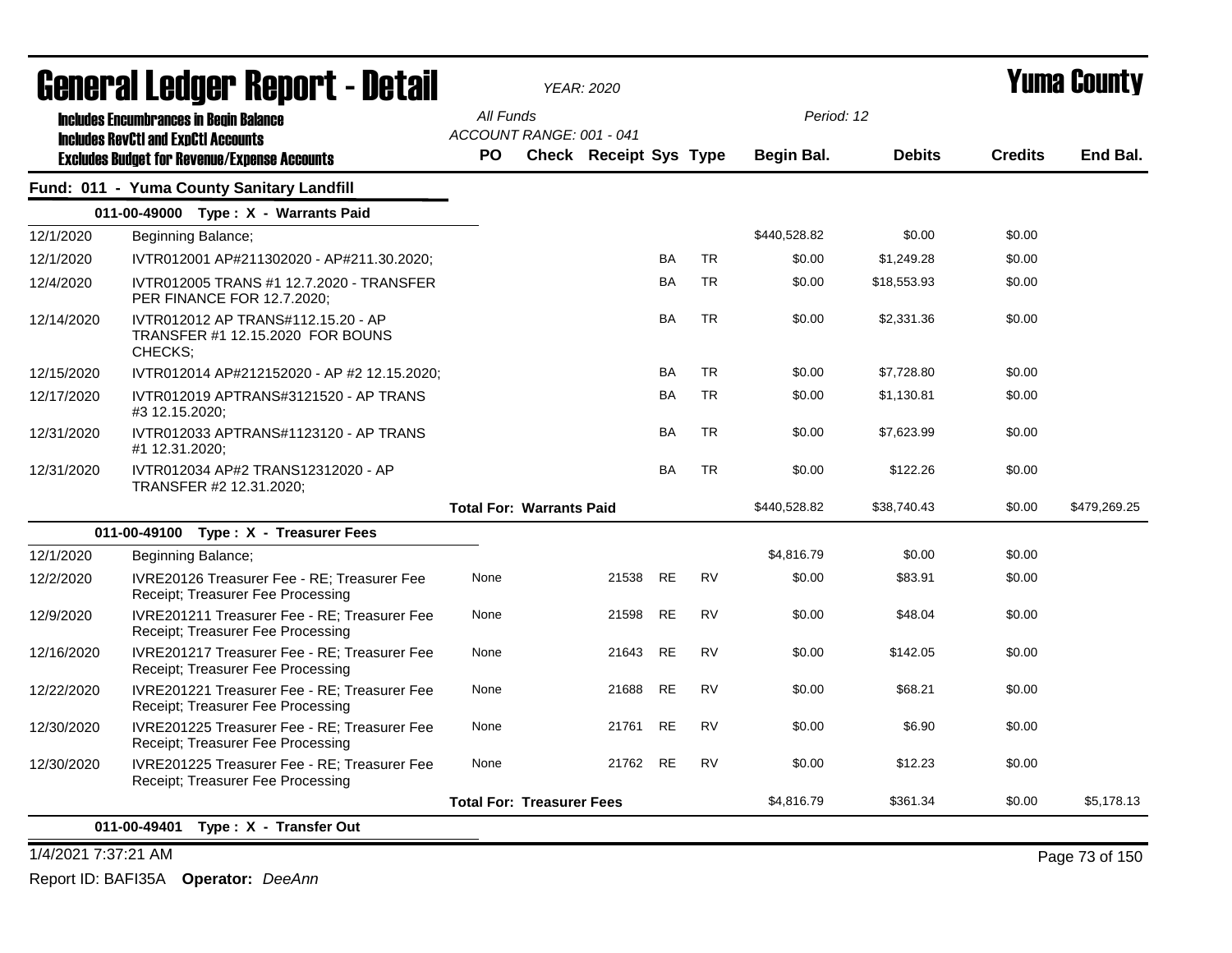|            | <b>General Ledger Report - Detail</b>                                                             |           |                                | YFAR: 2020                  |           |               |                                  |                | Yuma County    |
|------------|---------------------------------------------------------------------------------------------------|-----------|--------------------------------|-----------------------------|-----------|---------------|----------------------------------|----------------|----------------|
|            | <b>Includes Encumbrances in Begin Balance</b>                                                     | All Funds | ACCOUNT RANGE: 001 - 041       |                             |           | Period: 12    |                                  |                |                |
|            | <b>Includes RevCtI and ExpCtI Accounts</b><br><b>Excludes Budget for Revenue/Expense Accounts</b> | <b>PO</b> |                                | Check Receipt Sys Type      |           | Begin Bal.    | <b>Debits</b>                    | <b>Credits</b> | End Bal.       |
|            | Fund: 011 - Yuma County Sanitary Landfill                                                         |           |                                |                             |           |               |                                  |                |                |
|            | 011-00-49401<br>Type: X - Transfer Out                                                            |           |                                |                             |           |               |                                  |                |                |
| 12/1/2020  | Beginning Balance;                                                                                |           |                                |                             |           | \$0.00        | \$0.00                           | \$0.00         |                |
| 12/30/2020 | IVTR012030 BOCC 11302020A - TRANSFER<br>PER BOCC RESOLUTION 11-30-2020 A:                         |           |                                | <b>BA</b>                   | <b>TR</b> | \$0.00        | \$5,000,00                       | \$0.00         |                |
|            |                                                                                                   |           | <b>Total For: Transfer Out</b> |                             |           | \$0.00        | \$5,000.00                       | \$0.00         | \$5,000.00     |
|            | Fund: 011 - Yuma County Sanitary Landfill                                                         |           |                                |                             | Totals:   | (\$36,332.25) | \$124,566.97                     | \$116,483,63   | (\$28, 248.91) |
|            | <b>Total Fund Revenues:</b>                                                                       |           | \$36,018,43                    | <b>Total Fund Expenses:</b> |           | \$44,101.77   | <b>Net Revenue Over Expense:</b> |                | (\$8,083.34)   |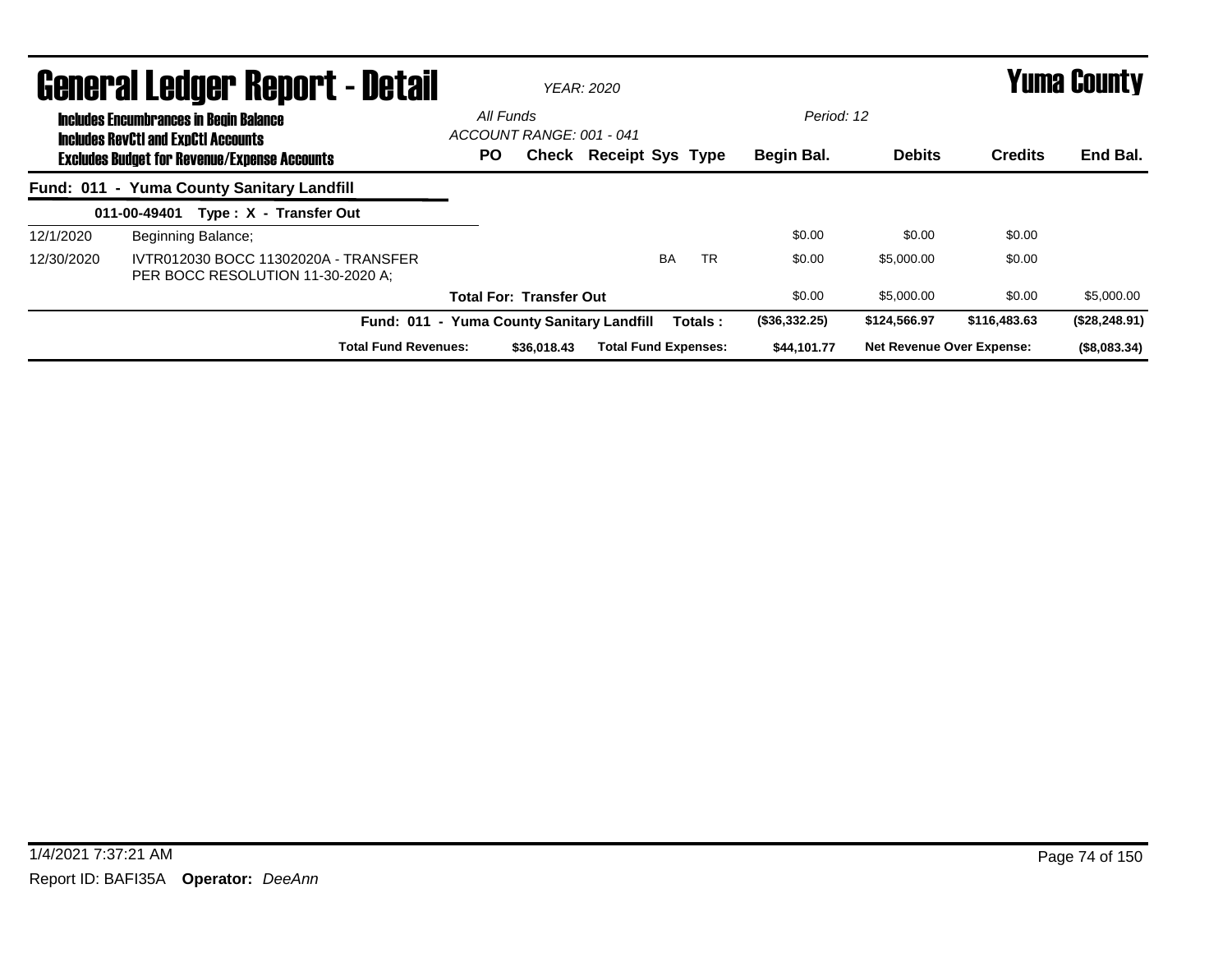|                                           | <b>General Ledger Report - Detail</b>                                             |                                    |                                | <b>YEAR: 2020</b>             |           |           |                |               |                |                |  |
|-------------------------------------------|-----------------------------------------------------------------------------------|------------------------------------|--------------------------------|-------------------------------|-----------|-----------|----------------|---------------|----------------|----------------|--|
|                                           | <b>Includes Encumbrances in Begin Balance</b>                                     | All Funds                          |                                |                               |           |           | Period: 12     |               |                |                |  |
|                                           | <b>Includes RevCtI and ExpCtI Accounts</b>                                        |                                    | ACCOUNT RANGE: 001 - 041       |                               |           |           |                |               |                |                |  |
|                                           | <b>Excludes Budget for Revenue/Expense Accounts</b>                               | <b>PO</b>                          |                                | <b>Check Receipt Sys Type</b> |           |           | Begin Bal.     | <b>Debits</b> | <b>Credits</b> | End Bal.       |  |
|                                           | Fund: 012 - Sheriff's Trust Fund #12                                              |                                    |                                |                               |           |           |                |               |                |                |  |
|                                           | 012-00-10000 Type: A - Cash Account                                               |                                    |                                |                               |           |           |                |               |                |                |  |
| 12/1/2020                                 | Beginning Balance;                                                                |                                    |                                |                               |           |           | \$106,510.69   | \$0.00        | \$0.00         |                |  |
| 12/4/2020                                 | IVTR012005 TRANS #1 12.7.2020 - TRANSFER<br>PER FINANCE FOR 12.7.2020;            |                                    |                                |                               | BA        | <b>CD</b> | \$0.00         | \$0.00        | \$4,855.73     |                |  |
| 12/14/2020                                | IVTR012012 AP TRANS#112.15.20 - AP<br>TRANSFER #1 12.15.2020 FOR BOUNS<br>CHECKS: |                                    |                                |                               | BA        | <b>CD</b> | \$0.00         | \$0.00        | \$582.84       |                |  |
| 12/15/2020                                | IVTR012014 AP#212152020 - AP #2 12.15.2020;                                       |                                    |                                |                               | <b>BA</b> | <b>CD</b> | \$0.00         | \$0.00        | \$75.69        |                |  |
| 12/16/2020                                | IVRE201217 YC SHERIFF - RE; CHP<br>RENEWALS;                                      | None                               |                                | 21638                         | <b>RE</b> | <b>RV</b> | \$0.00         | \$1,891.00    | \$0.00         |                |  |
| 12/16/2020                                | IVRE201217 Treasurer Fee - RE; Treasurer Fee<br>Receipt; Treasurer Fee Processing | None                               |                                | 21643                         | <b>RE</b> | <b>RV</b> | \$0.00         | \$0.00        | \$18.91        |                |  |
| 12/17/2020                                | IVTR012019 APTRANS#3121520 - AP TRANS<br>#3 12.15.2020;                           |                                    |                                |                               | BA        | <b>CD</b> | \$0.00         | \$0.00        | \$2,050.67     |                |  |
| 12/22/2020                                | IVRE201221 MULTIPLE - RE; CHP RENEW;                                              | None                               |                                | 21686                         | RE        | <b>RV</b> | \$0.00         | \$459.50      | \$0.00         |                |  |
| 12/22/2020                                | IVRE201221 Treasurer Fee - RE; Treasurer Fee<br>Receipt; Treasurer Fee Processing | None                               |                                | 21687                         | <b>RE</b> | <b>RV</b> | \$0.00         | \$0.00        | \$4.60         |                |  |
| 12/31/2020                                | IVTR012033 APTRANS#1123120 - AP TRANS<br>#1 12.31.2020;                           |                                    |                                |                               | <b>BA</b> | <b>CD</b> | \$0.00         | \$0.00        | \$1,367.33     |                |  |
|                                           |                                                                                   |                                    | <b>Total For: Cash Account</b> |                               |           |           | \$106,510.69   | \$2,350.50    | \$8,955.77     | \$99,905.42    |  |
|                                           | 012-00-20000 Type: L - Accounts Payable                                           |                                    |                                |                               |           |           |                |               |                |                |  |
| 12/1/2020                                 | Beginning Balance;                                                                |                                    |                                |                               |           |           | \$0.00         | \$0.00        | \$0.00         |                |  |
|                                           |                                                                                   | <b>Total For: Accounts Payable</b> |                                |                               |           |           | \$0.00         | \$0.00        | \$0.00         | \$0.00         |  |
|                                           | 012-00-20010 Type: L - Revenue Control                                            |                                    |                                |                               |           |           |                |               |                |                |  |
| 12/1/2020                                 | Beginning Balance;                                                                |                                    |                                |                               |           |           | (\$109,439.93) | \$0.00        | \$0.00         |                |  |
| 12/16/2020                                | IVRE201217 - Auto post transaction;                                               |                                    |                                |                               |           | CP        | \$0.00         | \$0.00        | \$1,891.00     |                |  |
| 12/22/2020                                | IVRE201221 - Auto post transaction;                                               |                                    |                                |                               | BA        | <b>CP</b> | \$0.00         | \$0.00        | \$459.50       |                |  |
|                                           |                                                                                   | <b>Total For: Revenue Control</b>  |                                |                               |           |           | (\$109,439.93) | \$0.00        | \$2,350.50     | (\$111,790.43) |  |
| 012-00-20020<br>Type: L - Expense Control |                                                                                   |                                    |                                |                               |           |           |                |               |                |                |  |
| 12/1/2020<br>Beginning Balance;           |                                                                                   |                                    |                                |                               |           |           | \$74,897.15    | \$0.00        | \$0.00         |                |  |
| 1/4/2021 7:37:21 AM                       |                                                                                   |                                    |                                |                               |           |           |                |               |                | Page 75 of 150 |  |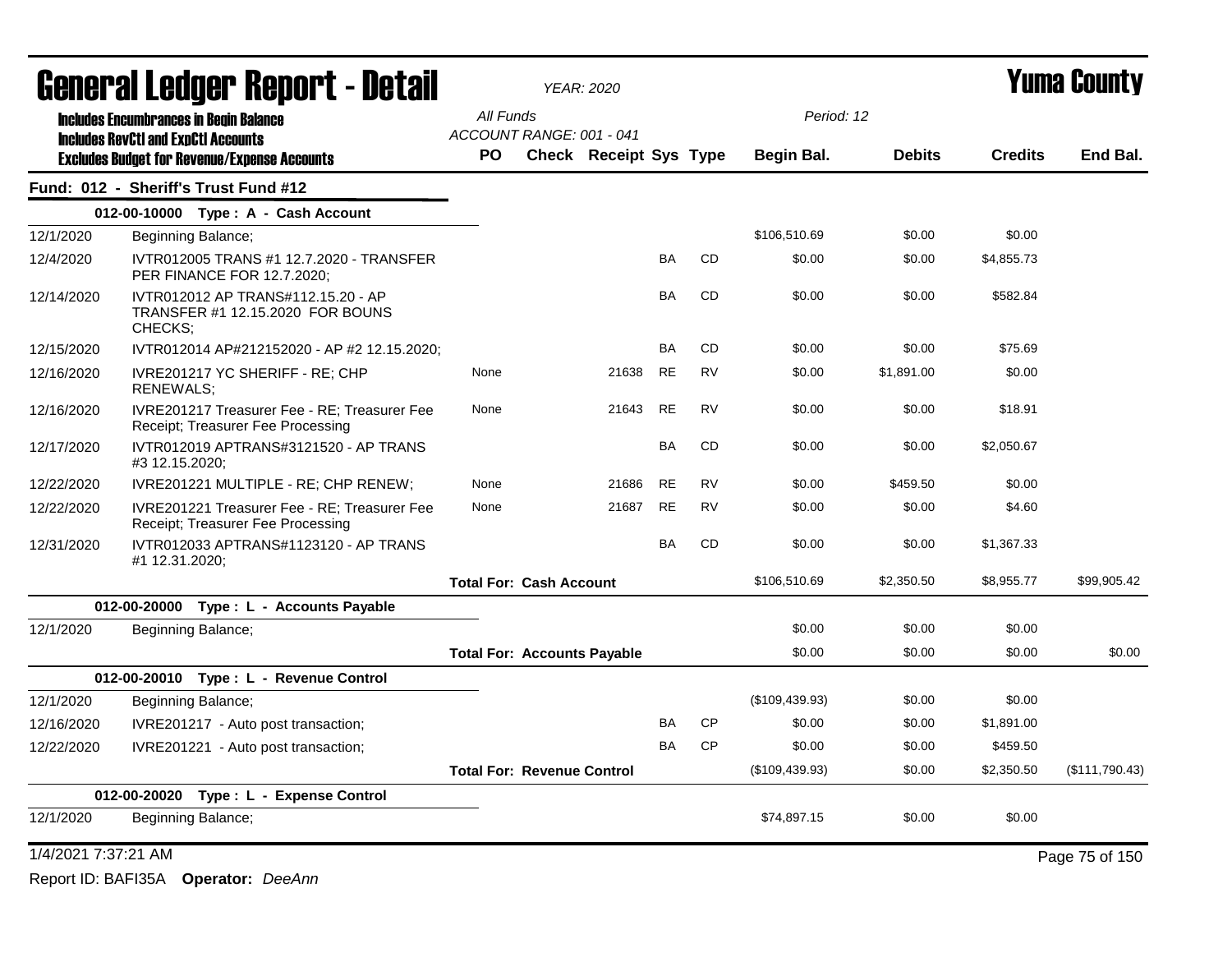|                     | General Ledger Report - Detail                                                                    |                                   | <b>YEAR: 2020</b> |                                             | Yuma County |           |               |               |                |                |
|---------------------|---------------------------------------------------------------------------------------------------|-----------------------------------|-------------------|---------------------------------------------|-------------|-----------|---------------|---------------|----------------|----------------|
|                     | <b>Includes Encumbrances in Begin Balance</b>                                                     | All Funds                         |                   |                                             |             |           | Period: 12    |               |                |                |
|                     | <b>Includes RevCtI and ExpCtI Accounts</b><br><b>Excludes Budget for Revenue/Expense Accounts</b> | ACCOUNT RANGE: 001 - 041<br>PO.   |                   | Check Receipt Sys Type                      |             |           | Begin Bal.    | <b>Debits</b> | <b>Credits</b> | End Bal.       |
|                     | Fund: 012 - Sheriff's Trust Fund #12                                                              |                                   |                   |                                             |             |           |               |               |                |                |
|                     | 012-00-20020 Type: L - Expense Control                                                            |                                   |                   |                                             |             |           |               |               |                |                |
| 12/4/2020           | IVTR012005 - Auto post transaction;                                                               |                                   |                   |                                             | BA          | CP        | \$0.00        | \$4,855.73    | \$0.00         |                |
| 12/14/2020          | IVTR012012 - Auto post transaction;                                                               |                                   |                   |                                             | BA          | <b>CP</b> | \$0.00        | \$582.84      | \$0.00         |                |
| 12/15/2020          | IVTR012014 - Auto post transaction;                                                               |                                   |                   |                                             | BA          | <b>CP</b> | \$0.00        | \$75.69       | \$0.00         |                |
| 12/16/2020          | IVRE201217 - Auto post transaction;                                                               |                                   |                   |                                             | BA          | <b>CP</b> | \$0.00        | \$18.91       | \$0.00         |                |
| 12/17/2020          | IVTR012019 - Auto post transaction;                                                               |                                   |                   |                                             | <b>BA</b>   | <b>CP</b> | \$0.00        | \$2,050.67    | \$0.00         |                |
| 12/22/2020          | IVRE201221 - Auto post transaction;                                                               |                                   |                   |                                             | BA          | <b>CP</b> | \$0.00        | \$4.60        | \$0.00         |                |
| 12/31/2020          | IVTR012033 - Auto post transaction;                                                               |                                   |                   |                                             | BA          | <b>CP</b> | \$0.00        | \$1,367.33    | \$0.00         |                |
|                     |                                                                                                   | <b>Total For: Expense Control</b> |                   |                                             |             |           | \$74,897.15   | \$8,955.77    | \$0.00         | \$83,852.92    |
|                     | 012-00-20100 Type: L - Fund Balance                                                               |                                   |                   |                                             |             |           |               |               |                |                |
| 12/1/2020           | Beginning Balance;                                                                                |                                   |                   |                                             |             |           | (\$71,967.91) | \$0.00        | \$0.00         |                |
|                     |                                                                                                   | <b>Total For: Fund Balance</b>    |                   |                                             |             |           | (\$71,967.91) | \$0.00        | \$0.00         | (\$71,967.91)  |
|                     | 012-00-20112 Type: L - INMATE RESOURCE ACCOUNT                                                    |                                   |                   |                                             |             |           |               |               |                |                |
| 12/1/2020           | Beginning Balance;                                                                                |                                   |                   |                                             |             |           | \$0.00        | \$0.00        | \$0.00         |                |
|                     |                                                                                                   |                                   |                   | <b>Total For: INMATE RESOURCE ACCOUN</b>    |             |           | \$0.00        | \$0.00        | \$0.00         | \$0.00         |
|                     | 012-00-30500 Type: R - Miscellaneous Collections                                                  |                                   |                   |                                             |             |           |               |               |                |                |
| 12/1/2020           | Beginning Balance;                                                                                |                                   |                   |                                             |             |           | (\$908.13)    | \$0.00        | \$0.00         |                |
|                     |                                                                                                   |                                   |                   | <b>Total For: Miscellaneous Collections</b> |             |           | (\$908.13)    | \$0.00        | \$0.00         | (\$908.13)     |
|                     | 012-00-31010 Type: R - Grants                                                                     |                                   |                   |                                             |             |           |               |               |                |                |
| 12/1/2020           | Beginning Balance;                                                                                |                                   |                   |                                             |             |           | (\$5,315.84)  | \$0.00        | \$0.00         |                |
|                     |                                                                                                   | <b>Total For: Grants</b>          |                   |                                             |             |           | (\$5,315.84)  | \$0.00        | \$0.00         | (\$5,315.84)   |
|                     | 012-00-31955 Type: R - Donations                                                                  |                                   |                   |                                             |             |           |               |               |                |                |
| 12/1/2020           | Beginning Balance;                                                                                |                                   |                   |                                             |             |           | (\$5,500.00)  | \$0.00        | \$0.00         |                |
|                     |                                                                                                   | <b>Total For: Donations</b>       |                   |                                             |             |           | (\$5,500.00)  | \$0.00        | \$0.00         | (\$5,500.00)   |
|                     | 012-00-32100 Type: R - Transfers In                                                               |                                   |                   |                                             |             |           |               |               |                |                |
| 12/1/2020           | Beginning Balance;                                                                                |                                   |                   |                                             |             |           | (\$16,194.00) | \$0.00        | \$0.00         |                |
|                     |                                                                                                   | <b>Total For: Transfers In</b>    |                   |                                             |             |           | (\$16,194.00) | \$0.00        | \$0.00         | (\$16, 194.00) |
| 1/4/2021 7:37:21 AM |                                                                                                   |                                   |                   |                                             |             |           |               |               |                | Page 76 of 150 |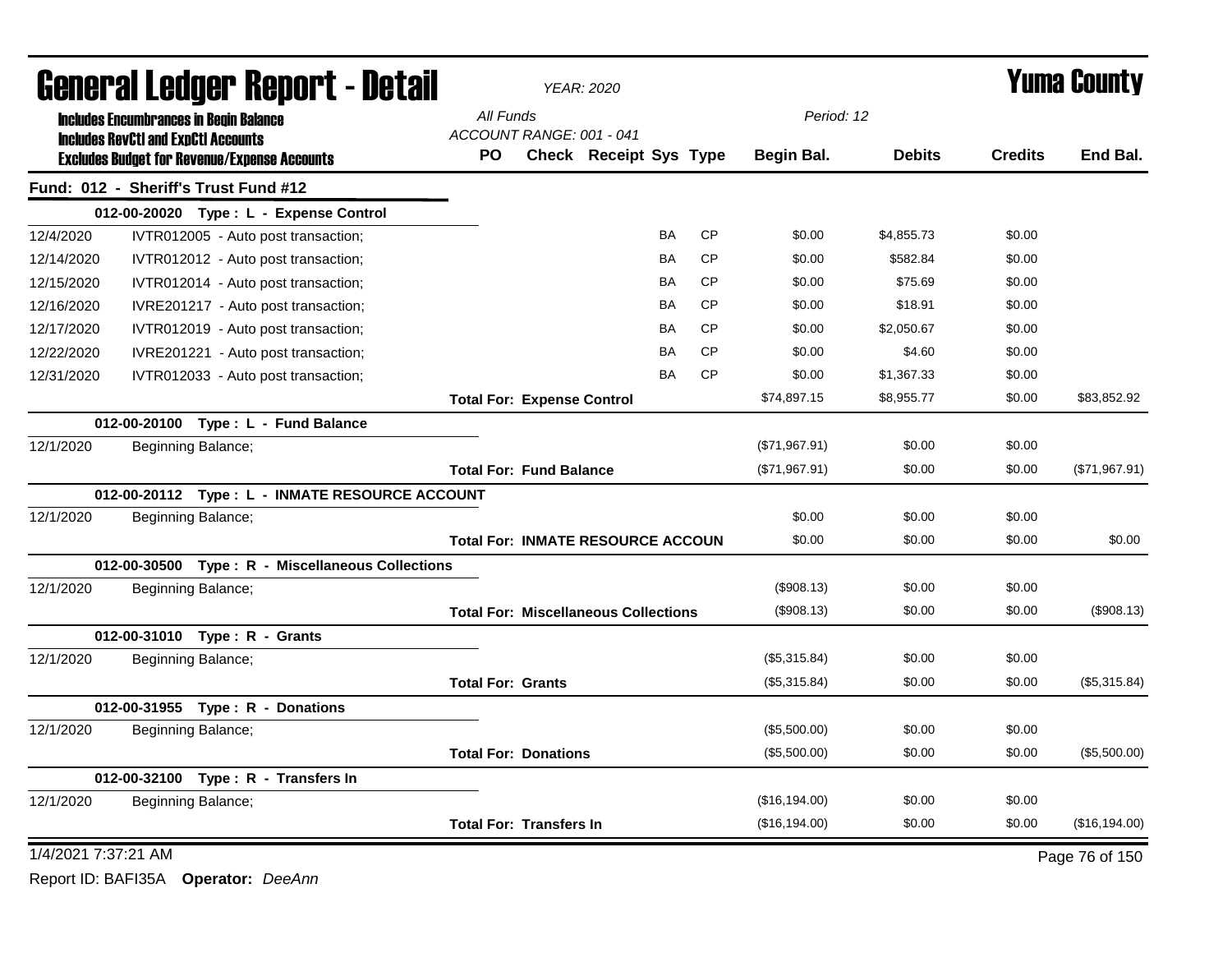|            | General Ledger Report - Detail                                                              |                                                     |           | <b>YEAR: 2020</b>                        |          |           |           |                   |               | <b>Yuma County</b> |                |
|------------|---------------------------------------------------------------------------------------------|-----------------------------------------------------|-----------|------------------------------------------|----------|-----------|-----------|-------------------|---------------|--------------------|----------------|
|            | <b>Includes Encumbrances in Begin Balance</b><br><b>Includes RevCtI and ExpCtI Accounts</b> |                                                     | All Funds | ACCOUNT RANGE: 001 - 041                 |          |           |           | Period: 12        |               |                    |                |
|            |                                                                                             | <b>Excludes Budget for Revenue/Expense Accounts</b> | PO.       | Check Receipt Sys Type                   |          |           |           | <b>Begin Bal.</b> | <b>Debits</b> | <b>Credits</b>     | End Bal.       |
|            |                                                                                             | Fund: 012 - Sheriff's Trust Fund #12                |           |                                          |          |           |           |                   |               |                    |                |
|            |                                                                                             | 012-00-32500 Type: R - Fingerprints & CWP           |           |                                          |          |           |           |                   |               |                    |                |
| 12/1/2020  |                                                                                             | Beginning Balance;                                  |           |                                          |          |           |           | (\$12,825.00)     | \$0.00        | \$0.00             |                |
| 12/16/2020 | <b>RENEWALS;</b>                                                                            | IVRE201217 YC SHERIFF - RE; CHP                     | None      |                                          | 21638 RE |           | <b>RV</b> | \$0.00            | \$0.00        | \$1,891.00         |                |
| 12/22/2020 |                                                                                             | IVRE201221 MULTIPLE - RE; CHP RENEW;                | None      |                                          | 21686    | <b>RE</b> | <b>RV</b> | \$0.00            | \$0.00        | \$459.50           |                |
|            |                                                                                             |                                                     |           | <b>Total For: Fingerprints &amp; CWP</b> |          |           |           | (\$12,825.00)     | \$0.00        | \$2,350.50         | (\$15, 175.50) |
|            |                                                                                             | 012-00-32501 Type: R - Certified VIN Fees           |           |                                          |          |           |           |                   |               |                    |                |
| 12/1/2020  |                                                                                             | Beginning Balance;                                  |           |                                          |          |           |           | (\$450.00)        | \$0.00        | \$0.00             |                |
|            |                                                                                             |                                                     |           | <b>Total For: Certified VIN Fees</b>     |          |           |           | (\$450.00)        | \$0.00        | \$0.00             | (\$450.00)     |
|            |                                                                                             | 012-00-32503 Type: R - TOWING REVENUE               |           |                                          |          |           |           |                   |               |                    |                |
| 12/1/2020  |                                                                                             | Beginning Balance;                                  |           |                                          |          |           |           | (\$170.00)        | \$0.00        | \$0.00             |                |
|            |                                                                                             |                                                     |           | <b>Total For: TOWING REVENUE</b>         |          |           |           | (\$170.00)        | \$0.00        | \$0.00             | (\$170.00)     |
|            |                                                                                             | 012-00-32509 Type: R - INMATE RESOURCE ACCOUNT      |           |                                          |          |           |           |                   |               |                    |                |
| 12/1/2020  |                                                                                             | Beginning Balance;                                  |           |                                          |          |           |           | \$0.00            | \$0.00        | \$0.00             |                |
|            |                                                                                             |                                                     |           | <b>Total For: INMATE RESOURCE ACCOUN</b> |          |           |           | \$0.00            | \$0.00        | \$0.00             | \$0.00         |
|            |                                                                                             | 012-00-32512 Type: R - JAIL RESOURCE ACCOUNT        |           |                                          |          |           |           |                   |               |                    |                |
| 12/1/2020  |                                                                                             | Beginning Balance;                                  |           |                                          |          |           |           | \$0.00            | \$0.00        | \$0.00             |                |
|            |                                                                                             |                                                     |           | <b>Total For: JAIL RESOURCE ACCOUNT</b>  |          |           |           | \$0.00            | \$0.00        | \$0.00             | \$0.00         |
|            |                                                                                             | 012-00-36800 Type: R - VOCA Grant                   |           |                                          |          |           |           |                   |               |                    |                |
| 12/1/2020  |                                                                                             | Beginning Balance;                                  |           |                                          |          |           |           | (\$47,076.96)     | \$0.00        | \$0.00             |                |
|            |                                                                                             |                                                     |           | <b>Total For: VOCA Grant</b>             |          |           |           | (\$47,076.96)     | \$0.00        | \$0.00             | (\$47,076.96)  |
|            |                                                                                             | 012-00-36850 Type: R - VALE Grant                   |           |                                          |          |           |           |                   |               |                    |                |
| 12/1/2020  |                                                                                             | Beginning Balance;                                  |           |                                          |          |           |           | (\$21,000.00)     | \$0.00        | \$0.00             |                |
|            |                                                                                             |                                                     |           | <b>Total For: VALE Grant</b>             |          |           |           | (\$21,000.00)     | \$0.00        | \$0.00             | (\$21,000.00)  |
|            |                                                                                             | 012-00-49000 Type: X - Warrants Paid                |           |                                          |          |           |           |                   |               |                    |                |
| 12/1/2020  |                                                                                             | Beginning Balance;                                  |           |                                          |          |           |           | \$74,706.74       | \$0.00        | \$0.00             |                |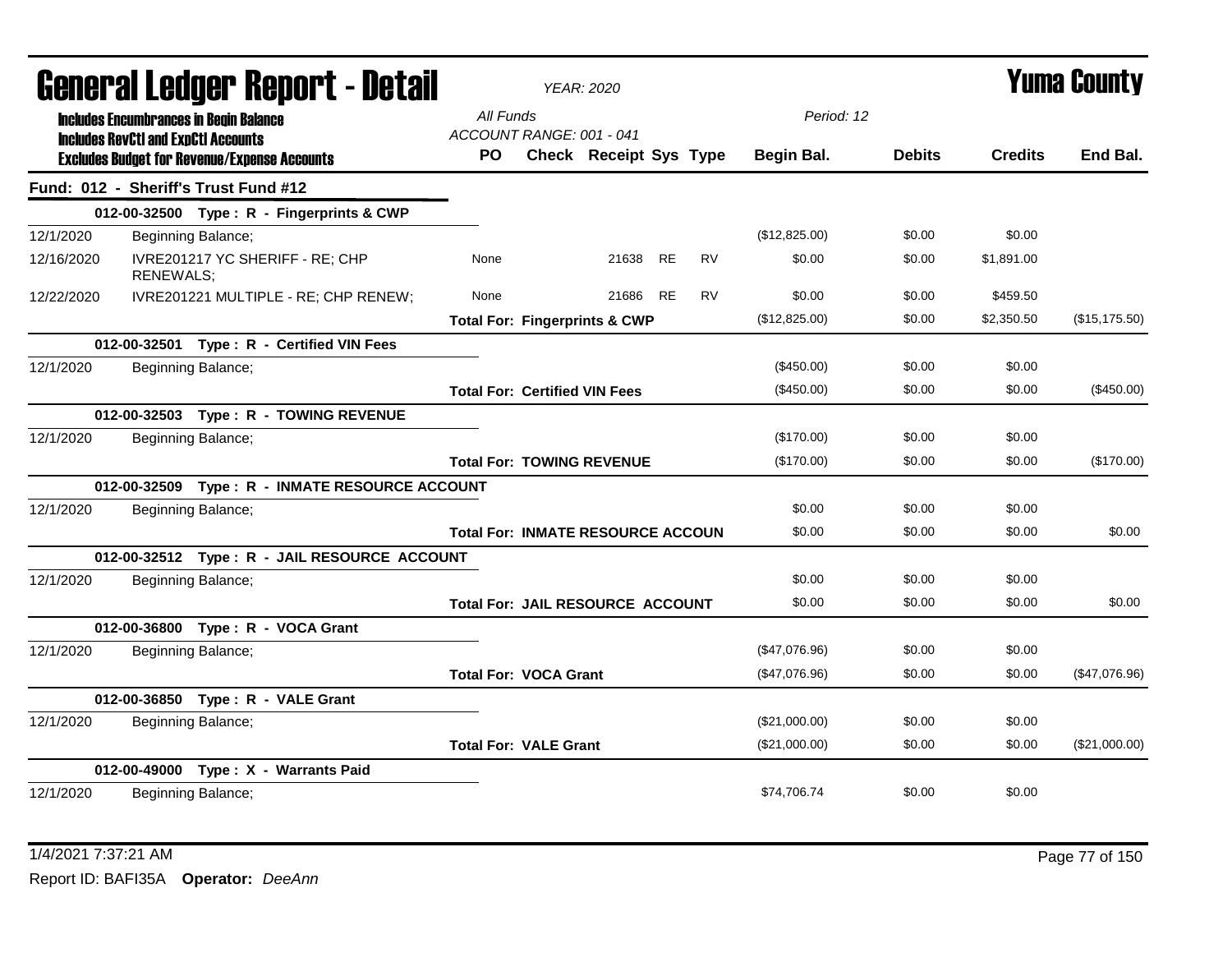| agiigi ai fanñal. Ughni 1 - Detsii |                                                                                             | YEAR: 2020                                |  |                               |           |           |                                         |               |                | I UIIIA VUUIILY |
|------------------------------------|---------------------------------------------------------------------------------------------|-------------------------------------------|--|-------------------------------|-----------|-----------|-----------------------------------------|---------------|----------------|-----------------|
|                                    | <b>Includes Encumbrances in Begin Balance</b><br><b>Includes RevCtI and ExpCtI Accounts</b> | All Funds<br>ACCOUNT RANGE: 001 - 041     |  |                               |           |           | Period: 12                              |               |                |                 |
|                                    | <b>Excludes Budget for Revenue/Expense Accounts</b>                                         | PO.                                       |  | <b>Check Receipt Sys Type</b> |           |           | Begin Bal.                              | <b>Debits</b> | <b>Credits</b> | End Bal.        |
|                                    | Fund: 012 - Sheriff's Trust Fund #12                                                        |                                           |  |                               |           |           |                                         |               |                |                 |
|                                    | 012-00-49000 Type: X - Warrants Paid                                                        |                                           |  |                               |           |           |                                         |               |                |                 |
| 12/4/2020                          | IVTR012005 TRANS #1 12.7.2020 - TRANSFER<br>PER FINANCE FOR 12.7.2020;                      |                                           |  |                               | <b>BA</b> | <b>TR</b> | \$0.00                                  | \$4,855.73    | \$0.00         |                 |
| 12/14/2020                         | IVTR012012 AP TRANS#112.15.20 - AP<br>TRANSFER #1 12.15.2020 FOR BOUNS<br>CHECKS:           |                                           |  |                               | <b>BA</b> | <b>TR</b> | \$0.00                                  | \$582.84      | \$0.00         |                 |
| 12/15/2020                         | IVTR012014 AP#212152020 - AP #2 12.15.2020;                                                 |                                           |  |                               | <b>BA</b> | <b>TR</b> | \$0.00                                  | \$75.69       | \$0.00         |                 |
| 12/17/2020                         | IVTR012019 APTRANS#3121520 - AP TRANS<br>#3 12.15.2020;                                     |                                           |  |                               | <b>BA</b> | <b>TR</b> | \$0.00                                  | \$2,050.67    | \$0.00         |                 |
| 12/31/2020                         | IVTR012033 APTRANS#1123120 - AP TRANS<br>#1 12.31.2020;                                     |                                           |  |                               | <b>BA</b> | <b>TR</b> | \$0.00                                  | \$1,367.33    | \$0.00         |                 |
|                                    |                                                                                             | <b>Total For: Warrants Paid</b>           |  |                               |           |           | \$74,706.74                             | \$8,932.26    | \$0.00         | \$83,639.00     |
|                                    | 012-00-49100 Type: X - Treasurer Fees                                                       |                                           |  |                               |           |           |                                         |               |                |                 |
| 12/1/2020                          | Beginning Balance;                                                                          |                                           |  |                               |           |           | \$190.41                                | \$0.00        | \$0.00         |                 |
| 12/16/2020                         | IVRE201217 Treasurer Fee - RE; Treasurer Fee<br>Receipt: Treasurer Fee Processing           | None                                      |  | 21643 RE                      |           | <b>RV</b> | \$0.00                                  | \$18.91       | \$0.00         |                 |
| 12/22/2020                         | IVRE201221 Treasurer Fee - RE; Treasurer Fee<br>Receipt; Treasurer Fee Processing           | None                                      |  | 21687                         | <b>RE</b> | <b>RV</b> | \$0.00                                  | \$4.60        | \$0.00         |                 |
|                                    |                                                                                             | <b>Total For: Treasurer Fees</b>          |  |                               |           |           | \$190.41                                | \$23.51       | \$0.00         | \$213.92        |
|                                    | Type: X - Transfer Out<br>012-00-49401                                                      |                                           |  |                               |           |           |                                         |               |                |                 |
| 12/1/2020                          | Beginning Balance;                                                                          |                                           |  |                               |           |           | \$0.00                                  | \$0.00        | \$0.00         |                 |
|                                    |                                                                                             | <b>Total For: Transfer Out</b>            |  |                               |           |           | \$0.00                                  | \$0.00        | \$0.00         | \$0.00          |
|                                    | Fund: 012 - Sheriff's Trust Fund #12 Totals:                                                |                                           |  |                               |           |           | (\$34,542.78)                           | \$20,262.04   | \$13,656.77    | (\$27,937.51)   |
|                                    | <b>Total Fund Revenues:</b>                                                                 | \$2,350.50<br><b>Total Fund Expenses:</b> |  |                               |           |           | \$8,955.77<br>Net Revenue Over Expense: |               |                | (\$6,605.27)    |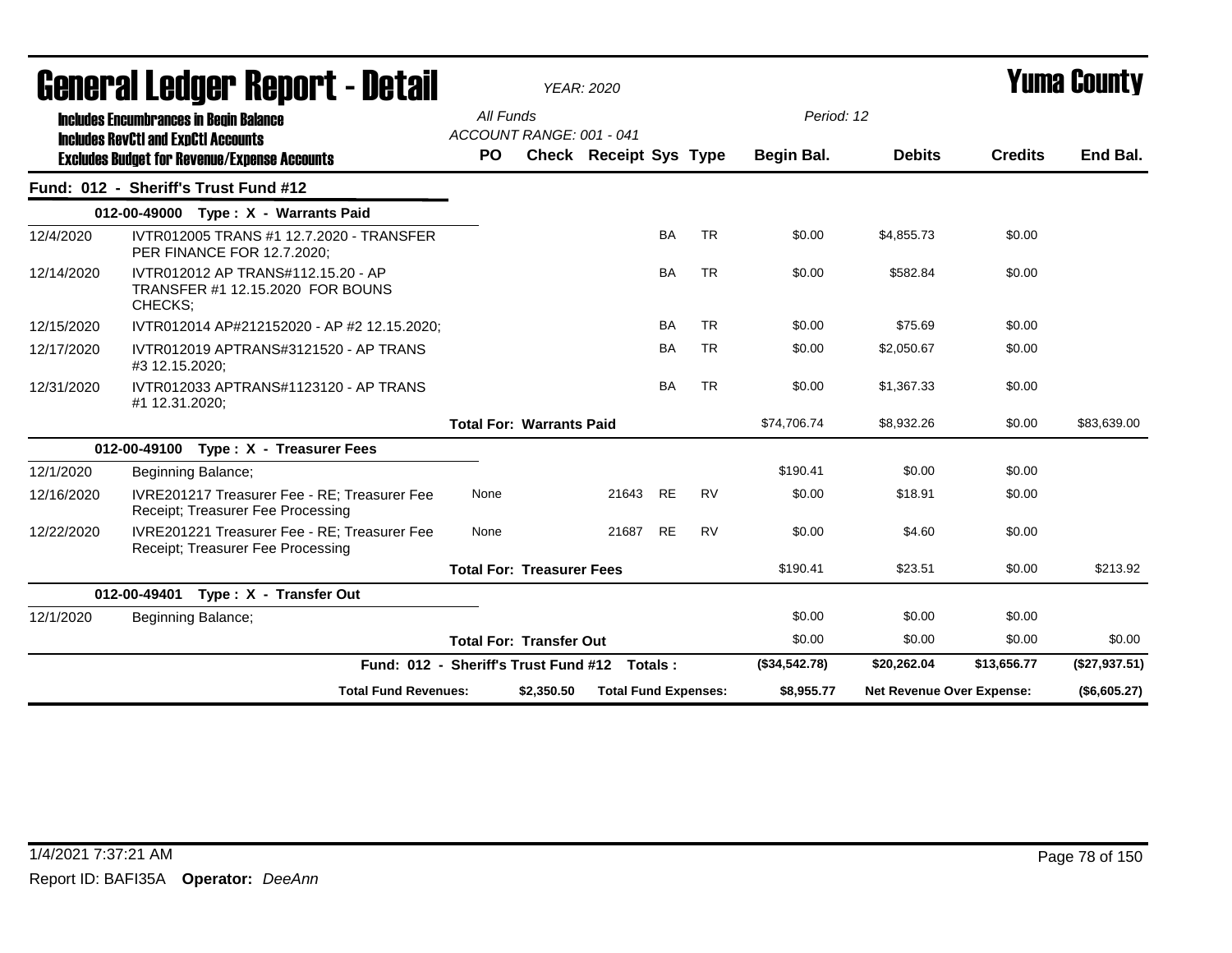|                     | <b>General Ledger Report - Detail</b> |                                                     | <b>YEAR: 2020</b>                  | <b>Yuma County</b>                          |            |               |                |                |
|---------------------|---------------------------------------|-----------------------------------------------------|------------------------------------|---------------------------------------------|------------|---------------|----------------|----------------|
|                     |                                       | <b>Includes Encumbrances in Begin Balance</b>       | All Funds                          |                                             | Period: 12 |               |                |                |
|                     |                                       | <b>Includes RevCtI and ExpCtI Accounts</b>          | ACCOUNT RANGE: 001 - 041           |                                             |            |               |                |                |
|                     |                                       | <b>Excludes Budget for Revenue/Expense Accounts</b> | PO.                                | Check Receipt Sys Type                      | Begin Bal. | <b>Debits</b> | <b>Credits</b> | End Bal.       |
|                     |                                       | Fund: 013 - Drug Task Force Fund                    |                                    |                                             |            |               |                |                |
|                     |                                       | 013-00-10000 Type: A - Cash Account                 |                                    |                                             |            |               |                |                |
| 12/1/2020           |                                       | Beginning Balance;                                  |                                    |                                             | \$0.00     | \$0.00        | \$0.00         |                |
|                     |                                       |                                                     | <b>Total For: Cash Account</b>     |                                             | \$0.00     | \$0.00        | \$0.00         | \$0.00         |
|                     |                                       | 013-00-20000 Type : L - Accounts Payable            |                                    |                                             |            |               |                |                |
| 12/1/2020           |                                       | Beginning Balance;                                  |                                    |                                             | \$0.00     | \$0.00        | \$0.00         |                |
|                     |                                       |                                                     | <b>Total For: Accounts Payable</b> |                                             | \$0.00     | \$0.00        | \$0.00         | \$0.00         |
|                     |                                       | 013-00-20010 Type: L - Revenue Control              |                                    |                                             |            |               |                |                |
| 12/1/2020           |                                       | Beginning Balance;                                  |                                    |                                             | \$0.00     | \$0.00        | \$0.00         |                |
|                     |                                       |                                                     | <b>Total For: Revenue Control</b>  |                                             | \$0.00     | \$0.00        | \$0.00         | \$0.00         |
|                     |                                       | 013-00-20020 Type: L - Expense Control              |                                    |                                             |            |               |                |                |
| 12/1/2020           |                                       | Beginning Balance;                                  |                                    |                                             | \$0.00     | \$0.00        | \$0.00         |                |
|                     |                                       |                                                     | <b>Total For: Expense Control</b>  |                                             | \$0.00     | \$0.00        | \$0.00         | \$0.00         |
|                     |                                       | 013-00-20100 Type: L - Fund Balance                 |                                    |                                             |            |               |                |                |
| 12/1/2020           |                                       | Beginning Balance;                                  |                                    |                                             | \$0.00     | \$0.00        | \$0.00         |                |
|                     |                                       |                                                     | <b>Total For: Fund Balance</b>     |                                             | \$0.00     | \$0.00        | \$0.00         | \$0.00         |
|                     |                                       | 013-00-30500 Type: R - Miscellaneous Collections    |                                    |                                             |            |               |                |                |
| 12/1/2020           |                                       | Beginning Balance;                                  |                                    |                                             | \$0.00     | \$0.00        | \$0.00         |                |
|                     |                                       |                                                     |                                    | <b>Total For: Miscellaneous Collections</b> | \$0.00     | \$0.00        | \$0.00         | \$0.00         |
|                     |                                       | 013-00-32100 Type: R - Transfers In                 |                                    |                                             |            |               |                |                |
| 12/1/2020           |                                       | Beginning Balance;                                  |                                    |                                             | \$0.00     | \$0.00        | \$0.00         |                |
|                     |                                       |                                                     | <b>Total For: Transfers In</b>     |                                             | \$0.00     | \$0.00        | \$0.00         | \$0.00         |
|                     |                                       | 013-00-38900 Type: R - Federal Grant Monies         |                                    |                                             |            |               |                |                |
| 12/1/2020           |                                       | Beginning Balance;                                  |                                    |                                             | \$0.00     | \$0.00        | \$0.00         |                |
|                     |                                       |                                                     |                                    | <b>Total For: Federal Grant Monies</b>      | \$0.00     | \$0.00        | \$0.00         | \$0.00         |
|                     |                                       | 013-00-38920 Type: R - Match Funds                  |                                    |                                             |            |               |                |                |
| 12/1/2020           |                                       | Beginning Balance;                                  |                                    |                                             | \$0.00     | \$0.00        | \$0.00         |                |
|                     |                                       |                                                     | <b>Total For: Match Funds</b>      |                                             | \$0.00     | \$0.00        | \$0.00         | \$0.00         |
| 1/4/2021 7:37:21 AM |                                       |                                                     |                                    |                                             |            |               |                | Page 79 of 150 |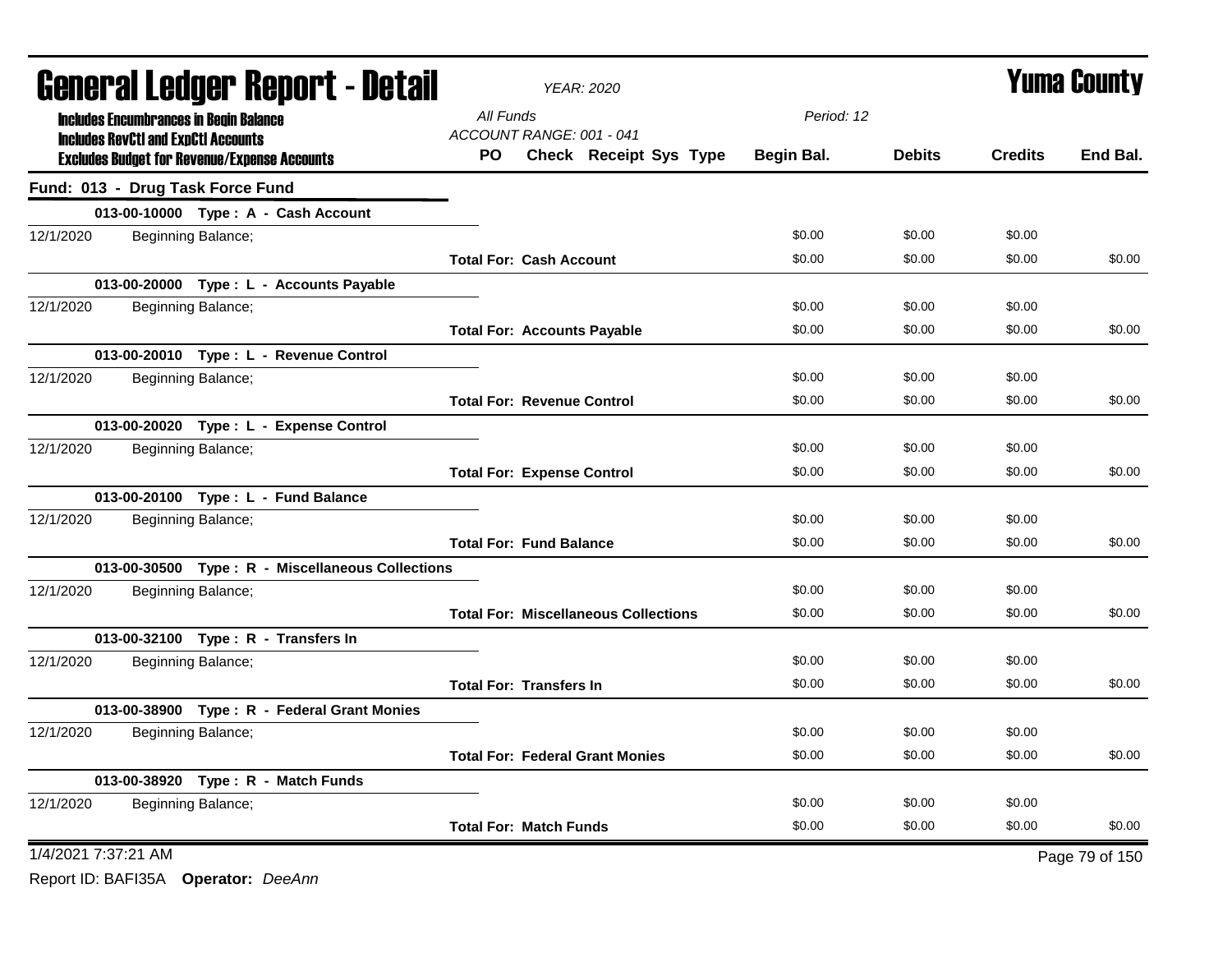| General Ledger Report - Detail<br><b>Includes Encumbrances in Begin Balance</b> |                                                                                                   |                    |                                      | All Funds                       |                          | <b>YEAR: 2020</b>             | Period: 12 |                                  | <b>Yuma County</b> |          |  |
|---------------------------------------------------------------------------------|---------------------------------------------------------------------------------------------------|--------------------|--------------------------------------|---------------------------------|--------------------------|-------------------------------|------------|----------------------------------|--------------------|----------|--|
|                                                                                 | <b>Includes RevCtI and ExpCtI Accounts</b><br><b>Excludes Budget for Revenue/Expense Accounts</b> |                    |                                      |                                 | ACCOUNT RANGE: 001 - 041 | <b>Check Receipt Sys Type</b> | Begin Bal. | <b>Debits</b>                    | <b>Credits</b>     | End Bal. |  |
| Fund: 013 - Drug Task Force Fund                                                |                                                                                                   |                    |                                      |                                 |                          |                               |            |                                  |                    |          |  |
|                                                                                 |                                                                                                   |                    | 013-00-49000 Type: X - Warrants Paid |                                 |                          |                               |            |                                  |                    |          |  |
| 12/1/2020                                                                       |                                                                                                   | Beginning Balance; |                                      |                                 |                          |                               | \$0.00     | \$0.00                           | \$0.00             |          |  |
|                                                                                 |                                                                                                   |                    |                                      | <b>Total For: Warrants Paid</b> |                          |                               | \$0.00     | \$0.00                           | \$0.00             | \$0.00   |  |
|                                                                                 | 013-00-49401                                                                                      |                    | Type: X - Transfer Out               |                                 |                          |                               |            |                                  |                    |          |  |
| 12/1/2020                                                                       |                                                                                                   | Beginning Balance; |                                      |                                 |                          |                               | \$0.00     | \$0.00                           | \$0.00             |          |  |
|                                                                                 |                                                                                                   |                    |                                      | <b>Total For: Transfer Out</b>  |                          |                               | \$0.00     | \$0.00                           | \$0.00             | \$0.00   |  |
|                                                                                 |                                                                                                   |                    | Fund: 013 - Drug Task Force Fund     |                                 |                          | Totals :                      | \$0.00     | \$0.00                           | \$0.00             | \$0.00   |  |
|                                                                                 |                                                                                                   |                    | <b>Total Fund Revenues:</b>          |                                 | \$0.00                   | <b>Total Fund Expenses:</b>   | \$0.00     | <b>Net Revenue Over Expense:</b> |                    | \$0.00   |  |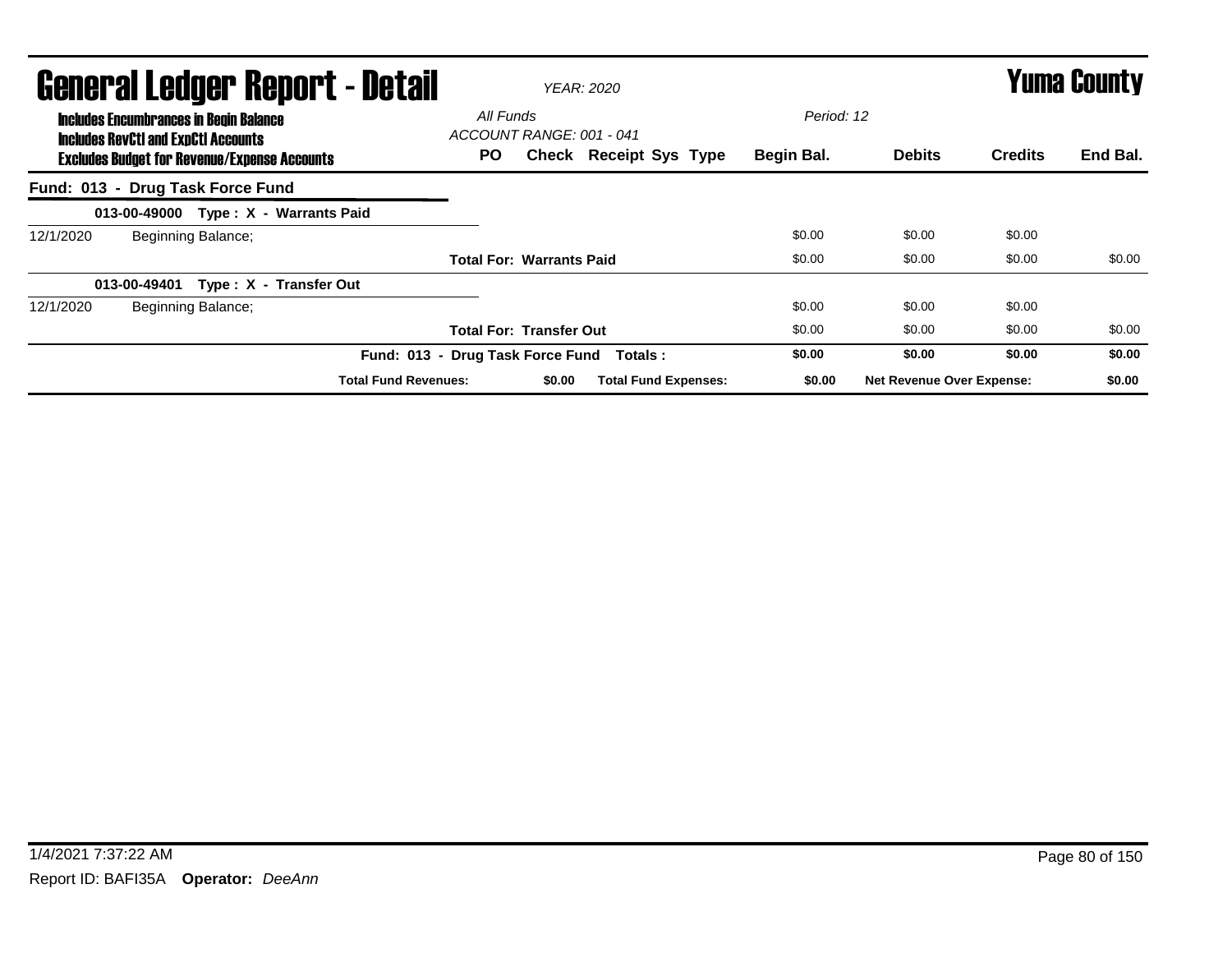|            | Generai Leuger Keport - Detail                                                              |                                       | <b>YEAR: 2020</b>      |           |           | Yuma Gounty    |               |                |                 |
|------------|---------------------------------------------------------------------------------------------|---------------------------------------|------------------------|-----------|-----------|----------------|---------------|----------------|-----------------|
|            | <b>Includes Encumbrances in Begin Balance</b><br><b>Includes RevCtI and ExpCtI Accounts</b> | All Funds<br>ACCOUNT RANGE: 001 - 041 |                        |           |           | Period: 12     |               |                | End Bal.        |
|            | <b>Excludes Budget for Revenue/Expense Accounts</b>                                         | <b>PO</b>                             | Check Receipt Sys Type |           |           | Begin Bal.     | <b>Debits</b> | <b>Credits</b> |                 |
|            | Fund: 016 - W-Y Combined Comm. Fund #16                                                     |                                       |                        |           |           |                |               |                |                 |
|            | 016-00-10000 Type: A - Cash Account                                                         |                                       |                        |           |           |                |               |                |                 |
| 12/1/2020  | Beginning Balance;                                                                          |                                       |                        |           |           | \$143,757.22   | \$0.00        | \$0.00         |                 |
| 12/1/2020  | IVMD012001 Cash Transaction - MD:W-Y AP#2<br>11302020;                                      |                                       |                        | BA        | <b>CD</b> | \$0.00         | \$0.00        | \$536.92       |                 |
| 12/1/2020  | IVRE20125 FPNB W-Y NOV CKING INT - RE;<br><b>WY 911 Dept;</b>                               | None                                  | 21519                  | RE        | RV        | \$0.00         | \$2.24        | \$0.00         |                 |
| 12/3/2020  | IVMD012002 Cash Transaction - MD:PAYROLL<br>NOV 2020;                                       |                                       |                        | <b>BA</b> | <b>CD</b> | \$0.00         | \$0.00        | \$34,015.97    |                 |
| 12/4/2020  | IVMD012010 Cash Transaction - MD:W-Y<br>12.7.2020 TRANSFER;                                 |                                       |                        | BA        | <b>CD</b> | \$0.00         | \$0.00        | \$32,210.09    |                 |
| 12/15/2020 | IVMD012017 Cash Transaction - MD:AP#2<br>12.15.2020;                                        |                                       |                        | BA        | <b>CD</b> | \$0.00         | \$0.00        | \$3,483.33     |                 |
| 12/22/2020 | IVRE201221 WASHINGTON CO - RE; DEC 2020<br>PYMT; 160004665                                  | None                                  | 21674                  | <b>RE</b> | RV        | \$0.00         | \$18,750.00   | \$0.00         |                 |
| 12/22/2020 | IVRE201221 RETAC - RE; NOV SALARY; 16-<br>030-4990                                          | None                                  | 21675                  | <b>RE</b> | <b>RV</b> | \$0.00         | \$8,832.62    | \$0.00         |                 |
| 12/22/2020 | IVRE201221 Treasurer Fee - RE; Treasurer Fee<br>Receipt; Treasurer Fee Processing           | None                                  | 21687                  | RE        | <b>RV</b> | \$0.00         | \$0.00        | \$274.95       |                 |
| 12/31/2020 | IVMD012028 Cash Transaction - MD:AP TRANS<br>#1 12.31.2020;                                 |                                       |                        | BA        | CD        | \$0.00         | \$0.00        | \$1,382.80     |                 |
|            |                                                                                             | <b>Total For: Cash Account</b>        |                        |           |           | \$143,757.22   | \$27,584.86   | \$71,904.06    | \$99,438.02     |
|            | 016-00-20000 Type: L - Accounts Payable                                                     |                                       |                        |           |           |                |               |                |                 |
| 12/1/2020  | Beginning Balance;                                                                          |                                       |                        |           |           | \$0.00         | \$0.00        | \$0.00         |                 |
|            |                                                                                             | <b>Total For: Accounts Payable</b>    |                        |           |           | \$0.00         | \$0.00        | \$0.00         | \$0.00          |
|            | 016-00-20010 Type: L - Revenue Control                                                      |                                       |                        |           |           |                |               |                |                 |
| 12/1/2020  | Beginning Balance;                                                                          |                                       |                        |           |           | (\$794,666.63) | \$0.00        | \$0.00         |                 |
| 12/1/2020  | IVRE20125 - Auto post transaction;                                                          |                                       |                        | BA        | <b>CP</b> | \$0.00         | \$0.00        | \$2.24         |                 |
| 12/22/2020 | IVRE201221 - Auto post transaction;                                                         |                                       |                        | <b>BA</b> | <b>CP</b> | \$0.00         | \$0.00        | \$27,582.62    |                 |
|            |                                                                                             | <b>Total For: Revenue Control</b>     |                        |           |           | (\$794,666.63) | \$0.00        | \$27,584.86    | (\$822, 251.49) |
|            | 016-00-20020 Type: L - Expense Control                                                      |                                       |                        |           |           |                |               |                |                 |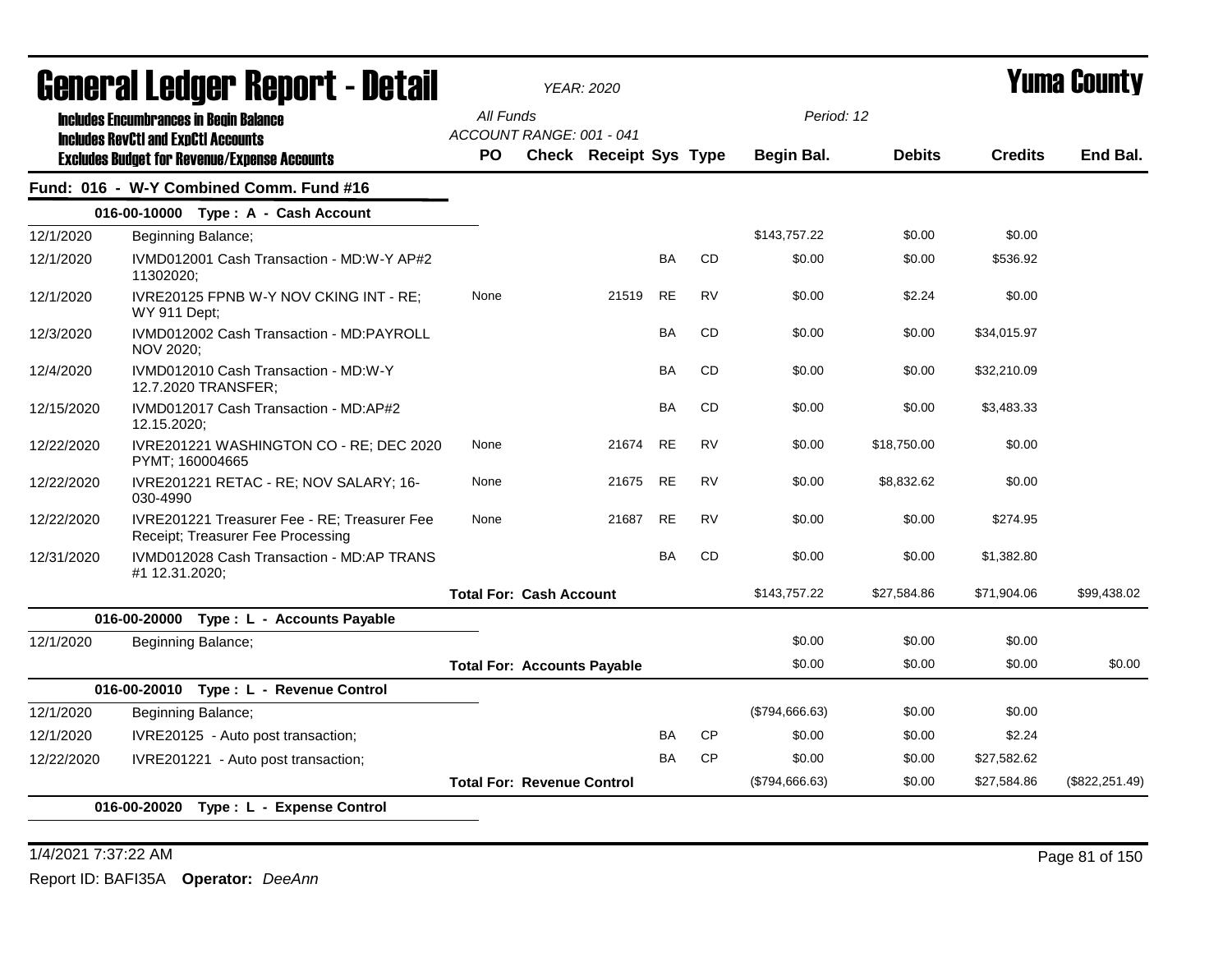| General Ledger Report - Detail |                                                                                                   | <b>YEAR: 2020</b>                           |                               | <b>Yuma County</b> |           |                |               |                |                |
|--------------------------------|---------------------------------------------------------------------------------------------------|---------------------------------------------|-------------------------------|--------------------|-----------|----------------|---------------|----------------|----------------|
|                                | <b>Includes Encumbrances in Begin Balance</b>                                                     | All Funds<br>ACCOUNT RANGE: 001 - 041       |                               |                    |           | Period: 12     |               |                |                |
|                                | <b>Includes RevCtI and ExpCtI Accounts</b><br><b>Excludes Budget for Revenue/Expense Accounts</b> | <b>PO</b>                                   | <b>Check Receipt Sys Type</b> |                    |           | Begin Bal.     | <b>Debits</b> | <b>Credits</b> | End Bal.       |
|                                | Fund: 016 - W-Y Combined Comm. Fund #16                                                           |                                             |                               |                    |           |                |               |                |                |
|                                | 016-00-20020 Type: L - Expense Control                                                            |                                             |                               |                    |           |                |               |                |                |
| 12/1/2020                      | Beginning Balance;                                                                                |                                             |                               |                    |           | \$842,160.93   | \$0.00        | \$0.00         |                |
| 12/1/2020                      | IVMD012001 - Auto post transaction;                                                               |                                             |                               | <b>BA</b>          | <b>CP</b> | \$0.00         | \$536.92      | \$0.00         |                |
| 12/3/2020                      | IVMD012002 - Auto post transaction;                                                               |                                             |                               | BA                 | <b>CP</b> | \$0.00         | \$34,015.97   | \$0.00         |                |
| 12/4/2020                      | IVMD012010 - Auto post transaction;                                                               |                                             |                               | <b>BA</b>          | <b>CP</b> | \$0.00         | \$32,210.09   | \$0.00         |                |
| 12/15/2020                     | IVMD012017 - Auto post transaction;                                                               |                                             |                               | BA                 | <b>CP</b> | \$0.00         | \$3,483.33    | \$0.00         |                |
| 12/22/2020                     | IVRE201221 - Auto post transaction;                                                               |                                             |                               | BA                 | <b>CP</b> | \$0.00         | \$274.95      | \$0.00         |                |
| 12/31/2020                     | IVMD012028 - Auto post transaction;                                                               |                                             |                               | BA                 | <b>CP</b> | \$0.00         | \$1,382.80    | \$0.00         |                |
|                                |                                                                                                   | <b>Total For: Expense Control</b>           |                               |                    |           | \$842,160.93   | \$71,904.06   | \$0.00         | \$914,064.99   |
|                                | 016-00-20100 Type: L - Fund Balance                                                               |                                             |                               |                    |           |                |               |                |                |
| 12/1/2020                      | Beginning Balance;                                                                                |                                             |                               |                    |           | (\$191,251.52) | \$0.00        | \$0.00         |                |
|                                |                                                                                                   | <b>Total For: Fund Balance</b>              |                               |                    |           | (\$191,251.52) | \$0.00        | \$0.00         | (\$191,251.52) |
|                                | 016-00-30500 Type: R - Miscellaneous Collections                                                  |                                             |                               |                    |           |                |               |                |                |
| 12/1/2020                      | Beginning Balance;                                                                                |                                             |                               |                    |           | (\$1,508.10)   | \$0.00        | \$0.00         |                |
|                                |                                                                                                   | <b>Total For: Miscellaneous Collections</b> |                               |                    |           | (\$1,508.10)   | \$0.00        | \$0.00         | (\$1,508.10)   |
|                                | 016-00-30600 Type: R - Interest Income                                                            |                                             |                               |                    |           |                |               |                |                |
| 12/1/2020                      | Beginning Balance;                                                                                |                                             |                               |                    |           | (\$43.99)      | \$0.00        | \$0.00         |                |
| 12/1/2020                      | IVRE20125 FPNB W-Y NOV CKING INT - RE;<br>WY 911 Dept;                                            | None                                        | 21519 RE                      |                    | <b>RV</b> | \$0.00         | \$0.00        | \$2.24         |                |
|                                |                                                                                                   | <b>Total For: Interest Income</b>           |                               |                    |           | (\$43.99)      | \$0.00        | \$2.24         | (\$46.23)      |
|                                | 016-00-32100 Type: R - Transfers In                                                               |                                             |                               |                    |           |                |               |                |                |
| 12/1/2020                      | Beginning Balance;                                                                                |                                             |                               |                    |           | (\$959.03)     | \$0.00        | \$0.00         |                |
| 12/22/2020                     | IVRE201221 RETAC - RE; NOV SALARY; 16-<br>030-4990                                                | None                                        | 21675                         | <b>RE</b>          | <b>RV</b> | \$0.00         | \$0.00        | \$87.45        |                |
|                                |                                                                                                   | <b>Total For: Transfers In</b>              |                               |                    |           | (\$959.03)     | \$0.00        | \$87.45        | (\$1,046.48)   |
|                                | 016-00-37000 Type: R - Retac Reimbursement                                                        |                                             |                               |                    |           |                |               |                |                |
| 12/1/2020                      | Beginning Balance;                                                                                |                                             |                               |                    |           | (\$95,905.51)  | \$0.00        | \$0.00         |                |

1/4/2021 7:37:22 AM Page 82 of 150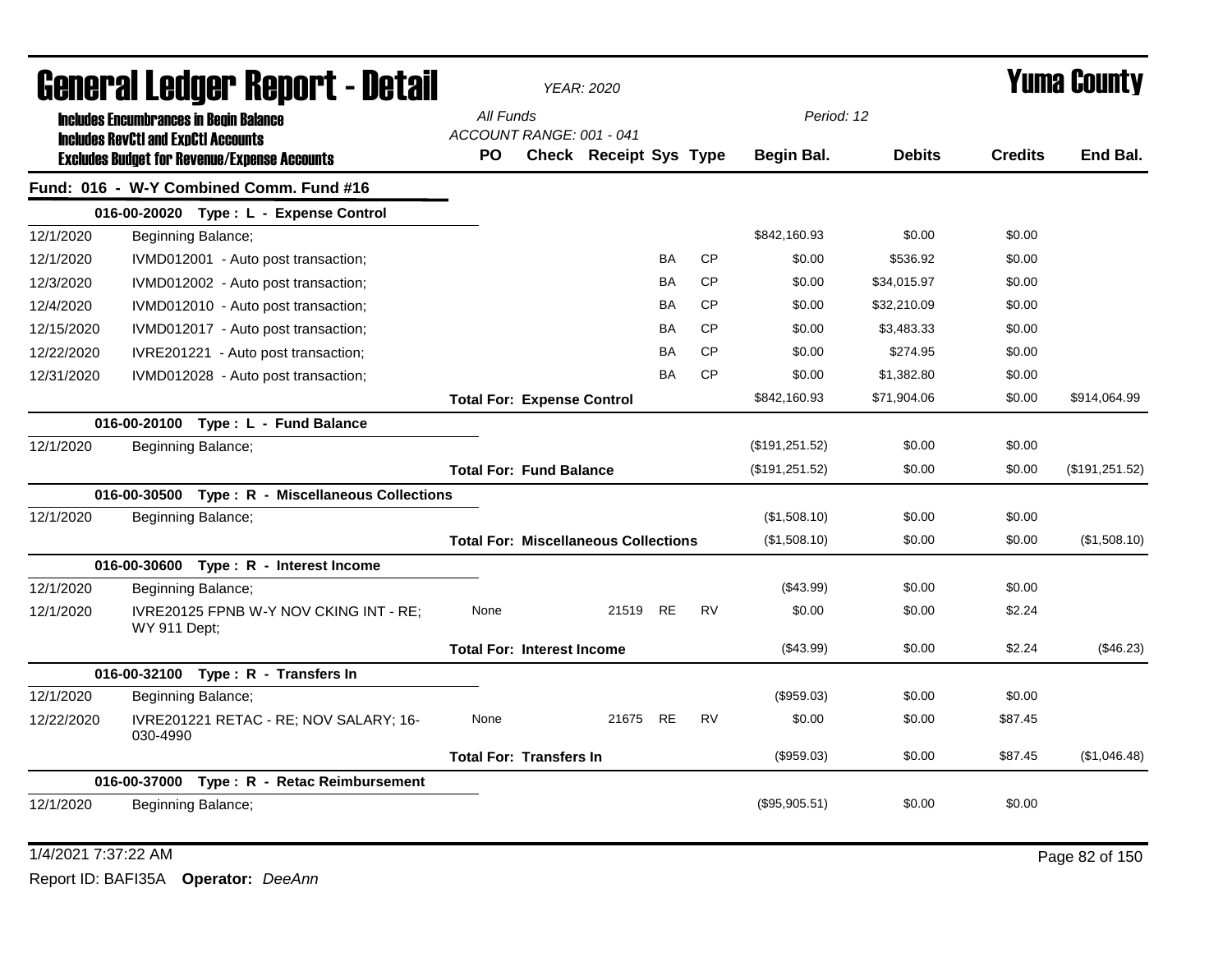|                     | General Ledger Report - Detail                                                              |                                       | <b>YEAR: 2020</b>      | <b>Yuma County</b> |           |                 |               |                |                |
|---------------------|---------------------------------------------------------------------------------------------|---------------------------------------|------------------------|--------------------|-----------|-----------------|---------------|----------------|----------------|
|                     | <b>Includes Encumbrances in Begin Balance</b><br><b>Includes RevCtI and ExpCtI Accounts</b> | All Funds<br>ACCOUNT RANGE: 001 - 041 |                        |                    |           | Period: 12      |               |                |                |
|                     | <b>Excludes Budget for Revenue/Expense Accounts</b>                                         | <b>PO</b>                             | Check Receipt Sys Type |                    |           | Begin Bal.      | <b>Debits</b> | <b>Credits</b> | End Bal.       |
|                     | Fund: 016 - W-Y Combined Comm. Fund #16                                                     |                                       |                        |                    |           |                 |               |                |                |
|                     | 016-00-37000 Type: R - Retac Reimbursement                                                  |                                       |                        |                    |           |                 |               |                |                |
| 12/22/2020          | IVRE201221 RETAC - RE; NOV SALARY; 16-<br>030-4990                                          | None                                  | 21675 RE               |                    | <b>RV</b> | \$0.00          | \$0.00        | \$8,745.17     |                |
|                     |                                                                                             | <b>Total For: Retac Reimbursement</b> |                        |                    |           | (\$95,905.51)   | \$0.00        | \$8,745.17     | (\$104,650.68) |
|                     | 016-00-37100 Type: R - Yuma County                                                          |                                       |                        |                    |           |                 |               |                |                |
| 12/1/2020           | Beginning Balance;                                                                          |                                       |                        |                    |           | (\$460,000.00)  | \$0.00        | \$0.00         |                |
|                     |                                                                                             | <b>Total For: Yuma County</b>         |                        |                    |           | (\$460,000.00)  | \$0.00        | \$0.00         | (\$460,000.00) |
|                     | 016-00-37200 Type: R - Washington County                                                    |                                       |                        |                    |           |                 |               |                |                |
| 12/1/2020           | Beginning Balance;                                                                          |                                       |                        |                    |           | (\$206, 250.00) | \$0.00        | \$0.00         |                |
| 12/22/2020          | IVRE201221 WASHINGTON CO - RE; DEC 2020<br>PYMT; 160004665                                  | None                                  | 21674                  | <b>RE</b>          | <b>RV</b> | \$0.00          | \$0.00        | \$18,750.00    |                |
|                     |                                                                                             | <b>Total For: Washington County</b>   |                        |                    |           | (\$206, 250.00) | \$0.00        | \$18,750.00    | (\$225,000.00) |
|                     | 016-00-37300 Type: R - W-Y - 911 AUTHORITY BOARD                                            |                                       |                        |                    |           |                 |               |                |                |
| 12/1/2020           | Beginning Balance;                                                                          |                                       |                        |                    |           | (\$30,000.00)   | \$0.00        | \$0.00         |                |
|                     |                                                                                             | Total For: W-Y - 911 AUTHORITY BOAR   |                        |                    |           | (\$30,000.00)   | \$0.00        | \$0.00         | (\$30,000.00)  |
|                     | 016-00-49000 Type: X - Warrants Paid                                                        |                                       |                        |                    |           |                 |               |                |                |
| 12/1/2020           | Beginning Balance;                                                                          |                                       |                        |                    |           | \$838,764.32    | \$0.00        | \$0.00         |                |
| 12/1/2020           | IVMD012001 - MD:W-Y AP#2 11302020;                                                          |                                       |                        | <b>BA</b>          | MD        | \$0.00          | \$536.92      | \$0.00         |                |
| 12/3/2020           | IVMD012002 - MD:PAYROLL NOV 2020;                                                           |                                       |                        | BA                 | MD        | \$0.00          | \$34,015.97   | \$0.00         |                |
| 12/4/2020           | IVMD012010 - MD:W-Y 12.7.2020 TRANSFER;                                                     |                                       |                        | <b>BA</b>          | MD        | \$0.00          | \$32,210.09   | \$0.00         |                |
| 12/15/2020          | IVMD012017 - MD:AP#2 12.15.2020;                                                            |                                       |                        | <b>BA</b>          | <b>MD</b> | \$0.00          | \$3,483.33    | \$0.00         |                |
| 12/31/2020          | IVMD012028 - MD:AP TRANS #1 12.31.2020;                                                     |                                       |                        | <b>BA</b>          | <b>MD</b> | \$0.00          | \$1,382.80    | \$0.00         |                |
|                     |                                                                                             | <b>Total For: Warrants Paid</b>       |                        |                    |           | \$838,764.32    | \$71,629.11   | \$0.00         | \$910,393.43   |
|                     | 016-00-49100 Type: X - Treasurer Fees                                                       |                                       |                        |                    |           |                 |               |                |                |
| 12/1/2020           | Beginning Balance;                                                                          |                                       |                        |                    |           | \$3.336.61      | \$0.00        | \$0.00         |                |
| 12/22/2020          | IVRE201221 Treasurer Fee - RE; Treasurer Fee<br>Receipt; Treasurer Fee Processing           | None                                  | 21687                  | <b>RE</b>          | <b>RV</b> | \$0.00          | \$274.95      | \$0.00         |                |
|                     |                                                                                             | <b>Total For: Treasurer Fees</b>      |                        |                    |           | \$3,336.61      | \$274.95      | \$0.00         | \$3,611.56     |
| 1/4/2021 7:37:22 AM |                                                                                             |                                       |                        |                    |           |                 |               |                | Page 83 of 150 |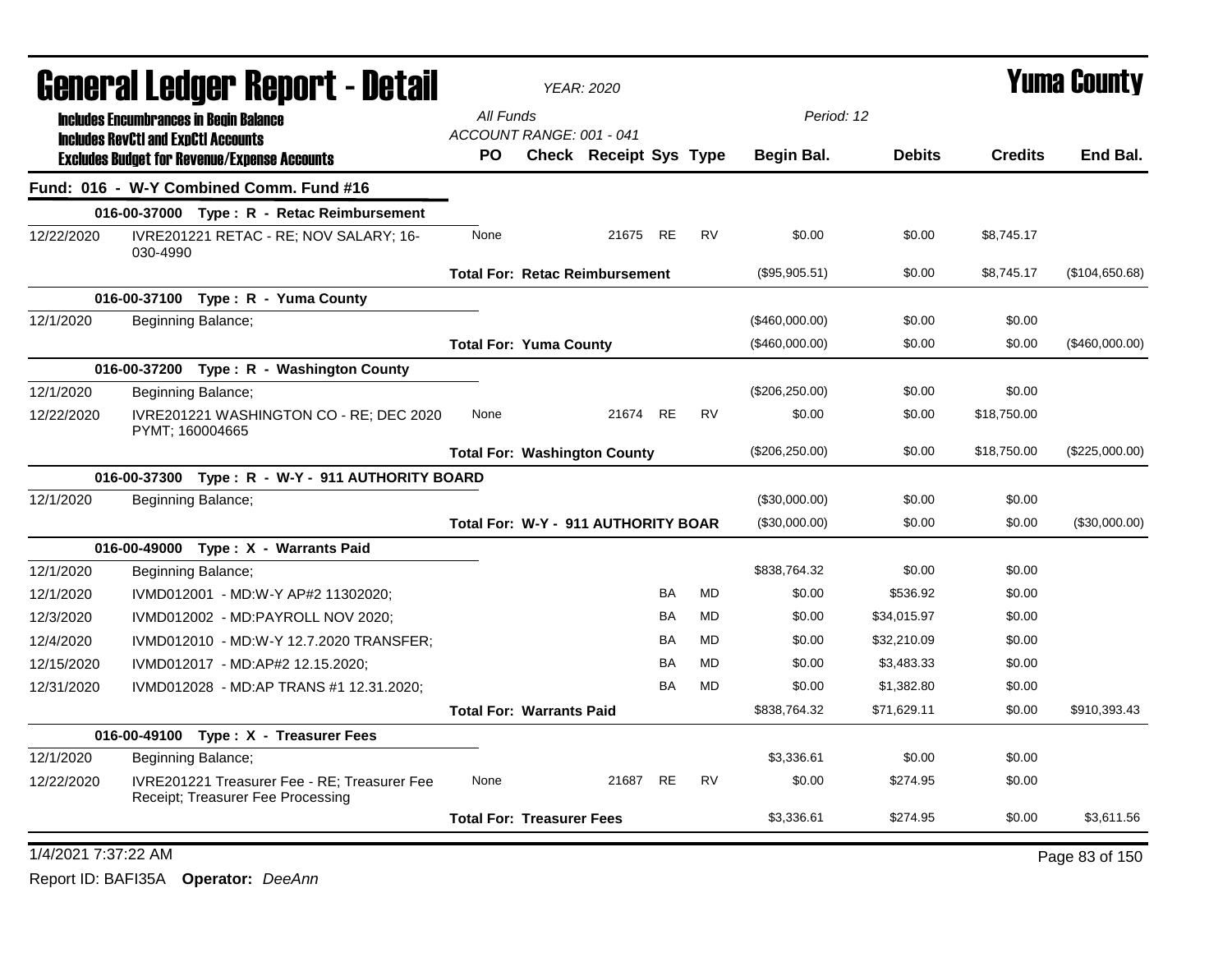|                                                                                             | <b>General Ledger Report - Detail</b>               |                                              |                                | YEAR: 2020                    |                                                          | <b>Yuma County</b> |                                  |              |               |
|---------------------------------------------------------------------------------------------|-----------------------------------------------------|----------------------------------------------|--------------------------------|-------------------------------|----------------------------------------------------------|--------------------|----------------------------------|--------------|---------------|
| <b>Includes Encumbrances in Begin Balance</b><br><b>Includes RevCtI and ExpCtI Accounts</b> | <b>Excludes Budget for Revenue/Expense Accounts</b> | All Funds<br>ACCOUNT RANGE: 001 - 041<br>PO. |                                | <b>Check Receipt Sys Type</b> | Period: 12<br>Begin Bal.                                 | <b>Debits</b>      | <b>Credits</b>                   | End Bal.     |               |
|                                                                                             |                                                     | Fund: 016 - W-Y Combined Comm. Fund #16      |                                |                               |                                                          |                    |                                  |              |               |
|                                                                                             |                                                     | 016-00-49300 Type: X - Bank Fee & Charges    |                                |                               |                                                          |                    |                                  |              |               |
| 12/1/2020                                                                                   | Beginning Balance;                                  |                                              |                                |                               |                                                          | \$60.00            | \$0.00                           | \$0.00       |               |
|                                                                                             |                                                     |                                              |                                |                               | <b>Total For: Bank Fee &amp; Charges</b>                 | \$60.00            | \$0.00                           | \$0.00       | \$60.00       |
|                                                                                             | 016-00-49401                                        | Type: X - Transfer Out                       |                                |                               |                                                          |                    |                                  |              |               |
| 12/1/2020                                                                                   | Beginning Balance;                                  |                                              |                                |                               |                                                          | \$0.00             | \$0.00                           | \$0.00       |               |
|                                                                                             |                                                     |                                              | <b>Total For: Transfer Out</b> |                               |                                                          | \$0.00             | \$0.00                           | \$0.00       | \$0.00        |
|                                                                                             |                                                     |                                              |                                |                               | Fund: 016 - W-Y Combined Comm. Fund #16<br><b>Totals</b> | \$47,494.30        | \$171,392.98                     | \$127,073.78 | \$91,813.50   |
|                                                                                             | <b>Total Fund Revenues:</b>                         |                                              |                                |                               | <b>Total Fund Expenses:</b>                              | \$71,904.06        | <b>Net Revenue Over Expense:</b> |              | (\$44,319.20) |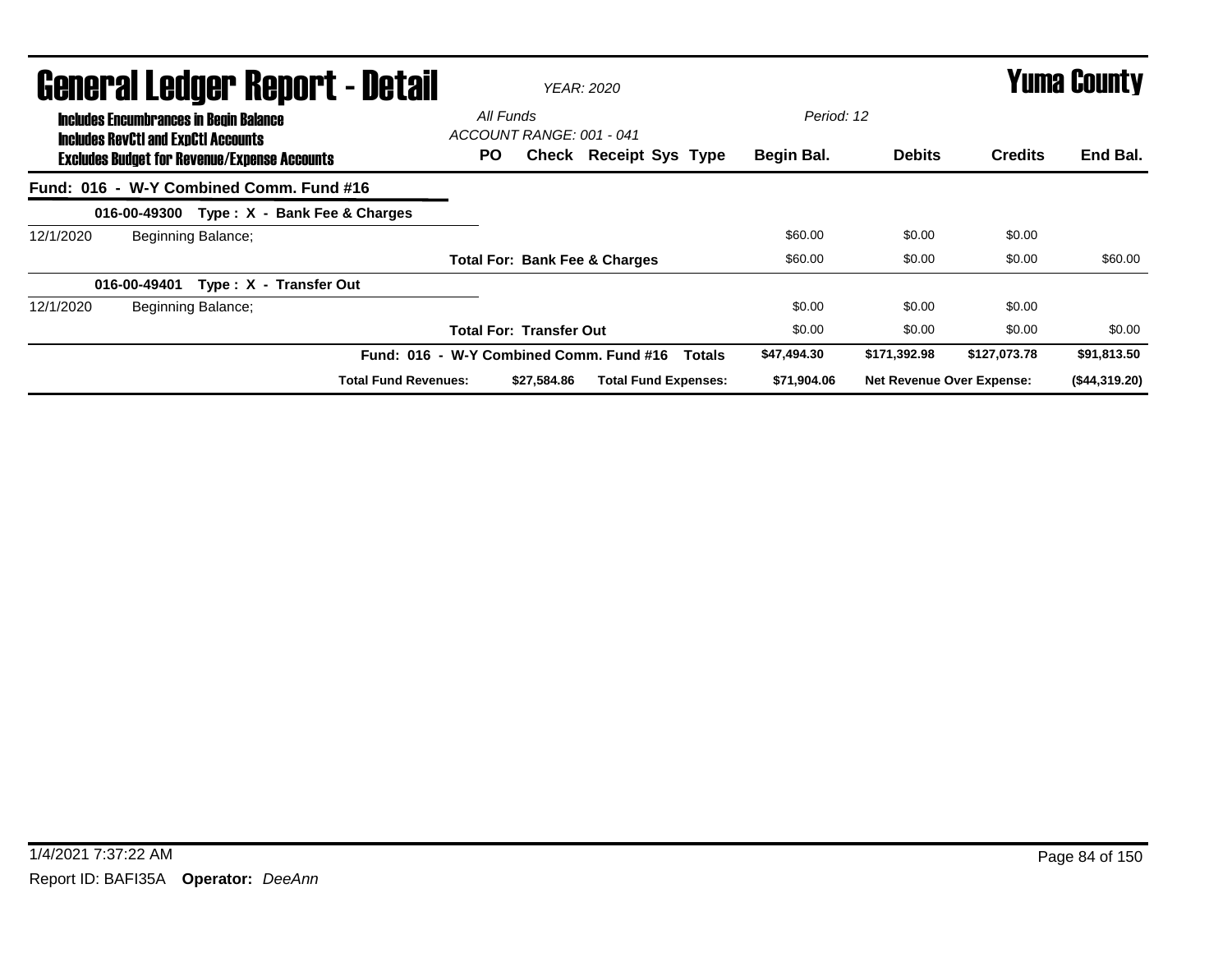| General Ledger Report - Detail |                |                                                                            |                                       | <b>YEAR: 2020</b>             |           |           |                   | Yuma County   |                |                 |  |
|--------------------------------|----------------|----------------------------------------------------------------------------|---------------------------------------|-------------------------------|-----------|-----------|-------------------|---------------|----------------|-----------------|--|
|                                |                | <b>Includes Encumbrances in Begin Balance</b>                              | All Funds                             |                               |           |           | Period: 12        |               |                |                 |  |
|                                |                | <b>Includes RevCtI and ExpCtI Accounts</b>                                 | ACCOUNT RANGE: 001 - 041<br><b>PO</b> |                               |           |           |                   |               |                | End Bal.        |  |
|                                |                | <b>Excludes Budget for Revenue/Expense Accounts</b>                        |                                       | <b>Check Receipt Sys Type</b> |           |           | <b>Begin Bal.</b> | <b>Debits</b> | <b>Credits</b> |                 |  |
|                                |                | Fund: 020 - Capital Aquisition Fund #20                                    |                                       |                               |           |           |                   |               |                |                 |  |
|                                |                | 020-00-10000 Type: A - Cash Account                                        |                                       |                               |           |           |                   |               |                |                 |  |
| 12/1/2020                      |                | Beginning Balance;                                                         |                                       |                               |           |           | \$1,321,966.72    | \$0.00        | \$0.00         |                 |  |
| 12/4/2020                      |                | IVTR012005 TRANS #1 12.7.2020 - TRANSFER<br>PER FINANCE FOR 12.7.2020;     |                                       |                               | <b>BA</b> | <b>CD</b> | \$0.00            | \$0.00        | \$446.00       |                 |  |
| 12/9/2020                      |                | <b>IVRE201211 HIGH PLAINS EVENT CENTER -</b><br>RE; AG INNOVATION 12.9.20; | None                                  | 21579                         | <b>RE</b> | <b>RV</b> | \$0.00            | \$9,515.00    | \$0.00         |                 |  |
| 12/9/2020                      |                | IVRE201211 YUMA COUNTY - RE; 2020 LAND<br>LEASE; 20-950-4240               | None                                  | 21586                         | <b>RE</b> | <b>RV</b> | \$0.00            | \$6,000.00    | \$0.00         |                 |  |
| 12/9/2020                      |                | IVRE201211 YUMA COUNTY DEPT OF SS - RE;<br>PAYCOR OFF-3@3.00; 20-903-4660  | None                                  | 21589                         | <b>RE</b> | <b>RV</b> | \$0.00            | \$9.00        | \$0.00         |                 |  |
| 12/15/2020                     |                | IVTR012014 AP#212152020 - AP #2 12.15.2020;                                |                                       |                               | BA        | CD.       | \$0.00            | \$0.00        | \$6,055.00     |                 |  |
| 12/17/2020                     | #3 12.15.2020; | IVTR012019 APTRANS#3121520 - AP TRANS                                      |                                       |                               | BA        | <b>CD</b> | \$0.00            | \$0.00        | \$20,000.00    |                 |  |
| 12/30/2020                     |                | IVTR012031 BOCC 11302020C - TRANSFER<br>PER BOCC RESOLUTION 11-30-2020 C;  |                                       |                               | <b>BA</b> | <b>CD</b> | \$0.00            | \$73,000.00   | \$0.00         |                 |  |
| 12/31/2020                     | #1 12.31.2020; | IVTR012033 APTRANS#1123120 - AP TRANS                                      |                                       |                               | <b>BA</b> | <b>CD</b> | \$0.00            | \$0.00        | \$83,742.00    |                 |  |
| 12/31/2020                     |                | IVTR012034 AP#2 TRANS12312020 - AP<br>TRANSFER #2 12.31.2020;              |                                       |                               | BA        | CD        | \$0.00            | \$0.00        | \$36,805.80    |                 |  |
|                                |                |                                                                            | <b>Total For: Cash Account</b>        |                               |           |           | \$1,321,966.72    | \$88,524.00   | \$147,048.80   | \$1,263,441.92  |  |
|                                |                | 020-00-20000 Type: L - Accounts Payable                                    |                                       |                               |           |           |                   |               |                |                 |  |
| 12/1/2020                      |                | Beginning Balance;                                                         |                                       |                               |           |           | \$0.00            | \$0.00        | \$0.00         |                 |  |
|                                |                |                                                                            | <b>Total For: Accounts Payable</b>    |                               |           |           | \$0.00            | \$0.00        | \$0.00         | \$0.00          |  |
|                                |                | 020-00-20010 Type: L - Revenue Control                                     |                                       |                               |           |           |                   |               |                |                 |  |
| 12/1/2020                      |                | Beginning Balance;                                                         |                                       |                               |           |           | (\$594,278.12)    | \$0.00        | \$0.00         |                 |  |
| 12/9/2020                      |                | IVRE201211 - Auto post transaction;                                        |                                       |                               | BA        | <b>CP</b> | \$0.00            | \$0.00        | \$15,524.00    |                 |  |
| 12/30/2020                     |                | IVTR012031 - Auto post transaction;                                        |                                       |                               | <b>BA</b> | <b>CP</b> | \$0.00            | \$0.00        | \$73,000.00    |                 |  |
|                                |                |                                                                            | <b>Total For: Revenue Control</b>     |                               |           |           | (\$594, 278.12)   | \$0.00        | \$88,524.00    | (\$682, 802.12) |  |
|                                | 020-00-20020   | Type: L - Expense Control                                                  |                                       |                               |           |           |                   |               |                |                 |  |
| 12/1/2020                      |                | Beginning Balance;                                                         |                                       |                               |           |           | \$535,283.45      | \$0.00        | \$0.00         |                 |  |
| 1/4/2021 7:37:22 AM            |                |                                                                            |                                       |                               |           |           |                   |               |                | Page 85 of 150  |  |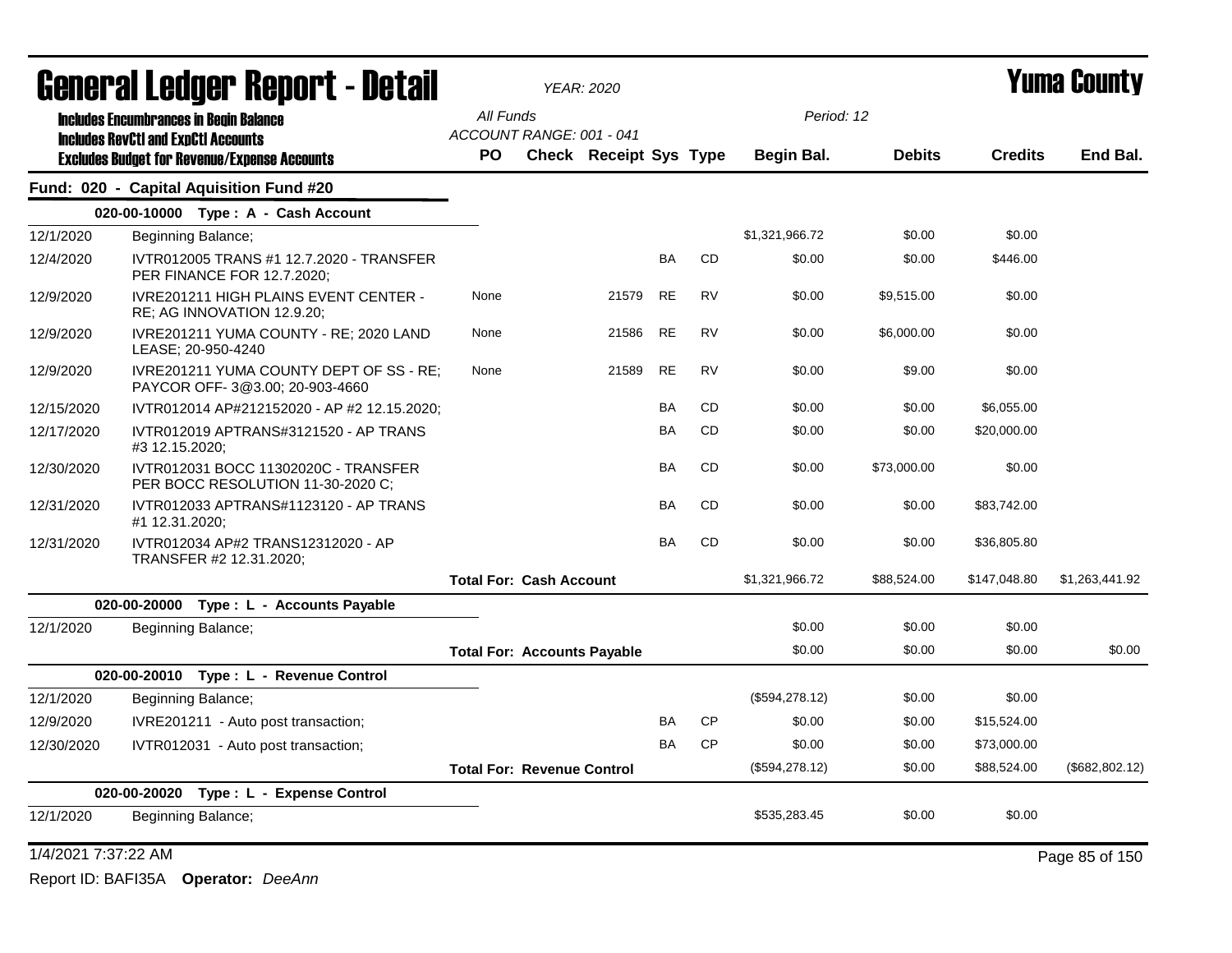|            | <b>General Ledger Report - Detail</b>                                                             |                                       | YEAR: 2020                                  |           |           |                   |               |                | <b>Yuma County</b> |
|------------|---------------------------------------------------------------------------------------------------|---------------------------------------|---------------------------------------------|-----------|-----------|-------------------|---------------|----------------|--------------------|
|            | <b>Includes Encumbrances in Begin Balance</b>                                                     | All Funds<br>ACCOUNT RANGE: 001 - 041 |                                             |           |           | Period: 12        |               |                |                    |
|            | <b>Includes RevCtI and ExpCtI Accounts</b><br><b>Excludes Budget for Revenue/Expense Accounts</b> | PO                                    | Check Receipt Sys Type                      |           |           | <b>Begin Bal.</b> | <b>Debits</b> | <b>Credits</b> | End Bal.           |
|            | Fund: 020 - Capital Aquisition Fund #20                                                           |                                       |                                             |           |           |                   |               |                |                    |
|            | 020-00-20020 Type: L - Expense Control                                                            |                                       |                                             |           |           |                   |               |                |                    |
| 12/4/2020  | IVTR012005 - Auto post transaction;                                                               |                                       |                                             | BA        | <b>CP</b> | \$0.00            | \$446.00      | \$0.00         |                    |
| 12/15/2020 | IVTR012014 - Auto post transaction;                                                               |                                       |                                             | <b>BA</b> | <b>CP</b> | \$0.00            | \$6,055.00    | \$0.00         |                    |
| 12/17/2020 | IVTR012019 - Auto post transaction;                                                               |                                       |                                             | ΒA        | <b>CP</b> | \$0.00            | \$20,000.00   | \$0.00         |                    |
| 12/31/2020 | IVTR012033 - Auto post transaction;                                                               |                                       |                                             | ΒA        | <b>CP</b> | \$0.00            | \$83,742.00   | \$0.00         |                    |
| 12/31/2020 | IVTR012034 - Auto post transaction;                                                               |                                       |                                             | BA        | <b>CP</b> | \$0.00            | \$36,805.80   | \$0.00         |                    |
|            |                                                                                                   | <b>Total For: Expense Control</b>     |                                             |           |           | \$535,283.45      | \$147,048.80  | \$0.00         | \$682,332.25       |
|            | 020-00-20100<br>Type: L - Fund Balance                                                            |                                       |                                             |           |           |                   |               |                |                    |
| 12/1/2020  | Beginning Balance;                                                                                |                                       |                                             |           |           | (\$1,262,972.05)  | \$0.00        | \$0.00         |                    |
|            |                                                                                                   | <b>Total For: Fund Balance</b>        |                                             |           |           | (\$1,262,972.05)  | \$0.00        | \$0.00         | (\$1,262,972.05)   |
|            | 020-00-30500 Type: R - Miscellaneous Collections                                                  |                                       |                                             |           |           |                   |               |                |                    |
| 12/1/2020  | Beginning Balance;                                                                                |                                       |                                             |           |           | (\$1,178.75)      | \$0.00        | \$0.00         |                    |
| 12/9/2020  | IVRE201211 YUMA COUNTY DEPT OF SS - RE;<br>PAYCOR OFF-3@3.00; 20-903-4660                         | None                                  | 21589                                       | <b>RE</b> | <b>RV</b> | \$0.00            | \$0.00        | \$9.00         |                    |
|            |                                                                                                   |                                       | <b>Total For: Miscellaneous Collections</b> |           |           | (\$1,178.75)      | \$0.00        | \$9.00         | (\$1,187.75)       |
|            | 020-00-31010 Type: R - Grants                                                                     |                                       |                                             |           |           |                   |               |                |                    |
| 12/1/2020  | Beginning Balance;                                                                                |                                       |                                             |           |           | (\$496,646.78)    | \$0.00        | \$0.00         |                    |
|            |                                                                                                   | <b>Total For: Grants</b>              |                                             |           |           | (\$496,646.78)    | \$0.00        | \$0.00         | (\$496,646.78)     |
|            | 020-00-31805 Type: R - Capital Collections                                                        |                                       |                                             |           |           |                   |               |                |                    |
| 12/1/2020  | Beginning Balance;                                                                                |                                       |                                             |           |           | (\$96,452.59)     | \$0.00        | \$0.00         |                    |
| 12/9/2020  | IVRE201211 HIGH PLAINS EVENT CENTER -<br>RE; AG INNOVATION 12.9.20;                               | None                                  | 21579                                       | RE        | RV        | \$0.00            | \$0.00        | \$9,515.00     |                    |
|            |                                                                                                   |                                       | <b>Total For: Capital Collections</b>       |           |           | (\$96,452.59)     | \$0.00        | \$9,515.00     | (\$105,967.59)     |
|            | 020-00-32100 Type: R - Transfers In                                                               |                                       |                                             |           |           |                   |               |                |                    |
| 12/1/2020  | Beginning Balance;                                                                                |                                       |                                             |           |           | \$0.00            | \$0.00        | \$0.00         |                    |
| 12/9/2020  | IVRE201211 YUMA COUNTY - RE; 2020 LAND<br>LEASE; 20-950-4240                                      | None                                  | 21586                                       | <b>RE</b> | <b>RV</b> | \$0.00            | \$0.00        | \$6,000.00     |                    |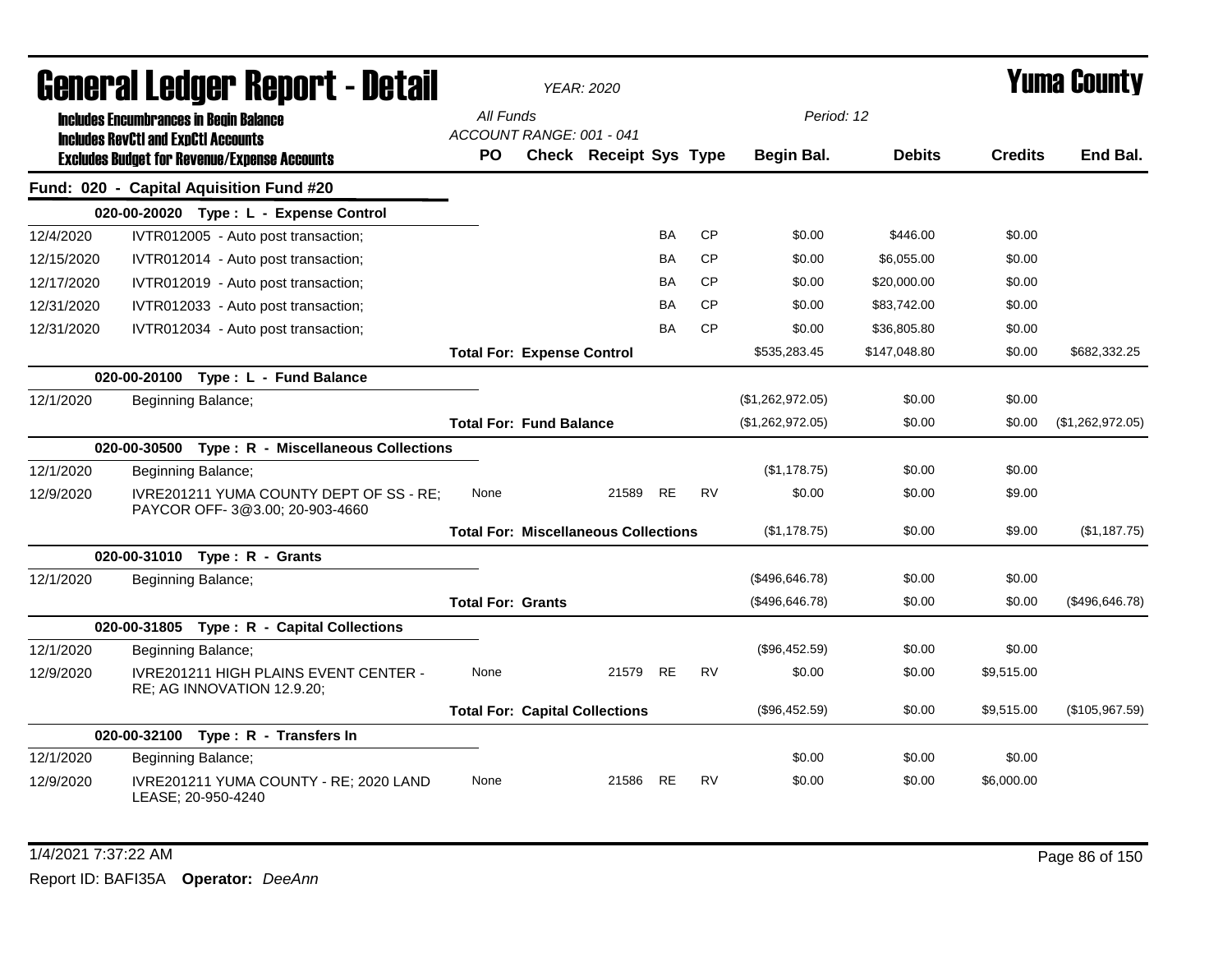| uchci ai Lcuyci "ncpul" l - Dclair |                                                                                             |                                       |             | YEAR: 2020                                  |           |           |               |                           |                | I UIIIU VUUIILY |
|------------------------------------|---------------------------------------------------------------------------------------------|---------------------------------------|-------------|---------------------------------------------|-----------|-----------|---------------|---------------------------|----------------|-----------------|
|                                    | <b>Includes Encumbrances in Begin Balance</b><br><b>Includes RevCtI and ExpCtI Accounts</b> | All Funds<br>ACCOUNT RANGE: 001 - 041 |             |                                             |           |           | Period: 12    |                           |                |                 |
|                                    | <b>Excludes Budget for Revenue/Expense Accounts</b>                                         | PO.                                   |             | Check Receipt Sys Type                      |           |           | Begin Bal.    | <b>Debits</b>             | <b>Credits</b> | End Bal.        |
|                                    | Fund: 020 - Capital Aquisition Fund #20                                                     |                                       |             |                                             |           |           |               |                           |                |                 |
|                                    | 020-00-32100 Type: R - Transfers In                                                         |                                       |             |                                             |           |           |               |                           |                |                 |
| 12/30/2020                         | IVTR012031 BOCC 11302020C - TRANSFER<br>PER BOCC RESOLUTION 11-30-2020 C:                   |                                       |             |                                             | <b>BA</b> | <b>TR</b> | \$0.00        | \$0.00                    | \$73,000.00    |                 |
|                                    |                                                                                             | <b>Total For: Transfers In</b>        |             |                                             |           |           | \$0.00        | \$0.00                    | \$79,000.00    | (\$79,000.00)   |
|                                    | 020-00-34900 Type: R - CAPP Insurance Reimbursement                                         |                                       |             |                                             |           |           |               |                           |                |                 |
| 12/1/2020                          | Beginning Balance;                                                                          |                                       |             |                                             |           |           | \$0.00        | \$0.00                    | \$0.00         |                 |
|                                    |                                                                                             |                                       |             | <b>Total For: CAPP Insurance Reimbursem</b> |           |           | \$0.00        | \$0.00                    | \$0.00         | \$0.00          |
|                                    | 020-00-49000 Type: X - Warrants Paid                                                        |                                       |             |                                             |           |           |               |                           |                |                 |
| 12/1/2020                          | Beginning Balance;                                                                          |                                       |             |                                             |           |           | \$535,283.45  | \$0.00                    | \$0.00         |                 |
| 12/4/2020                          | IVTR012005 TRANS #1 12.7.2020 - TRANSFER<br>PER FINANCE FOR 12.7.2020;                      |                                       |             |                                             | <b>BA</b> | <b>TR</b> | \$0.00        | \$446.00                  | \$0.00         |                 |
| 12/15/2020                         | IVTR012014 AP#212152020 - AP #2 12.15.2020:                                                 |                                       |             |                                             | <b>BA</b> | <b>TR</b> | \$0.00        | \$6,055.00                | \$0.00         |                 |
| 12/17/2020                         | IVTR012019 APTRANS#3121520 - AP TRANS<br>#3 12.15.2020;                                     |                                       |             |                                             | <b>BA</b> | <b>TR</b> | \$0.00        | \$20,000.00               | \$0.00         |                 |
| 12/31/2020                         | IVTR012033 APTRANS#1123120 - AP TRANS<br>#1 12.31.2020;                                     |                                       |             |                                             | BA        | <b>TR</b> | \$0.00        | \$83,742.00               | \$0.00         |                 |
| 12/31/2020                         | IVTR012034 AP#2 TRANS12312020 - AP<br>TRANSFER #2 12.31.2020;                               |                                       |             |                                             | <b>BA</b> | <b>TR</b> | \$0.00        | \$36,805.80               | \$0.00         |                 |
|                                    |                                                                                             | <b>Total For: Warrants Paid</b>       |             |                                             |           |           | \$535,283.45  | \$147,048.80              | \$0.00         | \$682,332.25    |
|                                    | Fund: 020 - Capital Aquisition Fund #20                                                     |                                       |             |                                             | Totals:   |           | (\$58,994.67) | \$382,621.60              | \$324,096.80   | (\$469.87)      |
|                                    | <b>Total Fund Revenues:</b>                                                                 |                                       | \$88,524.00 | <b>Total Fund Expenses:</b>                 |           |           | \$147,048.80  | Net Revenue Over Expense: |                | (\$58,524.80)   |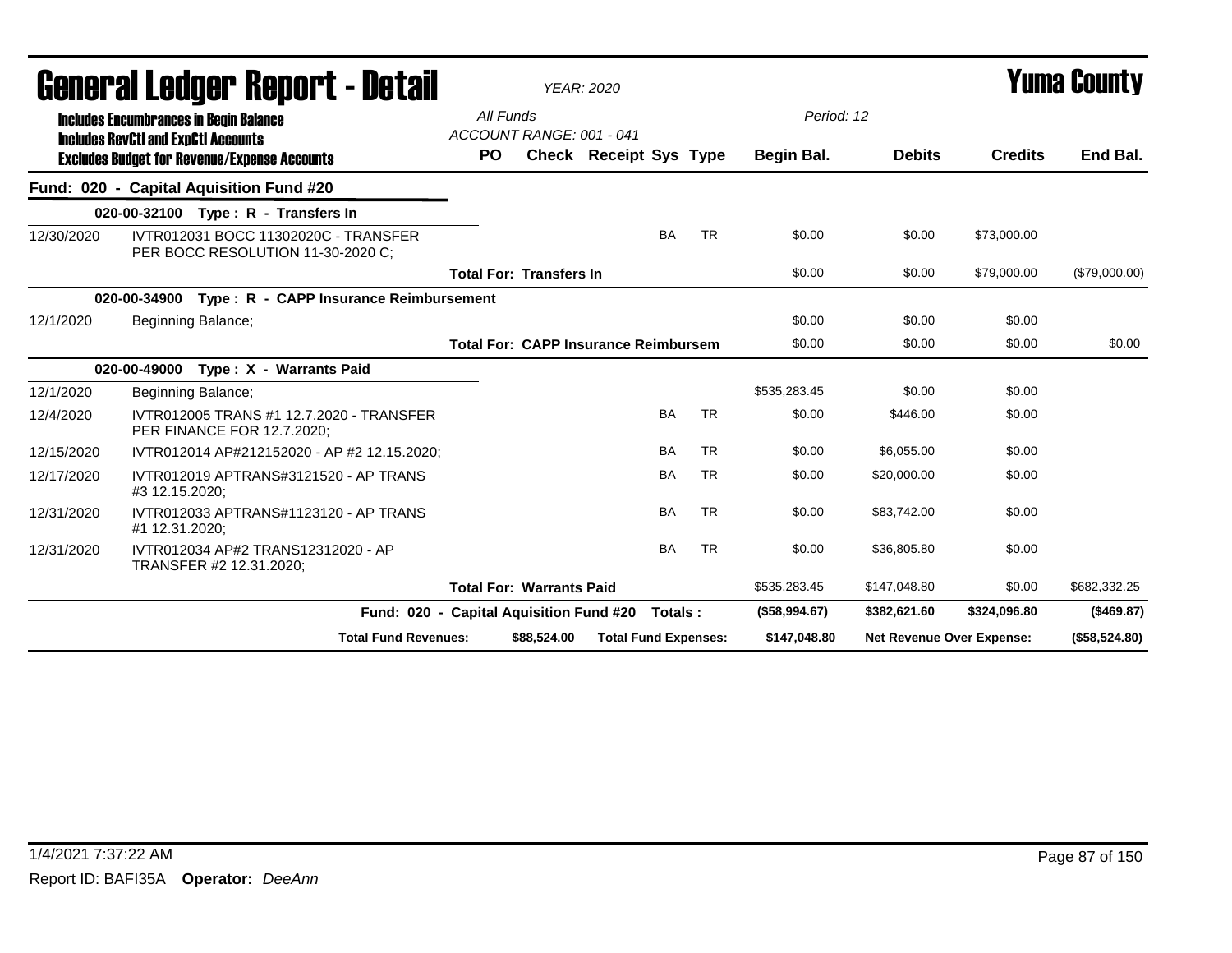| General Ledger Report - Detail |  |                                                                                             |           | <b>YEAR: 2020</b>                  |                        |           |           |                |               | <b>Yuma County</b> |                |
|--------------------------------|--|---------------------------------------------------------------------------------------------|-----------|------------------------------------|------------------------|-----------|-----------|----------------|---------------|--------------------|----------------|
|                                |  | <b>Includes Encumbrances in Begin Balance</b><br><b>Includes RevCtI and ExpCtI Accounts</b> | All Funds | ACCOUNT RANGE: 001 - 041           |                        |           |           | Period: 12     |               |                    |                |
|                                |  | <b>Excludes Budget for Revenue/Expense Accounts</b>                                         | PO.       |                                    | Check Receipt Sys Type |           |           | Begin Bal.     | <b>Debits</b> | <b>Credits</b>     | End Bal.       |
|                                |  | Fund: 021 - Closure/Post Closure Fund                                                       |           |                                    |                        |           |           |                |               |                    |                |
|                                |  | 021-00-10000 Type: A - Cash Account                                                         |           |                                    |                        |           |           |                |               |                    |                |
| 12/1/2020                      |  | Beginning Balance;                                                                          |           |                                    |                        |           |           | \$126,535.22   | \$0.00        | \$0.00             |                |
| 12/30/2020                     |  | IVTR012030 BOCC 11302020A - TRANSFER<br>PER BOCC RESOLUTION 11-30-2020 A:                   |           |                                    |                        | <b>BA</b> | <b>CD</b> | \$0.00         | \$5,000.00    | \$0.00             |                |
|                                |  |                                                                                             |           | <b>Total For: Cash Account</b>     |                        |           |           | \$126,535.22   | \$5,000.00    | \$0.00             | \$131.535.22   |
|                                |  | 021-00-20000 Type : L - Accounts Payable                                                    |           |                                    |                        |           |           |                |               |                    |                |
| 12/1/2020                      |  | Beginning Balance;                                                                          |           |                                    |                        |           |           | \$0.00         | \$0.00        | \$0.00             |                |
|                                |  |                                                                                             |           | <b>Total For: Accounts Payable</b> |                        |           |           | \$0.00         | \$0.00        | \$0.00             | \$0.00         |
|                                |  | 021-00-20010 Type: L - Revenue Control                                                      |           |                                    |                        |           |           |                |               |                    |                |
| 12/1/2020                      |  | Beginning Balance;                                                                          |           |                                    |                        |           |           | (\$228.99)     | \$0.00        | \$0.00             |                |
| 12/30/2020                     |  | IVTR012030 - Auto post transaction;                                                         |           |                                    |                        | <b>BA</b> | <b>CP</b> | \$0.00         | \$0.00        | \$5,000.00         |                |
|                                |  |                                                                                             |           | <b>Total For: Revenue Control</b>  |                        |           |           | (\$228.99)     | \$0.00        | \$5,000.00         | (\$5,228.99)   |
|                                |  | 021-00-20020 Type: L - Expense Control                                                      |           |                                    |                        |           |           |                |               |                    |                |
| 12/1/2020                      |  | Beginning Balance;                                                                          |           |                                    |                        |           |           | \$0.00         | \$0.00        | \$0.00             |                |
|                                |  |                                                                                             |           | <b>Total For: Expense Control</b>  |                        |           |           | \$0.00         | \$0.00        | \$0.00             | \$0.00         |
|                                |  | 021-00-20100 Type: L - Fund Balance                                                         |           |                                    |                        |           |           |                |               |                    |                |
| 12/1/2020                      |  | Beginning Balance;                                                                          |           |                                    |                        |           |           | (\$126,306.23) | \$0.00        | \$0.00             |                |
|                                |  |                                                                                             |           | <b>Total For: Fund Balance</b>     |                        |           |           | (\$126,306.23) | \$0.00        | \$0.00             | (\$126,306.23) |
|                                |  | 021-00-30600 Type: R - Interest Income                                                      |           |                                    |                        |           |           |                |               |                    |                |
| 12/1/2020                      |  | Beginning Balance;                                                                          |           |                                    |                        |           |           | \$0.00         | \$0.00        | \$0.00             |                |
|                                |  |                                                                                             |           | <b>Total For: Interest Income</b>  |                        |           |           | \$0.00         | \$0.00        | \$0.00             | \$0.00         |
|                                |  | 021-00-32100 Type: R - Transfers In                                                         |           |                                    |                        |           |           |                |               |                    |                |
| 12/1/2020                      |  | Beginning Balance;                                                                          |           |                                    |                        |           |           | $(\$228.99)$   | \$0.00        | \$0.00             |                |
| 12/30/2020                     |  | IVTR012030 BOCC 11302020A - TRANSFER<br>PER BOCC RESOLUTION 11-30-2020 A;                   |           |                                    |                        | <b>BA</b> | <b>TR</b> | \$0.00         | \$0.00        | \$5,000.00         |                |
|                                |  |                                                                                             |           | <b>Total For: Transfers In</b>     |                        |           |           | (\$228.99)     | \$0.00        | \$5,000.00         | (\$5,228.99)   |
|                                |  | 021-00-35000 Type: R - Fees Collected                                                       |           |                                    |                        |           |           |                |               |                    |                |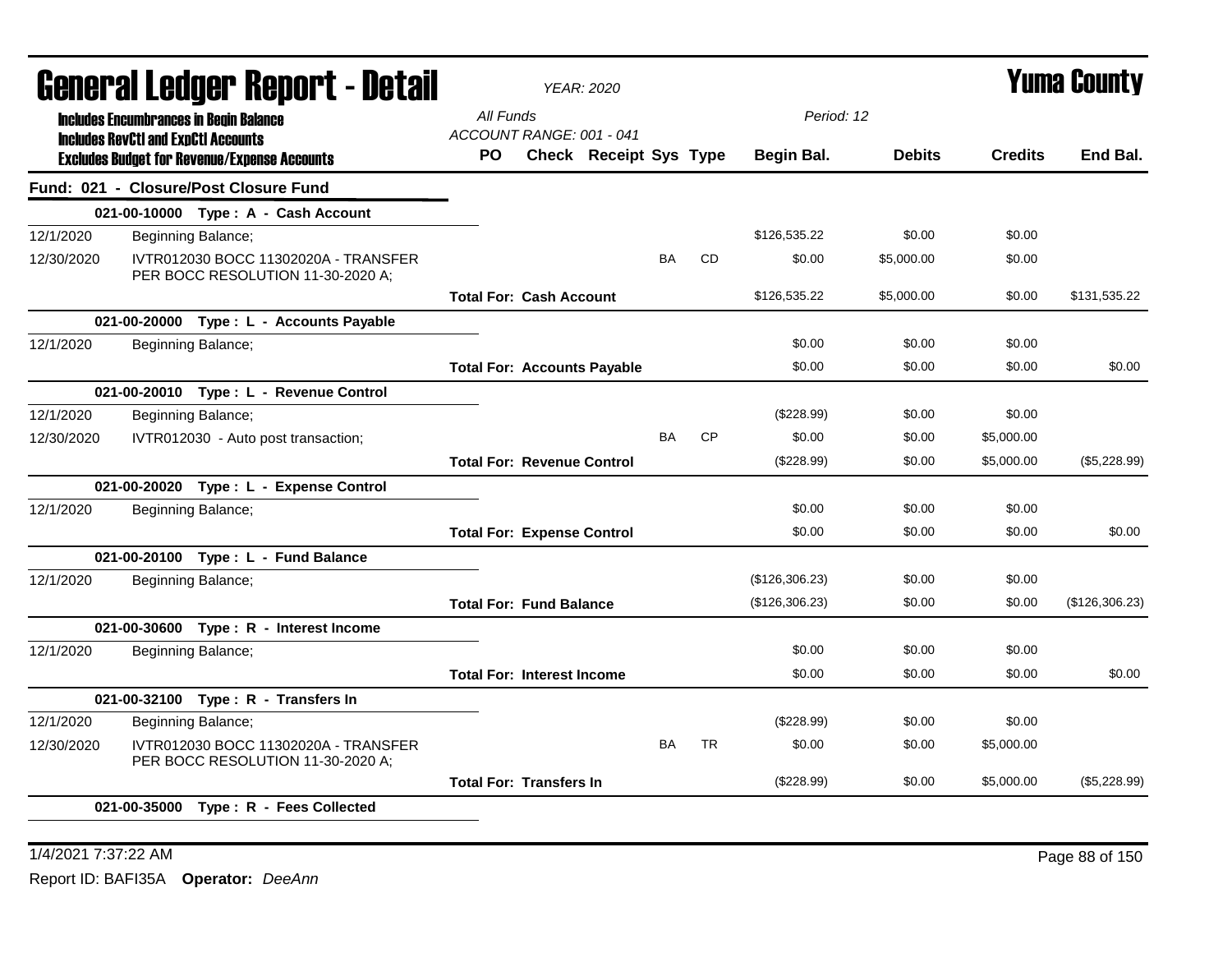| General Ledger Report - Detail                                                                                                                     | YEAR: 2020                                                             | <b>Yuma County</b>       |                                  |                |              |
|----------------------------------------------------------------------------------------------------------------------------------------------------|------------------------------------------------------------------------|--------------------------|----------------------------------|----------------|--------------|
| <b>Includes Encumbrances in Begin Balance</b><br><b>Includes RevCtI and ExpCtI Accounts</b><br><b>Excludes Budget for Revenue/Expense Accounts</b> | All Funds<br>ACCOUNT RANGE: 001 - 041<br>PO.<br>Check Receipt Sys Type | Period: 12<br>Begin Bal. | <b>Debits</b>                    | <b>Credits</b> | End Bal.     |
| Fund: 021 - Closure/Post Closure Fund                                                                                                              |                                                                        |                          |                                  |                |              |
| 021-00-35000 Type: R - Fees Collected                                                                                                              |                                                                        |                          |                                  |                |              |
| 12/1/2020<br>Beginning Balance;                                                                                                                    |                                                                        | \$0.00                   | \$0.00                           | \$0.00         |              |
|                                                                                                                                                    | <b>Total For: Fees Collected</b>                                       | \$0.00                   | \$0.00                           | \$0.00         | \$0.00       |
| Type: R - Transfer Out<br>021-00-49401                                                                                                             |                                                                        |                          |                                  |                |              |
| Beginning Balance;<br>12/1/2020                                                                                                                    |                                                                        | \$0.00                   | \$0.00                           | \$0.00         |              |
|                                                                                                                                                    | <b>Total For: Transfer Out</b>                                         | \$0.00                   | \$0.00                           | \$0.00         | \$0.00       |
| <b>Fund: 021</b>                                                                                                                                   | <b>Closure/Post Closure Fund</b><br>Totals:<br>$\sim$                  | (\$228.99)               | \$5,000.00                       | \$10,000.00    | (\$5,228.99) |
| <b>Total Fund Revenues:</b>                                                                                                                        | <b>Total Fund Expenses:</b><br>\$5,000.00                              | \$0.00                   | <b>Net Revenue Over Expense:</b> |                | \$5,000.00   |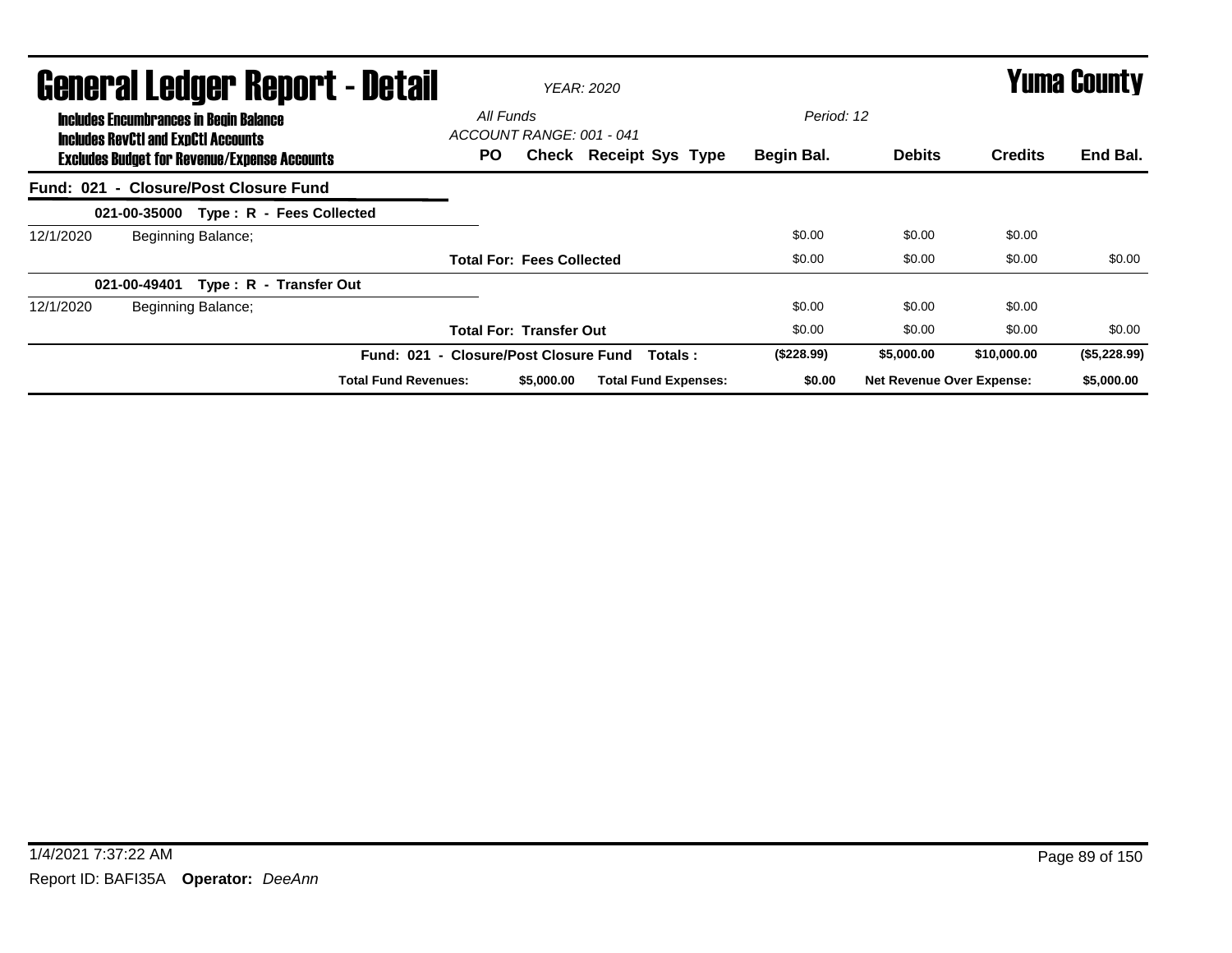| General Ledger Report - Detail |                                               |                                                                        |                                       | <b>YEAR: 2020</b>             |           |           |               |               |                | <b>Yuma County</b> |
|--------------------------------|-----------------------------------------------|------------------------------------------------------------------------|---------------------------------------|-------------------------------|-----------|-----------|---------------|---------------|----------------|--------------------|
|                                | <b>Includes Encumbrances in Begin Balance</b> |                                                                        | All Funds                             |                               |           |           | Period: 12    |               |                |                    |
|                                | <b>Includes RevCtI and ExpCtI Accounts</b>    | <b>Excludes Budget for Revenue/Expense Accounts</b>                    | ACCOUNT RANGE: 001 - 041<br><b>PO</b> | <b>Check Receipt Sys Type</b> |           |           | Begin Bal.    | <b>Debits</b> | <b>Credits</b> | End Bal.           |
|                                |                                               | Fund: 022 - Separation Of Employment #22                               |                                       |                               |           |           |               |               |                |                    |
|                                |                                               | 022-00-10000 Type: A - Cash Account                                    |                                       |                               |           |           |               |               |                |                    |
| 12/1/2020                      |                                               | Beginning Balance;                                                     |                                       |                               |           |           | \$89.668.01   | \$0.00        | \$0.00         |                    |
| 12/4/2020                      |                                               | IVTR012005 TRANS #1 12.7.2020 - TRANSFER<br>PER FINANCE FOR 12.7.2020; |                                       |                               | <b>BA</b> | <b>CD</b> | \$0.00        | \$0.00        | \$872.24       |                    |
|                                |                                               |                                                                        | <b>Total For: Cash Account</b>        |                               |           |           | \$89.668.01   | \$0.00        | \$872.24       | \$88.795.77        |
|                                |                                               | 022-00-20000 Type : L - Accounts Payable                               |                                       |                               |           |           |               |               |                |                    |
| 12/1/2020                      |                                               | Beginning Balance;                                                     |                                       |                               |           |           | \$0.00        | \$0.00        | \$0.00         |                    |
|                                |                                               |                                                                        | <b>Total For: Accounts Payable</b>    |                               |           |           | \$0.00        | \$0.00        | \$0.00         | \$0.00             |
|                                |                                               | 022-00-20010 Type: L - Revenue Control                                 |                                       |                               |           |           |               |               |                |                    |
| 12/1/2020                      |                                               | Beginning Balance;                                                     |                                       |                               |           |           | (\$76,000.00) | \$0.00        | \$0.00         |                    |
|                                |                                               |                                                                        | <b>Total For: Revenue Control</b>     |                               |           |           | (\$76,000.00) | \$0.00        | \$0.00         | (\$76,000.00)      |
|                                |                                               | 022-00-20020 Type: L - Expense Control                                 |                                       |                               |           |           |               |               |                |                    |
| 12/1/2020                      |                                               | Beginning Balance;                                                     |                                       |                               |           |           | \$62,260.50   | \$0.00        | \$0.00         |                    |
| 12/4/2020                      |                                               | IVTR012005 - Auto post transaction;                                    |                                       |                               | <b>BA</b> | <b>CP</b> | \$0.00        | \$872.24      | \$0.00         |                    |
|                                |                                               |                                                                        | <b>Total For: Expense Control</b>     |                               |           |           | \$62,260.50   | \$872.24      | \$0.00         | \$63,132.74        |
|                                |                                               | 022-00-20100 Type: L - Fund Balance                                    |                                       |                               |           |           |               |               |                |                    |
| 12/1/2020                      |                                               | Beginning Balance;                                                     |                                       |                               |           |           | (\$75,928.51) | \$0.00        | \$0.00         |                    |
|                                |                                               |                                                                        | <b>Total For: Fund Balance</b>        |                               |           |           | (\$75,928.51) | \$0.00        | \$0.00         | (\$75,928.51)      |
|                                |                                               | 022-00-32100 Type: R - Transfers In                                    |                                       |                               |           |           |               |               |                |                    |
| 12/1/2020                      |                                               | Beginning Balance;                                                     |                                       |                               |           |           | (\$76,000.00) | \$0.00        | \$0.00         |                    |
|                                |                                               |                                                                        | <b>Total For: Transfers In</b>        |                               |           |           | (\$76,000.00) | \$0.00        | \$0.00         | (\$76,000.00)      |
|                                |                                               | 022-00-49000 Type: X - Warrants Paid                                   |                                       |                               |           |           |               |               |                |                    |
| 12/1/2020                      |                                               | Beginning Balance;                                                     |                                       |                               |           |           | \$62,260.50   | \$0.00        | \$0.00         |                    |
| 12/4/2020                      |                                               | IVTR012005 TRANS #1 12.7.2020 - TRANSFER<br>PER FINANCE FOR 12.7.2020; |                                       |                               | <b>BA</b> | <b>TR</b> | \$0.00        | \$872.24      | \$0.00         |                    |
|                                |                                               |                                                                        | <b>Total For: Warrants Paid</b>       |                               |           |           | \$62,260.50   | \$872.24      | \$0.00         | \$63,132.74        |
|                                |                                               | 022-00-49401 Type: X - Transfer Out                                    |                                       |                               |           |           |               |               |                |                    |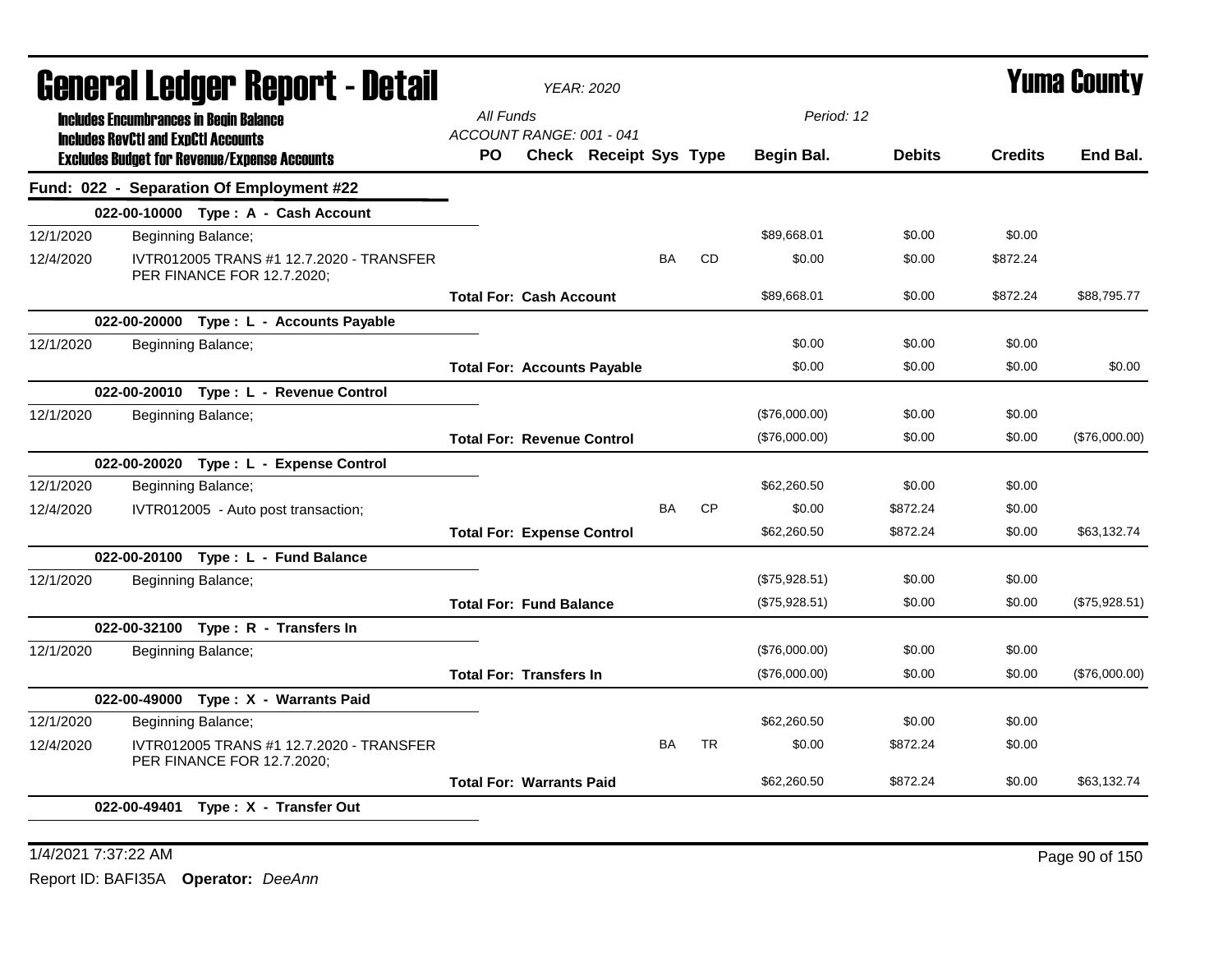| <b>General Ledger Report - Detail</b>                                                       |                                          | <b>YEAR: 2020</b>              |                               |          |               |                                  |                | Yuma County   |
|---------------------------------------------------------------------------------------------|------------------------------------------|--------------------------------|-------------------------------|----------|---------------|----------------------------------|----------------|---------------|
| <b>Includes Encumbrances in Begin Balance</b><br><b>Includes RevCtI and ExpCtI Accounts</b> | All Funds                                | ACCOUNT RANGE: 001 - 041       |                               |          | Period: 12    |                                  |                |               |
| <b>Excludes Budget for Revenue/Expense Accounts</b>                                         | <b>PO</b>                                |                                | <b>Check Receipt Sys Type</b> |          | Begin Bal.    | <b>Debits</b>                    | <b>Credits</b> | End Bal.      |
| Fund: 022 - Separation Of Employment #22                                                    |                                          |                                |                               |          |               |                                  |                |               |
| Type: X - Transfer Out<br>022-00-49401                                                      |                                          |                                |                               |          |               |                                  |                |               |
| Beginning Balance;<br>12/1/2020                                                             |                                          |                                |                               |          | \$0.00        | \$0.00                           | \$0.00         |               |
|                                                                                             |                                          | <b>Total For: Transfer Out</b> |                               |          | \$0.00        | \$0.00                           | \$0.00         | \$0.00        |
|                                                                                             | Fund: 022 - Separation Of Employment #22 |                                |                               | Totals : | (\$13,739.50) | \$1.744.48                       | \$872.24       | (\$12,867.26) |
| <b>Total Fund Revenues:</b>                                                                 |                                          | \$0.00                         | <b>Total Fund Expenses:</b>   |          | \$872.24      | <b>Net Revenue Over Expense:</b> |                | (\$872.24)    |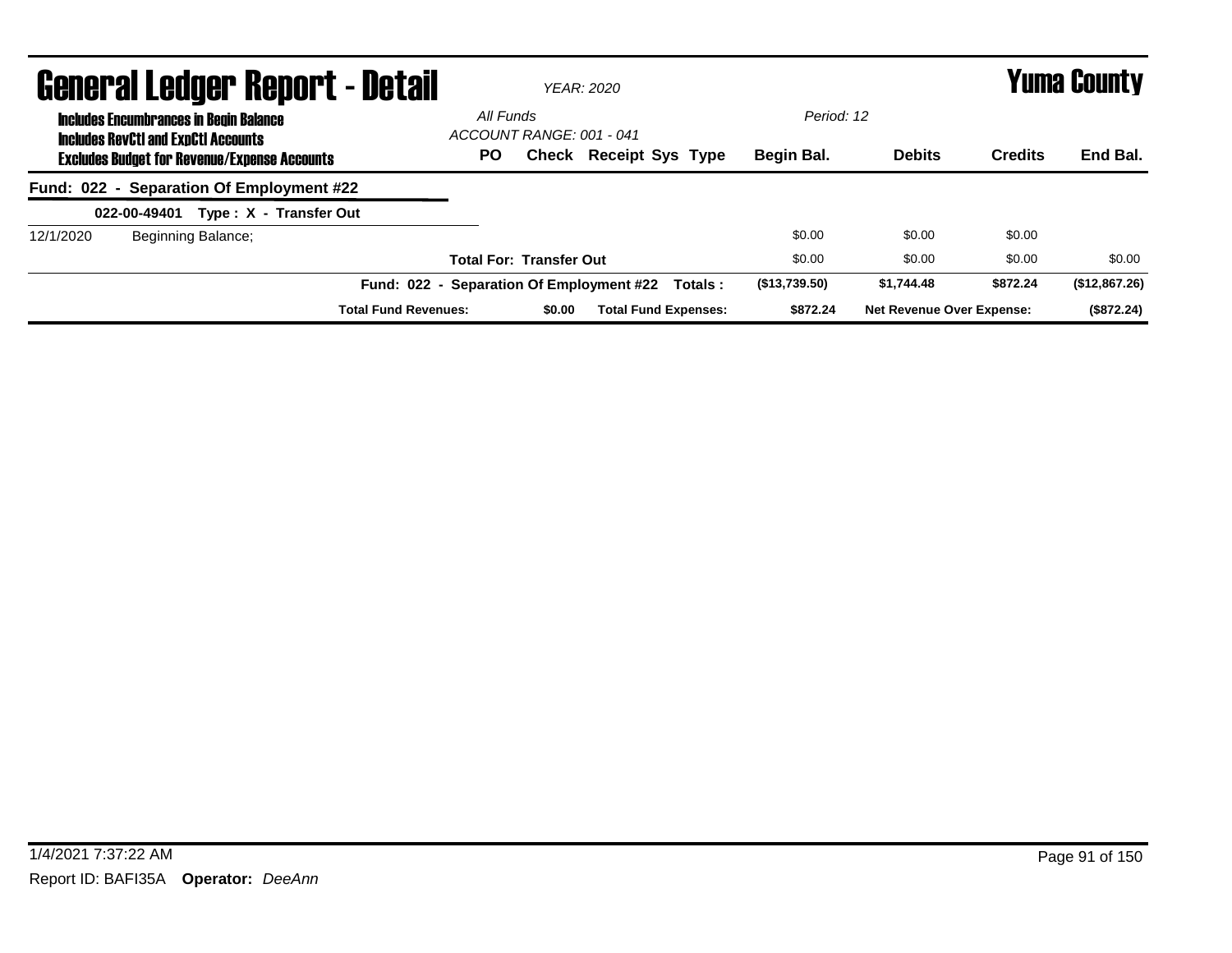| General Ledger Report - Detail                                                              | <b>YEAR: 2020</b>                              |                | Yuma Countv               |                |                |  |
|---------------------------------------------------------------------------------------------|------------------------------------------------|----------------|---------------------------|----------------|----------------|--|
| <b>Includes Encumbrances in Begin Balance</b><br><b>Includes RevCtI and ExpCtI Accounts</b> | All Funds<br>ACCOUNT RANGE: 001 - 041          | Period: 12     |                           |                |                |  |
| <b>Excludes Budget for Revenue/Expense Accounts</b>                                         | Check Receipt Sys Type<br>PO.                  | Begin Bal.     | <b>Debits</b>             | <b>Credits</b> | End Bal.       |  |
| Fund: 025 - Emergency Reserve Fund #25                                                      |                                                |                |                           |                |                |  |
| 025-00-10000 Type: A - Cash Account                                                         |                                                |                |                           |                |                |  |
| 12/1/2020<br>Beginning Balance;                                                             |                                                | \$493,000.13   | \$0.00                    | \$0.00         |                |  |
|                                                                                             | <b>Total For: Cash Account</b>                 | \$493,000.13   | \$0.00                    | \$0.00         | \$493,000.13   |  |
| 025-00-20000 Type : L - Accounts Payable                                                    |                                                |                |                           |                |                |  |
| 12/1/2020<br>Beginning Balance;                                                             |                                                | \$0.00         | \$0.00                    | \$0.00         |                |  |
|                                                                                             | <b>Total For: Accounts Payable</b>             | \$0.00         | \$0.00                    | \$0.00         | \$0.00         |  |
| 025-00-20010 Type: L - Revenue Control                                                      |                                                |                |                           |                |                |  |
| Beginning Balance;<br>12/1/2020                                                             |                                                | (\$31,000.00)  | \$0.00                    | \$0.00         |                |  |
|                                                                                             | <b>Total For: Revenue Control</b>              | (\$31,000.00)  | \$0.00                    | \$0.00         | (\$31,000.00)  |  |
| 025-00-20020 Type: L - Expense Control                                                      |                                                |                |                           |                |                |  |
| 12/1/2020<br>Beginning Balance;                                                             |                                                | \$0.00         | \$0.00                    | \$0.00         |                |  |
|                                                                                             | <b>Total For: Expense Control</b>              | \$0.00         | \$0.00                    | \$0.00         | \$0.00         |  |
| 025-00-20100 Type: L - Fund Balance                                                         |                                                |                |                           |                |                |  |
| 12/1/2020<br>Beginning Balance;                                                             |                                                | (\$462,000.13) | \$0.00                    | \$0.00         |                |  |
|                                                                                             | <b>Total For: Fund Balance</b>                 | (\$462,000.13) | \$0.00                    | \$0.00         | (\$462,000.13) |  |
| 025-00-32100 Type: R - Transfers In                                                         |                                                |                |                           |                |                |  |
| Beginning Balance;<br>12/1/2020                                                             |                                                | (\$31,000.00)  | \$0.00                    | \$0.00         |                |  |
|                                                                                             | <b>Total For: Transfers In</b>                 | (\$31,000.00)  | \$0.00                    | \$0.00         | (\$31,000.00)  |  |
| 025-00-49401 Type: X - Transfer Out                                                         |                                                |                |                           |                |                |  |
| 12/1/2020<br>Beginning Balance;                                                             |                                                | \$0.00         | \$0.00                    | \$0.00         |                |  |
|                                                                                             | <b>Total For: Transfer Out</b>                 | \$0.00         | \$0.00                    | \$0.00         | \$0.00         |  |
|                                                                                             | Fund: 025 - Emergency Reserve Fund #25 Totals: | (\$31,000.00)  | \$0.00                    | \$0.00         | (\$31,000.00)  |  |
| <b>Total Fund Revenues:</b>                                                                 | <b>Total Fund Expenses:</b><br>\$0.00          | \$0.00         | Net Revenue Over Expense: |                | \$0.00         |  |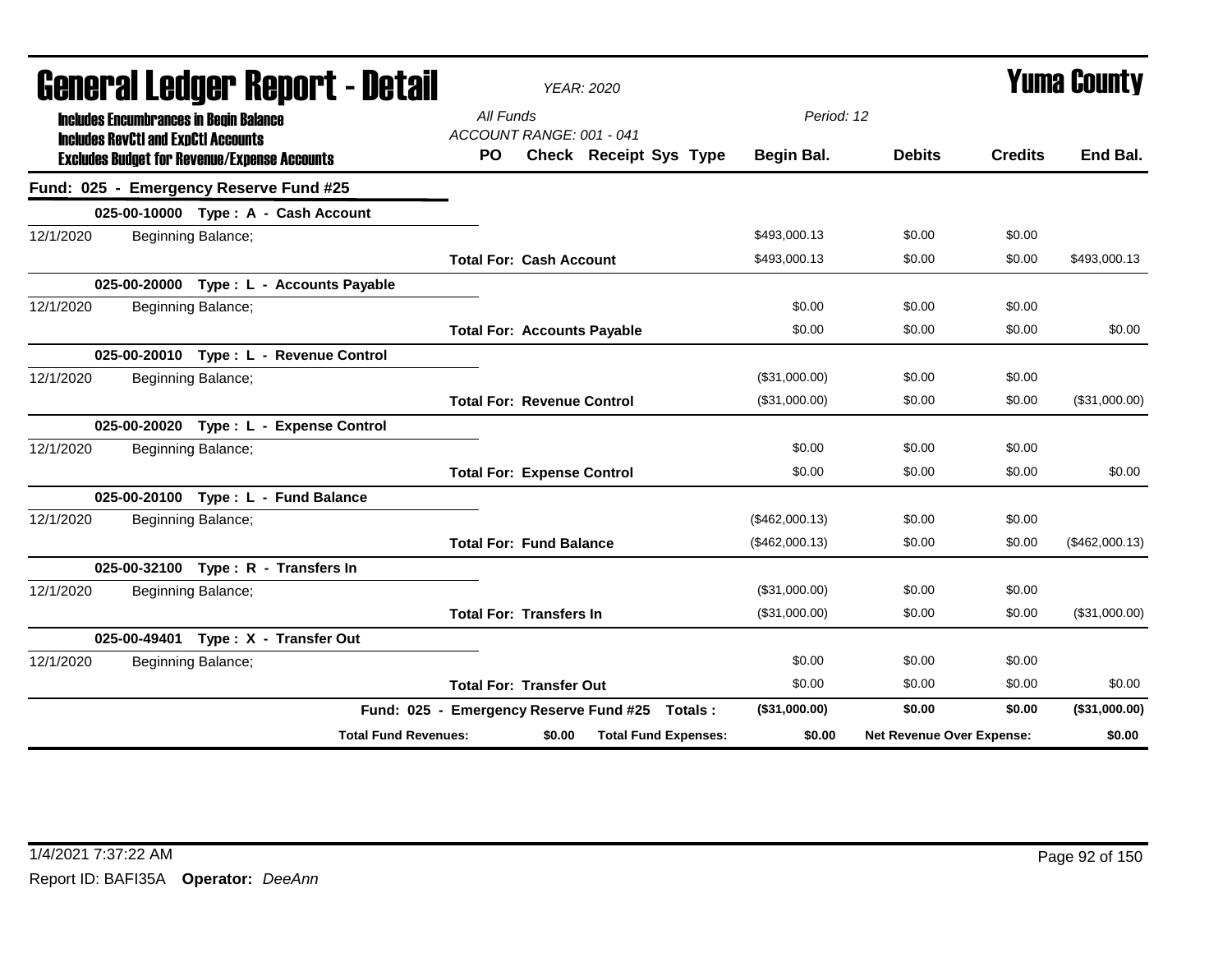|            | qangi.gi fanyai. Kahai.r - Darsi                                                                                                                   |                  |                          | YEAR: 2020                    |           |                          |               |                | T UIIIA GUUIILY |
|------------|----------------------------------------------------------------------------------------------------------------------------------------------------|------------------|--------------------------|-------------------------------|-----------|--------------------------|---------------|----------------|-----------------|
|            | <b>Includes Encumbrances in Begin Balance</b><br><b>Includes RevCtI and ExpCtI Accounts</b><br><b>Excludes Budget for Revenue/Expense Accounts</b> | All Funds<br>PO. | ACCOUNT RANGE: 001 - 041 | <b>Check Receipt Sys Type</b> |           | Period: 12<br>Begin Bal. | <b>Debits</b> | <b>Credits</b> | End Bal.        |
|            | Fund: 030 - County Warrant Clearing Fund                                                                                                           |                  |                          |                               |           |                          |               |                |                 |
|            | 030-00-10000 Type: A - Cash Account                                                                                                                |                  |                          |                               |           |                          |               |                |                 |
| 12/1/2020  | Beginning Balance;                                                                                                                                 |                  |                          |                               |           | \$0.00                   | \$0.00        | \$0.00         |                 |
| 12/1/2020  | IVMD012001 Cash Transaction -<br>MD:AP#211302020;                                                                                                  |                  |                          | BA                            | CD        | \$0.00                   | \$0.00        | \$9,514.06     |                 |
| 12/1/2020  | IVTR012001 AP#211302020 - AP#211.30.2020;                                                                                                          |                  |                          | BA                            | CD        | \$0.00                   | \$9,514.06    | \$0.00         |                 |
| 12/3/2020  | IVMD012002 Cash Transaction - MD:PAYROLL<br>NOV 2020;                                                                                              |                  |                          | <b>BA</b>                     | <b>CD</b> | \$0.00                   | \$0.00        | \$257,080.00   |                 |
| 12/4/2020  | IVMD012010 Cash Transaction - MD:12.7.2020<br>AP#1;                                                                                                |                  |                          | BA                            | CD        | \$0.00                   | \$0.00        | \$249,296.22   |                 |
| 12/4/2020  | IVTR012005 TRANS #1 12.7.2020 - TRANSFER<br>PER FINANCE FOR 12.7.2020;                                                                             |                  |                          | BA                            | CD        | \$0.00                   | \$506,376.22  | \$0.00         |                 |
| 12/8/2020  | IVMD012013 Cash Transaction - MD:AP<br>TRANSFER 12.8.2020;                                                                                         |                  |                          | BA                            | CD        | \$0.00                   | \$0.00        | \$214,500.00   |                 |
| 12/8/2020  | IVTR012007 AP TRANSFER 12820 - AP<br>TRANSFER 12.8.2020;                                                                                           |                  |                          | <b>BA</b>                     | <b>CD</b> | \$0.00                   | \$214,500.00  | \$0.00         |                 |
| 12/14/2020 | IVMD012015 Cash Transaction - MD:Ap#1<br>12.15.2020 CO GEN & DH;                                                                                   |                  |                          | <b>BA</b>                     | CD        | \$0.00                   | \$0.00        | \$51,375.00    |                 |
| 12/14/2020 | IVMD012015 Cash Transaction -<br>MD:AP#112152020;                                                                                                  |                  |                          | BA                            | CD        | \$0.00                   | \$0.00        | \$8,511.70     |                 |
| 12/14/2020 | IVTR012012 AP TRANS#112.15.20 - AP<br>TRANSFER #1 12.15.2020 FOR BOUNS<br>CHECKS;                                                                  |                  |                          | BA                            | <b>CD</b> | \$0.00                   | \$59,886.70   | \$0.00         |                 |
| 12/15/2020 | IVMD012017 Cash Transaction - MD:AP#2<br>12.15.2020;                                                                                               |                  |                          | <b>BA</b>                     | CD        | \$0.00                   | \$0.00        | \$300,899.12   |                 |
| 12/15/2020 | IVTR012014 AP#212152020 - AP #2 12.15.2020;                                                                                                        |                  |                          | BA                            | CD        | \$0.00                   | \$300,899.12  | \$0.00         |                 |
| 12/17/2020 | IVMD012020 Cash Transaction - MD:AP<br>TRANSFER #3 12.15.2020;                                                                                     |                  |                          | BA                            | CD        | \$0.00                   | \$0.00        | \$33,489.87    |                 |
| 12/17/2020 | IVTR012019 APTRANS#3121520 - AP TRANS<br>#3 12.15.2020;                                                                                            |                  |                          | BA                            | CD        | \$0.00                   | \$33,489.87   | \$0.00         |                 |
| 12/18/2020 | IVMD012025 Cash Transaction - MD:AP<br>TRANSFER #1 12.18.2020;                                                                                     |                  |                          | BA                            | CD        | \$0.00                   | \$0.00        | \$6,679.09     |                 |
| 12/18/2020 | IVTR012021 AP#1 12.18.2020 - AP TRANSFER<br>#1 12.18.2020;                                                                                         |                  |                          | BA                            | CD        | \$0.00                   | \$6,679.09    | \$0.00         |                 |

1/4/2021 7:37:22 AM Page 93 of 150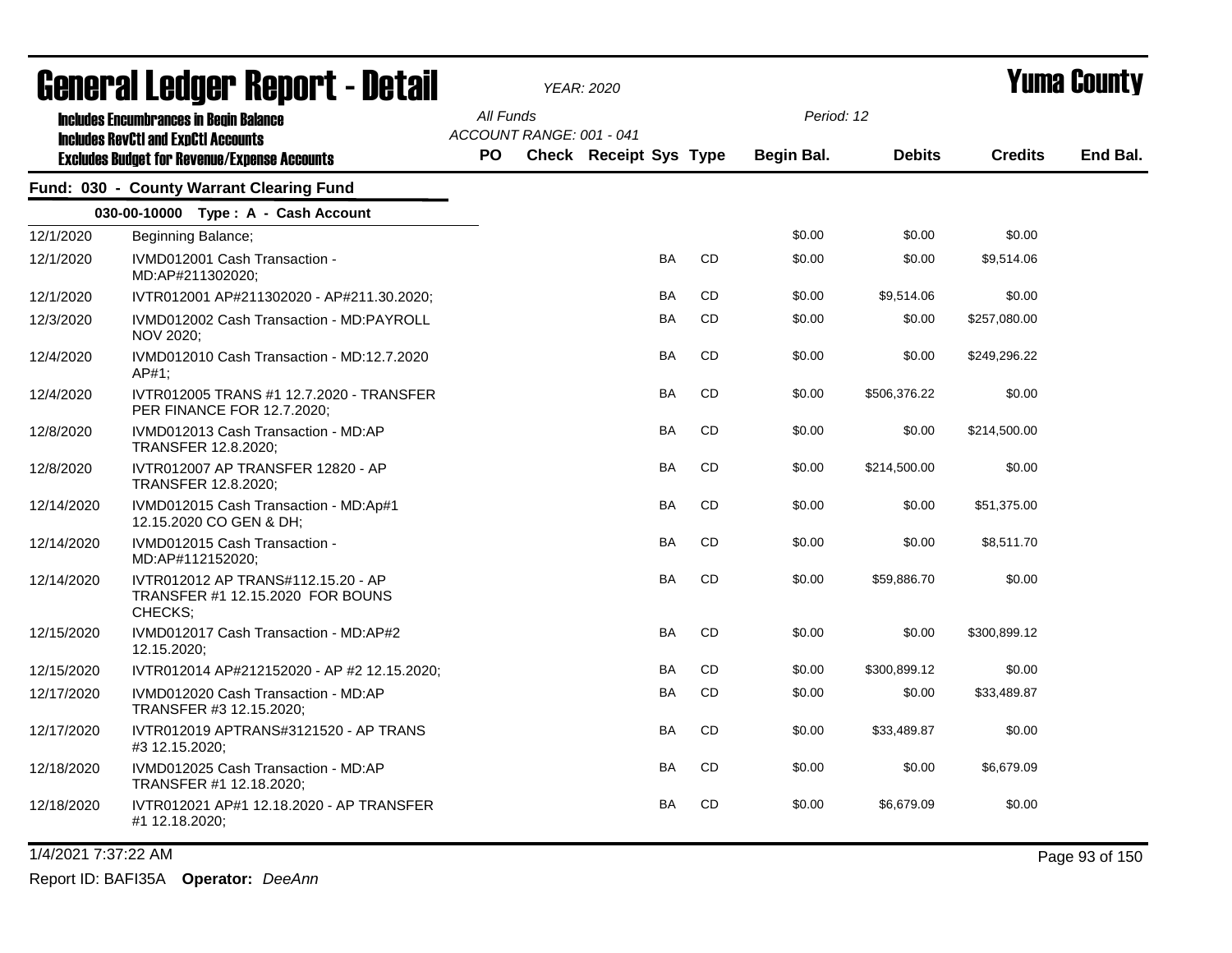| General Ledger Report - Detail |                                                                                             |                                       | <b>YEAR: 2020</b>             |           |           |                   |                |                | Yuma Countv                      |
|--------------------------------|---------------------------------------------------------------------------------------------|---------------------------------------|-------------------------------|-----------|-----------|-------------------|----------------|----------------|----------------------------------|
|                                | <b>Includes Encumbrances in Begin Balance</b><br><b>Includes RevCtI and ExpCtI Accounts</b> | All Funds<br>ACCOUNT RANGE: 001 - 041 |                               |           |           | Period: 12        |                |                |                                  |
|                                | <b>Excludes Budget for Revenue/Expense Accounts</b>                                         | PO.                                   | <b>Check Receipt Sys Type</b> |           |           | <b>Begin Bal.</b> | <b>Debits</b>  | <b>Credits</b> | End Bal.                         |
|                                | Fund: 030 - County Warrant Clearing Fund                                                    |                                       |                               |           |           |                   |                |                |                                  |
|                                | 030-00-10000 Type: A - Cash Account                                                         |                                       |                               |           |           |                   |                |                |                                  |
| 12/31/2020                     | IVMD012028 Cash Transaction - MD:AP<br>TRANSFER #1 12.31.2020;                              |                                       |                               | <b>BA</b> | <b>CD</b> | \$0.00            | \$0.00         | \$213,268.26   |                                  |
| 12/31/2020                     | IVMD012029 Cash Transaction - MD:AP<br>TRANSFER #2;                                         |                                       |                               | BA        | CD        | \$0.00            | \$0.00         | \$50,517.35    |                                  |
| 12/31/2020                     | IVTR012033 APTRANS#1123120 - AP TRANS<br>#1 12.31.2020;                                     |                                       |                               | <b>BA</b> | CD        | \$0.00            | \$213,268.26   | \$0.00         |                                  |
| 12/31/2020                     | IVTR012034 AP#2 TRANS12312020 - AP<br>TRANSFER #2 12.31.2020;                               |                                       |                               | <b>BA</b> | <b>CD</b> | \$0.00            | \$50,517.35    | \$0.00         |                                  |
|                                |                                                                                             | <b>Total For: Cash Account</b>        |                               |           |           | \$0.00            | \$1,395,130.67 | \$1,395,130.67 | \$0.00                           |
|                                | 030-00-20000 Type: L - Accounts Payable                                                     |                                       |                               |           |           |                   |                |                |                                  |
| 12/1/2020                      | Beginning Balance;                                                                          |                                       |                               |           |           | \$0.00            | \$0.00         | \$0.00         |                                  |
|                                |                                                                                             | <b>Total For: Accounts Payable</b>    |                               |           |           | \$0.00            | \$0.00         | \$0.00         | \$0.00                           |
|                                | 030-00-20010 Type: L - Revenue Control                                                      |                                       |                               |           |           |                   |                |                |                                  |
| 12/1/2020                      | Beginning Balance;                                                                          |                                       |                               |           |           | (\$11,295,898.05) | \$0.00         | \$0.00         |                                  |
| 12/1/2020                      | IVTR012001 - Auto post transaction;                                                         |                                       |                               | BA        | <b>CP</b> | \$0.00            | \$0.00         | \$9,514.06     |                                  |
| 12/4/2020                      | IVTR012005 - Auto post transaction;                                                         |                                       |                               | <b>BA</b> | <b>CP</b> | \$0.00            | \$0.00         | \$506,376.22   |                                  |
| 12/8/2020                      | IVTR012007 - Auto post transaction;                                                         |                                       |                               | <b>BA</b> | <b>CP</b> | \$0.00            | \$0.00         | \$214,500.00   |                                  |
| 12/14/2020                     | IVTR012012 - Auto post transaction;                                                         |                                       |                               | <b>BA</b> | <b>CP</b> | \$0.00            | \$0.00         | \$59,886.70    |                                  |
| 12/15/2020                     | IVTR012014 - Auto post transaction;                                                         |                                       |                               | <b>BA</b> | <b>CP</b> | \$0.00            | \$0.00         | \$300,899.12   |                                  |
| 12/17/2020                     | IVTR012019 - Auto post transaction;                                                         |                                       |                               | <b>BA</b> | <b>CP</b> | \$0.00            | \$0.00         | \$33,489.87    |                                  |
| 12/18/2020                     | IVTR012021 - Auto post transaction;                                                         |                                       |                               | <b>BA</b> | <b>CP</b> | \$0.00            | \$0.00         | \$6,679.09     |                                  |
| 12/31/2020                     | IVTR012033 - Auto post transaction;                                                         |                                       |                               | <b>BA</b> | <b>CP</b> | \$0.00            | \$0.00         | \$213,268.26   |                                  |
| 12/31/2020                     | IVTR012034 - Auto post transaction;                                                         |                                       |                               | <b>BA</b> | <b>CP</b> | \$0.00            | \$0.00         | \$50,517.35    |                                  |
|                                |                                                                                             | <b>Total For: Revenue Control</b>     |                               |           |           | (\$11,295,898.05) | \$0.00         |                | \$1,395,130.67 (\$12,691,028.72) |
|                                | 030-00-20020 Type: L - Expense Control                                                      |                                       |                               |           |           |                   |                |                |                                  |
| 12/1/2020                      | Beginning Balance;                                                                          |                                       |                               |           |           | \$11,295,898.05   | \$0.00         | \$0.00         |                                  |
| 12/1/2020                      | IVMD012001 - Auto post transaction;                                                         |                                       |                               | BA        | <b>CP</b> | \$0.00            | \$9,514.06     | \$0.00         |                                  |

### 1/4/2021 7:37:22 AM Page 94 of 150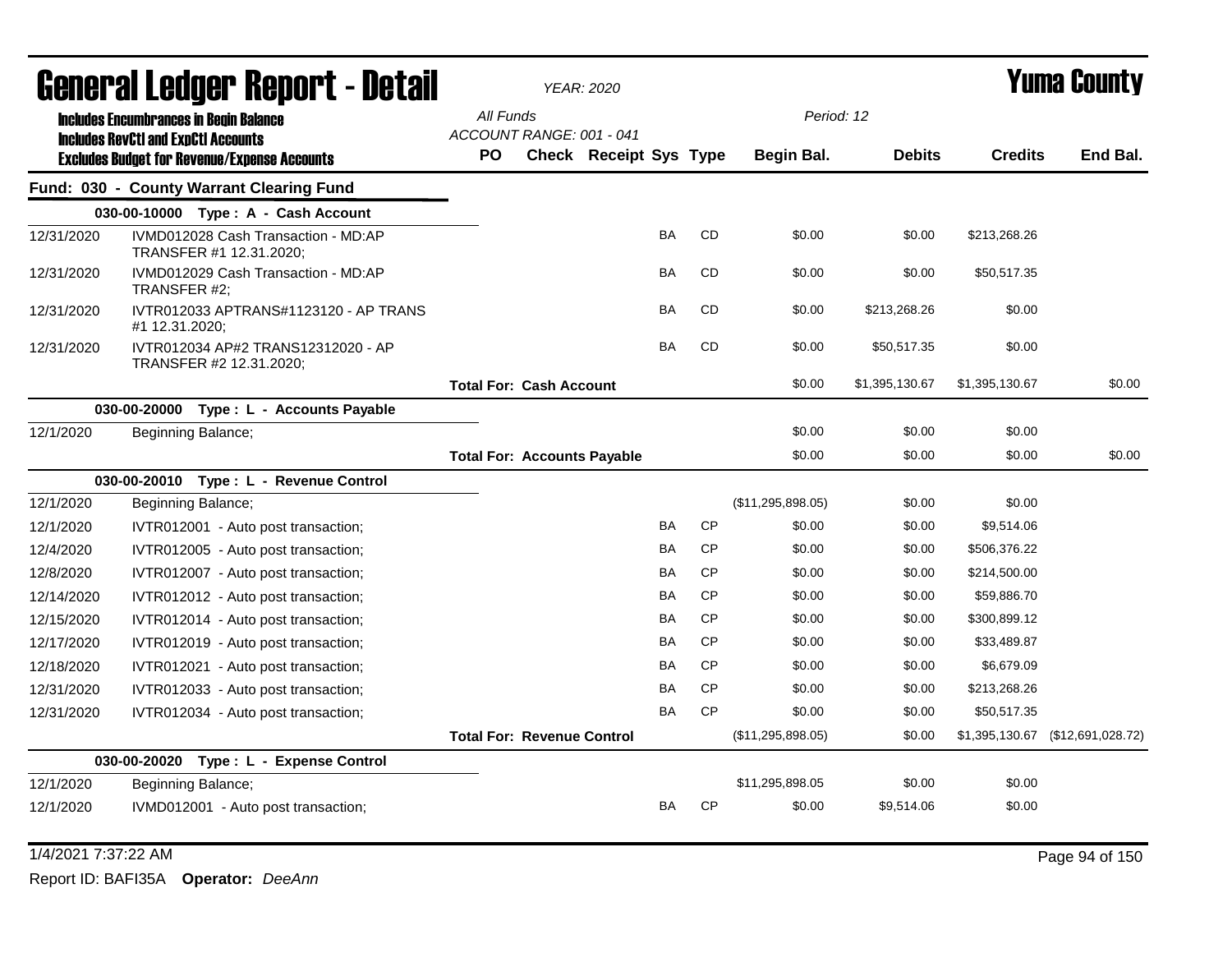|            | General Ledger Report - Detail                                                              |           |                                       | <b>YEAR: 2020</b>             |           |           |                   |                |                | <b>Yuma County</b> |
|------------|---------------------------------------------------------------------------------------------|-----------|---------------------------------------|-------------------------------|-----------|-----------|-------------------|----------------|----------------|--------------------|
|            | <b>Includes Encumbrances in Begin Balance</b><br><b>Includes RevCtI and ExpCtI Accounts</b> |           | All Funds<br>ACCOUNT RANGE: 001 - 041 |                               |           |           | Period: 12        |                |                |                    |
|            | <b>Excludes Budget for Revenue/Expense Accounts</b>                                         | <b>PO</b> |                                       | <b>Check Receipt Sys Type</b> |           |           | Begin Bal.        | <b>Debits</b>  | <b>Credits</b> | End Bal.           |
|            | Fund: 030 - County Warrant Clearing Fund                                                    |           |                                       |                               |           |           |                   |                |                |                    |
|            | 030-00-20020 Type: L - Expense Control                                                      |           |                                       |                               |           |           |                   |                |                |                    |
| 12/3/2020  | IVMD012002 - Auto post transaction;                                                         |           |                                       |                               | <b>BA</b> | CP        | \$0.00            | \$257,080.00   | \$0.00         |                    |
| 12/4/2020  | IVMD012010 - Auto post transaction;                                                         |           |                                       |                               | BA        | <b>CP</b> | \$0.00            | \$249,296.22   | \$0.00         |                    |
| 12/8/2020  | IVMD012013 - Auto post transaction;                                                         |           |                                       |                               | BA        | <b>CP</b> | \$0.00            | \$214,500.00   | \$0.00         |                    |
| 12/14/2020 | IVMD012015 - Auto post transaction;                                                         |           |                                       |                               | <b>BA</b> | <b>CP</b> | \$0.00            | \$59.886.70    | \$0.00         |                    |
| 12/15/2020 | IVMD012017 - Auto post transaction;                                                         |           |                                       |                               | <b>BA</b> | <b>CP</b> | \$0.00            | \$300,899.12   | \$0.00         |                    |
| 12/17/2020 | IVMD012020 - Auto post transaction;                                                         |           |                                       |                               | <b>BA</b> | <b>CP</b> | \$0.00            | \$33,489.87    | \$0.00         |                    |
| 12/18/2020 | IVMD012025 - Auto post transaction;                                                         |           |                                       |                               | <b>BA</b> | <b>CP</b> | \$0.00            | \$6,679.09     | \$0.00         |                    |
| 12/31/2020 | IVMD012028 - Auto post transaction;                                                         |           |                                       |                               | <b>BA</b> | <b>CP</b> | \$0.00            | \$213,268.26   | \$0.00         |                    |
| 12/31/2020 | IVMD012029 - Auto post transaction;                                                         |           |                                       |                               | <b>BA</b> | <b>CP</b> | \$0.00            | \$50,517.35    | \$0.00         |                    |
|            |                                                                                             |           | <b>Total For: Expense Control</b>     |                               |           |           | \$11,295,898.05   | \$1,395,130.67 | \$0.00         | \$12,691,028.72    |
|            | 030-00-20100<br>Type: L - Fund Balance                                                      |           |                                       |                               |           |           |                   |                |                |                    |
| 12/1/2020  | Beginning Balance;                                                                          |           |                                       |                               |           |           | \$0.00            | \$0.00         | \$0.00         |                    |
|            |                                                                                             |           | <b>Total For: Fund Balance</b>        |                               |           |           | \$0.00            | \$0.00         | \$0.00         | \$0.00             |
|            | 030-00-32100 Type: R - Transfers In                                                         |           |                                       |                               |           |           |                   |                |                |                    |
| 12/1/2020  | Beginning Balance;                                                                          |           |                                       |                               |           |           | (\$11,295,898.05) | \$0.00         | \$0.00         |                    |
| 12/1/2020  | IVTR012001 AP#211302020 - AP#211.30.2020;                                                   |           |                                       |                               | <b>BA</b> | <b>TR</b> | \$0.00            | \$0.00         | \$9,514.06     |                    |
| 12/4/2020  | IVTR012005 TRANS #1 12.7.2020 - TRANSFER<br>PER FINANCE FOR 12.7.2020;                      |           |                                       |                               | <b>BA</b> | <b>TR</b> | \$0.00            | \$0.00         | \$506,376.22   |                    |
| 12/8/2020  | IVTR012007 AP TRANSFER 12820 - AP<br>TRANSFER 12.8.2020;                                    |           |                                       |                               | <b>BA</b> | <b>TR</b> | \$0.00            | \$0.00         | \$214,500.00   |                    |
| 12/14/2020 | IVTR012012 AP TRANS#112.15.20 - AP<br>TRANSFER #1 12.15.2020 FOR BOUNS<br>CHECKS;           |           |                                       |                               | <b>BA</b> | <b>TR</b> | \$0.00            | \$0.00         | \$59,886.70    |                    |
| 12/15/2020 | IVTR012014 AP#212152020 - AP #2 12.15.2020;                                                 |           |                                       |                               | <b>BA</b> | <b>TR</b> | \$0.00            | \$0.00         | \$300,899.12   |                    |
| 12/17/2020 | IVTR012019 APTRANS#3121520 - AP TRANS<br>#3 12.15.2020;                                     |           |                                       |                               | BA        | <b>TR</b> | \$0.00            | \$0.00         | \$33,489.87    |                    |
| 12/18/2020 | IVTR012021 AP#1 12.18.2020 - AP TRANSFER<br>#1 12.18.2020;                                  |           |                                       |                               | <b>BA</b> | TR        | \$0.00            | \$0.00         | \$6,679.09     |                    |

1/4/2021 7:37:22 AM Page 95 of 150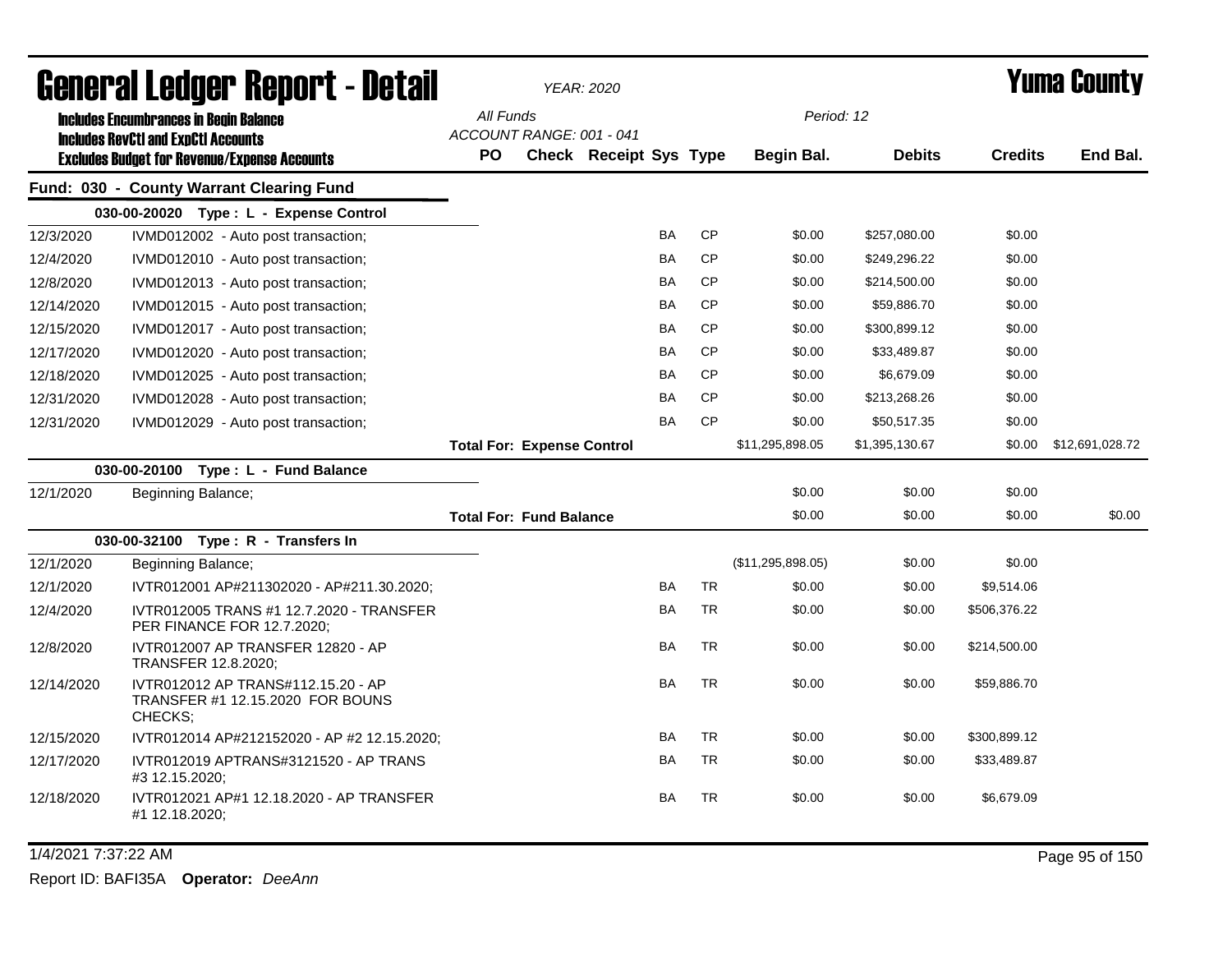|            | General Ledger Report - Detail                                                              |                                       |                | <b>YEAR: 2020</b>           |           |           |                   |                |                                  | Yuma Countv                      |
|------------|---------------------------------------------------------------------------------------------|---------------------------------------|----------------|-----------------------------|-----------|-----------|-------------------|----------------|----------------------------------|----------------------------------|
|            | <b>Includes Encumbrances in Begin Balance</b><br><b>Includes RevCtI and ExpCtI Accounts</b> | All Funds<br>ACCOUNT RANGE: 001 - 041 |                |                             |           |           | Period: 12        |                |                                  |                                  |
|            | <b>Excludes Budget for Revenue/Expense Accounts</b>                                         | <b>PO</b>                             |                | Check Receipt Sys Type      |           |           | Begin Bal.        | <b>Debits</b>  | <b>Credits</b>                   | End Bal.                         |
|            | Fund: 030 - County Warrant Clearing Fund                                                    |                                       |                |                             |           |           |                   |                |                                  |                                  |
|            | 030-00-32100 Type: R - Transfers In                                                         |                                       |                |                             |           |           |                   |                |                                  |                                  |
| 12/31/2020 | IVTR012033 APTRANS#1123120 - AP TRANS<br>#1 12.31.2020;                                     |                                       |                |                             | BA        | <b>TR</b> | \$0.00            | \$0.00         | \$213,268.26                     |                                  |
| 12/31/2020 | IVTR012034 AP#2 TRANS12312020 - AP<br>TRANSFER #2 12.31.2020;                               |                                       |                |                             | BA        | <b>TR</b> | \$0.00            | \$0.00         | \$50,517.35                      |                                  |
|            |                                                                                             | <b>Total For: Transfers In</b>        |                |                             |           |           | (\$11,295,898.05) | \$0.00         |                                  | \$1,395,130.67 (\$12,691,028.72) |
|            | 030-00-49000 Type: X - Warrants Paid                                                        |                                       |                |                             |           |           |                   |                |                                  |                                  |
| 12/1/2020  | Beginning Balance;                                                                          |                                       |                |                             |           |           | \$11,295,898.05   | \$0.00         | \$0.00                           |                                  |
| 12/1/2020  | IVMD012001 - MD:AP#211302020;                                                               |                                       |                |                             | BA        | <b>MD</b> | \$0.00            | \$9,514.06     | \$0.00                           |                                  |
| 12/3/2020  | IVMD012002 - MD:PAYROLL NOV 2020;                                                           |                                       |                |                             | BA        | MD        | \$0.00            | \$257,080.00   | \$0.00                           |                                  |
| 12/4/2020  | IVMD012010 - MD:12.7.2020 AP#1;                                                             |                                       |                |                             | BA        | MD        | \$0.00            | \$249,296.22   | \$0.00                           |                                  |
| 12/8/2020  | IVMD012013 - MD:AP TRANSFER 12.8.2020;                                                      |                                       |                |                             | BA        | MD        | \$0.00            | \$214,500.00   | \$0.00                           |                                  |
| 12/14/2020 | IVMD012015 - MD:AP#112152020;                                                               |                                       |                |                             | BA        | <b>MD</b> | \$0.00            | \$8,511.70     | \$0.00                           |                                  |
| 12/14/2020 | IVMD012015 S BOUNS CKS - MD:Ap#1<br>12.15.2020 CO GEN & DH;                                 |                                       |                |                             | BA        | MD        | \$0.00            | \$51,375.00    | \$0.00                           |                                  |
| 12/15/2020 | IVMD012017 - MD:AP#2 12.15.2020;                                                            |                                       |                |                             | BA        | <b>MD</b> | \$0.00            | \$300.899.12   | \$0.00                           |                                  |
| 12/17/2020 | IVMD012020 - MD:AP TRANSFER #3<br>12.15.2020;                                               |                                       |                |                             | BA        | <b>MD</b> | \$0.00            | \$33,489.87    | \$0.00                           |                                  |
| 12/18/2020 | IVMD012025 - MD:AP TRANSFER #1<br>12.18.2020;                                               |                                       |                |                             | BA        | <b>MD</b> | \$0.00            | \$6,679.09     | \$0.00                           |                                  |
| 12/31/2020 | IVMD012028 - MD:AP TRANSFER #1<br>12.31.2020;                                               |                                       |                |                             | <b>BA</b> | <b>MD</b> | \$0.00            | \$213,268.26   | \$0.00                           |                                  |
| 12/31/2020 | IVMD012029 - MD:AP TRANSFER #2;                                                             |                                       |                |                             | BA        | <b>MD</b> | \$0.00            | \$50,517.35    | \$0.00                           |                                  |
|            |                                                                                             | <b>Total For: Warrants Paid</b>       |                |                             |           |           | \$11,295,898.05   | \$1,395,130.67 | \$0.00                           | \$12,691,028.72                  |
|            | 030-00-49401 Type: X - Transfer Out                                                         |                                       |                |                             |           |           |                   |                |                                  |                                  |
| 12/1/2020  | Beginning Balance;                                                                          |                                       |                |                             |           |           | \$0.00            | \$0.00         | \$0.00                           |                                  |
|            |                                                                                             | <b>Total For: Transfer Out</b>        |                |                             |           |           | \$0.00            | \$0.00         | \$0.00                           | \$0.00                           |
|            | Fund: 030 - County Warrant Clearing Fund Totals:                                            |                                       |                |                             |           |           | \$0.00            | \$4,185,392.01 | \$4,185,392.01                   | \$0.00                           |
|            | <b>Total Fund Revenues:</b>                                                                 |                                       | \$1,395,130.67 | <b>Total Fund Expenses:</b> |           |           | \$1,395,130.67    |                | <b>Net Revenue Over Expense:</b> | \$0.00                           |

1/4/2021 7:37:22 AM Page 96 of 150 Report ID: BAFI35A **Operator:** *DeeAnn*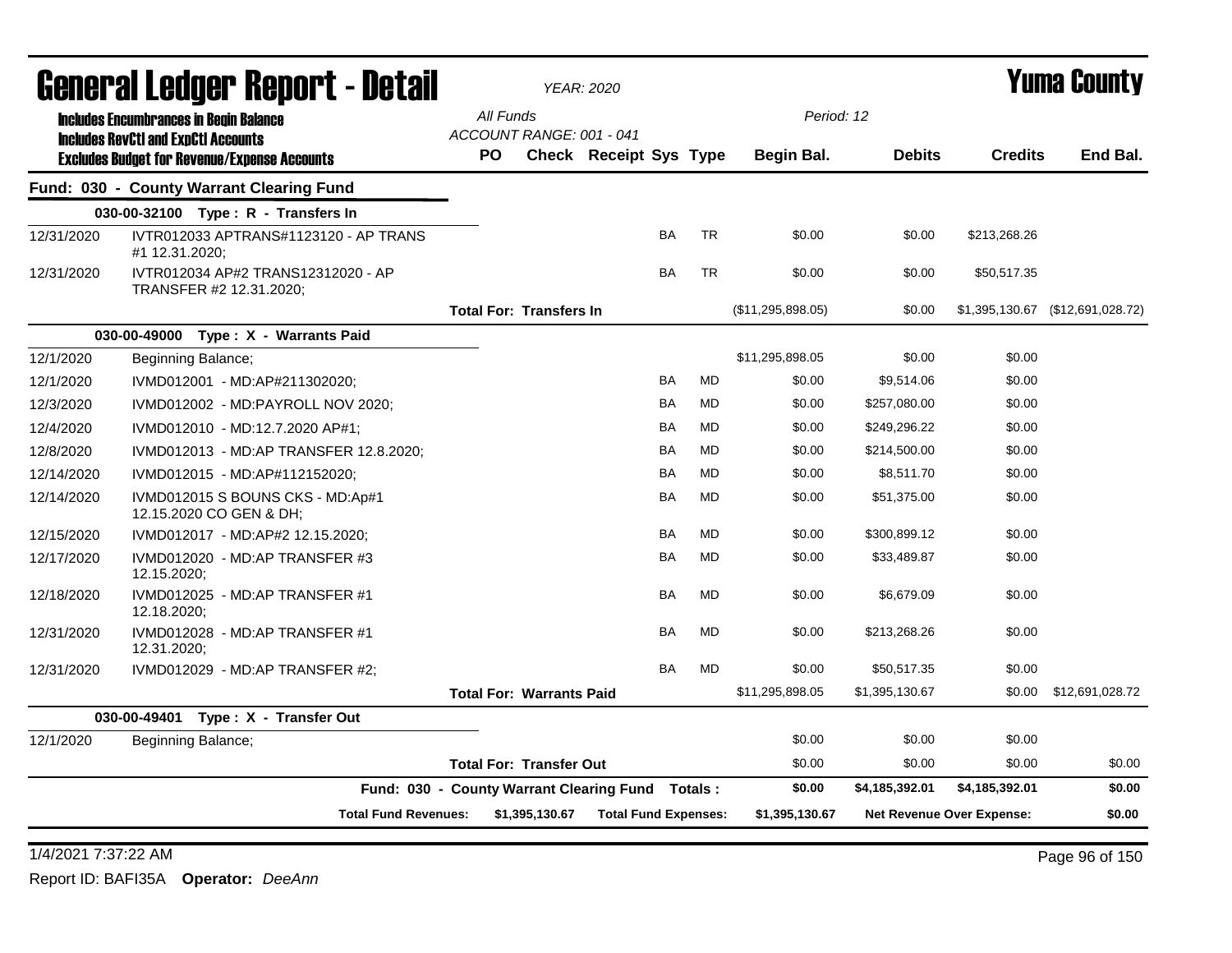|           | agiigi.si fanñai. Kehni. ( - natsii                                                                                                                |                  |                          | YEAR: 2020                    |           |           |                          |               |                | T UIIIA VUUIILY |
|-----------|----------------------------------------------------------------------------------------------------------------------------------------------------|------------------|--------------------------|-------------------------------|-----------|-----------|--------------------------|---------------|----------------|-----------------|
|           | <b>Includes Encumbrances in Begin Balance</b><br><b>Includes RevCtI and ExpCtI Accounts</b><br><b>Excludes Budget for Revenue/Expense Accounts</b> | All Funds<br>PO. | ACCOUNT RANGE: 001 - 041 | <b>Check Receipt Sys Type</b> |           |           | Period: 12<br>Begin Bal. | <b>Debits</b> | <b>Credits</b> | End Bal.        |
|           | Fund: 031 - County Clerk's Clearing Fund                                                                                                           |                  |                          |                               |           |           |                          |               |                |                 |
|           | 031-00-10000 Type: A - Cash Account                                                                                                                |                  |                          |                               |           |           |                          |               |                |                 |
| 12/1/2020 | Beginning Balance;                                                                                                                                 |                  |                          |                               |           |           | \$248,284.57             | \$0.00        | \$0.00         |                 |
| 12/1/2020 | IVRE20125 YCC ONLINE PAYMENT - RE; Co<br>Clerk Dept;                                                                                               | None             |                          | 21514                         | <b>RE</b> | <b>RV</b> | \$0.00                   | \$1,067.24    | \$0.00         |                 |
| 12/1/2020 | IVRE20125 YCC ONLINE PAYMENT - RE; Co<br>Clerk Dept;                                                                                               | None             |                          | 21515                         | RE        | <b>RV</b> | \$0.00                   | \$786.26      | \$0.00         |                 |
| 12/1/2020 | IVRE20125 YCC ONLINE PAYMENT - RE; Co<br>Clerk Dept;                                                                                               | None             |                          | 21516                         | RE        | RV        | \$0.00                   | \$482.23      | \$0.00         |                 |
| 12/1/2020 | IVRE20125 YCC ONLINE PAYMENT - RE; Co<br>Clerk Dept;                                                                                               | None             |                          | 21517                         | <b>RE</b> | <b>RV</b> | \$0.00                   | \$61.74       | \$0.00         |                 |
| 12/1/2020 | IVRE20125 IRS - RE; Co Clerk Dept;                                                                                                                 | None             |                          | 21518                         | <b>RE</b> | <b>RV</b> | \$0.00                   | \$8.00        | \$0.00         |                 |
| 12/1/2020 | IVRE20125 CLERK DAILY DEPOSIT - RE; -None-                                                                                                         | None             |                          | 21520                         | <b>RE</b> | <b>RV</b> | \$0.00                   | \$13,653.19   | \$0.00         |                 |
| 12/1/2020 | IVRE20125 YUMA CO REC.REIMB - RE; Co<br>Clerk Dept;                                                                                                | None             |                          | 21524                         | <b>RE</b> | <b>RV</b> | \$0.00                   | \$129.00      | \$0.00         |                 |
| 12/2/2020 | IVRE20126 CLERK EFT #1 - RE; -None-;                                                                                                               | None             |                          | 21528                         | <b>RE</b> | <b>RV</b> | \$0.00                   | \$1,321.91    | \$0.00         |                 |
| 12/2/2020 | IVRE20126 CLERK EFT #2 - RE; -None-;                                                                                                               | None             |                          | 21529                         | <b>RE</b> | <b>RV</b> | \$0.00                   | \$149.54      | \$0.00         |                 |
| 12/2/2020 | IVRE20126 CLERK EFT #3 - RE; -None-;                                                                                                               | None             |                          | 21530                         | <b>RE</b> | RV        | \$0.00                   | \$114.61      | \$0.00         |                 |
| 12/2/2020 | IVRE20126 YC CLERK DEP - RE; YCC<br>DEPOSIT 12.2.20;                                                                                               | None             |                          | 21532                         | RE        | <b>RV</b> | \$0.00                   | \$2,741.79    | \$0.00         |                 |
| 12/3/2020 | IVRE20127 CLERK EFT #1 - RE; CLERK EFT<br>#1;                                                                                                      | None             |                          | 21539                         | <b>RE</b> | <b>RV</b> | \$0.00                   | \$732.78      | \$0.00         |                 |
| 12/3/2020 | IVRE20127 CLERK EFT #2 - RE; CLERK EFT<br>#2;                                                                                                      | None             |                          | 21540                         | <b>RE</b> | <b>RV</b> | \$0.00                   | \$256.13      | \$0.00         |                 |
| 12/3/2020 | IVRE20127 CLERK EFT #3 - RE; CLERK EFT<br>#3;                                                                                                      | None             |                          | 21541                         | <b>RE</b> | <b>RV</b> | \$0.00                   | \$129.10      | \$0.00         |                 |
| 12/3/2020 | IVRE20127 CLERK EFT #4 - RE; CLERK EFT<br>#4:                                                                                                      | None             |                          | 21542                         | <b>RE</b> | <b>RV</b> | \$0.00                   | \$8.34        | \$0.00         |                 |
| 12/3/2020 | IVRE20127 YC CLERK DEP - RE; YC CLERK<br>DEP 12.3.20;                                                                                              | None             |                          | 21543                         | RE        | RV        | \$0.00                   | \$11,498.87   | \$0.00         |                 |
| 12/4/2020 | IVMD012009 Cash Transaction - MD:MARRIAGE<br>LICENSE NOVEMBER 2;                                                                                   |                  |                          |                               | <b>BA</b> | CD        | \$0.00                   | \$0.00        | \$18.00        |                 |

1/4/2021 7:37:22 AM Page 97 of 150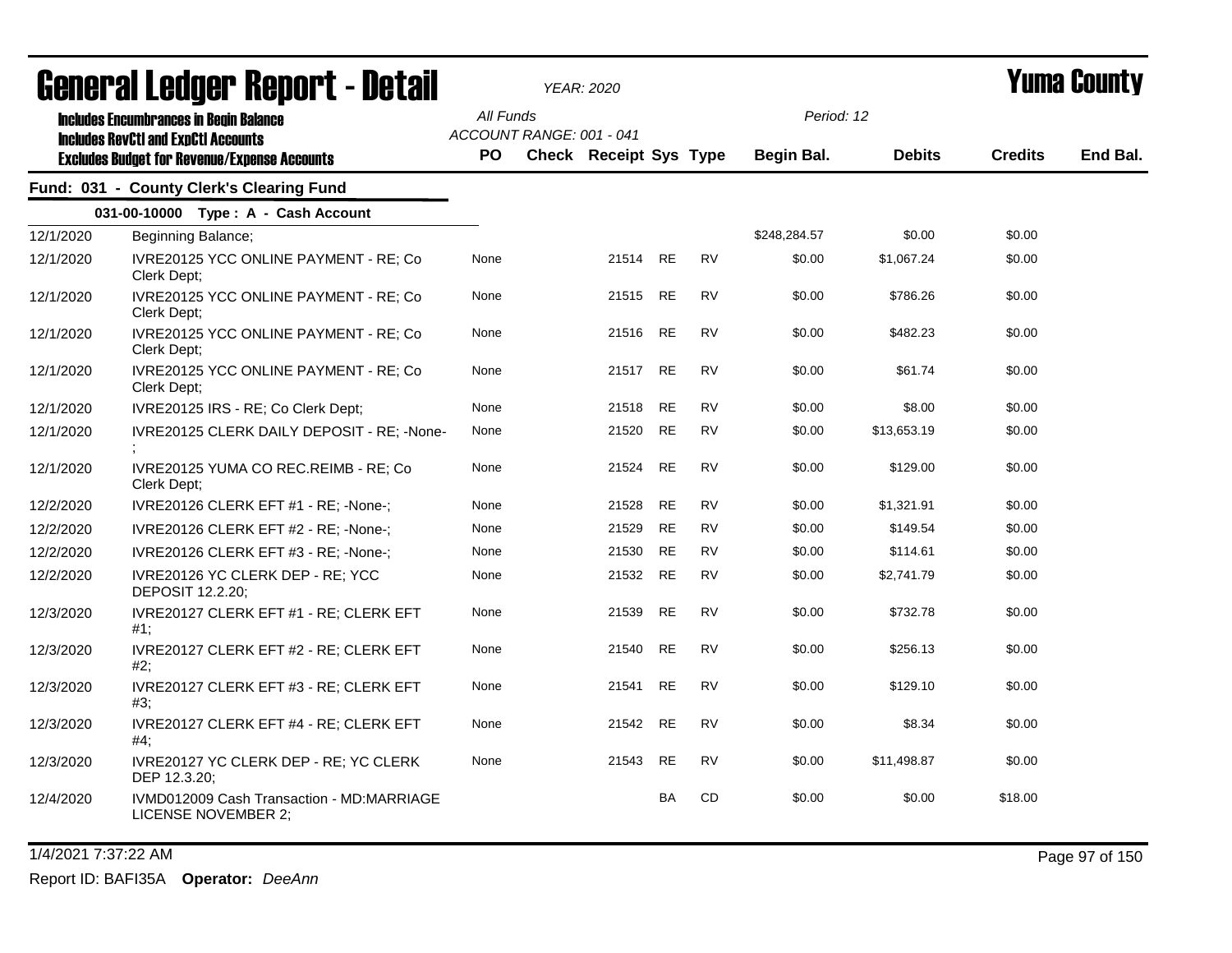|           | uchci ai Lcuyci, dchol ( - natali                                                           |           |                          | YEAR: 2020             |           |           |            |               |                | I UIIIA VUUIILY |
|-----------|---------------------------------------------------------------------------------------------|-----------|--------------------------|------------------------|-----------|-----------|------------|---------------|----------------|-----------------|
|           | <b>Includes Encumbrances in Begin Balance</b><br><b>Includes RevCtI and ExpCtI Accounts</b> | All Funds | ACCOUNT RANGE: 001 - 041 |                        |           |           | Period: 12 |               |                |                 |
|           | <b>Excludes Budget for Revenue/Expense Accounts</b>                                         | PO.       |                          | Check Receipt Sys Type |           |           | Begin Bal. | <b>Debits</b> | <b>Credits</b> | End Bal.        |
|           | Fund: 031 - County Clerk's Clearing Fund                                                    |           |                          |                        |           |           |            |               |                |                 |
|           | 031-00-10000 Type: A - Cash Account                                                         |           |                          |                        |           |           |            |               |                |                 |
| 12/4/2020 | IVMD012009 Cash Transaction - MD:MARRIAGE<br><b>LICENSE NOVEMBER 2;</b>                     |           |                          |                        | BA        | CD        | \$0.00     | \$0.00        | \$120.00       |                 |
| 12/4/2020 | IVMD012009 Cash Transaction - MD:O TAX AND<br>FEES NOVEMBER 202;                            |           |                          |                        | <b>BA</b> | CD        | \$0.00     | \$0.00        | \$150,312.81   |                 |
| 12/4/2020 | IVMD012009 Cash Transaction - MD:SALES TAX<br>NOVEMBER 2020;                                |           |                          |                        | <b>BA</b> | <b>CD</b> | \$0.00     | \$0.00        | \$15,751.11    |                 |
| 12/4/2020 | IVMD012009 Cash Transaction - MD:SALES TAX<br>NOVEMBER 2020;                                |           |                          |                        | <b>BA</b> | <b>CD</b> | \$0.00     | \$0.00        | \$8,880.89     |                 |
| 12/4/2020 | IVMD012009 Cash Transaction - MD:TITLES,<br>FEES, SALES TAX & D;                            |           |                          |                        | BA        | CD        | \$0.00     | \$0.00        | \$129,294.79   |                 |
| 12/4/2020 | IVRE20128 YC CLERK DEP - RE; YC CLERK<br>DEP;                                               | None      |                          | 21544                  | <b>RE</b> | <b>RV</b> | \$0.00     | \$3,684.17    | \$0.00         |                 |
| 12/4/2020 | IVRE20128 YCC ONLINE PAYMENT - RE; Co<br>Clerk Dept;                                        | None      |                          | 21545                  | <b>RE</b> | <b>RV</b> | \$0.00     | \$1,183.05    | \$0.00         |                 |
| 12/4/2020 | IVRE20128 YCC VITALCHEK - RE; Co Clerk<br>Dept;                                             | None      |                          | 21546                  | <b>RE</b> | <b>RV</b> | \$0.00     | \$204.88      | \$0.00         |                 |
| 12/7/2020 | IVRE20129 YCC E-RECORDING - RE; Co Clerk<br>Dept:                                           | None      |                          | 21554                  | <b>RE</b> | <b>RV</b> | \$0.00     | \$321.00      | \$0.00         |                 |
| 12/7/2020 | IVRE20129 YCC ONLINE PAYMENT - RE; Co<br>Clerk Dept;                                        | None      |                          | 21555                  | <b>RE</b> | <b>RV</b> | \$0.00     | \$2,840.43    | \$0.00         |                 |
| 12/7/2020 | IVRE20129 YCC ONLINE PAYMENT - RE; Co<br>Clerk Dept;                                        | None      |                          | 21556                  | <b>RE</b> | <b>RV</b> | \$0.00     | \$911.85      | \$0.00         |                 |
| 12/7/2020 | IVRE20129 YCC ONLINE PAYMENT - RE; Co<br>Clerk Dept;                                        | None      |                          | 21557                  | <b>RE</b> | <b>RV</b> | \$0.00     | \$0.25        | \$0.00         |                 |
| 12/7/2020 | IVRE20129 YC CHECK DEP - RE; YCC DEP<br>12.7.20;                                            | None      |                          | 21559                  | <b>RE</b> | <b>RV</b> | \$0.00     | \$5,286.69    | \$0.00         |                 |
| 12/7/2020 | IVRE20129 13TH JUDICIAL DISTRICT COURT -<br>RE; MV INSURANCE FEES;                          | None      |                          | 21562                  | <b>RE</b> | <b>RV</b> | \$0.00     | \$251.55      | \$0.00         |                 |
| 12/8/2020 | IVRE201210 CLERK EFT#1 - RE; CLERK EFT<br>#1 12.8.20;                                       | None      |                          | 21566                  | <b>RE</b> | <b>RV</b> | \$0.00     | \$495.15      | \$0.00         |                 |
| 12/8/2020 | IVRE201210 CLERK EFT #2 - RE; CLERK EFT<br>#2 12.8.20;                                      | None      |                          | 21567                  | <b>RE</b> | RV        | \$0.00     | \$166.33      | \$0.00         |                 |

1/4/2021 7:37:22 AM Page 98 of 150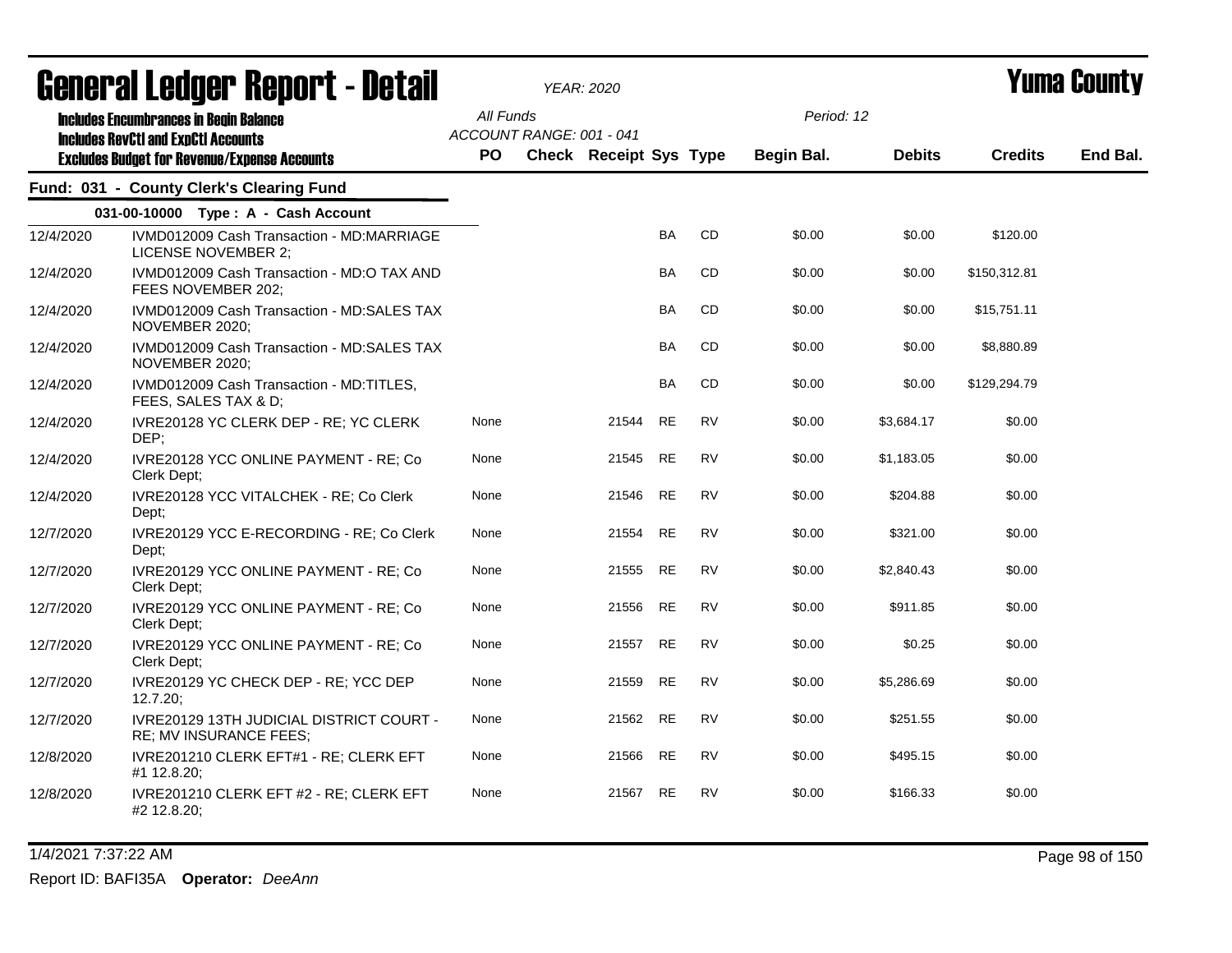|            | agiigi.gi fanñai. Ughni. ( - nafqii                                                                                                                |                  | YEAR: 2020                                                |           |           |                          |               |                | T UIIIA VUUIILY |
|------------|----------------------------------------------------------------------------------------------------------------------------------------------------|------------------|-----------------------------------------------------------|-----------|-----------|--------------------------|---------------|----------------|-----------------|
|            | <b>Includes Encumbrances in Begin Balance</b><br><b>Includes RevCtI and ExpCtI Accounts</b><br><b>Excludes Budget for Revenue/Expense Accounts</b> | All Funds<br>PO. | ACCOUNT RANGE: 001 - 041<br><b>Check Receipt Sys Type</b> |           |           | Period: 12<br>Begin Bal. | <b>Debits</b> | <b>Credits</b> | End Bal.        |
|            | Fund: 031 - County Clerk's Clearing Fund                                                                                                           |                  |                                                           |           |           |                          |               |                |                 |
|            | 031-00-10000 Type: A - Cash Account                                                                                                                |                  |                                                           |           |           |                          |               |                |                 |
| 12/8/2020  | IVRE201210 CLERK EFT #3 - RE; CLERK EFT<br>#3 12.8.20;                                                                                             | None             | 21568                                                     | <b>RE</b> | <b>RV</b> | \$0.00                   | \$1.25        | \$0.00         |                 |
| 12/8/2020  | IVRE201210 CLERK DAILY DEPOSIT - RE; -<br>None-:                                                                                                   | None             | 21569                                                     | <b>RE</b> | <b>RV</b> | \$0.00                   | \$22,840.28   | \$0.00         |                 |
| 12/9/2020  | IVRE201211 CLERK EFT #1 - RE; -None-;                                                                                                              | None             | 21576                                                     | <b>RE</b> | <b>RV</b> | \$0.00                   | \$301.62      | \$0.00         |                 |
| 12/9/2020  | IVRE201211 CLERK EFT #2 - RE; -None-;                                                                                                              | None             | 21577                                                     | <b>RE</b> | <b>RV</b> | \$0.00                   | \$0.25        | \$0.00         |                 |
| 12/9/2020  | IVRE201211 YC CLERK DEP - RE; YC CLERK<br>DEP 12.9.20;                                                                                             | None             | 21578                                                     | <b>RE</b> | <b>RV</b> | \$0.00                   | \$27,382.19   | \$0.00         |                 |
| 12/10/2020 | IVMD012014 Cash Transaction - MD:YCC ERTB<br>PAYMENT FOR NOVEMB;                                                                                   |                  |                                                           | <b>BA</b> | <b>CD</b> | \$0.00                   | \$0.00        | \$378.00       |                 |
| 12/10/2020 | IVRE201212 YCC ONLINE PAYMENT - RE; Co<br>Clerk Dept:                                                                                              | None             | 21599                                                     | <b>RE</b> | <b>RV</b> | \$0.00                   | \$1,166.37    | \$0.00         |                 |
| 12/10/2020 | IVRE201212 YCC ONLINE PAYMENT - RE; Co<br>Clerk Dept;                                                                                              | None             | 21600                                                     | <b>RE</b> | <b>RV</b> | \$0.00                   | \$159.77      | \$0.00         |                 |
| 12/10/2020 | IVRE201212 CLERK DAILY DEPOSIT - RE; -<br>None-:                                                                                                   | None             | 21601                                                     | <b>RE</b> | <b>RV</b> | \$0.00                   | \$8,725.80    | \$0.00         |                 |
| 12/11/2020 | IVRE201213 YCC ONLINE PAYMENT - RE; Co<br>Clerk Dept;                                                                                              | None             | 21605                                                     | <b>RE</b> | <b>RV</b> | \$0.00                   | \$1,813.49    | \$0.00         |                 |
| 12/11/2020 | IVRE201213 YCC ONLINE PAYMENT - RE; Co<br>Clerk Dept;                                                                                              | None             | 21606                                                     | <b>RE</b> | <b>RV</b> | \$0.00                   | \$560.59      | \$0.00         |                 |
| 12/11/2020 | IVRE201213 YCC ONLINE PAYMENT - RE; Co<br>Clerk Dept:                                                                                              | None             | 21607                                                     | <b>RE</b> | <b>RV</b> | \$0.00                   | \$13.00       | \$0.00         |                 |
| 12/11/2020 | IVRE201213 YC CLERK DEP - RE; YC CLERK<br>DEP 12.11.20;                                                                                            | None             | 21608                                                     | <b>RE</b> | <b>RV</b> | \$0.00                   | \$22,673.40   | \$0.00         |                 |
| 12/14/2020 | IVRE201215 YCC ONLINE PAYMENT - RE; Co<br>Clerk Dept;                                                                                              | None             | 21616                                                     | <b>RE</b> | <b>RV</b> | \$0.00                   | \$2,419.55    | \$0.00         |                 |
| 12/14/2020 | IVRE201215 YCC ONLINE PAYMENT - RE; Co<br>Clerk Dept;                                                                                              | None             | 21617                                                     | <b>RE</b> | <b>RV</b> | \$0.00                   | \$1,440.22    | \$0.00         |                 |
| 12/14/2020 | IVRE201215 YCC ONLINE PAYMENT - RE; Co<br>Clerk Dept;                                                                                              | None             | 21618                                                     | <b>RE</b> | <b>RV</b> | \$0.00                   | \$1,173.14    | \$0.00         |                 |
| 12/14/2020 | IVRE201215 YCC ONLINE PAYMENT - RE; Co<br>Clerk Dept;                                                                                              | None             | 21619                                                     | <b>RE</b> | <b>RV</b> | \$0.00                   | \$127.93      | \$0.00         |                 |
|            |                                                                                                                                                    |                  |                                                           |           |           |                          |               |                |                 |

1/4/2021 7:37:22 AM Page 99 of 150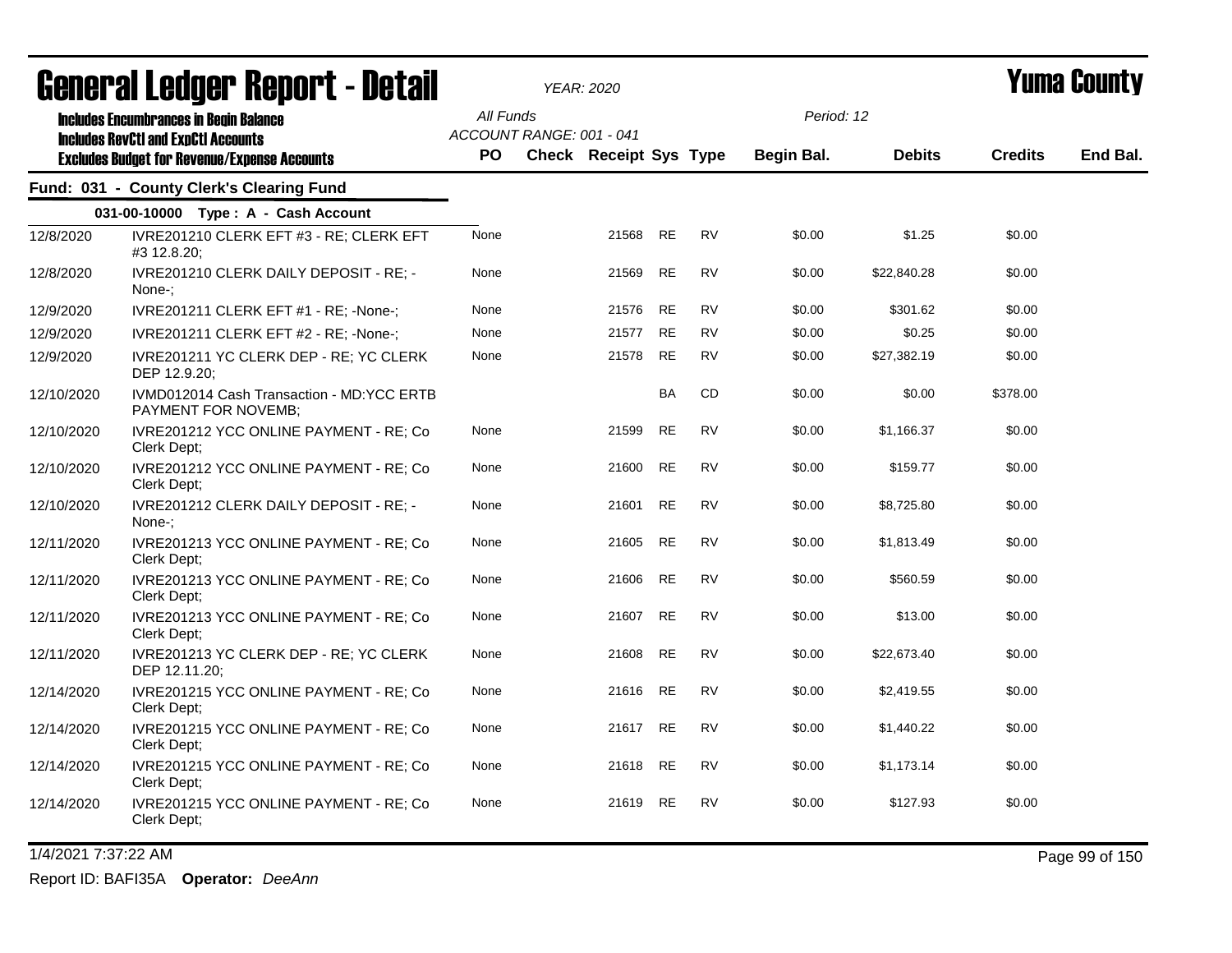|            | agiigi.gi fanñai. Ughni. ( - natsii                                                         |                        |                          | YEAR: 2020                    |           |           |                          |               |                | T UIIIA VUUIILY |
|------------|---------------------------------------------------------------------------------------------|------------------------|--------------------------|-------------------------------|-----------|-----------|--------------------------|---------------|----------------|-----------------|
|            | <b>Includes Encumbrances in Begin Balance</b><br><b>Includes RevCtI and ExpCtI Accounts</b> | All Funds<br><b>PO</b> | ACCOUNT RANGE: 001 - 041 | <b>Check Receipt Sys Type</b> |           |           | Period: 12<br>Begin Bal. | <b>Debits</b> | <b>Credits</b> | End Bal.        |
|            | <b>Excludes Budget for Revenue/Expense Accounts</b>                                         |                        |                          |                               |           |           |                          |               |                |                 |
|            | Fund: 031 - County Clerk's Clearing Fund                                                    |                        |                          |                               |           |           |                          |               |                |                 |
|            | 031-00-10000 Type: A - Cash Account                                                         |                        |                          |                               |           |           |                          |               |                |                 |
| 12/14/2020 | IVRE201215 YCC E-RECORDING - RE; Co Clerk<br>Dept;                                          | None                   |                          | 21620 RE                      |           | <b>RV</b> | \$0.00                   | \$650.00      | \$0.00         |                 |
| 12/14/2020 | IVRE201215 CLERK DAILY DEPOSIT - RE; -<br>None-:                                            | None                   |                          | 21621                         | <b>RE</b> | <b>RV</b> | \$0.00                   | \$10,805.50   | \$0.00         |                 |
| 12/15/2020 | IVMD012018 Cash Transaction - MD:COUNTY<br><b>CLERK CHANGE CHECK;</b>                       |                        |                          |                               | <b>BA</b> | CD        | \$0.00                   | \$0.00        | \$62.57        |                 |
| 12/15/2020 | IVRE201216 CLERK EFT #1 - RE; EFT#1;                                                        | None                   |                          | 21625                         | <b>RE</b> | <b>RV</b> | \$0.00                   | \$2,442.31    | \$0.00         |                 |
| 12/15/2020 | IVRE201216 CLERK EFT#2 - RE; EFT#2;                                                         | None                   |                          | 21626                         | <b>RE</b> | RV        | \$0.00                   | \$418.86      | \$0.00         |                 |
| 12/15/2020 | IVRE201216 CLERK EFT #3 - RE; CLERK EFT<br>#3;                                              | None                   |                          | 21627                         | <b>RE</b> | <b>RV</b> | \$0.00                   | \$61.74       | \$0.00         |                 |
| 12/15/2020 | IVRE201216 YCC DEPOSIT 12.14.2020 - RE; Co<br>Clerk Dept;                                   | None                   |                          | 21629                         | <b>RE</b> | <b>RV</b> | \$0.00                   | \$9,602.37    | \$0.00         |                 |
| 12/16/2020 | IVRE201217 CLERK EFT #1 - RE; -None-;                                                       | None                   |                          | 21632                         | <b>RE</b> | <b>RV</b> | \$0.00                   | \$1,570.26    | \$0.00         |                 |
| 12/16/2020 | IVRE201217 CLERK EFT #2 - RE; -None-;                                                       | None                   |                          | 21633                         | <b>RE</b> | RV        | \$0.00                   | \$466.88      | \$0.00         |                 |
| 12/16/2020 | IVRE201217 CLERK EFT #3 - RE; -None-;                                                       | None                   |                          | 21634                         | <b>RE</b> | <b>RV</b> | \$0.00                   | \$154.88      | \$0.00         |                 |
| 12/16/2020 | IVRE201217 YC CLERK DEP - RE; YC CLERK<br>DEP;                                              | None                   |                          | 21636                         | <b>RE</b> | <b>RV</b> | \$0.00                   | \$17,842.37   | \$0.00         |                 |
| 12/17/2020 | IVMD012021 Cash Transaction - MD:COUNTY<br>CLERK REFUND;                                    |                        |                          |                               | <b>BA</b> | CD        | \$0.00                   | \$0.00        | \$90.20        |                 |
| 12/17/2020 | IVMD012022 Cash Transaction - MD:CC<br><b>REFUND CHECK;</b>                                 |                        |                          |                               | <b>BA</b> | <b>CD</b> | \$0.00                   | \$0.00        | \$5.00         |                 |
| 12/17/2020 | IVMD012023 Cash Transaction - VOID MD:<br><b>WRONG PAYEE;</b>                               |                        |                          |                               | <b>BA</b> | <b>CD</b> | \$0.00                   | \$5.00        | \$0.00         |                 |
| 12/17/2020 | IVMD012024 Cash Transaction - MD:YCC<br><b>CHANGE CHECK;</b>                                |                        |                          |                               | <b>BA</b> | CD        | \$0.00                   | \$0.00        | \$5.00         |                 |
| 12/17/2020 | IVRE201218 YCC ONLINE PAYMENT - RE; Co<br>Clerk Dept;                                       | None                   |                          | 21646                         | <b>RE</b> | <b>RV</b> | \$0.00                   | \$3,605.49    | \$0.00         |                 |
| 12/17/2020 | IVRE201218 YCC VITALCHEK - RE; Co Clerk<br>Dept;                                            | None                   |                          | 21647                         | <b>RE</b> | <b>RV</b> | \$0.00                   | \$268.86      | \$0.00         |                 |
| 12/17/2020 | IVRE201218 YCC ONLINE PAYMENT - RE; Co<br>Clerk Dept;                                       | None                   |                          | 21648                         | <b>RE</b> | RV        | \$0.00                   | \$145.83      | \$0.00         |                 |

1/4/2021 7:37:22 AM Page 100 of 150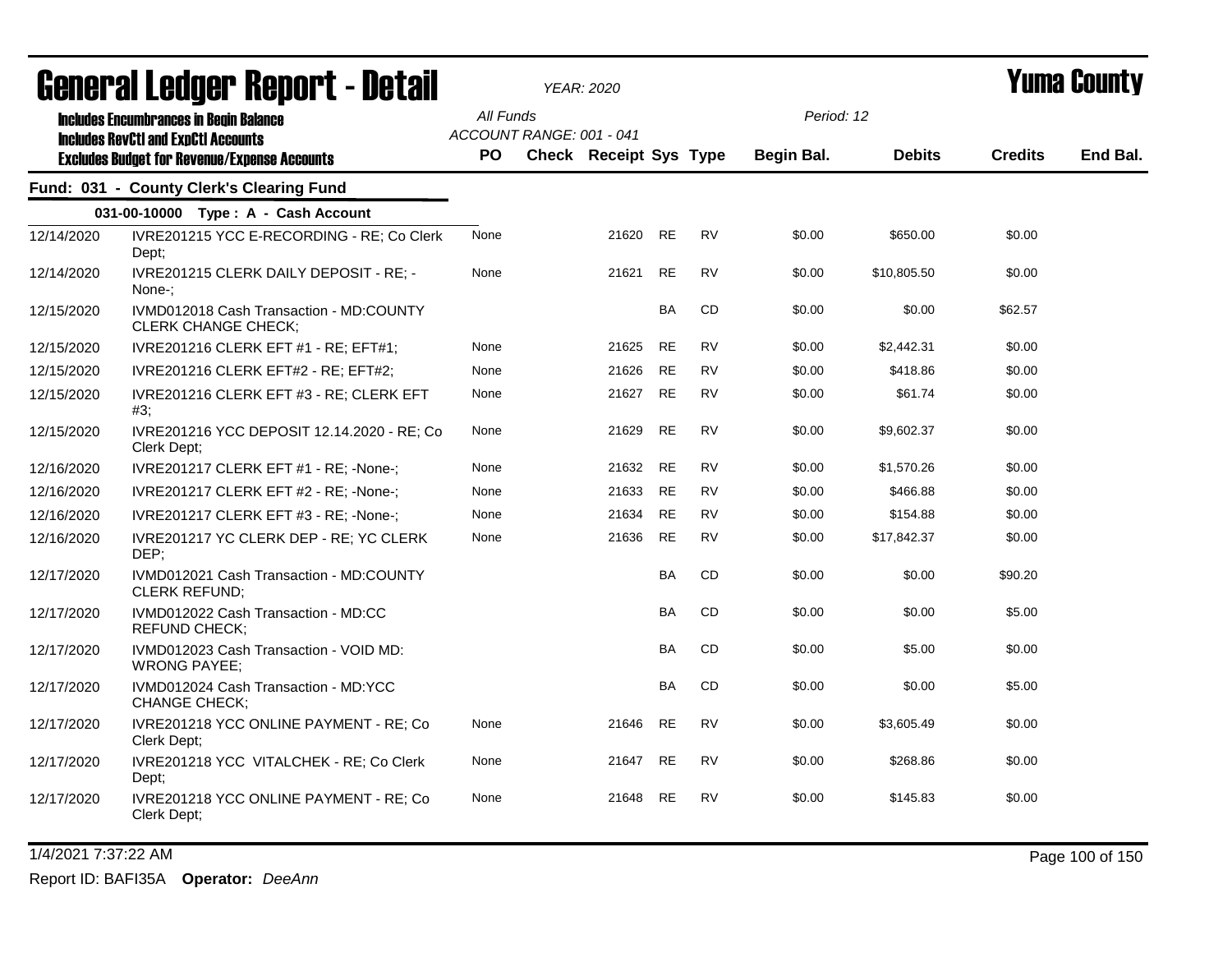|            | agual.gi fanñal. Vehal.f - Dafqil                                                                                                                  |                  |                          | YEAR: 2020                    |           |           |                          |               |                | I UIIIA VUUIILY |
|------------|----------------------------------------------------------------------------------------------------------------------------------------------------|------------------|--------------------------|-------------------------------|-----------|-----------|--------------------------|---------------|----------------|-----------------|
|            | <b>Includes Encumbrances in Begin Balance</b><br><b>Includes RevCtI and ExpCtI Accounts</b><br><b>Excludes Budget for Revenue/Expense Accounts</b> | All Funds<br>PO. | ACCOUNT RANGE: 001 - 041 | <b>Check Receipt Sys Type</b> |           |           | Period: 12<br>Begin Bal. | <b>Debits</b> | <b>Credits</b> | End Bal.        |
|            | Fund: 031 - County Clerk's Clearing Fund                                                                                                           |                  |                          |                               |           |           |                          |               |                |                 |
|            | 031-00-10000 Type: A - Cash Account                                                                                                                |                  |                          |                               |           |           |                          |               |                |                 |
| 12/17/2020 | IVRE201218 YCC ONLINE PAYMENT - RE; Co<br>Clerk Dept;                                                                                              | None             |                          | 21649                         | <b>RE</b> | <b>RV</b> | \$0.00                   | \$145.67      | \$0.00         |                 |
| 12/17/2020 | IVRE201218 YCC ONLINE PAYMENT - RE; Co<br>Clerk Dept:                                                                                              | None             |                          | 21650                         | RE        | <b>RV</b> | \$0.00                   | \$105.28      | \$0.00         |                 |
| 12/17/2020 | IVRE201218 CLERK DAILY DEPOSIT - RE; -<br>None-:                                                                                                   | None             |                          | 21651                         | <b>RE</b> | <b>RV</b> | \$0.00                   | \$10,881.88   | \$0.00         |                 |
| 12/18/2020 | IVRE201219 CLERK EFT #1 - RE; -None-;                                                                                                              | None             |                          | 21657                         | <b>RE</b> | <b>RV</b> | \$0.00                   | \$773.89      | \$0.00         |                 |
| 12/18/2020 | IVRE201219 CLERK EFT #2 - RE; -None-;                                                                                                              | None             |                          | 21658                         | RE        | <b>RV</b> | \$0.00                   | \$691.78      | \$0.00         |                 |
| 12/18/2020 | IVRE201219 CLERK EFT #3 - RE; -None-;                                                                                                              | None             |                          | 21660                         | RE        | <b>RV</b> | \$0.00                   | \$226.29      | \$0.00         |                 |
| 12/18/2020 | IVRE201219 CLERK EFT #4 - RE; -None-;                                                                                                              | None             |                          | 21661                         | RE        | <b>RV</b> | \$0.00                   | \$18.52       | \$0.00         |                 |
| 12/18/2020 | IVRE201219 YCC DEPOSIT 12.17.2020 - RE; Co<br>Clerk Dept:                                                                                          | None             |                          | 21662                         | <b>RE</b> | <b>RV</b> | \$0.00                   | \$17,593.53   | \$0.00         |                 |
| 12/21/2020 | IVRE201220 YCC E-RECORDING - RE; Co Clerk<br>Dept;                                                                                                 | None             |                          | 21665                         | RE        | RV        | \$0.00                   | \$1,118.00    | \$0.00         |                 |
| 12/21/2020 | IVRE201220 YCC ONLINE PAYMENT - RE; Co<br>Clerk Dept;                                                                                              | None             |                          | 21666                         | <b>RE</b> | <b>RV</b> | \$0.00                   | \$3,321.83    | \$0.00         |                 |
| 12/21/2020 | IVRE201220 YCC ONLINE PAYMENT - RE; Co<br>Clerk Dept:                                                                                              | None             |                          | 21667                         | <b>RE</b> | <b>RV</b> | \$0.00                   | \$652.67      | \$0.00         |                 |
| 12/21/2020 | IVRE201220 YCC ONLINE PAYMENT - RE; Co<br>Clerk Dept:                                                                                              | None             |                          | 21668                         | <b>RE</b> | <b>RV</b> | \$0.00                   | \$137.03      | \$0.00         |                 |
| 12/21/2020 | IVRE201220 YCC ONLINE PAYMENT - RE; Co<br>Clerk Dept;                                                                                              | None             |                          | 21669                         | <b>RE</b> | <b>RV</b> | \$0.00                   | \$31.00       | \$0.00         |                 |
| 12/21/2020 | IVRE201220 YC CLERK DEP - RE; YC CLERK<br>DEP:                                                                                                     | None             |                          | 21670                         | RE        | <b>RV</b> | \$0.00                   | \$10,001.98   | \$0.00         |                 |
| 12/22/2020 | IVRE201221 CLERK EFT #1 - RE; -None-;                                                                                                              | None             |                          | 21677                         | <b>RE</b> | <b>RV</b> | \$0.00                   | \$5,980.29    | \$0.00         |                 |
| 12/22/2020 | IVRE201221 CLERK EFT #2 - RE; -None-;                                                                                                              | None             |                          | 21678                         | RE        | <b>RV</b> | \$0.00                   | \$529.38      | \$0.00         |                 |
| 12/22/2020 | IVRE201221 CLERK EFT #3 - RE; -None-;                                                                                                              | None             |                          | 21679                         | RE        | <b>RV</b> | \$0.00                   | \$104.26      | \$0.00         |                 |
| 12/22/2020 | IVRE201221 YC CLERK DEP - RE; YC CLERK<br>DEP;                                                                                                     | None             |                          | 21681                         | RE        | <b>RV</b> | \$0.00                   | \$16,061.64   | \$0.00         |                 |
| 12/23/2020 | IVRE201222 YCC ONLINE PAYMENT - RE; Co<br>Clerk Dept;                                                                                              | None             |                          | 21689                         | <b>RE</b> | <b>RV</b> | \$0.00                   | \$722.14      | \$0.00         |                 |

1/4/2021 7:37:22 AM Page 101 of 150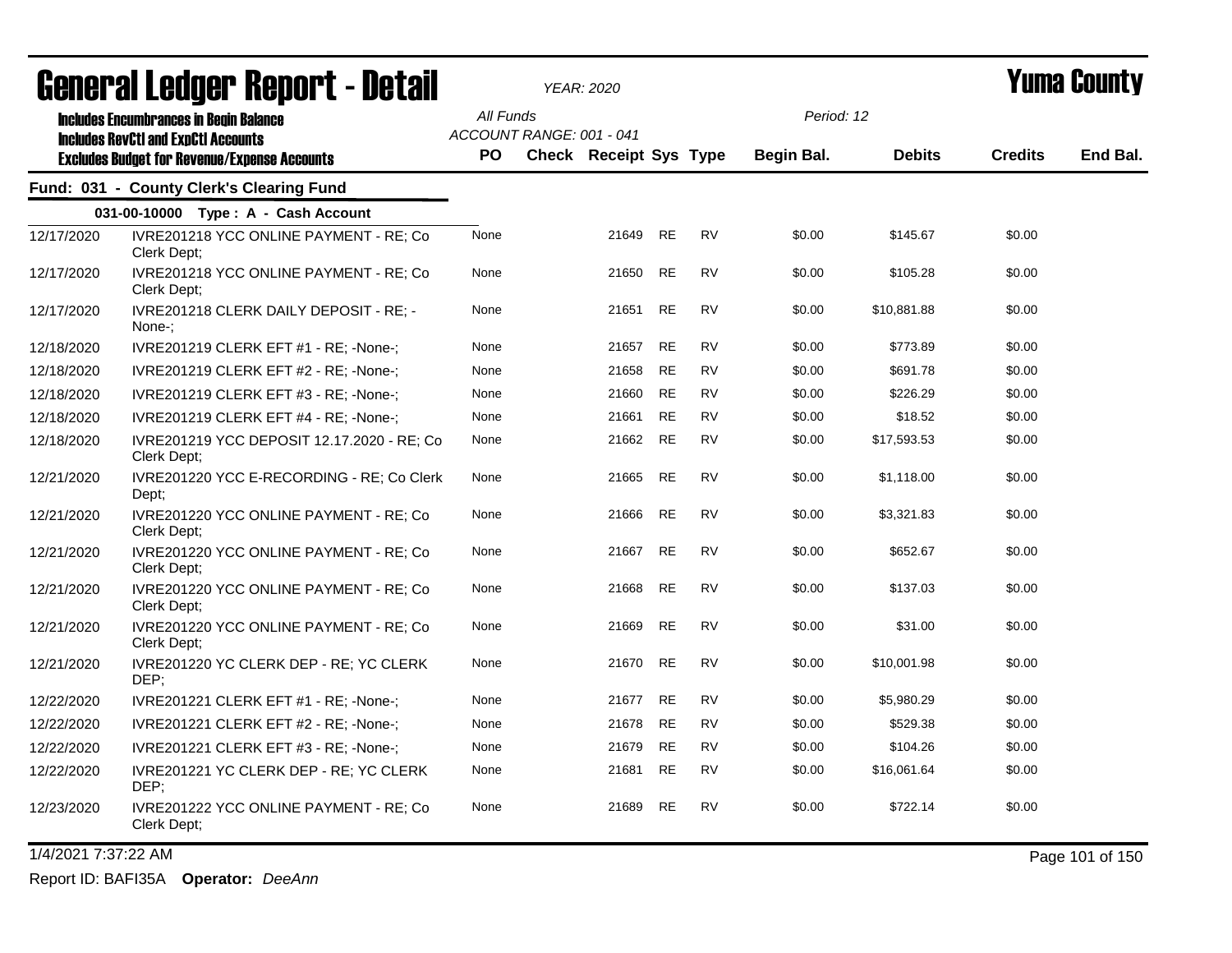|            | agiigi (gi fanàri, bahai, f - netsii                                                                                                               |                  | YEAR: 2020                                                |          |           |           |                          |               |                | I UIIIA VUUIILY |
|------------|----------------------------------------------------------------------------------------------------------------------------------------------------|------------------|-----------------------------------------------------------|----------|-----------|-----------|--------------------------|---------------|----------------|-----------------|
|            | <b>Includes Encumbrances in Begin Balance</b><br><b>Includes RevCtI and ExpCtI Accounts</b><br><b>Excludes Budget for Revenue/Expense Accounts</b> | All Funds<br>PO. | ACCOUNT RANGE: 001 - 041<br><b>Check Receipt Sys Type</b> |          |           |           | Period: 12<br>Begin Bal. | <b>Debits</b> | <b>Credits</b> | End Bal.        |
|            | Fund: 031 - County Clerk's Clearing Fund                                                                                                           |                  |                                                           |          |           |           |                          |               |                |                 |
|            | 031-00-10000 Type: A - Cash Account                                                                                                                |                  |                                                           |          |           |           |                          |               |                |                 |
| 12/23/2020 | IVRE201222 YCC ONLINE PAYMENT - RE; Co<br>Clerk Dept;                                                                                              | None             |                                                           | 21690    | <b>RE</b> | <b>RV</b> | \$0.00                   | \$101.77      | \$0.00         |                 |
| 12/23/2020 | IVRE201222 YCC ONLINE PAYMENT - RE; Co<br>Clerk Dept:                                                                                              | None             |                                                           | 21691    | <b>RE</b> | <b>RV</b> | \$0.00                   | \$0.75        | \$0.00         |                 |
| 12/23/2020 | IVRE201222 YCC DEPOSIT 12.22.2020 - RE; Co<br>Clerk Dept;                                                                                          | None             |                                                           | 21692 RE |           | <b>RV</b> | \$0.00                   | \$72,268.88   | \$0.00         |                 |
| 12/28/2020 | IVRE201223 YCC E-RECORDING - RE; Co Clerk<br>Dept;                                                                                                 | None             |                                                           | 21701    | <b>RE</b> | <b>RV</b> | \$0.00                   | \$487.00      | \$0.00         |                 |
| 12/28/2020 | IVRE201223 YCC ONLINE PAYMENT - RE; Co<br>Clerk Dept;                                                                                              | None             |                                                           | 21702    | <b>RE</b> | <b>RV</b> | \$0.00                   | \$5.00        | \$0.00         |                 |
| 12/28/2020 | IVRE201223 YCC ONLINE PAYMENT - RE; Co<br>Clerk Dept;                                                                                              | None             |                                                           | 21703    | <b>RE</b> | <b>RV</b> | \$0.00                   | \$42.02       | \$0.00         |                 |
| 12/28/2020 | IVRE201223 YCC ONLINE PAYMENT - RE; Co<br>Clerk Dept;                                                                                              | None             |                                                           | 21704    | <b>RE</b> | <b>RV</b> | \$0.00                   | \$184.01      | \$0.00         |                 |
| 12/28/2020 | IVRE201223 YCC ONLINE PAYMENT - RE; Co<br>Clerk Dept;                                                                                              | None             |                                                           | 21705    | <b>RE</b> | <b>RV</b> | \$0.00                   | \$264.67      | \$0.00         |                 |
| 12/28/2020 | IVRE201223 YCC ONLINE PAYMENT - RE; Co<br>Clerk Dept;                                                                                              | None             |                                                           | 21706    | <b>RE</b> | <b>RV</b> | \$0.00                   | \$1,560.52    | \$0.00         |                 |
| 12/28/2020 | IVRE201223 YCC ONLINE PAYMENT - RE; Co<br>Clerk Dept;                                                                                              | None             |                                                           | 21707    | <b>RE</b> | <b>RV</b> | \$0.00                   | \$733.02      | \$0.00         |                 |
| 12/28/2020 | IVRE201223 YCC ONLINE PAYMENT - RE; Co<br>Clerk Dept;                                                                                              | None             |                                                           | 21708    | <b>RE</b> | <b>RV</b> | \$0.00                   | \$963.53      | \$0.00         |                 |
| 12/28/2020 | IVRE201223 YCC ONLINE PAYMENT - RE; Co<br>Clerk Dept;                                                                                              | None             |                                                           | 21709    | <b>RE</b> | <b>RV</b> | \$0.00                   | \$1,119.91    | \$0.00         |                 |
| 12/28/2020 | IVRE201223 YC CLERK - RE; YC CLERK DEP;                                                                                                            | None             |                                                           | 21710    | <b>RE</b> | <b>RV</b> | \$0.00                   | \$28,774.29   | \$0.00         |                 |
| 12/29/2020 | IVRE201224 CLERK ET #1 - RE; CLERK EFT<br>$#1$ ;                                                                                                   | None             |                                                           | 21729    | RE        | <b>RV</b> | \$0.00                   | \$3,423.24    | \$0.00         |                 |
| 12/29/2020 | IVRE201224 CLERK EFT #2 - RE; CLERK EFT<br>#2;                                                                                                     | None             |                                                           | 21730    | <b>RE</b> | <b>RV</b> | \$0.00                   | \$695.79      | \$0.00         |                 |
| 12/29/2020 | IVRE201224 CLERK EFT #3 - RE; CLERK EFT<br>#3:                                                                                                     | None             |                                                           | 21731    | <b>RE</b> | <b>RV</b> | \$0.00                   | \$129.91      | \$0.00         |                 |

1/4/2021 7:37:22 AM Page 102 of 150 Report ID: BAFI35A **Operator:** *DeeAnn*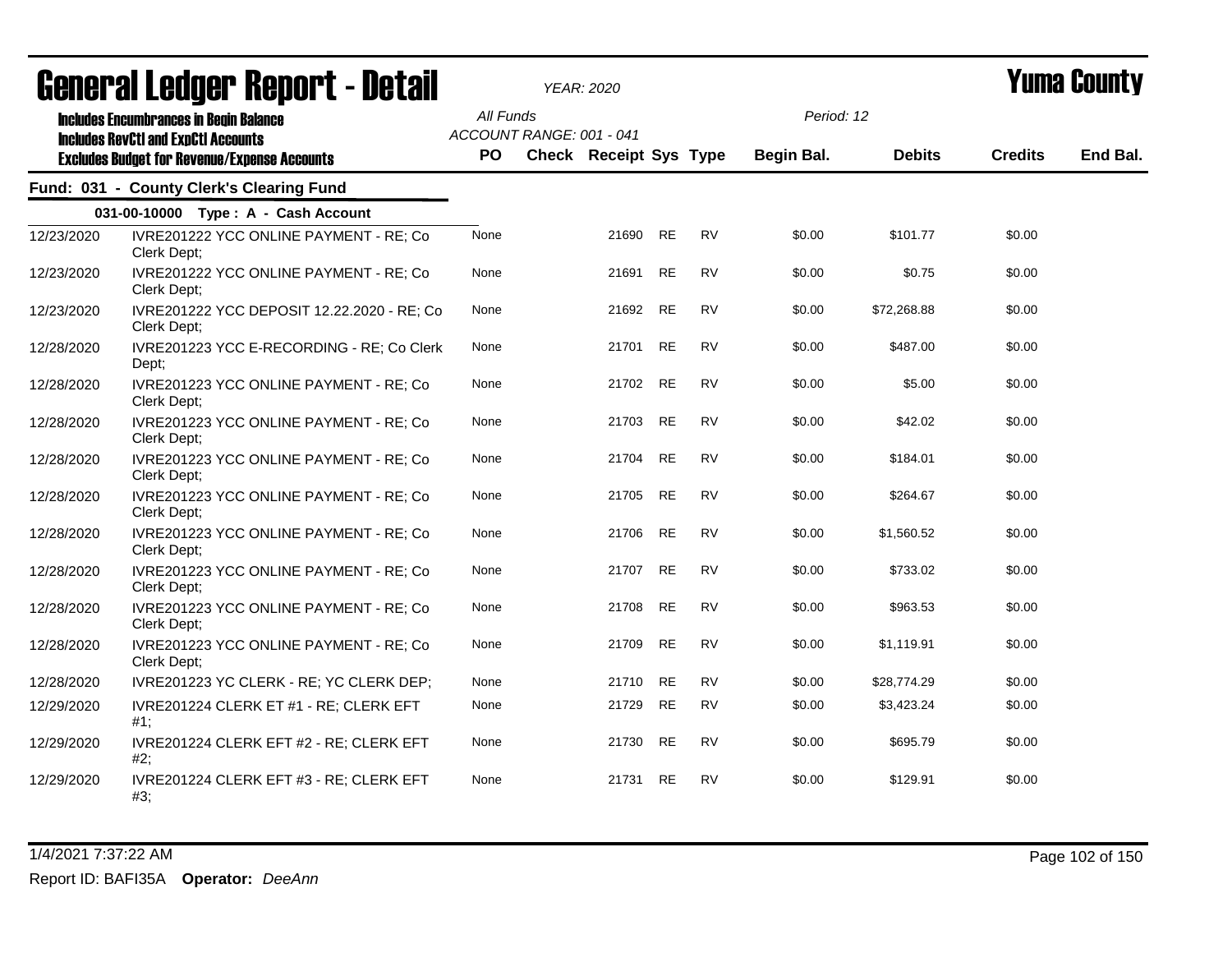|            | agligi ai fanñal. Ughni f - neful                                                           |           |                          | YEAR: 2020                    |           |           |            |               |                | I UIIIU VUUIILY |
|------------|---------------------------------------------------------------------------------------------|-----------|--------------------------|-------------------------------|-----------|-----------|------------|---------------|----------------|-----------------|
|            | <b>Includes Encumbrances in Begin Balance</b><br><b>Includes RevCtI and ExpCtI Accounts</b> | All Funds | ACCOUNT RANGE: 001 - 041 |                               |           |           | Period: 12 |               |                |                 |
|            | <b>Excludes Budget for Revenue/Expense Accounts</b>                                         | PO.       |                          | <b>Check Receipt Sys Type</b> |           |           | Begin Bal. | <b>Debits</b> | <b>Credits</b> | End Bal.        |
|            | Fund: 031 - County Clerk's Clearing Fund                                                    |           |                          |                               |           |           |            |               |                |                 |
|            | 031-00-10000 Type: A - Cash Account                                                         |           |                          |                               |           |           |            |               |                |                 |
| 12/29/2020 | IVRE201224 CLERK EFT #4 - RE; CLERK EFT<br>#4;                                              | None      |                          | 21732 RE                      |           | <b>RV</b> | \$0.00     | \$18.52       | \$0.00         |                 |
| 12/29/2020 | IVRE201224 VITAL NETWORK - RE; TRACE-<br>021000025187830;                                   | None      |                          | 21734                         | <b>RE</b> | <b>RV</b> | \$0.00     | \$199.77      | \$0.00         |                 |
| 12/29/2020 | IVRE201224 CLERK DAILY DEPOSIT - RE; -<br>None-:                                            | None      |                          | 21741                         | <b>RE</b> | <b>RV</b> | \$0.00     | \$21,493.57   | \$0.00         |                 |
| 12/30/2020 | IVMD012027 Cash Transaction - MD:YUMA<br>COUNTY CLERK REFUND CH;                            |           |                          |                               | <b>BA</b> | CD        | \$0.00     | \$0.00        | \$50.00        |                 |
| 12/30/2020 | IVRE201225 YCC ONLINE PAYMENT - RE; Co<br>Clerk Dept;                                       | None      |                          | 21749                         | <b>RE</b> | <b>RV</b> | \$0.00     | \$2.00        | \$0.00         |                 |
| 12/30/2020 | IVRE201225 YCC ONLINE PAYMENT - RE; Co<br>Clerk Dept:                                       | None      |                          | 21750                         | <b>RE</b> | <b>RV</b> | \$0.00     | \$32.87       | \$0.00         |                 |
| 12/30/2020 | IVRE201225 YCC ONLINE PAYMENT - RE; Co<br>Clerk Dept;                                       | None      |                          | 21751                         | <b>RE</b> | <b>RV</b> | \$0.00     | \$147.78      | \$0.00         |                 |
| 12/30/2020 | IVRE201225 YCC ONLINE PAYMENT - RE; Co<br>Clerk Dept;                                       | None      |                          | 21752                         | <b>RE</b> | <b>RV</b> | \$0.00     | \$1,834.45    | \$0.00         |                 |
| 12/30/2020 | IVRE201225 YCC ONLINE PAYMENT - RE; Co<br>Clerk Dept;                                       | None      |                          | 21753                         | <b>RE</b> | <b>RV</b> | \$0.00     | \$2,148.48    | \$0.00         |                 |
| 12/30/2020 | IVRE201225 YCC DEPOSIT 12.29.2020 - RE; Co<br>Clerk Dept;                                   | None      |                          | 21754                         | <b>RE</b> | <b>RV</b> | \$0.00     | \$23,310.32   | \$0.00         |                 |
| 12/31/2020 | IVTR012044 YCC MV INSURANCE FEES - YCC<br>MV INSURANCE FEES;                                |           |                          |                               | BA        | CD        | \$0.00     | \$0.00        | \$4,461.74     |                 |
| 12/31/2020 | IVTR012044 YCC MV INSURANCE FEES - YCC<br><b>MV INSURANCE FEES;</b>                         |           |                          |                               | <b>BA</b> | CD        | \$0.00     | \$4,461.74    | \$0.00         |                 |
| 12/31/2020 | IVRE201226 YCC ONLINE PAYMENT - RE; Co<br>Clerk Dept;                                       | None      |                          | 21770                         | <b>RE</b> | <b>RV</b> | \$0.00     | \$105.63      | \$0.00         |                 |
| 12/31/2020 | IVRE201226 YCC VITALCHEK - RE; Co Clerk<br>Dept;                                            | None      |                          | 21771                         | <b>RE</b> | <b>RV</b> | \$0.00     | \$121.17      | \$0.00         |                 |
| 12/31/2020 | IVRE201226 YCC ONLINE PAYMENT - RE; Co<br>Clerk Dept:                                       | None      |                          | 21772                         | <b>RE</b> | <b>RV</b> | \$0.00     | \$166.71      | \$0.00         |                 |
| 12/31/2020 | IVRE201226 YCC ONLINE PAYMENT - RE; Co<br>Clerk Dept:                                       | None      |                          | 21773                         | RE        | RV        | \$0.00     | \$168.00      | \$0.00         |                 |

1/4/2021 7:37:22 AM Page 103 of 150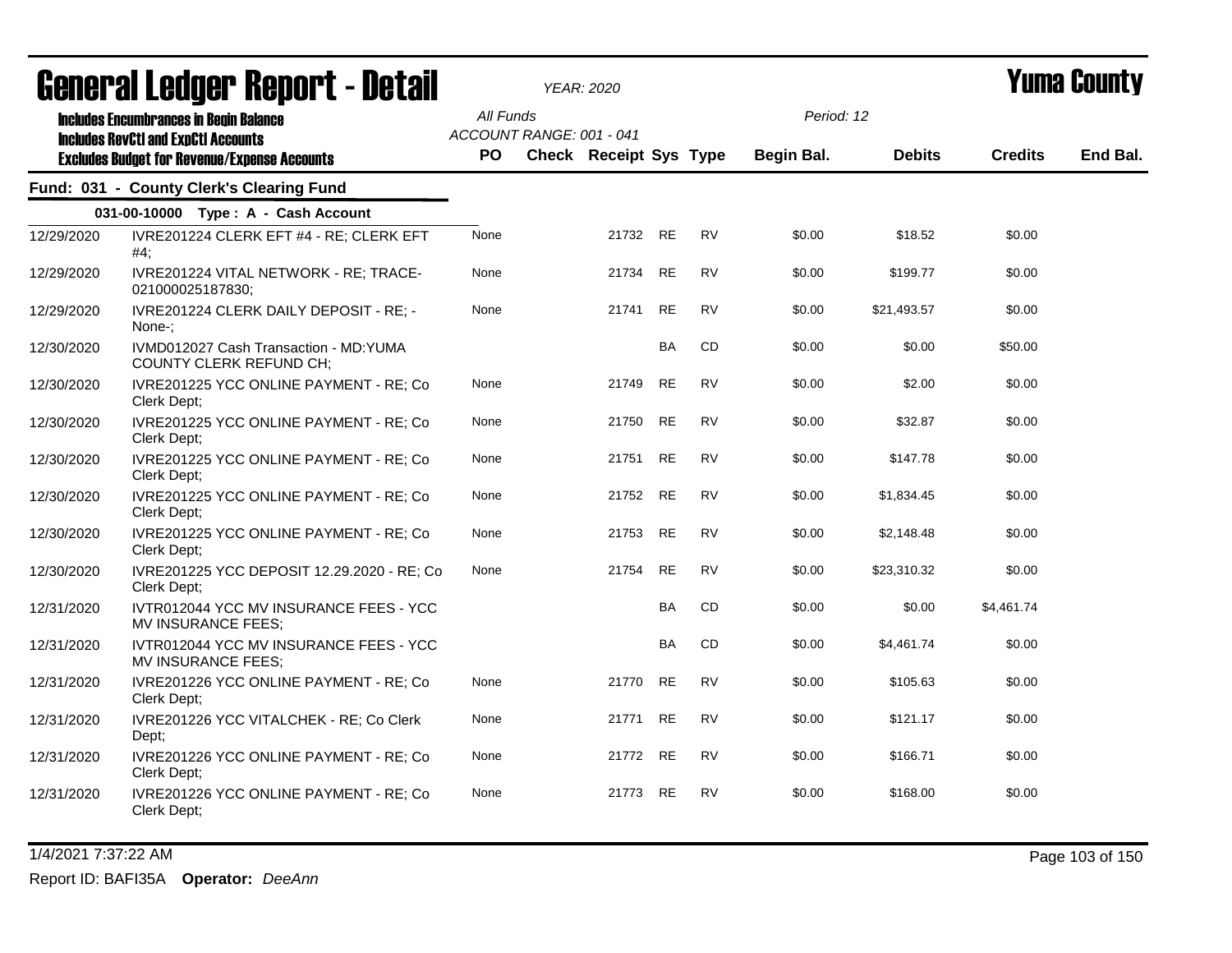|                     | General Ledger Report - Detail                                                                    |                                    | <b>YEAR: 2020</b>      |           |           |                  |               |                | <b>Yuma County</b> |
|---------------------|---------------------------------------------------------------------------------------------------|------------------------------------|------------------------|-----------|-----------|------------------|---------------|----------------|--------------------|
|                     | <b>Includes Encumbrances in Begin Balance</b>                                                     | All Funds                          |                        |           |           | Period: 12       |               |                |                    |
|                     | <b>Includes RevCtI and ExpCtI Accounts</b><br><b>Excludes Budget for Revenue/Expense Accounts</b> | ACCOUNT RANGE: 001 - 041<br>PO     | Check Receipt Sys Type |           |           | Begin Bal.       | <b>Debits</b> | <b>Credits</b> | End Bal.           |
|                     | Fund: 031 - County Clerk's Clearing Fund                                                          |                                    |                        |           |           |                  |               |                |                    |
|                     | 031-00-10000 Type: A - Cash Account                                                               |                                    |                        |           |           |                  |               |                |                    |
| 12/31/2020          | IVRE201226 YCC ONLINE PAYMENT - RE; Co<br>Clerk Dept;                                             | None                               | 21774                  | <b>RE</b> | <b>RV</b> | \$0.00           | \$373.28      | \$0.00         |                    |
| 12/31/2020          | IVRE201226 YCC ONLINE PAYMENT - RE; Co<br>Clerk Dept;                                             | None                               | 21775                  | <b>RE</b> | <b>RV</b> | \$0.00           | \$811.38      | \$0.00         |                    |
| 12/31/2020          | IVRE201226 YC CLERK - RE; YC CLERK DEP;                                                           | None                               | 21776                  | <b>RE</b> | <b>RV</b> | \$0.00           | \$14,607.21   | \$0.00         |                    |
|                     |                                                                                                   | <b>Total For: Cash Account</b>     |                        |           |           | \$248,284.57     | \$437,179.53  | \$309,430.11   | \$376,033.99       |
|                     | 031-00-20000<br>Type : L - Accounts Payable                                                       |                                    |                        |           |           |                  |               |                |                    |
| 12/1/2020           | Beginning Balance;                                                                                |                                    |                        |           |           | \$0.00           | \$0.00        | \$0.00         |                    |
|                     |                                                                                                   | <b>Total For: Accounts Payable</b> |                        |           |           | \$0.00           | \$0.00        | \$0.00         | \$0.00             |
|                     | 031-00-20010<br>Type: L - Revenue Control                                                         |                                    |                        |           |           |                  |               |                |                    |
| 12/1/2020           | Beginning Balance;                                                                                |                                    |                        |           |           | (\$4,039,436.51) | \$0.00        | \$0.00         |                    |
| 12/1/2020           | IVRE20125 - Auto post transaction;                                                                |                                    |                        | BA        | <b>CP</b> | \$0.00           | \$0.00        | \$16,187.66    |                    |
| 12/2/2020           | IVRE20126 - Auto post transaction;                                                                |                                    |                        | BA        | <b>CP</b> | \$0.00           | \$0.00        | \$4,327.85     |                    |
| 12/3/2020           | IVRE20127 - Auto post transaction;                                                                |                                    |                        | BA        | <b>CP</b> | \$0.00           | \$0.00        | \$12,625.22    |                    |
| 12/4/2020           | IVRE20128 - Auto post transaction;                                                                |                                    |                        | BA        | <b>CP</b> | \$0.00           | \$0.00        | \$5,072.10     |                    |
| 12/7/2020           | IVRE20129 - Auto post transaction;                                                                |                                    |                        | BA        | <b>CP</b> | \$0.00           | \$0.00        | \$9,611.77     |                    |
| 12/8/2020           | IVRE201210 - Auto post transaction;                                                               |                                    |                        | <b>BA</b> | <b>CP</b> | \$0.00           | \$0.00        | \$23,503.01    |                    |
| 12/9/2020           | IVRE201211 - Auto post transaction;                                                               |                                    |                        | BA        | <b>CP</b> | \$0.00           | \$0.00        | \$27,684.06    |                    |
| 12/9/2020           | IVTR012009 - Auto post transaction;                                                               |                                    |                        | BA        | <b>CP</b> | \$0.00           | \$0.00        | \$522.30       |                    |
| 12/9/2020           | IVTR012009 - Auto post transaction;                                                               |                                    |                        | BA        | <b>CP</b> | \$0.00           | \$522.30      | \$0.00         |                    |
| 12/10/2020          | IVRE201212 - Auto post transaction;                                                               |                                    |                        | BA        | <b>CP</b> | \$0.00           | \$0.00        | \$10,051.94    |                    |
| 12/11/2020          | IVRE201213 - Auto post transaction;                                                               |                                    |                        | BA        | <b>CP</b> | \$0.00           | \$0.00        | \$25,060.48    |                    |
| 12/14/2020          | IVRE201215 - Auto post transaction;                                                               |                                    |                        | <b>BA</b> | <b>CP</b> | \$0.00           | \$0.00        | \$16,616.34    |                    |
| 12/15/2020          | IVRE201216 - Auto post transaction;                                                               |                                    |                        | BA        | <b>CP</b> | \$0.00           | \$0.00        | \$12,525.28    |                    |
| 12/16/2020          | IVRE201217 - Auto post transaction;                                                               |                                    |                        | BA        | <b>CP</b> | \$0.00           | \$0.00        | \$20,034.39    |                    |
| 12/17/2020          | IVRE201218 - Auto post transaction;                                                               |                                    |                        | BA        | CP        | \$0.00           | \$0.00        | \$15,153.01    |                    |
| 12/18/2020          | IVRE201219 - Auto post transaction;                                                               |                                    |                        | BA        | CP        | \$0.00           | \$0.00        | \$19,304.01    |                    |
| 1/4/2021 7:37:22 AM |                                                                                                   |                                    |                        |           |           |                  |               |                | Page 104 of 150    |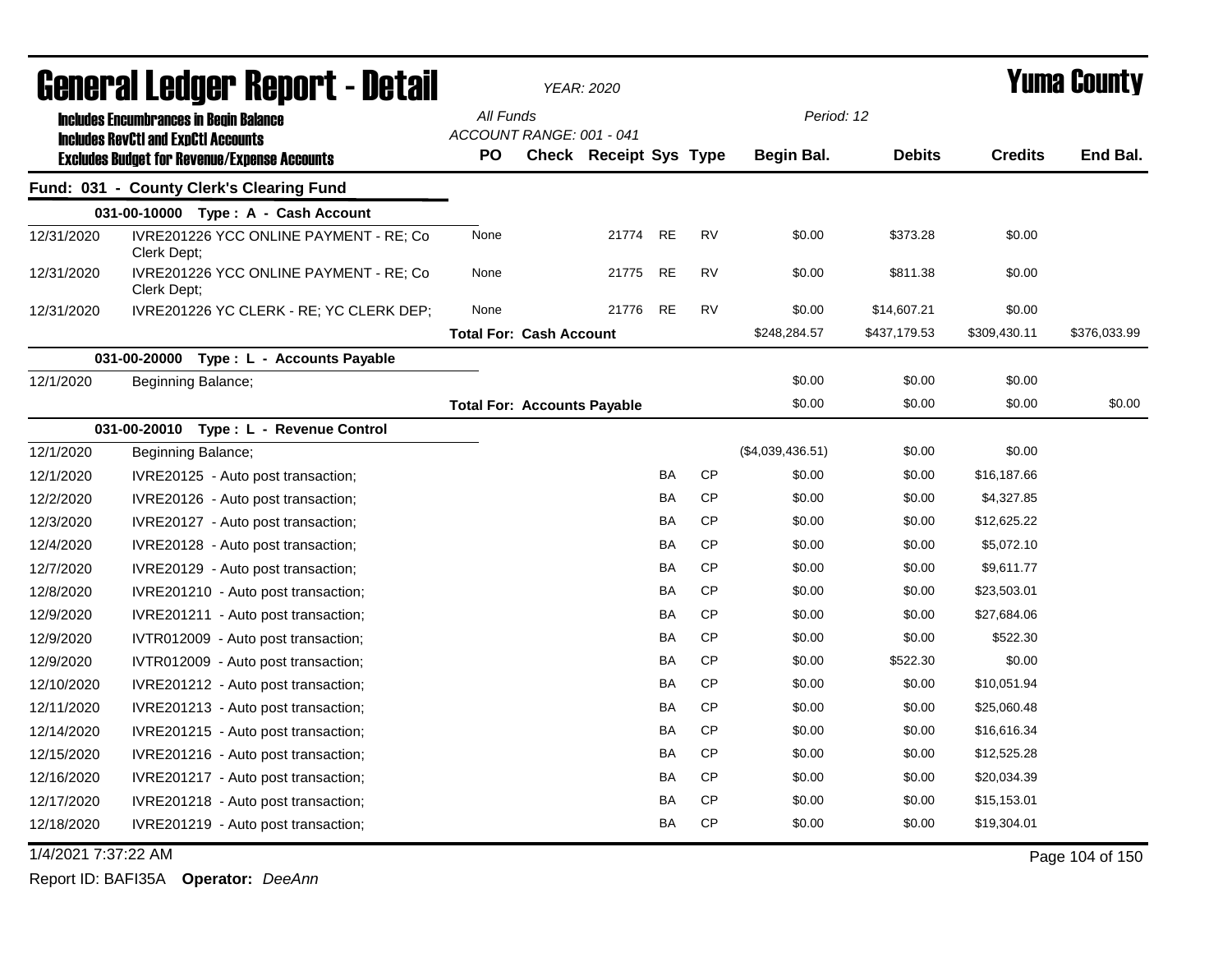|            | <b>General Ledger Report - Detail</b>                                                       |           |                                   | <b>YEAR: 2020</b>      |           |           |                  |               |                | Yuma County      |
|------------|---------------------------------------------------------------------------------------------|-----------|-----------------------------------|------------------------|-----------|-----------|------------------|---------------|----------------|------------------|
|            | <b>Includes Encumbrances in Begin Balance</b><br><b>Includes RevCtI and ExpCtI Accounts</b> | All Funds | ACCOUNT RANGE: 001 - 041          |                        |           |           | Period: 12       |               |                |                  |
|            | <b>Excludes Budget for Revenue/Expense Accounts</b>                                         | PO.       |                                   | Check Receipt Sys Type |           |           | Begin Bal.       | <b>Debits</b> | <b>Credits</b> | End Bal.         |
|            | Fund: 031 - County Clerk's Clearing Fund                                                    |           |                                   |                        |           |           |                  |               |                |                  |
|            | 031-00-20010 Type: L - Revenue Control                                                      |           |                                   |                        |           |           |                  |               |                |                  |
| 12/21/2020 | IVRE201220 - Auto post transaction;                                                         |           |                                   |                        | <b>BA</b> | <b>CP</b> | \$0.00           | \$0.00        | \$15,262.51    |                  |
| 12/22/2020 | IVRE201221 - Auto post transaction;                                                         |           |                                   |                        | <b>BA</b> | <b>CP</b> | \$0.00           | \$0.00        | \$22,675.57    |                  |
| 12/23/2020 | IVRE201222 - Auto post transaction;                                                         |           |                                   |                        | <b>BA</b> | <b>CP</b> | \$0.00           | \$0.00        | \$73,093.54    |                  |
| 12/24/2020 | IVRE201223 - Auto post transaction;                                                         |           |                                   |                        | BA        | <b>CP</b> | \$0.00           | \$0.00        | \$34,133.97    |                  |
| 12/29/2020 | IVRE201224 - Auto post transaction;                                                         |           |                                   |                        | BA        | <b>CP</b> | \$0.00           | \$0.00        | \$25,960.80    |                  |
| 12/30/2020 | IVRE201225 - Auto post transaction;                                                         |           |                                   |                        | BA        | <b>CP</b> | \$0.00           | \$0.00        | \$27,475.90    |                  |
| 12/31/2020 | IVRE201226 - Auto post transaction;                                                         |           |                                   |                        | <b>BA</b> | <b>CP</b> | \$0.00           | \$0.00        | \$16,353.38    |                  |
| 12/31/2020 | IVTR012044 - Auto post transaction;                                                         |           |                                   |                        | <b>BA</b> | <b>CP</b> | \$0.00           | \$4,461.74    | \$0.00         |                  |
|            |                                                                                             |           | <b>Total For: Revenue Control</b> |                        |           |           | (\$4,039,436.51) | \$4,984.04    | \$433,235.09   | (\$4,467,687.56) |
|            | 031-00-20020 Type: L - Expense Control                                                      |           |                                   |                        |           |           |                  |               |                |                  |
| 12/1/2020  | Beginning Balance;                                                                          |           |                                   |                        |           |           | \$4,142,667.92   | \$0.00        | \$0.00         |                  |
| 12/4/2020  | IVMD012009 - Auto post transaction;                                                         |           |                                   |                        | BA        | <b>CP</b> | \$0.00           | \$304,377.60  | \$0.00         |                  |
| 12/10/2020 | IVMD012014 - Auto post transaction;                                                         |           |                                   |                        | BA        | <b>CP</b> | \$0.00           | \$378.00      | \$0.00         |                  |
| 12/15/2020 | IVMD012018 - Auto post transaction;                                                         |           |                                   |                        | <b>BA</b> | <b>CP</b> | \$0.00           | \$62.57       | \$0.00         |                  |
| 12/17/2020 | IVMD012021 - Auto post transaction;                                                         |           |                                   |                        | BA        | <b>CP</b> | \$0.00           | \$90.20       | \$0.00         |                  |
| 12/17/2020 | IVMD012022 - Auto post transaction;                                                         |           |                                   |                        | <b>BA</b> | <b>CP</b> | \$0.00           | \$5.00        | \$0.00         |                  |
| 12/17/2020 | IVMD012023 - Auto post transaction;                                                         |           |                                   |                        | <b>BA</b> | <b>CP</b> | \$0.00           | \$0.00        | \$5.00         |                  |
| 12/17/2020 | IVMD012024 - Auto post transaction;                                                         |           |                                   |                        | <b>BA</b> | <b>CP</b> | \$0.00           | \$5.00        | \$0.00         |                  |
| 12/30/2020 | IVMD012027 - Auto post transaction;                                                         |           |                                   |                        | <b>BA</b> | <b>CP</b> | \$0.00           | \$50.00       | \$0.00         |                  |
|            |                                                                                             |           | <b>Total For: Expense Control</b> |                        |           |           | \$4,142,667.92   | \$304,968.37  | \$5.00         | \$4,447,631.29   |
|            | 031-00-20100 Type: L - Fund Balance                                                         |           |                                   |                        |           |           |                  |               |                |                  |
| 12/1/2020  | Beginning Balance;                                                                          |           |                                   |                        |           |           | (\$351,515.98)   | \$0.00        | \$0.00         |                  |
|            |                                                                                             |           | <b>Total For: Fund Balance</b>    |                        |           |           | (\$351,515.98)   | \$0.00        | \$0.00         | (\$351,515.98)   |
|            | 031-00-20110 Type: L - Clerk MV Fee                                                         |           |                                   |                        |           |           |                  |               |                |                  |
| 12/1/2020  | Beginning Balance;                                                                          |           |                                   |                        |           |           | \$0.00           | \$0.00        | \$0.00         |                  |
|            |                                                                                             |           |                                   |                        |           |           |                  |               |                |                  |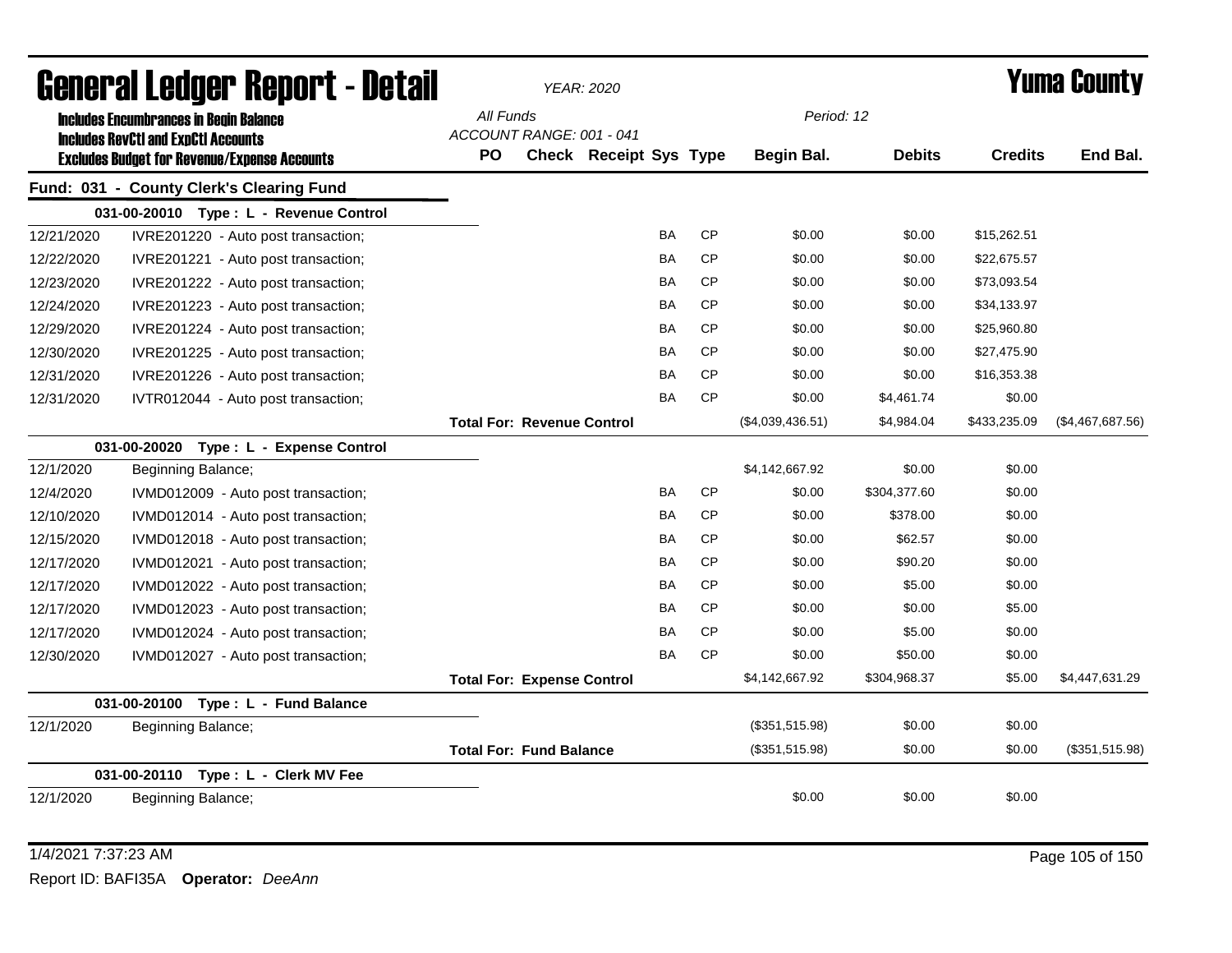|            |                         | General Ledger Report - Detail                                                                    |                                       | <b>YEAR: 2020</b>             |           |           |                  |               |                | <b>Yuma County</b> |
|------------|-------------------------|---------------------------------------------------------------------------------------------------|---------------------------------------|-------------------------------|-----------|-----------|------------------|---------------|----------------|--------------------|
|            |                         | <b>Includes Encumbrances in Begin Balance</b>                                                     | All Funds<br>ACCOUNT RANGE: 001 - 041 |                               |           |           | Period: 12       |               |                |                    |
|            |                         | <b>Includes RevCtI and ExpCtI Accounts</b><br><b>Excludes Budget for Revenue/Expense Accounts</b> | <b>PO</b>                             | <b>Check Receipt Sys Type</b> |           |           | Begin Bal.       | <b>Debits</b> | <b>Credits</b> | End Bal.           |
|            |                         | Fund: 031 - County Clerk's Clearing Fund                                                          |                                       |                               |           |           |                  |               |                |                    |
|            |                         | 031-00-20110 Type: L - Clerk MV Fee                                                               |                                       |                               |           |           |                  |               |                |                    |
| 12/31/2020 |                         | IVTR012044 YCC MV INSURANCE FEES - YCC<br>MV INSURANCE FEES;                                      |                                       |                               | <b>BA</b> | <b>TR</b> | \$0.00           | \$0.00        | \$4,461.74     |                    |
|            |                         |                                                                                                   | <b>Total For: Clerk MV Fee</b>        |                               |           |           | \$0.00           | \$0.00        | \$4,461.74     | (\$4,461.74)       |
|            |                         | 031-00-32100 Type: R - Transfers In                                                               |                                       |                               |           |           |                  |               |                |                    |
| 12/1/2020  |                         | Beginning Balance;                                                                                |                                       |                               |           |           | (\$2,658.44)     | \$0.00        | \$0.00         |                    |
|            |                         |                                                                                                   | <b>Total For: Transfers In</b>        |                               |           |           | (\$2,658.44)     | \$0.00        | \$0.00         | (\$2,658.44)       |
|            |                         | 031-00-35000 Type: R - Fees Collected                                                             |                                       |                               |           |           |                  |               |                |                    |
| 12/1/2020  |                         | Beginning Balance;                                                                                |                                       |                               |           |           | (\$4,033,090.18) | \$0.00        | \$0.00         |                    |
| 12/1/2020  | Clerk Dept;             | IVRE20125 YCC ONLINE PAYMENT - RE; Co                                                             | None                                  | 21514                         | <b>RE</b> | <b>RV</b> | \$0.00           | \$0.00        | \$1,067.24     |                    |
| 12/1/2020  | Clerk Dept;             | IVRE20125 YCC ONLINE PAYMENT - RE; Co                                                             | None                                  | 21515 RE                      |           | <b>RV</b> | \$0.00           | \$0.00        | \$786.26       |                    |
| 12/1/2020  | Clerk Dept;             | IVRE20125 YCC ONLINE PAYMENT - RE; Co                                                             | None                                  | 21516                         | RE        | <b>RV</b> | \$0.00           | \$0.00        | \$482.23       |                    |
| 12/1/2020  | Clerk Dept:             | IVRE20125 YCC ONLINE PAYMENT - RE; Co                                                             | None                                  | 21517                         | <b>RE</b> | <b>RV</b> | \$0.00           | \$0.00        | \$61.74        |                    |
| 12/1/2020  |                         | IVRE20125 IRS - RE; Co Clerk Dept;                                                                | None                                  | 21518                         | <b>RE</b> | <b>RV</b> | \$0.00           | \$0.00        | \$8.00         |                    |
| 12/1/2020  |                         | IVRE20125 CLERK DAILY DEPOSIT - RE; -None-                                                        | None                                  | 21520                         | RE        | <b>RV</b> | \$0.00           | \$0.00        | \$13,653.19    |                    |
| 12/1/2020  | Clerk Dept:             | IVRE20125 YUMA CO REC.REIMB - RE; Co                                                              | None                                  | 21524                         | <b>RE</b> | <b>RV</b> | \$0.00           | \$0.00        | \$129.00       |                    |
| 12/2/2020  |                         | IVRE20126 CLERK EFT #1 - RE; -None-;                                                              | None                                  | 21528                         | <b>RE</b> | <b>RV</b> | \$0.00           | \$0.00        | \$1,321.91     |                    |
| 12/2/2020  |                         | IVRE20126 CLERK EFT #2 - RE; -None-;                                                              | None                                  | 21529                         | RE        | <b>RV</b> | \$0.00           | \$0.00        | \$149.54       |                    |
| 12/2/2020  |                         | IVRE20126 CLERK EFT #3 - RE; -None-;                                                              | None                                  | 21530                         | RE        | <b>RV</b> | \$0.00           | \$0.00        | \$114.61       |                    |
| 12/2/2020  | <b>DEPOSIT 12.2.20:</b> | IVRE20126 YC CLERK DEP - RE; YCC                                                                  | None                                  | 21532 RE                      |           | <b>RV</b> | \$0.00           | \$0.00        | \$2,741.79     |                    |
| 12/3/2020  | #1;                     | IVRE20127 CLERK EFT #1 - RE; CLERK EFT                                                            | None                                  | 21539                         | RE        | <b>RV</b> | \$0.00           | \$0.00        | \$732.78       |                    |
| 12/3/2020  | #2;                     | IVRE20127 CLERK EFT #2 - RE; CLERK EFT                                                            | None                                  | 21540                         | <b>RE</b> | <b>RV</b> | \$0.00           | \$0.00        | \$256.13       |                    |

1/4/2021 7:37:23 AM Page 106 of 150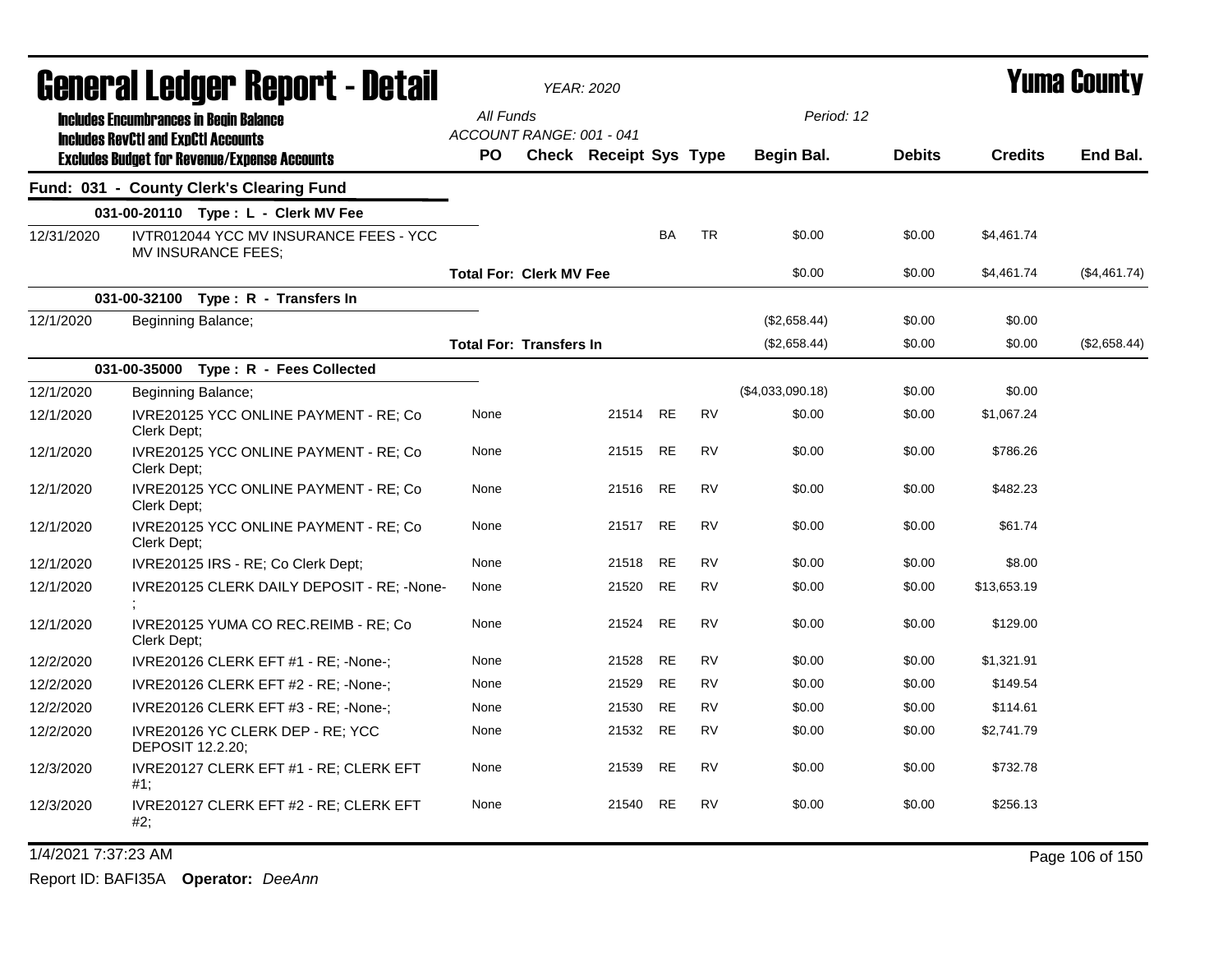|           | agiigi (gi fanàri, bahai, f - nefail                                                                                                               |                  | <i>YEAR: 2020</i>        |                        |           |           |                          |               |                | i unia vvunty |
|-----------|----------------------------------------------------------------------------------------------------------------------------------------------------|------------------|--------------------------|------------------------|-----------|-----------|--------------------------|---------------|----------------|---------------|
|           | <b>Includes Encumbrances in Begin Balance</b><br><b>Includes RevCtI and ExpCtI Accounts</b><br><b>Excludes Budget for Revenue/Expense Accounts</b> | All Funds<br>PO. | ACCOUNT RANGE: 001 - 041 | Check Receipt Sys Type |           |           | Period: 12<br>Begin Bal. | <b>Debits</b> | <b>Credits</b> | End Bal.      |
|           |                                                                                                                                                    |                  |                          |                        |           |           |                          |               |                |               |
|           | Fund: 031 - County Clerk's Clearing Fund                                                                                                           |                  |                          |                        |           |           |                          |               |                |               |
|           | 031-00-35000 Type: R - Fees Collected                                                                                                              |                  |                          |                        |           |           |                          |               |                |               |
| 12/3/2020 | IVRE20127 CLERK EFT #3 - RE; CLERK EFT<br>#3;                                                                                                      | None             |                          | 21541 RE               |           | <b>RV</b> | \$0.00                   | \$0.00        | \$129.10       |               |
| 12/3/2020 | IVRE20127 CLERK EFT #4 - RE; CLERK EFT<br>#4;                                                                                                      | None             |                          | 21542                  | <b>RE</b> | <b>RV</b> | \$0.00                   | \$0.00        | \$8.34         |               |
| 12/3/2020 | IVRE20127 YC CLERK DEP - RE; YC CLERK<br>DEP 12.3.20;                                                                                              | None             |                          | 21543                  | <b>RE</b> | <b>RV</b> | \$0.00                   | \$0.00        | \$11,498.87    |               |
| 12/4/2020 | IVRE20128 YC CLERK DEP - RE; YC CLERK<br>DEP;                                                                                                      | None             |                          | 21544                  | <b>RE</b> | <b>RV</b> | \$0.00                   | \$0.00        | \$3,684.17     |               |
| 12/4/2020 | IVRE20128 YCC ONLINE PAYMENT - RE; Co<br>Clerk Dept;                                                                                               | None             |                          | 21545                  | <b>RE</b> | <b>RV</b> | \$0.00                   | \$0.00        | \$1,183.05     |               |
| 12/4/2020 | IVRE20128 YCC VITALCHEK - RE; Co Clerk<br>Dept;                                                                                                    | None             |                          | 21546                  | RE        | RV        | \$0.00                   | \$0.00        | \$204.88       |               |
| 12/7/2020 | IVRE20129 YCC E-RECORDING - RE; Co Clerk<br>Dept;                                                                                                  | None             |                          | 21554                  | <b>RE</b> | <b>RV</b> | \$0.00                   | \$0.00        | \$321.00       |               |
| 12/7/2020 | IVRE20129 YCC ONLINE PAYMENT - RE; Co<br>Clerk Dept;                                                                                               | None             |                          | 21555                  | RE        | <b>RV</b> | \$0.00                   | \$0.00        | \$2,840.43     |               |
| 12/7/2020 | IVRE20129 YCC ONLINE PAYMENT - RE; Co<br>Clerk Dept:                                                                                               | None             |                          | 21556                  | RE        | RV        | \$0.00                   | \$0.00        | \$911.85       |               |
| 12/7/2020 | IVRE20129 YCC ONLINE PAYMENT - RE; Co<br>Clerk Dept;                                                                                               | None             |                          | 21557                  | <b>RE</b> | <b>RV</b> | \$0.00                   | \$0.00        | \$0.25         |               |
| 12/7/2020 | IVRE20129 YC CHECK DEP - RE; YCC DEP<br>12.7.20:                                                                                                   | None             |                          | 21559                  | <b>RE</b> | <b>RV</b> | \$0.00                   | \$0.00        | \$5,286.69     |               |
| 12/8/2020 | IVRE201210 CLERK EFT#1 - RE; CLERK EFT<br>#1 12.8.20;                                                                                              | None             |                          | 21566                  | <b>RE</b> | <b>RV</b> | \$0.00                   | \$0.00        | \$495.15       |               |
| 12/8/2020 | IVRE201210 CLERK EFT #2 - RE; CLERK EFT<br>#2 12.8.20;                                                                                             | None             |                          | 21567                  | <b>RE</b> | <b>RV</b> | \$0.00                   | \$0.00        | \$166.33       |               |
| 12/8/2020 | IVRE201210 CLERK EFT #3 - RE; CLERK EFT<br>#3 12.8.20;                                                                                             | None             |                          | 21568                  | <b>RE</b> | <b>RV</b> | \$0.00                   | \$0.00        | \$1.25         |               |
| 12/8/2020 | IVRE201210 CLERK DAILY DEPOSIT - RE; -<br>None-;                                                                                                   | None             |                          | 21569                  | <b>RE</b> | <b>RV</b> | \$0.00                   | \$0.00        | \$22,840.28    |               |
| 12/9/2020 | IVTR012009 MV INS FEE 11-13-20 -<br>CORRECTION OF MV FEES;                                                                                         |                  |                          |                        | <b>BA</b> | <b>TR</b> | \$0.00                   | \$522.30      | \$0.00         |               |
|           |                                                                                                                                                    |                  |                          |                        |           |           |                          |               |                |               |

1/4/2021 7:37:23 AM Page 107 of 150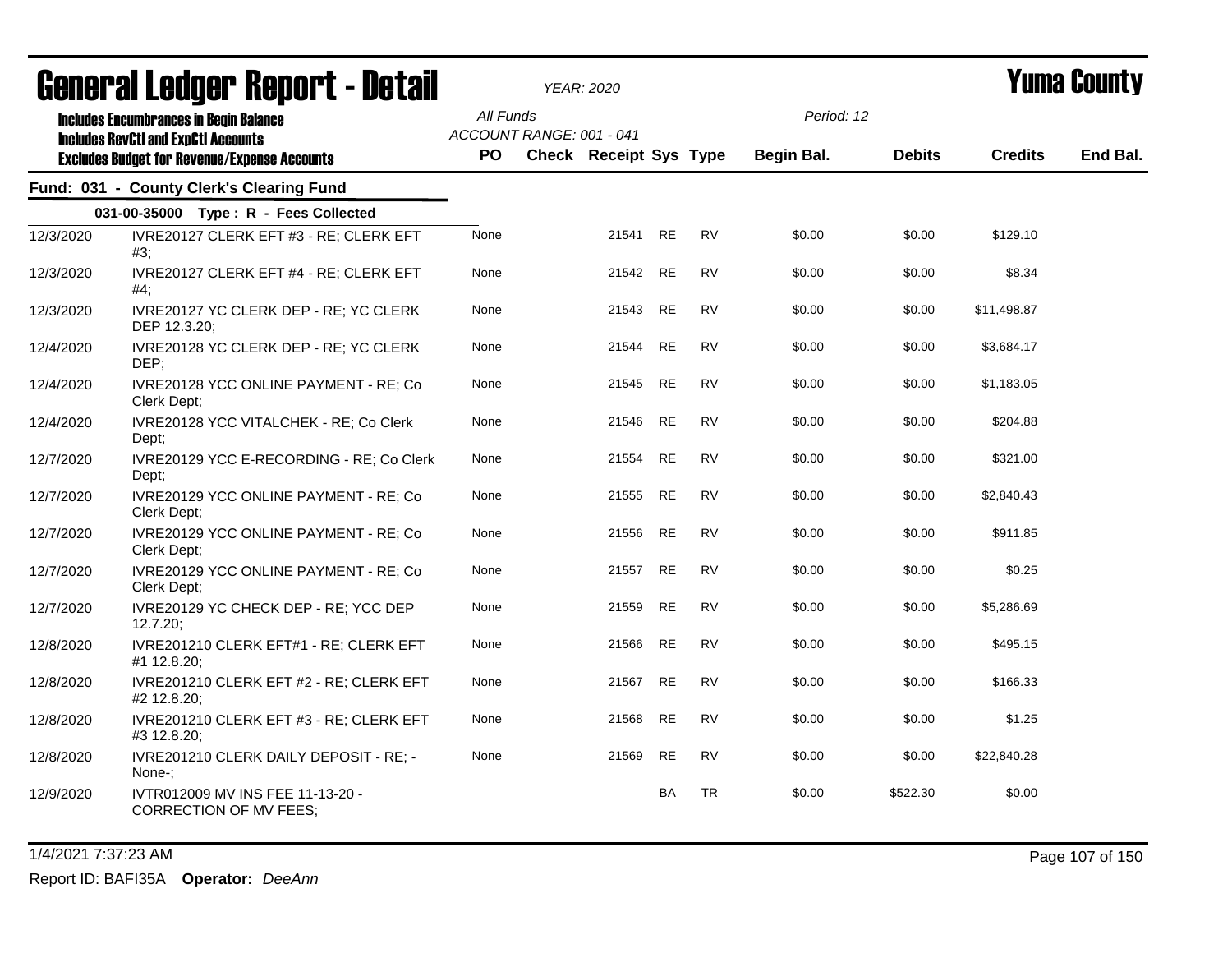|                     | agual.gi fanñal. Urinn. ( - nafsii                                                                |           |                          | YEAR: 2020             |           |           |            |               |                | I UIIIA VUUIILY |
|---------------------|---------------------------------------------------------------------------------------------------|-----------|--------------------------|------------------------|-----------|-----------|------------|---------------|----------------|-----------------|
|                     | <b>Includes Encumbrances in Begin Balance</b>                                                     | All Funds | ACCOUNT RANGE: 001 - 041 |                        |           |           | Period: 12 |               |                |                 |
|                     | <b>Includes RevCtI and ExpCtI Accounts</b><br><b>Excludes Budget for Revenue/Expense Accounts</b> | PO.       |                          | Check Receipt Sys Type |           |           | Begin Bal. | <b>Debits</b> | <b>Credits</b> | End Bal.        |
|                     | Fund: 031 - County Clerk's Clearing Fund                                                          |           |                          |                        |           |           |            |               |                |                 |
|                     | 031-00-35000 Type: R - Fees Collected                                                             |           |                          |                        |           |           |            |               |                |                 |
| 12/9/2020           | IVRE201211 CLERK EFT #1 - RE; -None-;                                                             | None      |                          | 21576                  | RE        | <b>RV</b> | \$0.00     | \$0.00        | \$301.62       |                 |
| 12/9/2020           | IVRE201211 CLERK EFT #2 - RE; -None-;                                                             | None      |                          | 21577                  | <b>RE</b> | <b>RV</b> | \$0.00     | \$0.00        | \$0.25         |                 |
| 12/9/2020           | IVRE201211 YC CLERK DEP - RE; YC CLERK<br>DEP 12.9.20;                                            | None      |                          | 21578                  | RE        | <b>RV</b> | \$0.00     | \$0.00        | \$27,382.19    |                 |
| 12/10/2020          | IVRE201212 YCC ONLINE PAYMENT - RE; Co<br>Clerk Dept;                                             | None      |                          | 21599                  | <b>RE</b> | <b>RV</b> | \$0.00     | \$0.00        | \$1,166.37     |                 |
| 12/10/2020          | IVRE201212 YCC ONLINE PAYMENT - RE; Co<br>Clerk Dept;                                             | None      |                          | 21600                  | <b>RE</b> | <b>RV</b> | \$0.00     | \$0.00        | \$159.77       |                 |
| 12/10/2020          | IVRE201212 CLERK DAILY DEPOSIT - RE; -<br>None-:                                                  | None      |                          | 21601                  | <b>RE</b> | <b>RV</b> | \$0.00     | \$0.00        | \$8,725.80     |                 |
| 12/11/2020          | IVRE201213 YCC ONLINE PAYMENT - RE; Co<br>Clerk Dept;                                             | None      |                          | 21605 RE               |           | <b>RV</b> | \$0.00     | \$0.00        | \$1,813.49     |                 |
| 12/11/2020          | IVRE201213 YCC ONLINE PAYMENT - RE; Co<br>Clerk Dept;                                             | None      |                          | 21606                  | <b>RE</b> | <b>RV</b> | \$0.00     | \$0.00        | \$560.59       |                 |
| 12/11/2020          | IVRE201213 YCC ONLINE PAYMENT - RE; Co<br>Clerk Dept;                                             | None      |                          | 21607 RE               |           | <b>RV</b> | \$0.00     | \$0.00        | \$13.00        |                 |
| 12/11/2020          | IVRE201213 YC CLERK DEP - RE; YC CLERK<br>DEP 12.11.20;                                           | None      |                          | 21608                  | <b>RE</b> | <b>RV</b> | \$0.00     | \$0.00        | \$22,673.40    |                 |
| 12/14/2020          | IVRE201215 YCC ONLINE PAYMENT - RE; Co<br>Clerk Dept:                                             | None      |                          | 21616 RE               |           | <b>RV</b> | \$0.00     | \$0.00        | \$2,419.55     |                 |
| 12/14/2020          | IVRE201215 YCC ONLINE PAYMENT - RE; Co<br>Clerk Dept;                                             | None      |                          | 21617 RE               |           | <b>RV</b> | \$0.00     | \$0.00        | \$1,440.22     |                 |
| 12/14/2020          | IVRE201215 YCC ONLINE PAYMENT - RE; Co<br>Clerk Dept;                                             | None      |                          | 21618                  | RE        | <b>RV</b> | \$0.00     | \$0.00        | \$1,173.14     |                 |
| 12/14/2020          | IVRE201215 YCC ONLINE PAYMENT - RE; Co<br>Clerk Dept;                                             | None      |                          | 21619                  | <b>RE</b> | <b>RV</b> | \$0.00     | \$0.00        | \$127.93       |                 |
| 12/14/2020          | IVRE201215 YCC E-RECORDING - RE; Co Clerk<br>Dept;                                                | None      |                          | 21620                  | <b>RE</b> | <b>RV</b> | \$0.00     | \$0.00        | \$650.00       |                 |
| 12/14/2020          | IVRE201215 CLERK DAILY DEPOSIT - RE; -<br>None-:                                                  | None      |                          | 21621                  | <b>RE</b> | <b>RV</b> | \$0.00     | \$0.00        | \$10,805.50    |                 |
| 12/15/2020          | IVRE201216 CLERK EFT #1 - RE; EFT#1;                                                              | None      |                          | 21625                  | <b>RE</b> | <b>RV</b> | \$0.00     | \$0.00        | \$2,442.31     |                 |
| 12/15/2020          | IVRE201216 CLERK EFT#2 - RE; EFT#2;                                                               | None      |                          | 21626                  | RE        | <b>RV</b> | \$0.00     | \$0.00        | \$418.86       |                 |
| 1/4/2021 7:37:23 AM |                                                                                                   |           |                          |                        |           |           |            |               |                | Page 108 of 150 |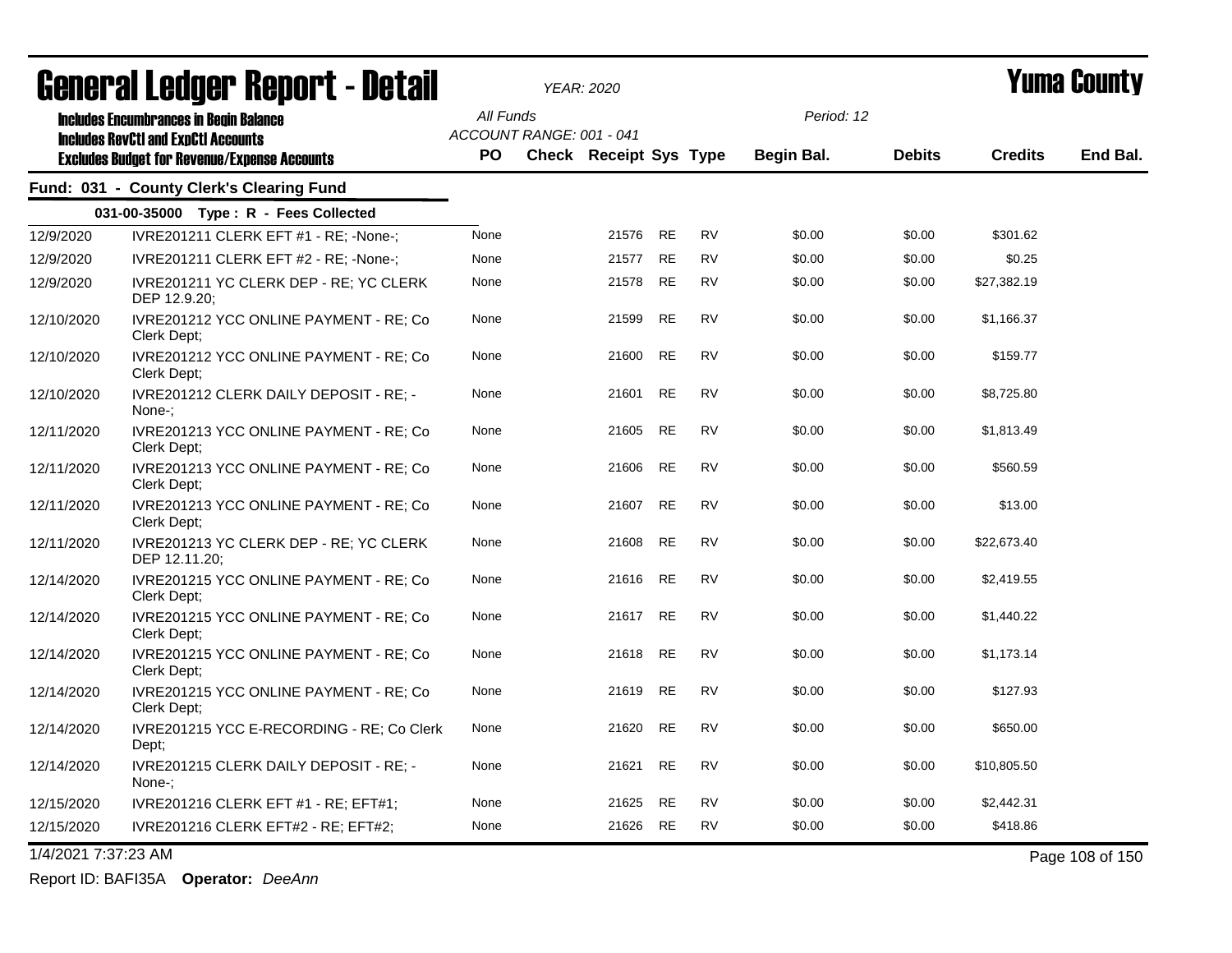| agual.gi fanàri. Vehal.f - Datsil |                                                                                                                                                    | YEAR: 2020       |                                                           |       |           |           | T UIIIA VUUIILY          |               |                |          |
|-----------------------------------|----------------------------------------------------------------------------------------------------------------------------------------------------|------------------|-----------------------------------------------------------|-------|-----------|-----------|--------------------------|---------------|----------------|----------|
|                                   | <b>Includes Encumbrances in Begin Balance</b><br><b>Includes RevCtI and ExpCtI Accounts</b><br><b>Excludes Budget for Revenue/Expense Accounts</b> | All Funds<br>PO. | ACCOUNT RANGE: 001 - 041<br><b>Check Receipt Sys Type</b> |       |           |           | Period: 12<br>Begin Bal. | <b>Debits</b> | <b>Credits</b> | End Bal. |
|                                   | Fund: 031 - County Clerk's Clearing Fund                                                                                                           |                  |                                                           |       |           |           |                          |               |                |          |
|                                   | 031-00-35000 Type: R - Fees Collected                                                                                                              |                  |                                                           |       |           |           |                          |               |                |          |
| 12/15/2020                        | IVRE201216 CLERK EFT #3 - RE; CLERK EFT<br>#3;                                                                                                     | None             |                                                           | 21627 | <b>RE</b> | <b>RV</b> | \$0.00                   | \$0.00        | \$61.74        |          |
| 12/15/2020                        | IVRE201216 YCC DEPOSIT 12.14.2020 - RE; Co<br>Clerk Dept;                                                                                          | None             |                                                           | 21629 | <b>RE</b> | <b>RV</b> | \$0.00                   | \$0.00        | \$9,602.37     |          |
| 12/16/2020                        | IVRE201217 CLERK EFT #1 - RE; -None-;                                                                                                              | None             |                                                           | 21632 | <b>RE</b> | <b>RV</b> | \$0.00                   | \$0.00        | \$1,570.26     |          |
| 12/16/2020                        | IVRE201217 CLERK EFT #2 - RE; -None-;                                                                                                              | None             |                                                           | 21633 | <b>RE</b> | <b>RV</b> | \$0.00                   | \$0.00        | \$466.88       |          |
| 12/16/2020                        | IVRE201217 CLERK EFT #3 - RE; -None-;                                                                                                              | None             |                                                           | 21634 | <b>RE</b> | <b>RV</b> | \$0.00                   | \$0.00        | \$154.88       |          |
| 12/16/2020                        | IVRE201217 YC CLERK DEP - RE; YC CLERK<br>DEP;                                                                                                     | None             |                                                           | 21636 | <b>RE</b> | <b>RV</b> | \$0.00                   | \$0.00        | \$17,842.37    |          |
| 12/17/2020                        | IVRE201218 YCC ONLINE PAYMENT - RE; Co<br>Clerk Dept:                                                                                              | None             |                                                           | 21646 | <b>RE</b> | <b>RV</b> | \$0.00                   | \$0.00        | \$3,605.49     |          |
| 12/17/2020                        | IVRE201218 YCC VITALCHEK - RE; Co Clerk<br>Dept;                                                                                                   | None             |                                                           | 21647 | <b>RE</b> | <b>RV</b> | \$0.00                   | \$0.00        | \$268.86       |          |
| 12/17/2020                        | IVRE201218 YCC ONLINE PAYMENT - RE; Co<br>Clerk Dept:                                                                                              | None             |                                                           | 21648 | <b>RE</b> | <b>RV</b> | \$0.00                   | \$0.00        | \$145.83       |          |
| 12/17/2020                        | IVRE201218 YCC ONLINE PAYMENT - RE; Co<br>Clerk Dept:                                                                                              | None             |                                                           | 21649 | <b>RE</b> | <b>RV</b> | \$0.00                   | \$0.00        | \$145.67       |          |
| 12/17/2020                        | IVRE201218 YCC ONLINE PAYMENT - RE; Co<br>Clerk Dept:                                                                                              | None             |                                                           | 21650 | <b>RE</b> | <b>RV</b> | \$0.00                   | \$0.00        | \$105.28       |          |
| 12/17/2020                        | IVRE201218 CLERK DAILY DEPOSIT - RE; -<br>None-:                                                                                                   | None             |                                                           | 21651 | <b>RE</b> | <b>RV</b> | \$0.00                   | \$0.00        | \$10,881.88    |          |
| 12/18/2020                        | IVRE201219 CLERK EFT #1 - RE; -None-;                                                                                                              | None             |                                                           | 21657 | <b>RE</b> | RV        | \$0.00                   | \$0.00        | \$773.89       |          |
| 12/18/2020                        | IVRE201219 CLERK EFT #2 - RE; -None-;                                                                                                              | None             |                                                           | 21658 | <b>RE</b> | <b>RV</b> | \$0.00                   | \$0.00        | \$691.78       |          |
| 12/18/2020                        | IVRE201219 CLERK EFT #3 - RE; -None-;                                                                                                              | None             |                                                           | 21660 | <b>RE</b> | <b>RV</b> | \$0.00                   | \$0.00        | \$226.29       |          |
| 12/18/2020                        | IVRE201219 CLERK EFT #4 - RE; -None-;                                                                                                              | None             |                                                           | 21661 | <b>RE</b> | <b>RV</b> | \$0.00                   | \$0.00        | \$18.52        |          |
| 12/18/2020                        | IVRE201219 YCC DEPOSIT 12.17.2020 - RE; Co<br>Clerk Dept;                                                                                          | None             |                                                           | 21662 | RE        | <b>RV</b> | \$0.00                   | \$0.00        | \$17,593.53    |          |
| 12/21/2020                        | IVRE201220 YCC E-RECORDING - RE; Co Clerk<br>Dept;                                                                                                 | None             |                                                           | 21665 | RE        | <b>RV</b> | \$0.00                   | \$0.00        | \$1,118.00     |          |
| 12/21/2020                        | IVRE201220 YCC ONLINE PAYMENT - RE; Co<br>Clerk Dept;                                                                                              | None             |                                                           | 21666 | <b>RE</b> | <b>RV</b> | \$0.00                   | \$0.00        | \$3,321.83     |          |

1/4/2021 7:37:23 AM Page 109 of 150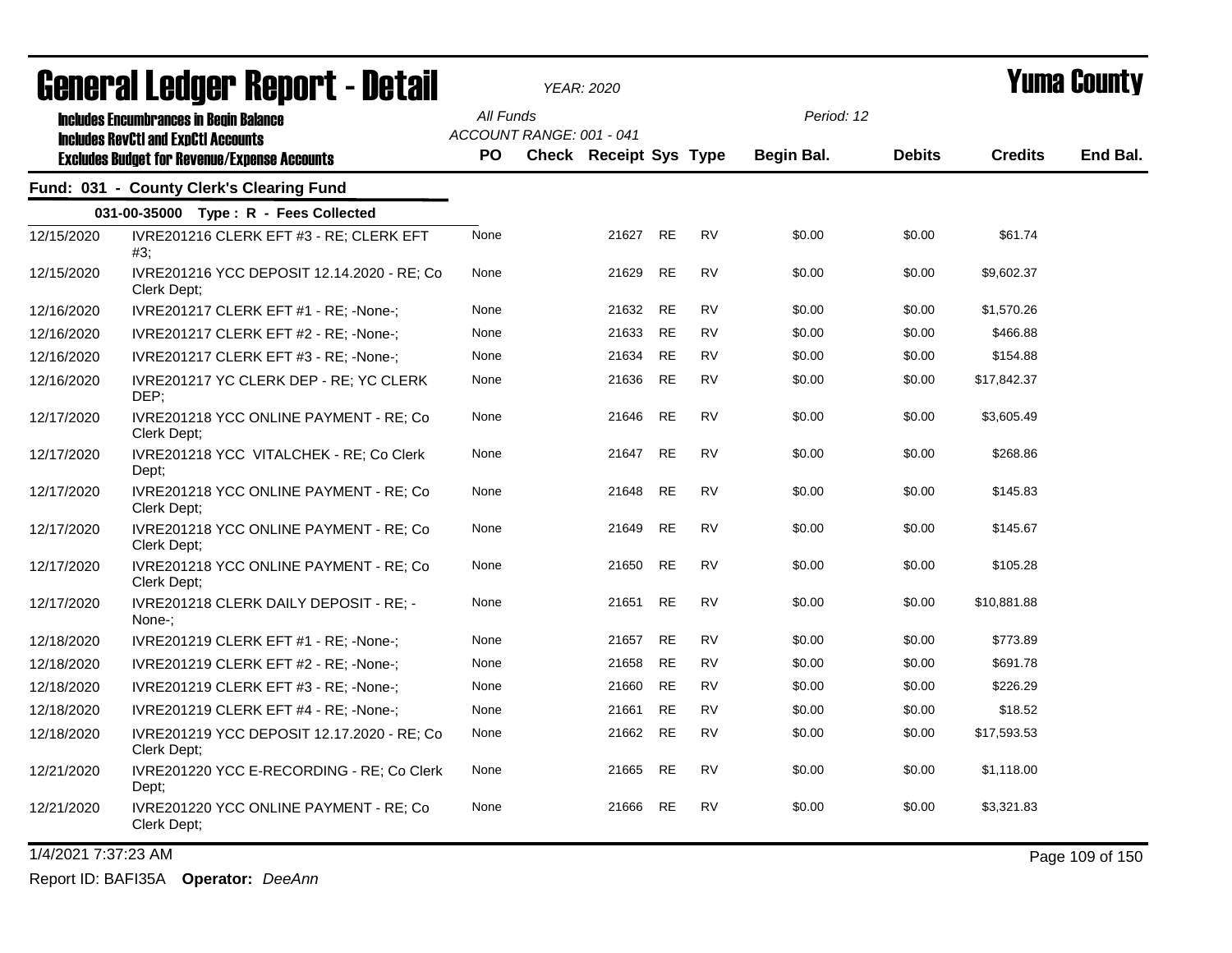| <b>agiigi.gi fanñai. Ughni. ( - nafqii</b> |                                                                                                                                                    |                  |                          | YEAR: 2020                    |           |           | I UIIIA VUUIILY          |               |                |          |
|--------------------------------------------|----------------------------------------------------------------------------------------------------------------------------------------------------|------------------|--------------------------|-------------------------------|-----------|-----------|--------------------------|---------------|----------------|----------|
|                                            | <b>Includes Encumbrances in Begin Balance</b><br><b>Includes RevCtI and ExpCtI Accounts</b><br><b>Excludes Budget for Revenue/Expense Accounts</b> | All Funds<br>PO. | ACCOUNT RANGE: 001 - 041 | <b>Check Receipt Sys Type</b> |           |           | Period: 12<br>Begin Bal. | <b>Debits</b> | <b>Credits</b> | End Bal. |
|                                            | Fund: 031 - County Clerk's Clearing Fund                                                                                                           |                  |                          |                               |           |           |                          |               |                |          |
|                                            | 031-00-35000 Type: R - Fees Collected                                                                                                              |                  |                          |                               |           |           |                          |               |                |          |
| 12/21/2020                                 | IVRE201220 YCC ONLINE PAYMENT - RE; Co<br>Clerk Dept;                                                                                              | None             |                          | 21667                         | RE        | <b>RV</b> | \$0.00                   | \$0.00        | \$652.67       |          |
| 12/21/2020                                 | IVRE201220 YCC ONLINE PAYMENT - RE; Co<br>Clerk Dept;                                                                                              | None             |                          | 21668                         | RE        | <b>RV</b> | \$0.00                   | \$0.00        | \$137.03       |          |
| 12/21/2020                                 | IVRE201220 YCC ONLINE PAYMENT - RE; Co<br>Clerk Dept;                                                                                              | None             |                          | 21669                         | RE        | <b>RV</b> | \$0.00                   | \$0.00        | \$31.00        |          |
| 12/21/2020                                 | IVRE201220 YC CLERK DEP - RE; YC CLERK<br>DEP;                                                                                                     | None             |                          | 21670                         | <b>RE</b> | <b>RV</b> | \$0.00                   | \$0.00        | \$10,001.98    |          |
| 12/22/2020                                 | IVRE201221 CLERK EFT #1 - RE; -None-;                                                                                                              | None             |                          | 21677                         | <b>RE</b> | <b>RV</b> | \$0.00                   | \$0.00        | \$5,980.29     |          |
| 12/22/2020                                 | IVRE201221 CLERK EFT #2 - RE; -None-;                                                                                                              | None             |                          | 21678                         | <b>RE</b> | <b>RV</b> | \$0.00                   | \$0.00        | \$529.38       |          |
| 12/22/2020                                 | IVRE201221 CLERK EFT #3 - RE; -None-;                                                                                                              | None             |                          | 21679                         | <b>RE</b> | <b>RV</b> | \$0.00                   | \$0.00        | \$104.26       |          |
| 12/22/2020                                 | IVRE201221 YC CLERK DEP - RE; YC CLERK<br>DEP;                                                                                                     | None             |                          | 21681                         | <b>RE</b> | <b>RV</b> | \$0.00                   | \$0.00        | \$16,061.64    |          |
| 12/23/2020                                 | IVRE201222 YCC ONLINE PAYMENT - RE; Co<br>Clerk Dept;                                                                                              | None             |                          | 21689                         | <b>RE</b> | <b>RV</b> | \$0.00                   | \$0.00        | \$722.14       |          |
| 12/23/2020                                 | IVRE201222 YCC ONLINE PAYMENT - RE; Co<br>Clerk Dept;                                                                                              | None             |                          | 21690                         | <b>RE</b> | <b>RV</b> | \$0.00                   | \$0.00        | \$101.77       |          |
| 12/23/2020                                 | IVRE201222 YCC ONLINE PAYMENT - RE; Co<br>Clerk Dept;                                                                                              | None             |                          | 21691                         | <b>RE</b> | <b>RV</b> | \$0.00                   | \$0.00        | \$0.75         |          |
| 12/23/2020                                 | IVRE201222 YCC DEPOSIT 12.22.2020 - RE; Co<br>Clerk Dept;                                                                                          | None             |                          | 21692                         | <b>RE</b> | <b>RV</b> | \$0.00                   | \$0.00        | \$72,268.88    |          |
| 12/28/2020                                 | IVRE201223 YCC E-RECORDING - RE; Co Clerk<br>Dept;                                                                                                 | None             |                          | 21701                         | <b>RE</b> | <b>RV</b> | \$0.00                   | \$0.00        | \$487.00       |          |
| 12/28/2020                                 | IVRE201223 YCC ONLINE PAYMENT - RE; Co<br>Clerk Dept;                                                                                              | None             |                          | 21702                         | <b>RE</b> | <b>RV</b> | \$0.00                   | \$0.00        | \$5.00         |          |
| 12/28/2020                                 | IVRE201223 YCC ONLINE PAYMENT - RE; Co<br>Clerk Dept;                                                                                              | None             |                          | 21703                         | <b>RE</b> | <b>RV</b> | \$0.00                   | \$0.00        | \$42.02        |          |
| 12/28/2020                                 | IVRE201223 YCC ONLINE PAYMENT - RE; Co<br>Clerk Dept;                                                                                              | None             |                          | 21704                         | <b>RE</b> | <b>RV</b> | \$0.00                   | \$0.00        | \$184.01       |          |
| 12/28/2020                                 | IVRE201223 YCC ONLINE PAYMENT - RE; Co<br>Clerk Dept;                                                                                              | None             |                          | 21705                         | <b>RE</b> | <b>RV</b> | \$0.00                   | \$0.00        | \$264.67       |          |

1/4/2021 7:37:23 AM Page 110 of 150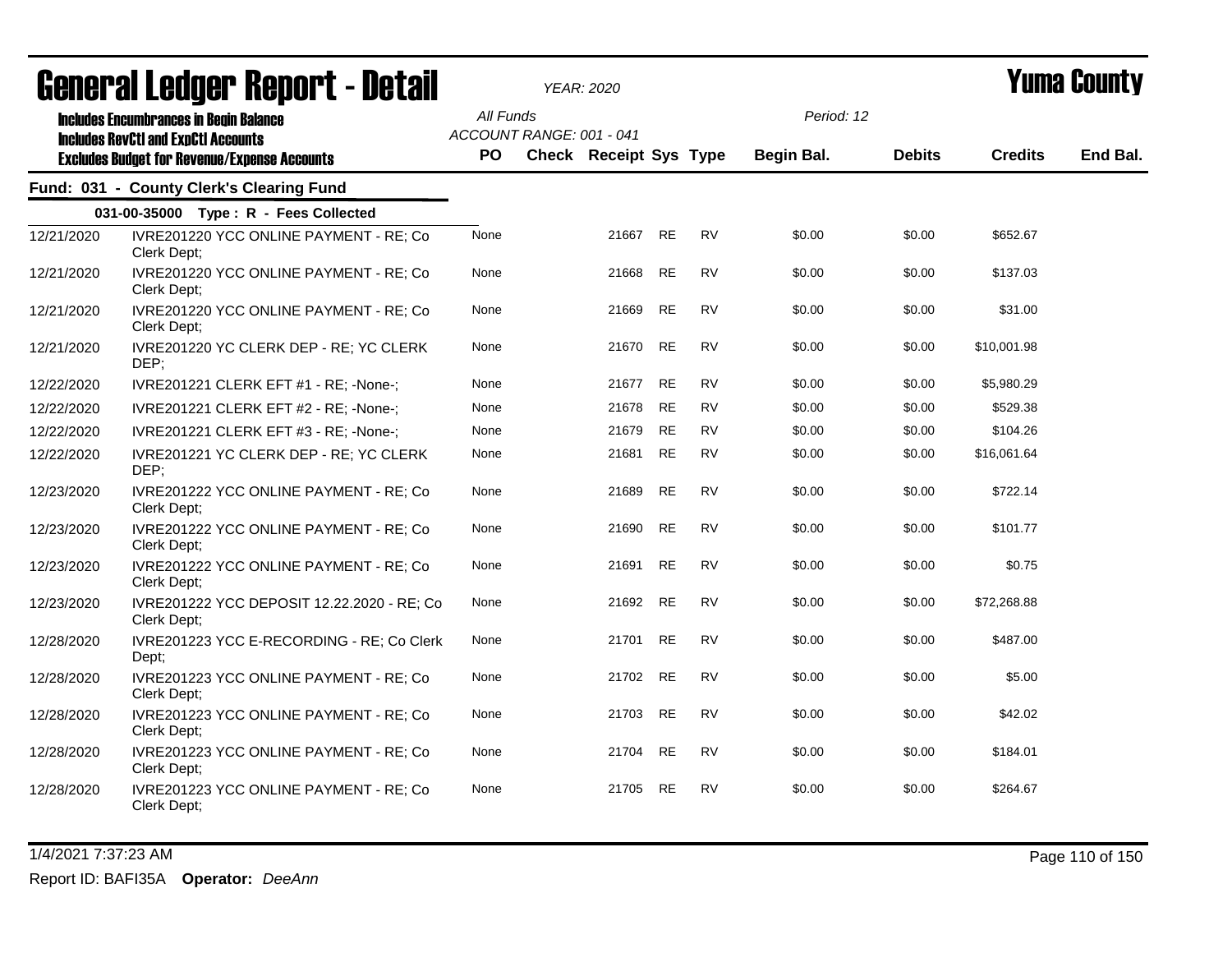|            | <b>General Ledger Report - Detail</b>                                                       |           | YEAR: 2020                    |           |           |                   |               |                | Yuma Countv |
|------------|---------------------------------------------------------------------------------------------|-----------|-------------------------------|-----------|-----------|-------------------|---------------|----------------|-------------|
|            | <b>Includes Encumbrances in Begin Balance</b><br><b>Includes RevCtI and ExpCtI Accounts</b> | All Funds | ACCOUNT RANGE: 001 - 041      |           |           | Period: 12        |               |                |             |
|            | <b>Excludes Budget for Revenue/Expense Accounts</b>                                         | PO        | <b>Check Receipt Sys Type</b> |           |           | <b>Begin Bal.</b> | <b>Debits</b> | <b>Credits</b> | End Bal.    |
|            | Fund: 031 - County Clerk's Clearing Fund                                                    |           |                               |           |           |                   |               |                |             |
|            | 031-00-35000 Type: R - Fees Collected                                                       |           |                               |           |           |                   |               |                |             |
| 12/28/2020 | IVRE201223 YCC ONLINE PAYMENT - RE; Co<br>Clerk Dept;                                       | None      | 21706                         | <b>RE</b> | <b>RV</b> | \$0.00            | \$0.00        | \$1,560.52     |             |
| 12/28/2020 | IVRE201223 YCC ONLINE PAYMENT - RE; Co<br>Clerk Dept;                                       | None      | 21707                         | <b>RE</b> | <b>RV</b> | \$0.00            | \$0.00        | \$733.02       |             |
| 12/28/2020 | IVRE201223 YCC ONLINE PAYMENT - RE; Co<br>Clerk Dept;                                       | None      | 21708                         | <b>RE</b> | <b>RV</b> | \$0.00            | \$0.00        | \$963.53       |             |
| 12/28/2020 | IVRE201223 YCC ONLINE PAYMENT - RE; Co<br>Clerk Dept;                                       | None      | 21709                         | <b>RE</b> | <b>RV</b> | \$0.00            | \$0.00        | \$1,119.91     |             |
| 12/28/2020 | IVRE201223 YC CLERK - RE; YC CLERK DEP;                                                     | None      | 21710                         | <b>RE</b> | <b>RV</b> | \$0.00            | \$0.00        | \$28,774.29    |             |
| 12/29/2020 | IVRE201224 CLERK ET #1 - RE; CLERK EFT<br>#1;                                               | None      | 21729                         | <b>RE</b> | <b>RV</b> | \$0.00            | \$0.00        | \$3,423.24     |             |
| 12/29/2020 | IVRE201224 CLERK EFT #2 - RE; CLERK EFT<br>#2;                                              | None      | 21730                         | <b>RE</b> | <b>RV</b> | \$0.00            | \$0.00        | \$695.79       |             |
| 12/29/2020 | IVRE201224 CLERK EFT #3 - RE; CLERK EFT<br>#3;                                              | None      | 21731                         | <b>RE</b> | <b>RV</b> | \$0.00            | \$0.00        | \$129.91       |             |
| 12/29/2020 | IVRE201224 CLERK EFT #4 - RE; CLERK EFT<br>#4;                                              | None      | 21732                         | <b>RE</b> | <b>RV</b> | \$0.00            | \$0.00        | \$18.52        |             |
| 12/29/2020 | IVRE201224 VITAL NETWORK - RE; TRACE-<br>021000025187830;                                   | None      | 21734                         | <b>RE</b> | <b>RV</b> | \$0.00            | \$0.00        | \$199.77       |             |
| 12/29/2020 | IVRE201224 CLERK DAILY DEPOSIT - RE; -<br>None-:                                            | None      | 21741                         | <b>RE</b> | <b>RV</b> | \$0.00            | \$0.00        | \$21,493.57    |             |
| 12/30/2020 | IVRE201225 YCC ONLINE PAYMENT - RE; Co<br>Clerk Dept;                                       | None      | 21749                         | <b>RE</b> | <b>RV</b> | \$0.00            | \$0.00        | \$2.00         |             |
| 12/30/2020 | IVRE201225 YCC ONLINE PAYMENT - RE; Co<br>Clerk Dept;                                       | None      | 21750                         | <b>RE</b> | <b>RV</b> | \$0.00            | \$0.00        | \$32.87        |             |
| 12/30/2020 | IVRE201225 YCC ONLINE PAYMENT - RE; Co<br>Clerk Dept;                                       | None      | 21751                         | <b>RE</b> | <b>RV</b> | \$0.00            | \$0.00        | \$147.78       |             |
| 12/30/2020 | IVRE201225 YCC ONLINE PAYMENT - RE; Co<br>Clerk Dept;                                       | None      | 21752                         | <b>RE</b> | <b>RV</b> | \$0.00            | \$0.00        | \$1,834.45     |             |
| 12/30/2020 | IVRE201225 YCC ONLINE PAYMENT - RE; Co<br>Clerk Dept:                                       | None      | 21753                         | <b>RE</b> | <b>RV</b> | \$0.00            | \$0.00        | \$2,148.48     |             |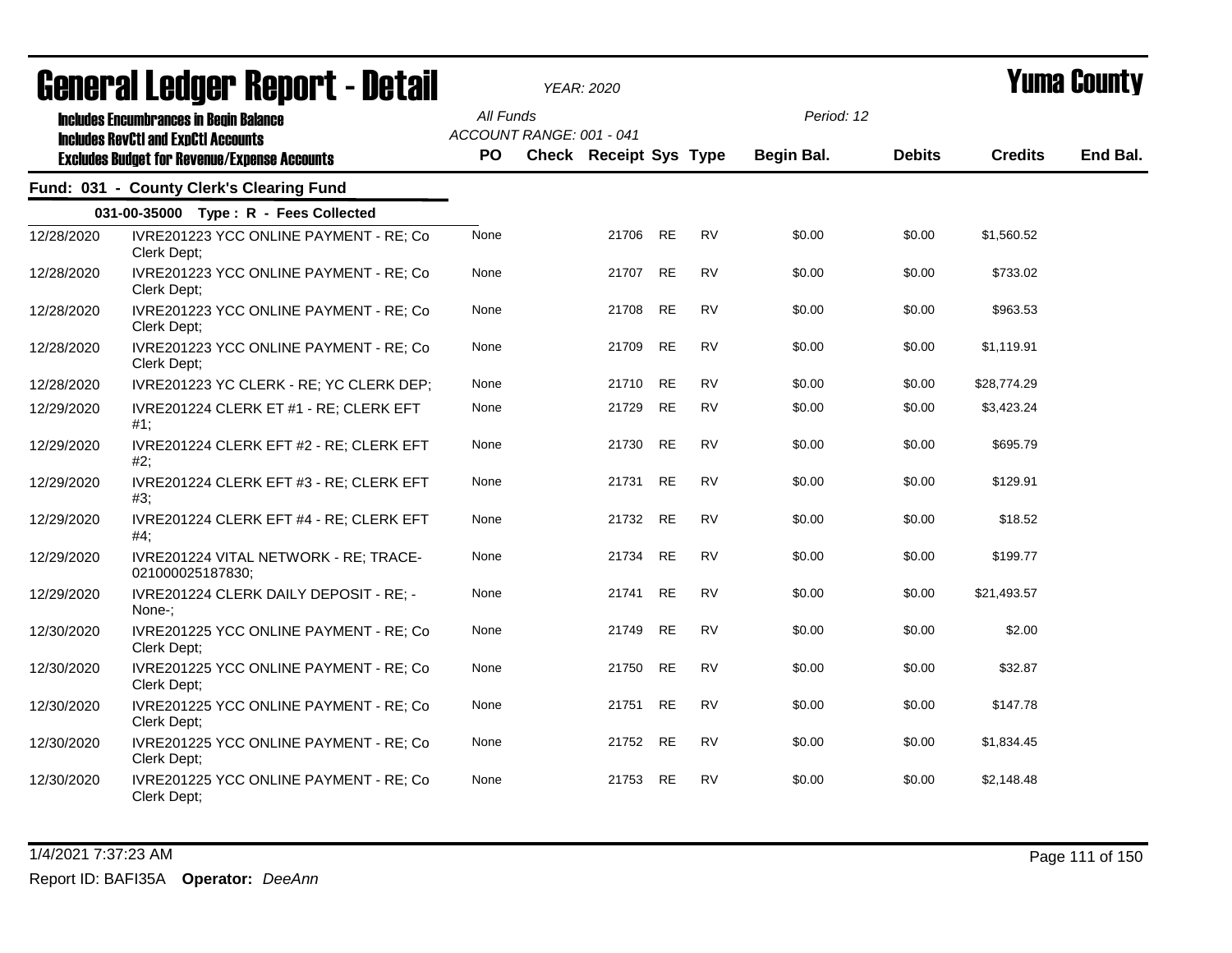| General Ledger Report - Detail |                                                                                             | <b>YEAR: 2020</b>                             |                        |           |           |                  |               | Yuma Countv    |                  |
|--------------------------------|---------------------------------------------------------------------------------------------|-----------------------------------------------|------------------------|-----------|-----------|------------------|---------------|----------------|------------------|
|                                | <b>Includes Encumbrances in Begin Balance</b><br><b>Includes RevCtI and ExpCtI Accounts</b> | All Funds<br>ACCOUNT RANGE: 001 - 041         |                        |           |           | Period: 12       |               |                |                  |
|                                | <b>Excludes Budget for Revenue/Expense Accounts</b>                                         | <b>PO</b>                                     | Check Receipt Sys Type |           |           | Begin Bal.       | <b>Debits</b> | <b>Credits</b> | End Bal.         |
|                                | Fund: 031 - County Clerk's Clearing Fund                                                    |                                               |                        |           |           |                  |               |                |                  |
|                                | 031-00-35000 Type: R - Fees Collected                                                       |                                               |                        |           |           |                  |               |                |                  |
| 12/30/2020                     | IVRE201225 YCC DEPOSIT 12.29.2020 - RE; Co<br>Clerk Dept:                                   | None                                          | 21754                  | RE        | <b>RV</b> | \$0.00           | \$0.00        | \$23,310.32    |                  |
| 12/31/2020                     | IVRE201226 YCC ONLINE PAYMENT - RE; Co<br>Clerk Dept;                                       | None                                          | 21770                  | RE        | <b>RV</b> | \$0.00           | \$0.00        | \$105.63       |                  |
| 12/31/2020                     | IVRE201226 YCC VITALCHEK - RE; Co Clerk<br>Dept;                                            | None                                          | 21771                  | <b>RE</b> | <b>RV</b> | \$0.00           | \$0.00        | \$121.17       |                  |
| 12/31/2020                     | IVRE201226 YCC ONLINE PAYMENT - RE; Co<br>Clerk Dept;                                       | None                                          | 21772 RE               |           | <b>RV</b> | \$0.00           | \$0.00        | \$166.71       |                  |
| 12/31/2020                     | IVRE201226 YCC ONLINE PAYMENT - RE; Co<br>Clerk Dept:                                       | None                                          | 21773                  | <b>RE</b> | <b>RV</b> | \$0.00           | \$0.00        | \$168.00       |                  |
| 12/31/2020                     | IVRE201226 YCC ONLINE PAYMENT - RE; Co<br>Clerk Dept:                                       | None                                          | 21774                  | <b>RE</b> | <b>RV</b> | \$0.00           | \$0.00        | \$373.28       |                  |
| 12/31/2020                     | IVRE201226 YCC ONLINE PAYMENT - RE; Co<br>Clerk Dept:                                       | None                                          | 21775                  | <b>RE</b> | <b>RV</b> | \$0.00           | \$0.00        | \$811.38       |                  |
| 12/31/2020                     | IVRE201226 YC CLERK - RE; YC CLERK DEP;                                                     | None                                          | 21776 RE               |           | <b>RV</b> | \$0.00           | \$0.00        | \$14,607.21    |                  |
|                                |                                                                                             | <b>Total For: Fees Collected</b>              |                        |           |           | (\$4,033,090.18) | \$522.30      | \$432,461.24   | (\$4,465,029.12) |
|                                | 031-00-35002 Type: R - MV Insurance Fee                                                     |                                               |                        |           |           |                  |               |                |                  |
| 12/1/2020                      | Beginning Balance;                                                                          |                                               |                        |           |           | (\$3,687.89)     | \$0.00        | \$0.00         |                  |
| 12/7/2020                      | <b>IVRE20129 13TH JUDICIAL DISTRICT COURT -</b><br>RE; MV INSURANCE FEES;                   | None                                          | 21562                  | <b>RE</b> | <b>RV</b> | \$0.00           | \$0.00        | \$251.55       |                  |
| 12/9/2020                      | IVTR012009 MV INS FEE 11-13-20 -<br><b>CORRECTION OF MV FEES;</b>                           |                                               |                        | BA        | <b>TR</b> | \$0.00           | \$0.00        | \$522.30       |                  |
| 12/31/2020                     | IVTR012044 YCC MV INSURANCE FEES - YCC<br>MV INSURANCE FEES;                                |                                               |                        | <b>BA</b> | <b>TR</b> | \$0.00           | \$4,461.74    | \$0.00         |                  |
|                                |                                                                                             | <b>Total For: MV Insurance Fee</b>            |                        |           |           | (\$3,687.89)     | \$4,461.74    | \$773.85       | \$0.00           |
|                                | 031-00-35108 Type: R - CoClerk Election Reimbursement                                       |                                               |                        |           |           |                  |               |                |                  |
| 12/1/2020                      | Beginning Balance;                                                                          |                                               |                        |           |           | \$0.00           | \$0.00        | \$0.00         |                  |
|                                |                                                                                             | <b>Total For: CoClerk Election Reimbursem</b> |                        |           |           | \$0.00           | \$0.00        | \$0.00         | \$0.00           |
|                                | 031-00-49000 Type: X - Warrants Paid                                                        |                                               |                        |           |           |                  |               |                |                  |
| 12/1/2020                      | Beginning Balance;                                                                          |                                               |                        |           |           | \$4,119,901.32   | \$0.00        | \$0.00         |                  |
| 1/4/2021 7:37:23 AM            |                                                                                             |                                               |                        |           |           |                  |               |                | Page 112 of 150  |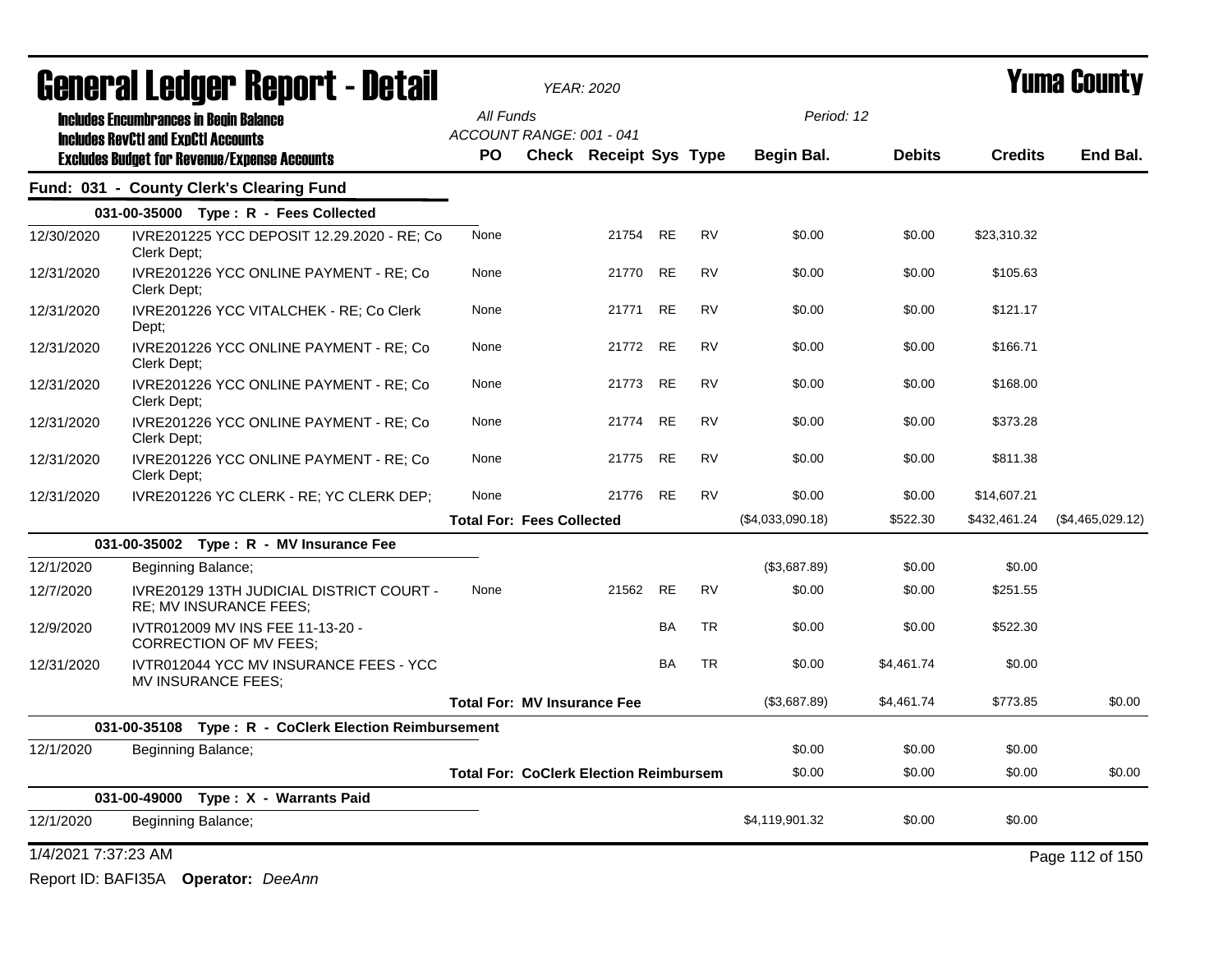| <b>General Ledger Report - Detail</b> |                                                                                          |                                                 | <b>YEAR: 2020</b>      |           |           |                |               |                | Yuma County    |
|---------------------------------------|------------------------------------------------------------------------------------------|-------------------------------------------------|------------------------|-----------|-----------|----------------|---------------|----------------|----------------|
|                                       | <b>Includes Encumbrances in Begin Balance</b>                                            | All Funds                                       |                        |           |           |                | Period: 12    |                |                |
|                                       | <b>Includes RevCtI and ExpCtI Accounts</b>                                               | ACCOUNT RANGE: 001 - 041                        |                        |           |           |                |               |                |                |
|                                       | <b>Excludes Budget for Revenue/Expense Accounts</b>                                      | PO                                              | Check Receipt Sys Type |           |           | Begin Bal.     | <b>Debits</b> | <b>Credits</b> | End Bal.       |
|                                       | Fund: 031 - County Clerk's Clearing Fund                                                 |                                                 |                        |           |           |                |               |                |                |
|                                       | 031-00-49000 Type: X - Warrants Paid                                                     |                                                 |                        |           |           |                |               |                |                |
| 12/4/2020                             | IVMD012009 - MD:SALES TAX NOVEMBER<br>2020;                                              |                                                 |                        | <b>BA</b> | <b>MD</b> | \$0.00         | \$15,751.11   | \$0.00         |                |
| 12/4/2020                             | IVMD012009 - MD:SALES TAX NOVEMBER<br>2020;                                              |                                                 |                        | <b>BA</b> | <b>MD</b> | \$0.00         | \$8,880.89    | \$0.00         |                |
| 12/4/2020                             | IVMD012009 0 - MD:O TAX AND FEES<br>NOVEMBER 202;                                        |                                                 |                        | <b>BA</b> | MD        | \$0.00         | \$150,312.81  | \$0.00         |                |
| 12/4/2020                             | IVMD012009 020 - MD:MARRIAGE LICENSE<br>NOVEMBER 2:                                      |                                                 |                        | <b>BA</b> | <b>MD</b> | \$0.00         | \$18.00       | \$0.00         |                |
| 12/4/2020                             | IVMD012009 020 - MD:MARRIAGE LICENSE<br>NOVEMBER 2;                                      |                                                 |                        | <b>BA</b> | MD        | \$0.00         | \$120.00      | \$0.00         |                |
| 12/4/2020                             | IVMD012009 L NOVEMBER 2020 #02-23206 -<br>MD:TITLES, FEES, SALES TAX & D;                |                                                 |                        | <b>BA</b> | <b>MD</b> | \$0.00         | \$129,294.79  | \$0.00         |                |
| 12/10/2020                            | IVMD012014 ER 2020 - MD:YCC ERTB<br>PAYMENT FOR NOVEMB;                                  |                                                 |                        | <b>BA</b> | MD        | \$0.00         | \$378.00      | \$0.00         |                |
|                                       |                                                                                          | <b>Total For: Warrants Paid</b>                 |                        |           |           | \$4,119,901.32 | \$304,755.60  | \$0.00         | \$4,424,656.92 |
|                                       | 031-00-49401 Type: X - Transfer Out                                                      |                                                 |                        |           |           |                |               |                |                |
| 12/1/2020                             | Beginning Balance;                                                                       |                                                 |                        |           |           | \$0.00         | \$0.00        | \$0.00         |                |
|                                       |                                                                                          | <b>Total For: Transfer Out</b>                  |                        |           |           | \$0.00         | \$0.00        | \$0.00         | \$0.00         |
|                                       | 031-00-49500 Type: X - Checks Written / ACH Transfer                                     |                                                 |                        |           |           |                |               |                |                |
| 12/1/2020                             | Beginning Balance;                                                                       |                                                 |                        |           |           | \$22,766.60    | \$0.00        | \$0.00         |                |
| 12/15/2020                            | IVMD012018 - MD:COUNTY CLERK CHANGE<br>CHECK;                                            |                                                 |                        | <b>BA</b> | MD        | \$0.00         | \$62.57       | \$0.00         |                |
| 12/17/2020                            | IVMD012021 - MD:COUNTY CLERK REFUND;                                                     |                                                 |                        | <b>BA</b> | <b>MD</b> | \$0.00         | \$90.20       | \$0.00         |                |
| 12/17/2020                            | IVMD012022 - MD:CC REFUND CHECK;                                                         |                                                 |                        | <b>BA</b> | <b>MD</b> | \$0.00         | \$5.00        | \$0.00         |                |
| 12/17/2020                            | IVMD012023 - VOID MD: WRONG PAYEE:                                                       |                                                 |                        | <b>BA</b> | <b>MD</b> | \$0.00         | \$0.00        | \$5.00         |                |
| 12/17/2020                            | IVMD012024 - MD:YCC CHANGE CHECK;                                                        |                                                 |                        | <b>BA</b> | <b>MD</b> | \$0.00         | \$5.00        | \$0.00         |                |
| 12/30/2020                            | IVMD012027 ECK OVERPAYMENT ON<br>RENEWAL OF - MD: YUMA COUNTY CLERK<br><b>REFUND CH;</b> |                                                 |                        | <b>BA</b> | MD        | \$0.00         | \$50.00       | \$0.00         |                |
|                                       |                                                                                          | <b>Total For: Checks Written / ACH Transfer</b> |                        |           |           | \$22,766.60    | \$212.77      | \$5.00         | \$22,974.37    |

1/4/2021 7:37:23 AM Page 113 of 150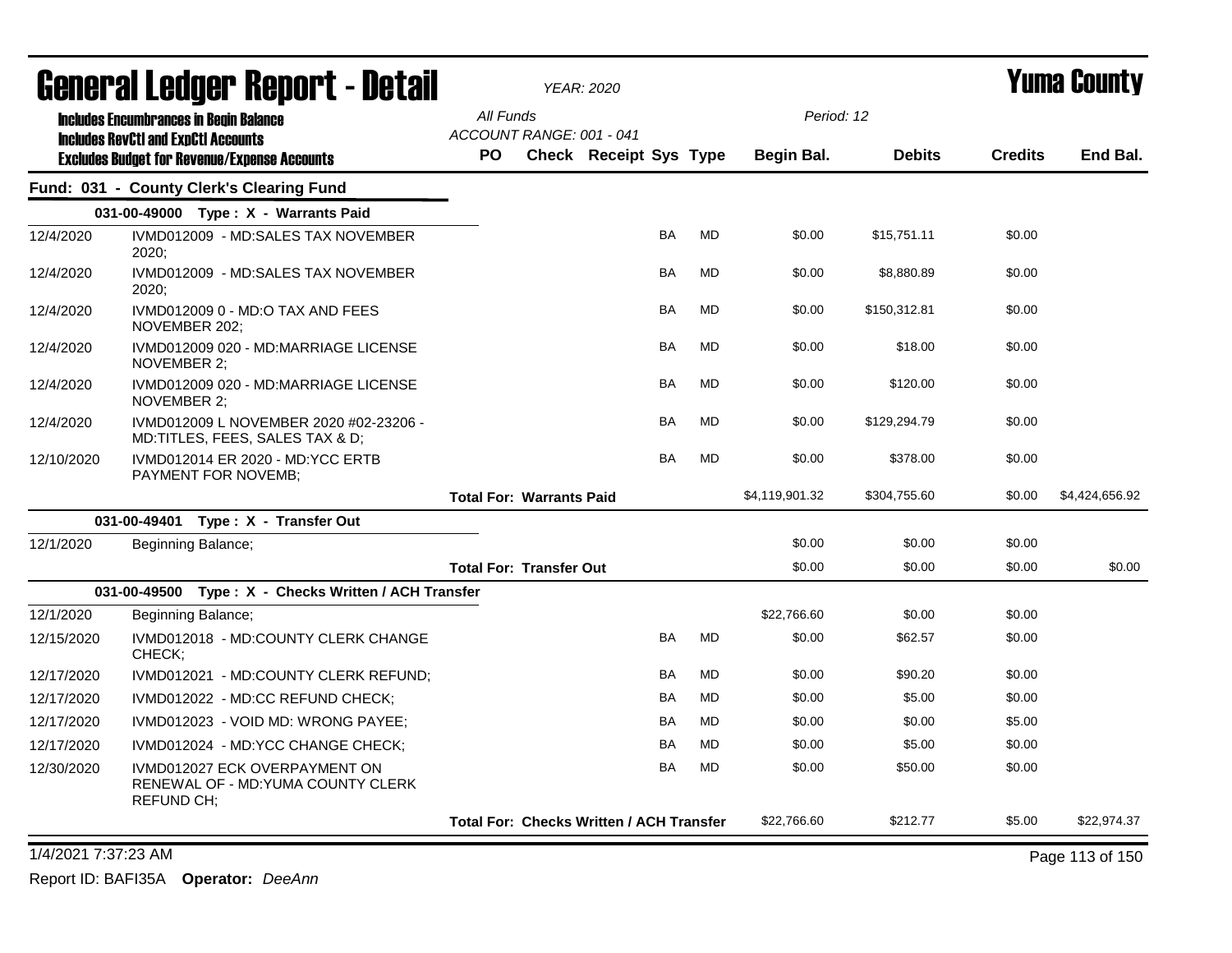| <b>General Ledger Report - Detail</b>                                                       |                                          |                                       | YEAR: 2020                  |              | Yuma County    |                                  |               |  |
|---------------------------------------------------------------------------------------------|------------------------------------------|---------------------------------------|-----------------------------|--------------|----------------|----------------------------------|---------------|--|
| <b>Includes Encumbrances in Begin Balance</b><br><b>Includes RevCtI and ExpCtI Accounts</b> |                                          | All Funds<br>ACCOUNT RANGE: 001 - 041 |                             | Period: 12   |                |                                  |               |  |
| <b>Excludes Budget for Revenue/Expense Accounts</b>                                         |                                          | <b>PO</b><br>Check                    | <b>Receipt Sys Type</b>     | Begin Bal.   | <b>Debits</b>  | <b>Credits</b>                   | End Bal.      |  |
| Fund: 031 - County Clerk's Clearing Fund                                                    |                                          |                                       |                             |              |                |                                  |               |  |
|                                                                                             | Fund: 031 - County Clerk's Clearing Fund |                                       | Totals:                     | \$103,231.41 | \$1.057.084.35 | \$1.180.372.03                   | (\$20,056.27) |  |
|                                                                                             | <b>Total Fund Revenues:</b>              | \$428,251.05                          | <b>Total Fund Expenses:</b> | \$304,963.37 |                | <b>Net Revenue Over Expense:</b> | \$123,287.68  |  |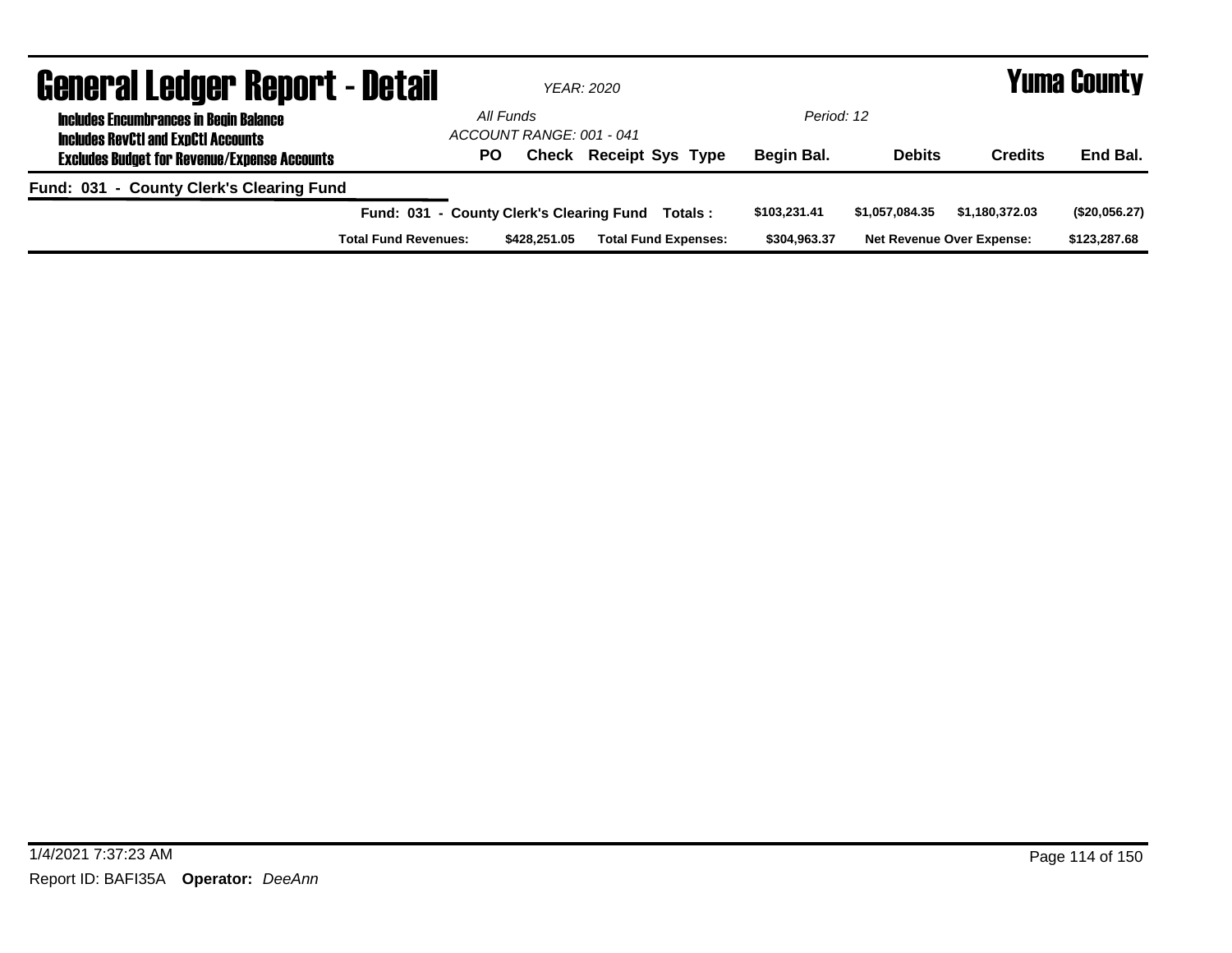| <b>General Ledger Report - Detail</b> |                                                                                                   |                                   |                                    | <b>YEAR: 2020</b>                          |           |           |              |               |                | Yuma County     |
|---------------------------------------|---------------------------------------------------------------------------------------------------|-----------------------------------|------------------------------------|--------------------------------------------|-----------|-----------|--------------|---------------|----------------|-----------------|
|                                       | <b>Includes Encumbrances in Begin Balance</b>                                                     | All Funds                         |                                    |                                            |           |           | Period: 12   |               |                |                 |
|                                       | <b>Includes RevCtI and ExpCtI Accounts</b><br><b>Excludes Budget for Revenue/Expense Accounts</b> | PO.                               | ACCOUNT RANGE: 001 - 041           | Check Receipt Sys Type                     |           |           | Begin Bal.   | <b>Debits</b> | <b>Credits</b> | End Bal.        |
|                                       | Fund: 032 - Sheriff's Account Fund                                                                |                                   |                                    |                                            |           |           |              |               |                |                 |
|                                       | 032-00-10000 Type: A - Cash Account                                                               |                                   |                                    |                                            |           |           |              |               |                |                 |
| 12/1/2020                             | Beginning Balance;                                                                                |                                   |                                    |                                            |           |           | \$4,467.00   | \$0.00        | \$0.00         |                 |
| 12/16/2020                            | <b>IVRE201217 MULT PARTIES - RE: CIVIL</b><br>PROCESS;                                            | None                              |                                    | 21639                                      | RE        | <b>RV</b> | \$0.00       | \$470.00      | \$0.00         |                 |
| 12/31/2020                            | IVTR012043 SHERIFF CIVIL FEES - TRANSFER<br>OF SHERIFF CIVIL FEES 2020;                           |                                   |                                    |                                            | <b>BA</b> | <b>CD</b> | \$0.00       | \$0.00        | \$4,937.00     |                 |
|                                       |                                                                                                   | <b>Total For: Cash Account</b>    |                                    |                                            |           |           | \$4,467.00   | \$470.00      | \$4,937.00     | \$0.00          |
|                                       | 032-00-20000 Type : L - Accounts Payable                                                          |                                   |                                    |                                            |           |           |              |               |                |                 |
| 12/1/2020                             | Beginning Balance;                                                                                |                                   |                                    |                                            |           |           | \$0.00       | \$0.00        | \$0.00         |                 |
|                                       |                                                                                                   |                                   | <b>Total For: Accounts Payable</b> |                                            |           |           | \$0.00       | \$0.00        | \$0.00         | \$0.00          |
|                                       | 032-00-20010 Type: L - Revenue Control                                                            |                                   |                                    |                                            |           |           |              |               |                |                 |
| 12/1/2020                             | Beginning Balance;                                                                                |                                   |                                    |                                            |           |           | (\$4,467.00) | \$0.00        | \$0.00         |                 |
| 12/16/2020                            | IVRE201217 - Auto post transaction;                                                               |                                   |                                    |                                            | <b>BA</b> | <b>CP</b> | \$0.00       | \$0.00        | \$470.00       |                 |
|                                       |                                                                                                   | <b>Total For: Revenue Control</b> |                                    |                                            |           |           | (\$4,467.00) | \$0.00        | \$470.00       | (\$4,937.00)    |
|                                       | 032-00-20020 Type: L - Expense Control                                                            |                                   |                                    |                                            |           |           |              |               |                |                 |
| 12/1/2020                             | Beginning Balance;                                                                                |                                   |                                    |                                            |           |           | \$0.00       | \$0.00        | \$0.00         |                 |
| 12/31/2020                            | IVTR012043 - Auto post transaction;                                                               |                                   |                                    |                                            | <b>BA</b> | <b>CP</b> | \$0.00       | \$4,937.00    | \$0.00         |                 |
|                                       |                                                                                                   | <b>Total For: Expense Control</b> |                                    |                                            |           |           | \$0.00       | \$4,937.00    | \$0.00         | \$4,937.00      |
|                                       | 032-00-20100 Type: L - Fund Balance                                                               |                                   |                                    |                                            |           |           |              |               |                |                 |
| 12/1/2020                             | Beginning Balance;                                                                                |                                   |                                    |                                            |           |           | \$0.00       | \$0.00        | \$0.00         |                 |
|                                       |                                                                                                   |                                   | <b>Total For: Fund Balance</b>     |                                            |           |           | \$0.00       | \$0.00        | \$0.00         | \$0.00          |
|                                       | 032-00-35900 Type: R - Miscellaneous Civil Fees                                                   |                                   |                                    |                                            |           |           |              |               |                |                 |
| 12/1/2020                             | Beginning Balance;                                                                                |                                   |                                    |                                            |           |           | (\$4,467.00) | \$0.00        | \$0.00         |                 |
| 12/16/2020                            | IVRE201217 MULT PARTIES - RE; CIVIL<br>PROCESS:                                                   | None                              |                                    | 21639                                      | <b>RE</b> | <b>RV</b> | \$0.00       | \$0.00        | \$470.00       |                 |
|                                       |                                                                                                   |                                   |                                    | <b>Total For: Miscellaneous Civil Fees</b> |           |           | (\$4,467.00) | \$0.00        | \$470.00       | (\$4,937.00)    |
|                                       | 032-00-49401 Type: X - Transfer Out                                                               |                                   |                                    |                                            |           |           |              |               |                |                 |
| 12/1/2020                             | Beginning Balance;                                                                                |                                   |                                    |                                            |           |           | \$0.00       | \$0.00        | \$0.00         |                 |
| 1/4/2021 7:37:23 AM                   |                                                                                                   |                                   |                                    |                                            |           |           |              |               |                | Page 115 of 150 |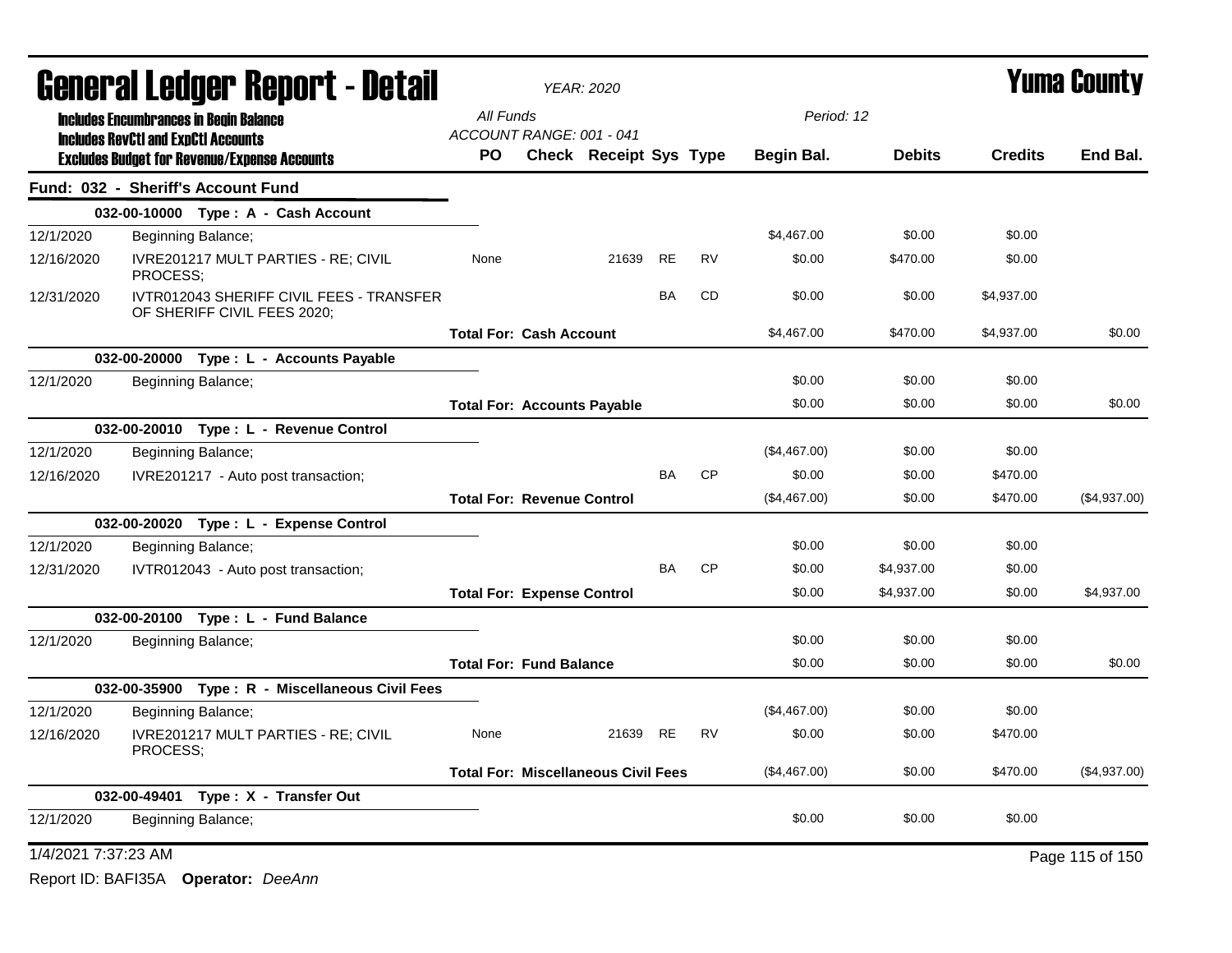|            | <b>General Ledger Report - Detail</b>                                                       |           |                                | YFAR: 2020                  | <b>Yuma County</b> |              |                                  |                |              |
|------------|---------------------------------------------------------------------------------------------|-----------|--------------------------------|-----------------------------|--------------------|--------------|----------------------------------|----------------|--------------|
|            | <b>Includes Encumbrances in Begin Balance</b><br><b>Includes RevCtI and ExpCtI Accounts</b> | All Funds | ACCOUNT RANGE: 001 - 041       |                             |                    | Period: 12   |                                  |                |              |
|            | <b>Excludes Budget for Revenue/Expense Accounts</b>                                         | PO.       |                                | Check Receipt Sys Type      |                    | Begin Bal.   | <b>Debits</b>                    | <b>Credits</b> | End Bal.     |
|            | Fund: 032 - Sheriff's Account Fund                                                          |           |                                |                             |                    |              |                                  |                |              |
|            | Type: X - Transfer Out<br>032-00-49401                                                      |           |                                |                             |                    |              |                                  |                |              |
| 12/31/2020 | IVTR012043 SHERIFF CIVIL FEES - TRANSFER<br>OF SHERIFF CIVIL FEES 2020:                     |           |                                | <b>BA</b>                   | <b>TR</b>          | \$0.00       | \$4.937.00                       | \$0.00         |              |
|            |                                                                                             |           | <b>Total For: Transfer Out</b> |                             |                    | \$0.00       | \$4.937.00                       | \$0.00         | \$4,937.00   |
|            | Fund: 032 - Sheriff's Account Fund                                                          |           |                                | Totals:                     |                    | (\$4,467.00) | \$10,344.00                      | \$5,877.00     | \$0.00       |
|            | <b>Total Fund Revenues:</b>                                                                 |           | \$470.00                       | <b>Total Fund Expenses:</b> |                    | \$4,937.00   | <b>Net Revenue Over Expense:</b> |                | (\$4,467.00) |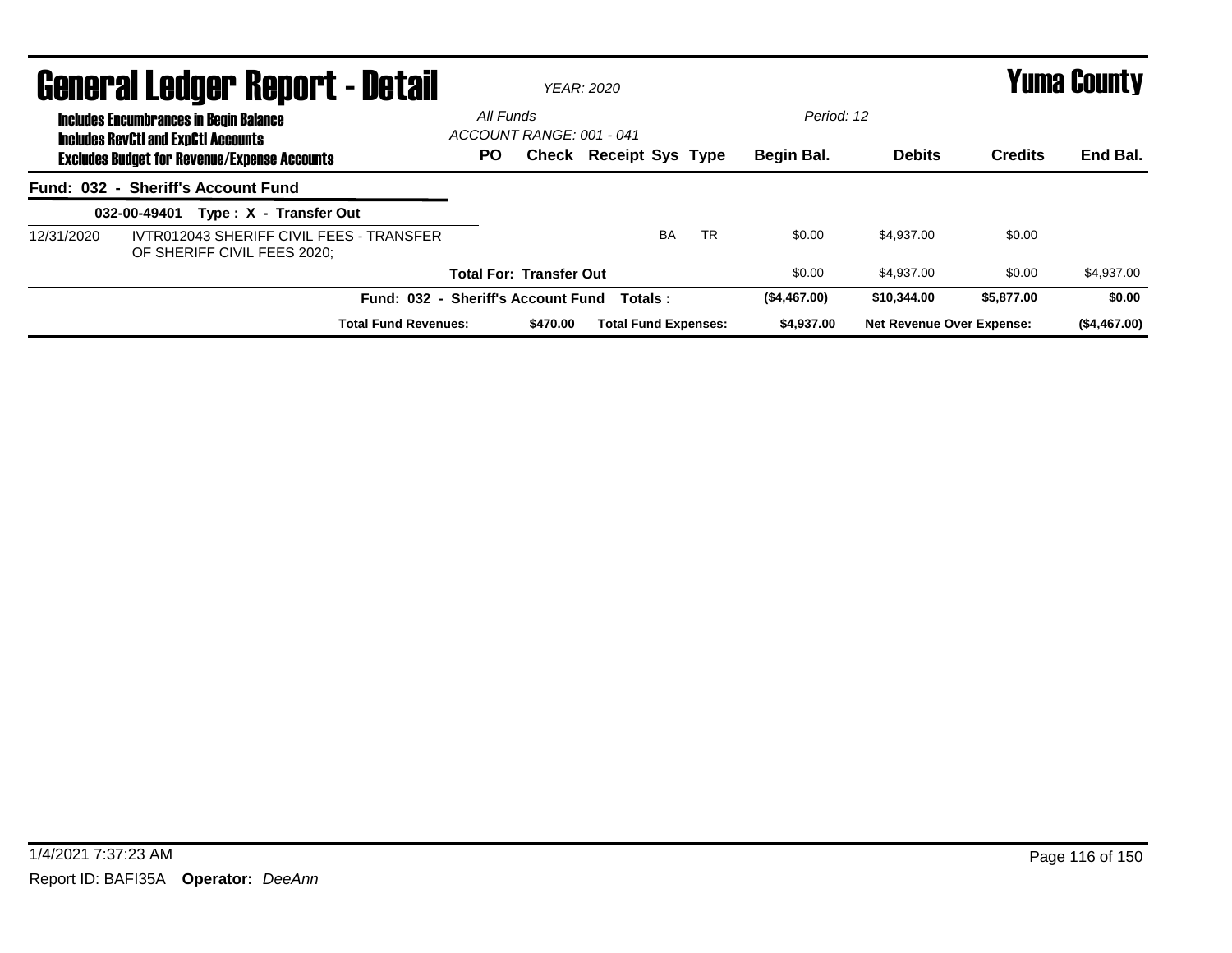| General Ledger Report - Detail |                                                                                                                    |                                       | <b>YEAR: 2020</b> |                        |           |           |            |               | <b>Yuma County</b> |          |  |  |
|--------------------------------|--------------------------------------------------------------------------------------------------------------------|---------------------------------------|-------------------|------------------------|-----------|-----------|------------|---------------|--------------------|----------|--|--|
|                                | <b>Includes Encumbrances in Begin Balance</b><br><b>Includes RevCtI and ExpCtI Accounts</b>                        | All Funds<br>ACCOUNT RANGE: 001 - 041 |                   |                        |           |           | Period: 12 |               |                    |          |  |  |
|                                | <b>Excludes Budget for Revenue/Expense Accounts</b>                                                                | <b>PO</b>                             |                   | Check Receipt Sys Type |           |           | Begin Bal. | <b>Debits</b> | <b>Credits</b>     | End Bal. |  |  |
|                                | Fund: 033 - Clearing Fund                                                                                          |                                       |                   |                        |           |           |            |               |                    |          |  |  |
|                                | 033-00-10000 Type: A - Cash Account                                                                                |                                       |                   |                        |           |           |            |               |                    |          |  |  |
| 12/1/2020                      | Beginning Balance;                                                                                                 |                                       |                   |                        |           |           | \$5,493.63 | \$0.00        | \$0.00             |          |  |  |
| 12/4/2020                      | IVMD012004 Cash Transaction - VOID MD:<br>REPLACEMENT CHECK NEVER CASHED<br>APPLIED TO PREPAID TAXES -S931697;     |                                       |                   |                        | <b>BA</b> | <b>CD</b> | \$0.00     | \$6.52        | \$0.00             |          |  |  |
| 12/4/2020                      | IVMD012005 Cash Transaction - VOID MD:<br>REFUND CHECK NEVER CASHED BALANCE<br>APPLIED TO PREPAID S924040/S924166; |                                       |                   |                        | <b>BA</b> | <b>CD</b> | \$0.00     | \$16.98       | \$0.00             |          |  |  |
| 12/4/2020                      | IVMD012006 Cash Transaction - VOID MD:<br>REFUND CHECK NEVER CAHSED APPLIED<br>TO PREPAIDS R122081;                |                                       |                   |                        | BA        | <b>CD</b> | \$0.00     | \$100.00      | \$0.00             |          |  |  |
| 12/4/2020                      | IVMD012007 Cash Transaction - VOID MD:<br>REFUND CHECK NEVER CASHED APPLIED<br>TO PREPAIDS S924029;                |                                       |                   |                        | BA        | CD        | \$0.00     | \$5.15        | \$0.00             |          |  |  |
| 12/4/2020                      | IVTR012004 UNCASHED CHECKS - VOIDED<br><b>CHECKS APPLIED TO PREPAID TAXES:</b>                                     |                                       |                   |                        | <b>BA</b> | <b>CD</b> | \$0.00     | \$0.00        | \$16.98            |          |  |  |
| 12/4/2020                      | IVTR012004 UNCASHED CHECKS - VOIDED<br><b>CHECKS APPLIED TO PREPAID TAXES:</b>                                     |                                       |                   |                        | BA        | <b>CD</b> | \$0.00     | \$0.00        | \$100.00           |          |  |  |
| 12/4/2020                      | IVTR012004 UNCASHED CHECKS - VOIDED<br>CHECKS APPLIED TO PREPAID TAXES:                                            |                                       |                   |                        | BA        | CD        | \$0.00     | \$0.00        | \$6.52             |          |  |  |
| 12/4/2020                      | IVTR012004 UNCASHED CHECKS - VOIDED<br>CHECKS APPLIED TO PREPAID TAXES;                                            |                                       |                   |                        | BA        | CD        | \$0.00     | \$0.00        | \$5.15             |          |  |  |
| 12/8/2020                      | IVTR012006 TCDS/CTAS Interface Processing -<br>Cash Transaction;                                                   |                                       |                   |                        | BA        | CD        | \$0.00     | \$0.00        | \$123,993.06       |          |  |  |
| 12/8/2020                      | IVRE201210 AUTO B DISTRIBUTION - RE;<br>NOVEMBER 2020;                                                             | None                                  |                   | 21570                  | <b>RE</b> | <b>RV</b> | \$0.00     | \$123,993.06  | \$0.00             |          |  |  |
| 12/8/2020                      | IVRE201210 TCDS Interface Receipt - Tax - RE;<br>TCDS Interface Process; Tax Administration<br>Interface R         | None                                  |                   | 21572                  | <b>RE</b> | <b>RV</b> | \$0.00     | \$122.30      | \$0.00             |          |  |  |
| 12/8/2020                      | IVRE201210 TCDS Interface Receipt - Dept - RE;<br><b>TCDS Interface Process: Tax Administration</b><br>Interface R | None                                  |                   | 21573 RE               |           | <b>RV</b> | \$0.00     | \$8.56        | \$0.00             |          |  |  |
| 12/11/2020                     | IVRE201213 STATE OF CO SOT A - RE:<br><b>CLEARING FUND;</b>                                                        | None                                  |                   | 21604                  | <b>RE</b> | <b>RV</b> | \$0.00     | \$49,867.44   | \$0.00             |          |  |  |

1/4/2021 7:37:23 AM Page 117 of 150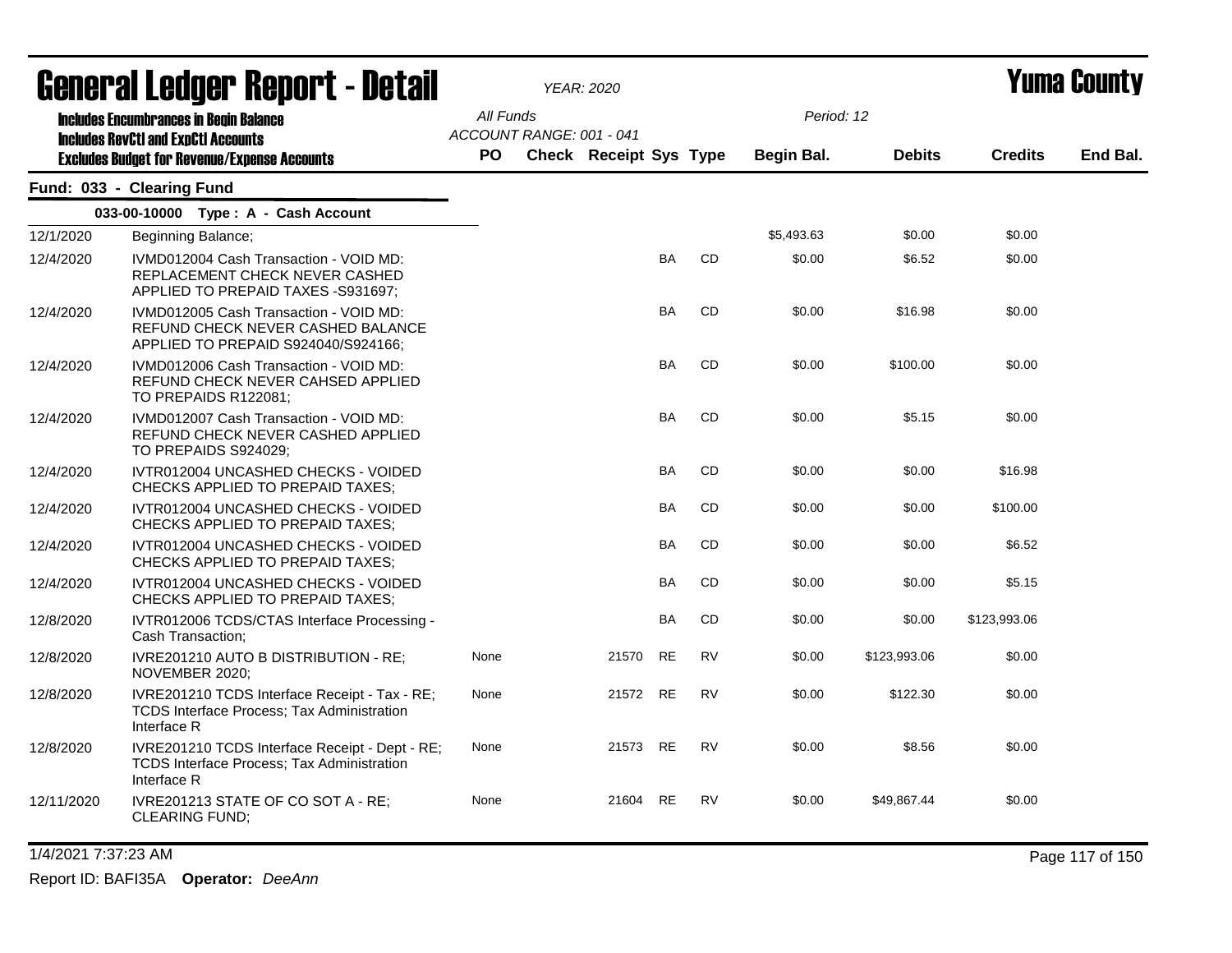| General Ledger Report - Detail |                                                                                                   | <b>YEAR: 2020</b>                     |                               |           |           |              |               | Yuma Countv    |              |
|--------------------------------|---------------------------------------------------------------------------------------------------|---------------------------------------|-------------------------------|-----------|-----------|--------------|---------------|----------------|--------------|
|                                | <b>Includes Encumbrances in Begin Balance</b>                                                     | All Funds                             |                               |           |           | Period: 12   |               |                |              |
|                                | <b>Includes RevCtI and ExpCtI Accounts</b><br><b>Excludes Budget for Revenue/Expense Accounts</b> | ACCOUNT RANGE: 001 - 041<br><b>PO</b> | <b>Check Receipt Sys Type</b> |           |           | Begin Bal.   | <b>Debits</b> | <b>Credits</b> | End Bal.     |
|                                | Fund: 033 - Clearing Fund                                                                         |                                       |                               |           |           |              |               |                |              |
|                                | 033-00-10000 Type: A - Cash Account                                                               |                                       |                               |           |           |              |               |                |              |
| 12/23/2020                     | IVTR012026 TCDS/CTAS Interface Processing -<br>Cash Transaction;                                  |                                       |                               | <b>BA</b> | CD        | \$0.00       | \$0.00        | \$50,597.43    |              |
| 12/23/2020                     | IVRE201222 AUTO F DISTRIBUTION - RE; NOV<br>2020:                                                 | None                                  | 21694                         | <b>RE</b> | <b>RV</b> | \$0.00       | \$729.99      | \$0.00         |              |
| 12/31/2020                     | IVTR012037 TCDS/CTAS Interface Processing -<br>Cash Transaction;                                  |                                       |                               | BA        | CD        | \$0.00       | \$0.00        | \$8.56         |              |
| 12/31/2020                     | IVTR012038 TCDS/CTAS Interface Processing -<br>Cash Transaction;                                  |                                       |                               | <b>BA</b> | CD        | \$0.00       | \$0.00        | \$0.00         |              |
| 12/31/2020                     | IVTR012039 TCDS/CTAS Interface Processing -<br>Cash Transaction;                                  |                                       |                               | <b>BA</b> | <b>CD</b> | \$0.00       | \$0.00        | \$122.30       |              |
|                                |                                                                                                   | <b>Total For: Cash Account</b>        |                               |           |           | \$5,493.63   | \$174,850.00  | \$174,850.00   | \$5,493.63   |
|                                | 033-00-20000<br>Type: L - Accounts Payable                                                        |                                       |                               |           |           |              |               |                |              |
| 12/1/2020                      | Beginning Balance;                                                                                |                                       |                               |           |           | \$0.00       | \$0.00        | \$0.00         |              |
|                                |                                                                                                   | <b>Total For: Accounts Payable</b>    |                               |           |           | \$0.00       | \$0.00        | \$0.00         | \$0.00       |
|                                | 033-00-20010 Type: L - Revenue Control                                                            |                                       |                               |           |           |              |               |                |              |
| 12/1/2020                      | Beginning Balance;                                                                                |                                       |                               |           |           | (\$1,715.86) | \$0.00        | \$0.00         |              |
| 12/4/2020                      | IVMD012005 - Auto post transaction;                                                               |                                       |                               | <b>BA</b> | <b>CP</b> | \$0.00       | \$0.00        | \$16.98        |              |
| 12/4/2020                      | IVMD012006 - Auto post transaction;                                                               |                                       |                               | <b>BA</b> | <b>CP</b> | \$0.00       | \$0.00        | \$100.00       |              |
| 12/4/2020                      | IVMD012007 - Auto post transaction;                                                               |                                       |                               | <b>BA</b> | <b>CP</b> | \$0.00       | \$0.00        | \$5.15         |              |
| 12/4/2020                      | IVTR012004 - Auto post transaction;                                                               |                                       |                               | <b>BA</b> | <b>CP</b> | \$0.00       | \$128.65      | \$0.00         |              |
| 12/8/2020                      | IVRE201210 - Auto post transaction;                                                               |                                       |                               | BA        | <b>CP</b> | \$0.00       | \$0.00        | \$124,123.92   |              |
| 12/8/2020                      | IVTR012006 - Auto post transaction;                                                               |                                       |                               | BA        | <b>CP</b> | \$0.00       | \$123,993.06  | \$0.00         |              |
| 12/11/2020                     | IVRE201213 - Auto post transaction;                                                               |                                       |                               | BA        | <b>CP</b> | \$0.00       | \$0.00        | \$49,867.44    |              |
| 12/23/2020                     | IVRE201222 - Auto post transaction;                                                               |                                       |                               | BA        | <b>CP</b> | \$0.00       | \$0.00        | \$729.99       |              |
| 12/23/2020                     | IVTR012026 - Auto post transaction;                                                               |                                       |                               | BA        | <b>CP</b> | \$0.00       | \$50,597.43   | \$0.00         |              |
| 12/31/2020                     | IVTR012037 - Auto post transaction;                                                               |                                       |                               | BA        | <b>CP</b> | \$0.00       | \$8.56        | \$0.00         |              |
| 12/31/2020                     | IVTR012039 - Auto post transaction;                                                               |                                       |                               | BA        | <b>CP</b> | \$0.00       | \$122.30      | \$0.00         |              |
|                                |                                                                                                   | <b>Total For: Revenue Control</b>     |                               |           |           | (\$1,715.86) | \$174,850.00  | \$174,843.48   | (\$1,709.34) |

1/4/2021 7:37:23 AM Page 118 of 150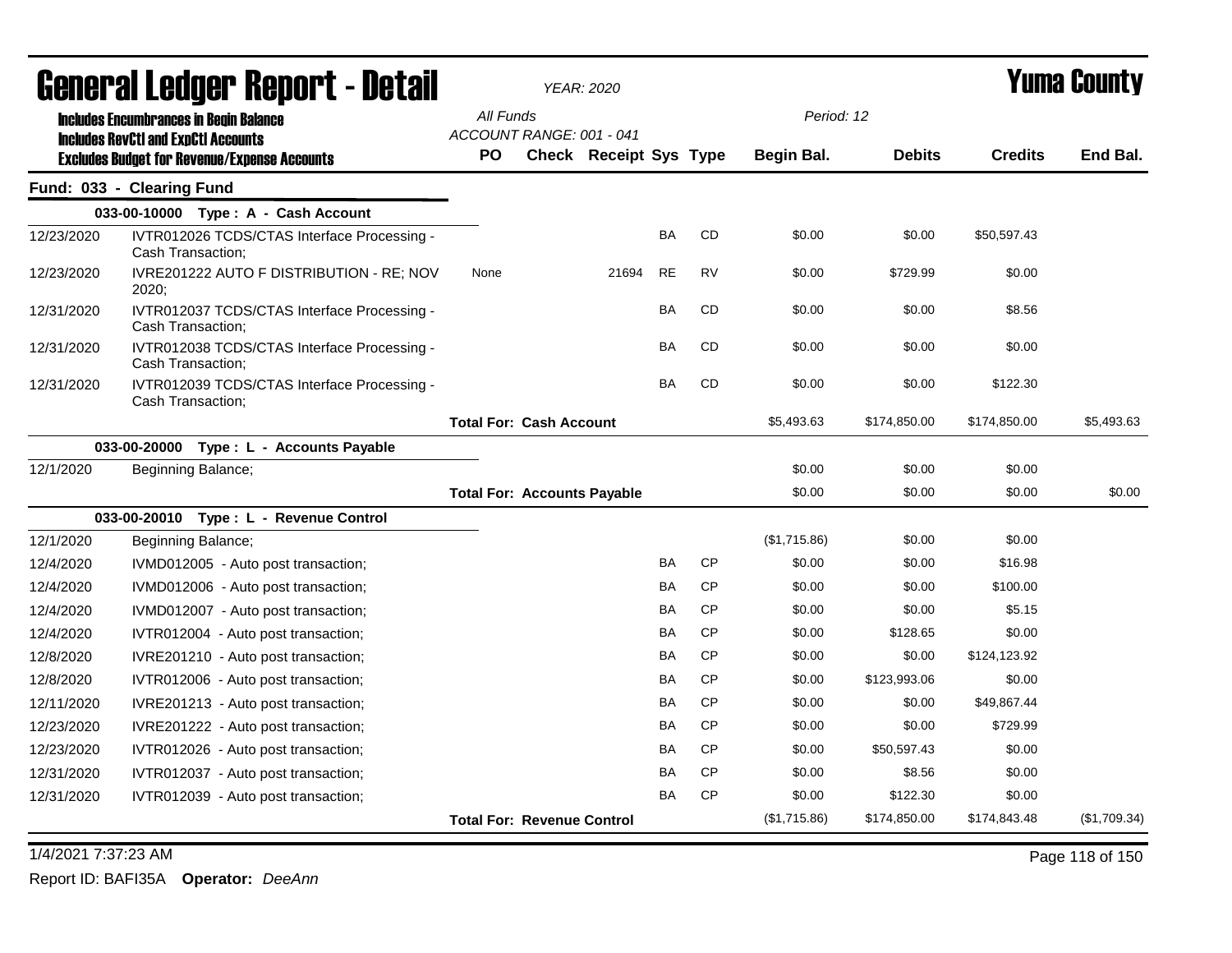| <b>General Ledger Report - Detail</b> |                                                                                                                   |           |                                                 | <b>YEAR: 2020</b>      |    |           |              | <b>Yuma County</b> |                |                 |  |
|---------------------------------------|-------------------------------------------------------------------------------------------------------------------|-----------|-------------------------------------------------|------------------------|----|-----------|--------------|--------------------|----------------|-----------------|--|
|                                       | <b>Includes Encumbrances in Begin Balance</b>                                                                     | All Funds |                                                 |                        |    |           | Period: 12   |                    |                |                 |  |
|                                       | <b>Includes RevCtI and ExpCtI Accounts</b><br><b>Excludes Budget for Revenue/Expense Accounts</b>                 | PO.       | ACCOUNT RANGE: 001 - 041                        | Check Receipt Sys Type |    |           | Begin Bal.   | <b>Debits</b>      | <b>Credits</b> | End Bal.        |  |
|                                       | Fund: 033 - Clearing Fund                                                                                         |           |                                                 |                        |    |           |              |                    |                |                 |  |
|                                       | 033-00-20020 Type: L - Expense Control                                                                            |           |                                                 |                        |    |           |              |                    |                |                 |  |
| 12/1/2020                             | Beginning Balance;                                                                                                |           |                                                 |                        |    |           | \$1,494.74   | \$0.00             | \$0.00         |                 |  |
|                                       |                                                                                                                   |           | <b>Total For: Expense Control</b>               |                        |    |           | \$1,494.74   | \$0.00             | \$0.00         | \$1,494.74      |  |
|                                       | 033-00-20100 Type: L - Fund Balance                                                                               |           |                                                 |                        |    |           |              |                    |                |                 |  |
| 12/1/2020                             | Beginning Balance;                                                                                                |           |                                                 |                        |    |           | (\$5,272.51) | \$0.00             | \$0.00         |                 |  |
| 12/4/2020                             | IVMD012004 - VOID MD: REPLACEMENT<br>CHECK NEVER CASHED APPLIED TO<br>PREPAID TAXES -S931697:                     |           |                                                 |                        | BA | <b>MD</b> | \$0.00       | \$0.00             | \$6.52         |                 |  |
|                                       |                                                                                                                   |           | <b>Total For: Fund Balance</b>                  |                        |    |           | (\$5,272.51) | \$0.00             | \$6.52         | (\$5,279.03)    |  |
|                                       | 033-00-30105 Type: R - Current Tax Real                                                                           |           |                                                 |                        |    |           |              |                    |                |                 |  |
| 12/1/2020                             | Beginning Balance;                                                                                                |           |                                                 |                        |    |           | (\$1,161.00) | \$0.00             | \$0.00         |                 |  |
| 12/8/2020                             | IVRE201210 TCDS Interface Receipt - Tax - RE;<br><b>TCDS Interface Process; Tax Administration</b><br>Interface R | None      |                                                 | 21572 RE               |    | <b>RV</b> | \$0.00       | \$0.00             | \$122.30       |                 |  |
| 12/31/2020                            | IVTR012038 - Tax Apportionment Transfers;                                                                         |           |                                                 |                        | BA | TR        | \$0.00       | \$0.00             | \$0.00         |                 |  |
| 12/31/2020                            | IVTR012039 - Tax Apportionment Transfers;                                                                         |           |                                                 |                        | BA | <b>TR</b> | \$0.00       | \$122.30           | \$0.00         |                 |  |
|                                       |                                                                                                                   |           | <b>Total For: Current Tax Real</b>              |                        |    |           | (\$1,161.00) | \$122.30           | \$122.30       | (\$1,161.00)    |  |
|                                       | 033-00-30110 Type: R - Current Tax Oil and Gas                                                                    |           |                                                 |                        |    |           |              |                    |                |                 |  |
| 12/1/2020                             | Beginning Balance;                                                                                                |           |                                                 |                        |    |           | \$0.00       | \$0.00             | \$0.00         |                 |  |
|                                       |                                                                                                                   |           | <b>Total For: Current Tax Oil and Gas</b>       |                        |    |           | \$0.00       | \$0.00             | \$0.00         | \$0.00          |  |
|                                       | 033-00-30115 Type: R - Current Tax Personal Property                                                              |           |                                                 |                        |    |           |              |                    |                |                 |  |
| 12/1/2020                             | Beginning Balance;                                                                                                |           |                                                 |                        |    |           | \$0.00       | \$0.00             | \$0.00         |                 |  |
|                                       |                                                                                                                   |           | <b>Total For: Current Tax Personal Property</b> |                        |    |           | \$0.00       | \$0.00             | \$0.00         | \$0.00          |  |
|                                       | 033-00-30120 Type: R - Current Tax Mineral                                                                        |           |                                                 |                        |    |           |              |                    |                |                 |  |
| 12/1/2020                             | Beginning Balance;                                                                                                |           |                                                 |                        |    |           | (\$25.63)    | \$0.00             | \$0.00         |                 |  |
|                                       |                                                                                                                   |           | <b>Total For: Current Tax Mineral</b>           |                        |    |           | (\$25.63)    | \$0.00             | \$0.00         | (\$25.63)       |  |
|                                       | 033-00-30125 Type: R - Current Tax Possessory Interes                                                             |           |                                                 |                        |    |           |              |                    |                |                 |  |
| 12/1/2020                             | Beginning Balance;                                                                                                |           |                                                 |                        |    |           | \$0.00       | \$0.00             | \$0.00         |                 |  |
| 1/4/2021 7:37:23 AM                   |                                                                                                                   |           |                                                 |                        |    |           |              |                    |                | Page 119 of 150 |  |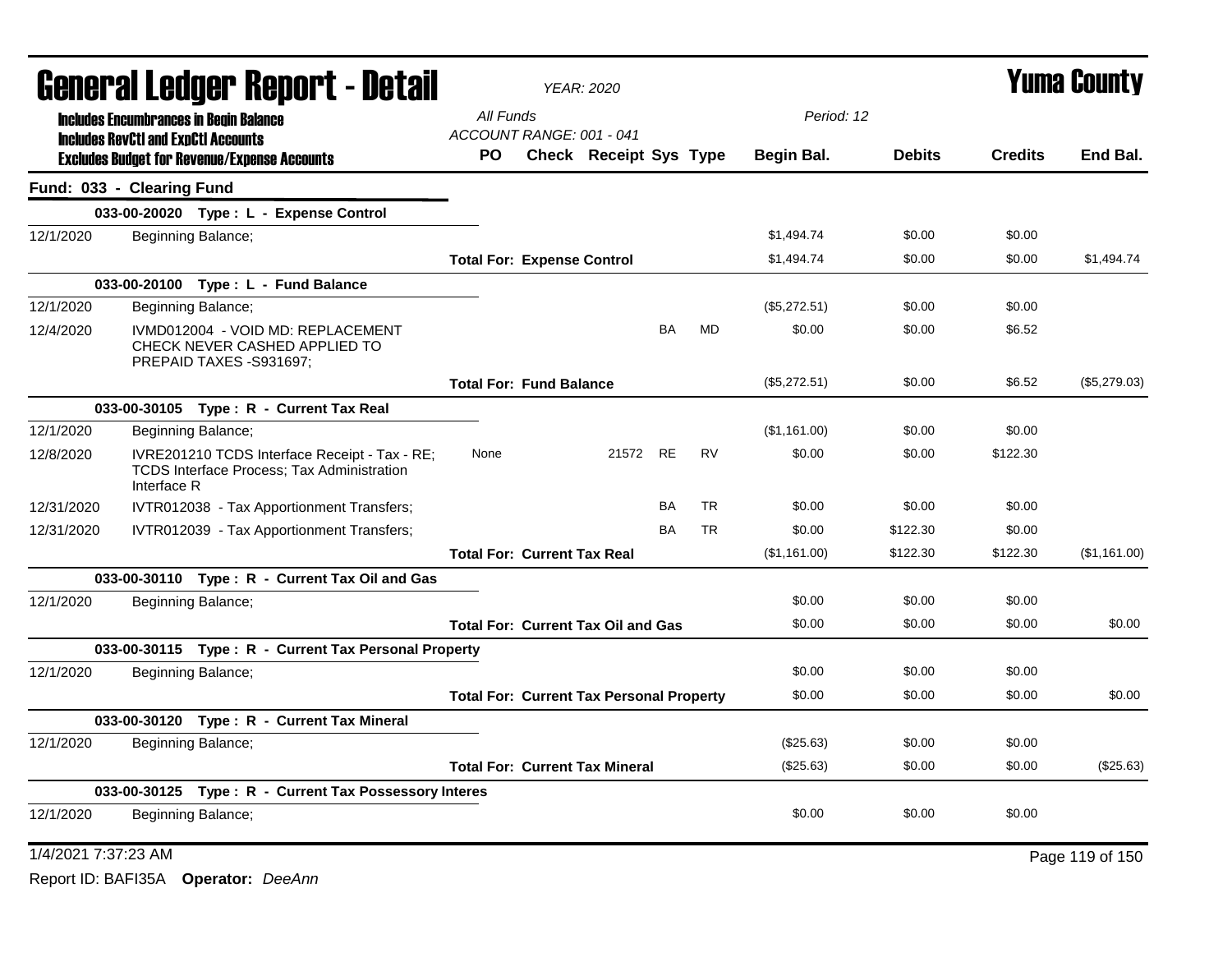| <b>General Ledger Report - Detail</b>                 | <b>YEAR: 2020</b>                               |            |               | <b>Yuma County</b> |                 |
|-------------------------------------------------------|-------------------------------------------------|------------|---------------|--------------------|-----------------|
| <b>Includes Encumbrances in Begin Balance</b>         | All Funds                                       | Period: 12 |               |                    |                 |
| <b>Includes RevCtI and ExpCtI Accounts</b>            | ACCOUNT RANGE: 001 - 041                        |            |               |                    |                 |
| <b>Excludes Budget for Revenue/Expense Accounts</b>   | <b>Check Receipt Sys Type</b><br>PO.            | Begin Bal. | <b>Debits</b> | <b>Credits</b>     | End Bal.        |
| Fund: 033 - Clearing Fund                             |                                                 |            |               |                    |                 |
| 033-00-30125 Type: R - Current Tax Possessory Interes |                                                 |            |               |                    |                 |
|                                                       | <b>Total For: Current Tax Possessory Intere</b> | \$0.00     | \$0.00        | \$0.00             | \$0.00          |
| 033-00-30130 Type: R - Current Tax State Assessed     |                                                 |            |               |                    |                 |
| 12/1/2020<br>Beginning Balance;                       |                                                 | \$0.00     | \$0.00        | \$0.00             |                 |
|                                                       | <b>Total For: Current Tax State Assessed</b>    | \$0.00     | \$0.00        | \$0.00             | \$0.00          |
| 033-00-30135 Type: R - Current Tax Mobile Home        |                                                 |            |               |                    |                 |
| 12/1/2020<br>Beginning Balance;                       |                                                 | \$0.05     | \$0.00        | \$0.00             |                 |
|                                                       | <b>Total For: Current Tax Mobile Home</b>       | \$0.05     | \$0.00        | \$0.00             | \$0.05          |
| 033-00-30140 Type: R - Current Special Assessment     |                                                 |            |               |                    |                 |
| 12/1/2020<br>Beginning Balance;                       |                                                 | \$0.00     | \$0.00        | \$0.00             |                 |
|                                                       | <b>Total For: Current Special Assessment</b>    | \$0.00     | \$0.00        | \$0.00             | \$0.00          |
| 033-00-30205 Type: R - Delinquent Tax Real            |                                                 |            |               |                    |                 |
| 12/1/2020<br>Beginning Balance;                       |                                                 | (\$230.66) | \$0.00        | \$0.00             |                 |
|                                                       | <b>Total For: Delinquent Tax Real</b>           | (\$230.66) | \$0.00        | \$0.00             | $(\$230.66)$    |
| 033-00-30210 Type: R - Delinquent Tax Oil and Gas     |                                                 |            |               |                    |                 |
| 12/1/2020<br>Beginning Balance;                       |                                                 | \$0.00     | \$0.00        | \$0.00             |                 |
|                                                       | <b>Total For: Delinquent Tax Oil and Gas</b>    | \$0.00     | \$0.00        | \$0.00             | \$0.00          |
| 033-00-30215 Type: R - Delinquent Tax Mineral         |                                                 |            |               |                    |                 |
| 12/1/2020<br>Beginning Balance;                       |                                                 | \$0.01     | \$0.00        | \$0.00             |                 |
|                                                       | <b>Total For: Delinquent Tax Mineral</b>        | \$0.01     | \$0.00        | \$0.00             | \$0.01          |
| 033-00-30220 Type: R - Delinquent Tax Personal Proper |                                                 |            |               |                    |                 |
| 12/1/2020<br>Beginning Balance;                       |                                                 | \$0.00     | \$0.00        | \$0.00             |                 |
|                                                       | <b>Total For: Delinquent Tax Personal Prop</b>  | \$0.00     | \$0.00        | \$0.00             | \$0.00          |
| 033-00-30225 Type: R - Delinquent Possessory Interest |                                                 |            |               |                    |                 |
| 12/1/2020<br>Beginning Balance;                       |                                                 | \$0.00     | \$0.00        | \$0.00             |                 |
|                                                       | <b>Total For: Delinquent Possessory Interes</b> | \$0.00     | \$0.00        | \$0.00             | \$0.00          |
| 033-00-30230 Type: R - Delinquent Tax State Assesed   |                                                 |            |               |                    |                 |
| 1/4/2021 7:37:23 AM                                   |                                                 |            |               |                    | Page 120 of 150 |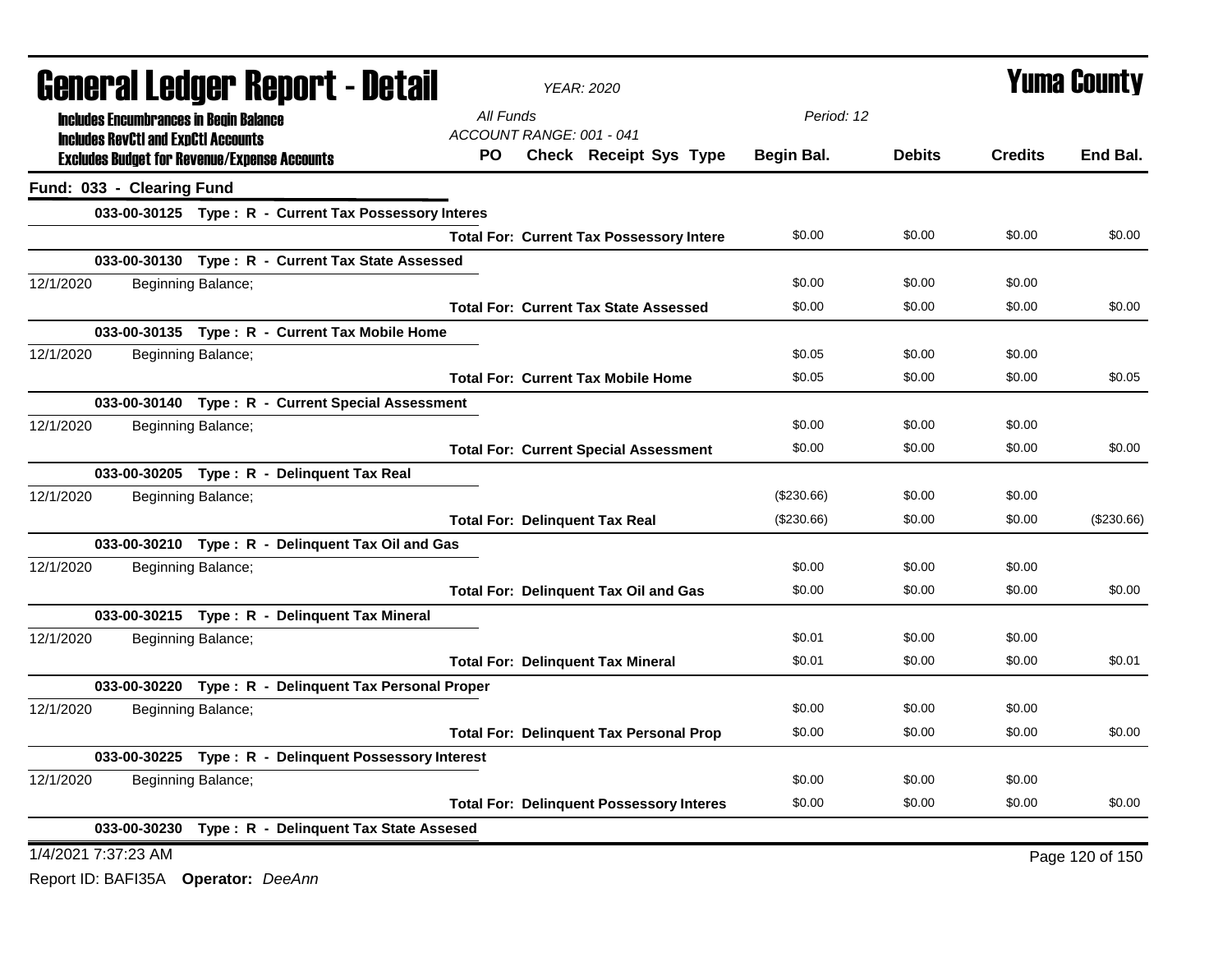|                           |             | General Ledger Report - Detail                                                               |                                    | <b>YEAR: 2020</b>                                |           |           |              |               |                | <b>Yuma County</b> |
|---------------------------|-------------|----------------------------------------------------------------------------------------------|------------------------------------|--------------------------------------------------|-----------|-----------|--------------|---------------|----------------|--------------------|
|                           |             | <b>Includes Encumbrances in Begin Balance</b>                                                | All Funds                          |                                                  |           |           | Period: 12   |               |                |                    |
|                           |             | <b>Includes RevCtI and ExpCtI Accounts</b>                                                   | ACCOUNT RANGE: 001 - 041           |                                                  |           |           |              |               |                |                    |
|                           |             | <b>Excludes Budget for Revenue/Expense Accounts</b>                                          | PO.                                | Check Receipt Sys Type                           |           |           | Begin Bal.   | <b>Debits</b> | <b>Credits</b> | End Bal.           |
| Fund: 033 - Clearing Fund |             |                                                                                              |                                    |                                                  |           |           |              |               |                |                    |
|                           |             | 033-00-30230 Type: R - Delinquent Tax State Assesed                                          |                                    |                                                  |           |           |              |               |                |                    |
| 12/1/2020                 |             | Beginning Balance;                                                                           |                                    |                                                  |           |           | \$0.00       | \$0.00        | \$0.00         |                    |
|                           |             |                                                                                              |                                    | <b>Total For: Delinquent Tax State Assesed</b>   |           |           | \$0.00       | \$0.00        | \$0.00         | \$0.00             |
|                           |             | 033-00-30235 Type: R - Delinquent Tax Mobile Home                                            |                                    |                                                  |           |           |              |               |                |                    |
| 12/1/2020                 |             | Beginning Balance;                                                                           |                                    |                                                  |           |           | (\$0.05)     | \$0.00        | \$0.00         |                    |
|                           |             |                                                                                              |                                    | <b>Total For: Delinquent Tax Mobile Home</b>     |           |           | (\$0.05)     | \$0.00        | \$0.00         | $(\$0.05)$         |
|                           |             | 033-00-30240 Type: R - Delinquent Special Assessment                                         |                                    |                                                  |           |           |              |               |                |                    |
| 12/1/2020                 |             | Beginning Balance;                                                                           |                                    |                                                  |           |           | \$0.00       | \$0.00        | \$0.00         |                    |
|                           |             |                                                                                              |                                    | <b>Total For: Delinquent Special Assessme</b>    |           |           | \$0.00       | \$0.00        | \$0.00         | \$0.00             |
|                           |             | 033-00-30300 Type: R - Current Interest                                                      |                                    |                                                  |           |           |              |               |                |                    |
| 12/1/2020                 |             | Beginning Balance;                                                                           |                                    |                                                  |           |           | (\$1,877.75) | \$0.00        | \$0.00         |                    |
| 12/8/2020                 | Interface R | IVRE201210 TCDS Interface Receipt - Dept - RE;<br>TCDS Interface Process; Tax Administration | None                               | 21573 RE                                         |           | <b>RV</b> | \$0.00       | \$0.00        | \$8.56         |                    |
| 12/31/2020                |             | IVTR012037 - Tax Apportionment Transfers;                                                    |                                    |                                                  | <b>BA</b> | <b>TR</b> | \$0.00       | \$8.56        | \$0.00         |                    |
|                           |             |                                                                                              | <b>Total For: Current Interest</b> |                                                  |           |           | (\$1,877.75) | \$8.56        | \$8.56         | (\$1,877.75)       |
|                           |             |                                                                                              |                                    |                                                  |           |           |              |               |                |                    |
| 12/1/2020                 |             | Beginning Balance;                                                                           |                                    |                                                  |           |           | (\$9.48)     | \$0.00        | \$0.00         |                    |
|                           |             |                                                                                              | <b>Total For: Refund Interest</b>  |                                                  |           |           | (\$9.48)     | \$0.00        | \$0.00         | (\$9.48)           |
|                           |             | 033-00-30400 Type: R - Delinquent Interest Collection                                        |                                    |                                                  |           |           |              |               |                |                    |
| 12/1/2020                 |             | Beginning Balance;                                                                           |                                    |                                                  |           |           | \$1,809.77   | \$0.00        | \$0.00         |                    |
|                           |             |                                                                                              |                                    | <b>Total For: Delinquent Interest Collection</b> |           |           | \$1,809.77   | \$0.00        | \$0.00         | \$1,809.77         |
|                           |             | 033-00-32100 Type: R - Transfers In                                                          |                                    |                                                  |           |           |              |               |                |                    |
| 12/1/2020                 |             | Beginning Balance;                                                                           |                                    |                                                  |           |           | (\$245.50)   | \$0.00        | \$0.00         |                    |
|                           |             |                                                                                              | <b>Total For: Transfers In</b>     |                                                  |           |           | (\$245.50)   | \$0.00        | \$0.00         | $(\$245.50)$       |
|                           |             | 033-00-32400 Type: R - SO - B Clearing                                                       |                                    |                                                  |           |           |              |               |                |                    |
| 12/1/2020                 |             | Beginning Balance;                                                                           |                                    |                                                  |           |           | \$0.00       | \$0.00        | \$0.00         |                    |
|                           |             |                                                                                              |                                    |                                                  |           |           |              |               |                |                    |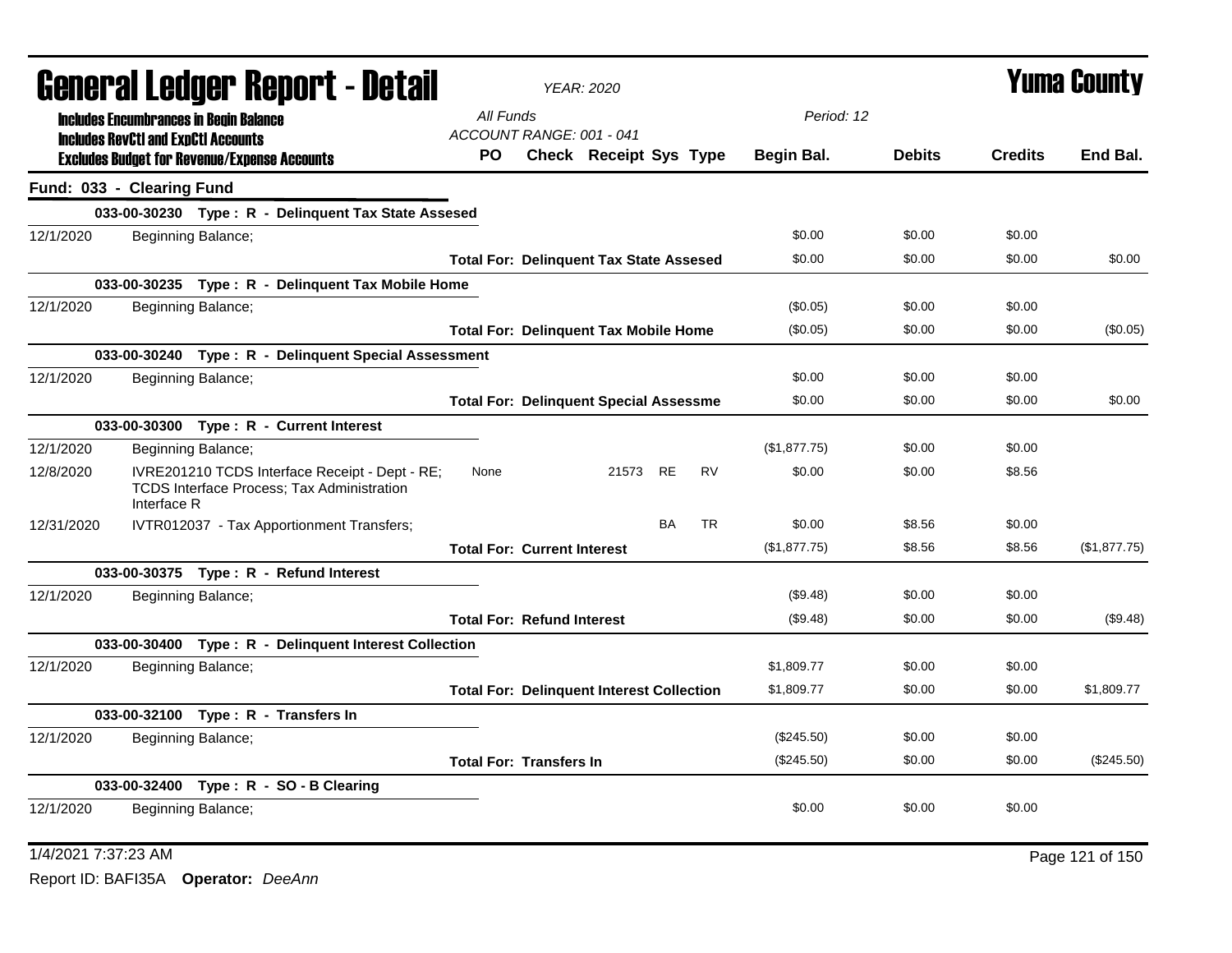|            | <b>General Ledger Report - Detail</b>                                                                                                        |                                         | <b>YEAR: 2020</b>             |           |           |            |               |                | Yuma County |
|------------|----------------------------------------------------------------------------------------------------------------------------------------------|-----------------------------------------|-------------------------------|-----------|-----------|------------|---------------|----------------|-------------|
|            | <b>Includes Encumbrances in Begin Balance</b>                                                                                                | All Funds<br>ACCOUNT RANGE: 001 - 041   |                               |           |           | Period: 12 |               |                |             |
|            | <b>Includes RevCtI and ExpCtI Accounts</b><br><b>Excludes Budget for Revenue/Expense Accounts</b>                                            | <b>PO</b>                               | <b>Check Receipt Sys Type</b> |           |           | Begin Bal. | <b>Debits</b> | <b>Credits</b> | End Bal.    |
|            | Fund: 033 - Clearing Fund                                                                                                                    |                                         |                               |           |           |            |               |                |             |
|            | 033-00-32400 Type: R - SO - B Clearing                                                                                                       |                                         |                               |           |           |            |               |                |             |
| 12/8/2020  | IVTR012006 - Tax Apportionment Transfers;                                                                                                    |                                         |                               | <b>BA</b> | <b>TR</b> | \$0.00     | \$123,993.06  | \$0.00         |             |
| 12/8/2020  | IVRE201210 AUTO B DISTRIBUTION - RE;<br>NOVEMBER 2020;                                                                                       | None                                    | 21570                         | <b>RE</b> | <b>RV</b> | \$0.00     | \$0.00        | \$123,993.06   |             |
|            |                                                                                                                                              | <b>Total For: SO - B Clearing</b>       |                               |           |           | \$0.00     | \$123,993.06  | \$123,993.06   | \$0.00      |
|            | 033-00-32401 Type: R - SO - A&F Clearing                                                                                                     |                                         |                               |           |           |            |               |                |             |
| 12/1/2020  | Beginning Balance;                                                                                                                           |                                         |                               |           |           | \$0.00     | \$0.00        | \$0.00         |             |
| 12/11/2020 | IVRE201213 STATE OF CO SOT A - RE;<br><b>CLEARING FUND;</b>                                                                                  | None                                    | 21604                         | <b>RE</b> | <b>RV</b> | \$0.00     | \$0.00        | \$49,867.44    |             |
| 12/23/2020 | IVTR012026 - Tax Apportionment Transfers;                                                                                                    |                                         |                               | <b>BA</b> | <b>TR</b> | \$0.00     | \$50,597.43   | \$0.00         |             |
| 12/23/2020 | IVRE201222 AUTO F DISTRIBUTION - RE; NOV<br>2020:                                                                                            | None                                    | 21694                         | <b>RE</b> | <b>RV</b> | \$0.00     | \$0.00        | \$729.99       |             |
|            |                                                                                                                                              | <b>Total For: SO - A&amp;F Clearing</b> |                               |           |           | \$0.00     | \$50,597.43   | \$50,597.43    | \$0.00      |
|            | 033-00-35000 Type: R - Fees Collected                                                                                                        |                                         |                               |           |           |            |               |                |             |
| 12/1/2020  | Beginning Balance;                                                                                                                           |                                         |                               |           |           | \$0.00     | \$0.00        | \$0.00         |             |
|            |                                                                                                                                              | <b>Total For: Fees Collected</b>        |                               |           |           | \$0.00     | \$0.00        | \$0.00         | \$0.00      |
|            | 033-00-37900<br>Type: R - Over / Short Collections                                                                                           |                                         |                               |           |           |            |               |                |             |
| 12/1/2020  | Beginning Balance;                                                                                                                           |                                         |                               |           |           | \$24.38    | \$0.00        | \$0.00         |             |
| 12/4/2020  | IVMD012005 Tax Year = 2019 Statement = $70 -$<br>VOID MD: REFUND CHECK NEVER CASHED<br><b>BALANCE APPLIED TO PREPAID</b><br>S924040/S924166; |                                         |                               | <b>BA</b> | <b>MD</b> | \$0.00     | \$0.00        | \$16.98        |             |
| 12/4/2020  | IVMD012006 Tax Year = 2019 Statement = $71 -$<br>VOID MD: REFUND CHECK NEVER CAHSED<br>APPLIED TO PREPAIDS R122081;                          |                                         |                               | <b>BA</b> | <b>MD</b> | \$0.00     | \$0.00        | \$100.00       |             |
| 12/4/2020  | IVMD012007 Tax Year = 2019 Statement = 71 -<br>VOID MD: REFUND CHECK NEVER CASHED<br>APPLIED TO PREPAIDS S924029;                            |                                         |                               | <b>BA</b> | <b>MD</b> | \$0.00     | \$0.00        | \$5.15         |             |
| 12/4/2020  | IVTR012004 UNCASHED CHECKS - VOIDED<br>CHECKS APPLIED TO PREPAID TAXES;                                                                      |                                         |                               | <b>BA</b> | <b>TR</b> | \$0.00     | \$6.52        | \$0.00         |             |

1/4/2021 7:37:23 AM Page 122 of 150 Report ID: BAFI35A **Operator:** *DeeAnn*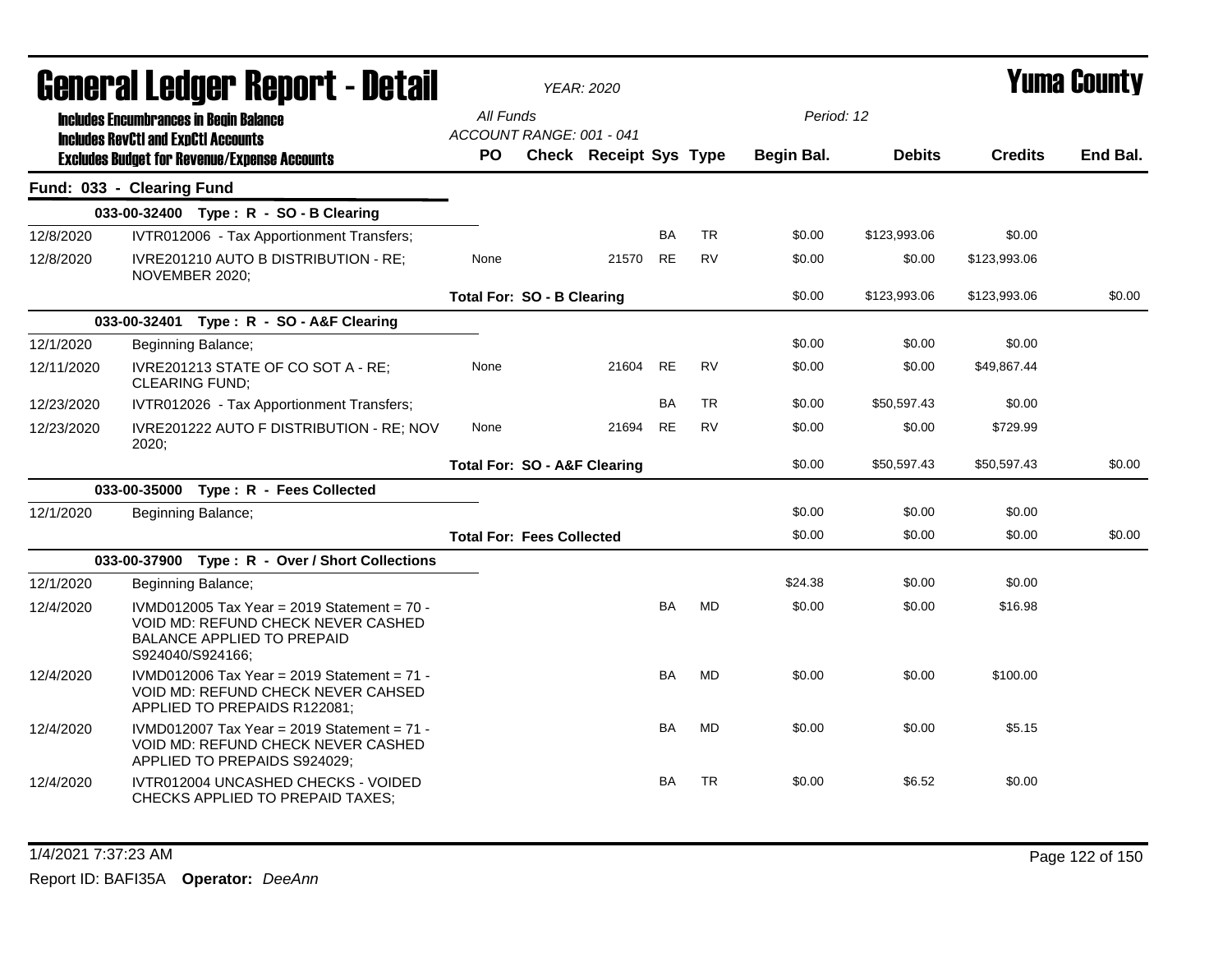|                           |              |                                               | General Ledger Report - Detail                                                 |                                            |          | <b>YEAR: 2020</b>           |           |           |            |                                  |                | <b>Yuma County</b> |
|---------------------------|--------------|-----------------------------------------------|--------------------------------------------------------------------------------|--------------------------------------------|----------|-----------------------------|-----------|-----------|------------|----------------------------------|----------------|--------------------|
|                           |              | <b>Includes Encumbrances in Begin Balance</b> |                                                                                | All Funds                                  |          |                             |           |           | Period: 12 |                                  |                |                    |
|                           |              | <b>Includes RevCtI and ExpCtI Accounts</b>    | <b>Excludes Budget for Revenue/Expense Accounts</b>                            | ACCOUNT RANGE: 001 - 041<br><b>PO</b>      |          | Check Receipt Sys Type      |           |           | Begin Bal. | <b>Debits</b>                    | <b>Credits</b> | End Bal.           |
| Fund: 033 - Clearing Fund |              |                                               |                                                                                |                                            |          |                             |           |           |            |                                  |                |                    |
|                           |              |                                               | 033-00-37900 Type: R - Over / Short Collections                                |                                            |          |                             |           |           |            |                                  |                |                    |
| 12/4/2020                 |              |                                               | IVTR012004 UNCASHED CHECKS - VOIDED<br>CHECKS APPLIED TO PREPAID TAXES:        |                                            |          |                             | <b>BA</b> | <b>TR</b> | \$0.00     | \$16.98                          | \$0.00         |                    |
| 12/4/2020                 |              |                                               | IVTR012004 UNCASHED CHECKS - VOIDED<br>CHECKS APPLIED TO PREPAID TAXES:        |                                            |          |                             | <b>BA</b> | <b>TR</b> | \$0.00     | \$100.00                         | \$0.00         |                    |
| 12/4/2020                 |              |                                               | IVTR012004 UNCASHED CHECKS - VOIDED<br><b>CHECKS APPLIED TO PREPAID TAXES:</b> |                                            |          |                             | <b>BA</b> | <b>TR</b> | \$0.00     | \$5.15                           | \$0.00         |                    |
|                           |              |                                               |                                                                                | <b>Total For: Over / Short Collections</b> |          |                             |           |           | \$24.38    | \$128.65                         | \$122.13       | \$30.90            |
|                           | 033-00-49200 |                                               | Type: X - Transfer Out                                                         |                                            |          |                             |           |           |            |                                  |                |                    |
| 12/1/2020                 |              | Beginning Balance;                            |                                                                                |                                            |          |                             |           |           | \$0.00     | \$0.00                           | \$0.00         |                    |
|                           |              |                                               |                                                                                | <b>Total For: Transfer Out</b>             |          |                             |           |           | \$0.00     | \$0.00                           | \$0.00         | \$0.00             |
|                           | 033-00-49375 |                                               | Type: X - Refund Interest Paid                                                 |                                            |          |                             |           |           |            |                                  |                |                    |
| 12/1/2020                 |              | Beginning Balance;                            |                                                                                |                                            |          |                             |           |           | \$9.48     | \$0.00                           | \$0.00         |                    |
|                           |              |                                               |                                                                                | <b>Total For: Refund Interest Paid</b>     |          |                             |           |           | \$9.48     | \$0.00                           | \$0.00         | \$9.48             |
|                           |              |                                               | 033-00-49550 Type: X - Check refunds                                           |                                            |          |                             |           |           |            |                                  |                |                    |
| 12/1/2020                 |              | Beginning Balance;                            |                                                                                |                                            |          |                             |           |           | \$1,485.26 | \$0.00                           | \$0.00         |                    |
|                           |              |                                               |                                                                                | <b>Total For: Check refunds</b>            |          |                             |           |           | \$1,485.26 | \$0.00                           | \$0.00         | \$1,485.26         |
|                           |              |                                               | Fund: 033 - Clearing Fund Totals:                                              |                                            |          |                             |           |           | (\$221.12) | \$524,550.00                     | \$524,543.48   | (\$214.60)         |
|                           |              |                                               | <b>Total Fund Revenues:</b>                                                    |                                            | (\$6.52) | <b>Total Fund Expenses:</b> |           |           | \$0.00     | <b>Net Revenue Over Expense:</b> |                | (\$6.52)           |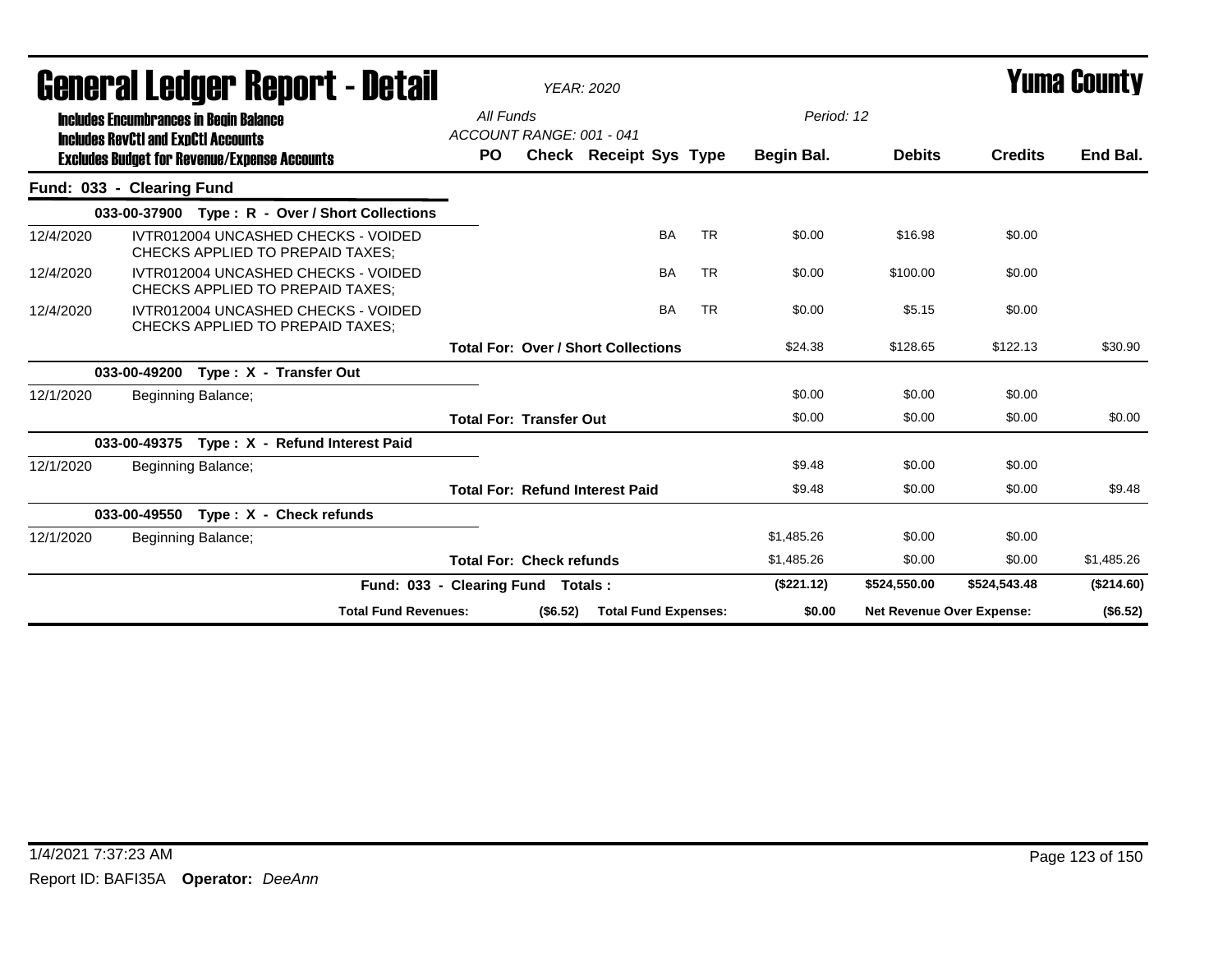|                     | General Ledger Report - Detail                                                                                     |                                    | <b>YEAR: 2020</b>             |           |           |               |               | <b>Yuma County</b> |                 |
|---------------------|--------------------------------------------------------------------------------------------------------------------|------------------------------------|-------------------------------|-----------|-----------|---------------|---------------|--------------------|-----------------|
|                     | <b>Includes Encumbrances in Begin Balance</b>                                                                      | All Funds                          |                               |           |           | Period: 12    |               |                    |                 |
|                     | <b>Includes RevCtI and ExpCtI Accounts</b>                                                                         | ACCOUNT RANGE: 001 - 041           |                               |           |           |               |               |                    |                 |
|                     | <b>Excludes Budget for Revenue/Expense Accounts</b>                                                                | <b>PO</b>                          | <b>Check Receipt Sys Type</b> |           |           | Begin Bal.    | <b>Debits</b> | <b>Credits</b>     | End Bal.        |
|                     | Fund: 034 - Redemption Fund                                                                                        |                                    |                               |           |           |               |               |                    |                 |
|                     | 034-00-10000 Type: A - Cash Account                                                                                |                                    |                               |           |           |               |               |                    |                 |
| 12/1/2020           | Beginning Balance;                                                                                                 |                                    |                               |           |           | \$0.00        | \$0.00        | \$0.00             |                 |
| 12/8/2020           | IVAP20121 Summary Entry - Summary Entry;                                                                           |                                    |                               | AP        | <b>CD</b> | \$0.00        | \$0.00        | \$530.54           |                 |
| 12/8/2020           | IVRE201210 TCDS Interface Receipt - Dept - RE;<br><b>TCDS Interface Process; Tax Administration</b><br>Interface R | None                               | 21571                         | <b>RE</b> | <b>RV</b> | \$0.00        | \$530.54      | \$0.00             |                 |
| 12/16/2020          | IVAP20122 Summary Entry - Summary Entry;                                                                           |                                    |                               | AP        | CD        | \$0.00        | \$0.00        | \$1,090.46         |                 |
| 12/16/2020          | IVRE201217 TCDS Interface Receipt - Dept - RE;<br><b>TCDS Interface Process; Tax Administration</b><br>Interface R | None                               | 21642                         | <b>RE</b> | RV        | \$0.00        | \$1,090.46    | \$0.00             |                 |
| 12/31/2020          | IVAP20123 Summary Entry - Summary Entry;                                                                           |                                    |                               | AP        | <b>CD</b> | \$0.00        | \$0.00        | \$639.35           |                 |
| 12/31/2020          | IVRE201226 TCDS Interface Receipt - Dept - RE;<br><b>TCDS Interface Process; Tax Administration</b><br>Interface R | None                               | 21781                         | <b>RE</b> | <b>RV</b> | \$0.00        | \$639.35      | \$0.00             |                 |
|                     |                                                                                                                    | <b>Total For: Cash Account</b>     |                               |           |           | \$0.00        | \$2,260.35    | \$2,260.35         | \$0.00          |
|                     | 034-00-20000<br>Type : L - Accounts Payable                                                                        |                                    |                               |           |           |               |               |                    |                 |
| 12/1/2020           | Beginning Balance;                                                                                                 |                                    |                               |           |           | \$0.00        | \$0.00        | \$0.00             |                 |
| 12/8/2020           | IVAP20121 Summary Entry - Summary Entry;                                                                           |                                    |                               | AP        | <b>CD</b> | \$0.00        | \$0.00        | \$530.54           |                 |
| 12/8/2020           | IVAP20121 Summary Entry - Summary Entry;                                                                           |                                    |                               | AP        | <b>CD</b> | \$0.00        | \$530.54      | \$0.00             |                 |
| 12/16/2020          | IVAP20122 Summary Entry - Summary Entry;                                                                           |                                    |                               | AP        | <b>CD</b> | \$0.00        | \$0.00        | \$1,090.46         |                 |
| 12/16/2020          | IVAP20122 Summary Entry - Summary Entry;                                                                           |                                    |                               | AP        | <b>CD</b> | \$0.00        | \$1,090.46    | \$0.00             |                 |
| 12/31/2020          | IVAP20123 Summary Entry - Summary Entry;                                                                           |                                    |                               | AP        | CD        | \$0.00        | \$0.00        | \$639.35           |                 |
| 12/31/2020          | IVAP20123 Summary Entry - Summary Entry;                                                                           |                                    |                               | AP        | <b>CD</b> | \$0.00        | \$639.35      | \$0.00             |                 |
|                     |                                                                                                                    | <b>Total For: Accounts Payable</b> |                               |           |           | \$0.00        | \$2,260.35    | \$2,260.35         | \$0.00          |
|                     | 034-00-20010 Type: L - Revenue Control                                                                             |                                    |                               |           |           |               |               |                    |                 |
| 12/1/2020           | Beginning Balance;                                                                                                 |                                    |                               |           |           | (\$79,342.16) | \$0.00        | \$0.00             |                 |
| 12/8/2020           | IVRE201210 - Auto post transaction;                                                                                |                                    |                               | BA        | CP        | \$0.00        | \$0.00        | \$530.54           |                 |
| 12/16/2020          | IVRE201217 - Auto post transaction;                                                                                |                                    |                               | BA        | <b>CP</b> | \$0.00        | \$0.00        | \$1,090.46         |                 |
| 12/31/2020          | IVRE201226 - Auto post transaction;                                                                                |                                    |                               | BA        | <b>CP</b> | \$0.00        | \$0.00        | \$639.35           |                 |
| 1/4/2021 7:37:23 AM |                                                                                                                    |                                    |                               |           |           |               |               |                    | Page 124 of 150 |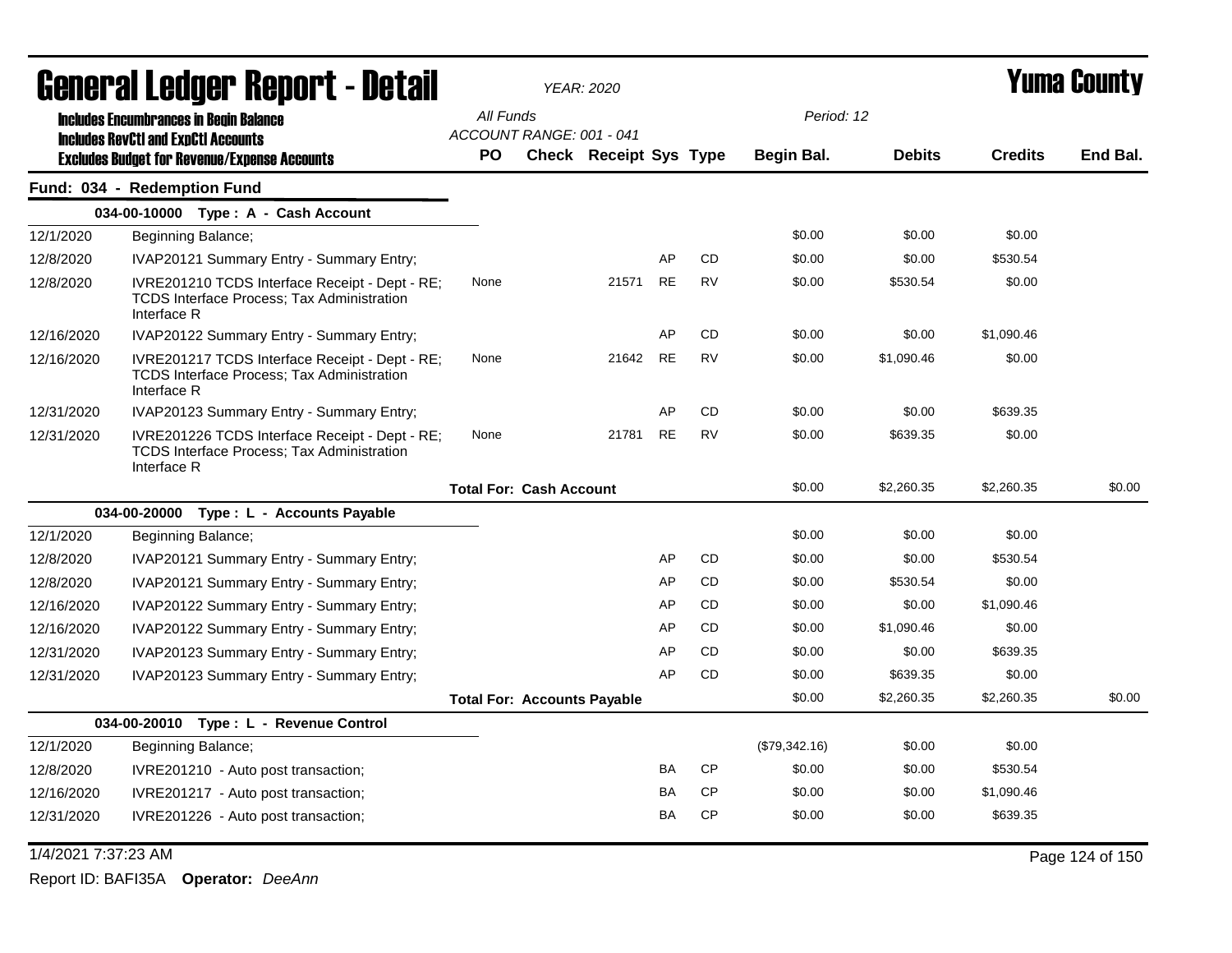|                     | <b>General Ledger Report - Detail</b>                                                                              |           | <b>YEAR: 2020</b>                 |          |           |           |               |               |                | <b>Yuma County</b> |
|---------------------|--------------------------------------------------------------------------------------------------------------------|-----------|-----------------------------------|----------|-----------|-----------|---------------|---------------|----------------|--------------------|
|                     | <b>Includes Encumbrances in Begin Balance</b><br><b>Includes RevCtI and ExpCtI Accounts</b>                        | All Funds | ACCOUNT RANGE: 001 - 041          |          |           |           | Period: 12    |               |                |                    |
|                     | <b>Excludes Budget for Revenue/Expense Accounts</b>                                                                | <b>PO</b> | <b>Check Receipt Sys Type</b>     |          |           |           | Begin Bal.    | <b>Debits</b> | <b>Credits</b> | End Bal.           |
|                     | Fund: 034 - Redemption Fund                                                                                        |           |                                   |          |           |           |               |               |                |                    |
|                     | 034-00-20010 Type: L - Revenue Control                                                                             |           |                                   |          |           |           |               |               |                |                    |
|                     |                                                                                                                    |           | <b>Total For: Revenue Control</b> |          |           |           | (\$79,342.16) | \$0.00        | \$2,260.35     | (\$81,602.51)      |
|                     | 034-00-20020 Type: L - Expense Control                                                                             |           |                                   |          |           |           |               |               |                |                    |
| 12/1/2020           | Beginning Balance;                                                                                                 |           |                                   |          |           |           | \$79,353.86   | \$0.00        | \$0.00         |                    |
| 12/8/2020           | IVAP20121 - Auto post transaction;                                                                                 |           |                                   |          | <b>BA</b> | <b>CP</b> | \$0.00        | \$530.54      | \$0.00         |                    |
| 12/16/2020          | IVAP20122 - Auto post transaction;                                                                                 |           |                                   |          | BA        | CP        | \$0.00        | \$1,090.46    | \$0.00         |                    |
| 12/31/2020          | IVAP20123 - Auto post transaction;                                                                                 |           |                                   |          | <b>BA</b> | <b>CP</b> | \$0.00        | \$639.35      | \$0.00         |                    |
|                     |                                                                                                                    |           | <b>Total For: Expense Control</b> |          |           |           | \$79,353.86   | \$2,260.35    | \$0.00         | \$81,614.21        |
|                     | 034-00-20100 Type: L - Fund Balance                                                                                |           |                                   |          |           |           |               |               |                |                    |
| 12/1/2020           | Beginning Balance;                                                                                                 |           |                                   |          |           |           | (\$11.70)     | \$0.00        | \$0.00         |                    |
|                     |                                                                                                                    |           | <b>Total For: Fund Balance</b>    |          |           |           | (\$11.70)     | \$0.00        | \$0.00         | (\$11.70)          |
|                     | 034-00-32100 Type: R - Transfers In                                                                                |           |                                   |          |           |           |               |               |                |                    |
| 12/1/2020           | Beginning Balance;                                                                                                 |           |                                   |          |           |           | \$0.00        | \$0.00        | \$0.00         |                    |
|                     |                                                                                                                    |           | <b>Total For: Transfers In</b>    |          |           |           | \$0.00        | \$0.00        | \$0.00         | \$0.00             |
|                     | 034-00-35000 Type: R - Fees Collected                                                                              |           |                                   |          |           |           |               |               |                |                    |
| 12/1/2020           | Beginning Balance;                                                                                                 |           |                                   |          |           |           | (\$79,342.16) | \$0.00        | \$0.00         |                    |
| 12/8/2020           | IVRE201210 TCDS Interface Receipt - Dept - RE;<br>TCDS Interface Process; Tax Administration<br>Interface R        | None      |                                   | 21571    | <b>RE</b> | <b>RV</b> | \$0.00        | \$0.00        | \$530.54       |                    |
| 12/16/2020          | IVRE201217 TCDS Interface Receipt - Dept - RE;<br><b>TCDS Interface Process; Tax Administration</b><br>Interface R | None      |                                   | 21642 RE |           | <b>RV</b> | \$0.00        | \$0.00        | \$1,090.46     |                    |
| 12/31/2020          | IVRE201226 TCDS Interface Receipt - Dept - RE;<br>TCDS Interface Process; Tax Administration<br>Interface R        | None      |                                   | 21781 RE |           | <b>RV</b> | \$0.00        | \$0.00        | \$639.35       |                    |
|                     |                                                                                                                    |           | <b>Total For: Fees Collected</b>  |          |           |           | (\$79,342.16) | \$0.00        | \$2,260.35     | (\$81,602.51)      |
|                     | 034-00-49401 Type: X - Transfer Out                                                                                |           |                                   |          |           |           |               |               |                |                    |
| 12/1/2020           | Beginning Balance;                                                                                                 |           |                                   |          |           |           | \$11.70       | \$0.00        | \$0.00         |                    |
|                     |                                                                                                                    |           | <b>Total For: Transfer Out</b>    |          |           |           | \$11.70       | \$0.00        | \$0.00         | \$11.70            |
| 1/4/2021 7:37:23 AM |                                                                                                                    |           |                                   |          |           |           |               |               |                | Page 125 of 150    |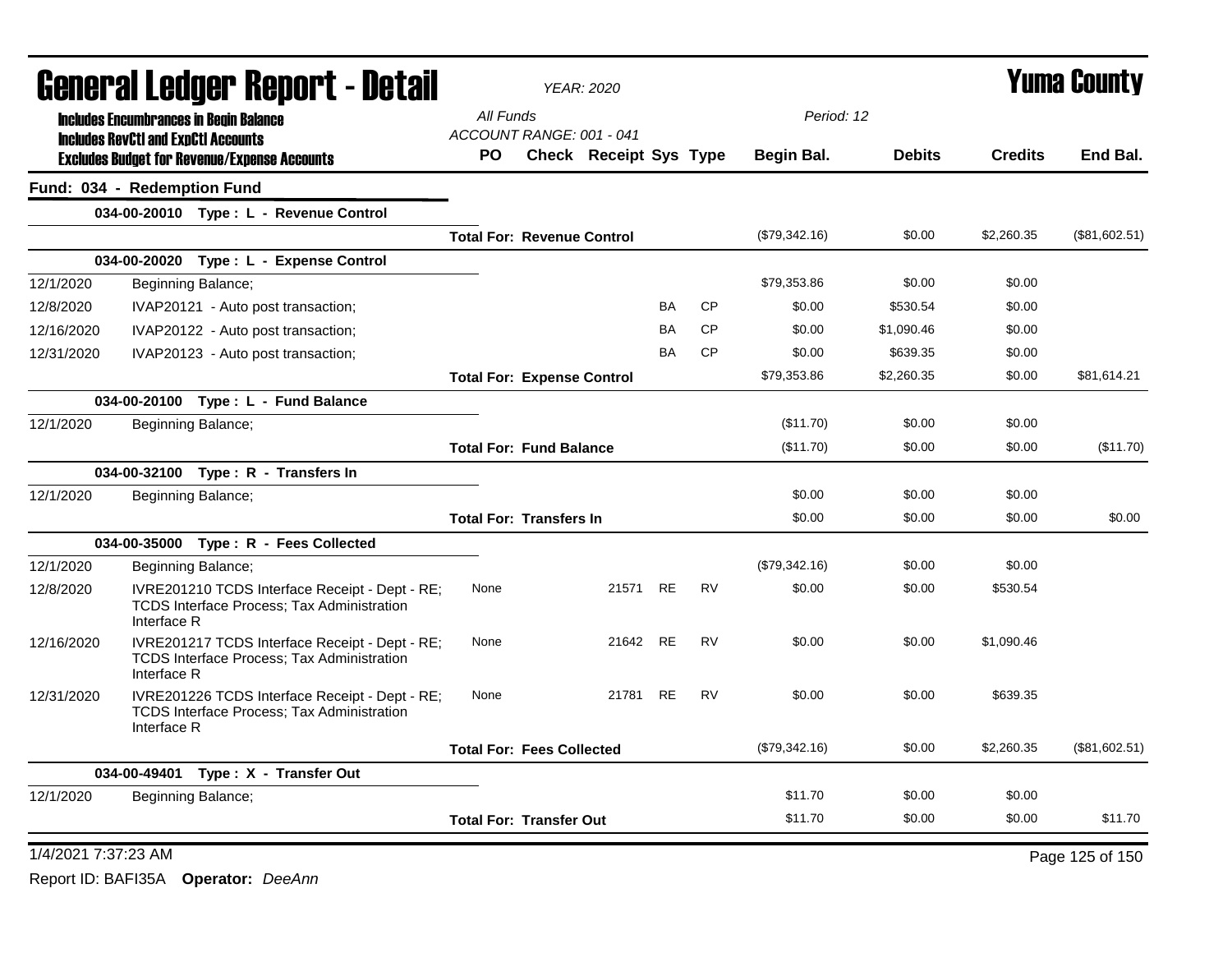|            | uvilvi ai Lvuyvi Hopvi t<br>vo tan                                                                 |           |                          | $1$ LAIM. $2020$                                |    |           |             |                                  |                | . anna vvansm |
|------------|----------------------------------------------------------------------------------------------------|-----------|--------------------------|-------------------------------------------------|----|-----------|-------------|----------------------------------|----------------|---------------|
|            | <b>Includes Encumbrances in Begin Balance</b><br><b>Includes RevCtI and ExpCtI Accounts</b>        | All Funds | ACCOUNT RANGE: 001 - 041 |                                                 |    |           | Period: 12  |                                  |                |               |
|            | <b>Excludes Budget for Revenue/Expense Accounts</b>                                                | <b>PO</b> |                          | Check Receipt Sys Type                          |    |           | Begin Bal.  | <b>Debits</b>                    | <b>Credits</b> | End Bal.      |
|            | Fund: 034 - Redemption Fund                                                                        |           |                          |                                                 |    |           |             |                                  |                |               |
|            | 034-00-49500 Type: X - Checks Written / ACH Transfer                                               |           |                          |                                                 |    |           |             |                                  |                |               |
| 12/1/2020  | Beginning Balance;                                                                                 |           |                          |                                                 |    |           | \$79,342.16 | \$0.00                           | \$0.00         |               |
| 12/8/2020  | IVAP20121 BOON CAPITAL GROUP LP - AP:<br>Interest on Lien; Interest 20190057, detail =<br>3322;    |           | 10519                    |                                                 | AP | <b>CD</b> | \$0.00      | \$7.84                           | \$0.00         |               |
| 12/8/2020  | IVAP20121 BOON CAPITAL GROUP LP - AP;<br>Principal on Lie: Principal 20190057, detail =<br>3322;   |           | 10519                    |                                                 | AP | <b>CD</b> | \$0.00      | \$522.70                         | \$0.00         |               |
| 12/16/2020 | IVAP20122 BOON CAPITAL GROUP LP - AP;<br>Interest on Lien; Interest $20190060$ , detail =<br>3325; |           | 10520                    |                                                 | AP | CD        | \$0.00      | \$16.12                          | \$0.00         |               |
| 12/16/2020 | IVAP20122 BOON CAPITAL GROUP LP - AP;<br>Principal on Lie: Principal 20190060, detail =<br>3325;   |           | 10520                    |                                                 | AP | <b>CD</b> | \$0.00      | \$1,074.34                       | \$0.00         |               |
| 12/31/2020 | IVAP20123 FIG CO19 LLC - AP: Interest on Lien:<br>Interest 20190047, detail = $3312$ ;             |           | 10521                    |                                                 | AP | <b>CD</b> | \$0.00      | \$9.45                           | \$0.00         |               |
| 12/31/2020 | IVAP20123 FIG CO19 LLC - AP; Principal on Lie;<br>Principal 20190047, detail = 3312;               |           | 10521                    |                                                 | AP | <b>CD</b> | \$0.00      | \$629.90                         | \$0.00         |               |
|            |                                                                                                    |           |                          | <b>Total For: Checks Written / ACH Transfer</b> |    |           | \$79,342.16 | \$2,260.35                       | \$0.00         | \$81,602.51   |
|            | Fund: 034 - Redemption Fund                                                                        |           |                          | Totals :                                        |    |           | \$11.70     | \$9,041.40                       | \$9,041.40     | \$11.70       |
|            | <b>Total Fund Revenues:</b>                                                                        |           | \$2,260.35               | <b>Total Fund Expenses:</b>                     |    |           | \$2,260.35  | <b>Net Revenue Over Expense:</b> |                | \$0.00        |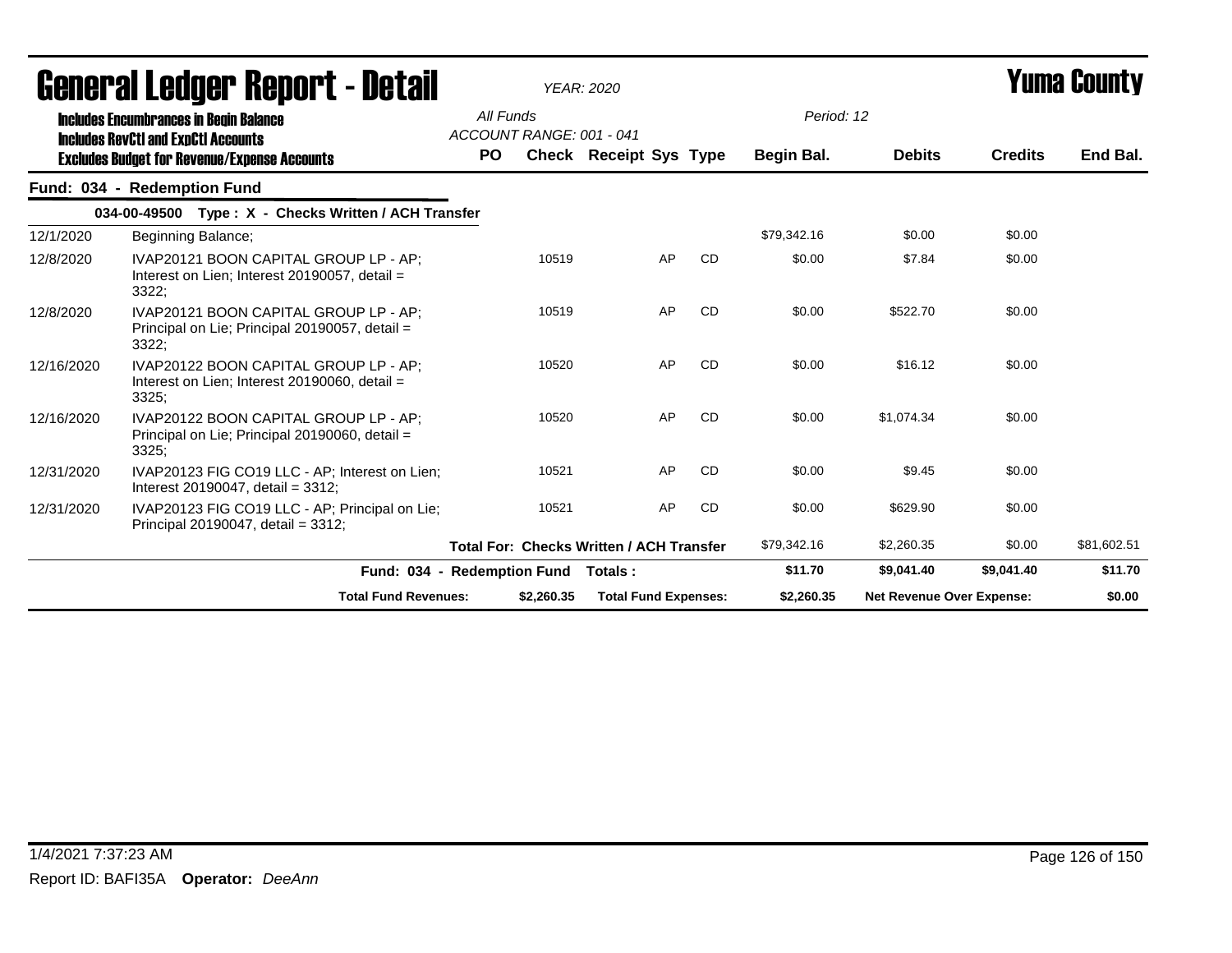|            | <b>agiigi.gi fanñai. ugchni. - Datsii</b>                                                                                                          |                  |                          | YEAR: 2020                    |           |           |                          |               |                | T UIIIA VUUIILY |
|------------|----------------------------------------------------------------------------------------------------------------------------------------------------|------------------|--------------------------|-------------------------------|-----------|-----------|--------------------------|---------------|----------------|-----------------|
|            | <b>Includes Encumbrances in Begin Balance</b><br><b>Includes RevCtI and ExpCtI Accounts</b><br><b>Excludes Budget for Revenue/Expense Accounts</b> | All Funds<br>PO. | ACCOUNT RANGE: 001 - 041 | <b>Check Receipt Sys Type</b> |           |           | Period: 12<br>Begin Bal. | <b>Debits</b> | <b>Credits</b> | End Bal.        |
|            | Fund: 036 - Treasurer's Fee Fund                                                                                                                   |                  |                          |                               |           |           |                          |               |                |                 |
|            | 036-00-10000 Type: A - Cash Account                                                                                                                |                  |                          |                               |           |           |                          |               |                |                 |
| 12/1/2020  | Beginning Balance;                                                                                                                                 |                  |                          |                               |           |           | \$53,542.58              | \$0.00        | \$0.00         |                 |
| 12/2/2020  | IVRE20126 Treasurer Fee - RE; Treasurer Fee<br>Receipt; Treasurer Fee Processing                                                                   | None             |                          | 21536                         | <b>RE</b> | <b>RV</b> | \$0.00                   | \$1.09        | \$0.00         |                 |
| 12/2/2020  | IVRE20126 Treasurer Fee - RE; Treasurer Fee<br>Receipt; Treasurer Fee Processing                                                                   | None             |                          | 21537                         | <b>RE</b> | <b>RV</b> | \$0.00                   | \$2.20        | \$0.00         |                 |
| 12/2/2020  | IVRE20126 Treasurer Fee - RE; Treasurer Fee<br>Receipt; Treasurer Fee Processing                                                                   | None             |                          | 21538                         | <b>RE</b> | <b>RV</b> | \$0.00                   | \$83.91       | \$0.00         |                 |
| 12/4/2020  | IVRE20128 Treasurer Fee - RE; Treasurer Fee<br>Receipt; Treasurer Fee Processing                                                                   | None             |                          | 21553                         | <b>RE</b> | <b>RV</b> | \$0.00                   | \$2.95        | \$0.00         |                 |
| 12/7/2020  | IVRE20129 MILE HIGH TITLE - RE; CTD<br>REQUEST;                                                                                                    | None             |                          | 21561                         | <b>RE</b> | <b>RV</b> | \$0.00                   | \$10.00       | \$0.00         |                 |
| 12/7/2020  | IVRE20129 Treasurer Fee - RE; Treasurer Fee<br>Receipt; Treasurer Fee Processing                                                                   | None             |                          | 21565                         | <b>RE</b> | <b>RV</b> | \$0.00                   | \$0.31        | \$0.00         |                 |
| 12/8/2020  | IVRE201210 TCDS Interface Receipt - Dept - RE;<br>TCDS Interface Process; Tax Administration<br>Interface R                                        | None             |                          | 21571                         | <b>RE</b> | <b>RV</b> | \$0.00                   | \$7.00        | \$0.00         |                 |
| 12/8/2020  | IVRE201210 Treasurer Fee - RE; Treasurer Fee<br>Receipt; Treasurer Fee Processing                                                                  | None             |                          | 21575 RE                      |           | RV        | \$0.00                   | \$26.72       | \$0.00         |                 |
| 12/9/2020  | IVRE201211 Treasurer Fee - RE; Treasurer Fee<br>Receipt; Treasurer Fee Processing                                                                  | None             |                          | 21597                         | <b>RE</b> | RV        | \$0.00                   | \$31.76       | \$0.00         |                 |
| 12/9/2020  | IVRE201211 Treasurer Fee - RE; Treasurer Fee<br>Receipt; Treasurer Fee Processing                                                                  | None             |                          | 21598                         | RE        | <b>RV</b> | \$0.00                   | \$103.04      | \$0.00         |                 |
| 12/11/2020 | IVRE201213 Treasurer Fee - RE; Treasurer Fee<br>Receipt; Treasurer Fee Processing                                                                  | None             |                          | 21612                         | <b>RE</b> | <b>RV</b> | \$0.00                   | \$208.84      | \$0.00         |                 |
| 12/11/2020 | IVRE201214 Treasurer Fee - RE; Treasurer Fee<br>Receipt; Treasurer Fee Processing                                                                  | None             |                          | 21615                         | RE        | <b>RV</b> | \$0.00                   | (\$0.40)      | \$0.00         |                 |
| 12/14/2020 | IVMD012016 Cash Transaction - MD:INTERNET<br>TAX SALE FEES INVO;                                                                                   |                  |                          |                               | BA        | CD        | \$0.00                   | \$0.00        | \$560.00       |                 |
| 12/14/2020 | IVRE201215 Treasurer Fee - RE; Treasurer Fee<br>Receipt; Treasurer Fee Processing                                                                  | None             |                          | 21624                         | RE        | RV        | \$0.00                   | \$0.30        | \$0.00         |                 |
| 12/15/2020 | IVRE201216 Treasurer Fee - RE; Treasurer Fee<br>Receipt; Treasurer Fee Processing                                                                  | None             |                          | 21631                         | RE        | RV        | \$0.00                   | \$2.00        | \$0.00         |                 |

1/4/2021 7:37:23 AM Page 127 of 150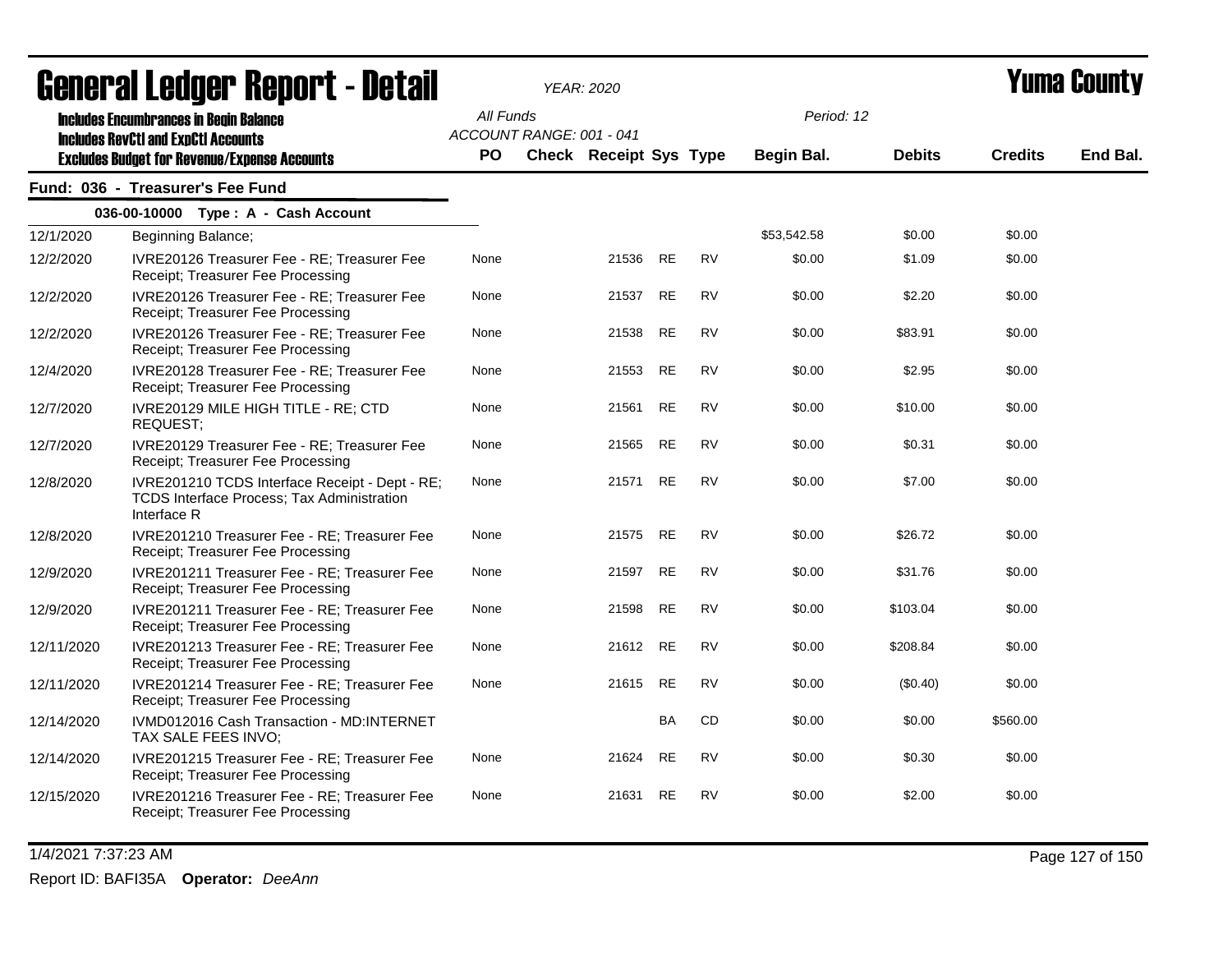|            | agual.gi fanñal. Urini. ( - nafsii                                                                          |                                       | YEAR: 2020                    |           |           |            |               |                | I UIIIA VUUIILY |
|------------|-------------------------------------------------------------------------------------------------------------|---------------------------------------|-------------------------------|-----------|-----------|------------|---------------|----------------|-----------------|
|            | <b>Includes Encumbrances in Begin Balance</b><br><b>Includes RevCtI and ExpCtI Accounts</b>                 | All Funds<br>ACCOUNT RANGE: 001 - 041 |                               |           |           | Period: 12 |               |                |                 |
|            | <b>Excludes Budget for Revenue/Expense Accounts</b>                                                         | <b>PO</b>                             | <b>Check Receipt Sys Type</b> |           |           | Begin Bal. | <b>Debits</b> | <b>Credits</b> | End Bal.        |
|            | Fund: 036 - Treasurer's Fee Fund                                                                            |                                       |                               |           |           |            |               |                |                 |
|            | 036-00-10000 Type: A - Cash Account                                                                         |                                       |                               |           |           |            |               |                |                 |
| 12/16/2020 | IVTR012017 REDCOPY - REDEMPTION CERT<br>#20190060;                                                          |                                       |                               | BA        | CD        | \$0.00     | \$0.00        | \$0.25         |                 |
| 12/16/2020 | IVTR012018 DEEDFEE - DEED FEE FOR<br>20160082 12.16.2020;                                                   |                                       |                               | BA        | CD        | \$0.00     | \$75.00       | \$0.00         |                 |
| 12/16/2020 | IVRE201217 TCDS Interface Receipt - Dept - RE;<br>TCDS Interface Process; Tax Administration<br>Interface R | None                                  | 21642                         | <b>RE</b> | <b>RV</b> | \$0.00     | \$7.00        | \$0.00         |                 |
| 12/16/2020 | IVRE201217 Treasurer Fee - RE; Treasurer Fee<br>Receipt; Treasurer Fee Processing                           | None                                  | 21643 RE                      |           | <b>RV</b> | \$0.00     | \$672.25      | \$0.00         |                 |
| 12/16/2020 | IVRE201217 Treasurer Fee - RE; Treasurer Fee<br>Receipt; Treasurer Fee Processing                           | None                                  | 21644                         | <b>RE</b> | <b>RV</b> | \$0.00     | \$0.50        | \$0.00         |                 |
| 12/17/2020 | IVRE201218 Treasurer Fee - RE; Treasurer Fee<br>Receipt; Treasurer Fee Processing                           | None                                  | 21655                         | RE        | <b>RV</b> | \$0.00     | \$75.00       | \$0.00         |                 |
| 12/22/2020 | IVRE201221 Treasurer Fee - RE; Treasurer Fee<br>Receipt; Treasurer Fee Processing                           | None                                  | 21687                         | RE        | <b>RV</b> | \$0.00     | \$315.09      | \$0.00         |                 |
| 12/22/2020 | IVRE201221 Treasurer Fee - RE; Treasurer Fee<br>Receipt; Treasurer Fee Processing                           | None                                  | 21688                         | <b>RE</b> | <b>RV</b> | \$0.00     | \$70.21       | \$0.00         |                 |
| 12/28/2020 | IVRE201223 Treasurer Fee - RE; Treasurer Fee<br>Receipt; Treasurer Fee Processing                           | None                                  | 21725                         | RE        | <b>RV</b> | \$0.00     | \$0.20        | \$0.00         |                 |
| 12/28/2020 | IVRE201223 Treasurer Fee - RE; Treasurer Fee<br>Receipt; Treasurer Fee Processing                           | None                                  | 21726 RE                      |           | <b>RV</b> | \$0.00     | \$0.35        | \$0.00         |                 |
| 12/29/2020 | IVRE201224 Treasurer Fee - RE; Treasurer Fee<br>Receipt; Treasurer Fee Processing                           | None                                  | 21744                         | <b>RE</b> | <b>RV</b> | \$0.00     | \$8.00        | \$0.00         |                 |
| 12/29/2020 | IVRE201224 Treasurer Fee - RE; Treasurer Fee<br>Receipt; Treasurer Fee Processing                           | None                                  | 21745                         | RE        | <b>RV</b> | \$0.00     | \$70.27       | \$0.00         |                 |
| 12/30/2020 | IVRE201225 Treasurer Fee - RE; Treasurer Fee<br>Receipt; Treasurer Fee Processing                           | None                                  | 21761 RE                      |           | <b>RV</b> | \$0.00     | \$6.90        | \$0.00         |                 |
| 12/30/2020 | IVRE201225 Treasurer Fee - RE; Treasurer Fee<br>Receipt; Treasurer Fee Processing                           | None                                  | 21762                         | RE        | <b>RV</b> | \$0.00     | \$12.23       | \$0.00         |                 |
| 12/31/2020 | IVTR012040 TCDS/CTAS Interface Processing -<br>Cash Transaction;                                            |                                       |                               | BA        | CD        | \$0.00     | \$2.14        | \$0.00         |                 |
| 12/31/2020 | IVTR012040 TCDS/CTAS Interface Processing -<br>Cash Transaction;                                            |                                       |                               | <b>BA</b> | CD        | \$0.00     | \$0.00        | \$0.00         |                 |

1/4/2021 7:37:23 AM Page 128 of 150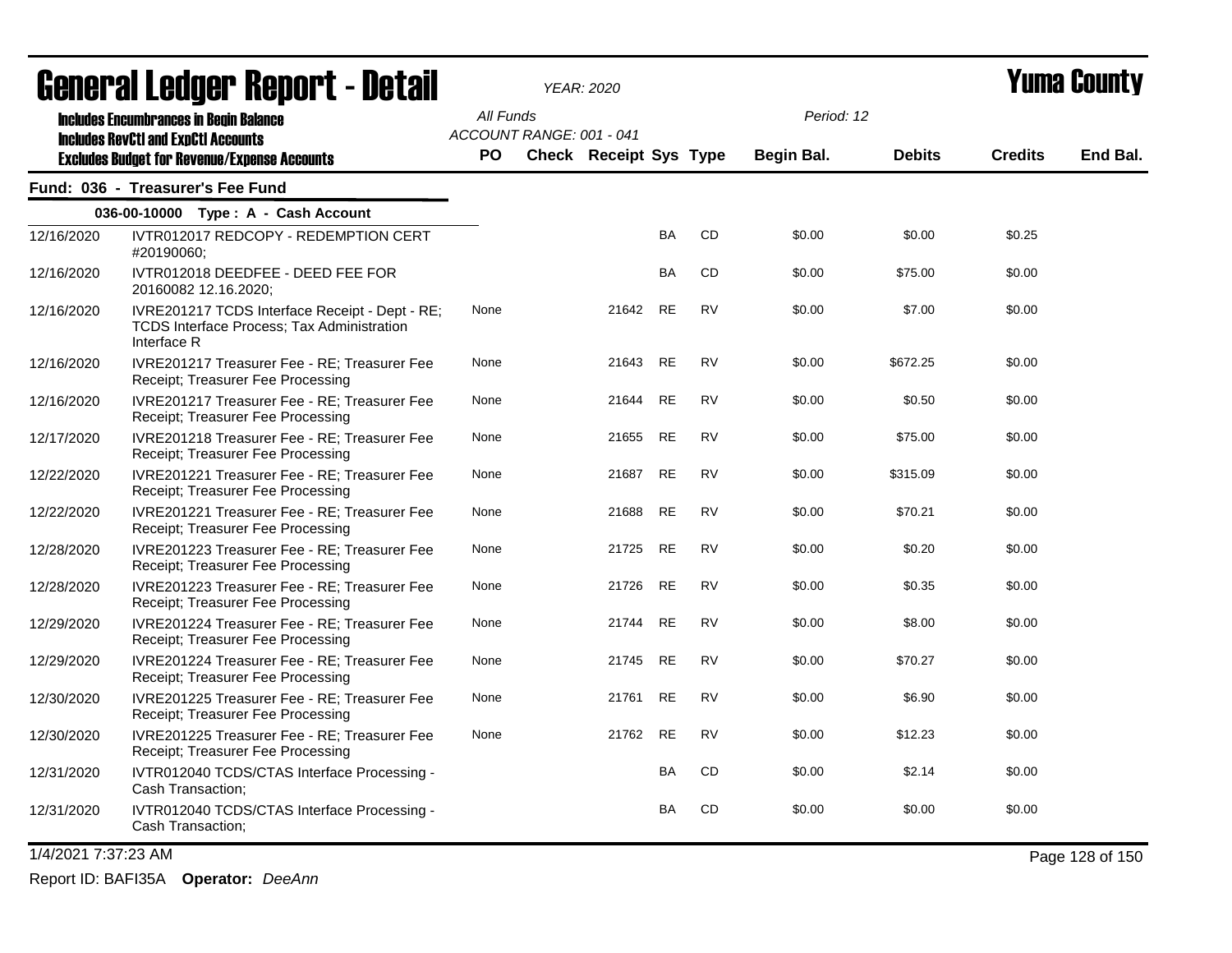|                     | <b>General Ledger Report - Detail</b>                                                                              |           |                                | <b>YEAR: 2020</b>             |           |           |             |               |                | Yuma County     |
|---------------------|--------------------------------------------------------------------------------------------------------------------|-----------|--------------------------------|-------------------------------|-----------|-----------|-------------|---------------|----------------|-----------------|
|                     | <b>Includes Encumbrances in Begin Balance</b><br><b>Includes RevCtI and ExpCtI Accounts</b>                        | All Funds | ACCOUNT RANGE: 001 - 041       |                               |           |           | Period: 12  |               |                |                 |
|                     | <b>Excludes Budget for Revenue/Expense Accounts</b>                                                                | <b>PO</b> |                                | <b>Check Receipt Sys Type</b> |           |           | Begin Bal.  | <b>Debits</b> | <b>Credits</b> | End Bal.        |
|                     | Fund: 036 - Treasurer's Fee Fund                                                                                   |           |                                |                               |           |           |             |               |                |                 |
|                     | 036-00-10000 Type: A - Cash Account                                                                                |           |                                |                               |           |           |             |               |                |                 |
| 12/31/2020          | IVTR012041 DRAWDOWN ACCTS - MOVE CTD<br>MONEY FROM DRAW DOWN ACCT.S;                                               |           |                                |                               | <b>BA</b> | <b>CD</b> | \$0.00      | \$100.00      | \$0.00         |                 |
| 12/31/2020          | IVTR012041 DRAWDOWN ACCTS - MOVE CTD<br>MONEY FROM DRAW DOWN ACCT.S;                                               |           |                                |                               | BA        | CD        | \$0.00      | \$500.00      | \$0.00         |                 |
| 12/31/2020          | IVTR012041 DRAWDOWN ACCTS - MOVE CTD<br>MONEY FROM DRAW DOWN ACCT.S;                                               |           |                                |                               | BA        | CD        | \$0.00      | \$0.00        | \$500.00       |                 |
| 12/31/2020          | IVTR012041 DRAWDOWN ACCTS - MOVE CTD<br>MONEY FROM DRAW DOWN ACCT.S;                                               |           |                                |                               | <b>BA</b> | <b>CD</b> | \$0.00      | \$920.00      | \$0.00         |                 |
| 12/31/2020          | IVTR012041 DRAWDOWN ACCTS - MOVE CTD<br>MONEY FROM DRAW DOWN ACCT.S:                                               |           |                                |                               | <b>BA</b> | <b>CD</b> | \$0.00      | \$0.00        | \$920.00       |                 |
| 12/31/2020          | IVTR012041 DRAWDOWN ACCTS - MOVE CTD<br>MONEY FROM DRAW DOWN ACCT.S:                                               |           |                                |                               | <b>BA</b> | <b>CD</b> | \$0.00      | \$0.00        | \$40.00        |                 |
| 12/31/2020          | IVTR012041 DRAWDOWN ACCTS - MOVE CTD<br>MONEY FROM DRAW DOWN ACCT.S:                                               |           |                                |                               | <b>BA</b> | <b>CD</b> | \$0.00      | \$0.00        | \$100.00       |                 |
| 12/31/2020          | IVTR012041 DRAWDOWN ACCTS - MOVE CTD<br>MONEY FROM DRAW DOWN ACCT.S:                                               |           |                                |                               | <b>BA</b> | <b>CD</b> | \$0.00      | \$323.50      | \$0.00         |                 |
| 12/31/2020          | IVTR012041 DRAWDOWN ACCTS - MOVE CTD<br>MONEY FROM DRAW DOWN ACCT.S:                                               |           |                                |                               | <b>BA</b> | <b>CD</b> | \$0.00      | \$0.00        | \$323.50       |                 |
| 12/31/2020          | IVTR012041 DRAWDOWN ACCTS - MOVE CTD<br>MONEY FROM DRAW DOWN ACCT.S:                                               |           |                                |                               | <b>BA</b> | CD        | \$0.00      | \$40.00       | \$0.00         |                 |
| 12/31/2020          | IVTR012042 JULY-DEC 2020 TF TO CO GEN -<br>JULY - DECEMBER TF TO COUNTY GENERAL:                                   |           |                                |                               | <b>BA</b> | CD        | \$0.00      | \$0.00        | \$53,126.52    |                 |
| 12/31/2020          | IVRE201226 TCDS Interface Receipt - Dept - RE;<br><b>TCDS Interface Process: Tax Administration</b><br>Interface R | None      |                                | 21781                         | <b>RE</b> | <b>RV</b> | \$0.00      | \$7.00        | \$0.00         |                 |
| 12/31/2020          | IVRE201226 Treasurer Fee - RE; Treasurer Fee<br>Receipt: Treasurer Fee Processing                                  | None      |                                | 21783 RE                      |           | <b>RV</b> | \$0.00      | \$225.60      | \$0.00         |                 |
| 12/31/2020          | IVRE201226 Treasurer Fee - RE; Treasurer Fee<br>Receipt: Treasurer Fee Processing                                  | None      |                                | 21784                         | <b>RE</b> | <b>RV</b> | \$0.00      | \$0.23        | \$0.00         |                 |
|                     |                                                                                                                    |           | <b>Total For: Cash Account</b> |                               |           |           | \$53,542.58 | \$3,911.19    | \$55,570.27    | \$1,883.50      |
|                     | Type : L - Accounts Payable<br>036-00-20000                                                                        |           |                                |                               |           |           |             |               |                |                 |
| 12/1/2020           | Beginning Balance;                                                                                                 |           |                                |                               |           |           | \$0.00      | \$0.00        | \$0.00         |                 |
| 1/4/2021 7:37:24 AM |                                                                                                                    |           |                                |                               |           |           |             |               |                | Page 129 of 150 |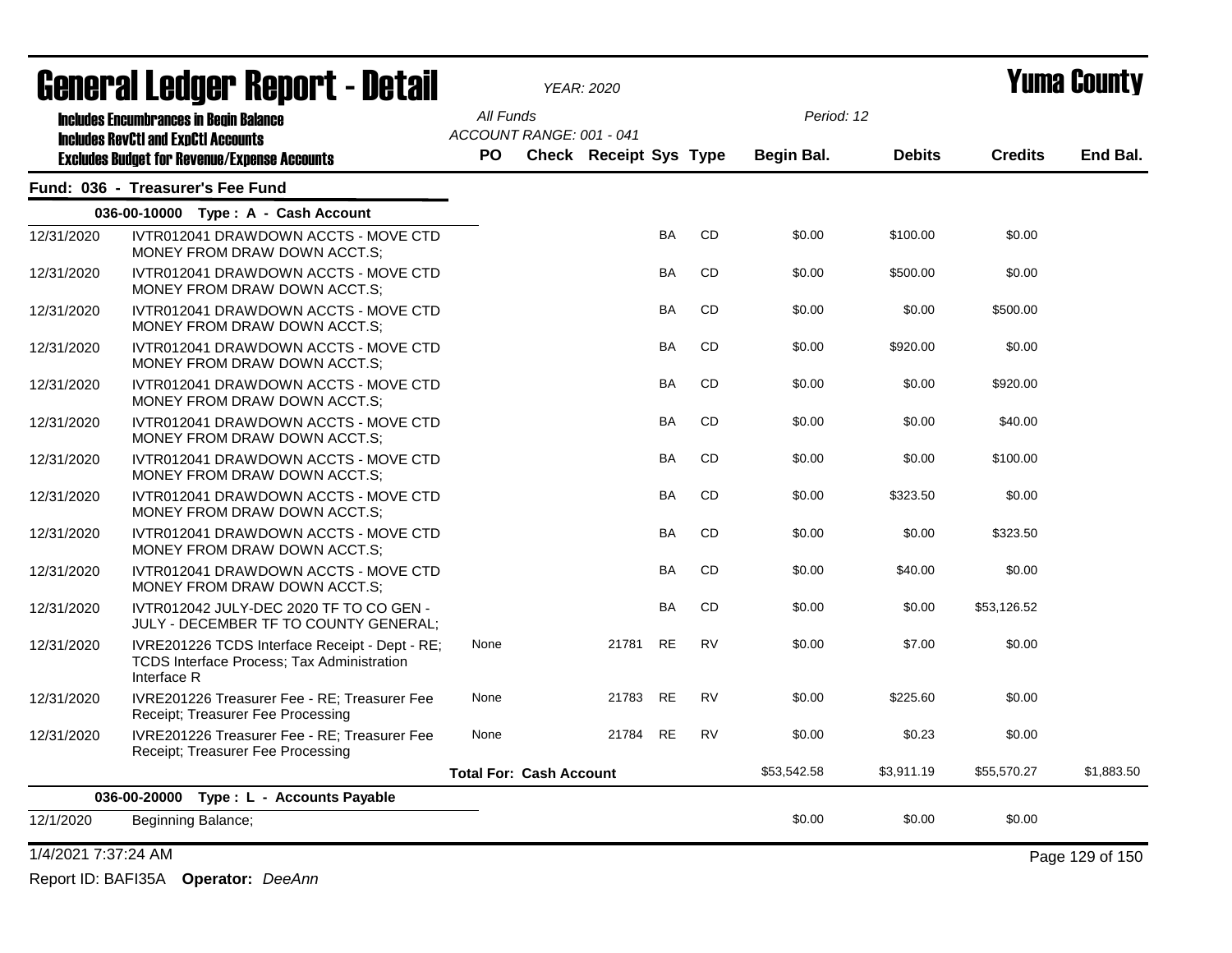|            | General Ledger Report - Detail                                                                    |                                    | YEAR: 2020                    |           |           |               |               |                | <b>Yuma County</b> |
|------------|---------------------------------------------------------------------------------------------------|------------------------------------|-------------------------------|-----------|-----------|---------------|---------------|----------------|--------------------|
|            | <b>Includes Encumbrances in Begin Balance</b>                                                     | All Funds                          |                               |           |           | Period: 12    |               |                |                    |
|            | <b>Includes RevCtI and ExpCtI Accounts</b><br><b>Excludes Budget for Revenue/Expense Accounts</b> | ACCOUNT RANGE: 001 - 041<br>PO     | <b>Check Receipt Sys Type</b> |           |           | Begin Bal.    | <b>Debits</b> | <b>Credits</b> | End Bal.           |
|            | Fund: 036 - Treasurer's Fee Fund                                                                  |                                    |                               |           |           |               |               |                |                    |
|            | 036-00-20000<br>Type : L - Accounts Payable                                                       |                                    |                               |           |           |               |               |                |                    |
|            |                                                                                                   | <b>Total For: Accounts Payable</b> |                               |           |           | \$0.00        | \$0.00        | \$0.00         | \$0.00             |
|            | Type : L - Revenue Control<br>036-00-20010                                                        |                                    |                               |           |           |               |               |                |                    |
| 12/1/2020  | Beginning Balance;                                                                                |                                    |                               |           |           | (\$69,303.64) | \$0.00        | \$0.00         |                    |
| 12/1/2020  | IVTR012002 - Auto post transaction;                                                               |                                    |                               | <b>BA</b> | <b>CP</b> | \$0.00        | \$0.00        | \$40.00        |                    |
| 12/1/2020  | IVTR012002 - Auto post transaction;                                                               |                                    |                               | <b>BA</b> | <b>CP</b> | \$0.00        | \$40.00       | \$0.00         |                    |
| 12/2/2020  | IVRE20126 - Auto post transaction;                                                                |                                    |                               | BA        | <b>CP</b> | \$0.00        | \$0.00        | \$87.20        |                    |
| 12/3/2020  | IVTR012003 - Auto post transaction;                                                               |                                    |                               | BA        | <b>CP</b> | \$0.00        | \$0.00        | \$20.00        |                    |
| 12/3/2020  | IVTR012003 - Auto post transaction;                                                               |                                    |                               | BA        | <b>CP</b> | \$0.00        | \$20.00       | \$0.00         |                    |
| 12/4/2020  | IVRE20128 - Auto post transaction;                                                                |                                    |                               | BA        | <b>CP</b> | \$0.00        | \$0.00        | \$2.95         |                    |
| 12/7/2020  | IVRE20129 - Auto post transaction;                                                                |                                    |                               | BA        | <b>CP</b> | \$0.00        | \$0.00        | \$10.31        |                    |
| 12/8/2020  | IVRE201210 - Auto post transaction;                                                               |                                    |                               | BA        | <b>CP</b> | \$0.00        | \$0.00        | \$33.72        |                    |
| 12/8/2020  | IVTR012008 - Auto post transaction;                                                               |                                    |                               | <b>BA</b> | <b>CP</b> | \$0.00        | \$0.00        | \$60.00        |                    |
| 12/8/2020  | IVTR012008 - Auto post transaction;                                                               |                                    |                               | BA        | <b>CP</b> | \$0.00        | \$60.00       | \$0.00         |                    |
| 12/9/2020  | IVRE201211 - Auto post transaction;                                                               |                                    |                               | BA        | <b>CP</b> | \$0.00        | \$0.00        | \$134.80       |                    |
| 12/9/2020  | IVTR012010 - Auto post transaction;                                                               |                                    |                               | <b>BA</b> | <b>CP</b> | \$0.00        | \$0.00        | \$10.00        |                    |
| 12/9/2020  | IVTR012010 - Auto post transaction;                                                               |                                    |                               | <b>BA</b> | CP        | \$0.00        | \$10.00       | \$0.00         |                    |
| 12/11/2020 | IVRE201213 - Auto post transaction;                                                               |                                    |                               | BA        | <b>CP</b> | \$0.00        | \$0.00        | \$208.84       |                    |
| 12/11/2020 | IVRE201214 - Auto post transaction;                                                               |                                    |                               | BA        | <b>CP</b> | \$0.00        | \$0.00        | (\$0.40)       |                    |
| 12/14/2020 | IVMD012016 - Auto post transaction;                                                               |                                    |                               | <b>BA</b> | <b>CP</b> | \$0.00        | \$560.00      | \$0.00         |                    |
| 12/14/2020 | IVRE201215 - Auto post transaction;                                                               |                                    |                               | BA        | <b>CP</b> | \$0.00        | \$0.00        | \$0.30         |                    |
| 12/14/2020 | IVTR012011 - Auto post transaction;                                                               |                                    |                               | <b>BA</b> | <b>CP</b> | \$0.00        | \$0.00        | \$30.00        |                    |
| 12/14/2020 | IVTR012011 - Auto post transaction;                                                               |                                    |                               | <b>BA</b> | <b>CP</b> | \$0.00        | \$30.00       | \$0.00         |                    |
| 12/15/2020 | IVRE201216 - Auto post transaction;                                                               |                                    |                               | <b>BA</b> | <b>CP</b> | \$0.00        | \$0.00        | \$2.00         |                    |
| 12/15/2020 | IVTR012015 - Auto post transaction;                                                               |                                    |                               | <b>BA</b> | <b>CP</b> | \$0.00        | \$0.00        | \$10.00        |                    |
| 12/15/2020 | IVTR012015 - Auto post transaction;                                                               |                                    |                               | <b>BA</b> | <b>CP</b> | \$0.00        | \$10.00       | \$0.00         |                    |
| 12/16/2020 | IVRE201217 - Auto post transaction;                                                               |                                    |                               | <b>BA</b> | <b>CP</b> | \$0.00        | \$0.00        | \$679.75       |                    |
|            |                                                                                                   |                                    |                               |           |           |               |               |                |                    |

1/4/2021 7:37:24 AM Page 130 of 150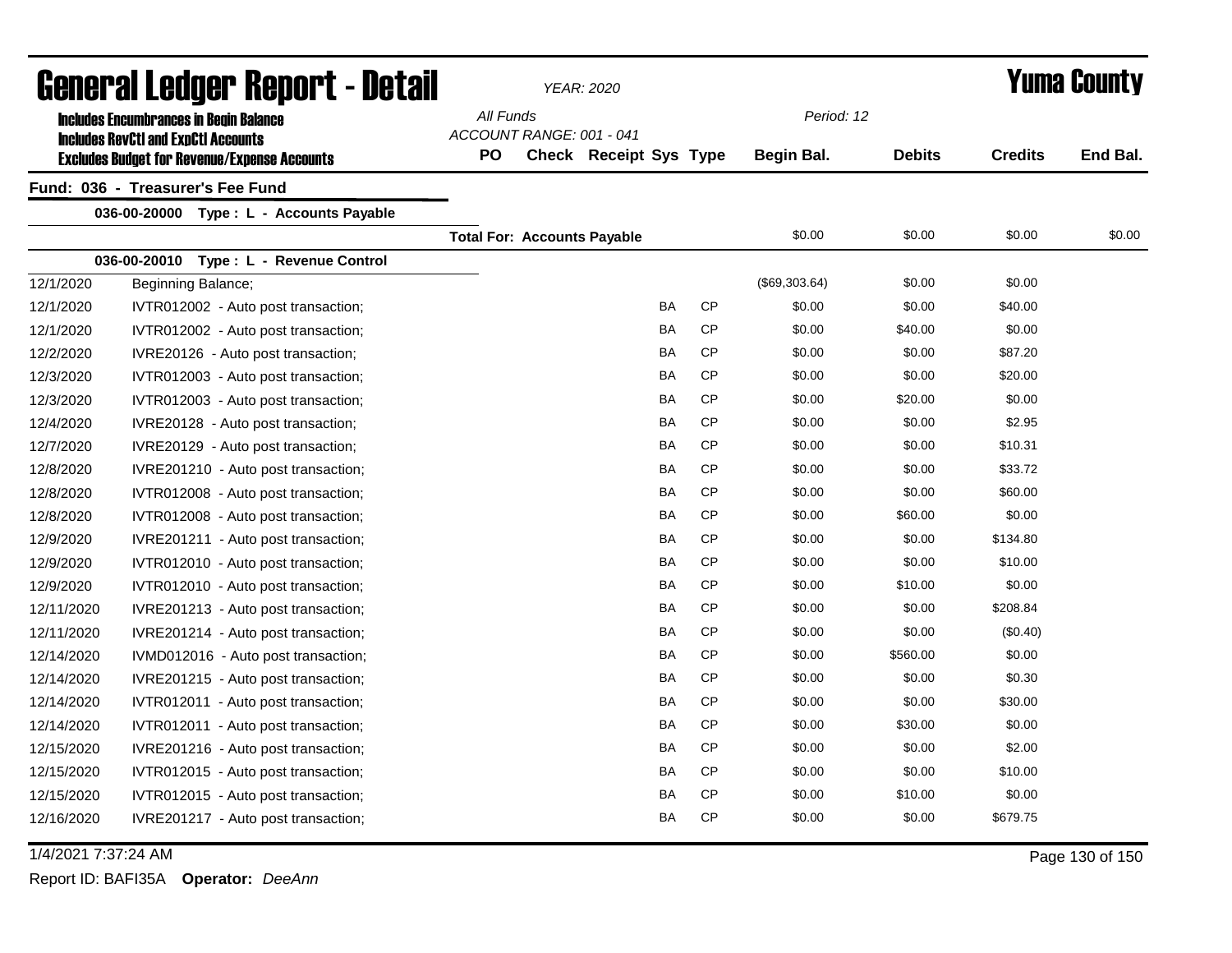|            | General Ledger Report - Detail                                                              |           |                          | <b>YEAR: 2020</b>             |           |                   |               |                | <b>Yuma County</b> |
|------------|---------------------------------------------------------------------------------------------|-----------|--------------------------|-------------------------------|-----------|-------------------|---------------|----------------|--------------------|
|            | <b>Includes Encumbrances in Begin Balance</b><br><b>Includes RevCtI and ExpCtI Accounts</b> | All Funds | ACCOUNT RANGE: 001 - 041 |                               |           | Period: 12        |               |                |                    |
|            | <b>Excludes Budget for Revenue/Expense Accounts</b>                                         | <b>PO</b> |                          | <b>Check Receipt Sys Type</b> |           | <b>Begin Bal.</b> | <b>Debits</b> | <b>Credits</b> | End Bal.           |
|            | Fund: 036 - Treasurer's Fee Fund                                                            |           |                          |                               |           |                   |               |                |                    |
|            | 036-00-20010 Type: L - Revenue Control                                                      |           |                          |                               |           |                   |               |                |                    |
| 12/16/2020 | IVTR012016 - Auto post transaction;                                                         |           |                          | BA                            | CP        | \$0.00            | \$0.00        | \$20.00        |                    |
| 12/16/2020 | IVTR012016 - Auto post transaction;                                                         |           |                          | <b>BA</b>                     | CP        | \$0.00            | \$20.00       | \$0.00         |                    |
| 12/16/2020 | IVTR012017 - Auto post transaction;                                                         |           |                          | BA                            | <b>CP</b> | \$0.00            | \$0.25        | \$0.00         |                    |
| 12/16/2020 | IVTR012018 - Auto post transaction;                                                         |           |                          | BA                            | <b>CP</b> | \$0.00            | \$0.00        | \$75.00        |                    |
| 12/17/2020 | IVRE201218 - Auto post transaction;                                                         |           |                          | BA                            | <b>CP</b> | \$0.00            | \$0.00        | \$75.00        |                    |
| 12/17/2020 | IVTR012020 - Auto post transaction;                                                         |           |                          | BA                            | <b>CP</b> | \$0.00            | \$0.00        | \$50.00        |                    |
| 12/17/2020 | IVTR012020 - Auto post transaction;                                                         |           |                          | BA                            | <b>CP</b> | \$0.00            | \$50.00       | \$0.00         |                    |
| 12/22/2020 | IVRE201221 - Auto post transaction;                                                         |           |                          | BA                            | <b>CP</b> | \$0.00            | \$0.00        | \$385.30       |                    |
| 12/22/2020 | IVTR012022 - Auto post transaction;                                                         |           |                          | BA                            | <b>CP</b> | \$0.00            | \$0.00        | \$40.00        |                    |
| 12/22/2020 | IVTR012022 - Auto post transaction;                                                         |           |                          | <b>BA</b>                     | <b>CP</b> | \$0.00            | \$40.00       | \$0.00         |                    |
| 12/23/2020 | IVTR012023 - Auto post transaction;                                                         |           |                          | <b>BA</b>                     | <b>CP</b> | \$0.00            | \$0.00        | \$30.00        |                    |
| 12/23/2020 | IVTR012023 - Auto post transaction;                                                         |           |                          | <b>BA</b>                     | <b>CP</b> | \$0.00            | \$30.00       | \$0.00         |                    |
| 12/23/2020 | IVTR012024 - Auto post transaction;                                                         |           |                          | BA                            | <b>CP</b> | \$0.00            | \$0.00        | \$50.00        |                    |
| 12/23/2020 | IVTR012024 - Auto post transaction;                                                         |           |                          | BA                            | <b>CP</b> | \$0.00            | \$50.00       | \$0.00         |                    |
| 12/23/2020 | IVTR012025 - Auto post transaction;                                                         |           |                          | BA                            | CP        | \$0.00            | \$0.00        | \$50.00        |                    |
| 12/23/2020 | IVTR012025 - Auto post transaction;                                                         |           |                          | BA                            | CP        | \$0.00            | \$50.00       | \$0.00         |                    |
| 12/24/2020 | IVRE201223 - Auto post transaction;                                                         |           |                          | BA                            | CP        | \$0.00            | \$0.00        | \$0.55         |                    |
| 12/28/2020 | IVTR012028 - Auto post transaction;                                                         |           |                          | BA                            | CP        | \$0.00            | \$0.00        | \$60.00        |                    |
| 12/28/2020 | IVTR012028 - Auto post transaction;                                                         |           |                          | BA                            | CP        | \$0.00            | \$60.00       | \$0.00         |                    |
| 12/28/2020 | IVTR012029 - Auto post transaction;                                                         |           |                          | BA                            | <b>CP</b> | \$0.00            | \$0.00        | \$50.00        |                    |
| 12/28/2020 | IVTR012029 - Auto post transaction;                                                         |           |                          | BA                            | <b>CP</b> | \$0.00            | \$50.00       | \$0.00         |                    |
| 12/29/2020 | IVRE201224 - Auto post transaction;                                                         |           |                          | <b>BA</b>                     | <b>CP</b> | \$0.00            | \$0.00        | \$78.27        |                    |
| 12/30/2020 | IVRE201225 - Auto post transaction;                                                         |           |                          | BA                            | <b>CP</b> | \$0.00            | \$0.00        | \$19.13        |                    |
| 12/30/2020 | IVTR012032 - Auto post transaction;                                                         |           |                          | BA                            | <b>CP</b> | \$0.00            | \$0.00        | \$30.00        |                    |
| 12/30/2020 | IVTR012032 - Auto post transaction;                                                         |           |                          | BA                            | <b>CP</b> | \$0.00            | \$30.00       | \$0.00         |                    |
| 12/31/2020 | IVRE201226 - Auto post transaction;                                                         |           |                          | <b>BA</b>                     | <b>CP</b> | \$0.00            | \$0.00        | \$232.83       |                    |

1/4/2021 7:37:24 AM Page 131 of 150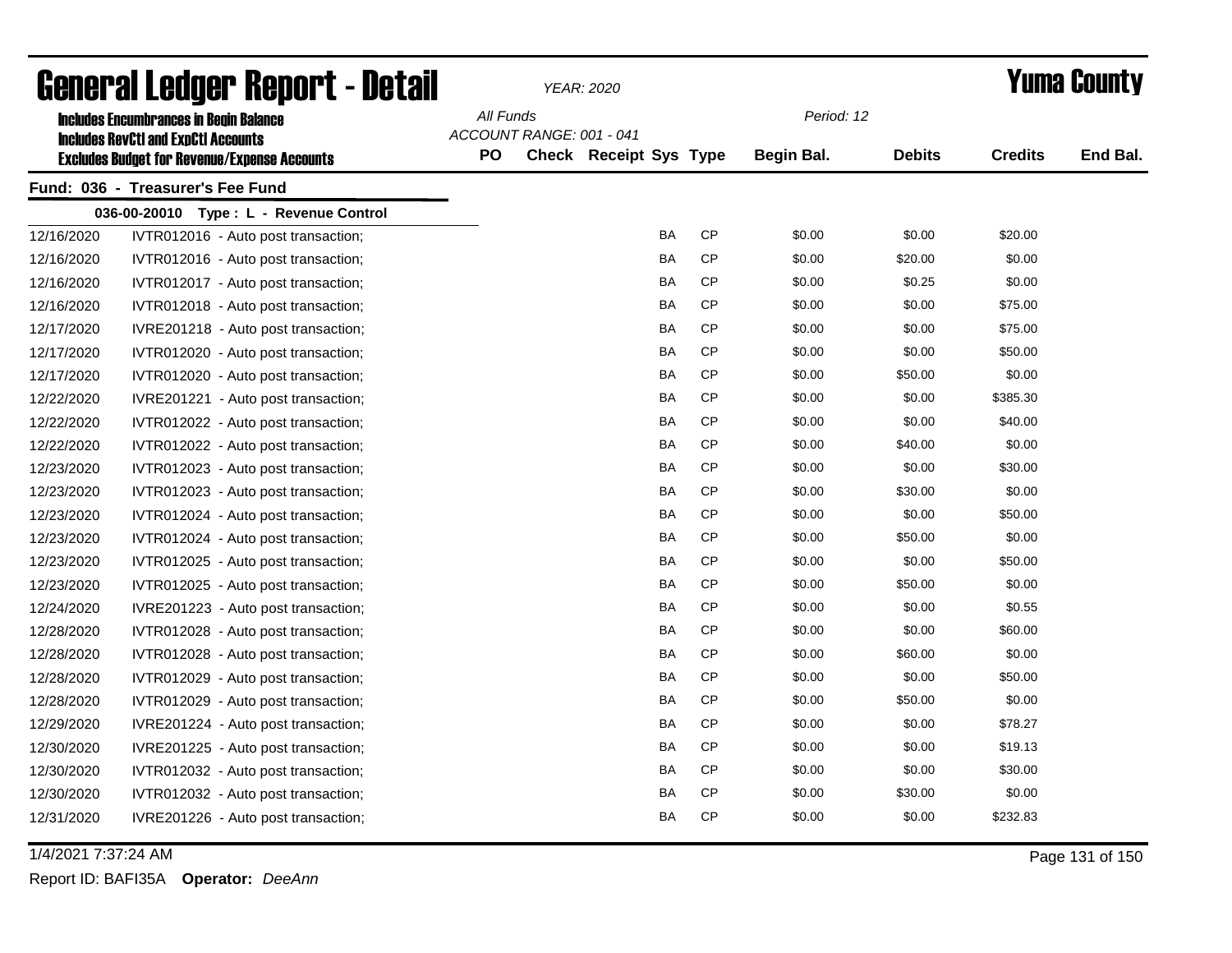|                     |                                                                                                   | General Ledger Report - Detail                                       |                                        | <b>YEAR: 2020</b>      |           |           |               |               |                | <b>Yuma County</b> |
|---------------------|---------------------------------------------------------------------------------------------------|----------------------------------------------------------------------|----------------------------------------|------------------------|-----------|-----------|---------------|---------------|----------------|--------------------|
|                     | <b>Includes Encumbrances in Begin Balance</b>                                                     |                                                                      | All Funds<br>ACCOUNT RANGE: 001 - 041  |                        |           |           | Period: 12    |               |                |                    |
|                     | <b>Includes RevCtI and ExpCtI Accounts</b><br><b>Excludes Budget for Revenue/Expense Accounts</b> |                                                                      | PO                                     | Check Receipt Sys Type |           |           | Begin Bal.    | <b>Debits</b> | <b>Credits</b> | End Bal.           |
|                     | Fund: 036 - Treasurer's Fee Fund                                                                  |                                                                      |                                        |                        |           |           |               |               |                |                    |
|                     |                                                                                                   | 036-00-20010 Type: L - Revenue Control                               |                                        |                        |           |           |               |               |                |                    |
| 12/31/2020          |                                                                                                   | IVTR012041 - Auto post transaction;                                  |                                        |                        | BA        | CP        | \$0.00        | \$1,883.50    | \$0.00         |                    |
|                     |                                                                                                   |                                                                      | <b>Total For: Revenue Control</b>      |                        |           |           | (\$69,303.64) | \$2,993.75    | \$2,575.55     | (\$68,885.44)      |
|                     |                                                                                                   | 036-00-20020 Type: L - Expense Control                               |                                        |                        |           |           |               |               |                |                    |
| 12/1/2020           | Beginning Balance;                                                                                |                                                                      |                                        |                        |           |           | \$15.761.06   | \$0.00        | \$0.00         |                    |
| 12/31/2020          |                                                                                                   | IVTR012040 - Auto post transaction;                                  |                                        |                        | <b>BA</b> | <b>CP</b> | \$0.00        | \$0.00        | \$2.14         |                    |
| 12/31/2020          |                                                                                                   | IVTR012042 - Auto post transaction;                                  |                                        |                        | BA        | CP        | \$0.00        | \$53,126.52   | \$0.00         |                    |
|                     |                                                                                                   |                                                                      | <b>Total For: Expense Control</b>      |                        |           |           | \$15,761.06   | \$53,126.52   | \$2.14         | \$68.885.44        |
|                     | 036-00-20100 Type: L - Fund Balance                                                               |                                                                      |                                        |                        |           |           |               |               |                |                    |
| 12/1/2020           | Beginning Balance;                                                                                |                                                                      |                                        |                        |           |           | \$0.00        | \$0.00        | \$0.00         |                    |
|                     |                                                                                                   |                                                                      | <b>Total For: Fund Balance</b>         |                        |           |           | \$0.00        | \$0.00        | \$0.00         | \$0.00             |
|                     |                                                                                                   | 036-00-20101 Type: L - YUMA COUNTY ABSTRACT                          |                                        |                        |           |           |               |               |                |                    |
| 12/1/2020           | Beginning Balance;                                                                                |                                                                      |                                        |                        |           |           | \$0.00        | \$0.00        | \$0.00         |                    |
| 12/31/2020          |                                                                                                   | IVTR012041 DRAWDOWN ACCTS - MOVE CTD<br>MONEY FROM DRAW DOWN ACCT.S; |                                        |                        | <b>BA</b> | <b>TR</b> | \$0.00        | \$0.00        | \$323.50       |                    |
|                     |                                                                                                   |                                                                      | <b>Total For: YUMA COUNTY ABSTRACT</b> |                        |           |           | \$0.00        | \$0.00        | \$323.50       | (\$323.50)         |
|                     |                                                                                                   | 036-00-20102 Type: L - EQUITY SERVICES                               |                                        |                        |           |           |               |               |                |                    |
| 12/1/2020           | Beginning Balance;                                                                                |                                                                      |                                        |                        |           |           | \$0.00        | \$0.00        | \$0.00         |                    |
| 12/31/2020          |                                                                                                   | IVTR012041 DRAWDOWN ACCTS - MOVE CTD<br>MONEY FROM DRAW DOWN ACCT.S; |                                        |                        | <b>BA</b> | <b>TR</b> | \$0.00        | \$0.00        | \$100.00       |                    |
|                     |                                                                                                   |                                                                      | <b>Total For: EQUITY SERVICES</b>      |                        |           |           | \$0.00        | \$0.00        | \$100.00       | (\$100.00)         |
|                     | 036-00-20103 Type: L - COCRS                                                                      |                                                                      |                                        |                        |           |           |               |               |                |                    |
| 12/1/2020           | Beginning Balance;                                                                                |                                                                      |                                        |                        |           |           | \$0.00        | \$0.00        | \$0.00         |                    |
| 12/31/2020          |                                                                                                   | IVTR012041 DRAWDOWN ACCTS - MOVE CTD<br>MONEY FROM DRAW DOWN ACCT.S; |                                        |                        | <b>BA</b> | <b>TR</b> | \$0.00        | \$0.00        | \$40.00        |                    |
|                     |                                                                                                   |                                                                      | <b>Total For: COCRS</b>                |                        |           |           | \$0.00        | \$0.00        | \$40.00        | (\$40.00)          |
|                     |                                                                                                   | 036-00-20104 Type: L - Black Knight, Inc.                            |                                        |                        |           |           |               |               |                |                    |
| 12/1/2020           | Beginning Balance;                                                                                |                                                                      |                                        |                        |           |           | \$0.00        | \$0.00        | \$0.00         |                    |
| 1/4/2021 7:37:24 AM |                                                                                                   |                                                                      |                                        |                        |           |           |               |               |                | Page 132 of 150    |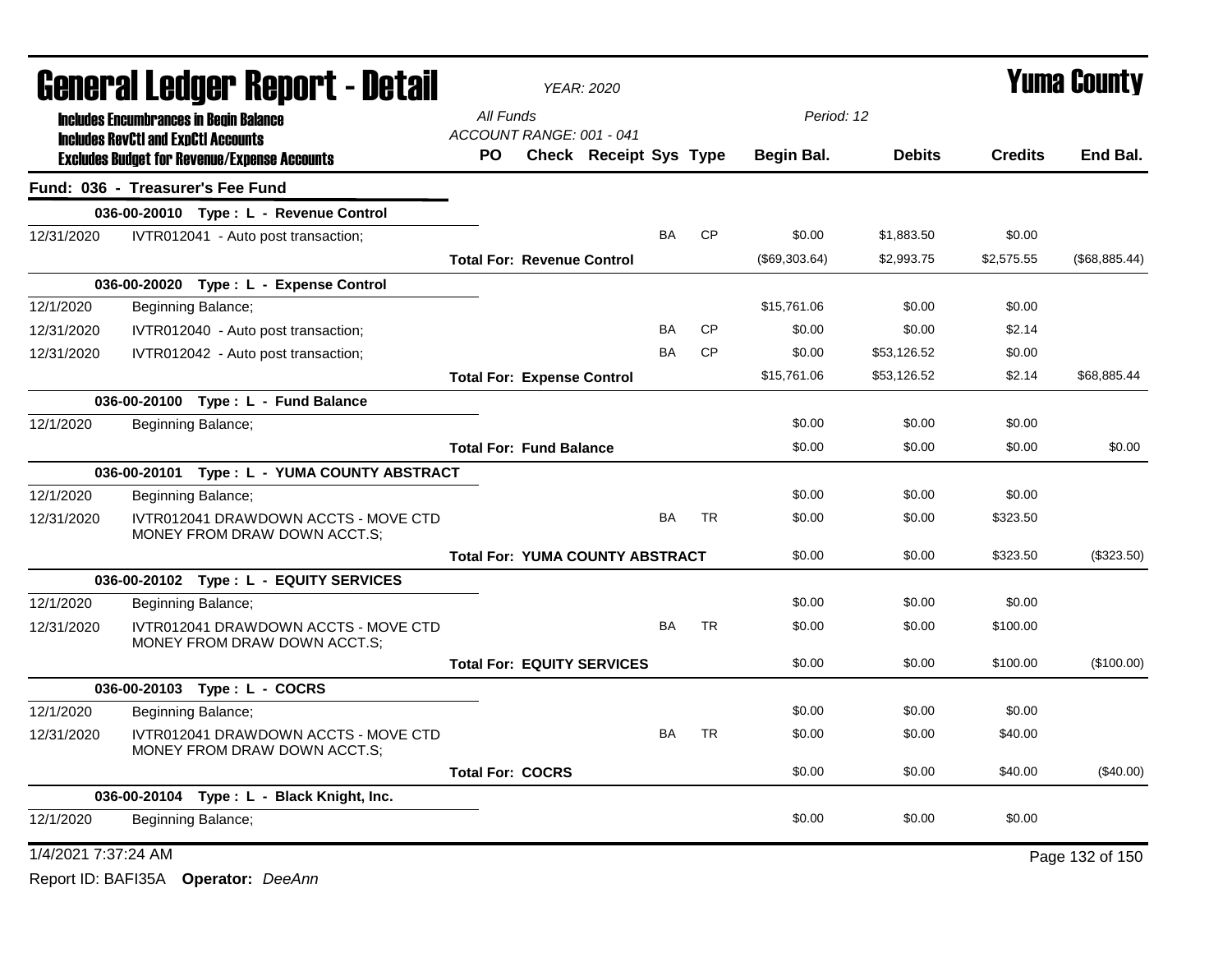|            |                                            | <b>General Ledger Report - Detail</b>                                             |                                       | <b>YEAR: 2020</b>                             |           |           |                   |               |                | <b>Yuma County</b> |
|------------|--------------------------------------------|-----------------------------------------------------------------------------------|---------------------------------------|-----------------------------------------------|-----------|-----------|-------------------|---------------|----------------|--------------------|
|            | <b>Includes RevCtI and ExpCtI Accounts</b> | <b>Includes Encumbrances in Begin Balance</b>                                     | All Funds<br>ACCOUNT RANGE: 001 - 041 |                                               |           |           | Period: 12        |               |                |                    |
|            |                                            | <b>Excludes Budget for Revenue/Expense Accounts</b>                               | PO                                    | <b>Check Receipt Sys Type</b>                 |           |           | <b>Begin Bal.</b> | <b>Debits</b> | <b>Credits</b> | End Bal.           |
|            |                                            | Fund: 036 - Treasurer's Fee Fund                                                  |                                       |                                               |           |           |                   |               |                |                    |
|            |                                            | 036-00-20104 Type: L - Black Knight, Inc.                                         |                                       |                                               |           |           |                   |               |                |                    |
| 12/31/2020 |                                            | IVTR012041 DRAWDOWN ACCTS - MOVE CTD<br>MONEY FROM DRAW DOWN ACCT.S;              |                                       |                                               | <b>BA</b> | <b>TR</b> | \$0.00            | \$0.00        | \$920.00       |                    |
|            |                                            |                                                                                   | Total For: Black Knight, Inc.         |                                               |           |           | \$0.00            | \$0.00        | \$920.00       | $(\$920.00)$       |
|            |                                            | 036-00-20105 Type: L - DATA TRACE                                                 |                                       |                                               |           |           |                   |               |                |                    |
| 12/1/2020  |                                            | Beginning Balance;                                                                |                                       |                                               |           |           | \$0.00            | \$0.00        | \$0.00         |                    |
| 12/31/2020 |                                            | IVTR012041 DRAWDOWN ACCTS - MOVE CTD<br>MONEY FROM DRAW DOWN ACCT.S;              |                                       |                                               | <b>BA</b> | <b>TR</b> | \$0.00            | \$0.00        | \$500.00       |                    |
|            |                                            |                                                                                   | <b>Total For: DATA TRACE</b>          |                                               |           |           | \$0.00            | \$0.00        | \$500.00       | (\$500.00)         |
|            |                                            | 036-00-30140 Type: R - Current Tax Special Assessment                             |                                       |                                               |           |           |                   |               |                |                    |
| 12/1/2020  |                                            | Beginning Balance;                                                                |                                       |                                               |           |           | \$0.00            | \$0.00        | \$0.00         |                    |
|            |                                            |                                                                                   |                                       | <b>Total For: Current Tax Special Assessm</b> |           |           | \$0.00            | \$0.00        | \$0.00         | \$0.00             |
|            |                                            | 036-00-30240 Type: R - Deling Tax Special Assessment                              |                                       |                                               |           |           |                   |               |                |                    |
| 12/1/2020  |                                            | Beginning Balance;                                                                |                                       |                                               |           |           | \$0.00            | \$0.00        | \$0.00         |                    |
|            |                                            |                                                                                   |                                       | <b>Total For: Deling Tax Special Assessme</b> |           |           | \$0.00            | \$0.00        | \$0.00         | \$0.00             |
|            |                                            | 036-00-30500 Type: R - Miscellaneous Collections                                  |                                       |                                               |           |           |                   |               |                |                    |
| 12/1/2020  |                                            | Beginning Balance;                                                                |                                       |                                               |           |           | (\$42,583.89)     | \$0.00        | \$0.00         |                    |
| 12/2/2020  |                                            | IVRE20126 Treasurer Fee - RE; Treasurer Fee<br>Receipt; Treasurer Fee Processing  | None                                  | 21536 RE                                      |           | <b>RV</b> | \$0.00            | \$0.00        | \$1.09         |                    |
| 12/2/2020  |                                            | IVRE20126 Treasurer Fee - RE; Treasurer Fee<br>Receipt; Treasurer Fee Processing  | None                                  | 21537 RE                                      |           | <b>RV</b> | \$0.00            | \$0.00        | \$2.20         |                    |
| 12/2/2020  |                                            | IVRE20126 Treasurer Fee - RE; Treasurer Fee<br>Receipt; Treasurer Fee Processing  | None                                  | 21538                                         | <b>RE</b> | <b>RV</b> | \$0.00            | \$0.00        | \$83.91        |                    |
| 12/4/2020  |                                            | IVRE20128 Treasurer Fee - RE; Treasurer Fee<br>Receipt; Treasurer Fee Processing  | None                                  | 21553                                         | RE        | <b>RV</b> | \$0.00            | \$0.00        | \$2.95         |                    |
| 12/7/2020  |                                            | IVRE20129 Treasurer Fee - RE; Treasurer Fee<br>Receipt; Treasurer Fee Processing  | None                                  | 21565 RE                                      |           | <b>RV</b> | \$0.00            | \$0.00        | \$0.31         |                    |
| 12/8/2020  |                                            | IVRE201210 Treasurer Fee - RE; Treasurer Fee<br>Receipt; Treasurer Fee Processing | None                                  | 21575 RE                                      |           | <b>RV</b> | \$0.00            | \$0.00        | \$26.72        |                    |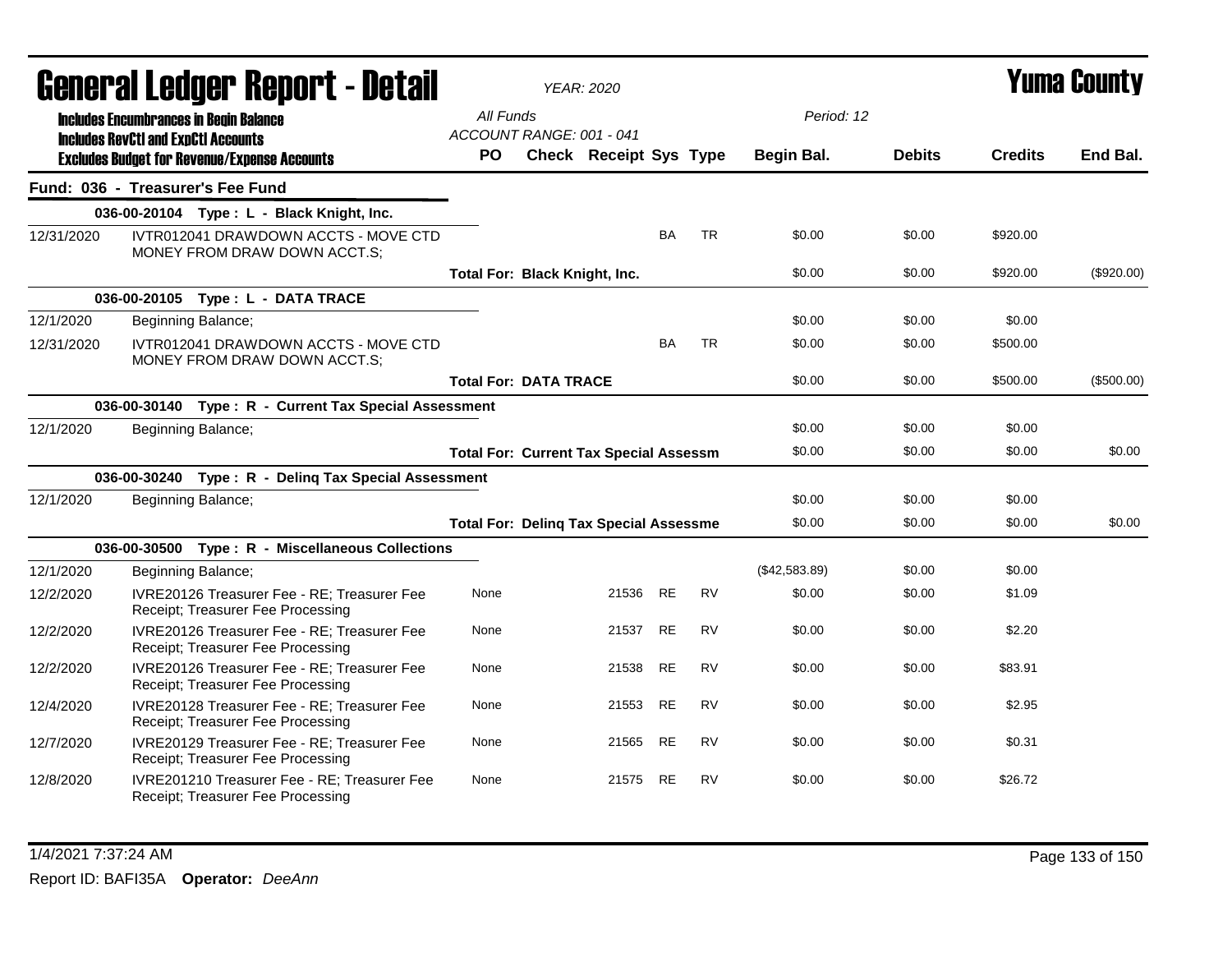|            | <u>ugligi ai lguygi lighni t- ngtali</u>                                                                                                           |                  |                          | I EAR. ZUZU            |           |           |                                 |               |                | I UMU VVUNT |
|------------|----------------------------------------------------------------------------------------------------------------------------------------------------|------------------|--------------------------|------------------------|-----------|-----------|---------------------------------|---------------|----------------|-------------|
|            | <b>Includes Encumbrances in Begin Balance</b><br><b>Includes RevCtI and ExpCtI Accounts</b><br><b>Excludes Budget for Revenue/Expense Accounts</b> | All Funds<br>PO. | ACCOUNT RANGE: 001 - 041 | Check Receipt Sys Type |           |           | Period: 12<br><b>Begin Bal.</b> | <b>Debits</b> | <b>Credits</b> | End Bal.    |
|            |                                                                                                                                                    |                  |                          |                        |           |           |                                 |               |                |             |
|            | Fund: 036 - Treasurer's Fee Fund                                                                                                                   |                  |                          |                        |           |           |                                 |               |                |             |
|            | 036-00-30500 Type: R - Miscellaneous Collections                                                                                                   |                  |                          |                        |           |           |                                 |               |                |             |
| 12/9/2020  | IVRE201211 Treasurer Fee - RE; Treasurer Fee<br>Receipt; Treasurer Fee Processing                                                                  | None             |                          | 21597                  | RE        | <b>RV</b> | \$0.00                          | \$0.00        | \$31.76        |             |
| 12/9/2020  | IVRE201211 Treasurer Fee - RE; Treasurer Fee<br>Receipt; Treasurer Fee Processing                                                                  | None             |                          | 21598                  | <b>RE</b> | <b>RV</b> | \$0.00                          | \$0.00        | \$103.04       |             |
| 12/11/2020 | IVRE201213 Treasurer Fee - RE; Treasurer Fee<br>Receipt; Treasurer Fee Processing                                                                  | None             |                          | 21612                  | <b>RE</b> | <b>RV</b> | \$0.00                          | \$0.00        | \$208.84       |             |
| 12/11/2020 | IVRE201214 Treasurer Fee - RE; Treasurer Fee<br>Receipt; Treasurer Fee Processing                                                                  | None             |                          | 21615 RE               |           | <b>RV</b> | \$0.00                          | \$0.00        | (\$0.40)       |             |
| 12/14/2020 | IVRE201215 Treasurer Fee - RE; Treasurer Fee<br>Receipt; Treasurer Fee Processing                                                                  | None             |                          | 21624                  | <b>RE</b> | <b>RV</b> | \$0.00                          | \$0.00        | \$0.30         |             |
| 12/15/2020 | IVRE201216 Treasurer Fee - RE; Treasurer Fee<br>Receipt; Treasurer Fee Processing                                                                  | None             |                          | 21631                  | <b>RE</b> | <b>RV</b> | \$0.00                          | \$0.00        | \$2.00         |             |
| 12/16/2020 | IVRE201217 Treasurer Fee - RE; Treasurer Fee<br>Receipt; Treasurer Fee Processing                                                                  | None             |                          | 21643                  | <b>RE</b> | <b>RV</b> | \$0.00                          | \$0.00        | \$672.25       |             |
| 12/16/2020 | IVRE201217 Treasurer Fee - RE; Treasurer Fee<br>Receipt; Treasurer Fee Processing                                                                  | None             |                          | 21644                  | <b>RE</b> | <b>RV</b> | \$0.00                          | \$0.00        | \$0.50         |             |
| 12/17/2020 | IVRE201218 Treasurer Fee - RE; Treasurer Fee<br>Receipt; Treasurer Fee Processing                                                                  | None             |                          | 21655 RE               |           | <b>RV</b> | \$0.00                          | \$0.00        | \$75.00        |             |
| 12/22/2020 | IVRE201221 Treasurer Fee - RE; Treasurer Fee<br>Receipt; Treasurer Fee Processing                                                                  | None             |                          | 21687                  | <b>RE</b> | <b>RV</b> | \$0.00                          | \$0.00        | \$315.09       |             |
| 12/22/2020 | IVRE201221 Treasurer Fee - RE; Treasurer Fee<br>Receipt; Treasurer Fee Processing                                                                  | None             |                          | 21688                  | <b>RE</b> | <b>RV</b> | \$0.00                          | \$0.00        | \$70.21        |             |
| 12/28/2020 | IVRE201223 Treasurer Fee - RE; Treasurer Fee<br>Receipt; Treasurer Fee Processing                                                                  | None             |                          | 21725                  | <b>RE</b> | <b>RV</b> | \$0.00                          | \$0.00        | \$0.20         |             |
| 12/28/2020 | IVRE201223 Treasurer Fee - RE; Treasurer Fee<br>Receipt; Treasurer Fee Processing                                                                  | None             |                          | 21726                  | <b>RE</b> | <b>RV</b> | \$0.00                          | \$0.00        | \$0.35         |             |
| 12/29/2020 | IVRE201224 Treasurer Fee - RE; Treasurer Fee<br>Receipt; Treasurer Fee Processing                                                                  | None             |                          | 21744                  | <b>RE</b> | <b>RV</b> | \$0.00                          | \$0.00        | \$8.00         |             |
| 12/29/2020 | IVRE201224 Treasurer Fee - RE; Treasurer Fee<br>Receipt; Treasurer Fee Processing                                                                  | None             |                          | 21745 RE               |           | <b>RV</b> | \$0.00                          | \$0.00        | \$70.27        |             |
| 12/30/2020 | IVRE201225 Treasurer Fee - RE; Treasurer Fee<br>Receipt; Treasurer Fee Processing                                                                  | None             |                          | 21761                  | RE        | RV        | \$0.00                          | \$0.00        | \$6.90         |             |

1/4/2021 7:37:24 AM Page 134 of 150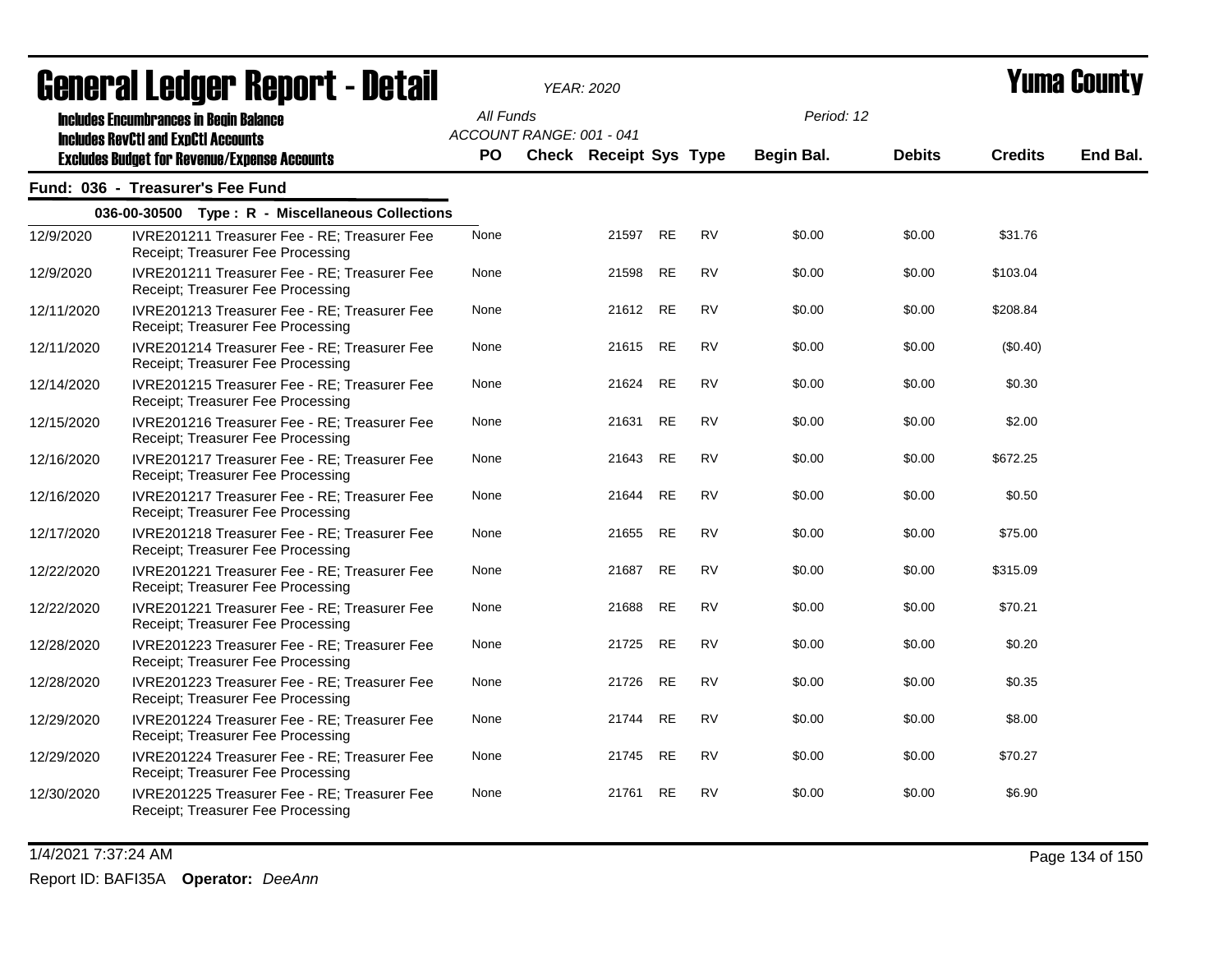|            | <b>General Ledger Report - Detail</b>                                             |           | <b>YEAR: 2020</b>                           |           |           |               |               |                | Yuma County   |
|------------|-----------------------------------------------------------------------------------|-----------|---------------------------------------------|-----------|-----------|---------------|---------------|----------------|---------------|
|            | <b>Includes Encumbrances in Begin Balance</b>                                     | All Funds |                                             |           |           | Period: 12    |               |                |               |
|            | <b>Includes RevCtI and ExpCtI Accounts</b>                                        |           | ACCOUNT RANGE: 001 - 041                    |           |           |               |               |                |               |
|            | <b>Excludes Budget for Revenue/Expense Accounts</b>                               | PO.       | Check Receipt Sys Type                      |           |           | Begin Bal.    | <b>Debits</b> | <b>Credits</b> | End Bal.      |
|            | Fund: 036 - Treasurer's Fee Fund                                                  |           |                                             |           |           |               |               |                |               |
|            | 036-00-30500 Type: R - Miscellaneous Collections                                  |           |                                             |           |           |               |               |                |               |
| 12/30/2020 | IVRE201225 Treasurer Fee - RE; Treasurer Fee<br>Receipt; Treasurer Fee Processing | None      |                                             | 21762 RE  | <b>RV</b> | \$0.00        | \$0.00        | \$12.23        |               |
| 12/31/2020 | IVRE201226 Treasurer Fee - RE; Treasurer Fee<br>Receipt; Treasurer Fee Processing | None      | 21783                                       | RE        | <b>RV</b> | \$0.00        | \$0.00        | \$225.60       |               |
| 12/31/2020 | IVRE201226 Treasurer Fee - RE; Treasurer Fee<br>Receipt; Treasurer Fee Processing | None      | 21784                                       | <b>RE</b> | <b>RV</b> | \$0.00        | \$0.00        | \$0.23         |               |
|            |                                                                                   |           | <b>Total For: Miscellaneous Collections</b> |           |           | (\$42,583.89) | \$0.00        | \$1,919.55     | (\$44,503.44) |
|            | 036-00-32600 Type: R - Fees On Taxes                                              |           |                                             |           |           |               |               |                |               |
| 12/1/2020  | Beginning Balance;                                                                |           |                                             |           |           | \$0.00        | \$0.00        | \$0.00         |               |
| 12/31/2020 | IVTR012040 - Tax Apportionment Transfers;                                         |           |                                             | <b>BA</b> | <b>TR</b> | \$0.00        | \$0.00        | \$0.00         |               |
|            |                                                                                   |           | <b>Total For: Fees On Taxes</b>             |           |           | \$0.00        | \$0.00        | \$0.00         | \$0.00        |
|            | 036-00-32700 Type: R - Certification Fees                                         |           |                                             |           |           |               |               |                |               |
| 12/1/2020  | Beginning Balance;                                                                |           |                                             |           |           | (\$7,825.00)  | \$0.00        | \$0.00         |               |
| 12/1/2020  | IVTR012002 757-760 - YCA CTD757-760;                                              |           |                                             | BA        | <b>TR</b> | \$0.00        | \$0.00        | \$40.00        |               |
| 12/3/2020  | IVTR012003 761-762 - Transfers and Corrections<br>Transaction:                    |           |                                             | BA        | <b>TR</b> | \$0.00        | \$0.00        | \$20.00        |               |
| 12/7/2020  | IVRE20129 MILE HIGH TITLE - RE; CTD<br>REQUEST;                                   | None      | 21561                                       | <b>RE</b> | <b>RV</b> | \$0.00        | \$0.00        | \$10.00        |               |
| 12/8/2020  | IVTR012008 764-769 - Transfers and Corrections<br>Transaction:                    |           |                                             | <b>BA</b> | <b>TR</b> | \$0.00        | \$0.00        | \$60.00        |               |
| 12/9/2020  | IVTR012010 770 - Transfers and Corrections<br>Transaction:                        |           |                                             | <b>BA</b> | <b>TR</b> | \$0.00        | \$0.00        | \$10.00        |               |
| 12/14/2020 | IVTR012011 771-773 - Transfers and Corrections<br>Transaction:                    |           |                                             | BA        | <b>TR</b> | \$0.00        | \$0.00        | \$30.00        |               |
| 12/14/2020 | IVTR012011 771-773 - Transfers and Corrections<br>Transaction;                    |           |                                             | BA        | <b>TR</b> | \$0.00        | \$30.00       | \$0.00         |               |
| 12/15/2020 | IVTR012015 774 - CTD REQUEST 12.15.2020;                                          |           |                                             | <b>BA</b> | <b>TR</b> | \$0.00        | \$0.00        | \$10.00        |               |
| 12/16/2020 | IVTR012016 775-776 - Transfers and Corrections<br>Transaction:                    |           |                                             | <b>BA</b> | <b>TR</b> | \$0.00        | \$0.00        | \$20.00        |               |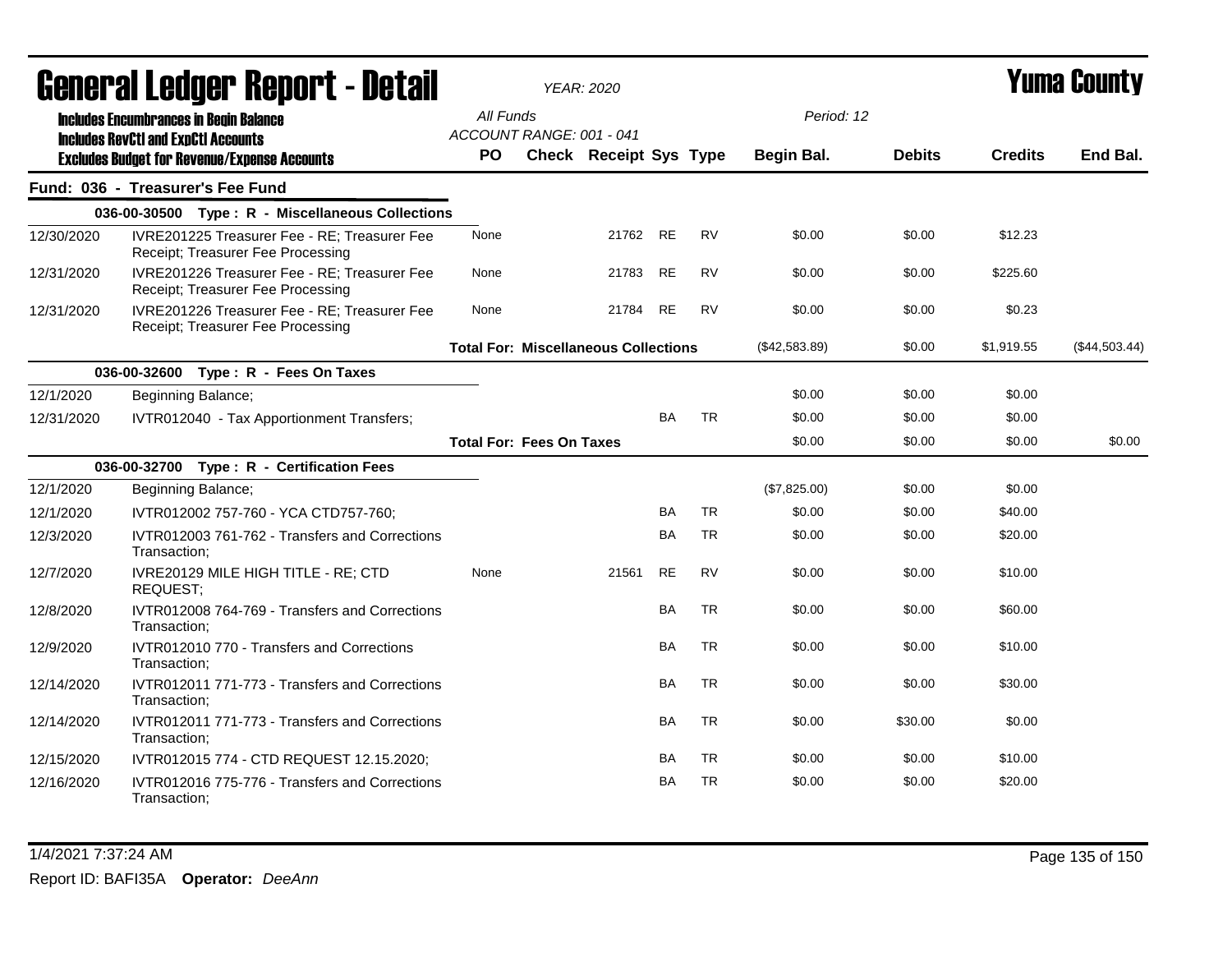|            | General Ledger Report - Detail                                                  |           |                                      | <b>YEAR: 2020</b>                          |           |           |               |               |                | <b>Yuma County</b> |
|------------|---------------------------------------------------------------------------------|-----------|--------------------------------------|--------------------------------------------|-----------|-----------|---------------|---------------|----------------|--------------------|
|            | <b>Includes Encumbrances in Begin Balance</b>                                   | All Funds |                                      |                                            |           |           | Period: 12    |               |                |                    |
|            | <b>Includes RevCtI and ExpCtI Accounts</b>                                      |           | ACCOUNT RANGE: 001 - 041             |                                            |           |           |               |               |                |                    |
|            | <b>Excludes Budget for Revenue/Expense Accounts</b>                             | <b>PO</b> |                                      | Check Receipt Sys Type                     |           |           | Begin Bal.    | <b>Debits</b> | <b>Credits</b> | End Bal.           |
|            | Fund: 036 - Treasurer's Fee Fund                                                |           |                                      |                                            |           |           |               |               |                |                    |
|            | 036-00-32700 Type: R - Certification Fees                                       |           |                                      |                                            |           |           |               |               |                |                    |
| 12/17/2020 | IVTR012020 777-781 - Transfers and Corrections<br>Transaction;                  |           |                                      |                                            | <b>BA</b> | <b>TR</b> | \$0.00        | \$50.00       | \$0.00         |                    |
| 12/22/2020 | IVTR012022 782-785 - Transfers and Corrections<br>Transaction:                  |           |                                      |                                            | BA        | <b>TR</b> | \$0.00        | \$0.00        | \$40.00        |                    |
| 12/23/2020 | IVTR012023 CORRECTION - YCA TRANSFER<br>CORRECTION 12.14.2020;                  |           |                                      |                                            | BA        | <b>TR</b> | \$0.00        | \$0.00        | \$30.00        |                    |
| 12/23/2020 | IVTR012024 CORRECTION - DEBIT/CREDIT<br>INCORRECT ON 12.17.2020 FOR YCA CTD R;  |           |                                      |                                            | <b>BA</b> | <b>TR</b> | \$0.00        | \$0.00        | \$50.00        |                    |
| 12/23/2020 | IVTR012025 777-781CORRECTION - CTD<br>REQUEST 12.17.2020 CORRECTED<br>TRANSFER; |           |                                      |                                            | BA        | <b>TR</b> | \$0.00        | \$0.00        | \$50.00        |                    |
| 12/28/2020 | IVTR012028 786-791 - YCA CTD 786-791;                                           |           |                                      |                                            | <b>BA</b> | <b>TR</b> | \$0.00        | \$0.00        | \$60.00        |                    |
| 12/28/2020 | IVTR012029 792-796 - yca ctd copies;                                            |           |                                      |                                            | BA        | <b>TR</b> | \$0.00        | \$0.00        | \$50.00        |                    |
| 12/30/2020 | IVTR012032 797-800 - CTD REQUEST<br>12.30.2020 797,798,800;                     |           |                                      |                                            | BA        | <b>TR</b> | \$0.00        | \$0.00        | \$30.00        |                    |
|            |                                                                                 |           | <b>Total For: Certification Fees</b> |                                            |           |           | (\$7,825.00)  | \$80.00       | \$510.00       | (\$8,255.00)       |
|            | 036-00-32701 Type: R - Administrative Fee                                       |           |                                      |                                            |           |           |               |               |                |                    |
| 12/1/2020  | Beginning Balance;                                                              |           |                                      |                                            |           |           | (\$13,535.00) | \$0.00        | \$0.00         |                    |
|            |                                                                                 |           |                                      | <b>Total For: Administrative Fee</b>       |           |           | (\$13,535.00) | \$0.00        | \$0.00         | (\$13,535.00)      |
|            | 036-00-32702 Type: R - Treasurers Distraint Fee                                 |           |                                      |                                            |           |           |               |               |                |                    |
| 12/1/2020  | Beginning Balance;                                                              |           |                                      |                                            |           |           | $(\$210.00)$  | \$0.00        | \$0.00         |                    |
|            |                                                                                 |           |                                      | <b>Total For: Treasurers Distraint Fee</b> |           |           | $(\$210.00)$  | \$0.00        | \$0.00         | (\$210.00)         |
|            | 036-00-32704 Type: R - Yuma County Abstract                                     |           |                                      |                                            |           |           |               |               |                |                    |
| 12/1/2020  | Beginning Balance;                                                              |           |                                      |                                            |           |           | (\$733.75)    | \$0.00        | \$0.00         |                    |
| 12/1/2020  | IVTR012002 757-760 - YCA CTD757-760;                                            |           |                                      |                                            | BA        | <b>TR</b> | \$0.00        | \$40.00       | \$0.00         |                    |
| 12/3/2020  | IVTR012003 761-762 - Transfers and Corrections<br>Transaction;                  |           |                                      |                                            | <b>BA</b> | <b>TR</b> | \$0.00        | \$20.00       | \$0.00         |                    |
| 12/8/2020  | IVTR012008 764-769 - Transfers and Corrections<br>Transaction:                  |           |                                      |                                            | BA        | <b>TR</b> | \$0.00        | \$60.00       | \$0.00         |                    |

1/4/2021 7:37:24 AM Page 136 of 150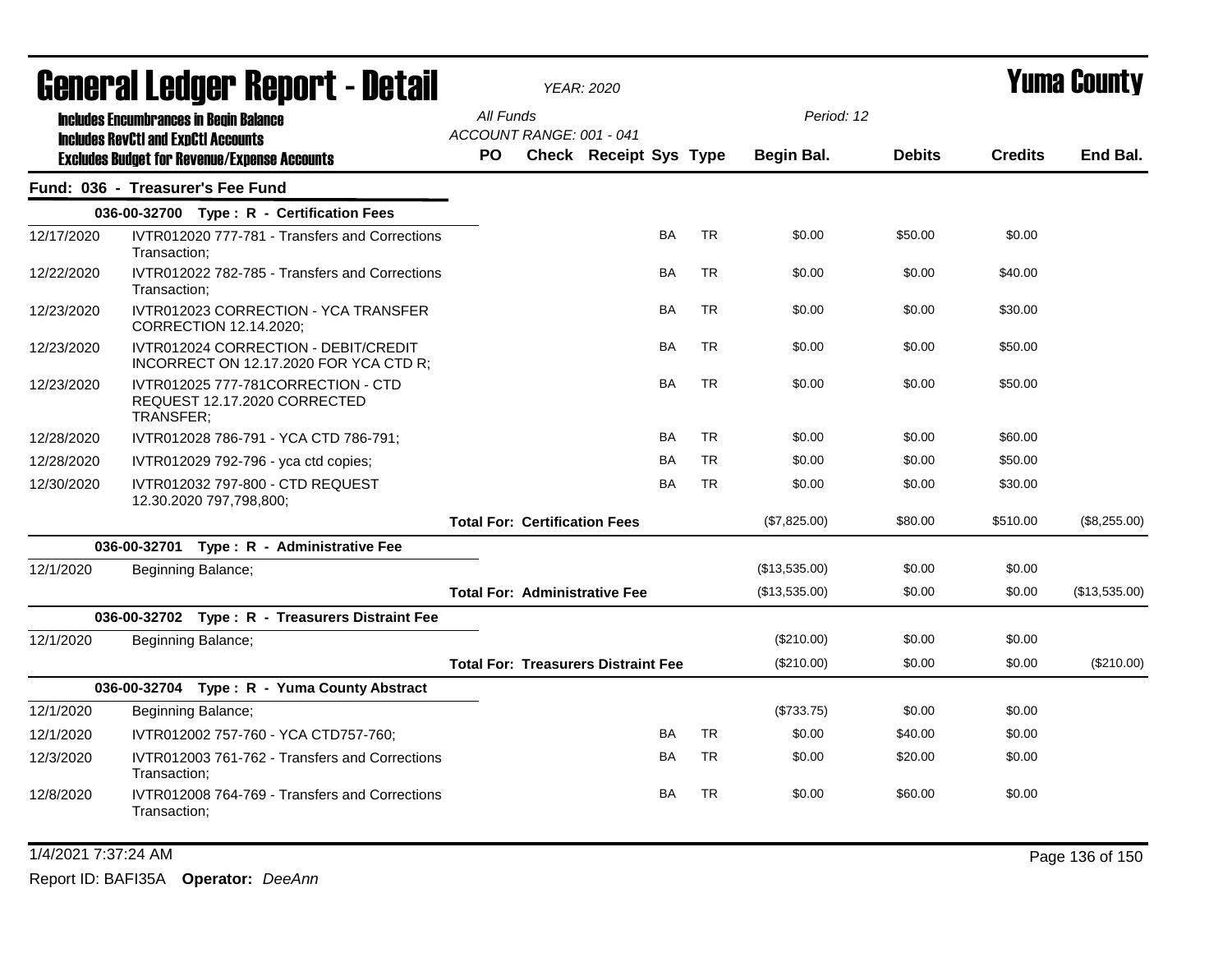|                     | General Ledger Report - Detail                                                                    |                                       | <b>YEAR: 2020</b>                       |           |           |             |               |                | <b>Yuma County</b> |
|---------------------|---------------------------------------------------------------------------------------------------|---------------------------------------|-----------------------------------------|-----------|-----------|-------------|---------------|----------------|--------------------|
|                     | <b>Includes Encumbrances in Begin Balance</b>                                                     | All Funds                             |                                         |           |           | Period: 12  |               |                |                    |
|                     | <b>Includes RevCtI and ExpCtI Accounts</b><br><b>Excludes Budget for Revenue/Expense Accounts</b> | ACCOUNT RANGE: 001 - 041<br><b>PO</b> | <b>Check Receipt Sys Type</b>           |           |           | Begin Bal.  | <b>Debits</b> | <b>Credits</b> | End Bal.           |
|                     | Fund: 036 - Treasurer's Fee Fund                                                                  |                                       |                                         |           |           |             |               |                |                    |
|                     | 036-00-32704 Type: R - Yuma County Abstract                                                       |                                       |                                         |           |           |             |               |                |                    |
| 12/9/2020           | IVTR012010 770 - Transfers and Corrections<br>Transaction;                                        |                                       |                                         | <b>BA</b> | <b>TR</b> | \$0.00      | \$10.00       | \$0.00         |                    |
| 12/16/2020          | IVTR012016 775-776 - Transfers and Corrections<br>Transaction:                                    |                                       |                                         | BA        | <b>TR</b> | \$0.00      | \$20.00       | \$0.00         |                    |
| 12/16/2020          | IVTR012017 REDCOPY - REDEMPTION CERT<br>#20190060;                                                |                                       |                                         | BA        | <b>TR</b> | \$0.00      | \$0.25        | \$0.00         |                    |
| 12/17/2020          | IVTR012020 777-781 - Transfers and Corrections<br>Transaction:                                    |                                       |                                         | BA        | <b>TR</b> | \$0.00      | \$0.00        | \$50.00        |                    |
| 12/22/2020          | IVTR012022 782-785 - Transfers and Corrections<br>Transaction;                                    |                                       |                                         | BA        | <b>TR</b> | \$0.00      | \$40.00       | \$0.00         |                    |
| 12/23/2020          | IVTR012023 CORRECTION - YCA TRANSFER<br>CORRECTION 12.14.2020;                                    |                                       |                                         | <b>BA</b> | <b>TR</b> | \$0.00      | \$30.00       | \$0.00         |                    |
| 12/23/2020          | IVTR012024 CORRECTION - DEBIT/CREDIT<br>INCORRECT ON 12.17.2020 FOR YCA CTD R;                    |                                       |                                         | BA        | <b>TR</b> | \$0.00      | \$50.00       | \$0.00         |                    |
| 12/23/2020          | IVTR012025 777-781CORRECTION - CTD<br>REQUEST 12.17.2020 CORRECTED<br>TRANSFER;                   |                                       |                                         | BA        | <b>TR</b> | \$0.00      | \$50.00       | \$0.00         |                    |
| 12/28/2020          | IVTR012028 786-791 - YCA CTD 786-791;                                                             |                                       |                                         | <b>BA</b> | <b>TR</b> | \$0.00      | \$60.00       | \$0.00         |                    |
| 12/28/2020          | IVTR012029 792-796 - yca ctd copies;                                                              |                                       |                                         | <b>BA</b> | <b>TR</b> | \$0.00      | \$50.00       | \$0.00         |                    |
| 12/30/2020          | IVTR012032 797-800 - CTD REQUEST<br>12.30.2020 797,798,800;                                       |                                       |                                         | BA        | <b>TR</b> | \$0.00      | \$30.00       | \$0.00         |                    |
| 12/31/2020          | IVTR012041 DRAWDOWN ACCTS - MOVE CTD<br>MONEY FROM DRAW DOWN ACCT.S:                              |                                       |                                         | <b>BA</b> | <b>TR</b> | \$0.00      | \$323.50      | \$0.00         |                    |
|                     |                                                                                                   |                                       | <b>Total For: Yuma County Abstract</b>  |           |           | (\$733.75)  | \$783.75      | \$50.00        | \$0.00             |
|                     | 036-00-32710 Type: R - Equity Services, Inc.                                                      |                                       |                                         |           |           |             |               |                |                    |
| 12/1/2020           | Beginning Balance;                                                                                |                                       |                                         |           |           | (\$100.00)  | \$0.00        | \$0.00         |                    |
| 12/31/2020          | IVTR012041 DRAWDOWN ACCTS - MOVE CTD<br>MONEY FROM DRAW DOWN ACCT.S:                              |                                       |                                         | BA        | <b>TR</b> | \$0.00      | \$100.00      | \$0.00         |                    |
|                     |                                                                                                   |                                       | <b>Total For: Equity Services, Inc.</b> |           |           | (\$100.00)  | \$100.00      | \$0.00         | \$0.00             |
|                     | 036-00-32715 Type: R - COCRS                                                                      |                                       |                                         |           |           |             |               |                |                    |
| 12/1/2020           | Beginning Balance;                                                                                |                                       |                                         |           |           | $(\$40.00)$ | \$0.00        | \$0.00         |                    |
| 1/4/2021 7:37:24 AM |                                                                                                   |                                       |                                         |           |           |             |               |                | Page 137 of 150    |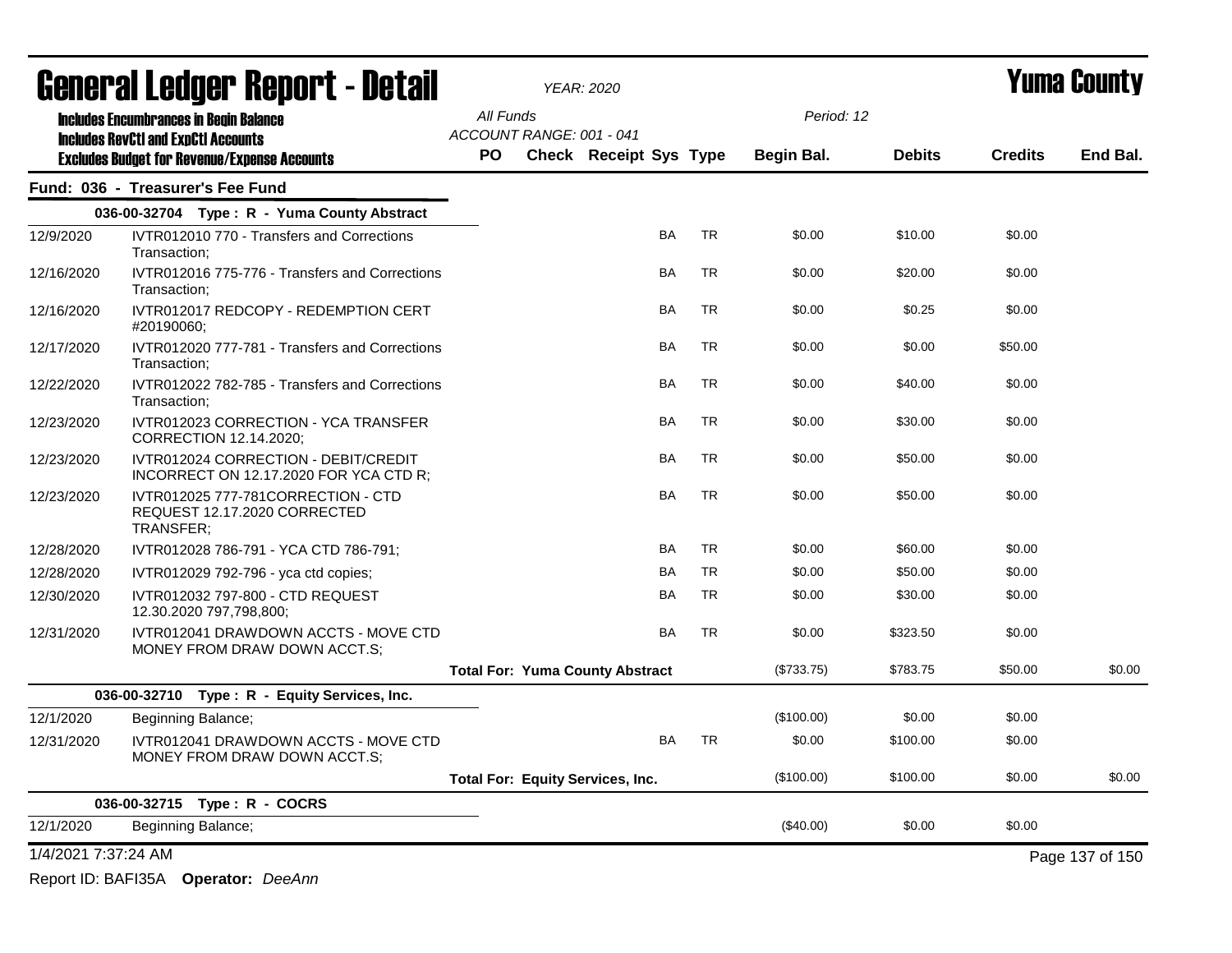|            |                                            | General Ledger Report - Detail                                                                      |                                       |                              | YEAR: 2020                           |           |           |                   |               |                | Yuma Countv |
|------------|--------------------------------------------|-----------------------------------------------------------------------------------------------------|---------------------------------------|------------------------------|--------------------------------------|-----------|-----------|-------------------|---------------|----------------|-------------|
|            |                                            | <b>Includes Encumbrances in Begin Balance</b>                                                       | All Funds<br>ACCOUNT RANGE: 001 - 041 |                              |                                      |           |           | Period: 12        |               |                |             |
|            | <b>Includes RevCtI and ExpCtI Accounts</b> | <b>Excludes Budget for Revenue/Expense Accounts</b>                                                 | <b>PO</b>                             |                              | <b>Check Receipt Sys Type</b>        |           |           | <b>Begin Bal.</b> | <b>Debits</b> | <b>Credits</b> | End Bal.    |
|            |                                            | Fund: 036 - Treasurer's Fee Fund                                                                    |                                       |                              |                                      |           |           |                   |               |                |             |
|            |                                            | 036-00-32715 Type: R - COCRS                                                                        |                                       |                              |                                      |           |           |                   |               |                |             |
| 12/31/2020 |                                            | IVTR012041 DRAWDOWN ACCTS - MOVE CTD<br>MONEY FROM DRAW DOWN ACCT.S;                                |                                       |                              |                                      | <b>BA</b> | <b>TR</b> | \$0.00            | \$40.00       | \$0.00         |             |
|            |                                            |                                                                                                     | <b>Total For: COCRS</b>               |                              |                                      |           |           | $(\$40.00)$       | \$40.00       | \$0.00         | \$0.00      |
|            |                                            | 036-00-32720 Type: R - Black Knight, LLC.                                                           |                                       |                              |                                      |           |           |                   |               |                |             |
| 12/1/2020  |                                            | Beginning Balance;                                                                                  |                                       |                              |                                      |           |           | (\$920.00)        | \$0.00        | \$0.00         |             |
| 12/31/2020 |                                            | IVTR012041 DRAWDOWN ACCTS - MOVE CTD<br>MONEY FROM DRAW DOWN ACCT.S;                                |                                       |                              |                                      | BA        | <b>TR</b> | \$0.00            | \$920.00      | \$0.00         |             |
|            |                                            |                                                                                                     |                                       |                              | <b>Total For: Black Knight, LLC.</b> |           |           | (\$920.00)        | \$920.00      | \$0.00         | \$0.00      |
|            |                                            | 036-00-32721 Type: R - DATA TRACE                                                                   |                                       |                              |                                      |           |           |                   |               |                |             |
| 12/1/2020  |                                            | Beginning Balance;                                                                                  |                                       |                              |                                      |           |           | (\$510.00)        | \$0.00        | \$0.00         |             |
| 12/15/2020 |                                            | IVTR012015 774 - CTD REQUEST 12.15.2020;                                                            |                                       |                              |                                      | <b>BA</b> | <b>TR</b> | \$0.00            | \$10.00       | \$0.00         |             |
| 12/31/2020 |                                            | IVTR012041 DRAWDOWN ACCTS - MOVE CTD<br>MONEY FROM DRAW DOWN ACCT.S;                                |                                       |                              |                                      | BA        | <b>TR</b> | \$0.00            | \$500.00      | \$0.00         |             |
|            |                                            |                                                                                                     |                                       | <b>Total For: DATA TRACE</b> |                                      |           |           | (\$510.00)        | \$510.00      | \$0.00         | \$0.00      |
|            |                                            | 036-00-32800 Type: R - Redemption Fees                                                              |                                       |                              |                                      |           |           |                   |               |                |             |
| 12/1/2020  |                                            | Beginning Balance;                                                                                  |                                       |                              |                                      |           |           | (\$756.00)        | \$0.00        | \$0.00         |             |
| 12/8/2020  | Interface R                                | IVRE201210 TCDS Interface Receipt - Dept - RE;<br>TCDS Interface Process; Tax Administration        | None                                  |                              | 21571                                | RE        | <b>RV</b> | \$0.00            | \$0.00        | \$7.00         |             |
| 12/16/2020 | Interface R                                | IVRE201217 TCDS Interface Receipt - Dept - RE;<br><b>TCDS Interface Process; Tax Administration</b> | None                                  |                              | 21642 RE                             |           | <b>RV</b> | \$0.00            | \$0.00        | \$7.00         |             |
| 12/31/2020 | Interface R                                | IVRE201226 TCDS Interface Receipt - Dept - RE;<br>TCDS Interface Process; Tax Administration        | None                                  |                              | 21781                                | RE        | <b>RV</b> | \$0.00            | \$0.00        | \$7.00         |             |
|            |                                            |                                                                                                     | <b>Total For: Redemption Fees</b>     |                              |                                      |           |           | (\$756.00)        | \$0.00        | \$21.00        | (\$777.00)  |
|            |                                            | 036-00-32802 Type: R - \$4.00TAX LIEN CERTIFICATE FEE                                               |                                       |                              |                                      |           |           |                   |               |                |             |
| 12/1/2020  |                                            | Beginning Balance;                                                                                  |                                       |                              |                                      |           |           | (\$998.00)        | \$0.00        | \$0.00         |             |

1/4/2021 7:37:24 AM Page 138 of 150 Report ID: BAFI35A **Operator:** *DeeAnn*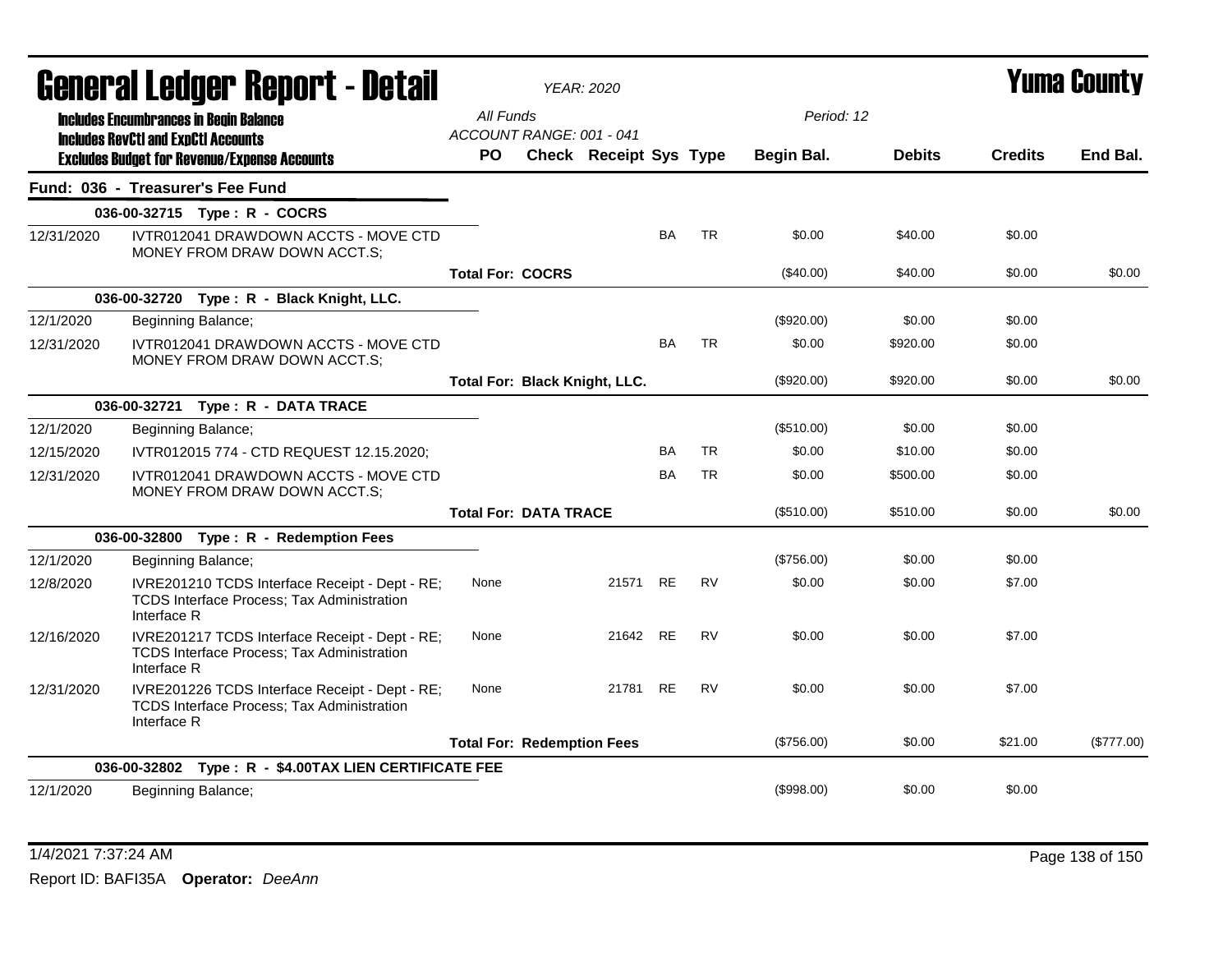|            |                                                                                                   | General Ledger Report - Detail                                                   |                                       | <b>YEAR: 2020</b> |                                              |           |           |                 |                           |                | <b>Yuma County</b> |
|------------|---------------------------------------------------------------------------------------------------|----------------------------------------------------------------------------------|---------------------------------------|-------------------|----------------------------------------------|-----------|-----------|-----------------|---------------------------|----------------|--------------------|
|            | <b>Includes Encumbrances in Begin Balance</b>                                                     |                                                                                  | All Funds<br>ACCOUNT RANGE: 001 - 041 |                   |                                              |           |           | Period: 12      |                           |                |                    |
|            | <b>Includes RevCtI and ExpCtI Accounts</b><br><b>Excludes Budget for Revenue/Expense Accounts</b> |                                                                                  | PO                                    |                   | Check Receipt Sys Type                       |           |           | Begin Bal.      | <b>Debits</b>             | <b>Credits</b> | End Bal.           |
|            | Fund: 036 - Treasurer's Fee Fund                                                                  |                                                                                  |                                       |                   |                                              |           |           |                 |                           |                |                    |
|            |                                                                                                   | 036-00-32802 Type: R - \$4.00TAX LIEN CERTIFICATE FEE                            |                                       |                   |                                              |           |           |                 |                           |                |                    |
| 12/14/2020 | FEES INVO;                                                                                        | IVMD012016 ICE #20201643 70<br>PARCELS@8.00 - MD:INTERNET TAX SALE               |                                       |                   |                                              | BA        | MD        | \$0.00          | \$560.00                  | \$0.00         |                    |
|            |                                                                                                   |                                                                                  |                                       |                   | <b>Total For: \$4.00TAX LIEN CERTIFICATE</b> |           |           | (\$998.00)      | \$560.00                  | \$0.00         | (\$438.00)         |
|            |                                                                                                   | 036-00-32805 Type: R - Endorsment Fees                                           |                                       |                   |                                              |           |           |                 |                           |                |                    |
| 12/1/2020  | Beginning Balance;                                                                                |                                                                                  |                                       |                   |                                              |           |           | $(\$440.00)$    | \$0.00                    | \$0.00         |                    |
|            |                                                                                                   |                                                                                  | <b>Total For: Endorsment Fees</b>     |                   |                                              |           |           | (\$440.00)      | \$0.00                    | \$0.00         | $(\$440.00)$       |
|            |                                                                                                   | 036-00-32810 Type: R - Assignment Fees                                           |                                       |                   |                                              |           |           |                 |                           |                |                    |
| 12/1/2020  | Beginning Balance;                                                                                |                                                                                  |                                       |                   |                                              |           |           | (\$32.00)       | \$0.00                    | \$0.00         |                    |
|            |                                                                                                   |                                                                                  | <b>Total For: Assignment Fees</b>     |                   |                                              |           |           | (\$32.00)       | \$0.00                    | \$0.00         | (\$32.00)          |
|            |                                                                                                   | 036-00-32815 Type: R - Treasurers Deed Fees                                      |                                       |                   |                                              |           |           |                 |                           |                |                    |
| 12/1/2020  | Beginning Balance;                                                                                |                                                                                  |                                       |                   |                                              |           |           | $(\$620.00)$    | \$0.00                    | \$0.00         |                    |
| 12/16/2020 | 20160082 12.16.2020;                                                                              | IVTR012018 DEEDFEE - DEED FEE FOR                                                |                                       |                   |                                              | <b>BA</b> | <b>TR</b> | \$0.00          | \$0.00                    | \$75.00        |                    |
|            |                                                                                                   |                                                                                  |                                       |                   | <b>Total For: Treasurers Deed Fees</b>       |           |           | $(\$620.00)$    | \$0.00                    | \$75.00        | (\$695.00)         |
|            |                                                                                                   | 036-00-49100 Type: X - Treasurer Fees                                            |                                       |                   |                                              |           |           |                 |                           |                |                    |
| 12/1/2020  | Beginning Balance;                                                                                |                                                                                  |                                       |                   |                                              |           |           | (\$414, 943.72) | \$0.00                    | \$0.00         |                    |
| 12/31/2020 | Tax Apportionment Transfers;                                                                      | IVTR012040 TCDS/CTAS Interface Processing -                                      |                                       |                   |                                              | <b>BA</b> | <b>TR</b> | \$0.00          | \$0.00                    | \$2.14         |                    |
|            |                                                                                                   |                                                                                  | <b>Total For: Treasurer Fees</b>      |                   |                                              |           |           | (\$414, 943.72) | \$0.00                    | \$2.14         | (\$414,945.86)     |
|            |                                                                                                   | 036-00-49401 Type: X - Transfer Out                                              |                                       |                   |                                              |           |           |                 |                           |                |                    |
| 12/1/2020  | Beginning Balance;                                                                                |                                                                                  |                                       |                   |                                              |           |           | \$430,704.78    | \$0.00                    | \$0.00         |                    |
| 12/31/2020 |                                                                                                   | IVTR012042 JULY-DEC 2020 TF TO CO GEN -<br>JULY - DECEMBER TF TO COUNTY GENERAL; |                                       |                   |                                              | <b>BA</b> | <b>TR</b> | \$0.00          | \$53,126.52               | \$0.00         |                    |
|            |                                                                                                   |                                                                                  | <b>Total For: Transfer Out</b>        |                   |                                              |           |           | \$430,704.78    | \$53,126.52               | \$0.00         | \$483.831.30       |
|            |                                                                                                   | Fund: 036 - Treasurer's Fee Fund Totals:                                         |                                       |                   |                                              |           |           | (\$53,542.58)   | \$116,151.73              | \$62,609.15    | \$0.00             |
|            |                                                                                                   | <b>Total Fund Revenues:</b>                                                      |                                       | (\$418.20)        | <b>Total Fund Expenses:</b>                  |           |           | \$53,124.38     | Net Revenue Over Expense: |                | (\$53,542.58)      |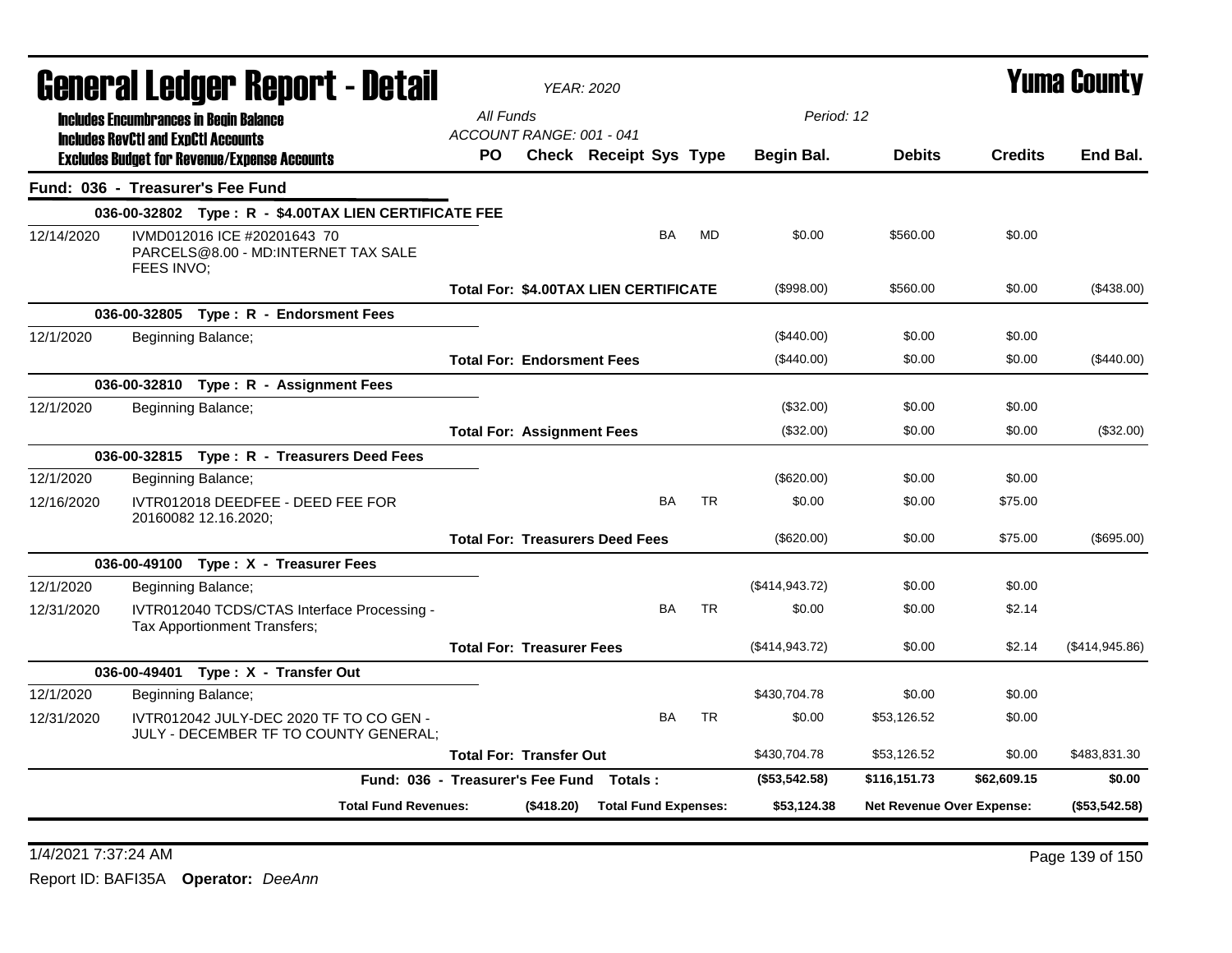|            | General Ledger Report - Detail                                                                    |                                       | <b>YEAR: 2020</b>             |           |           |              |               |                | Yuma Countv  |
|------------|---------------------------------------------------------------------------------------------------|---------------------------------------|-------------------------------|-----------|-----------|--------------|---------------|----------------|--------------|
|            | <b>Includes Encumbrances in Begin Balance</b>                                                     | All Funds                             |                               |           |           | Period: 12   |               |                |              |
|            | <b>Includes RevCtI and ExpCtI Accounts</b><br><b>Excludes Budget for Revenue/Expense Accounts</b> | ACCOUNT RANGE: 001 - 041<br><b>PO</b> | <b>Check Receipt Sys Type</b> |           |           | Begin Bal.   | <b>Debits</b> | <b>Credits</b> | End Bal.     |
|            | Fund: 038 - Treasurer's Deed Fund                                                                 |                                       |                               |           |           |              |               |                |              |
|            | 038-00-10000 Type: A - Cash Account                                                               |                                       |                               |           |           |              |               |                |              |
| 12/1/2020  | Beginning Balance;                                                                                |                                       |                               |           |           | \$840.15     | \$0.00        | \$0.00         |              |
| 12/7/2020  | IVMD012011 Cash Transaction -<br>MD:PUBLICATION FOR MIRAMONTES/;                                  |                                       |                               | <b>BA</b> | <b>CD</b> | \$0.00       | \$0.00        | \$75.69        |              |
| 12/9/2020  | IVRE201211 TRACY TRAVIS - RE; DEED<br>DEPOSIT:                                                    | None                                  | 21580                         | <b>RE</b> | <b>RV</b> | \$0.00       | \$265.00      | \$0.00         |              |
| 12/16/2020 | IVMD012019 Cash Transaction - MD:CERTIFIED<br>MAIL FOR 20150090;                                  |                                       |                               | <b>BA</b> | <b>CD</b> | \$0.00       | \$0.00        | \$20.85        |              |
| 12/16/2020 | IVTR012018 DEEDFEE - DEED FEE FOR<br>20160082 12.16.2020;                                         |                                       |                               | <b>BA</b> | <b>CD</b> | \$0.00       | \$0.00        | \$75.00        |              |
|            |                                                                                                   | <b>Total For: Cash Account</b>        |                               |           |           | \$840.15     | \$265.00      | \$171.54       | \$933.61     |
|            | 038-00-20000 Type : L - Accounts Payable                                                          |                                       |                               |           |           |              |               |                |              |
| 12/1/2020  | Beginning Balance;                                                                                |                                       |                               |           |           | \$0.00       | \$0.00        | \$0.00         |              |
|            |                                                                                                   | <b>Total For: Accounts Payable</b>    |                               |           |           | \$0.00       | \$0.00        | \$0.00         | \$0.00       |
|            | 038-00-20010 Type: L - Revenue Control                                                            |                                       |                               |           |           |              |               |                |              |
| 12/1/2020  | Beginning Balance;                                                                                |                                       |                               |           |           | (\$3,026.29) | \$0.00        | \$0.00         |              |
| 12/9/2020  | IVRE201211 - Auto post transaction;                                                               |                                       |                               | BA        | <b>CP</b> | \$0.00       | \$0.00        | \$265.00       |              |
| 12/16/2020 | IVTR012018 - Auto post transaction;                                                               |                                       |                               | BA        | <b>CP</b> | \$0.00       | \$75.00       | \$0.00         |              |
|            |                                                                                                   | <b>Total For: Revenue Control</b>     |                               |           |           | (\$3,026.29) | \$75.00       | \$265.00       | (\$3,216.29) |
|            | 038-00-20020 Type: L - Expenditure Control                                                        |                                       |                               |           |           |              |               |                |              |
| 12/1/2020  | Beginning Balance;                                                                                |                                       |                               |           |           | \$2,875.35   | \$0.00        | \$0.00         |              |
| 12/7/2020  | IVMD012011 - Auto post transaction;                                                               |                                       |                               | BA        | <b>CP</b> | \$0.00       | \$75.69       | \$0.00         |              |
| 12/16/2020 | IVMD012019 - Auto post transaction;                                                               |                                       |                               | <b>BA</b> | <b>CP</b> | \$0.00       | \$20.85       | \$0.00         |              |
|            |                                                                                                   | <b>Total For: Expenditure Control</b> |                               |           |           | \$2,875.35   | \$96.54       | \$0.00         | \$2.971.89   |
|            | 038-00-20100 Type: L - Fund Balance                                                               |                                       |                               |           |           |              |               |                |              |
| 12/1/2020  | Beginning Balance;                                                                                |                                       |                               |           |           | (\$689.21)   | \$0.00        | \$0.00         |              |
|            |                                                                                                   | <b>Total For: Fund Balance</b>        |                               |           |           | (\$689.21)   | \$0.00        | \$0.00         | (\$689.21)   |
|            | 038-00-30750 Type: R - Treas Deed Deposits                                                        |                                       |                               |           |           |              |               |                |              |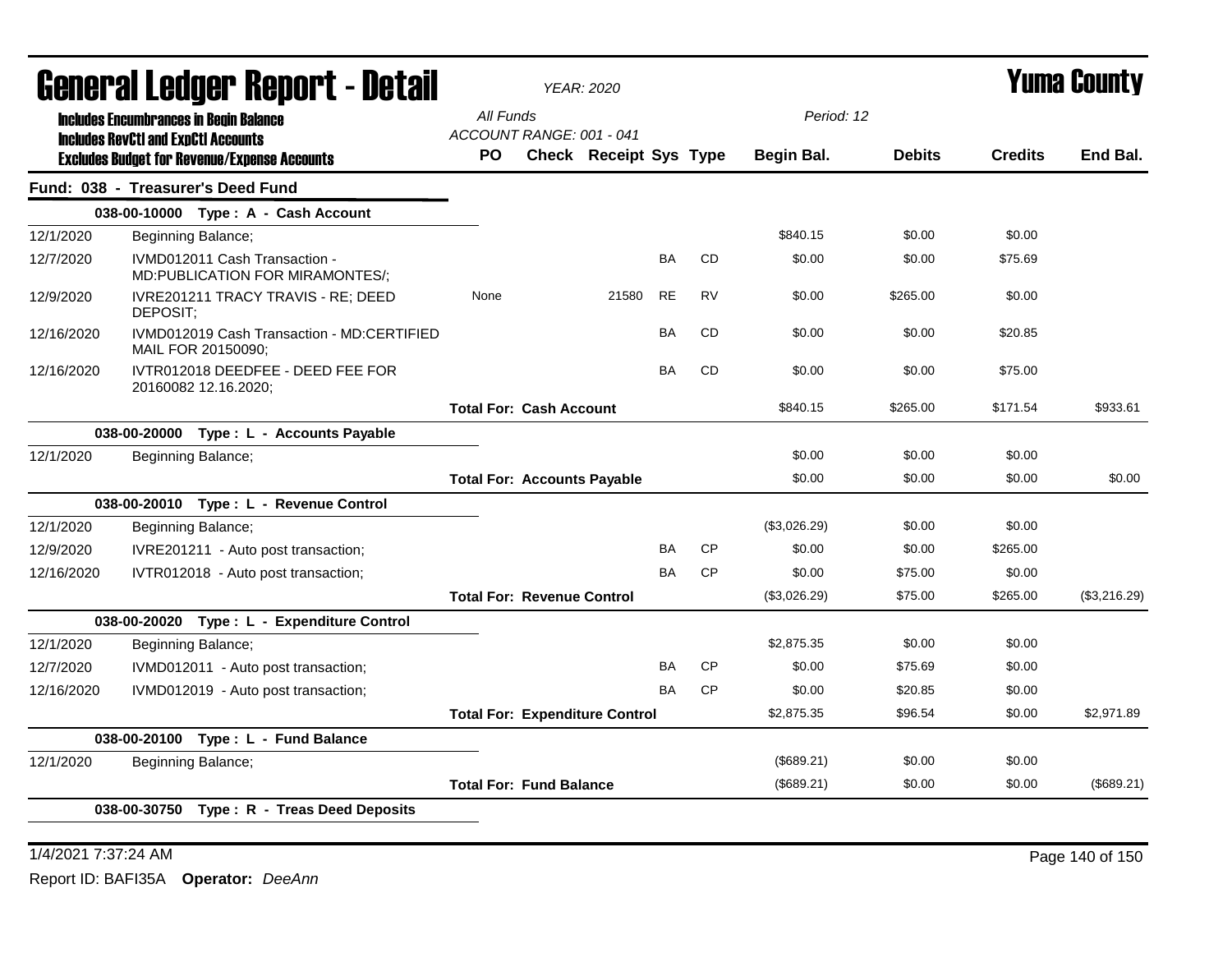|            | General Ledger Report - Detail                                                              |                                   |                          | <b>YEAR: 2020</b>                          |           |           |              |                           |                | <b>Yuma County</b> |
|------------|---------------------------------------------------------------------------------------------|-----------------------------------|--------------------------|--------------------------------------------|-----------|-----------|--------------|---------------------------|----------------|--------------------|
|            | <b>Includes Encumbrances in Begin Balance</b><br><b>Includes RevCtI and ExpCtI Accounts</b> | All Funds                         | ACCOUNT RANGE: 001 - 041 |                                            |           |           | Period: 12   |                           |                |                    |
|            | <b>Excludes Budget for Revenue/Expense Accounts</b>                                         | <b>PO</b>                         |                          | <b>Check Receipt Sys Type</b>              |           |           | Begin Bal.   | <b>Debits</b>             | <b>Credits</b> | End Bal.           |
|            | Fund: 038 - Treasurer's Deed Fund                                                           |                                   |                          |                                            |           |           |              |                           |                |                    |
|            | 038-00-30750 Type: R - Treas Deed Deposits                                                  |                                   |                          |                                            |           |           |              |                           |                |                    |
| 12/1/2020  | Beginning Balance;                                                                          |                                   |                          |                                            |           |           | (\$3,026.29) | \$0.00                    | \$0.00         |                    |
| 12/9/2020  | IVRE201211 TRACY TRAVIS - RE; DEED<br>DEPOSIT;                                              | None                              |                          | 21580                                      | <b>RE</b> | <b>RV</b> | \$0.00       | \$0.00                    | \$265.00       |                    |
| 12/16/2020 | IVTR012018 DEEDFEE - DEED FEE FOR<br>20160082 12.16.2020:                                   |                                   |                          |                                            | <b>BA</b> | <b>TR</b> | \$0.00       | \$75.00                   | \$0.00         |                    |
|            |                                                                                             |                                   |                          | <b>Total For: Treas Deed Deposits</b>      |           |           | (\$3,026.29) | \$75.00                   | \$265.00       | (\$3,216.29)       |
|            | 038-00-49450<br>Type: X - Treasurers Deed Expenses                                          |                                   |                          |                                            |           |           |              |                           |                |                    |
| 12/1/2020  | Beginning Balance;                                                                          |                                   |                          |                                            |           |           | \$2.875.35   | \$0.00                    | \$0.00         |                    |
| 12/7/2020  | IVMD012011 INVOICE #8874 -<br>MD:PUBLICATION FOR MIRAMONTES/;                               |                                   |                          |                                            | <b>BA</b> | <b>MD</b> | \$0.00       | \$75.69                   | \$0.00         |                    |
| 12/16/2020 | IVMD012019 - MD:CERTIFIED MAIL FOR<br>20150090;                                             |                                   |                          |                                            | <b>BA</b> | <b>MD</b> | \$0.00       | \$20.85                   | \$0.00         |                    |
|            |                                                                                             |                                   |                          | <b>Total For: Treasurers Deed Expenses</b> |           |           | \$2,875.35   | \$96.54                   | \$0.00         | \$2,971.89         |
|            |                                                                                             | Fund: 038 - Treasurer's Deed Fund |                          | Totals :                                   |           |           | (\$150.94)   | \$608.08                  | \$701.54       | (\$244.40)         |
|            | <b>Total Fund Revenues:</b>                                                                 |                                   | \$190.00                 | <b>Total Fund Expenses:</b>                |           |           | \$96.54      | Net Revenue Over Expense: |                | \$93.46            |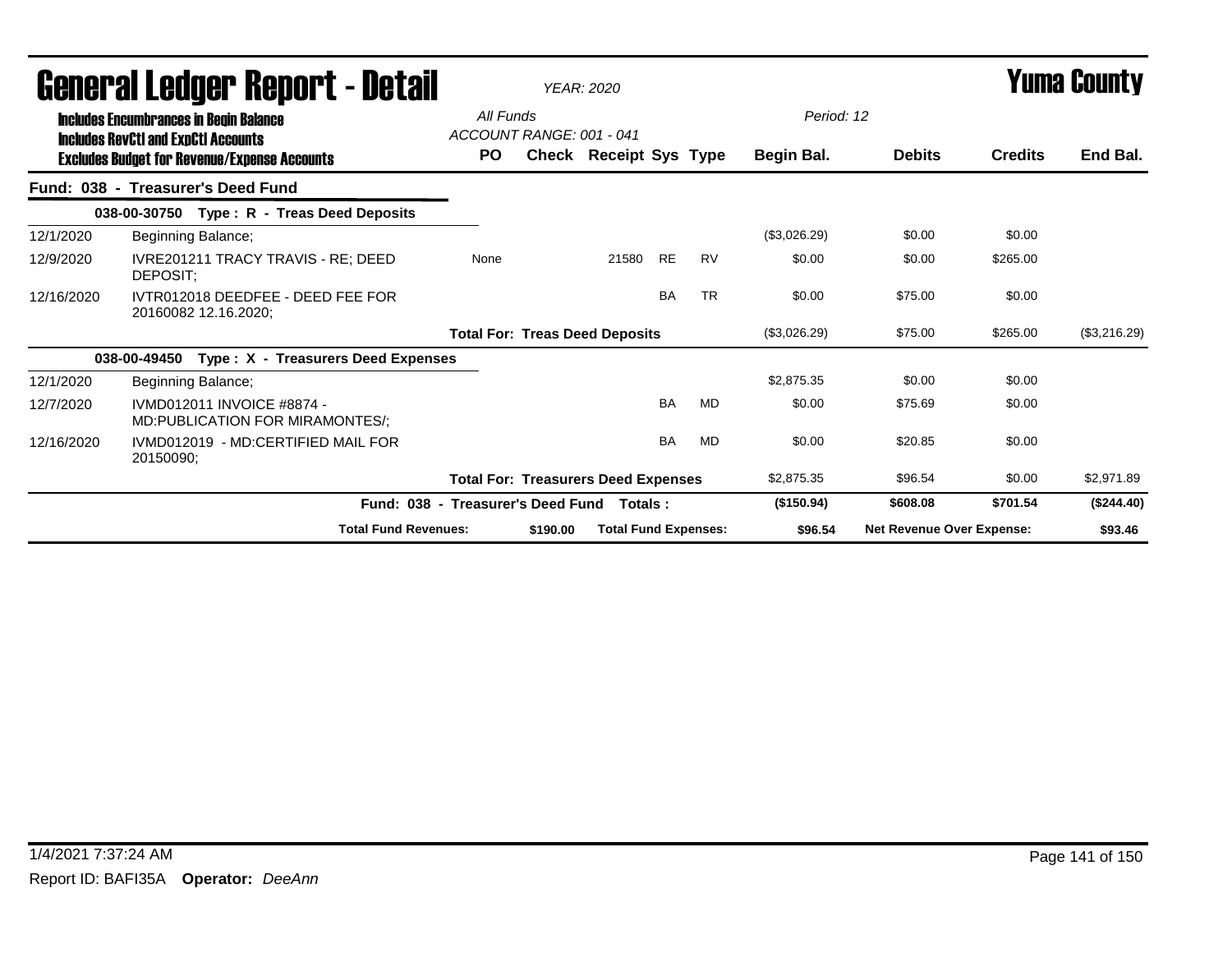|            | <b>General Ledger Report - Detail</b>                                                               |           |                          | <b>YEAR: 2020</b>             |           |           |            |               |                | Yuma County |
|------------|-----------------------------------------------------------------------------------------------------|-----------|--------------------------|-------------------------------|-----------|-----------|------------|---------------|----------------|-------------|
|            | <b>Includes Encumbrances in Begin Balance</b><br><b>Includes RevCtI and ExpCtI Accounts</b>         | All Funds | ACCOUNT RANGE: 001 - 041 |                               |           |           | Period: 12 |               |                |             |
|            | <b>Excludes Budget for Revenue/Expense Accounts</b>                                                 | <b>PO</b> |                          | <b>Check Receipt Sys Type</b> |           |           | Begin Bal. | <b>Debits</b> | <b>Credits</b> | End Bal.    |
|            | Fund: 039 - Prepaid Taxes                                                                           |           |                          |                               |           |           |            |               |                |             |
|            | 039-00-10000 Type: A - Cash Account                                                                 |           |                          |                               |           |           |            |               |                |             |
| 12/1/2020  | Beginning Balance;                                                                                  |           |                          |                               |           |           | \$5,582.19 | \$0.00        | \$0.00         |             |
| 12/4/2020  | IVMD012008 Cash Transaction - VOID MD:<br>REFUND CHECK NEVER CASHED APPLIED<br>TO PREPAIDS R116041; |           |                          |                               | <b>BA</b> | <b>CD</b> | \$0.00     | \$92.29       | \$0.00         |             |
| 12/4/2020  | IVTR012004 UNCASHED CHECKS - VOIDED<br>CHECKS APPLIED TO PREPAID TAXES;                             |           |                          |                               | BA        | CD        | \$0.00     | \$6.52        | \$0.00         |             |
| 12/4/2020  | IVTR012004 UNCASHED CHECKS - VOIDED<br>CHECKS APPLIED TO PREPAID TAXES;                             |           |                          |                               | BA        | CD        | \$0.00     | \$16.98       | \$0.00         |             |
| 12/4/2020  | IVTR012004 UNCASHED CHECKS - VOIDED<br><b>CHECKS APPLIED TO PREPAID TAXES:</b>                      |           |                          |                               | <b>BA</b> | CD        | \$0.00     | \$100.00      | \$0.00         |             |
| 12/4/2020  | IVTR012004 UNCASHED CHECKS - VOIDED<br>CHECKS APPLIED TO PREPAID TAXES:                             |           |                          |                               | <b>BA</b> | <b>CD</b> | \$0.00     | \$5.15        | \$0.00         |             |
| 12/4/2020  | IVRE20128 HARPER BROTHERS - RE;<br>PREPAID 2020 TAXES;                                              | None      |                          | 21547                         | RE        | RV        | \$0.00     | \$3,052.08    | \$0.00         |             |
| 12/4/2020  | IVRE20128 JKM Farms LP - RE; PrePaids<br>12.4.20:                                                   | None      |                          | 21551                         | <b>RE</b> | <b>RV</b> | \$0.00     | \$36,000.00   | \$0.00         |             |
| 12/14/2020 | IVRE201215 ROD SALVADOR - RE; PREPAID<br>12.14.20;                                                  | None      |                          | 21622                         | <b>RE</b> | <b>RV</b> | \$0.00     | \$34,968.62   | \$0.00         |             |
| 12/17/2020 | IVRE201218 WALTERS - RE; PRE-PAIDS<br>12.17.2020;                                                   | None      |                          | 21654                         | RE        | <b>RV</b> | \$0.00     | \$4,700.00    | \$0.00         |             |
| 12/18/2020 | IVRE201219 YCA FEM INC PREPAID R217234 -<br>RE; Prepaids Dept;                                      | None      |                          | 21656                         | <b>RE</b> | <b>RV</b> | \$0.00     | \$7,853.67    | \$0.00         |             |
| 12/18/2020 | IVRE201219 DENNIS HENIK PREPAID 2020<br>TAX - RE; Prepaids Dept;                                    | None      |                          | 21663                         | RE        | <b>RV</b> | \$0.00     | \$10,000.00   | \$0.00         |             |
| 12/22/2020 | IVRE201221 SHADE CHASER TRUST - RE;<br>2020 PREPAID TAX;                                            | None      |                          | 21682                         | RE        | <b>RV</b> | \$0.00     | \$941.45      | \$0.00         |             |
| 12/23/2020 | IVRE201222 BRAD & BRENT DETERDING - RE;<br>2020 PREPAID TAXES:                                      | None      |                          | 21696                         | <b>RE</b> | <b>RV</b> | \$0.00     | \$38,000.00   | \$0.00         |             |
| 12/23/2020 | IVRE201222 DETERDING TRUCKING - RE;<br>2020 PREPAID TAXES;                                          | None      |                          | 21697                         | RE        | <b>RV</b> | \$0.00     | \$1,171.22    | \$0.00         |             |
| 12/24/2020 | IVRE201223 CAMPFIELD FAMILY - RE;<br>PREPAYS;                                                       | None      |                          | 21698                         | RE        | RV        | \$0.00     | \$2,000.00    | \$0.00         |             |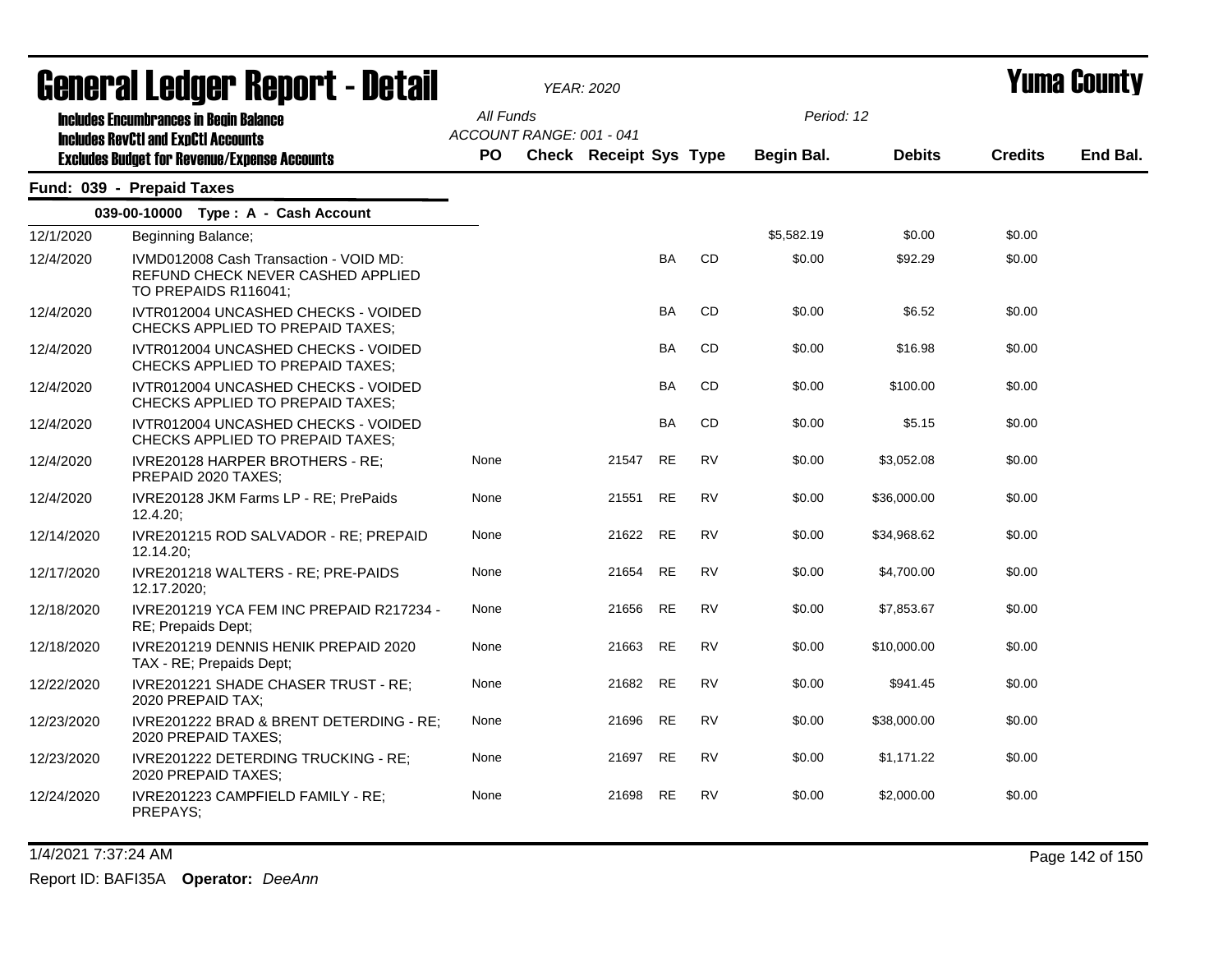|            | ugligi ai lguygi ngpulil - Dglaii                                                                                                                  |                        |                          | YEAR: 2020             |           |           |                          |               |                | I UIIIU VUUIILY |
|------------|----------------------------------------------------------------------------------------------------------------------------------------------------|------------------------|--------------------------|------------------------|-----------|-----------|--------------------------|---------------|----------------|-----------------|
|            | <b>Includes Encumbrances in Begin Balance</b><br><b>Includes RevCtI and ExpCtI Accounts</b><br><b>Excludes Budget for Revenue/Expense Accounts</b> | All Funds<br><b>PO</b> | ACCOUNT RANGE: 001 - 041 | Check Receipt Sys Type |           |           | Period: 12<br>Begin Bal. | <b>Debits</b> | <b>Credits</b> | End Bal.        |
|            | Fund: 039 - Prepaid Taxes                                                                                                                          |                        |                          |                        |           |           |                          |               |                |                 |
|            | 039-00-10000 Type: A - Cash Account                                                                                                                |                        |                          |                        |           |           |                          |               |                |                 |
| 12/28/2020 | IVRE201223 WRAY PRINT SHOP - RE;<br>PREPAYS;                                                                                                       | None                   |                          | 21699                  | <b>RE</b> | <b>RV</b> | \$0.00                   | \$600.00      | \$0.00         |                 |
| 12/28/2020 | IVRE201223 HAROLD MADSEN - RE; 2020<br>PREPAID TAX;                                                                                                | None                   |                          | 21713 RE               |           | <b>RV</b> | \$0.00                   | \$48.64       | \$0.00         |                 |
| 12/28/2020 | IVRE201223 DON AND PEGGY BROWN - RE;<br>PREPAIDS;                                                                                                  | None                   |                          | 21714 RE               |           | <b>RV</b> | \$0.00                   | \$71,520.05   | \$0.00         |                 |
| 12/28/2020 | IVRE201223 DONALD AND PEGGY E BROWN -<br>RE; PREPAIDS;                                                                                             | None                   |                          | 21715                  | <b>RE</b> | <b>RV</b> | \$0.00                   | \$29.798.51   | \$0.00         |                 |
| 12/28/2020 | IVRE201223 ANCHOR PRODUCTION LLC - RE:<br>PREPAIDS;                                                                                                | None                   |                          | 21716                  | RE        | <b>RV</b> | \$0.00                   | \$249.59      | \$0.00         |                 |
| 12/28/2020 | IVRE201223 MARION MONK - RE; PREPAIDS;                                                                                                             | None                   |                          | 21717                  | <b>RE</b> | <b>RV</b> | \$0.00                   | \$1,927.70    | \$0.00         |                 |
| 12/28/2020 | IVRE201223 CHRISTOPHER JONES - RE;<br>PREPAIDS;                                                                                                    | None                   |                          | 21718                  | <b>RE</b> | <b>RV</b> | \$0.00                   | \$1,129.00    | \$0.00         |                 |
| 12/28/2020 | IVRE201223 KATHLEEN CARTER - RE;<br>PREPAIDS;                                                                                                      | None                   |                          | 21719                  | <b>RE</b> | <b>RV</b> | \$0.00                   | \$19,267.62   | \$0.00         |                 |
| 12/28/2020 | IVRE201223 KAMLA FARMS - RE; 2020<br>PREPAID TAX;                                                                                                  | None                   |                          | 21721                  | <b>RE</b> | <b>RV</b> | \$0.00                   | \$7,575.13    | \$0.00         |                 |
| 12/28/2020 | IVRE201223 JOLENE WINGFIELD - RE; 2020<br><b>PREPAID TAXES;</b>                                                                                    | None                   |                          | 21723                  | <b>RE</b> | <b>RV</b> | \$0.00                   | \$6,843.34    | \$0.00         |                 |
| 12/29/2020 | IVRE201224 ALFS/4K PTR - RE; 2020 PREPAID<br>TAX;                                                                                                  | None                   |                          | 21737                  | <b>RE</b> | <b>RV</b> | \$0.00                   | \$3,203.65    | \$0.00         |                 |
| 12/29/2020 | IVRE201224 MONTE & GAIL MANSFIELD - RE;<br>2020 PREPAID TAXES;                                                                                     | None                   |                          | 21738                  | <b>RE</b> | <b>RV</b> | \$0.00                   | \$8,009.13    | \$0.00         |                 |
| 12/29/2020 | IVRE201224 MELVIN HENRY - RE; 2020<br>PREPAID TAXES;                                                                                               | None                   |                          | 21740                  | <b>RE</b> | <b>RV</b> | \$0.00                   | \$1,051.55    | \$0.00         |                 |
| 12/30/2020 | IVRE201225 VERNON & CORAL YOUNG - RE;<br>2020 PREPAID TAXES;                                                                                       | None                   |                          | 21743                  | <b>RE</b> | <b>RV</b> | \$0.00                   | \$44,594.52   | \$0.00         |                 |
| 12/30/2020 | IVRE201225 BLEDSOE CATTLE CO - RE; 2020<br>PREPAID TAX;                                                                                            | None                   |                          | 21746                  | <b>RE</b> | <b>RV</b> | \$0.00                   | \$41,552.13   | \$0.00         |                 |
| 12/30/2020 | IVRE201225 BLEDSOE LAND - RE; 2020<br><b>PREPAID TAXES;</b>                                                                                        | None                   |                          | 21747                  | <b>RE</b> | <b>RV</b> | \$0.00                   | \$44,799.72   | \$0.00         |                 |

1/4/2021 7:37:24 AM Page 143 of 150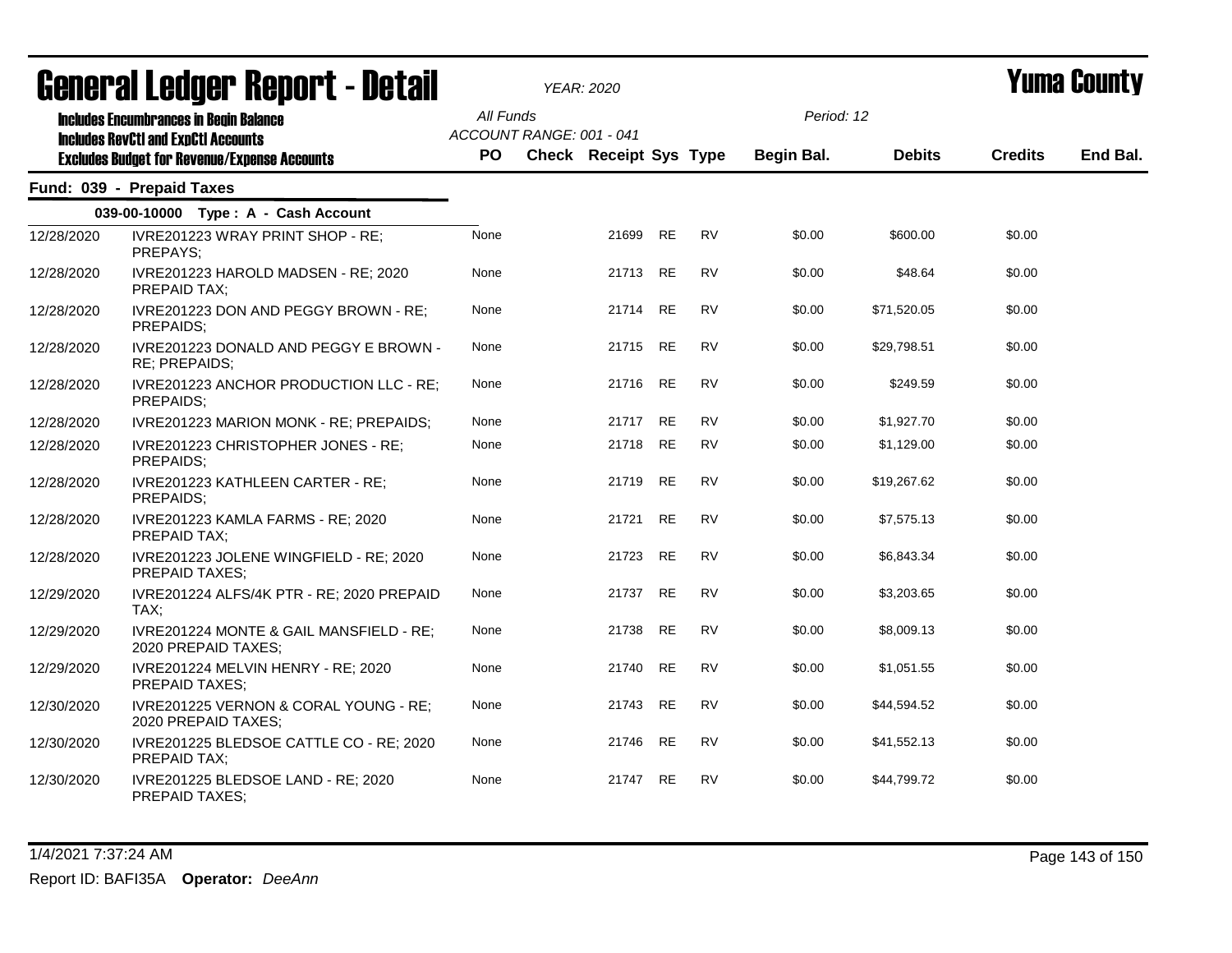|            | <b>General Ledger Report - Detail</b>                                                             |           | <b>YEAR: 2020</b>                  |                               |           |           |            |               |                | Yuma Countv  |
|------------|---------------------------------------------------------------------------------------------------|-----------|------------------------------------|-------------------------------|-----------|-----------|------------|---------------|----------------|--------------|
|            | <b>Includes Encumbrances in Begin Balance</b>                                                     | All Funds |                                    |                               |           |           | Period: 12 |               |                |              |
|            | <b>Includes RevCtI and ExpCtI Accounts</b><br><b>Excludes Budget for Revenue/Expense Accounts</b> | <b>PO</b> | ACCOUNT RANGE: 001 - 041           | <b>Check Receipt Sys Type</b> |           |           | Begin Bal. | <b>Debits</b> | <b>Credits</b> | End Bal.     |
|            | Fund: 039 - Prepaid Taxes                                                                         |           |                                    |                               |           |           |            |               |                |              |
|            | 039-00-10000 Type: A - Cash Account                                                               |           |                                    |                               |           |           |            |               |                |              |
| 12/30/2020 | IVRE201225 BLEDSOE RANCH CO - RE; 2020<br>PREPAID TAX:                                            | None      |                                    | 21748                         | <b>RE</b> | <b>RV</b> | \$0.00     | \$201,678.65  | \$0.00         |              |
| 12/30/2020 | IVRE201225 TFC 2020 PREPAID - RE; Prepaids<br>Dept;                                               | None      |                                    | 21755                         | <b>RE</b> | <b>RV</b> | \$0.00     | \$3,826.25    | \$0.00         |              |
| 12/30/2020 | IVRE201225 J.KOCH/SANDHILLER PREPAIDS -<br>RE; Prepaids Dept;                                     | None      |                                    | 21756                         | <b>RE</b> | <b>RV</b> | \$0.00     | \$20,044.79   | \$0.00         |              |
| 12/30/2020 | IVRE201225 ROBBI KRAUS - RE; PREPAIDS;                                                            | None      |                                    | 21759                         | <b>RE</b> | <b>RV</b> | \$0.00     | \$1,000.00    | \$0.00         |              |
| 12/31/2020 | IVRE201226 CAMPFIELD PROPERTIES LLC -<br>RE; PREPAIDS;                                            | None      |                                    | 21760                         | <b>RE</b> | <b>RV</b> | \$0.00     | \$4,570.90    | \$0.00         |              |
| 12/31/2020 | IVRE201226 YCA - KEITH JONES - RE;<br>PREPAIDS:                                                   | None      |                                    | 21763                         | <b>RE</b> | <b>RV</b> | \$0.00     | \$549.47      | \$0.00         |              |
| 12/31/2020 | IVRE201226 YCA -WRAY LUMBER - RE;<br>PREPAIDS:                                                    | None      |                                    | 21764                         | <b>RE</b> | <b>RV</b> | \$0.00     | \$320.40      | \$0.00         |              |
| 12/31/2020 | IVRE201226 YCA- TIM AND JOANNE WISDOM -<br>RE; PREPAIDS;                                          | None      |                                    | 21765                         | <b>RE</b> | <b>RV</b> | \$0.00     | \$8,019.38    | \$0.00         |              |
| 12/31/2020 | IVRE201226 WRAY HITCHIN POST - RE; 2020<br>PREPAID TAXES;                                         | None      |                                    | 21766                         | <b>RE</b> | <b>RV</b> | \$0.00     | \$2,343.86    | \$0.00         |              |
| 12/31/2020 | IVRE201226 YC ABSTRACT - RE: 2020<br>PREPAID TAXES; PECAR/SHIVELY                                 | None      |                                    | 21768                         | <b>RE</b> | <b>RV</b> | \$0.00     | \$2,948.28    | \$0.00         |              |
| 12/31/2020 | IVRE201226 RYEDERWIRELESS, 519<br>CLAY, 405 M - RE; Prepaids Dept;                                | None      |                                    | 21769                         | <b>RE</b> | <b>RV</b> | \$0.00     | \$1,929.64    | \$0.00         |              |
| 12/31/2020 | IVRE201226 SCHNELLER ENTERPRISES - RE;<br>2020 PREPAID TAXES;                                     | None      |                                    | 21778                         | <b>RE</b> | <b>RV</b> | \$0.00     | \$7,318.57    | \$0.00         |              |
| 12/31/2020 | IVRE201226 RUBEN RICHARDSON - RE; 2020<br>PREPAID TAXES;                                          | None      |                                    | 21779                         | <b>RE</b> | <b>RV</b> | \$0.00     | \$171,652.66  | \$0.00         |              |
| 12/31/2020 | IVRE201226 ROBERT & JANE BUCHANAN -<br>RE; 2020 PREPAID TAXES;                                    | None      |                                    | 21780                         | <b>RE</b> | <b>RV</b> | \$0.00     | \$894.93      | \$0.00         |              |
|            |                                                                                                   |           | <b>Total For: Cash Account</b>     |                               |           |           | \$5,582.19 | \$848,176.04  | \$0.00         | \$853,758.23 |
|            | Type : L - Accounts Payable<br>039-00-20000                                                       |           |                                    |                               |           |           |            |               |                |              |
| 12/1/2020  | Beginning Balance;                                                                                |           |                                    |                               |           |           | \$0.00     | \$0.00        | \$0.00         |              |
|            |                                                                                                   |           | <b>Total For: Accounts Payable</b> |                               |           |           | \$0.00     | \$0.00        | \$0.00         | \$0.00       |

1/4/2021 7:37:24 AM Page 144 of 150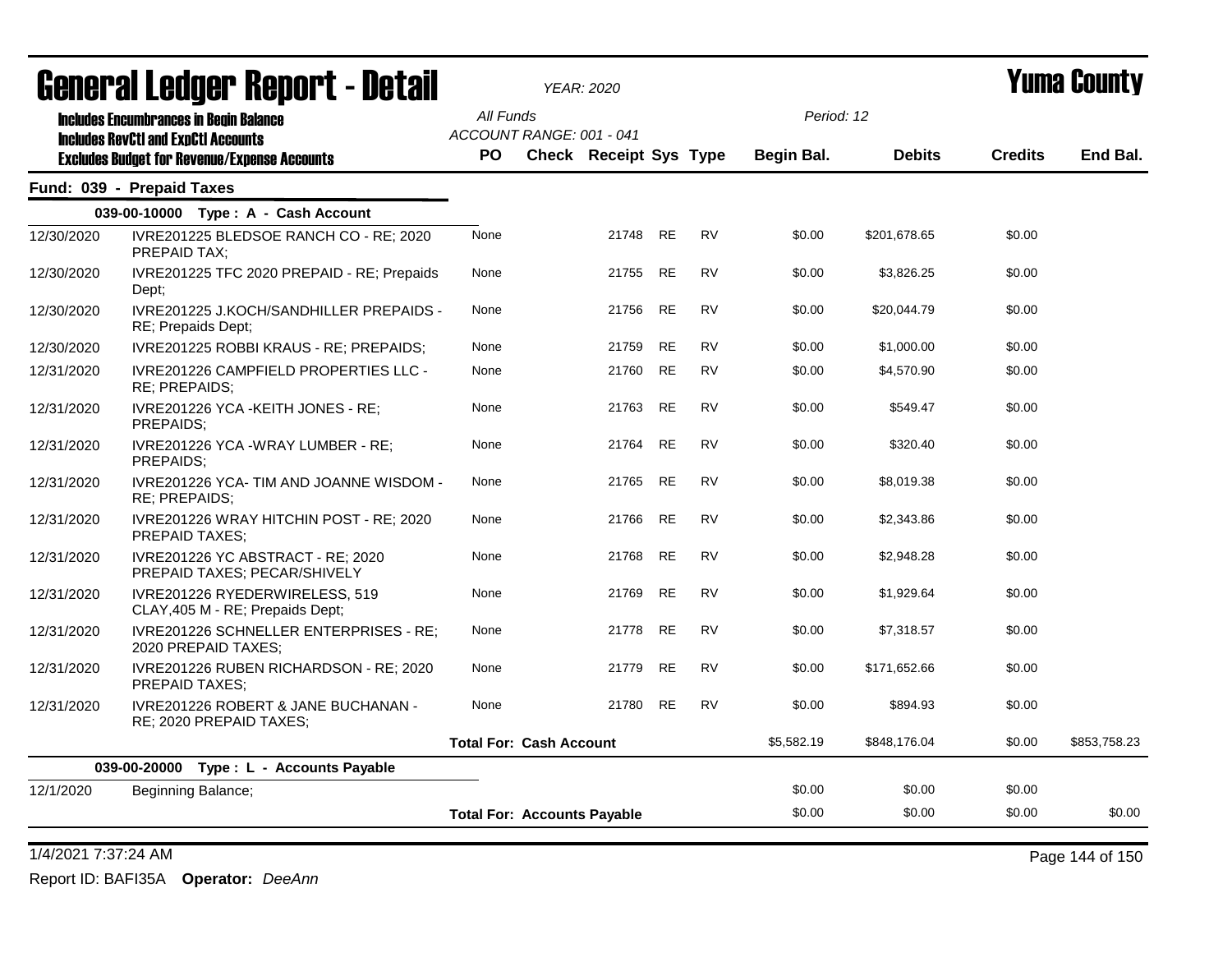| General Ledger Report - Detail                |                                                                                                                     |                                       | <b>YEAR: 2020</b> |                        |           |           |              |               | Yuma County    |                 |
|-----------------------------------------------|---------------------------------------------------------------------------------------------------------------------|---------------------------------------|-------------------|------------------------|-----------|-----------|--------------|---------------|----------------|-----------------|
| <b>Includes Encumbrances in Begin Balance</b> |                                                                                                                     | All Funds                             |                   |                        |           |           | Period: 12   |               |                |                 |
|                                               | <b>Includes RevCtI and ExpCtI Accounts</b>                                                                          | ACCOUNT RANGE: 001 - 041<br><b>PO</b> |                   | Check Receipt Sys Type |           |           | Begin Bal.   | <b>Debits</b> | <b>Credits</b> | End Bal.        |
|                                               | <b>Excludes Budget for Revenue/Expense Accounts</b><br>Fund: 039 - Prepaid Taxes                                    |                                       |                   |                        |           |           |              |               |                |                 |
|                                               | 039-00-20010 Type: L - Revenue Control                                                                              |                                       |                   |                        |           |           |              |               |                |                 |
| 12/1/2020                                     | Beginning Balance;                                                                                                  |                                       |                   |                        |           |           | (\$5,582.19) | \$0.00        | \$0.00         |                 |
| 12/4/2020                                     | IVMD012008 - Auto post transaction;                                                                                 |                                       |                   |                        | BA        | CP        | \$0.00       | \$0.00        | \$92.29        |                 |
| 12/4/2020                                     | IVRE20128 - Auto post transaction;                                                                                  |                                       |                   |                        | <b>BA</b> | <b>CP</b> | \$0.00       | \$0.00        | \$39,052.08    |                 |
| 12/4/2020                                     | IVTR012004 - Auto post transaction;                                                                                 |                                       |                   |                        | BA        | <b>CP</b> | \$0.00       | \$0.00        | \$128.65       |                 |
| 12/14/2020                                    | IVRE201215 - Auto post transaction;                                                                                 |                                       |                   |                        | BA        | <b>CP</b> | \$0.00       | \$0.00        | \$34,968.62    |                 |
| 12/17/2020                                    | IVRE201218 - Auto post transaction;                                                                                 |                                       |                   |                        | <b>BA</b> | <b>CP</b> | \$0.00       | \$0.00        | \$4,700.00     |                 |
| 12/18/2020                                    | IVRE201219 - Auto post transaction;                                                                                 |                                       |                   |                        | BA        | <b>CP</b> | \$0.00       | \$0.00        | \$17,853.67    |                 |
| 12/22/2020                                    | IVRE201221 - Auto post transaction;                                                                                 |                                       |                   |                        | BA        | <b>CP</b> | \$0.00       | \$0.00        | \$941.45       |                 |
| 12/23/2020                                    | IVRE201222 - Auto post transaction;                                                                                 |                                       |                   |                        | <b>BA</b> | <b>CP</b> | \$0.00       | \$0.00        | \$39,171.22    |                 |
| 12/24/2020                                    | IVRE201223 - Auto post transaction;                                                                                 |                                       |                   |                        | <b>BA</b> | <b>CP</b> | \$0.00       | \$0.00        | \$140,959.58   |                 |
| 12/29/2020                                    | IVRE201224 - Auto post transaction;                                                                                 |                                       |                   |                        | BA        | <b>CP</b> | \$0.00       | \$0.00        | \$12,264.33    |                 |
| 12/30/2020                                    | IVRE201225 - Auto post transaction;                                                                                 |                                       |                   |                        | BA        | <b>CP</b> | \$0.00       | \$0.00        | \$357,496.06   |                 |
| 12/31/2020                                    | IVRE201226 - Auto post transaction;                                                                                 |                                       |                   |                        | <b>BA</b> | <b>CP</b> | \$0.00       | \$0.00        | \$200,548.09   |                 |
|                                               |                                                                                                                     | <b>Total For: Revenue Control</b>     |                   |                        |           |           | (\$5,582.19) | \$0.00        | \$848,176.04   | (\$853,758.23)  |
|                                               | 039-00-20020 Type: L - Expense Control                                                                              |                                       |                   |                        |           |           |              |               |                |                 |
| 12/1/2020                                     | Beginning Balance;                                                                                                  |                                       |                   |                        |           |           | \$0.00       | \$0.00        | \$0.00         |                 |
|                                               |                                                                                                                     | <b>Total For: Expense Control</b>     |                   |                        |           |           | \$0.00       | \$0.00        | \$0.00         | \$0.00          |
|                                               | 039-00-20100 Type: L - Fund Balance                                                                                 |                                       |                   |                        |           |           |              |               |                |                 |
| 12/1/2020                                     | Beginning Balance;                                                                                                  |                                       |                   |                        |           |           | \$0.00       | \$0.00        | \$0.00         |                 |
|                                               |                                                                                                                     | <b>Total For: Fund Balance</b>        |                   |                        |           |           | \$0.00       | \$0.00        | \$0.00         | \$0.00          |
|                                               | 039-00-32300 Type: R - Prepaids Collected                                                                           |                                       |                   |                        |           |           |              |               |                |                 |
| 12/1/2020                                     | Beginning Balance;                                                                                                  |                                       |                   |                        |           |           | (\$5,582.19) | \$0.00        | \$0.00         |                 |
| 12/4/2020                                     | IVMD012008 Tax Year = 2019 Statement = $71 -$<br>VOID MD: REFUND CHECK NEVER CASHED<br>APPLIED TO PREPAIDS R116041; |                                       |                   |                        | BA        | <b>MD</b> | \$0.00       | \$0.00        | \$92.29        |                 |
| 12/4/2020                                     | IVTR012004 UNCASHED CHECKS - VOIDED<br>CHECKS APPLIED TO PREPAID TAXES;                                             |                                       |                   |                        | BA        | <b>TR</b> | \$0.00       | \$0.00        | \$100.00       |                 |
| 1/4/2021 7:37:24 AM                           |                                                                                                                     |                                       |                   |                        |           |           |              |               |                | Page 145 of 150 |

Report ID: BAFI35A **Operator:** *DeeAnn*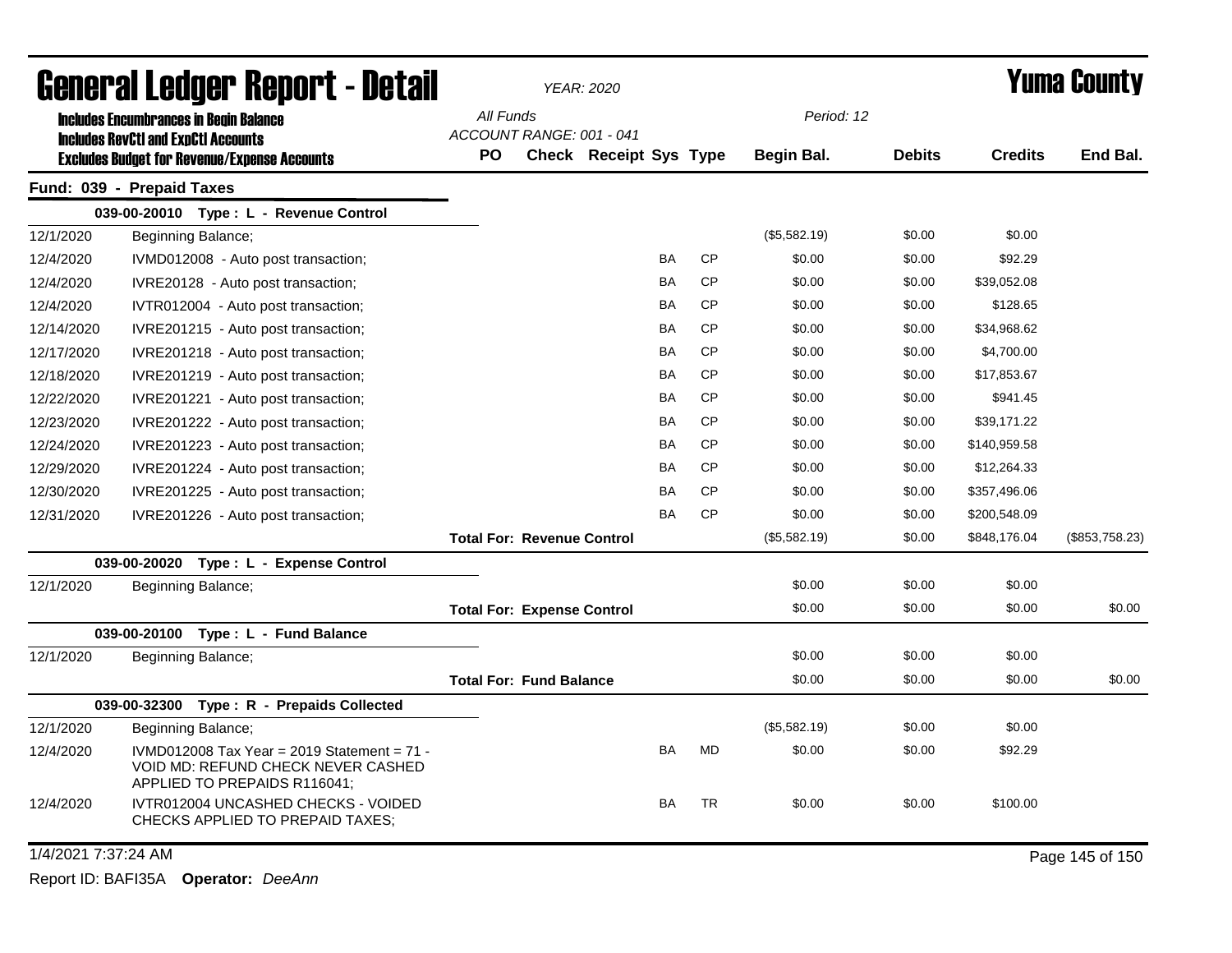| General Ledger Report - Detail<br><b>Includes Encumbrances in Begin Balance</b><br><b>Includes RevCtI and ExpCtI Accounts</b> |                                                                                |                                       |  | <b>YEAR: 2020</b>             |           |           | <b>Yuma County</b> |               |                |          |
|-------------------------------------------------------------------------------------------------------------------------------|--------------------------------------------------------------------------------|---------------------------------------|--|-------------------------------|-----------|-----------|--------------------|---------------|----------------|----------|
|                                                                                                                               |                                                                                | All Funds<br>ACCOUNT RANGE: 001 - 041 |  |                               |           |           | Period: 12         |               |                |          |
|                                                                                                                               | <b>Excludes Budget for Revenue/Expense Accounts</b>                            | <b>PO</b>                             |  | <b>Check Receipt Sys Type</b> |           |           | Begin Bal.         | <b>Debits</b> | <b>Credits</b> | End Bal. |
|                                                                                                                               | Fund: 039 - Prepaid Taxes                                                      |                                       |  |                               |           |           |                    |               |                |          |
|                                                                                                                               | 039-00-32300 Type: R - Prepaids Collected                                      |                                       |  |                               |           |           |                    |               |                |          |
| 12/4/2020                                                                                                                     | IVTR012004 UNCASHED CHECKS - VOIDED<br>CHECKS APPLIED TO PREPAID TAXES;        |                                       |  |                               | <b>BA</b> | <b>TR</b> | \$0.00             | \$0.00        | \$16.98        |          |
| 12/4/2020                                                                                                                     | IVTR012004 UNCASHED CHECKS - VOIDED<br><b>CHECKS APPLIED TO PREPAID TAXES:</b> |                                       |  |                               | <b>BA</b> | <b>TR</b> | \$0.00             | \$0.00        | \$6.52         |          |
| 12/4/2020                                                                                                                     | IVTR012004 UNCASHED CHECKS - VOIDED<br>CHECKS APPLIED TO PREPAID TAXES;        |                                       |  |                               | <b>BA</b> | <b>TR</b> | \$0.00             | \$0.00        | \$5.15         |          |
| 12/4/2020                                                                                                                     | IVRE20128 HARPER BROTHERS - RE:<br>PREPAID 2020 TAXES;                         | None                                  |  | 21547                         | <b>RE</b> | <b>RV</b> | \$0.00             | \$0.00        | \$3,052.08     |          |
| 12/4/2020                                                                                                                     | IVRE20128 JKM Farms LP - RE; PrePaids<br>$12.4.20$ ;                           | None                                  |  | 21551                         | <b>RE</b> | <b>RV</b> | \$0.00             | \$0.00        | \$36,000.00    |          |
| 12/14/2020                                                                                                                    | IVRE201215 ROD SALVADOR - RE; PREPAID<br>12.14.20                              | None                                  |  | 21622 RE                      |           | <b>RV</b> | \$0.00             | \$0.00        | \$34,968.62    |          |
| 12/17/2020                                                                                                                    | IVRE201218 WALTERS - RE; PRE-PAIDS<br>12.17.2020;                              | None                                  |  | 21654                         | <b>RE</b> | <b>RV</b> | \$0.00             | \$0.00        | \$4,700.00     |          |
| 12/18/2020                                                                                                                    | IVRE201219 YCA FEM INC PREPAID R217234 -<br>RE; Prepaids Dept;                 | None                                  |  | 21656                         | <b>RE</b> | <b>RV</b> | \$0.00             | \$0.00        | \$7,853.67     |          |
| 12/18/2020                                                                                                                    | IVRE201219 DENNIS HENIK PREPAID 2020<br>TAX - RE; Prepaids Dept;               | None                                  |  | 21663                         | <b>RE</b> | <b>RV</b> | \$0.00             | \$0.00        | \$10,000.00    |          |
| 12/22/2020                                                                                                                    | IVRE201221 SHADE CHASER TRUST - RE;<br>2020 PREPAID TAX;                       | None                                  |  | 21682                         | <b>RE</b> | <b>RV</b> | \$0.00             | \$0.00        | \$941.45       |          |
| 12/23/2020                                                                                                                    | IVRE201222 BRAD & BRENT DETERDING - RE;<br>2020 PREPAID TAXES:                 | None                                  |  | 21696                         | RE        | <b>RV</b> | \$0.00             | \$0.00        | \$38,000.00    |          |
| 12/23/2020                                                                                                                    | IVRE201222 DETERDING TRUCKING - RE;<br>2020 PREPAID TAXES;                     | None                                  |  | 21697                         | RE        | <b>RV</b> | \$0.00             | \$0.00        | \$1,171.22     |          |
| 12/24/2020                                                                                                                    | IVRE201223 CAMPFIELD FAMILY - RE;<br>PREPAYS;                                  | None                                  |  | 21698                         | RE        | <b>RV</b> | \$0.00             | \$0.00        | \$2,000.00     |          |
| 12/28/2020                                                                                                                    | IVRE201223 WRAY PRINT SHOP - RE;<br>PREPAYS:                                   | None                                  |  | 21699                         | RE        | <b>RV</b> | \$0.00             | \$0.00        | \$600.00       |          |
| 12/28/2020                                                                                                                    | IVRE201223 HAROLD MADSEN - RE; 2020<br><b>PREPAID TAX:</b>                     | None                                  |  | 21713 RE                      |           | <b>RV</b> | \$0.00             | \$0.00        | \$48.64        |          |
| 12/28/2020                                                                                                                    | IVRE201223 DON AND PEGGY BROWN - RE;<br>PREPAIDS;                              | None                                  |  | 21714 RE                      |           | <b>RV</b> | \$0.00             | \$0.00        | \$71,520.05    |          |

1/4/2021 7:37:24 AM Page 146 of 150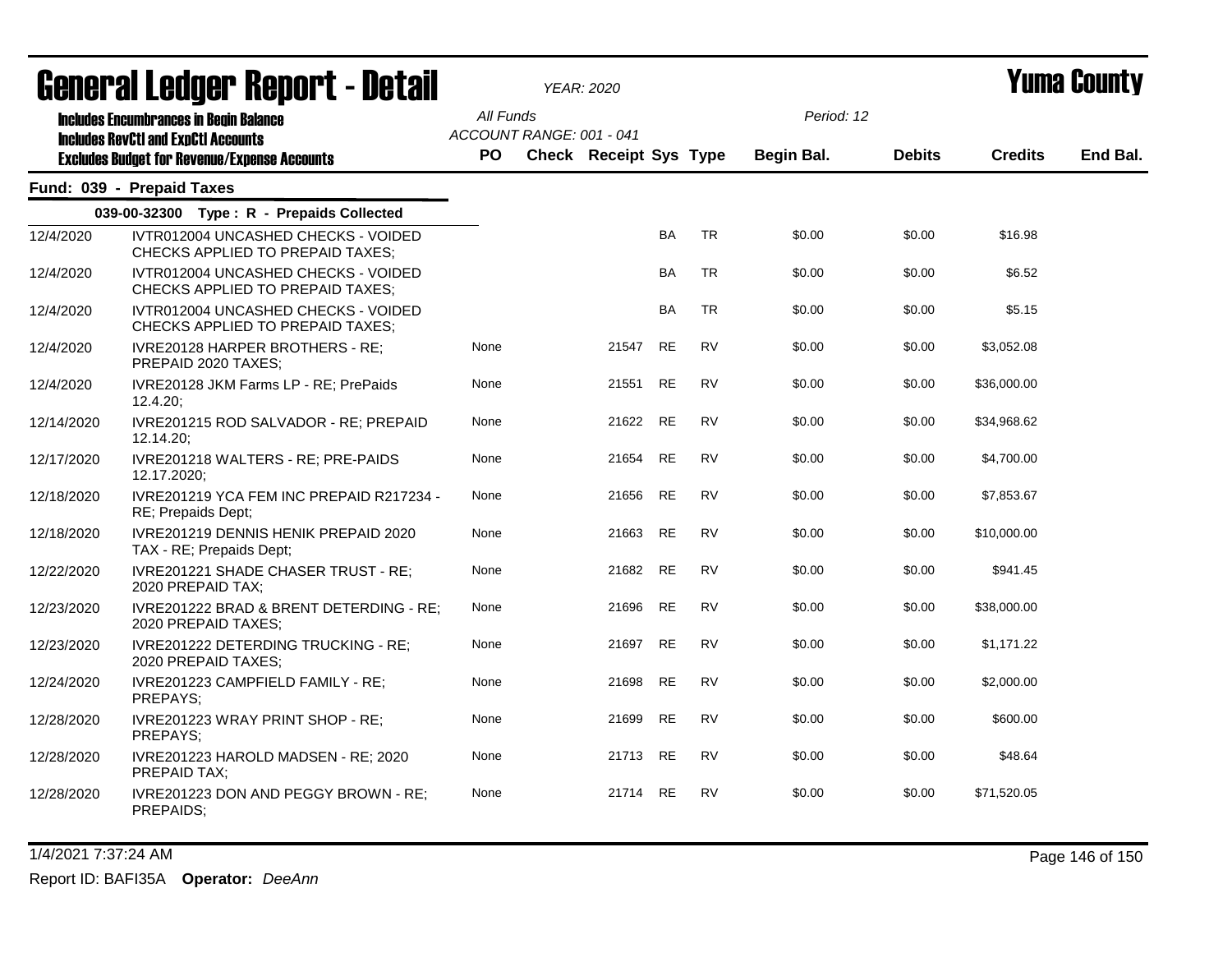| agiigi.gi fanñai. Ughni. ( - nafqii<br><b>Includes Encumbrances in Begin Balance</b><br><b>Includes RevCtI and ExpCtI Accounts</b><br><b>Excludes Budget for Revenue/Expense Accounts</b> |                                                                 | YEAR: 2020             |  |                                                           |           |           |                          |               |                | I UIIIA VUUIILY |
|-------------------------------------------------------------------------------------------------------------------------------------------------------------------------------------------|-----------------------------------------------------------------|------------------------|--|-----------------------------------------------------------|-----------|-----------|--------------------------|---------------|----------------|-----------------|
|                                                                                                                                                                                           |                                                                 | All Funds<br><b>PO</b> |  | ACCOUNT RANGE: 001 - 041<br><b>Check Receipt Sys Type</b> |           |           | Period: 12<br>Begin Bal. | <b>Debits</b> | <b>Credits</b> | End Bal.        |
|                                                                                                                                                                                           | Fund: 039 - Prepaid Taxes                                       |                        |  |                                                           |           |           |                          |               |                |                 |
|                                                                                                                                                                                           | 039-00-32300 Type: R - Prepaids Collected                       |                        |  |                                                           |           |           |                          |               |                |                 |
| 12/28/2020                                                                                                                                                                                | IVRE201223 DONALD AND PEGGY E BROWN -<br>RE; PREPAIDS;          | None                   |  | 21715                                                     | <b>RE</b> | <b>RV</b> | \$0.00                   | \$0.00        | \$29,798.51    |                 |
| 12/28/2020                                                                                                                                                                                | IVRE201223 ANCHOR PRODUCTION LLC - RE;<br>PREPAIDS;             | None                   |  | 21716                                                     | RE        | <b>RV</b> | \$0.00                   | \$0.00        | \$249.59       |                 |
| 12/28/2020                                                                                                                                                                                | IVRE201223 MARION MONK - RE; PREPAIDS;                          | None                   |  | 21717 RE                                                  |           | <b>RV</b> | \$0.00                   | \$0.00        | \$1,927.70     |                 |
| 12/28/2020                                                                                                                                                                                | IVRE201223 CHRISTOPHER JONES - RE;<br>PREPAIDS:                 | None                   |  | 21718                                                     | <b>RE</b> | <b>RV</b> | \$0.00                   | \$0.00        | \$1,129.00     |                 |
| 12/28/2020                                                                                                                                                                                | IVRE201223 KATHLEEN CARTER - RE;<br>PREPAIDS;                   | None                   |  | 21719                                                     | RE        | <b>RV</b> | \$0.00                   | \$0.00        | \$19,267.62    |                 |
| 12/28/2020                                                                                                                                                                                | IVRE201223 KAMLA FARMS - RE; 2020<br><b>PREPAID TAX:</b>        | None                   |  | 21721                                                     | <b>RE</b> | <b>RV</b> | \$0.00                   | \$0.00        | \$7,575.13     |                 |
| 12/28/2020                                                                                                                                                                                | IVRE201223 JOLENE WINGFIELD - RE; 2020<br><b>PREPAID TAXES:</b> | None                   |  | 21723                                                     | RE        | RV        | \$0.00                   | \$0.00        | \$6,843.34     |                 |
| 12/29/2020                                                                                                                                                                                | IVRE201224 ALFS/4K PTR - RE; 2020 PREPAID<br>TAX:               | None                   |  | 21737                                                     | RE        | RV        | \$0.00                   | \$0.00        | \$3,203.65     |                 |
| 12/29/2020                                                                                                                                                                                | IVRE201224 MONTE & GAIL MANSFIELD - RE;<br>2020 PREPAID TAXES;  | None                   |  | 21738                                                     | RE        | <b>RV</b> | \$0.00                   | \$0.00        | \$8,009.13     |                 |
| 12/29/2020                                                                                                                                                                                | IVRE201224 MELVIN HENRY - RE; 2020<br>PREPAID TAXES;            | None                   |  | 21740                                                     | RE        | <b>RV</b> | \$0.00                   | \$0.00        | \$1,051.55     |                 |
| 12/30/2020                                                                                                                                                                                | IVRE201225 VERNON & CORAL YOUNG - RE;<br>2020 PREPAID TAXES;    | None                   |  | 21743                                                     | <b>RE</b> | <b>RV</b> | \$0.00                   | \$0.00        | \$44,594.52    |                 |
| 12/30/2020                                                                                                                                                                                | IVRE201225 BLEDSOE CATTLE CO - RE; 2020<br>PREPAID TAX:         | None                   |  | 21746                                                     | <b>RE</b> | <b>RV</b> | \$0.00                   | \$0.00        | \$41,552.13    |                 |
| 12/30/2020                                                                                                                                                                                | IVRE201225 BLEDSOE LAND - RE; 2020<br><b>PREPAID TAXES:</b>     | None                   |  | 21747                                                     | <b>RE</b> | <b>RV</b> | \$0.00                   | \$0.00        | \$44,799.72    |                 |
| 12/30/2020                                                                                                                                                                                | IVRE201225 BLEDSOE RANCH CO - RE; 2020<br>PREPAID TAX;          | None                   |  | 21748                                                     | RE        | <b>RV</b> | \$0.00                   | \$0.00        | \$201,678.65   |                 |
| 12/30/2020                                                                                                                                                                                | IVRE201225 TFC 2020 PREPAID - RE; Prepaids<br>Dept;             | None                   |  | 21755                                                     | RE        | <b>RV</b> | \$0.00                   | \$0.00        | \$3,826.25     |                 |
| 12/30/2020                                                                                                                                                                                | IVRE201225 J.KOCH/SANDHILLER PREPAIDS -<br>RE; Prepaids Dept;   | None                   |  | 21756                                                     | RE        | <b>RV</b> | \$0.00                   | \$0.00        | \$20,044.79    |                 |
| 12/30/2020                                                                                                                                                                                | IVRE201225 ROBBI KRAUS - RE; PREPAIDS;                          | None                   |  | 21759                                                     | <b>RE</b> | <b>RV</b> | \$0.00                   | \$0.00        | \$1,000.00     |                 |

General Ledger Report - Detail *YEAR: 2020* Yuma County

1/4/2021 7:37:24 AM Page 147 of 150

Report ID: BAFI35A **Operator:** *DeeAnn*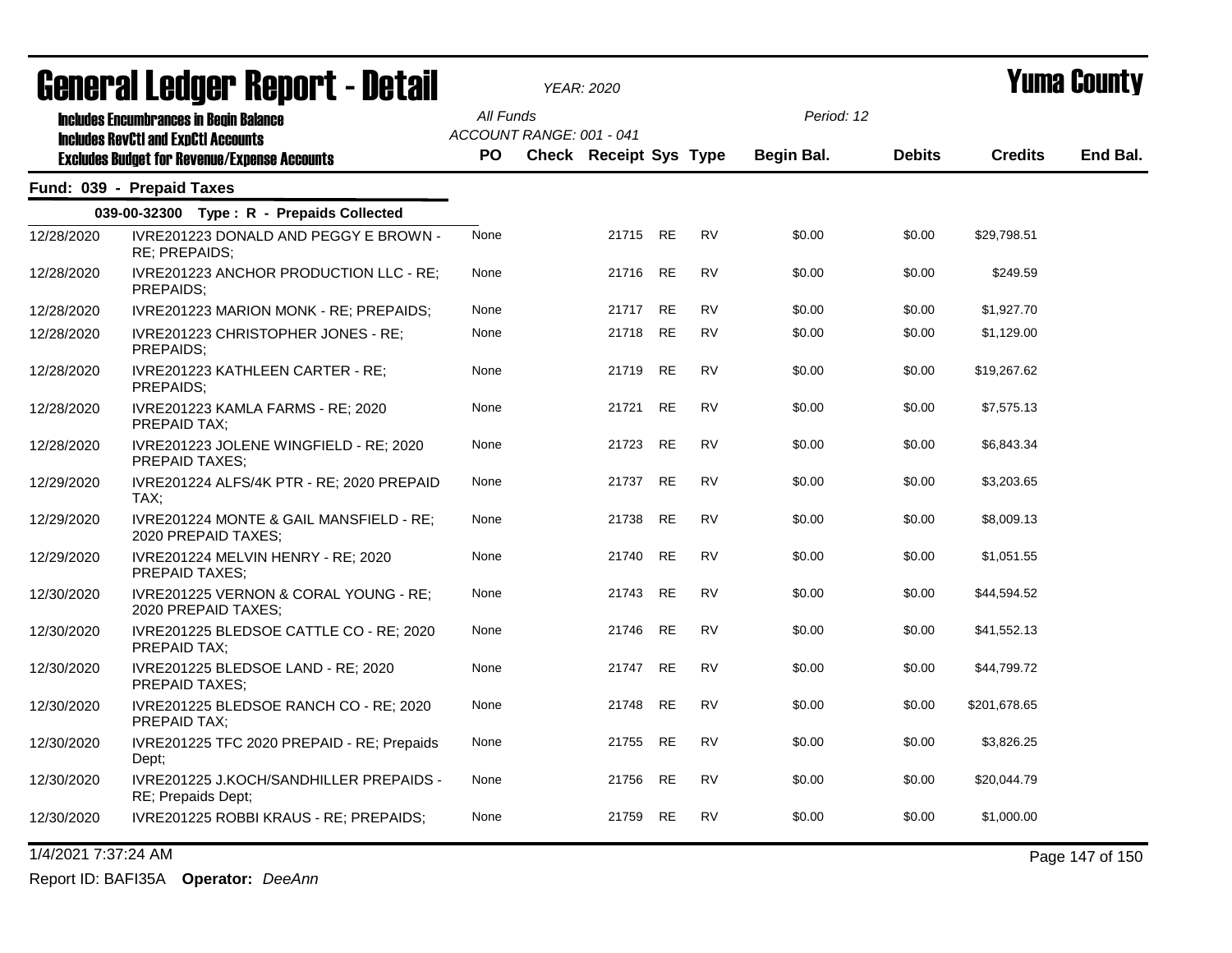|                                                                                             | General Ledger Report - Detail                                     |           | <b>YEAR: 2020</b>                    |                    |                             |              |               |                                  | Yuma County    |
|---------------------------------------------------------------------------------------------|--------------------------------------------------------------------|-----------|--------------------------------------|--------------------|-----------------------------|--------------|---------------|----------------------------------|----------------|
| <b>Includes Encumbrances in Begin Balance</b><br><b>Includes RevCtI and ExpCtI Accounts</b> |                                                                    | All Funds | ACCOUNT RANGE: 001 - 041             |                    |                             | Period: 12   |               |                                  |                |
|                                                                                             | <b>Excludes Budget for Revenue/Expense Accounts</b>                | <b>PO</b> | <b>Check Receipt Sys Type</b>        |                    |                             | Begin Bal.   | <b>Debits</b> | <b>Credits</b>                   | End Bal.       |
|                                                                                             | Fund: 039 - Prepaid Taxes                                          |           |                                      |                    |                             |              |               |                                  |                |
|                                                                                             | 039-00-32300 Type: R - Prepaids Collected                          |           |                                      |                    |                             |              |               |                                  |                |
| 12/31/2020                                                                                  | <b>IVRE201226 CAMPFIELD PROPERTIES LLC -</b><br>RE; PREPAIDS;      | None      |                                      | <b>RE</b><br>21760 | <b>RV</b>                   | \$0.00       | \$0.00        | \$4,570.90                       |                |
| 12/31/2020                                                                                  | IVRE201226 YCA - KEITH JONES - RE:<br>PREPAIDS:                    | None      |                                      | 21763<br><b>RE</b> | <b>RV</b>                   | \$0.00       | \$0.00        | \$549.47                         |                |
| 12/31/2020                                                                                  | IVRE201226 YCA -WRAY LUMBER - RE;<br>PREPAIDS:                     | None      |                                      | <b>RE</b><br>21764 | <b>RV</b>                   | \$0.00       | \$0.00        | \$320.40                         |                |
| 12/31/2020                                                                                  | IVRE201226 YCA- TIM AND JOANNE WISDOM -<br><b>RE: PREPAIDS:</b>    | None      |                                      | <b>RE</b><br>21765 | <b>RV</b>                   | \$0.00       | \$0.00        | \$8,019.38                       |                |
| 12/31/2020                                                                                  | IVRE201226 WRAY HITCHIN POST - RE; 2020<br>PREPAID TAXES;          | None      |                                      | <b>RE</b><br>21766 | <b>RV</b>                   | \$0.00       | \$0.00        | \$2,343.86                       |                |
| 12/31/2020                                                                                  | IVRE201226 YC ABSTRACT - RE: 2020<br>PREPAID TAXES; PECAR/SHIVELY  | None      |                                      | <b>RE</b><br>21768 | <b>RV</b>                   | \$0.00       | \$0.00        | \$2,948.28                       |                |
| 12/31/2020                                                                                  | IVRE201226 RYEDERWIRELESS, 519<br>CLAY, 405 M - RE; Prepaids Dept; | None      |                                      | <b>RE</b><br>21769 | <b>RV</b>                   | \$0.00       | \$0.00        | \$1,929.64                       |                |
| 12/31/2020                                                                                  | IVRE201226 SCHNELLER ENTERPRISES - RE;<br>2020 PREPAID TAXES;      | None      |                                      | 21778<br><b>RE</b> | <b>RV</b>                   | \$0.00       | \$0.00        | \$7,318.57                       |                |
| 12/31/2020                                                                                  | IVRE201226 RUBEN RICHARDSON - RE; 2020<br><b>PREPAID TAXES:</b>    | None      |                                      | 21779<br><b>RE</b> | <b>RV</b>                   | \$0.00       | \$0.00        | \$171.652.66                     |                |
| 12/31/2020                                                                                  | IVRE201226 ROBERT & JANE BUCHANAN -<br>RE; 2020 PREPAID TAXES;     | None      |                                      | 21780<br><b>RE</b> | <b>RV</b>                   | \$0.00       | \$0.00        | \$894.93                         |                |
|                                                                                             |                                                                    |           | <b>Total For: Prepaids Collected</b> |                    |                             | (\$5,582.19) | \$0.00        | \$848,176.04                     | (\$853,758.23) |
|                                                                                             |                                                                    |           | Fund: 039 - Prepaid Taxes Totals:    |                    |                             | (\$5,582.19) | \$848,176.04  | \$1,696,352.08                   | (\$853,758.23) |
|                                                                                             | <b>Total Fund Revenues:</b>                                        |           | \$848,176.04                         |                    | <b>Total Fund Expenses:</b> | \$0.00       |               | <b>Net Revenue Over Expense:</b> | \$848,176.04   |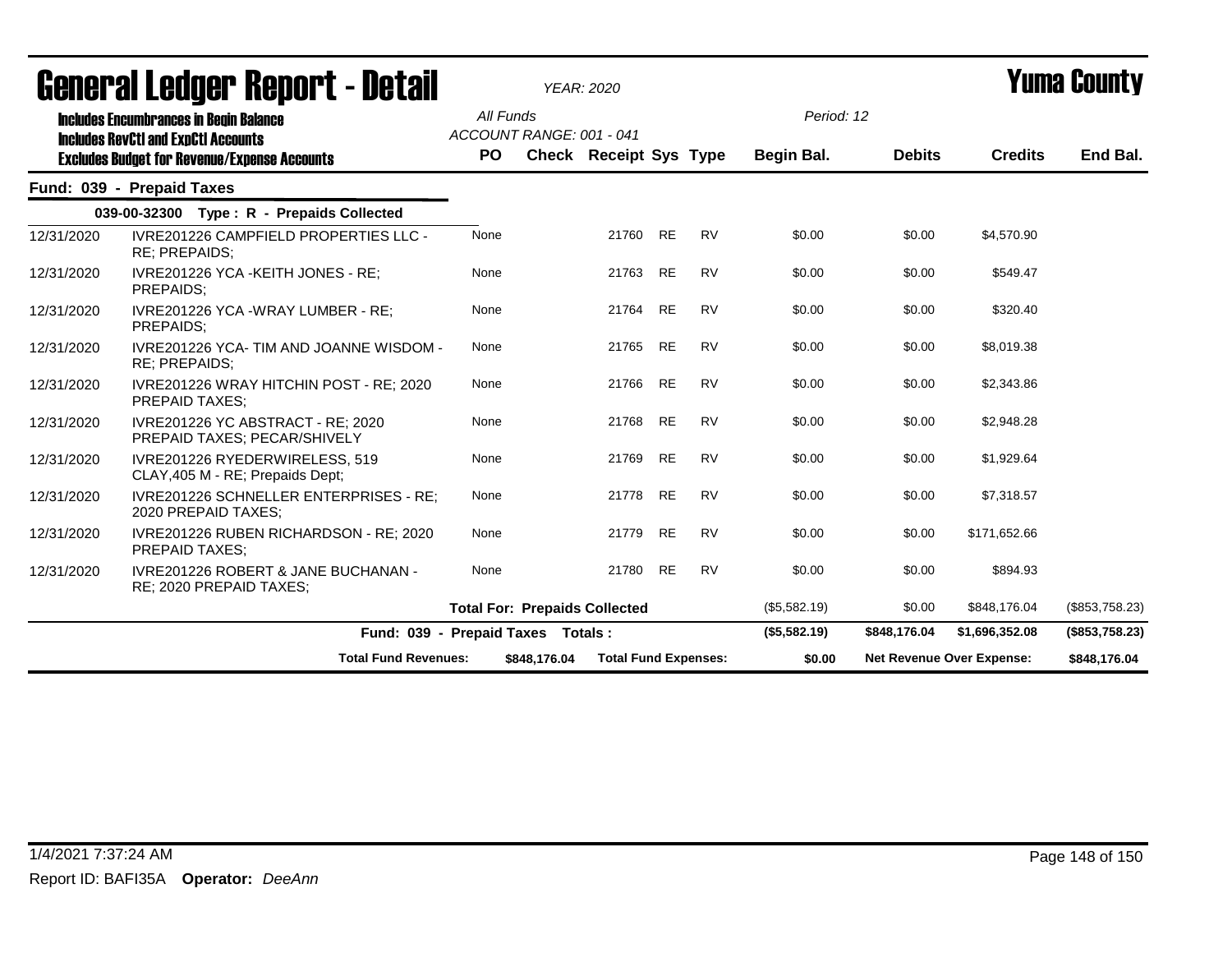| agiigi.,qi fanyai. Kahni. ( - natsii                                                        | <b>YEAR: 2020</b>                            |              | I UIIIA VUUIILY                  |                |              |
|---------------------------------------------------------------------------------------------|----------------------------------------------|--------------|----------------------------------|----------------|--------------|
| <b>Includes Encumbrances in Begin Balance</b><br><b>Includes RevCtI and ExpCtI Accounts</b> | All Funds<br>ACCOUNT RANGE: 001 - 041        | Period: 12   |                                  |                |              |
| <b>Excludes Budget for Revenue/Expense Accounts</b>                                         | Check Receipt Sys Type<br><b>PO</b>          | Begin Bal.   | <b>Debits</b>                    | <b>Credits</b> | End Bal.     |
| Fund: 040 - Land Title Assurance                                                            |                                              |              |                                  |                |              |
| 040-00-10000 Type: A - Cash Account                                                         |                                              |              |                                  |                |              |
| Beginning Balance;<br>12/1/2020                                                             |                                              | \$264.53     | \$0.00                           | \$0.00         |              |
|                                                                                             | <b>Total For: Cash Account</b>               | \$264.53     | \$0.00                           | \$0.00         | \$264.53     |
| 040-00-20000 Type: L - Accounts Payable                                                     |                                              |              |                                  |                |              |
| 12/1/2020<br>Beginning Balance;                                                             |                                              | \$0.00       | \$0.00                           | \$0.00         |              |
|                                                                                             | <b>Total For: Accounts Payable</b>           | \$0.00       | \$0.00                           | \$0.00         | \$0.00       |
| 040-00-20010 Type: L - Revenue Control                                                      |                                              |              |                                  |                |              |
| Beginning Balance;<br>12/1/2020                                                             |                                              | \$0.00       | \$0.00                           | \$0.00         |              |
|                                                                                             | <b>Total For: Revenue Control</b>            | \$0.00       | \$0.00                           | \$0.00         | \$0.00       |
| 040-00-20020 Type: L - Expense Control                                                      |                                              |              |                                  |                |              |
| 12/1/2020<br>Beginning Balance;                                                             |                                              | \$0.00       | \$0.00                           | \$0.00         |              |
|                                                                                             | <b>Total For: Expense Control</b>            | \$0.00       | \$0.00                           | \$0.00         | \$0.00       |
| 040-00-20100 Type: L - Fund Balance                                                         |                                              |              |                                  |                |              |
| 12/1/2020<br>Beginning Balance;                                                             |                                              | $(\$264.53)$ | \$0.00                           | \$0.00         |              |
|                                                                                             | <b>Total For: Fund Balance</b>               | (\$264.53)   | \$0.00                           | \$0.00         | $(\$264.53)$ |
|                                                                                             | Fund: 040 - Land Title Assurance<br>Totals : | \$0.00       | \$0.00                           | \$0.00         | \$0.00       |
| <b>Total Fund Revenues:</b>                                                                 | <b>Total Fund Expenses:</b><br>\$0.00        | \$0.00       | <b>Net Revenue Over Expense:</b> |                | \$0.00       |

## General Ledger Report - Detail *YEAR: 2020* Yuma County